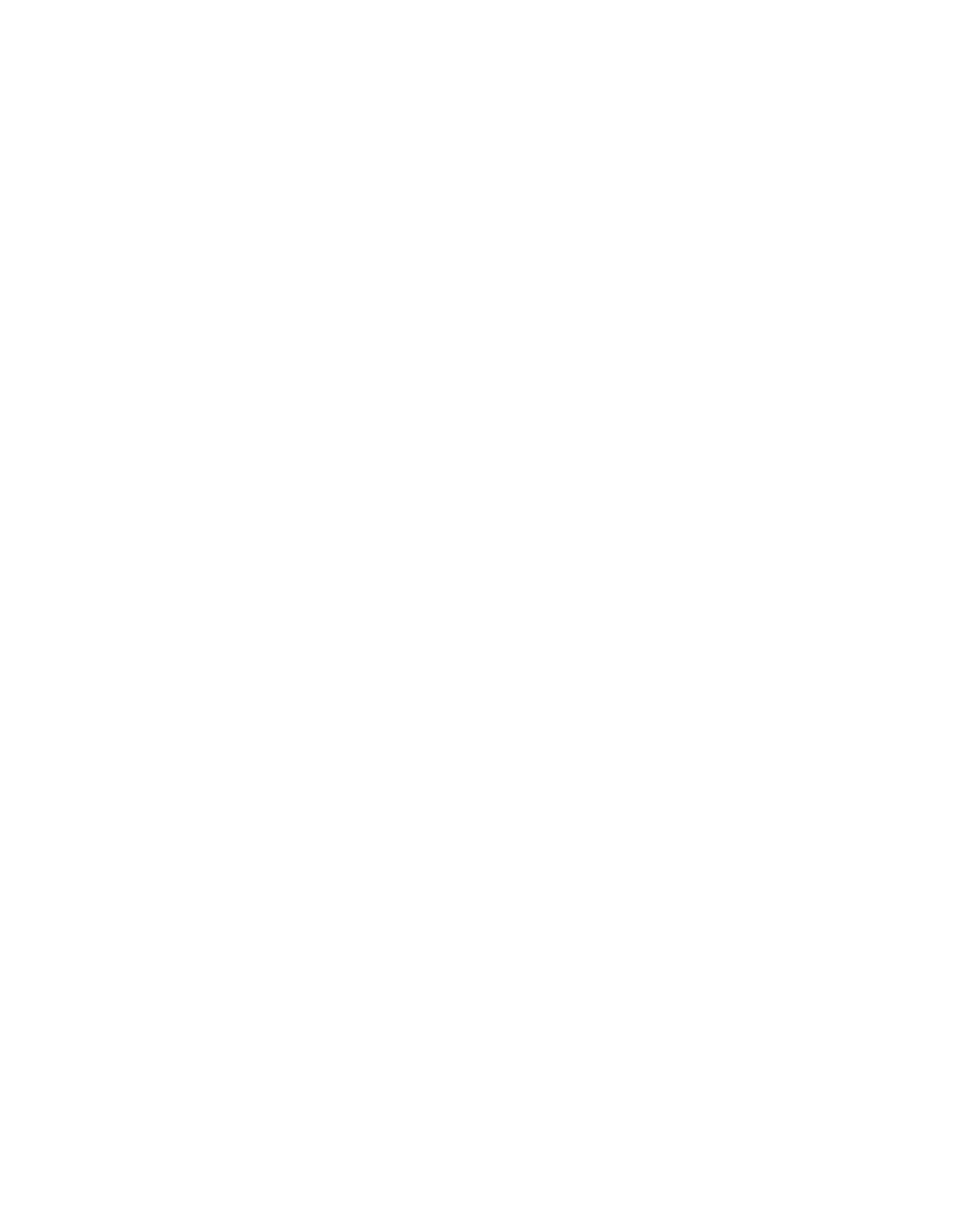# **TABLE OF CONTENTS**

| $\mathbf{1}$         | <b>Command Line Interface</b> | 3    |
|----------------------|-------------------------------|------|
|                      | 1.1                           | 3    |
|                      | 1.2                           | 3    |
|                      | 1.3                           | 3    |
| $\overline{2}$       | <b>Repositories</b>           | 21   |
|                      | 2.1                           | 21   |
|                      | 2.2                           | 28   |
|                      | 2.3                           | 32   |
|                      | 2.4                           | 40   |
|                      | 2.5                           | 47   |
|                      | 2.6                           | 51   |
|                      | 2.7                           | 56   |
|                      | 2.8                           | 67   |
|                      | 2.9                           | 78   |
|                      | 2.10                          | 87   |
|                      | 2.11                          | 90   |
|                      | 2.12                          | 94   |
|                      | 2.13                          | 99   |
| 3                    | <b>Entities</b>               | 101  |
|                      | 3.1                           |      |
|                      | 3.2                           | 104  |
|                      | 3.3                           | 107  |
|                      | 3.4                           | -117 |
|                      | 3.5                           |      |
|                      | 3.6                           | 136  |
|                      | 3.7                           | 139  |
|                      | 3.8                           | -144 |
|                      | 3.9                           |      |
|                      | 3.10                          |      |
|                      | 3.11                          | -160 |
|                      | 3.12                          | 162  |
|                      | 3.13                          | 163  |
|                      |                               | -166 |
| $\blacktriangleleft$ | <b>Utilities</b>              | 169  |
|                      | 4.1                           | 169  |
| 5                    | <b>Tutorials</b>              | 175  |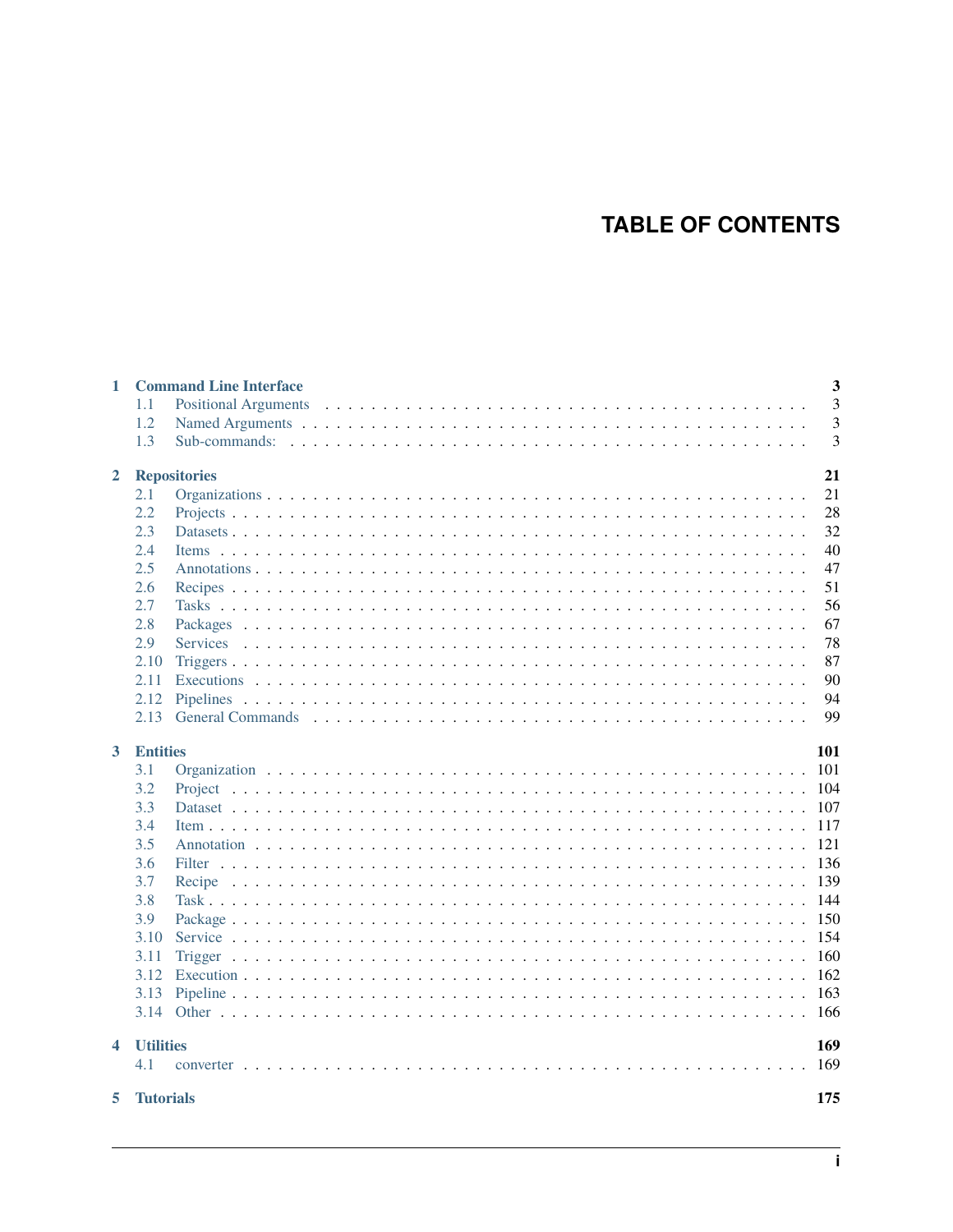| 53           |                             |     |
|--------------|-----------------------------|-----|
| 5.4          |                             |     |
| 55           |                             |     |
| 5.6          |                             |     |
| 57           |                             |     |
|              | <b>6</b> Indices and tables | 259 |
|              | <b>Python Module Index</b>  | 261 |
| <b>Index</b> |                             | 263 |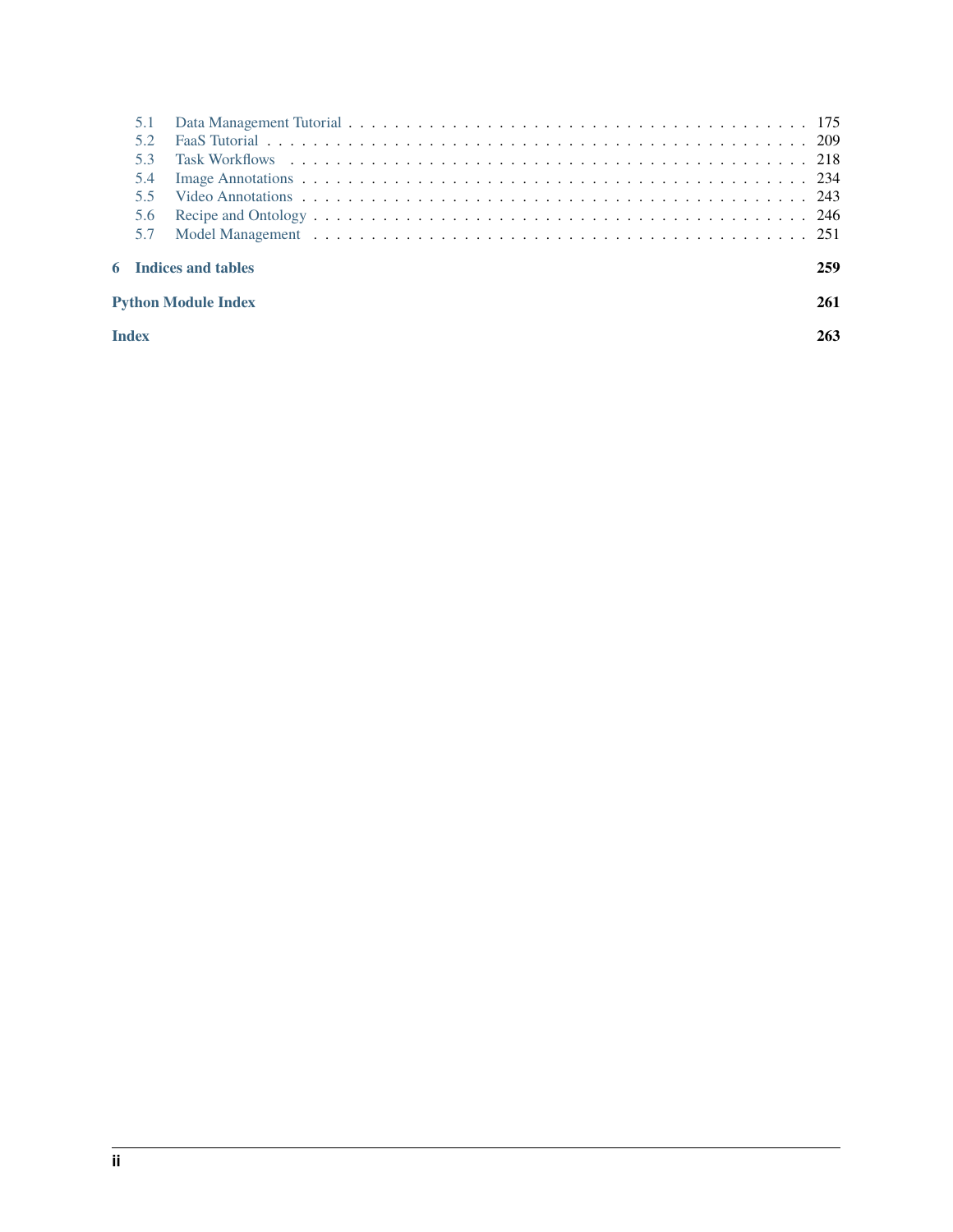Drive your AI to production with end-to-end data management, automation pipelines and a quality-first data labeling platform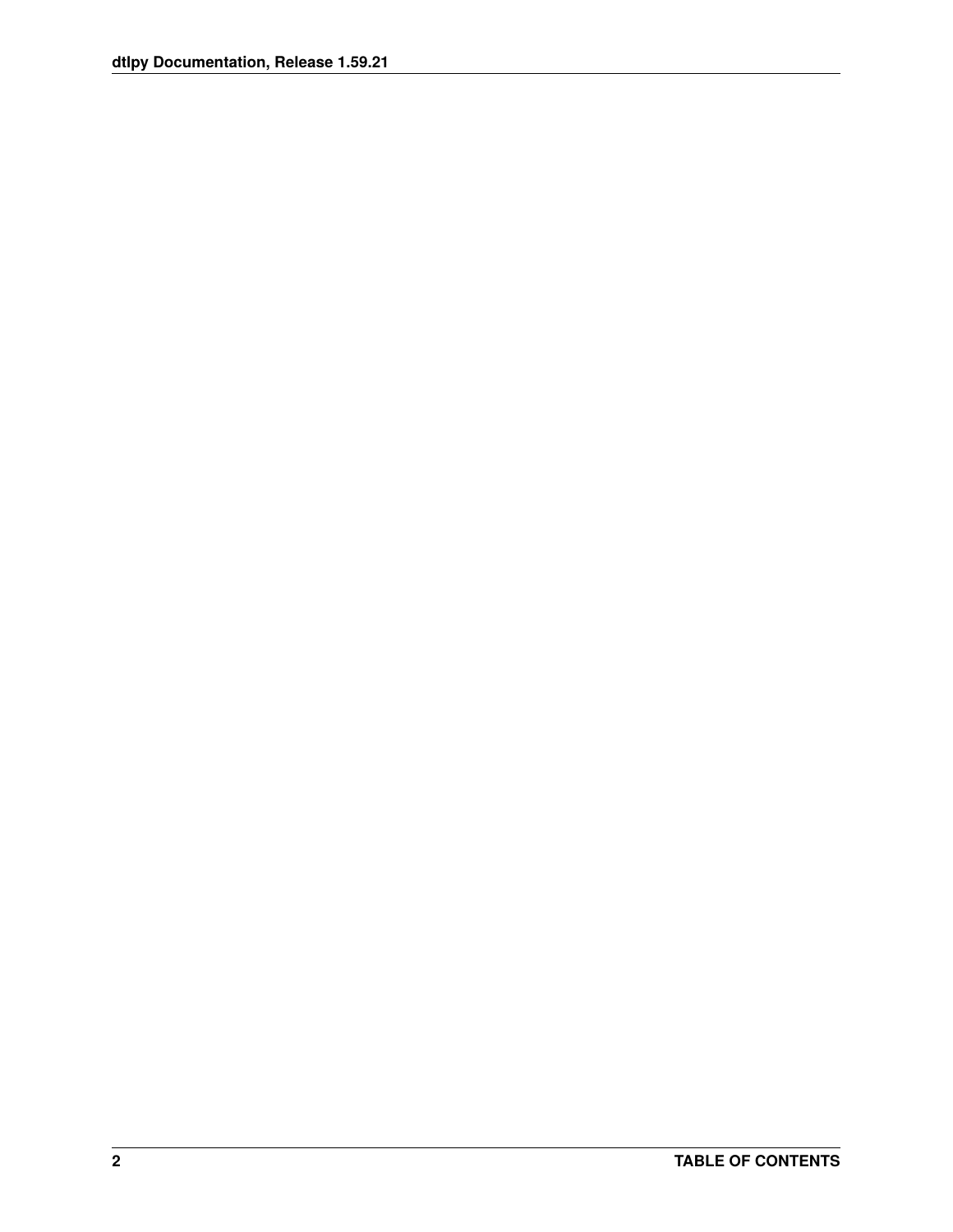**CHAPTER**

**ONE**

# **COMMAND LINE INTERFACE**

<span id="page-6-0"></span>Options:

CLI for Dataloop

```
usage: dlp [-h] [-v]
           {shell,upgrade,logout,login,login-token,login-secret,login-m2m,init,checkout-
˓→state,help,version,api,projects,datasets,items,videos,services,triggers,deploy,
˓→generate,packages,ls,pwd,cd,mkdir,clear,exit}
           ...
```
# <span id="page-6-1"></span>**1.1 Positional Arguments**

**operation** Possible choices: shell, upgrade, logout, login, login-token, login-secret, loginm2m, init, checkout-state, help, version, api, projects, datasets, items, videos, services, triggers, deploy, generate, packages, ls, pwd, cd, mkdir, clear, exit

supported operations

# <span id="page-6-2"></span>**1.2 Named Arguments**

**-v, --version** dtlpy version

Default: False

# <span id="page-6-3"></span>**1.3 Sub-commands:**

# **1.3.1 shell**

Open interactive Dataloop shell

dlp shell [-h]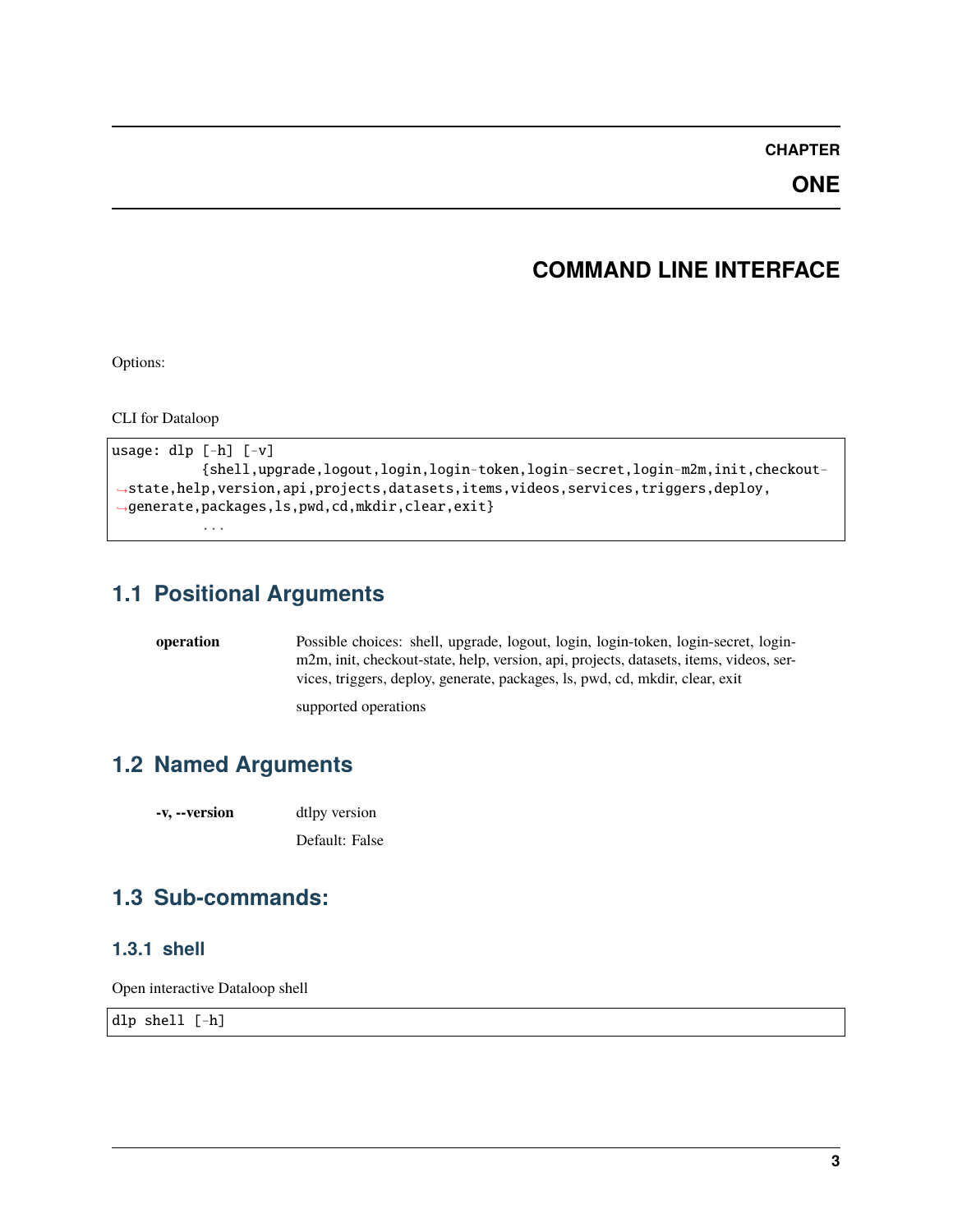# **1.3.2 upgrade**

Update dtlpy package

| dlp upgrade<br>$[-h]$<br>-u |  |
|-----------------------------|--|
|                             |  |

# **optional named arguments**

**-u, --url** Package url. default 'dtlpy'

# **1.3.3 logout**

Logout

dlp logout [-h]

# **1.3.4 login**

Login using web Auth0 interface

dlp login [-h]

# **1.3.5 login-token**

Login by passing a valid token

dlp login-token [-h] -t

# **required named arguments**

**-t, --token** valid token

# **1.3.6 login-secret**

Login client id and secret

dlp login-secret [-h] [-e ] [-p ] [-i ] [-s ]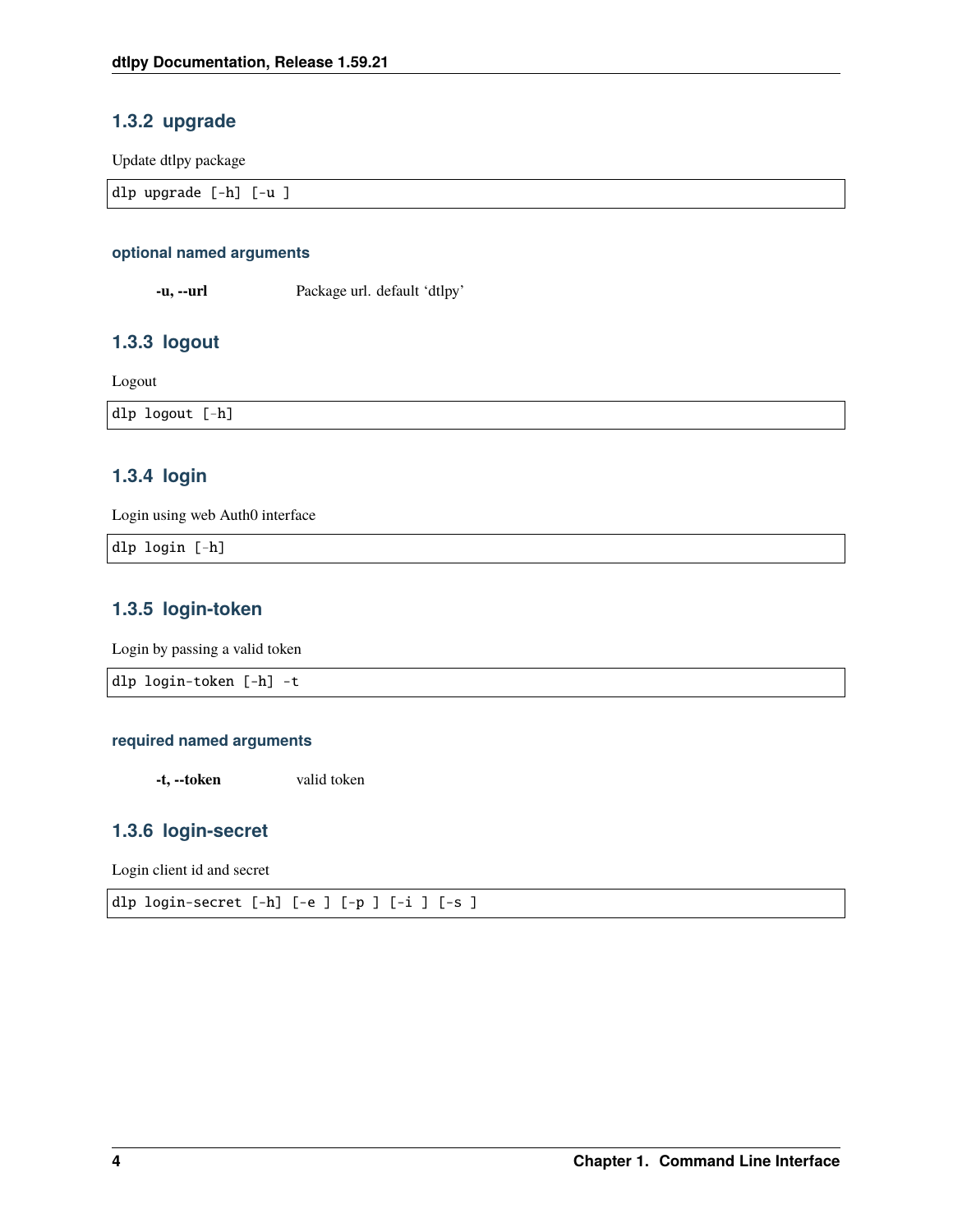# **required named arguments**

| -e, --email         | user email    |
|---------------------|---------------|
| -p, --password      | user password |
| -i, --client-id     | client id     |
| -s, --client-secret | client secret |

# **1.3.7 login-m2m**

Login client id and secret

| dlp | login-m2m [-h] [-e ] [-p ] [-i ]<br>. |  |  | $\sim$<br>$-$<br>້ |  |
|-----|---------------------------------------|--|--|--------------------|--|
|     |                                       |  |  |                    |  |

# **required named arguments**

| -e, --email         | user email    |
|---------------------|---------------|
| -p, --password      | user password |
| -i, --client-id     | client id     |
| -s, --client-secret | client secret |

# **1.3.8 init**

Initialize a .dataloop context

dlp init [-h]

# **1.3.9 checkout-state**

Print checkout state

dlp checkout-state [-h]

# **1.3.10 help**

Get help

dlp help [-h]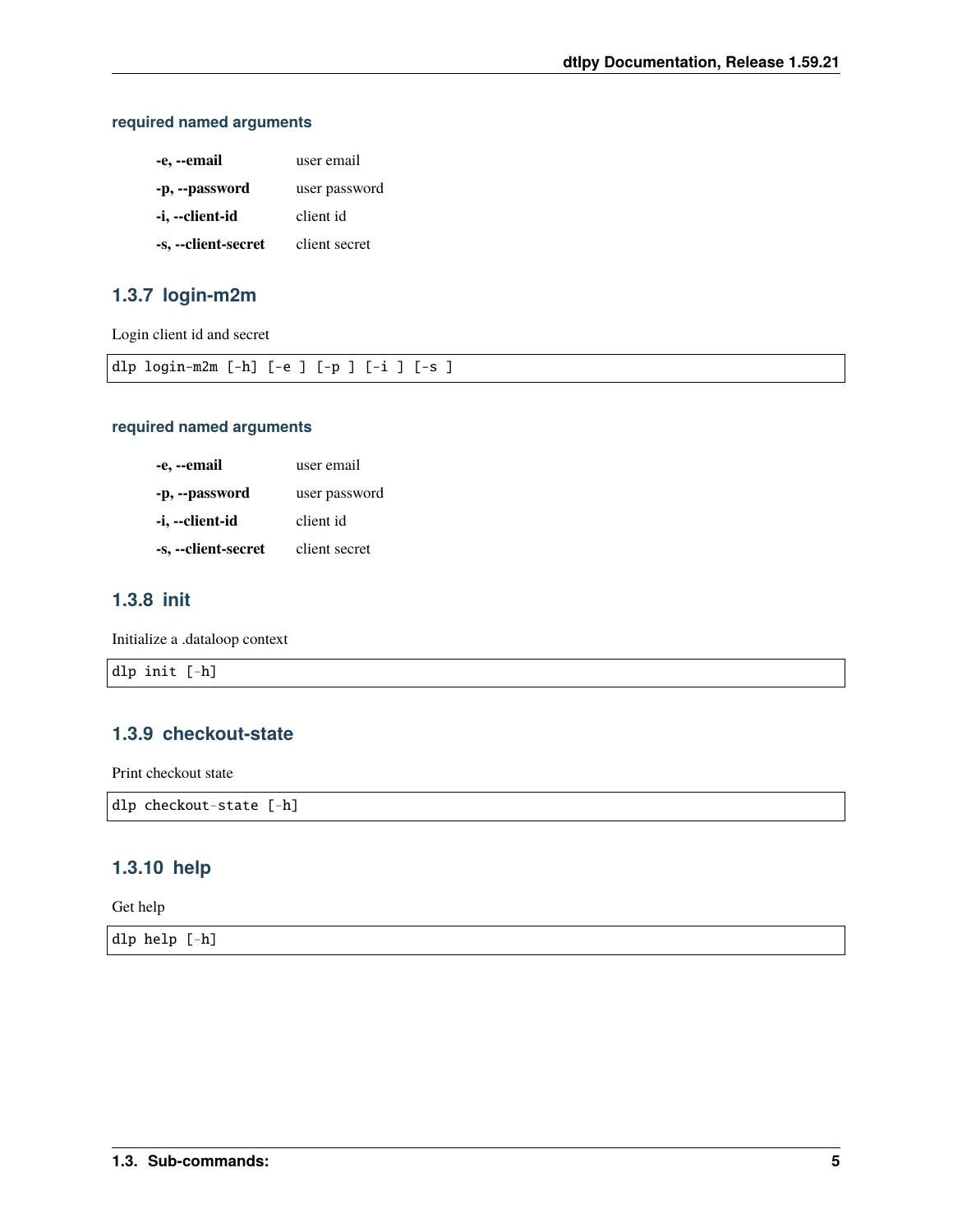# **1.3.11 version**

DTLPY SDK version

|  | dlp version $[-h]$ |  |  |  |  |  |
|--|--------------------|--|--|--|--|--|
|--|--------------------|--|--|--|--|--|

# **1.3.12 api**

Connection and environment

dlp api [-h] {info,setenv} ...

### **Positional Arguments**

**api** Possible choices: info, setenv gate operations

# **Sub-commands:**

**info**

Print api information

dlp api info [-h]

### **setenv**

Set platform environment

dlp api setenv [-h] -e

### **required named arguments**

**-e, --env** working environment

# **1.3.13 projects**

Operations with projects

```
dlp projects [-h] {ls,create,checkout,web} ...
```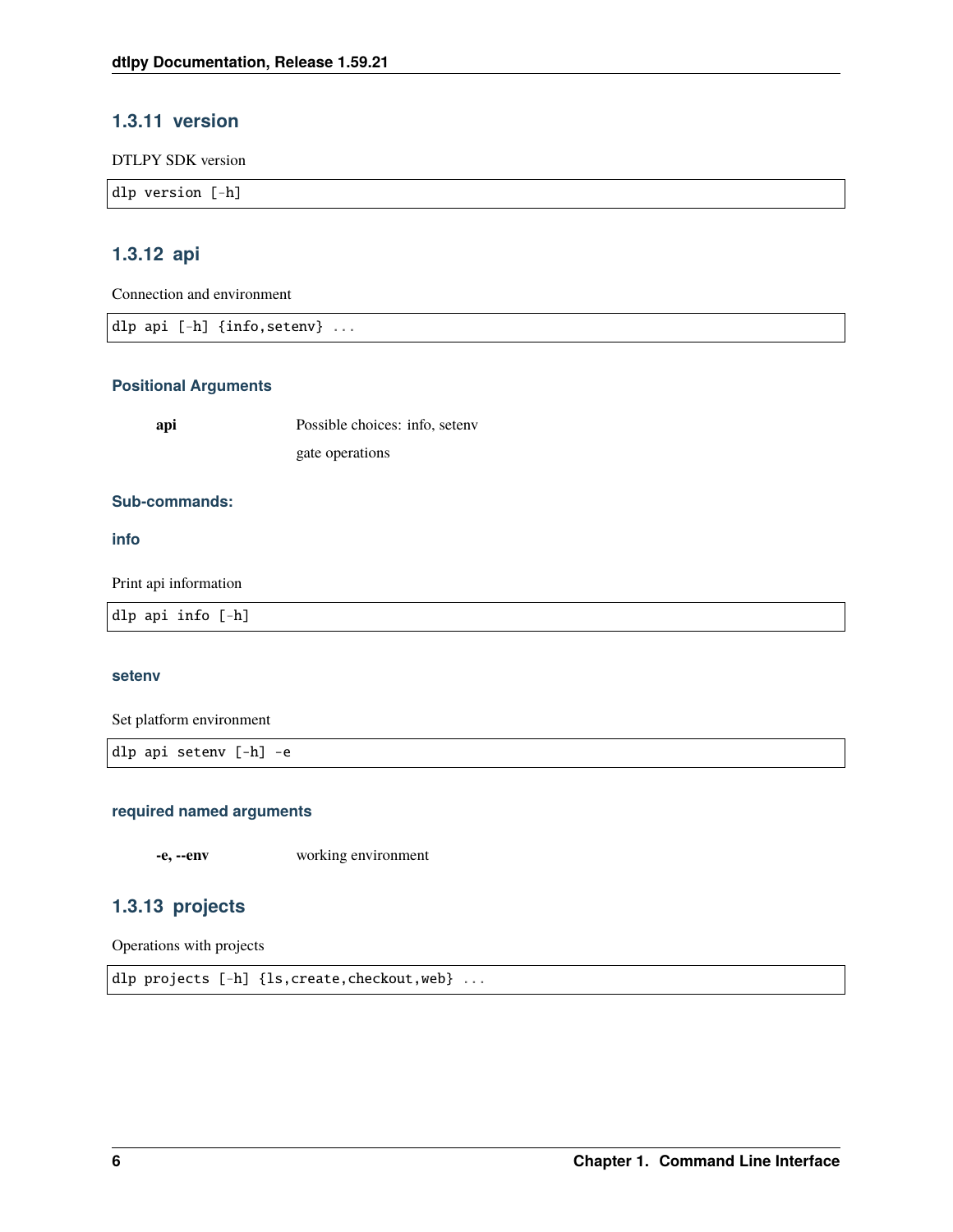# **Positional Arguments**

| projects | Possible choices: 1s, create, checkout, web |
|----------|---------------------------------------------|
|          | projects operations                         |

### **Sub-commands:**

**ls**

List all projects

| dlp projects ls [-h] |  |
|----------------------|--|
|                      |  |

# **create**

Create a new project

dlp projects create [-h] [-p ]

# **required named arguments**

**-p, --project-name** project name

# **checkout**

checkout a project

dlp projects checkout [-h] [-p ]

### **required named arguments**

**-p, --project-name** project name

# **web**

Open in web browser

dlp projects web [-h] [-p ]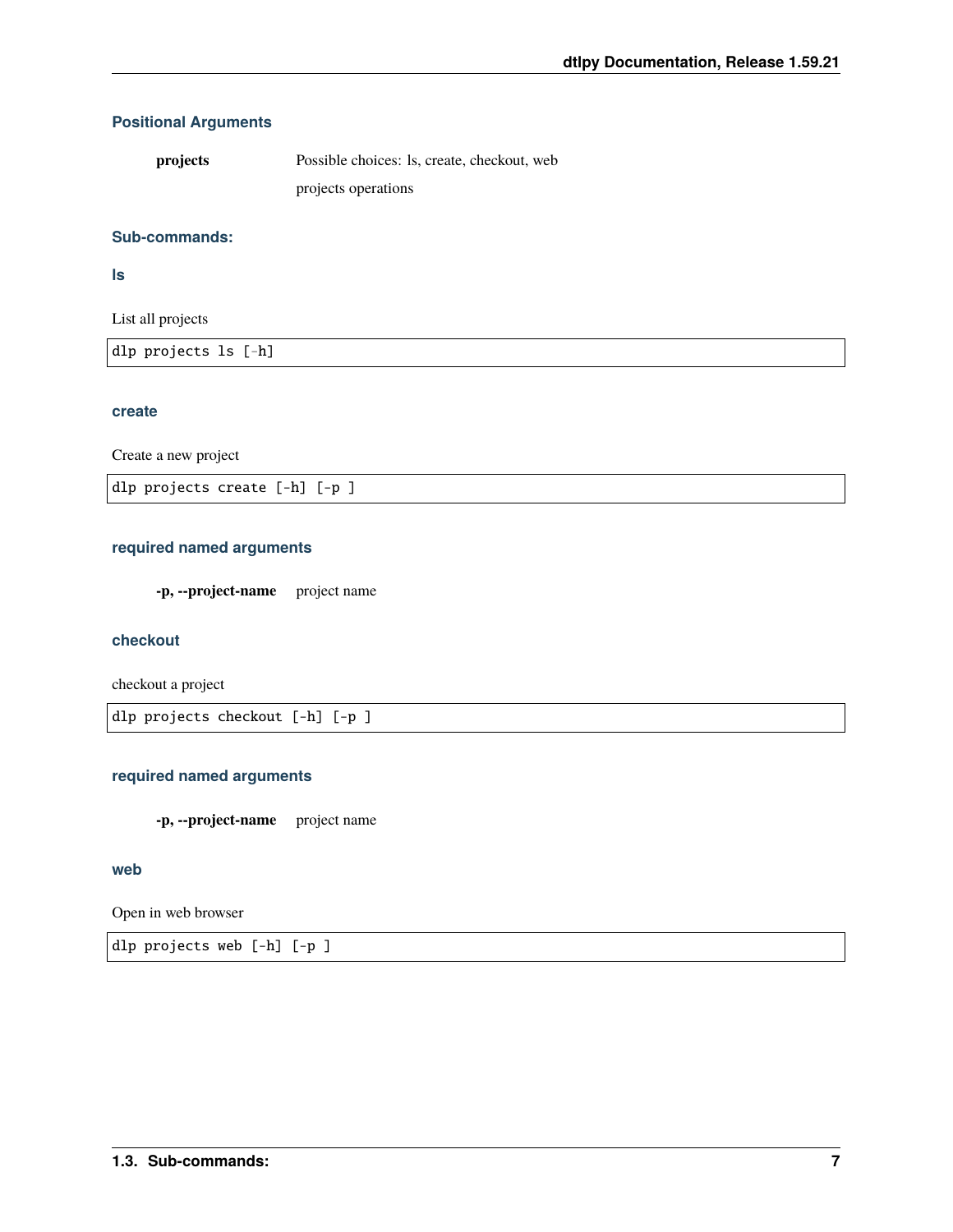# **optional named arguments**

**-p, --project-name** project name

# **1.3.14 datasets**

Operations with datasets

dlp datasets [-h] {web,ls,create,checkout} ...

### **Positional Arguments**

| datasets | Possible choices: web, ls. create, checkout |
|----------|---------------------------------------------|
|          | datasets operations                         |

### **Sub-commands:**

### **web**

Open in web browser

dlp datasets web [-h] [-p ] [-d ]

# **optional named arguments**

**-p, --project-name** project name **-d, --dataset-name** dataset name

**ls**

List of datasets in project

| dlp datasets ls [-h] [-p ] |
|----------------------------|
|----------------------------|

### **optional named arguments**

**-p, --project-name** project name. Default taken from checked out (if checked out)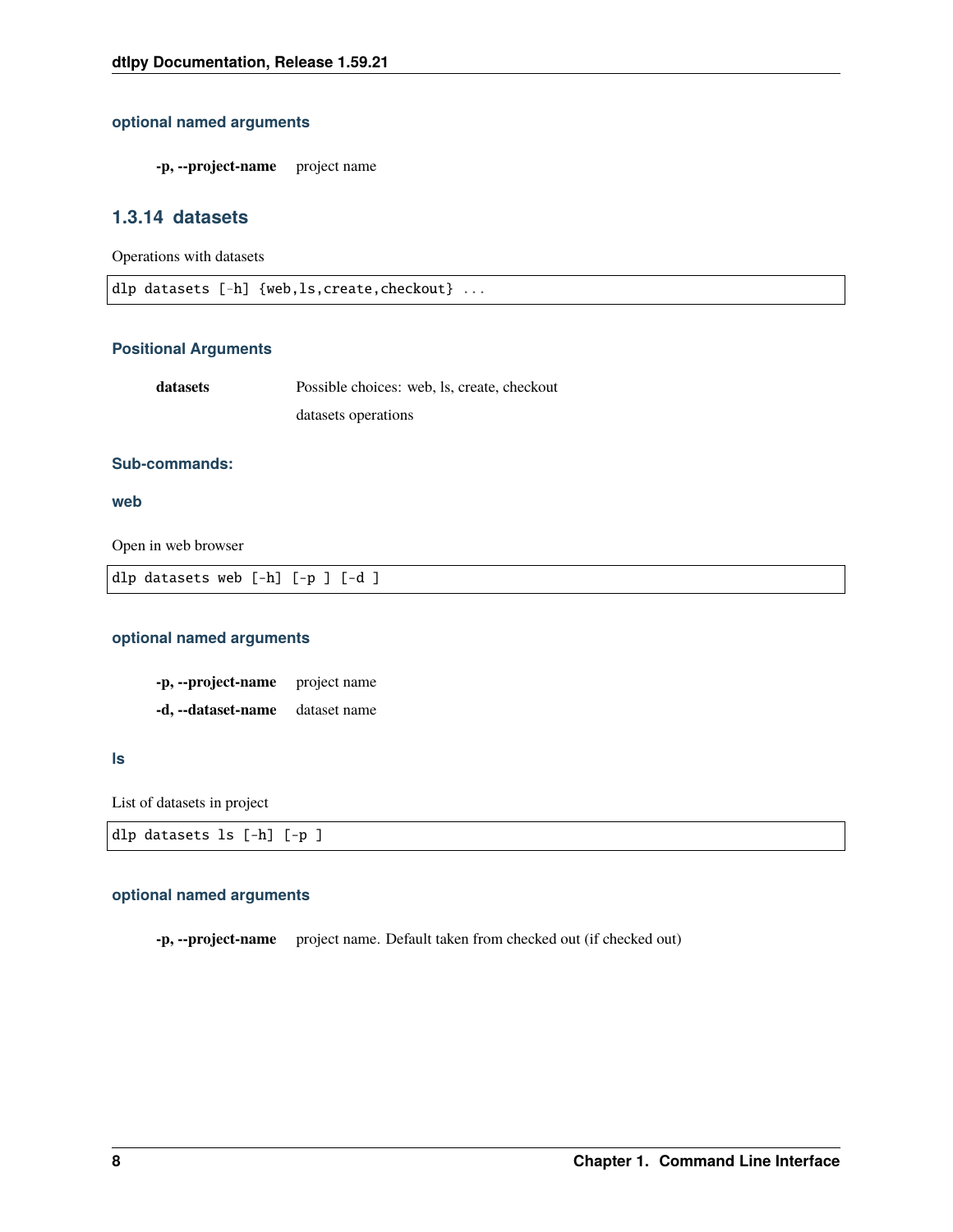### **create**

Create a new dataset

| dlp datasets create $[-h]$ -d $[-p]$ $[-c]$ |  |  |  |
|---------------------------------------------|--|--|--|

### **required named arguments**

**-d, --dataset-name** dataset name

### **optional named arguments**

|                | -p, --project-name project name. Default taken from checked out (if checked out) |
|----------------|----------------------------------------------------------------------------------|
| -c. --checkout | checkout the new dataset                                                         |
|                | Default: False                                                                   |

# **checkout**

checkout a dataset

dlp datasets checkout [-h] [-d ] [-p ]

## **required named arguments**

**-d, --dataset-name** dataset name

# **optional named arguments**

**-p, --project-name** project name. Default taken from checked out (if checked out)

# **1.3.15 items**

Operations with items

dlp items [-h] {web,ls,upload,download} ...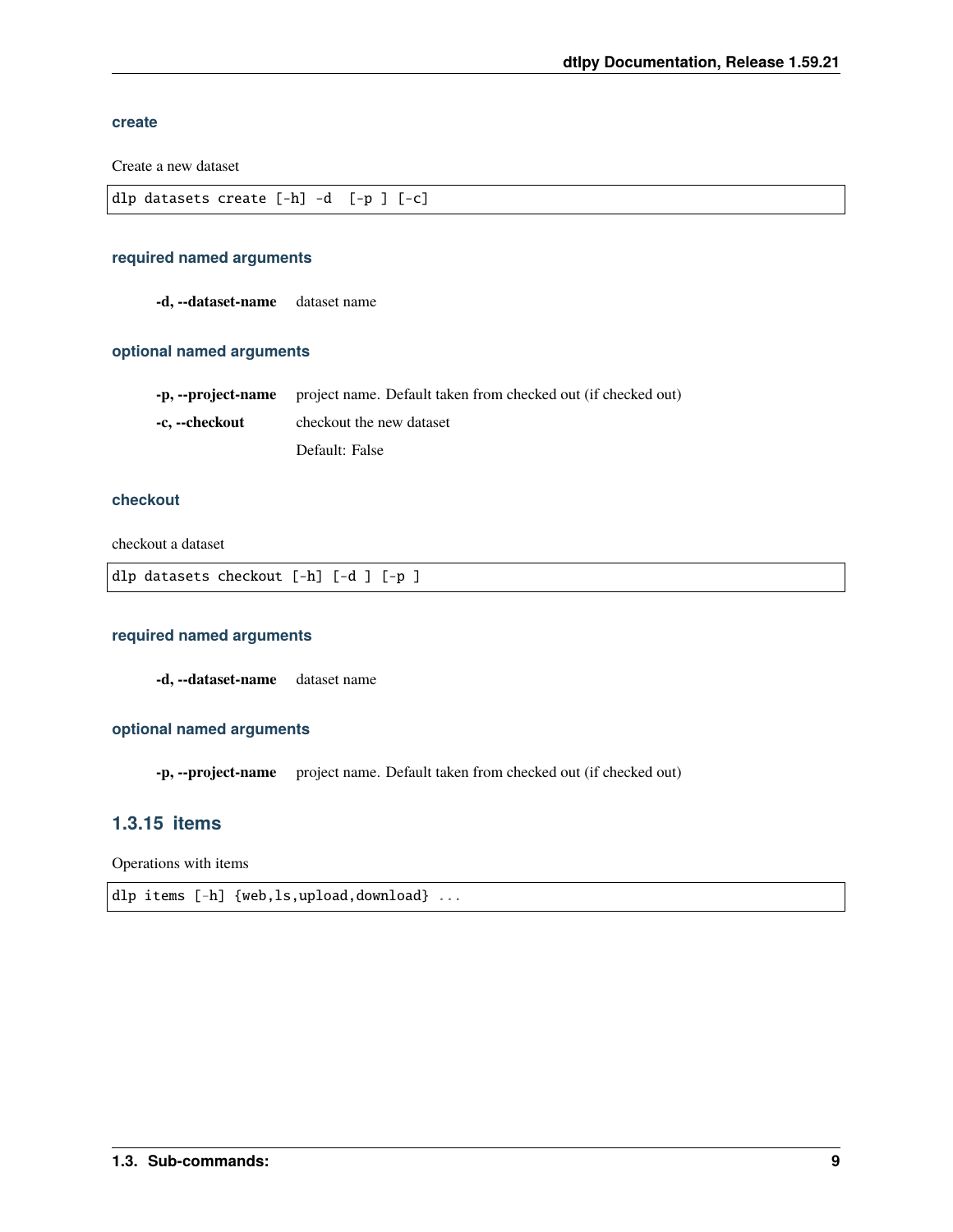# **Positional Arguments**

**items** Possible choices: web, ls, upload, download items operations

### **Sub-commands:**

**web**

Open in web browser

| dlp items web $[-h]$ $[-r]$ $[-p]$ $[-d]$ |
|-------------------------------------------|
|-------------------------------------------|

# **required named arguments**

**-r, --remote-path** remote path

# **optional named arguments**

**-p, --project-name** project name **-d, --dataset-name** dataset name

**ls**

List of items in dataset

|  |  |  |  |  |  |  |  | dlp items ls [-h] [-p ] [-d ] [-o ] [-r ] [-t ] |  |
|--|--|--|--|--|--|--|--|-------------------------------------------------|--|
|--|--|--|--|--|--|--|--|-------------------------------------------------|--|

# **optional named arguments**

| -p, --project-name | project name. Default taken from checked out (if checked out) |
|--------------------|---------------------------------------------------------------|
| -d, --dataset-name | dataset name. Default taken from checked out (if checked out) |
| $-0, -page$        | page number (integer)                                         |
|                    | Default: 0                                                    |
| -r, --remote-path  | remote path                                                   |
| -t, --type         | Item type                                                     |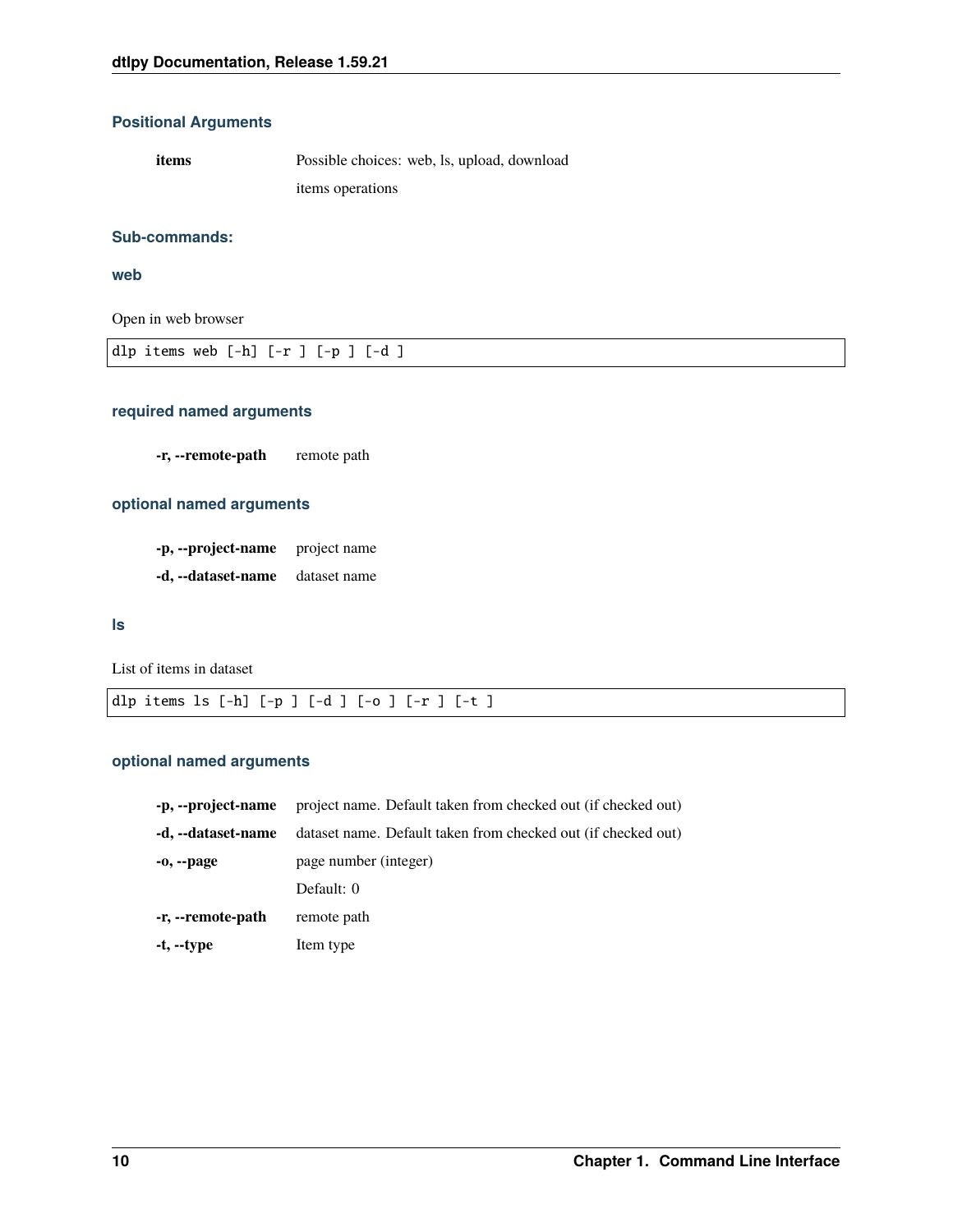# **upload**

Upload directory to dataset

| dlp items upload $[-h] -1$ $[-p] [-d] [-r] [-f] [-ln p] [-ow]$ |  |  |
|----------------------------------------------------------------|--|--|
|----------------------------------------------------------------|--|--|

# **required named arguments**

**-l, --local-path** local path

# **optional named arguments**

| -p, --project-name                                                             | project name. Default taken from checked out (if checked out)               |  |  |  |  |  |
|--------------------------------------------------------------------------------|-----------------------------------------------------------------------------|--|--|--|--|--|
| -d, --dataset-name                                                             | dataset name. Default taken from checked out (if checked out)               |  |  |  |  |  |
| -r, --remote-path                                                              | remote path to upload to. default: /                                        |  |  |  |  |  |
| -f, --file-types                                                               | Comma separated list of file types to upload, e.g ".jpg,.png". default: all |  |  |  |  |  |
| -lap, --local-annotations-path Path for local annotations to upload with items |                                                                             |  |  |  |  |  |
| -ow, --overwrite                                                               | Overwrite existing item                                                     |  |  |  |  |  |
|                                                                                | Default: False                                                              |  |  |  |  |  |

# **download**

Download dataset to a local directory

|  | dlp items download [-h] [-p ] [-d ] [-ao ] [-aft ] [-afl ] [-r ] [-ow] |                                       |  |  |  |  |  |  |
|--|------------------------------------------------------------------------|---------------------------------------|--|--|--|--|--|--|
|  |                                                                        | $[-t]$ $[-wt]$ $[-th]$ $[-1]$ $[-wb]$ |  |  |  |  |  |  |

# **optional named arguments**

|                                                                                                                                    | -p, --project-name project name. Default taken from checked out (if checked out) |  |  |  |  |  |  |  |  |  |
|------------------------------------------------------------------------------------------------------------------------------------|----------------------------------------------------------------------------------|--|--|--|--|--|--|--|--|--|
| -d, --dataset-name                                                                                                                 | dataset name. Default taken from checked out (if checked out)                    |  |  |  |  |  |  |  |  |  |
| <b>-ao, --annotation-options</b> which annotation to download. options: json, instance, mask                                       |                                                                                  |  |  |  |  |  |  |  |  |  |
| <b>-aft, --annotation-filter-type</b> annotation type filter when downloading annotations.<br>options:<br>box, segment, binary etc |                                                                                  |  |  |  |  |  |  |  |  |  |
| <b>-aff, --annotation-filter-label</b> labels filter when downloading annotations.                                                 |                                                                                  |  |  |  |  |  |  |  |  |  |
| -r, --remote-path                                                                                                                  | remote path to upload to. default: /                                             |  |  |  |  |  |  |  |  |  |
| -ow, --overwrite                                                                                                                   | Overwrite existing item                                                          |  |  |  |  |  |  |  |  |  |
|                                                                                                                                    | Default: False                                                                   |  |  |  |  |  |  |  |  |  |
|                                                                                                                                    | -t, --not-items-folder Download WITHOUT 'items' folder                           |  |  |  |  |  |  |  |  |  |
|                                                                                                                                    | Default: False                                                                   |  |  |  |  |  |  |  |  |  |
|                                                                                                                                    |                                                                                  |  |  |  |  |  |  |  |  |  |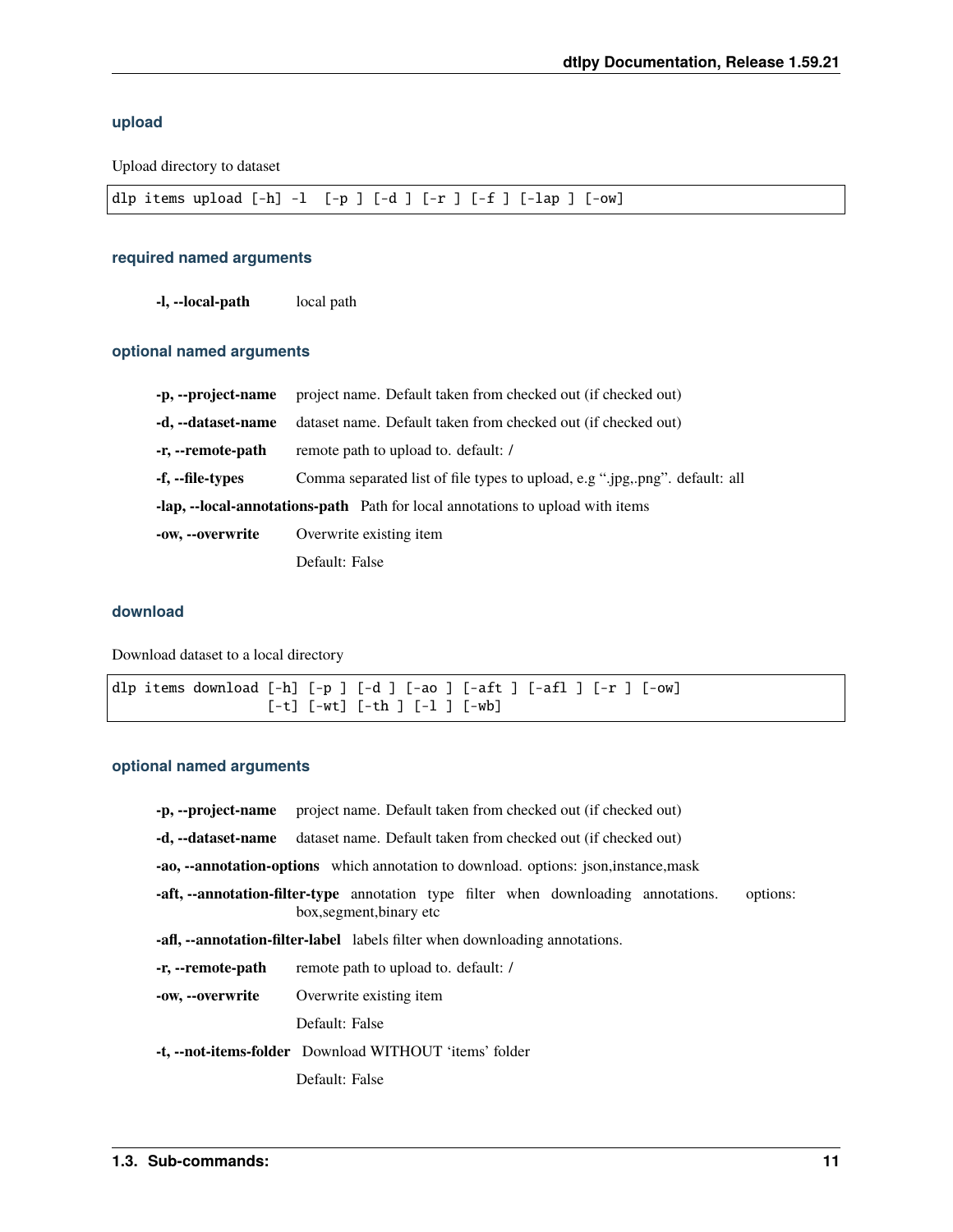| -wt, --with-text                                     | Annotations will have text in mask |  |  |  |  |  |
|------------------------------------------------------|------------------------------------|--|--|--|--|--|
|                                                      | Default: False                     |  |  |  |  |  |
| -th, --thickness                                     | Annotation line thickness          |  |  |  |  |  |
|                                                      | Default: "1"                       |  |  |  |  |  |
| -l, --local-path                                     | local path                         |  |  |  |  |  |
| -wb, --without-binaries Don't download item binaries |                                    |  |  |  |  |  |
| Default: False                                       |                                    |  |  |  |  |  |

# **1.3.16 videos**

Operations with videos

|  |  |  | dlp videos $[-h]$ {play, upload} |  |
|--|--|--|----------------------------------|--|
|--|--|--|----------------------------------|--|

# **Positional Arguments**

| videos | Possible choices: play, upload |
|--------|--------------------------------|
|        | videos operations              |

### **Sub-commands:**

**play**

Play video

|  |  | dlp videos play $[-h]$ $[-1]$ $[-p]$ $[-d]$ |  |  |  |  |  |  |  |  |
|--|--|---------------------------------------------|--|--|--|--|--|--|--|--|
|--|--|---------------------------------------------|--|--|--|--|--|--|--|--|

# **optional named arguments**

| -l, --item-path    | Video remote path in platform. e.g /dogs/dog.mp4              |
|--------------------|---------------------------------------------------------------|
| -p, --project-name | project name. Default taken from checked out (if checked out) |
| -d. --dataset-name | dataset name. Default taken from checked out (if checked out) |

# **upload**

Upload a single video

|  |  |  |  |  |  |  |  |  |  | dlp videos upload $[-h]$ -f -p -d $[-r]$ $[-sc]$ $[-ss]$ $[-st]$ $[-e]$ |  |  |
|--|--|--|--|--|--|--|--|--|--|-------------------------------------------------------------------------|--|--|
|--|--|--|--|--|--|--|--|--|--|-------------------------------------------------------------------------|--|--|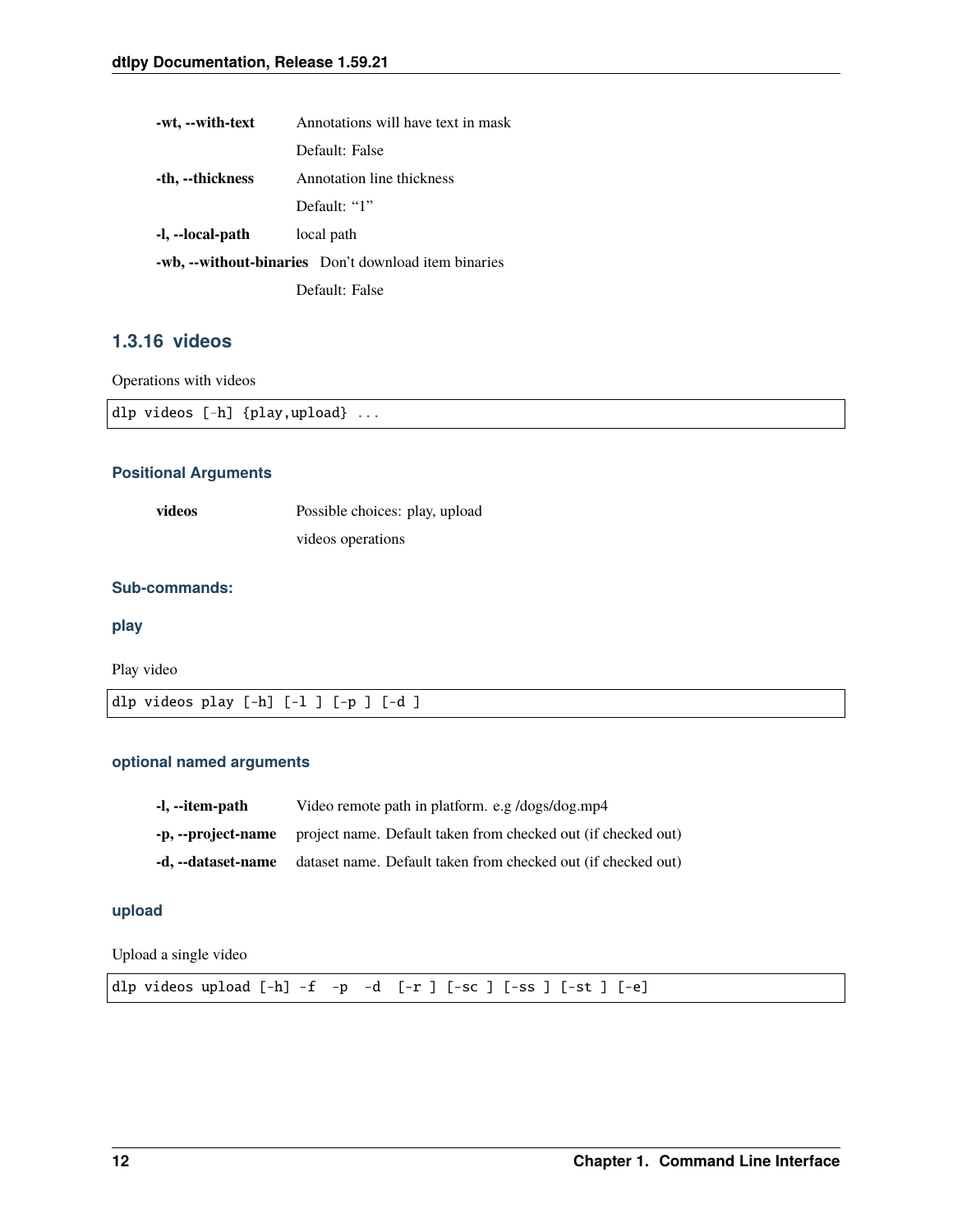# **required named arguments**

| -f, --filename                  | local filename to upload |
|---------------------------------|--------------------------|
| -p, --project-name project name |                          |
| -d, --dataset-name dataset name |                          |

### **optional named arguments**

| -r, --remote-path    | remote path                                                               |  |  |  |
|----------------------|---------------------------------------------------------------------------|--|--|--|
|                      | Default: $\lq\lq\lq\lq$                                                   |  |  |  |
| -sc, --split-chunks  | Video splitting parameter: Number of chunks to split                      |  |  |  |
| -ss, --split-seconds | Video splitting parameter: Seconds of each chuck                          |  |  |  |
| -st, --split-times   | Video splitting parameter: List of seconds to split at. e.g 600,1800,2000 |  |  |  |
| -e, --encode         | encode video to mp4, remove bframes and upload                            |  |  |  |
|                      | Default: False                                                            |  |  |  |

# **1.3.17 services**

Operations with services

|  |  |  | dlp services [-h] {execute,tear-down,ls,log,delete} |  |
|--|--|--|-----------------------------------------------------|--|
|--|--|--|-----------------------------------------------------|--|

### **Positional Arguments**

**services** Possible choices: execute, tear-down, ls, log, delete

services operations

# **Sub-commands:**

### **execute**

Create an execution

|  |  | dlp services execute $[-h]$ $[-f]$ FUNCTION NAME] $[-s]$ SERVICE NAME]                                                                       |  |  |  |
|--|--|----------------------------------------------------------------------------------------------------------------------------------------------|--|--|--|
|  |  | $\lceil -\text{pr} \rceil$ PROJECT_NAME] $\lceil -\text{as} \rceil$ $\lceil -\text{i} \rceil$ ITEM_ID] $\lceil -\text{d} \rceil$ DATASET_ID] |  |  |  |
|  |  |                                                                                                                                              |  |  |  |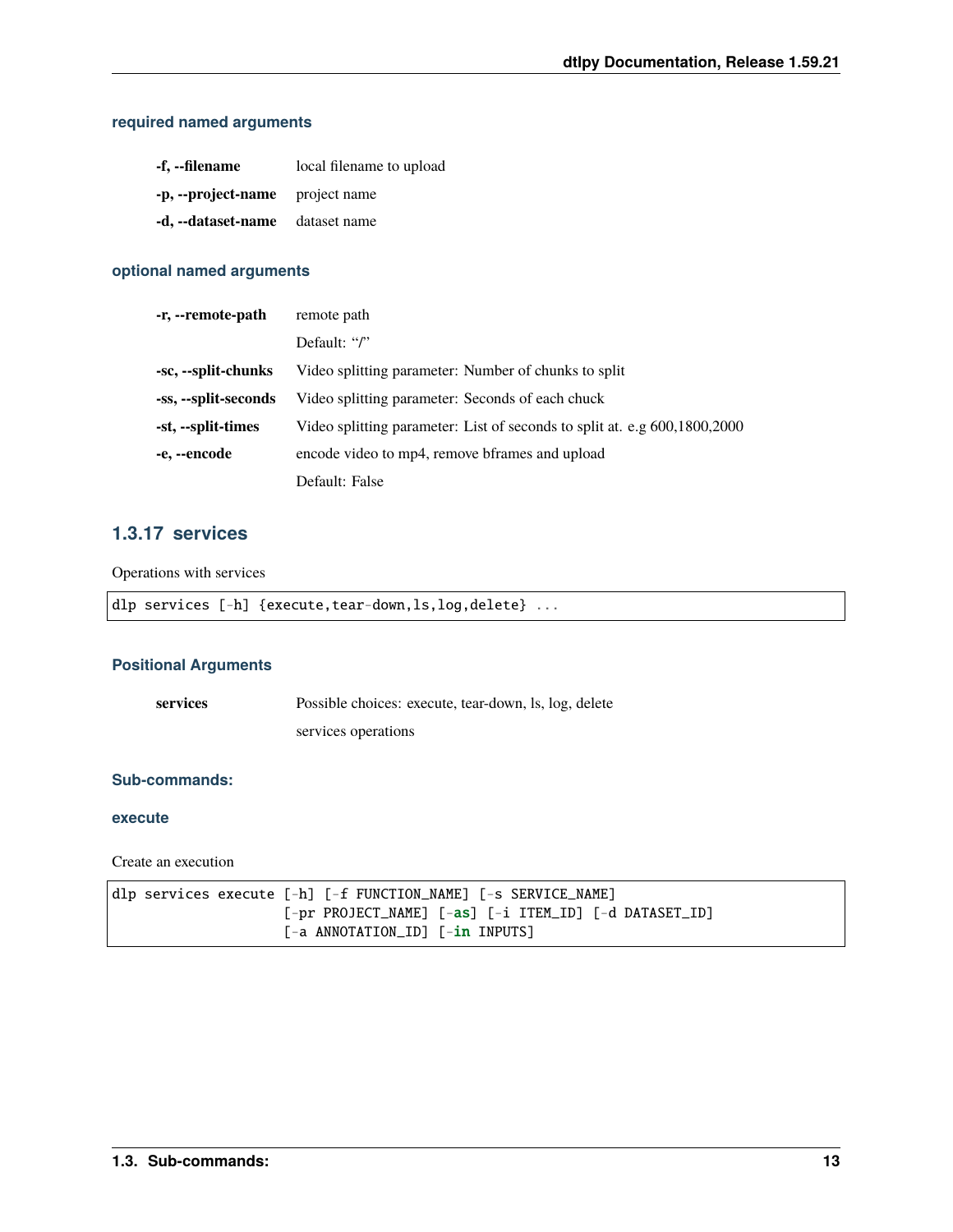# **optional named arguments**

|                                  | <b>f</b> , <b>-function-name</b> which function to run |
|----------------------------------|--------------------------------------------------------|
| -s, --service-name               | which service to run                                   |
| -pr, --project-name Project name |                                                        |
| -as, --async                     | Async execution                                        |
|                                  | Default: True                                          |
| -i, --item-id                    | Item input                                             |
| -d, --dataset-id                 | Dataset input                                          |
| -a, --annotation-id              | Annotation input                                       |
| -in, --inputs                    | Dictionary string input                                |
|                                  | Default: "{}"                                          |

### **tear-down**

tear-down service of service.json file

dlp services tear-down [-h] [-l LOCAL\_PATH] [-pr PROJECT\_NAME]

# **optional named arguments**

**-l, --local-path** path to service.json file

**-pr, --project-name** Project name

### **ls**

List project's services

dlp services ls [-h] [-pr PROJECT\_NAME] [-pkg PACKAGE\_NAME]

### **optional named arguments**

**-pr, --project-name** Project name **-pkg, --package-name** Package name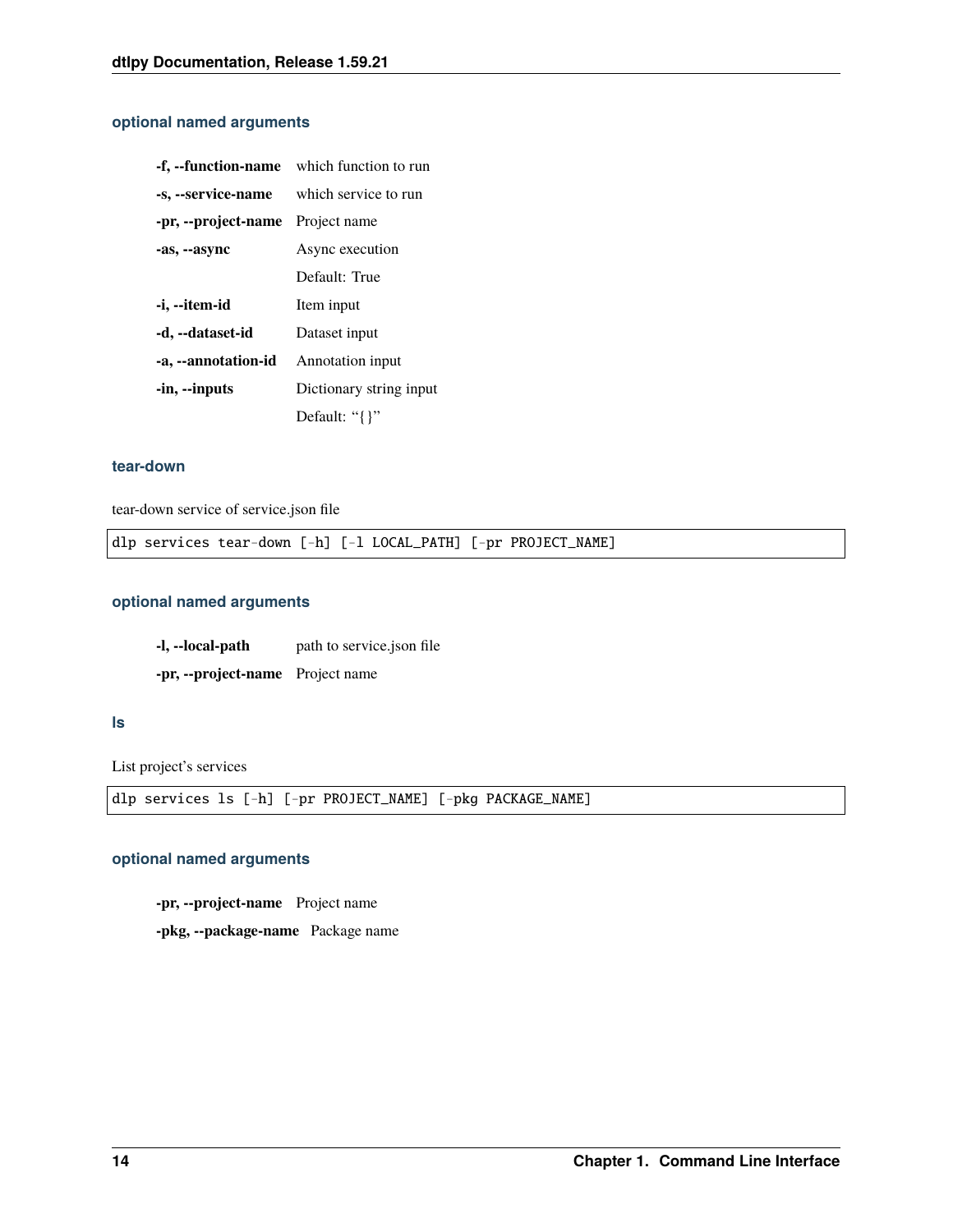**log**

Get services log

dlp services log [-h] [-pr PROJECT\_NAME] [-f SERVICE\_NAME] [-t START]

### **required named arguments**

**-pr, --project-name** Project name **-f, --service-name** Project name **-t, --start** Log start time

## **delete**

Delete Service

dlp services delete [-h] [-f SERVICE\_NAME] [-p PROJECT\_NAME] [-pkg PACKAGE\_NAME]

### **optional named arguments**

**-f, --service-name** Service name

**-p, --project-name** Project name

**-pkg, --package-name** Package name

# **1.3.18 triggers**

Operations with triggers

```
dlp triggers [-h] {create,delete,ls} ...
```
### **Positional Arguments**

**triggers** Possible choices: create, delete, ls triggers operations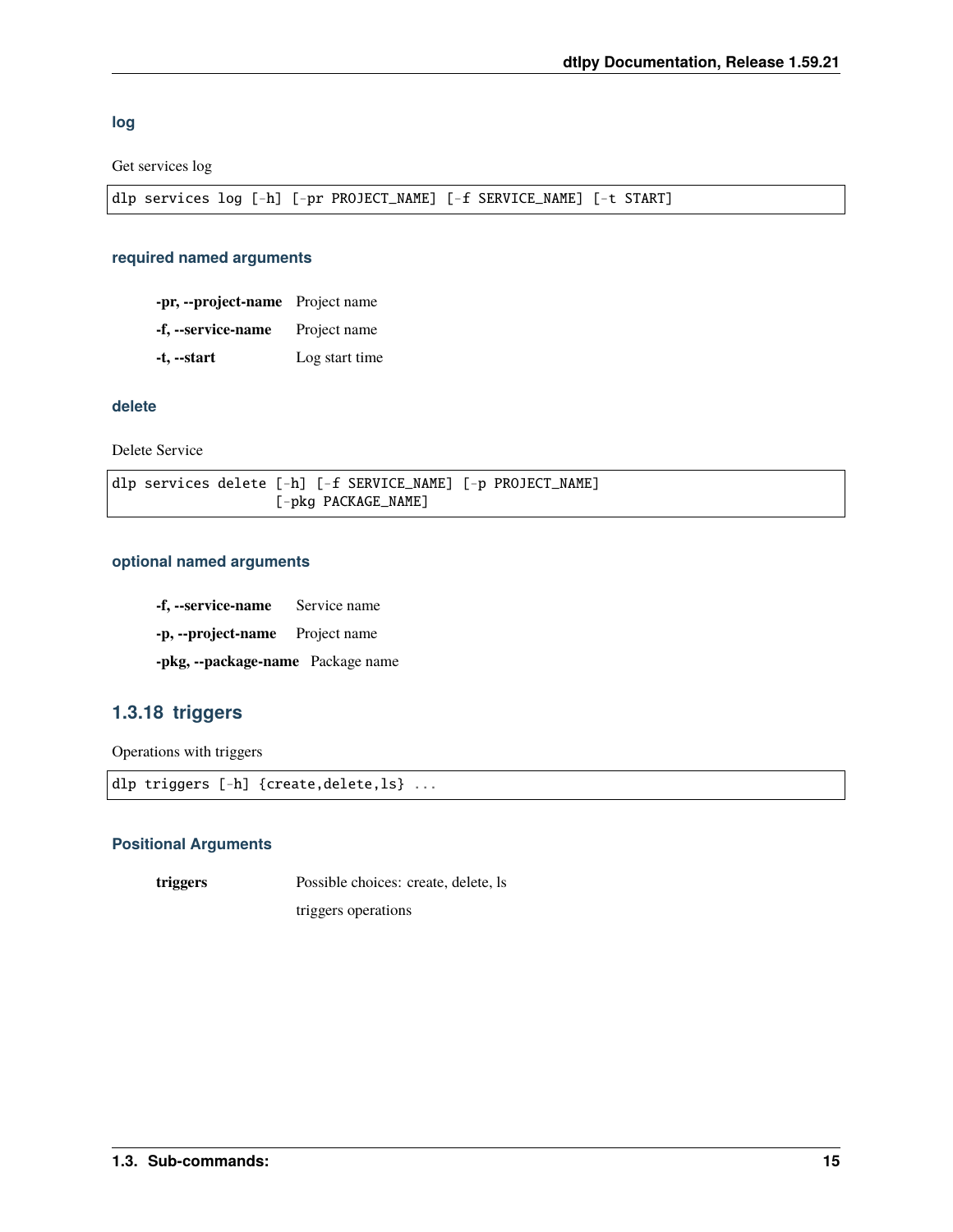# **Sub-commands:**

### **create**

Create a Service Trigger

```
dlp triggers create [-h] -r RESOURCE -a ACTIONS [-p PROJECT_NAME]
                    [-pkg PACKAGE_NAME] [-f SERVICE_NAME] [-n NAME]
                    [-fl FILTERS] [-fn FUNCTION_NAME]
```
# **required named arguments**

- **-r, --resource** Resource name
- **-a, --actions** Actions

### **optional named arguments**

| -p, --project-name Project name           |                    |
|-------------------------------------------|--------------------|
| -pkg, --package-name Package name         |                    |
| -f, --service-name                        | Service name       |
| -n, --name                                | Trigger name       |
| -fl, --filters                            | <b>Ison filter</b> |
|                                           | Default: "{}"      |
| <b>-fn, --function-name</b> Function name |                    |
|                                           | Default: "run"     |

### **delete**

Delete Trigger

dlp triggers delete [-h] -t TRIGGER\_NAME [-f SERVICE\_NAME] [-p PROJECT\_NAME] [-pkg PACKAGE\_NAME]

### **required named arguments**

**-t, --trigger-name** Trigger name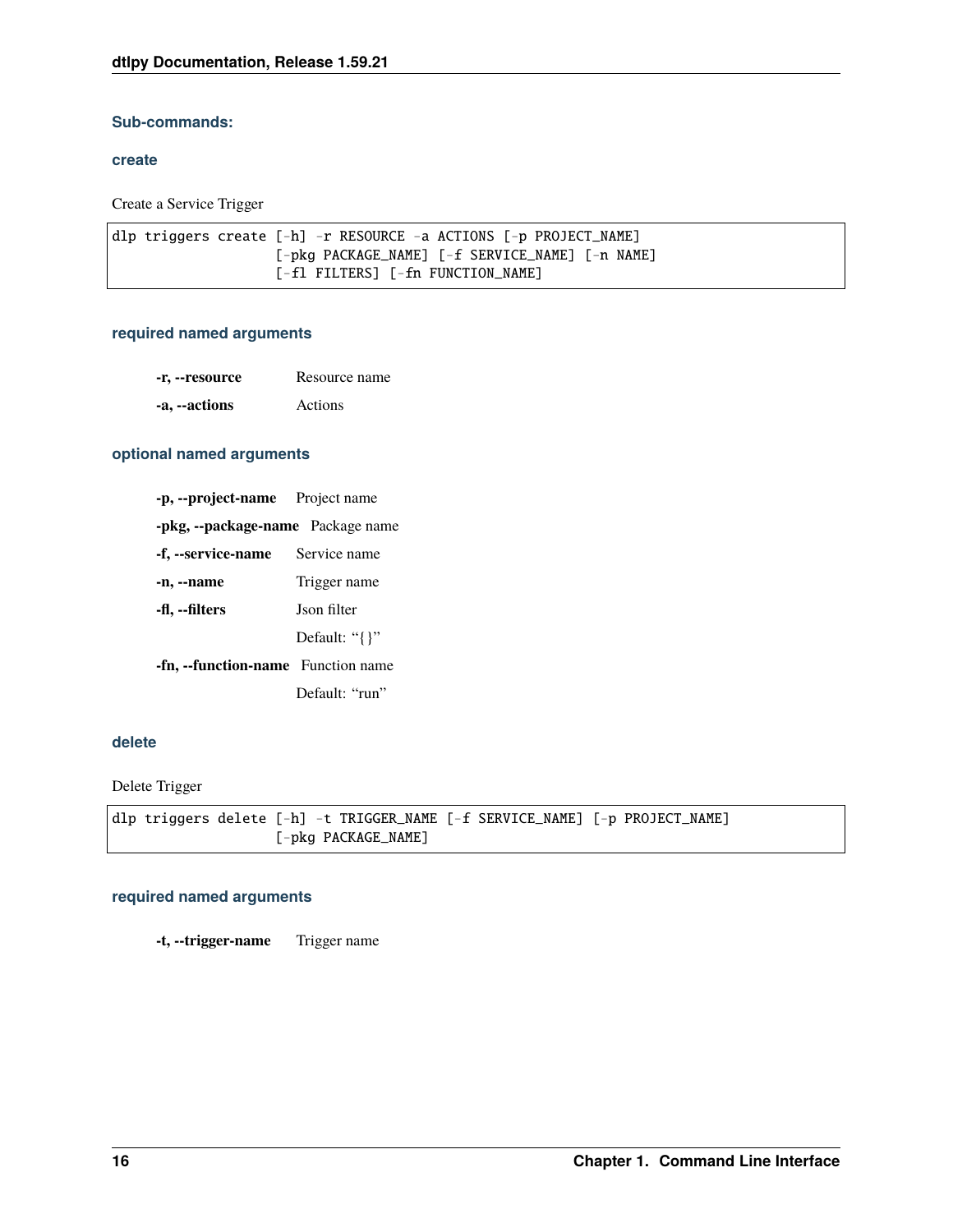# **optional named arguments**

**-f, --service-name** Service name **-p, --project-name** Project name **-pkg, --package-name** Package name

**ls**

List triggers

dlp triggers ls [-h] [-pr PROJECT\_NAME] [-pkg PACKAGE\_NAME] [-s SERVICE\_NAME]

### **optional named arguments**

**-pr, --project-name** Project name **-pkg, --package-name** Package name **-s, --service-name** Service name

# **1.3.19 deploy**

deploy with json file

|  |  |  |  |  |  | dlp deploy [-h] [-f JSON_FILE] [-p PROJECT_NAME] |
|--|--|--|--|--|--|--------------------------------------------------|
|--|--|--|--|--|--|--------------------------------------------------|

### **required named arguments**

**-f** Path to json file **-p** Project name

# **1.3.20 generate**

generate a json file

dlp generate [-h] [--option PACKAGE\_TYPE] [-p PACKAGE\_NAME]

### **optional named arguments**

**--option** cataluge of examples

**-p, --package-name** Package name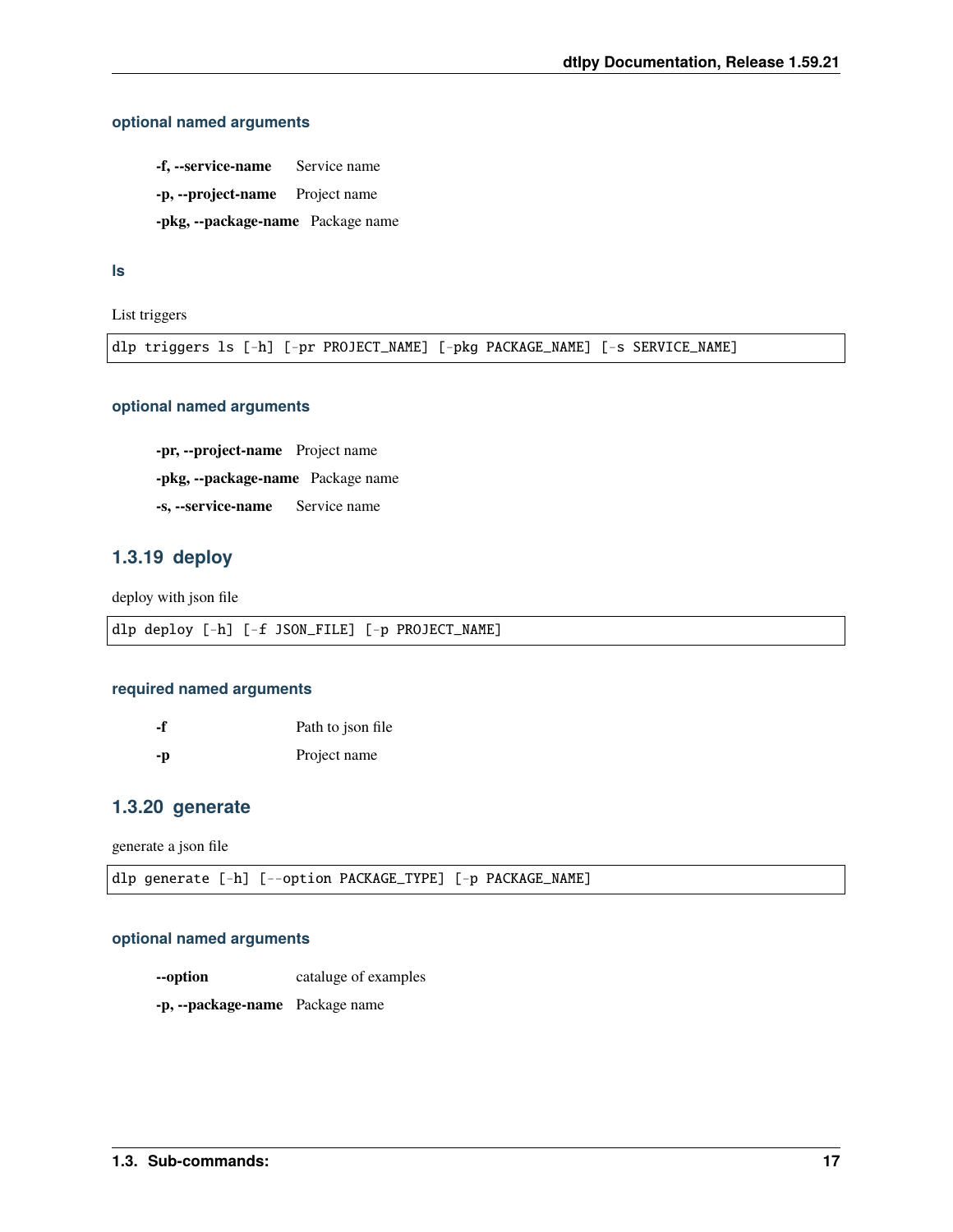# **1.3.21 packages**

Operations with packages

| dlp packages [-h] {ls, push, test, checkout, delete} |
|------------------------------------------------------|

### **Positional Arguments**

**packages** Possible choices: ls, push, test, checkout, delete

package operations

### **Sub-commands:**

**ls**

List packages

dlp packages ls [-h] [-p PROJECT\_NAME]

### **optional named arguments**

**-p, --project-name** Project name

### **push**

Create package in platform

|--|--|

## **optional named arguments**

**-src, --src-path** Revision to deploy if selected True **-cid, --codebase-id** Revision to deploy if selected True **-pr, --project-name** Project name **-p, --package-name** Package name

### **test**

Tests that Package locally using mock.json

dlp packages test [-h] [-c ] [-f ]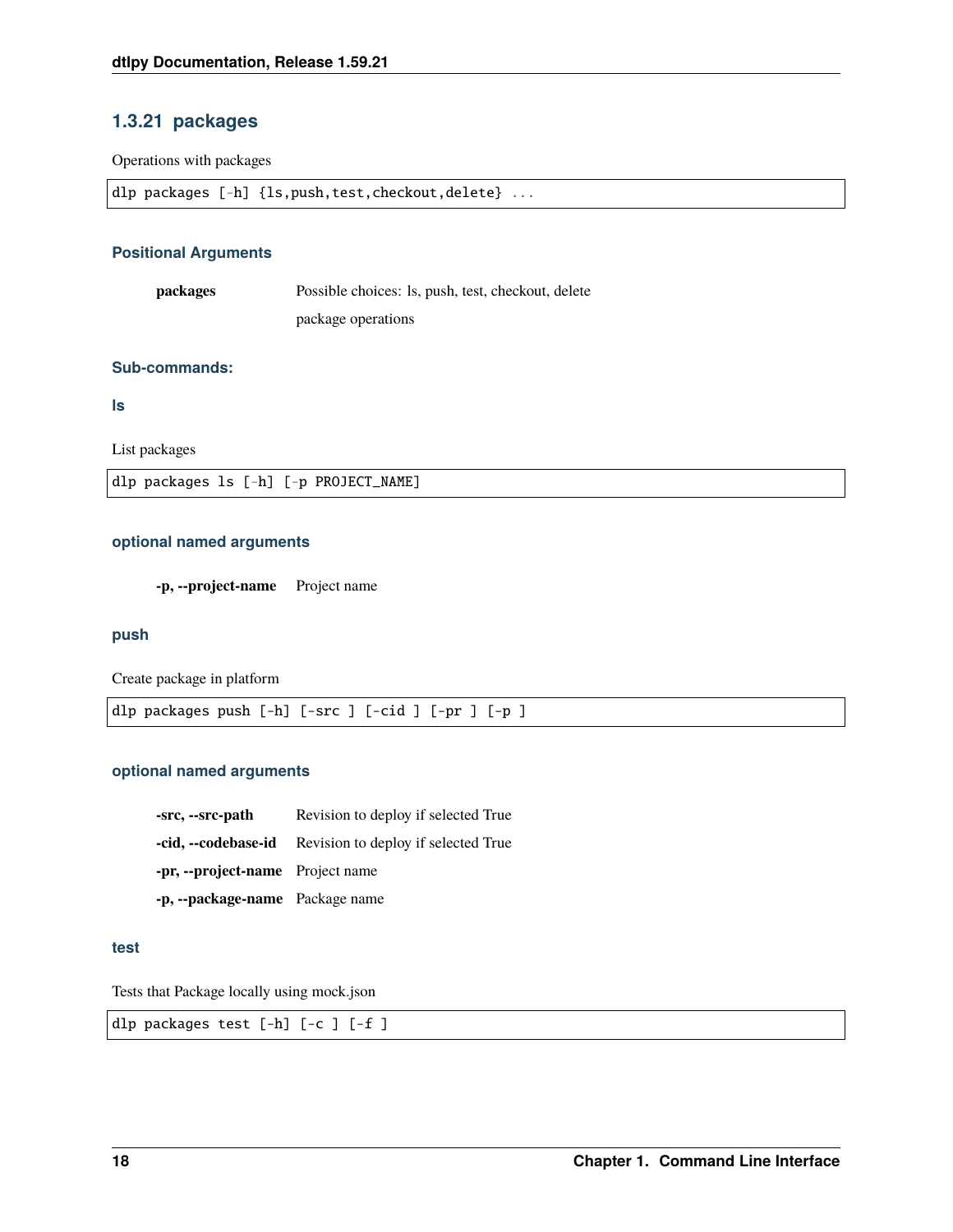# **optional named arguments**

| -c, --concurrency                           | Revision to deploy if selected True |
|---------------------------------------------|-------------------------------------|
|                                             | Default: 10                         |
| <b>-f, --function-name</b> Function to test |                                     |
|                                             | Default: "run"                      |

# **checkout**

checkout a package

dlp packages checkout [-h] [-p ]

### **required named arguments**

**-p, --package-name** package name

### **delete**

Delete Package

dlp packages delete [-h] [-pkg PACKAGE\_NAME] [-p PROJECT\_NAME]

### **optional named arguments**

**-pkg, --package-name** Package name

**-p, --project-name** Project name

# **1.3.22 ls**

List directories

dlp ls [-h]

# **1.3.23 pwd**

Get current working directory

dlp pwd [-h]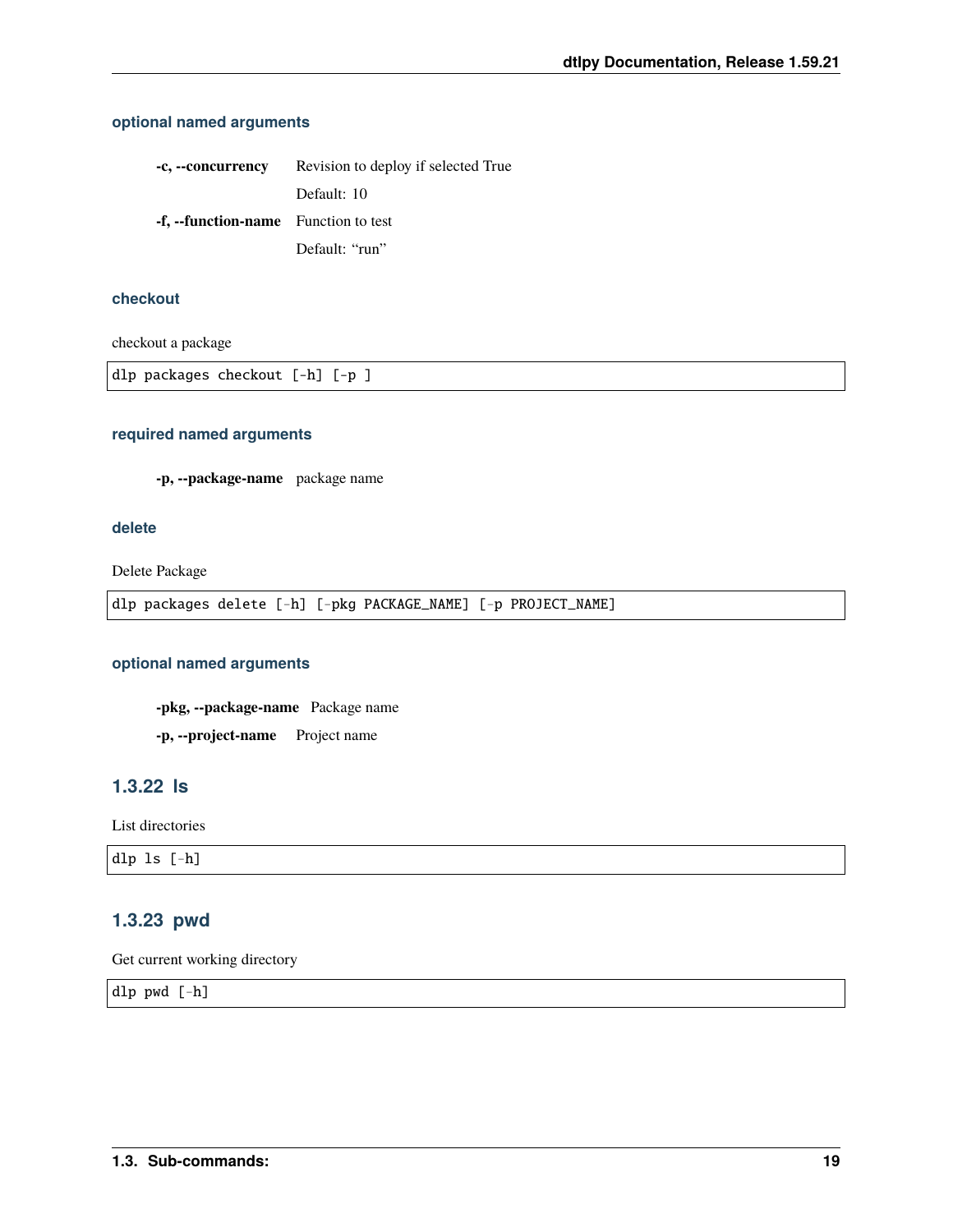# **1.3.24 cd**

Change current working directory

dlp cd [-h] dir

# **Positional Arguments**

**dir**

# **1.3.25 mkdir**

Make directory

dlp mkdir [-h] name

# **Positional Arguments**

**name**

# **1.3.26 clear**

Clear shell

dlp clear [-h]

# **1.3.27 exit**

Exit interactive shell

dlp exit [-h]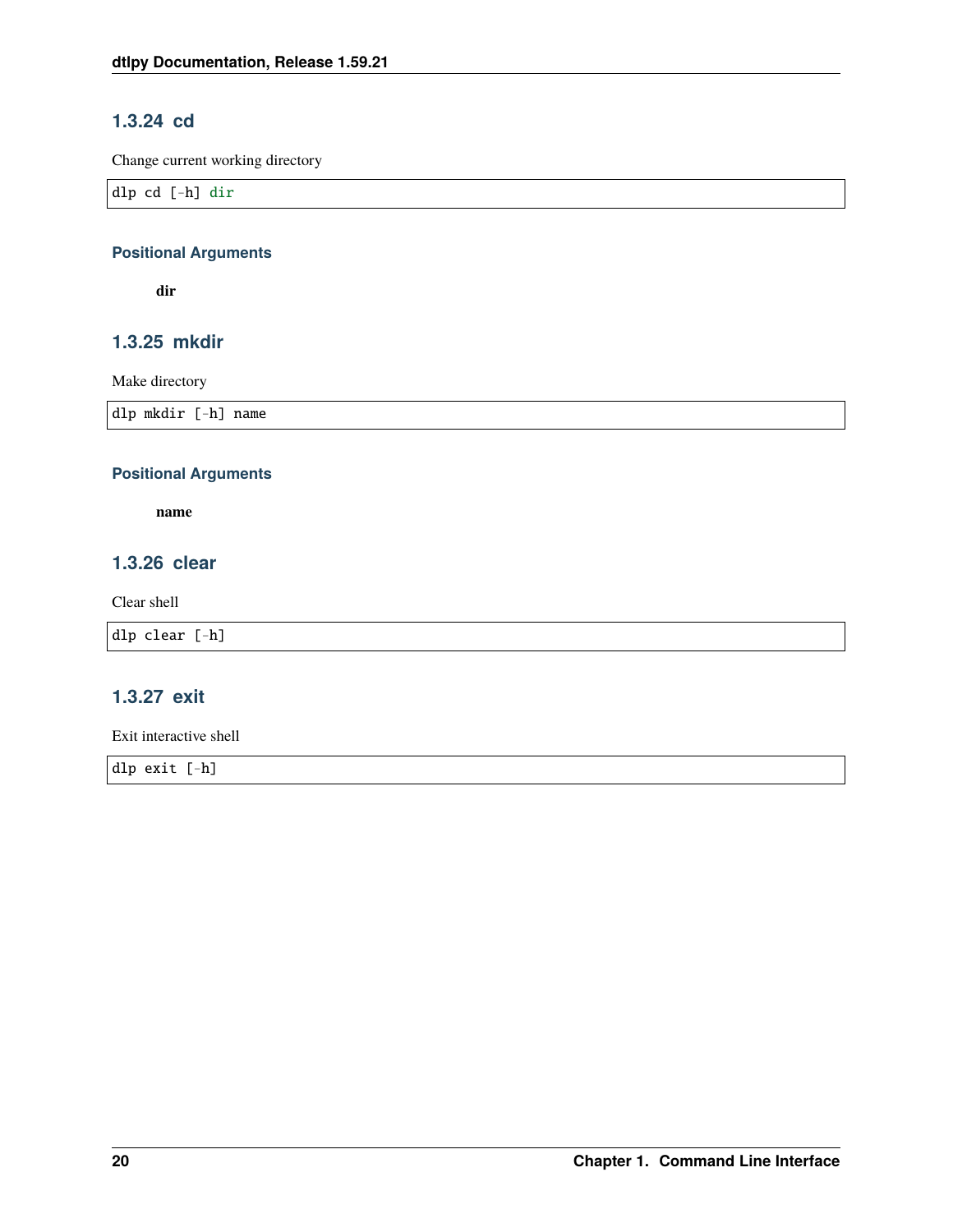# **CHAPTER**

# **TWO**

# **REPOSITORIES**

# <span id="page-24-1"></span><span id="page-24-0"></span>**2.1 Organizations**

### class Organizations(*client\_api: ApiClient*)

### Bases: [object](https://docs.python.org/3/library/functions.html#object)

### Organizations Repository

Read our [documentation](https://dataloop.ai/docs/org-setup) and [SDK documentation](https://dataloop.ai/docs/sdk-org) to learn more about Organizations in the Dataloop platform.

add\_member(*email: [str](https://docs.python.org/3/library/stdtypes.html#str)*, *role:* [MemberOrgRole](#page-104-2) *= MemberOrgRole.MEMBER*, *organization\_id: [Optional\[](https://docs.python.org/3/library/typing.html#typing.Optional)[str\]](https://docs.python.org/3/library/stdtypes.html#str) = None*, *organization\_name: [Optional](https://docs.python.org/3/library/typing.html#typing.Optional)[\[str\]](https://docs.python.org/3/library/stdtypes.html#str) = None*, *organization: [Optional\[](https://docs.python.org/3/library/typing.html#typing.Optional)*[Organization](#page-104-3)*] = None*)

Add members to your organization. Read about members and groups [here.](https://dataloop.ai/docs/org-members-groups)

**Prerequisities**: To add members to an organization, you must be an *owner* in that organization.

You must provide at least ONE of the following params: organization, organization\_name, or organization\_id.

### **Parameters**

- email  $(str)$  $(str)$  $(str)$  the member's email
- role ([str](https://docs.python.org/3/library/stdtypes.html#str)) MemberOrgRole.ADMIN, MemberOrgRole.OWNER, MemberOrg-Role.MEMBER
- organization\_id  $(str)$  $(str)$  $(str)$  Organization id
- organization\_name  $(str)$  $(str)$  $(str)$  Organization name
- organization (entities.Organization) Organization object

### **Returns**

True if successful or error if unsuccessful

# **Return type**

# [bool](https://docs.python.org/3/library/functions.html#bool)

# **Example**:

dl.organizations.add\_member(email='user@domain.com', organization\_id='organization\_id', role=dl.MemberOrgRole.MEMBER)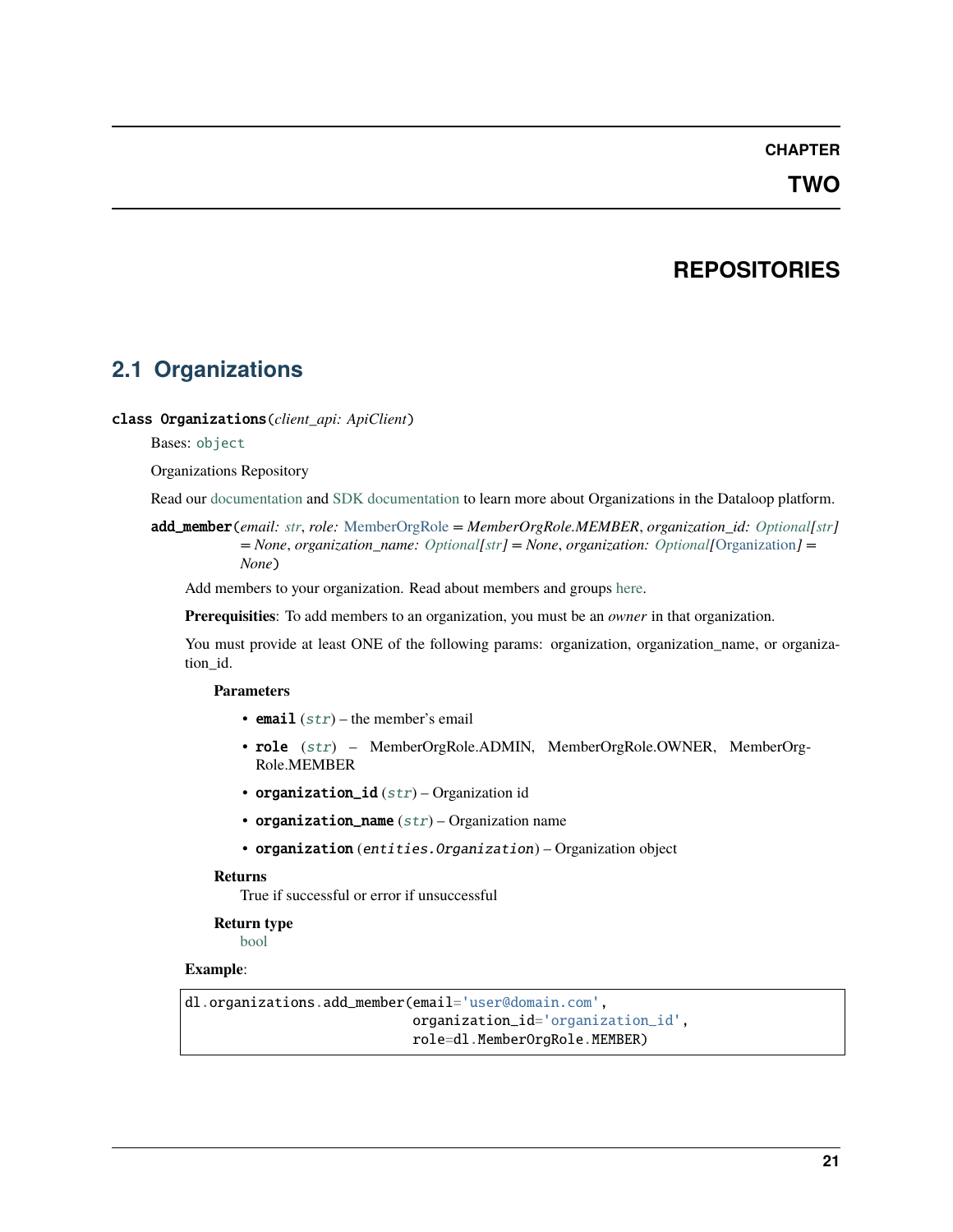```
cache_action(organization_id: Optional[str] = None, organization_name: Optional[str] = None,
               organization: Optional[Organization] = None, mode=CacheAction.APPLY,
               pod_type=PodType.SMALL)
```
Add or remove Cache for the org

**Prerequisites**: You must be an organization *owner*

You must provide at least ONE of the following params: organization, organization\_name, or organization\_id.

#### **Parameters**

- organization\_id  $(str)$  $(str)$  $(str)$  Organization id
- organization\_name  $(str)$  $(str)$  $(str)$  Organization name
- organization (entities.Organization) Organization object
- mode ([str](https://docs.python.org/3/library/stdtypes.html#str)) dl.CacheAction.APPLY or dl.CacheAction.DESTROY
- pod\_type (entities.PodType) dl.PodType.SMALL, dl.PodType.MEDIUM, dl.PodType.HIGH

#### **Returns**

True if success

**Return type** [bool](https://docs.python.org/3/library/functions.html#bool)

### **Example**:

```
dl.organizations.enable_cache(organization_id='organization_id',
                              mode=dl.CacheAction.APPLY)
```
delete\_member(*user\_id: [str](https://docs.python.org/3/library/stdtypes.html#str)*, *organization\_id: [Optional\[](https://docs.python.org/3/library/typing.html#typing.Optional)[str\]](https://docs.python.org/3/library/stdtypes.html#str) = None*, *organization\_name: [Optional](https://docs.python.org/3/library/typing.html#typing.Optional)[\[str\]](https://docs.python.org/3/library/stdtypes.html#str) = None*, *organization: [Optional\[](https://docs.python.org/3/library/typing.html#typing.Optional)*[Organization](#page-104-3)*] = None*, *sure: [bool](https://docs.python.org/3/library/functions.html#bool) = False*, *really: [bool](https://docs.python.org/3/library/functions.html#bool) =*  $False$ )  $\rightarrow$  [bool](https://docs.python.org/3/library/functions.html#bool)

Delete member from the Organization.

**Prerequisites**: Must be an organization *owner* to delete members.

You must provide at least ONE of the following params: organization\_id, organization\_name, organization.

### **Parameters**

- user\_id  $(str)$  $(str)$  $(str)$  user id
- organization\_id  $(str)$  $(str)$  $(str)$  Organization id
- organization\_name  $(str)$  $(str)$  $(str)$  Organization name
- organization (entities.Organization) Organization object
- sure  $(bool)$  $(bool)$  $(bool)$  Are you sure you want to delete?
- really ([bool](https://docs.python.org/3/library/functions.html#bool)) Really really sure?

### **Returns**

True if success and error if not

### **Return type**

[bool](https://docs.python.org/3/library/functions.html#bool)

### **Example**: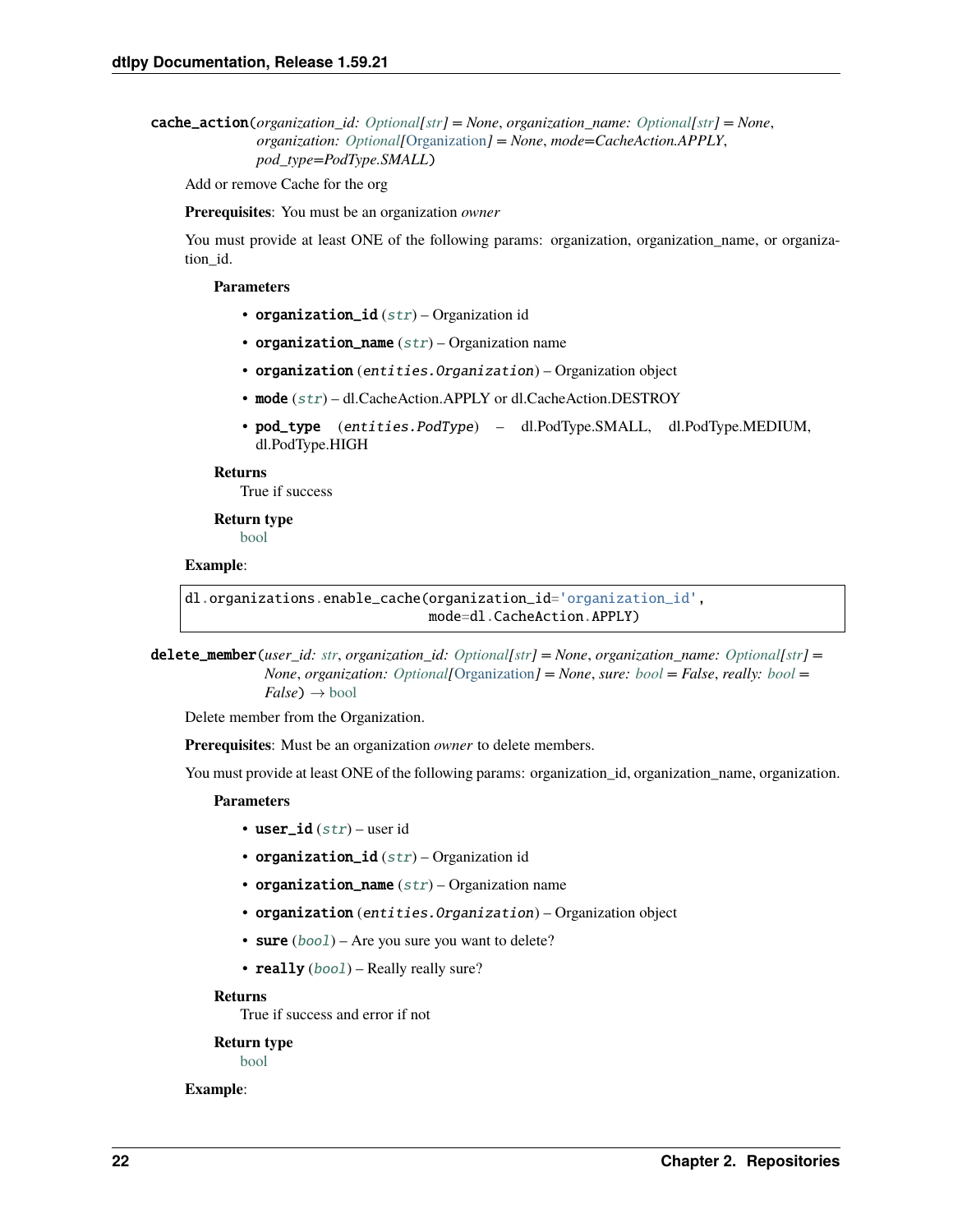dl.organizations.delete\_member(user\_id='user\_id', organization\_id='organization\_id', sure=True, really=True)

get(*organization\_id: [Optional\[](https://docs.python.org/3/library/typing.html#typing.Optional)[str\]](https://docs.python.org/3/library/stdtypes.html#str) = None*, *organization\_name: [Optional](https://docs.python.org/3/library/typing.html#typing.Optional)[\[str\]](https://docs.python.org/3/library/stdtypes.html#str) = None*, *fetch: [Optional](https://docs.python.org/3/library/typing.html#typing.Optional)[\[bool\]](https://docs.python.org/3/library/functions.html#bool) = None*) → *[Organization](#page-104-3)*

Get Organization object to be able to use it in your code.

**Prerequisites**: You must be a **superuser** to use this method.

You must provide at least ONE of the following params: organization\_name or organization\_id.

**Parameters**

- organization\_id  $(str)$  $(str)$  $(str)$  optional search by id
- organization\_name  $(str)$  $(str)$  $(str)$  optional search by name
- fetch optional fetch entity from platform, default taken from cookie

### **Returns**

Organization object

**Return type** *[dtlpy.entities.organization.Organization](#page-104-3)*

#### **Example**:

dl.organizations.get(organization\_id='organization\_id')

#### list() → List[*[Organization](#page-104-3)*]

Lists all the organizations in Dataloop.

**Prerequisites**: You must be a **superuser** to use this method.

#### **Returns**

List of Organization objects

**Return type**

[list](https://docs.python.org/3/library/stdtypes.html#list)

#### **Example**:

dl.organizations.list()

list\_groups(*organization: [Optional\[](https://docs.python.org/3/library/typing.html#typing.Optional)*[Organization](#page-104-3)*] = None*, *organization\_id: [Optional\[](https://docs.python.org/3/library/typing.html#typing.Optional)[str\]](https://docs.python.org/3/library/stdtypes.html#str) = None*, *organization\_name: [Optional](https://docs.python.org/3/library/typing.html#typing.Optional)[\[str\]](https://docs.python.org/3/library/stdtypes.html#str) = None*)

List all organization groups (groups that were created within the organization).

**Prerequisites**: You must be an organization *owner* to use this method.

You must provide at least ONE of the following params: organization, organization\_name, or organization\_id.

- organization (entities.Organization) Organization object
- organization\_id  $(str)$  $(str)$  $(str)$  Organization id
- organization\_name  $(str)$  $(str)$  $(str)$  Organization name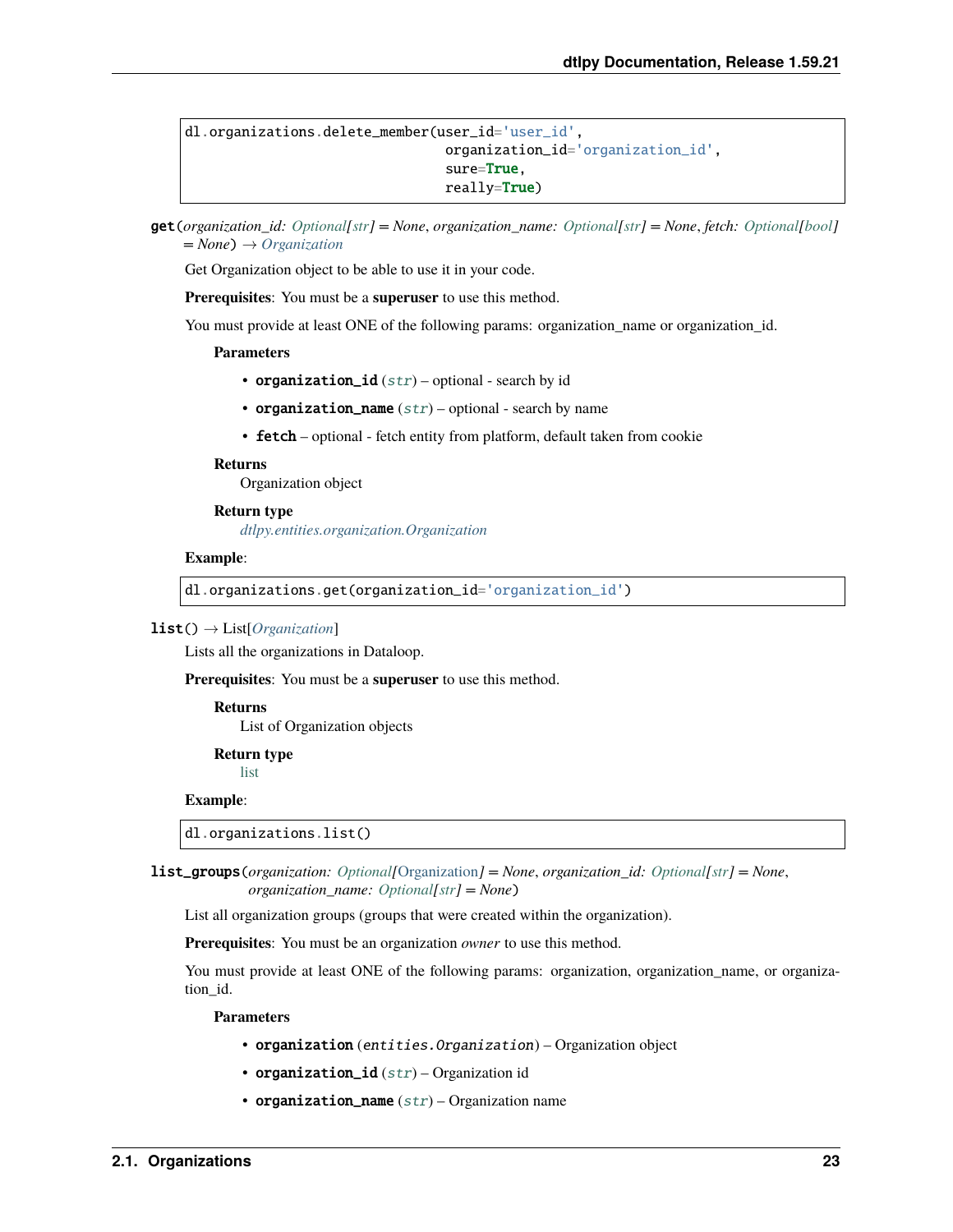**Returns**

groups list

**Return type**

[list](https://docs.python.org/3/library/stdtypes.html#list)

# **Example**:

dl.organizations.list\_groups(organization\_id='organization\_id')

list\_integrations(*organization: [Optional\[](https://docs.python.org/3/library/typing.html#typing.Optional)*[Organization](#page-104-3)*] = None*, *organization\_id: [Optional](https://docs.python.org/3/library/typing.html#typing.Optional)[\[str\]](https://docs.python.org/3/library/stdtypes.html#str) = None*, *organization\_name: [Optional\[](https://docs.python.org/3/library/typing.html#typing.Optional)[str\]](https://docs.python.org/3/library/stdtypes.html#str) = None*, *only\_available=False*)

List all organization integrations with external cloud storage.

**Prerequisites**: You must be an organization *owner* to use this method.

You must provide at least ONE of the following params: organization\_id, organization\_name, or organization.

### **Parameters**

- organization (entities.Organization) Organization object
- organization\_id  $(str)$  $(str)$  $(str)$  Organization id
- organization\_name  $(str)$  $(str)$  $(str)$  Organization name
- only\_available  $(bool)$  $(bool)$  $(bool)$  if True list only the available integrations

#### **Returns**

integrations list

**Return type** [list](https://docs.python.org/3/library/stdtypes.html#list)

### **Example**:

dl.organizations.list\_integrations(organization='organization-entity', only\_available=True)

list\_members(*organization: [Optional\[](https://docs.python.org/3/library/typing.html#typing.Optional)*[Organization](#page-104-3)*] = None*, *organization\_id: [Optional\[](https://docs.python.org/3/library/typing.html#typing.Optional)[str\]](https://docs.python.org/3/library/stdtypes.html#str) = None*, *organization\_name: [Optional\[](https://docs.python.org/3/library/typing.html#typing.Optional)[str\]](https://docs.python.org/3/library/stdtypes.html#str) = None*, *role: [Optional\[](https://docs.python.org/3/library/typing.html#typing.Optional)*[MemberOrgRole](#page-104-2)*] = None*)

List all organization members.

**Prerequisites**: You must be an organization *owner* to use this method.

You must provide at least ONE of the following params: organization\_id, organization\_name, or organization.

### **Parameters**

- organization (entities.Organization) Organization object
- organization\_id  $(str)$  $(str)$  $(str)$  Organization id
- organization\_name  $(str)$  $(str)$  $(str)$  Organization name
- role (entities.MemberOrgRole) MemberOrgRole.ADMIN, MemberOrg-Role.OWNER, MemberOrgRole.MEMBER

#### **Returns**

projects list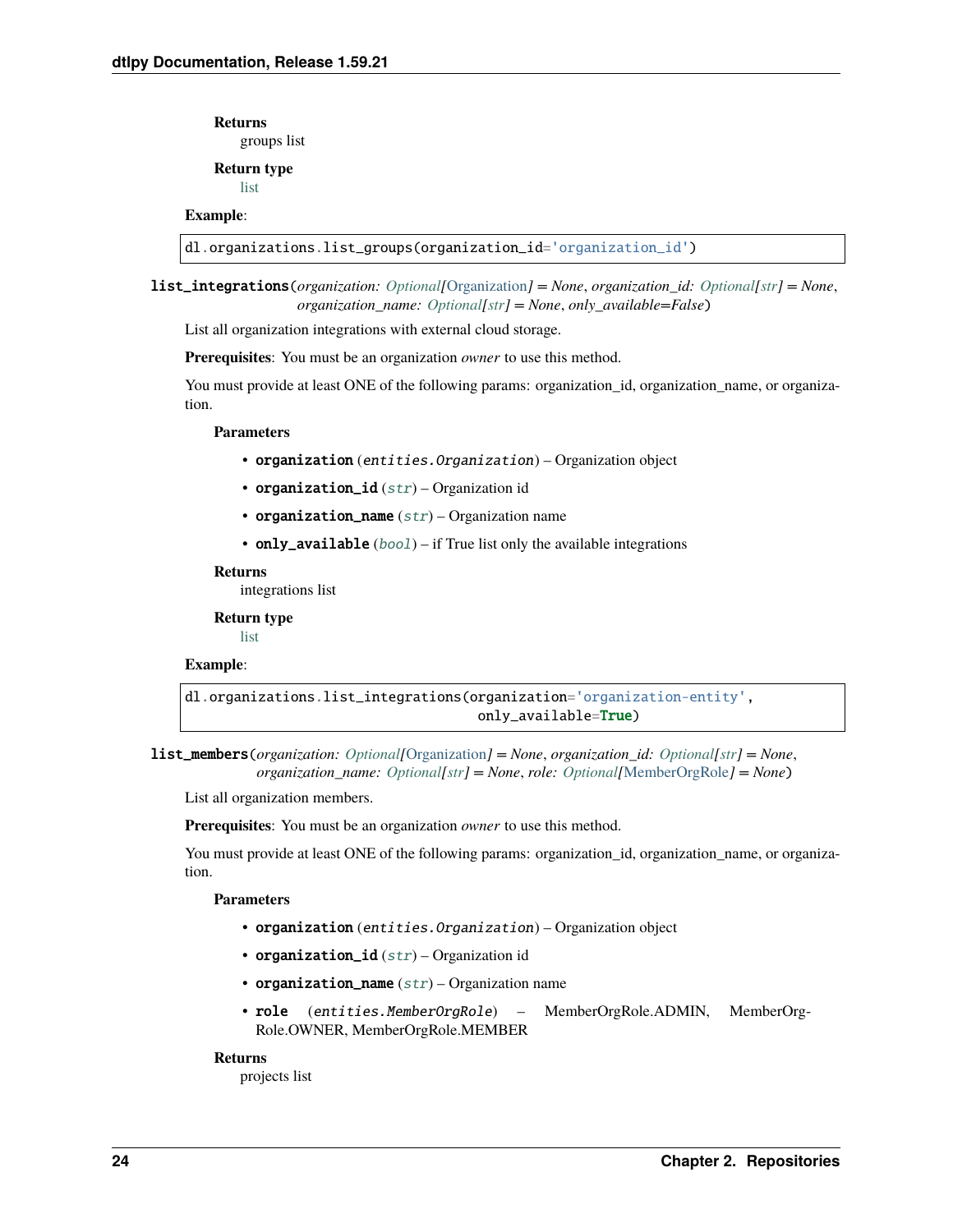**Return type** [list](https://docs.python.org/3/library/stdtypes.html#list)

**Example**:

```
dl.organizations.list_members(organization='organization-entity',
                            role=dl.MemberOrgRole.MEMBER)
```
update(*plan: [str](https://docs.python.org/3/library/stdtypes.html#str)*, *organization: [Optional\[](https://docs.python.org/3/library/typing.html#typing.Optional)*[Organization](#page-104-3)*] = None*, *organization\_id: [Optional](https://docs.python.org/3/library/typing.html#typing.Optional)[\[str\]](https://docs.python.org/3/library/stdtypes.html#str) = None*, *organization\_name: [Optional](https://docs.python.org/3/library/typing.html#typing.Optional)[\[str\]](https://docs.python.org/3/library/stdtypes.html#str) = None*) → *[Organization](#page-104-3)*

Update an organization.

**Prerequisites**: You must be a **superuser** to update an organization.

You must provide at least ONE of the following params: organization, organization\_name, or organization\_id.

#### **Parameters**

- plan ([str](https://docs.python.org/3/library/stdtypes.html#str)) OrganizationsPlans.FREEMIUM, OrganizationsPlans.PREMIUM
- organization (entities.Organization) Organization object
- organization\_id  $(str)$  $(str)$  $(str)$  Organization id
- organization\_name  $(str)$  $(str)$  $(str)$  Organization name

#### **Returns**

organization object

#### **Return type**

*[dtlpy.entities.organization.Organization](#page-104-3)*

### **Example**:

```
dl.organizations.update(organization='organization-entity',
                        plan=dl.OrganizationsPlans.FREEMIUM)
```

```
update_member(email: str, role: MemberOrgRole = MemberOrgRole.MEMBER, organization_id:
                Optional[str] = None, organization_name: Optional[str] = None, organization:
                Optional[Organization] = None)
```
Update member role.

**Prerequisites**: You must be an organization *owner* to update a member's role.

You must provide at least ONE of the following params: organization, organization\_name, or organization\_id.

#### **Parameters**

- **email**  $(str)$  $(str)$  $(str)$  the member's email
- role ([str](https://docs.python.org/3/library/stdtypes.html#str)) MemberOrgRole.ADMIN, MemberOrgRole.OWNER, MemberOrg-Role.MEMBER
- organization\_id  $(str)$  $(str)$  $(str)$  Organization id
- organization\_name  $(str)$  $(str)$  $(str)$  Organization name
- organization (entities.Organization) Organization object

### **Returns**

json of the member fields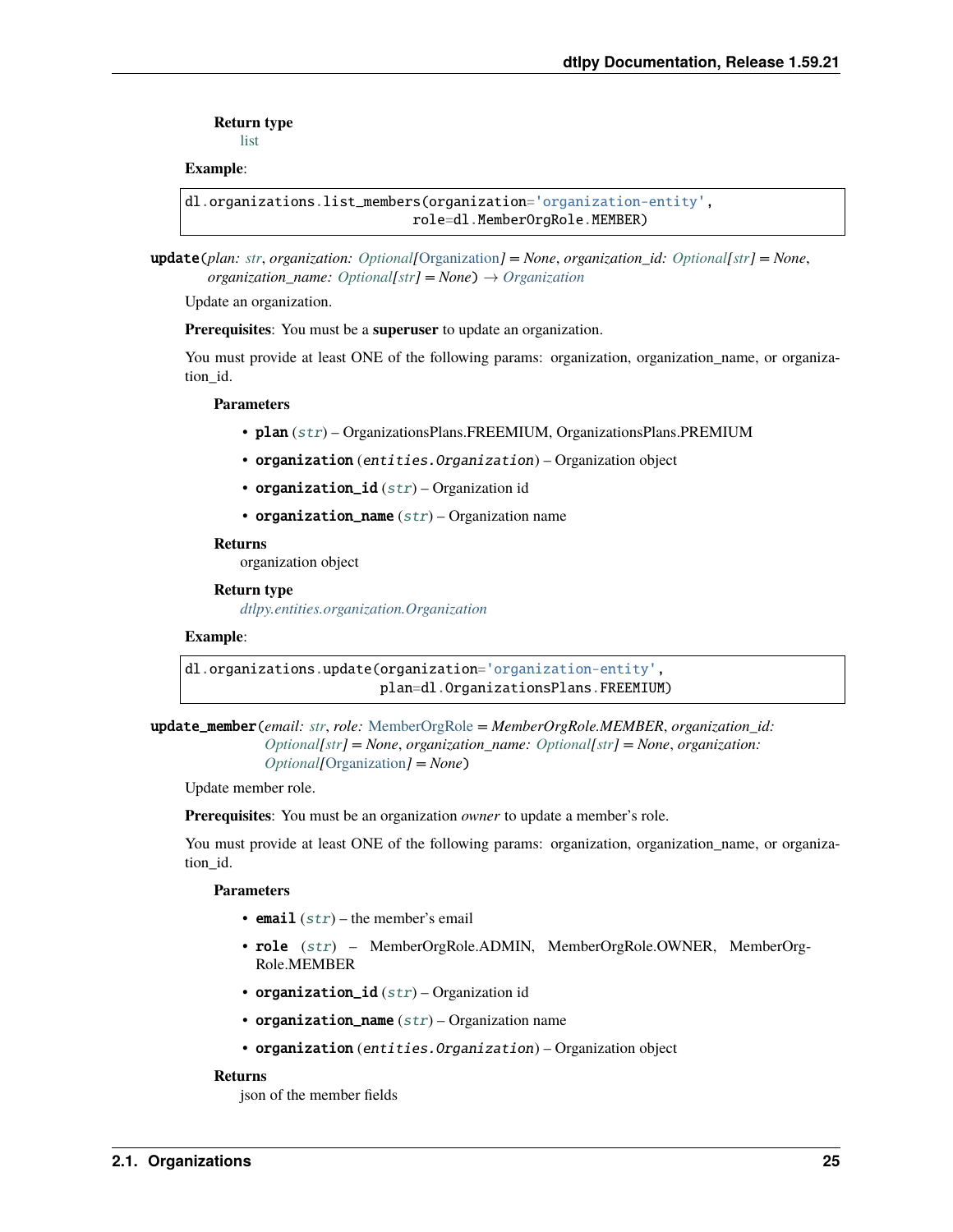**Return type**

[dict](https://docs.python.org/3/library/stdtypes.html#dict)

# **Example**:

```
dl.organizations.update_member(email='user@domain.com',
                                organization_id='organization_id',
                                 role=dl.MemberOrgRole.MEMBER)
```
# **2.1.1 Integrations**

Integrations Repository

class Integrations(*client\_api: ApiClient*, *org: [Optional\[](https://docs.python.org/3/library/typing.html#typing.Optional)*[Organization](#page-104-3)*] = None*, *project: [Optional\[](https://docs.python.org/3/library/typing.html#typing.Optional)*[Project](#page-107-1)*] = None*)

Bases: [object](https://docs.python.org/3/library/functions.html#object)

Integrations Repository

The Integrations class allows you to manage data integrtion from your external storage (e.g., S3, GCS, Azure) into your Dataloop's Dataset storage, as well as sync data in your Dataloop's Datasets with data in your external storage.

For more information on Organization Storgae Integration see the [Dataloop documentation](https://dataloop.ai/docs/organization-integrations) and [SDK External](https://dataloop.ai/docs/sdk-sync-storage) [Storage.](https://dataloop.ai/docs/sdk-sync-storage)

```
create(integrations_type: ExternalStorage, name: str, options: dict)
```
Create an integration between an external storage and the organization.

**Examples for options include**: s3 - {key: "", secret: ""}; gcs - {key: "", secret: "", content: ""}; azureblob - {key: "", secret: "", clientId: "", tenantId: ""}; key\_value - {key: "", value: ""} aws-sts - {key: "", secret: "", roleArns: ""}

**Prerequisites**: You must be an *owner* in the organization.

### **Parameters**

- integrations\_type  $(str)$  $(str)$  $(str)$  integrations type dl.ExternalStorage
- **name**  $(str)$  $(str)$  $(str)$  integrations name
- options  $(dict)$  $(dict)$  $(dict)$  dict of storage secrets

#### **Returns**

success

# **Return type**

[bool](https://docs.python.org/3/library/functions.html#bool)

### **Example**:

```
project.integrations.create(integrations_type=dl.ExternalStorage.S3,
                name='S3ntegration',
                options={key: "Access key ID", secret: "Secret access key"})
```
**delete**(*integrations\_id: [str](https://docs.python.org/3/library/stdtypes.html#str), sure: [bool](https://docs.python.org/3/library/functions.html#bool)* = *False, really: bool* = *False*)  $\rightarrow$  bool

Delete integrations from the organization.

**Prerequisites**: You must be an organization *owner* to delete an integration.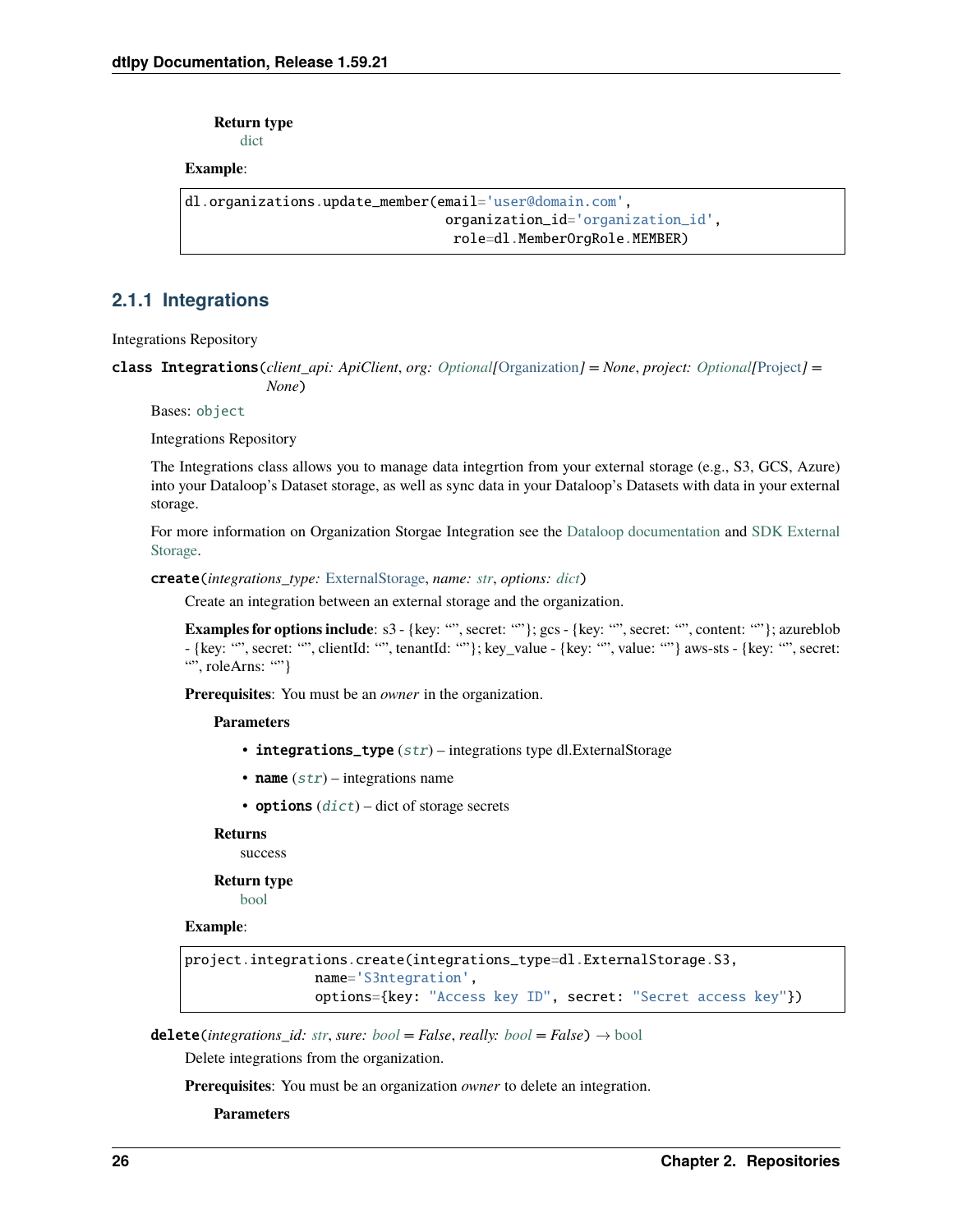- integrations\_id  $(str)$  $(str)$  $(str)$  integrations id
- sure  $(bool)$  $(bool)$  $(bool)$  Are you sure you want to delete?
- really ([bool](https://docs.python.org/3/library/functions.html#bool)) Really really sure?

# **Returns**

success

**Return type** [bool](https://docs.python.org/3/library/functions.html#bool)

#### **Example**:

```
project.integrations.delete(integrations_id='integrations_id', sure=True,.
→really=True)
```
#### get(*integrations\_id: [str](https://docs.python.org/3/library/stdtypes.html#str)*)

Get organization integrations. Use this method to access your integration and be able to use it in your code.

**Prerequisites**: You must be an *owner* in the organization.

```
Parameters
   integrations_id (str) – integrations id
```
**Returns**

Integration object

**Return type** *[dtlpy.entities.integration.Integration](#page-107-2)*

#### **Example**:

project.integrations.get(integrations\_id='integrations\_id')

#### list(*only\_available=False*)

List all the organization's integrations with external storage.

**Prerequisites**: You must be an *owner* in the organization.

### **Parameters**

only\_available  $(bool)$  $(bool)$  $(bool)$  – if True list only the available integrations.

**Returns**

groups list

**Return type**

[list](https://docs.python.org/3/library/stdtypes.html#list)

# **Example**:

project.integrations.list(only\_available=True)

#### update(*new\_name: [str](https://docs.python.org/3/library/stdtypes.html#str)*, *integrations\_id: [str](https://docs.python.org/3/library/stdtypes.html#str)*)

Update the integration's name.

**Prerequisites**: You must be an *owner* in the organization.

- new\_name  $(str)$  $(str)$  $(str)$  new name
- integrations\_id  $(str)$  $(str)$  $(str)$  integrations id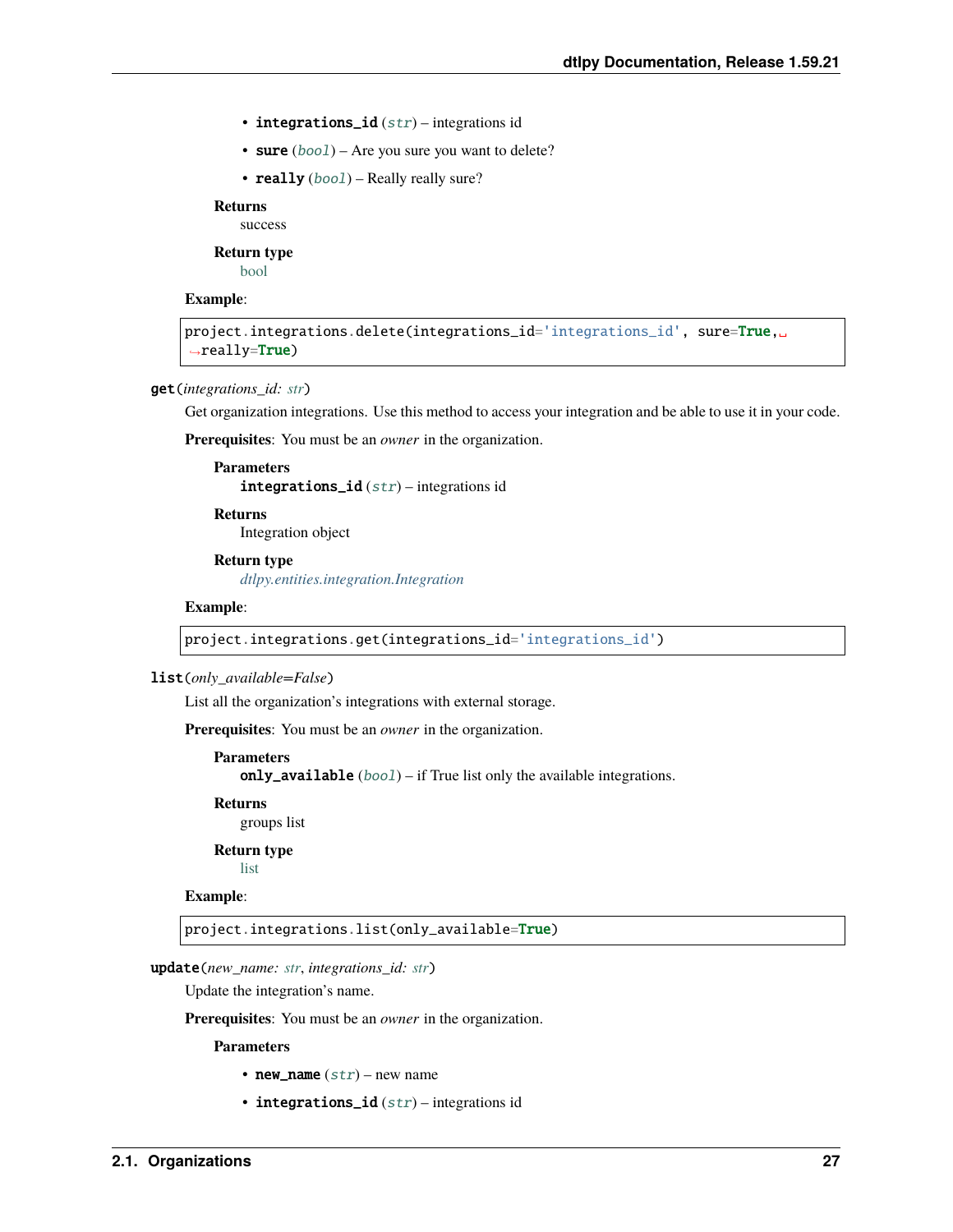**Returns** Integration object

**Return type**

*[dtlpy.entities.integration.Integration](#page-107-2)*

**Example**:

```
project.integrations.update(integrations_id='integrations_id', new_name="new_
˓→integration_name")
```
# <span id="page-31-0"></span>**2.2 Projects**

class Projects(*client\_api: ApiClient*, *org=None*)

Bases: [object](https://docs.python.org/3/library/functions.html#object)

Projects Repository

The Projects class allows the user to manage projects and their properties.

For more information on Projects see the [Dataloop documentation](https://dataloop.ai/docs/project) and [SDK documentation.](https://dataloop.ai/docs/sdk-projects)

```
add_member(email: str, project_id: str, role: MemberRole = MemberRole.DEVELOPER)
```
Add a member to the project.

**Prerequisites**: You must be in the role of an *owner* to add a member to a project.

#### **Parameters**

- email  $(str)$  $(str)$  $(str)$  member email
- project\_id  $(str)$  $(str)$  $(str)$  project id
- role dl.MemberRole.OWNER, dl.MemberRole.DEVELOPER, dl.MemberRole.ANNOTATOR, dl.MemberRole.ANNOTATION\_MANAGER

### **Returns**

dict that represent the user

#### **Return type**

[dict](https://docs.python.org/3/library/stdtypes.html#dict)

### **Example**:

```
dl.projects.add_member(project_id='project_id', email='user@dataloop.ai',␣
˓→role=dl.MemberRole.DEVELOPER)
```
checkout(*identifier: [Optional](https://docs.python.org/3/library/typing.html#typing.Optional)[\[str\]](https://docs.python.org/3/library/stdtypes.html#str) = None*, *project\_name: [Optional\[](https://docs.python.org/3/library/typing.html#typing.Optional)[str\]](https://docs.python.org/3/library/stdtypes.html#str) = None*, *project\_id: [Optional\[](https://docs.python.org/3/library/typing.html#typing.Optional)[str\]](https://docs.python.org/3/library/stdtypes.html#str) = None*, *project: [Optional\[](https://docs.python.org/3/library/typing.html#typing.Optional)*[Project](#page-107-1)*] = None*)

Checkout (switch) to a project to work on it.

**Prerequisites**: All users can open a project in the web.

You must provide at least ONE of the following params: project\_id, project\_name.

- identifier  $(str)$  $(str)$  $(str)$  project name or partial id
- project\_name  $(str)$  $(str)$  $(str)$  project name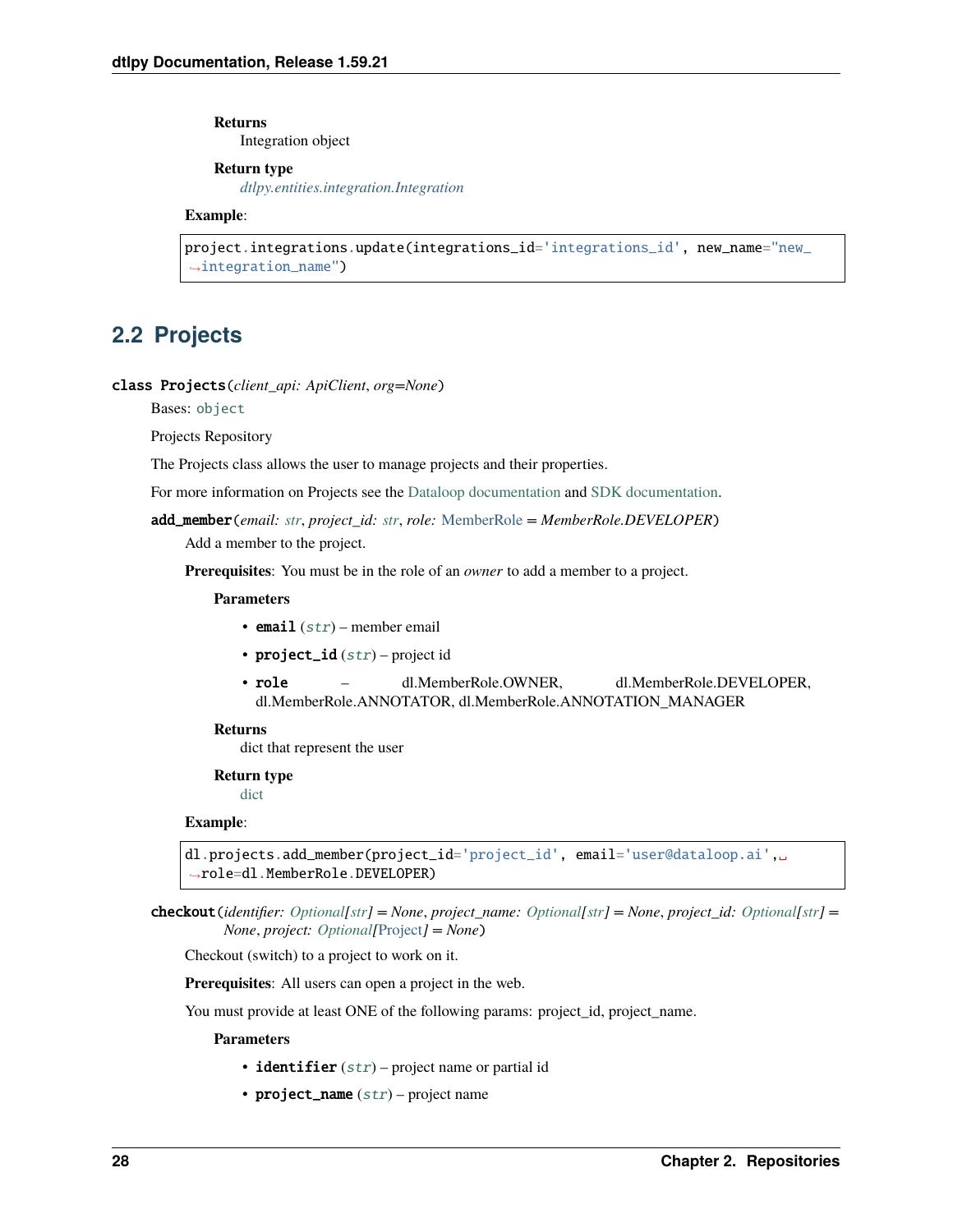• project\_id  $(str)$  $(str)$  $(str)$  – project id

```
• project (dtlpy.entities.project.Project) – project entity
```
**Example**:

```
dl.projects.checkout(project_id='project_id')
```
**create**(*project\_name: [str](https://docs.python.org/3/library/stdtypes.html#str), checkout: [bool](https://docs.python.org/3/library/functions.html#bool)* =  $False$ )  $\rightarrow$  *[Project](#page-107-1)* 

Create a new project.

**Prerequisites**: Any user can create a project.

#### **Parameters**

- project\_name  $(str)$  $(str)$  $(str)$  project name
- checkout checkout

### **Returns**

Project object

**Return type** *[dtlpy.entities.project.Project](#page-107-1)*

#### **Example**:

dl.projects.create(project\_name='project\_name')

delete(*project\_name: [Optional\[](https://docs.python.org/3/library/typing.html#typing.Optional)[str\]](https://docs.python.org/3/library/stdtypes.html#str) = None*, *project\_id: [Optional](https://docs.python.org/3/library/typing.html#typing.Optional)[\[str\]](https://docs.python.org/3/library/stdtypes.html#str) = None*, *sure: [bool](https://docs.python.org/3/library/functions.html#bool) = False*, *really:*  $bool = False$  $bool = False$ )  $\rightarrow$  bool

Delete a project forever!

**Prerequisites**: You must be in the role of an *owner* to delete a project.

### **Parameters**

- project\_name  $(str)$  $(str)$  $(str)$  optional search by name
- project\_id  $(str)$  $(str)$  $(str)$  optional search by id
- sure  $(bool)$  $(bool)$  $(bool)$  Are you sure you want to delete?
- really  $(boll)$  Really really sure?

### **Returns**

True if sucess error if not

#### **Return type**

[bool](https://docs.python.org/3/library/functions.html#bool)

### **Example**:

dl.projects.delete(project\_id='project\_id', sure=True, really=True)

get(*project\_name: [Optional](https://docs.python.org/3/library/typing.html#typing.Optional)[\[str\]](https://docs.python.org/3/library/stdtypes.html#str) = None*, *project\_id: [Optional\[](https://docs.python.org/3/library/typing.html#typing.Optional)[str\]](https://docs.python.org/3/library/stdtypes.html#str) = None*, *checkout: [bool](https://docs.python.org/3/library/functions.html#bool) = False*, *fetch:*  $Optional[bool] = None, log_error = True) \rightarrow Project$  $Optional[bool] = None, log_error = True) \rightarrow Project$  $Optional[bool] = None, log_error = True) \rightarrow Project$  $Optional[bool] = None, log_error = True) \rightarrow Project$ 

Get a Project object.

**Prerequisites**: You must be in the role of an *owner* to get a project object.

You must check out to a project or provide at least one of the following params: project\_id, project\_name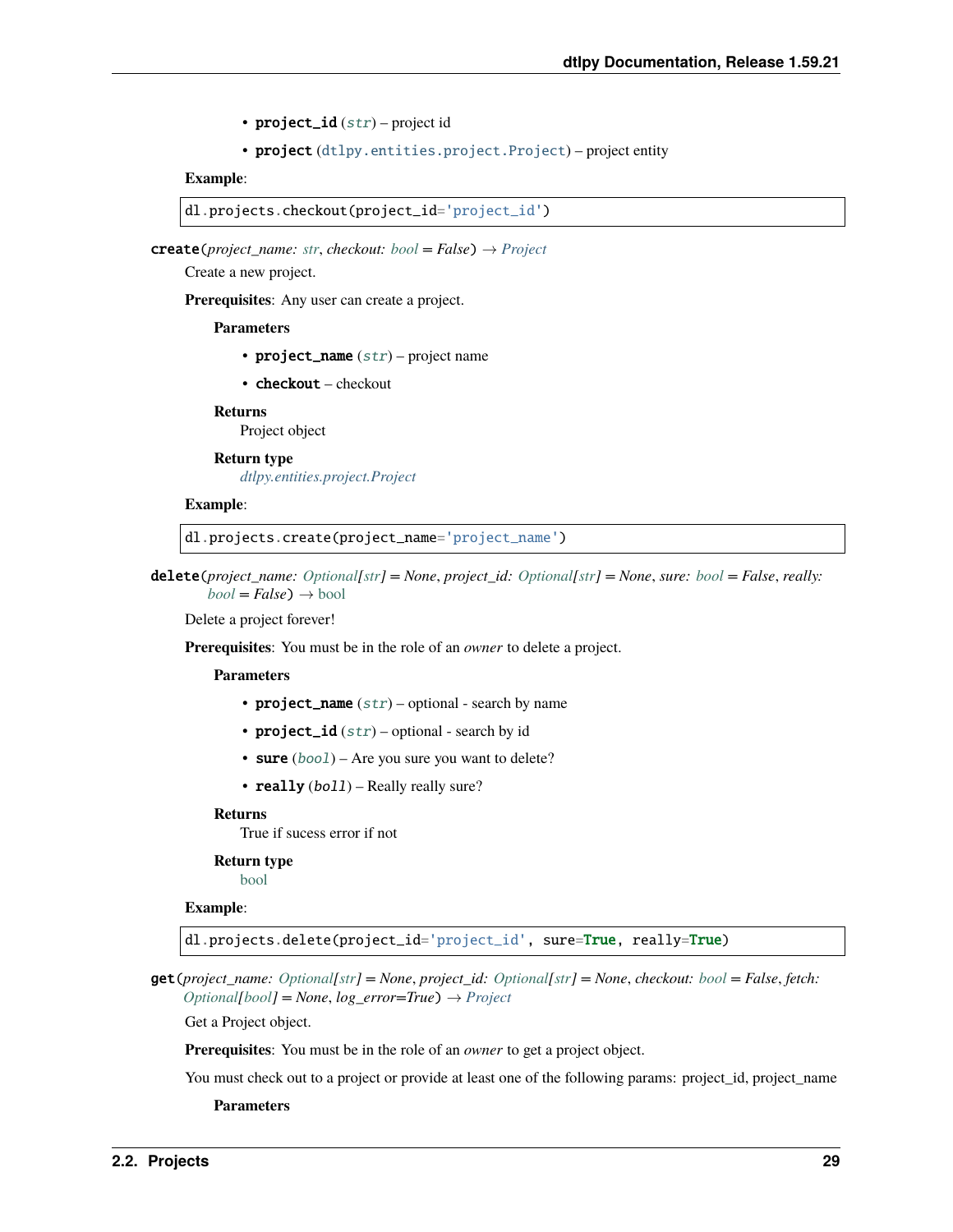- project\_name  $(str)$  $(str)$  $(str)$  optional search by name
- project\_id  $(str)$  $(str)$  $(str)$  optional search by id
- checkout ([bool](https://docs.python.org/3/library/functions.html#bool)) checkout
- fetch ([bool](https://docs.python.org/3/library/functions.html#bool)) optional fetch entity from platform, default taken from cookie
- log\_error  $(bool)$  $(bool)$  $(bool)$  optional show the logs errors

#### **Returns**

Project object

**Return type** *[dtlpy.entities.project.Project](#page-107-1)*

#### **Example**:

dl.projects.get(project\_id='project\_id')

 $list() \rightarrow List[Project]$  $list() \rightarrow List[Project]$  $list() \rightarrow List[Project]$ 

Get users' project list.

**Prerequisites**: You must be a **superuser** to list all users' projects.

#### **Returns**

List of Project objects

### **Example**:

dl.projects.list()

#### list\_members(*project:* [Project,](#page-107-1) *role: [Optional\[](https://docs.python.org/3/library/typing.html#typing.Optional)*[MemberRole](#page-107-3)*] = None*)

List the project members.

**Prerequisites**: You must be in the role of an *owner* to list project members.

### **Parameters**

- project ([dtlpy.entities.project.Project](#page-107-1)) project entity
- role dl.MemberRole.OWNER, dl.MemberRole.DEVELOPER, dl.MemberRole.ANNOTATOR, dl.MemberRole.ANNOTATION\_MANAGER

#### **Returns**

list of the project members

### **Return type**

[list](https://docs.python.org/3/library/stdtypes.html#list)

### **Example**:

dl.projects.list\_members(project\_id='project\_id', role=dl.MemberRole.DEVELOPER)

open\_in\_web(*project\_name: [Optional](https://docs.python.org/3/library/typing.html#typing.Optional)[\[str\]](https://docs.python.org/3/library/stdtypes.html#str) = None*, *project\_id: [Optional](https://docs.python.org/3/library/typing.html#typing.Optional)[\[str\]](https://docs.python.org/3/library/stdtypes.html#str) = None*, *project: [Optional\[](https://docs.python.org/3/library/typing.html#typing.Optional)*[Project](#page-107-1)*] = None*)

Open the project in our web platform.

**Prerequisites**: All users can open a project in the web.

#### **Parameters**

• project\_name  $(str)$  $(str)$  $(str)$  – project name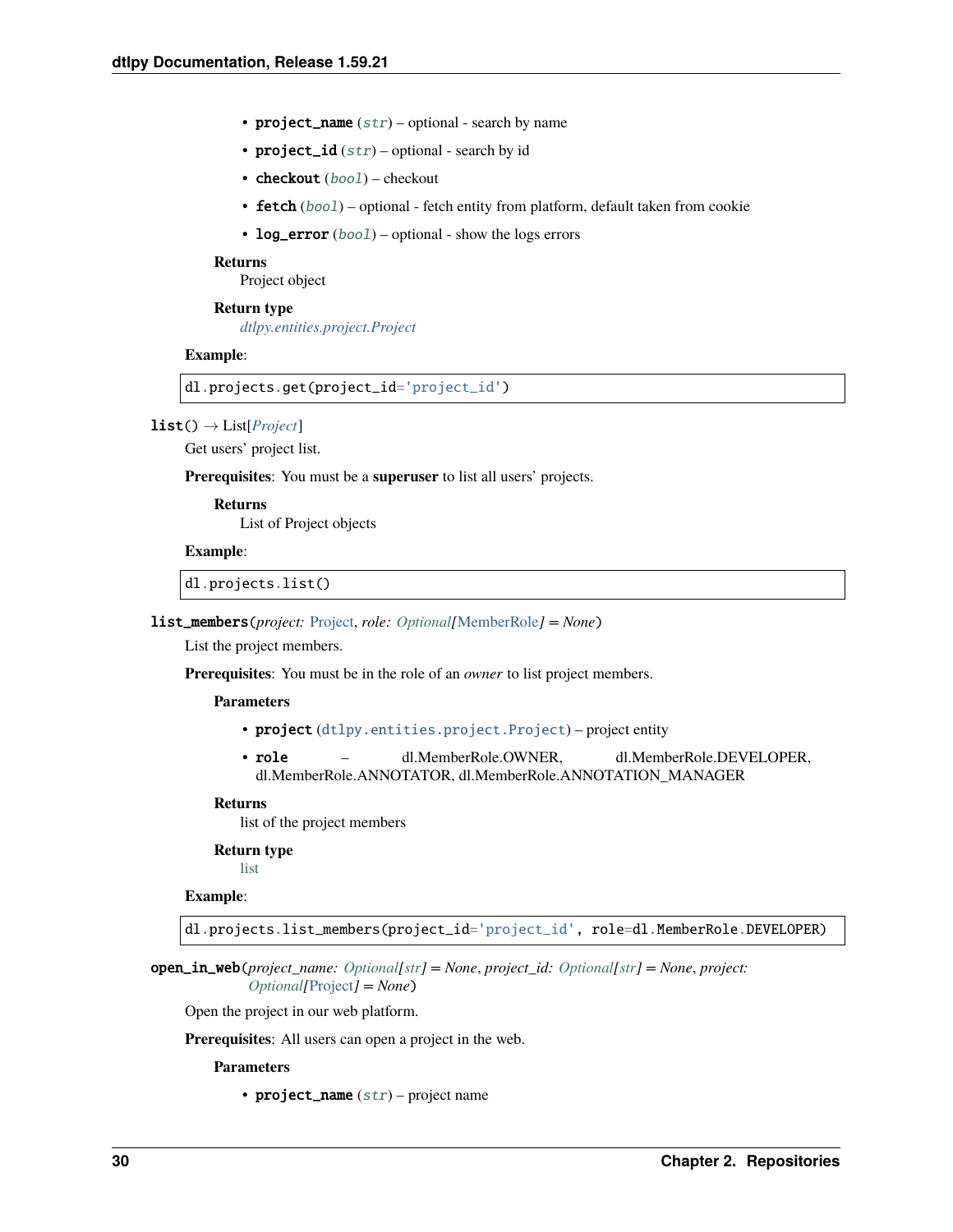• project\_id  $(str)$  $(str)$  $(str)$  – project id

```
• project (dtlpy.entities.project.Project) – project entity
```
**Example**:

```
dl.projects.open_in_web(project_id='project_id')
```
remove\_member(*email: [str](https://docs.python.org/3/library/stdtypes.html#str)*, *project\_id: [str](https://docs.python.org/3/library/stdtypes.html#str)*)

Remove a member from the project.

**Prerequisites**: You must be in the role of an *owner* to delete a member from a project.

#### **Parameters**

- email  $(str)$  $(str)$  $(str)$  member email
- project\_id  $(str)$  $(str)$  $(str)$  project id

### **Returns**

dict that represents the user

**Return type** [dict](https://docs.python.org/3/library/stdtypes.html#dict)

### **Example**:

dl.projects.remove\_member(project\_id='project\_id', email='user@dataloop.ai')

### **update**(*project:* [Project,](#page-107-1) *system\_metadata:*  $bool = False$  $bool = False$ )  $\rightarrow$  *[Project](#page-107-1)*

Update a project information (e.g., name, member roles, etc.).

**Prerequisites**: You must be in the role of an *owner* to add a member to a project.

#### **Parameters**

- project ([dtlpy.entities.project.Project](#page-107-1)) project entity
- system\_metadata ([bool](https://docs.python.org/3/library/functions.html#bool)) True, if you want to change metadata system

#### **Returns**

Project object

### **Return type**

*[dtlpy.entities.project.Project](#page-107-1)*

### **Example**:

dl.projects.delete(project='project\_entity')

update\_member(*email: [str](https://docs.python.org/3/library/stdtypes.html#str)*, *project\_id: [str](https://docs.python.org/3/library/stdtypes.html#str)*, *role:* [MemberRole](#page-107-3) *= MemberRole.DEVELOPER*)

Update member's information/details in the project.

**Prerequisites**: You must be in the role of an *owner* to update a member.

- email  $(str)$  $(str)$  $(str)$  member email
- project\_id  $(str)$  $(str)$  $(str)$  project id
- role dl.MemberRole.OWNER, dl.MemberRole.DEVELOPER, dl.MemberRole.ANNOTATOR, dl.MemberRole.ANNOTATION\_MANAGER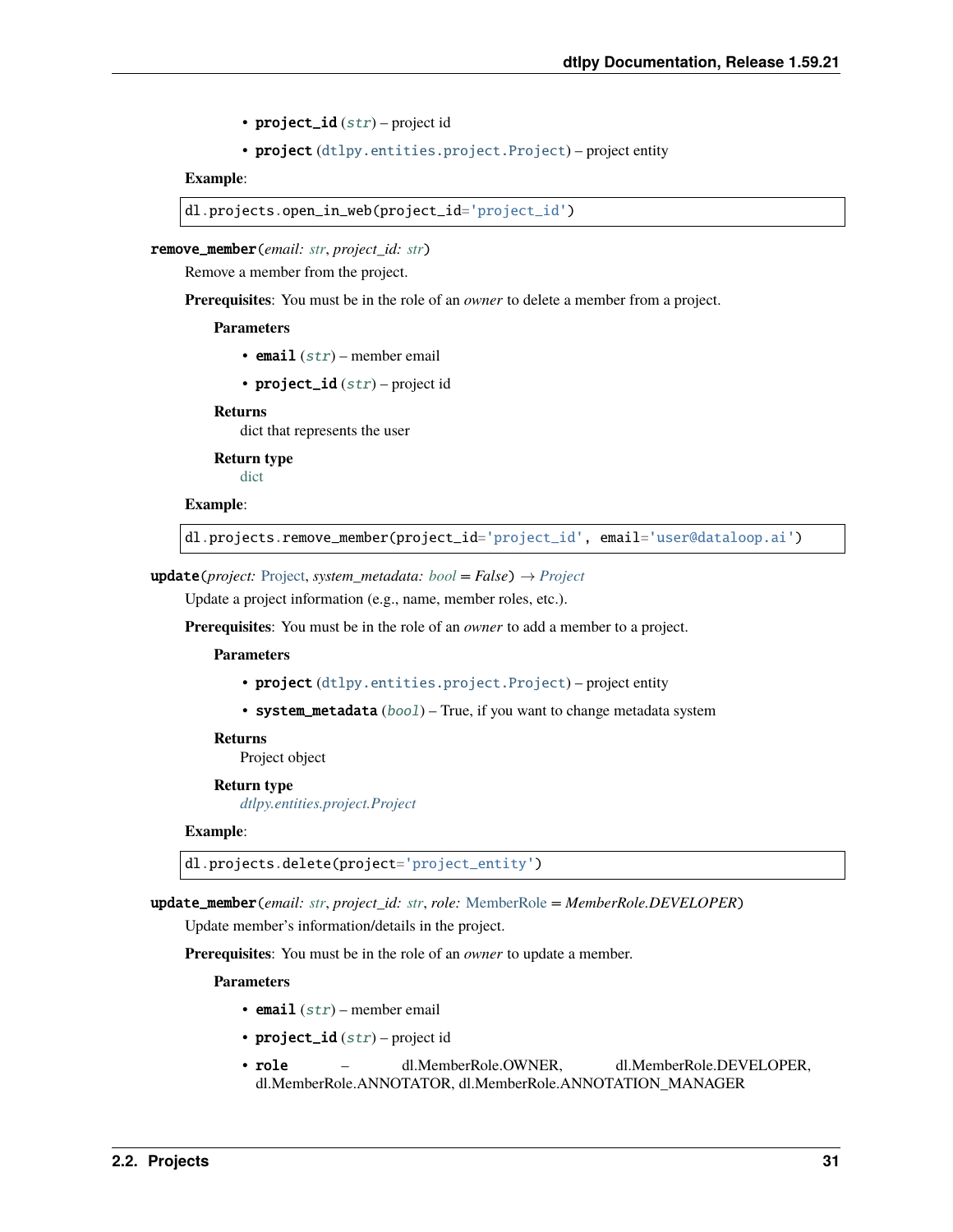#### **Returns**

dict that represent the user

**Return type**

[dict](https://docs.python.org/3/library/stdtypes.html#dict)

# **Example**:

```
dl.projects.update_member(project_id='project_id', email='user@dataloop.ai',␣
˓→role=dl.MemberRole.DEVELOPER)
```
# <span id="page-35-0"></span>**2.3 Datasets**

#### Datasets Repository

class Datasets(*client\_api: ApiClient*, *project: [Optional\[](https://docs.python.org/3/library/typing.html#typing.Optional)*[Project](#page-107-1)*] = None*)

Bases: [object](https://docs.python.org/3/library/functions.html#object)

Datasets Repository

The Datasets class allows the user to manage datasets. Read more about datasets in our [documentation](https://dataloop.ai/docs/dataset) and [SDK](https://dataloop.ai/docs/sdk-create-dataset) [documentation.](https://dataloop.ai/docs/sdk-create-dataset)

checkout(*identifier: [Optional\[](https://docs.python.org/3/library/typing.html#typing.Optional)[str\]](https://docs.python.org/3/library/stdtypes.html#str) = None*, *dataset\_name: [Optional\[](https://docs.python.org/3/library/typing.html#typing.Optional)[str\]](https://docs.python.org/3/library/stdtypes.html#str) = None*, *dataset\_id: [Optional\[](https://docs.python.org/3/library/typing.html#typing.Optional)[str\]](https://docs.python.org/3/library/stdtypes.html#str) = None*, *dataset: [Optional\[](https://docs.python.org/3/library/typing.html#typing.Optional)*[Dataset](#page-110-1)*] = None*)

Checkout (switch) to a dataset to work on it.

**Prerequisites**: You must be an *owner* or *developer* to use this method.

You must provide at least ONE of the following params: dataset\_id, dataset\_name.

#### **Parameters**

- identifier  $(str)$  $(str)$  $(str)$  project name or partial id
- dataset\_name  $(str)$  $(str)$  $(str)$  dataset name
- dataset\_id  $(str)$  $(str)$  $(str)$  dataset id
- dataset ([dtlpy.entities.dataset.Dataset](#page-110-1)) dataset object

### **Example**:

```
project.datasets.checkout(dataset_id='dataset_id')
```
clone(*dataset\_id: [str](https://docs.python.org/3/library/stdtypes.html#str)*, *clone\_name: [str](https://docs.python.org/3/library/stdtypes.html#str)*, *filters: [Optional\[](https://docs.python.org/3/library/typing.html#typing.Optional)*[Filters](#page-139-1)*] = None*, *with\_items\_annotations: [bool](https://docs.python.org/3/library/functions.html#bool) = True*, *with\_metadata: [bool](https://docs.python.org/3/library/functions.html#bool) = True*, *with\_task\_annotations\_status: [bool](https://docs.python.org/3/library/functions.html#bool) = True*)

Clone a dataset. Read more about cloning datatsets and items in our [documentation](https://dataloop.ai/docs/clone-merge-dataset#cloned-dataset) and [SDK documenta](https://dataloop.ai/docs/sdk-create-dataset#clone-dataset)[tion.](https://dataloop.ai/docs/sdk-create-dataset#clone-dataset)

**Prerequisites**: You must be in the role of an *owner* or *developer*.

- dataset\_id  $(str)$  $(str)$  $(str)$  id of the dataset you wish to clone
- clone\_name  $(str)$  $(str)$  $(str)$  new dataset name
- filters ([dtlpy.entities.filters.Filters](#page-139-1)) Filters entity or a query dict
- with\_items\_annotations ([bool](https://docs.python.org/3/library/functions.html#bool)) true to clone with items annotations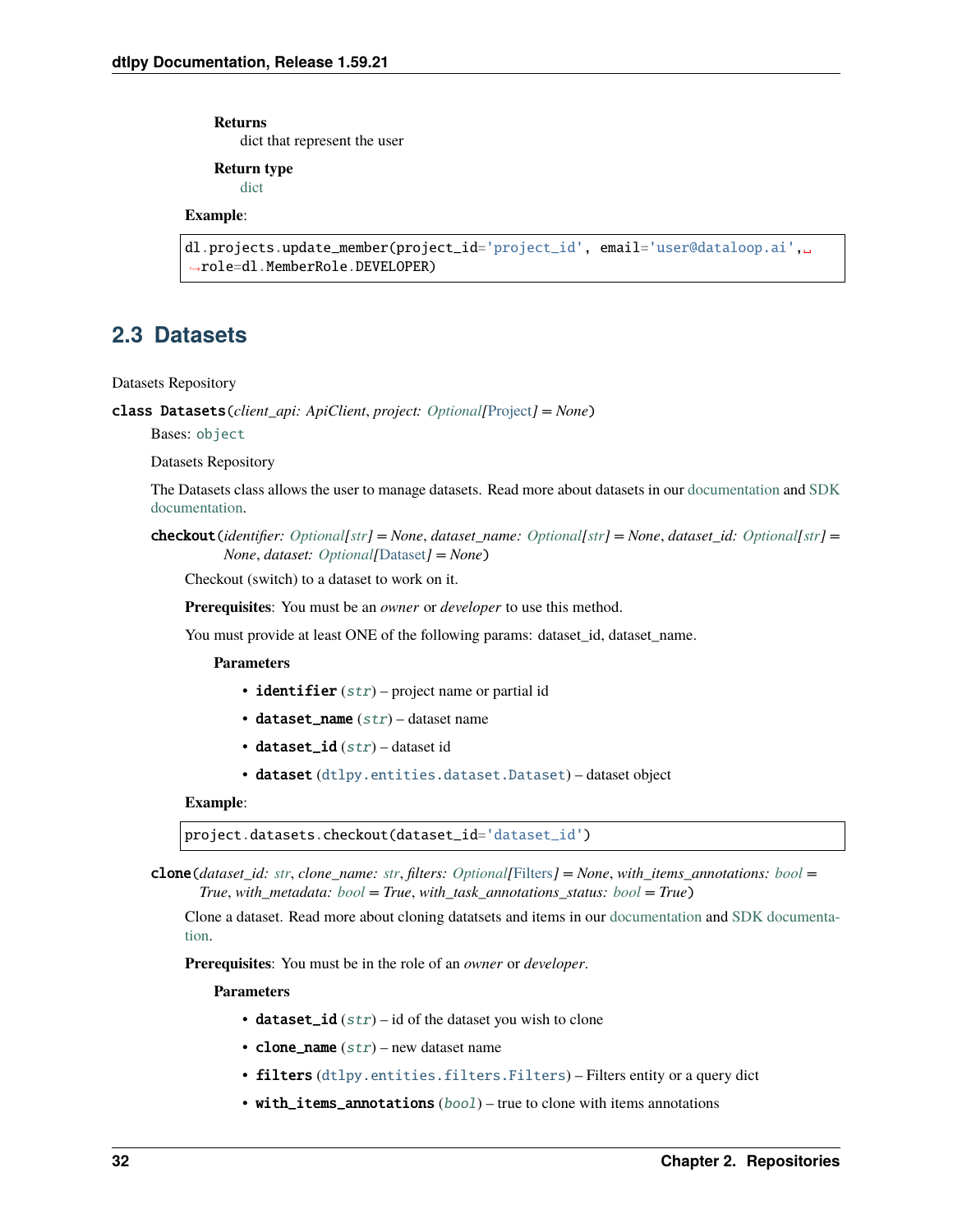• with\_metadata ([bool](https://docs.python.org/3/library/functions.html#bool)) – true to clone with metadata

```
bool) – true to clone with task annotations' status
```
### **Returns**

dataset object

### **Return type**

*[dtlpy.entities.dataset.Dataset](#page-110-0)*

### **Example**:

```
project.datasets.clone(dataset_id='dataset_id',
                      clone_name='dataset_clone_name',
                      with_metadata=True,
                      with_items_annotations=False,
                      with_task_annotations_status=False)
```
create(*dataset\_name: [str](https://docs.python.org/3/library/stdtypes.html#str)*, *labels=None*, *attributes=None*, *ontology\_ids=None*, *driver: [Optional\[](https://docs.python.org/3/library/typing.html#typing.Optional)*[Driver](#page-119-0)*] = None*, *driver\_id: [Optional\[](https://docs.python.org/3/library/typing.html#typing.Optional)[str\]](https://docs.python.org/3/library/stdtypes.html#str) = None*, *checkout: [bool](https://docs.python.org/3/library/functions.html#bool) = False*, *expiration\_options: [Optional\[](https://docs.python.org/3/library/typing.html#typing.Optional)*[ExpirationOptions](#page-119-1)*] = None*, *index\_driver:* [IndexDriver](#page-119-2) *= IndexDriver.V1*, *recipe\_id: [Optional\[](https://docs.python.org/3/library/typing.html#typing.Optional)[str\]](https://docs.python.org/3/library/stdtypes.html#str) = None*) → *[Dataset](#page-110-0)*

### Create a new dataset

**Prerequisites**: You must be in the role of an *owner* or *developer*.

### **Parameters**

- dataset\_name  $(str)$  $(str)$  $(str)$  dataset name
- labels  $(list)$  $(list)$  $(list)$  dictionary of  $\{tag: color\}$  or list of label entities
- attributes  $(list)$  $(list)$  $(list)$  dataset's ontology's attributes
- ontology\_ids  $(list)$  $(list)$  $(list)$  optional dataset ontology
- driver ([dtlpy.entities.driver.Driver](#page-119-0)) optional storage driver Driver object or driver name
- driver\_id  $(str)$  $(str)$  $(str)$  optional driver id
- checkout  $(bool)$  $(bool)$  $(bool)$  bool. cache the dataset to work locally
- expiration\_options ([ExpirationOptions](#page-119-1)) dl.ExpirationOptions object that contain definitions for dataset like MaxItemDays
- index\_driver  $(str) dl$  $(str) dl$  $(str) dl$ . IndexDriver, dataset driver version
- recipe\_id  $(str)$  $(str)$  $(str)$  optional recipe id

# **Returns**

Dataset object

#### **Return type**

*[dtlpy.entities.dataset.Dataset](#page-110-0)*

### **Example**:

project.datasets.create(dataset\_name='dataset\_name', ontology\_ids='ontology\_ids ˓→')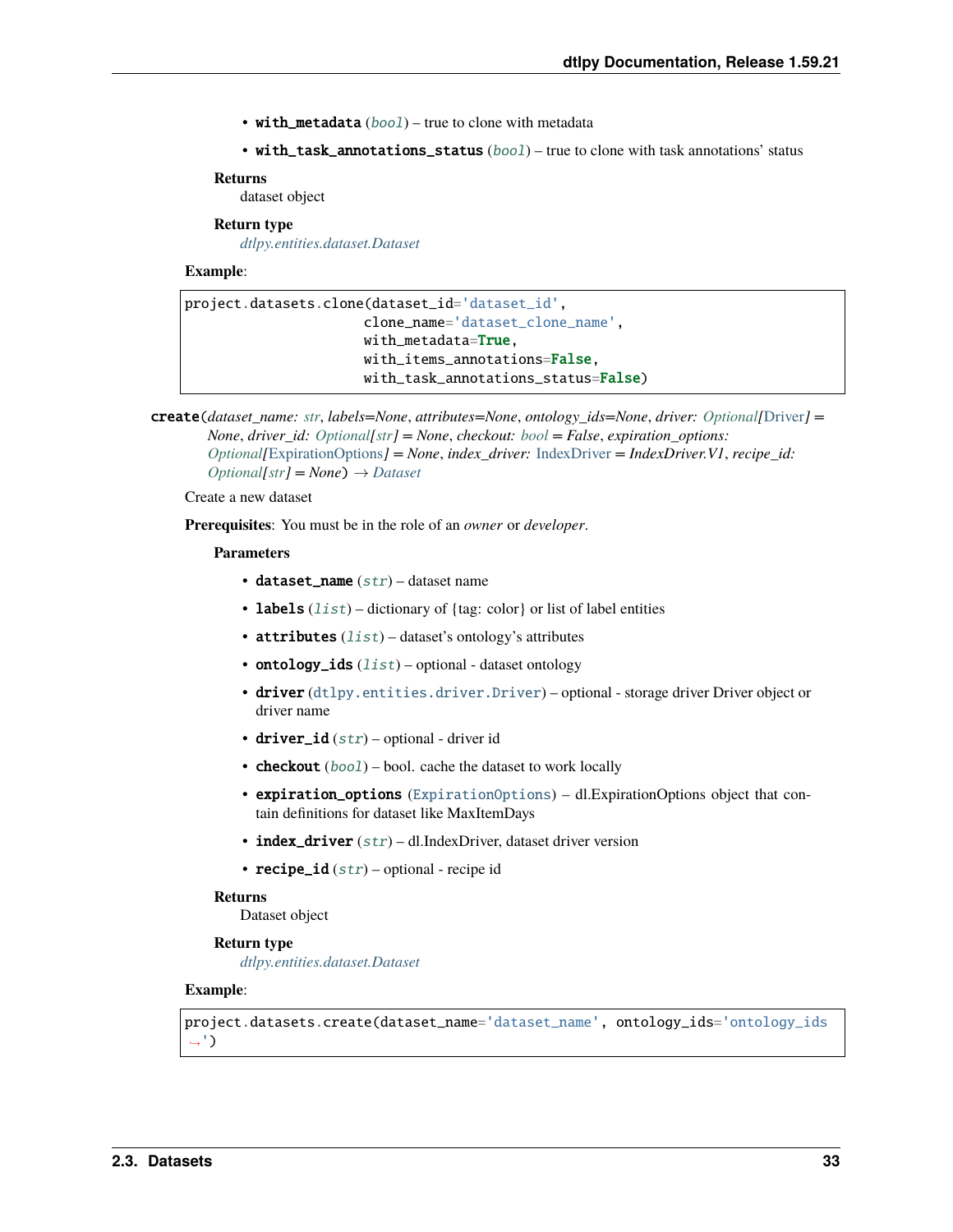**delete**(*dataset name: [Optional\[](https://docs.python.org/3/library/typing.html#typing.Optional)[str\]](https://docs.python.org/3/library/stdtypes.html#str)* = None, *dataset id: Optional[str]* = None, *sure: [bool](https://docs.python.org/3/library/functions.html#bool)* = False, *really: [bool](https://docs.python.org/3/library/functions.html#bool) = False*)

Delete a dataset forever!

**Prerequisites**: You must be an *owner* or *developer* to use this method.

#### **Example**:

project.datasets.delete(dataset\_id='dataset\_id', sure=True, really=True)

#### **Parameters**

- dataset\_name  $(str)$  $(str)$  $(str)$  optional search by name
- dataset\_id  $(str)$  $(str)$  $(str)$  optional search by id
- sure  $(bool)$  $(bool)$  $(bool)$  Are you sure you want to delete?
- really  $(bool)$  $(bool)$  $(bool)$  Really really sure?

### **Returns**

True is success

# **Return type**

[bool](https://docs.python.org/3/library/functions.html#bool)

directory\_tree(*dataset: [Optional\[](https://docs.python.org/3/library/typing.html#typing.Optional)*[Dataset](#page-110-0)*] = None*, *dataset\_name: [Optional\[](https://docs.python.org/3/library/typing.html#typing.Optional)[str\]](https://docs.python.org/3/library/stdtypes.html#str) = None*, *dataset\_id: [Optional\[](https://docs.python.org/3/library/typing.html#typing.Optional)[str\]](https://docs.python.org/3/library/stdtypes.html#str) = None*)

Get dataset's directory tree.

**Prerequisites**: You must be an *owner* or *developer* to use this method.

You must provide at least ONE of the following params: dataset, dataset\_name, dataset\_id.

#### **Parameters**

- dataset ([dtlpy.entities.dataset.Dataset](#page-110-0)) dataset object
- dataset\_name  $(str)$  $(str)$  $(str)$  dataset name
- dataset\_id  $(str)$  $(str)$  $(str)$  dataset id

#### **Returns**

DirectoryTree

### **Example**:

project.datasets.directory\_tree(dataset='dataset\_entity')

static download\_annotations(*dataset:* [Dataset,](#page-110-0) *local\_path: [Optional](https://docs.python.org/3/library/typing.html#typing.Optional)[\[str\]](https://docs.python.org/3/library/stdtypes.html#str) = None*, *filters:*

*[Optional\[](https://docs.python.org/3/library/typing.html#typing.Optional)*[Filters](#page-139-0)*] = None*, *annotation\_options: [Optional\[](https://docs.python.org/3/library/typing.html#typing.Optional)*[ViewAnnotationOptions](#page-129-0)*] = None*, *annotation\_filters: [Optional\[](https://docs.python.org/3/library/typing.html#typing.Optional)*[Filters](#page-139-0)*] = None*, *overwrite: [bool](https://docs.python.org/3/library/functions.html#bool) = False*, *thickness: [int](https://docs.python.org/3/library/functions.html#int) = 1*, *with\_text: [bool](https://docs.python.org/3/library/functions.html#bool) = False*, *remote\_path: [Optional](https://docs.python.org/3/library/typing.html#typing.Optional)[\[str\]](https://docs.python.org/3/library/stdtypes.html#str) = None*, *include\_annotations\_in\_output: [bool](https://docs.python.org/3/library/functions.html#bool) = True*, *export\_png\_files: [bool](https://docs.python.org/3/library/functions.html#bool) = False*, *filter\_output\_annotations: [bool](https://docs.python.org/3/library/functions.html#bool) = False*, *alpha: [Optional\[](https://docs.python.org/3/library/typing.html#typing.Optional)[float\]](https://docs.python.org/3/library/functions.html#float) = None*, *export* version=ExportVersion.V1)  $\rightarrow$  [str](https://docs.python.org/3/library/stdtypes.html#str)

Download dataset's annotations by filters.

You may filter the dataset both for items and for annotations and download annotations.

Optional – download annotations as: mask, instance, image mask of the item.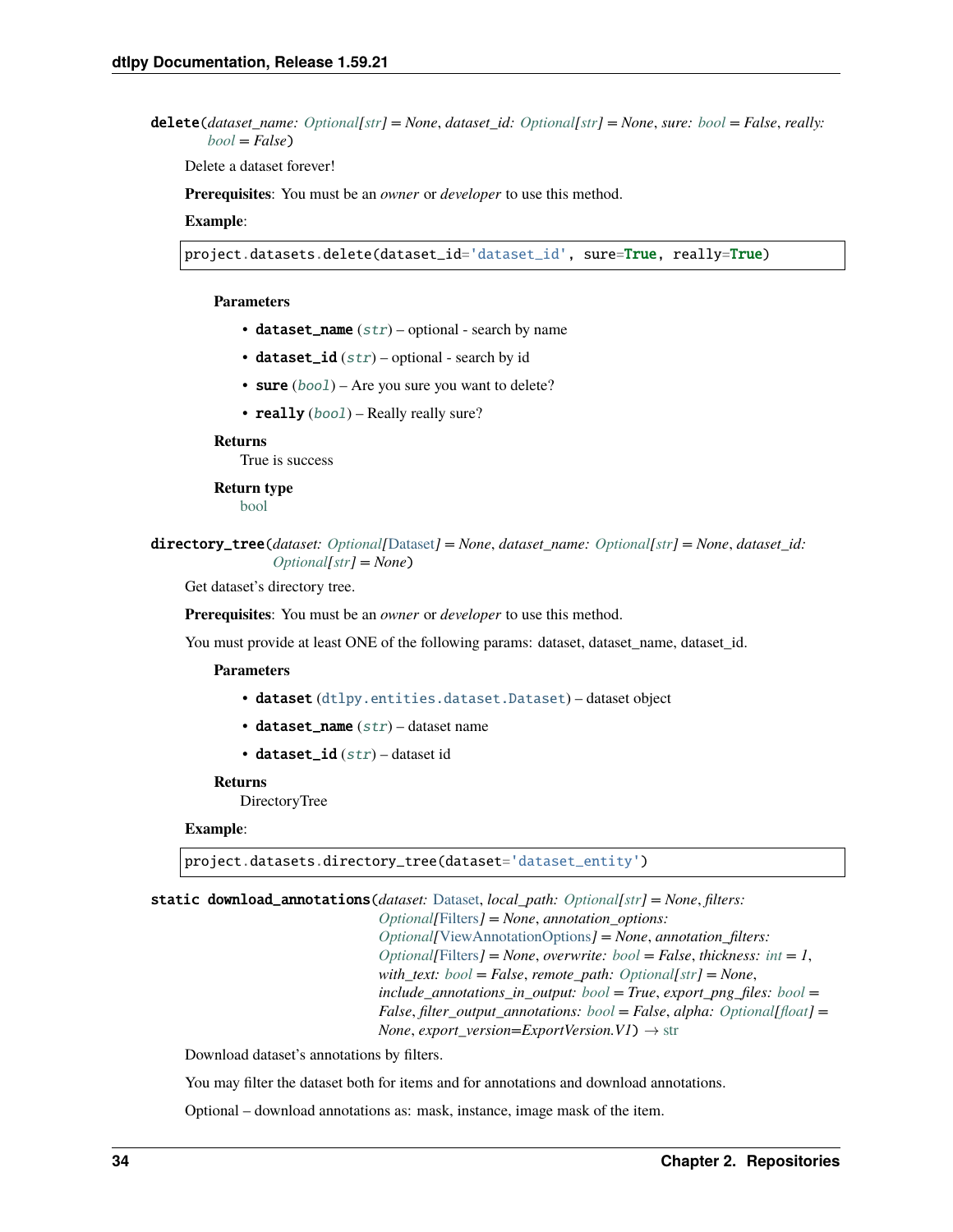**Prerequisites**: You must be in the role of an *owner* or *developer*.

### **Parameters**

- dataset ([dtlpy.entities.dataset.Dataset](#page-110-0)) dataset object
- local\_path  $(str)$  $(str)$  $(str)$  local folder or filename to save to.
- filters ([dtlpy.entities.filters.Filters](#page-139-0)) Filters entity or a dictionary containing filters parameters
- annotation\_options ([list](https://docs.python.org/3/library/stdtypes.html#list)) download annotations options: list(dl.ViewAnnotationOptions)
- annotation\_filters ([dtlpy.entities.filters.Filters](#page-139-0)) Filters entity to filter annotations for download
- overwrite  $(bool)$  $(bool)$  $(bool)$  optional default = False
- thickness  $(int)$  $(int)$  $(int)$  optional line thickness, if -1 annotation will be filled, default =1
- with\_text  $(bool)$  $(bool)$  $(bool)$  optional add text to annotations, default = False
- remote\_path  $(str)$  $(str)$  $(str)$  DEPRECATED and ignored
- include\_annotations\_in\_output ([bool](https://docs.python.org/3/library/functions.html#bool)) default False, if export should contain annotations
- export\_png\_files ([bool](https://docs.python.org/3/library/functions.html#bool)) default if True, semantic annotations should be exported as png files
- filter\_output\_annotations ([bool](https://docs.python.org/3/library/functions.html#bool)) default False, given an export by filter determine if to filter out annotations
- alpha  $(fload)$  opacity value [0 1], default 1
- export\_version ([str](https://docs.python.org/3/library/stdtypes.html#str)) exported items will have original extension in filename, *V1* no original extension in filenames

### **Returns**

local\_path of the directory where all the downloaded item

#### **Return type** [str](https://docs.python.org/3/library/stdtypes.html#str)

### **Example**:

```
project.datasets.download_annotations(dataset='dataset_entity',
                                      local_path='local_path',
                                      annotation_options=dl.
˓→ViewAnnotationOptions,
                                      overwrite=False,
                                      thickness=1,
                                      with_text=False,
                                      alpha=1
                                      )
```
get(*dataset\_name: [Optional\[](https://docs.python.org/3/library/typing.html#typing.Optional)[str\]](https://docs.python.org/3/library/stdtypes.html#str) = None*, *dataset\_id: [Optional\[](https://docs.python.org/3/library/typing.html#typing.Optional)[str\]](https://docs.python.org/3/library/stdtypes.html#str) = None*, *checkout: [bool](https://docs.python.org/3/library/functions.html#bool) = False*, *fetch: [Optional](https://docs.python.org/3/library/typing.html#typing.Optional)[\[bool\]](https://docs.python.org/3/library/functions.html#bool) = None*) → *[Dataset](#page-110-0)*

Get dataset by name or id.

**Prerequisites**: You must be an *owner* or *developer* to use this method.

You must provide at least ONE of the following params: dataset\_id, dataset\_name.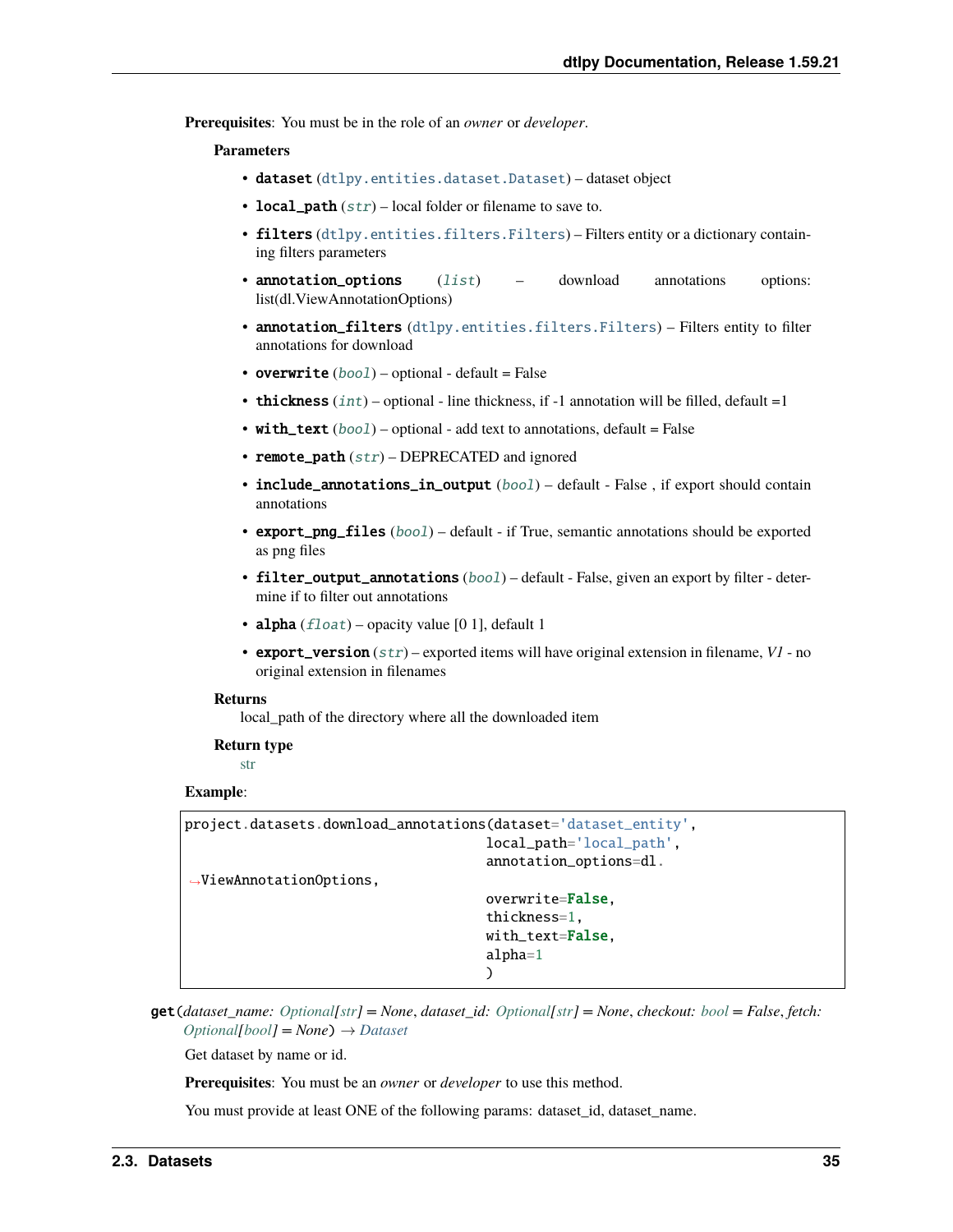### **Parameters**

- dataset\_name  $(str)$  $(str)$  $(str)$  optional search by name
- dataset\_id  $(str)$  $(str)$  $(str)$  optional search by id
- checkout ([bool](https://docs.python.org/3/library/functions.html#bool)) True to checkout
- fetch  $(bool)$  $(bool)$  $(bool)$  optional fetch entity from platform, default taken from cookie

#### **Returns**

Dataset object

**Return type** *[dtlpy.entities.dataset.Dataset](#page-110-0)*

### **Example**:

```
project.datasets.get(dataset_id='dataset_id')
```
list(*name=None*, *creator=None*) → List[*[Dataset](#page-110-0)*]

List all datasets.

**Prerequisites**: You must be an *owner* or *developer* to use this method.

#### **Parameters**

- **name**  $(str)$  $(str)$  $(str)$  list by name
- **creator**  $(str)$  $(str)$  $(str)$  list by creator

### **Returns**

List of datasets

**Return type**

[list](https://docs.python.org/3/library/stdtypes.html#list)

### **Example**:

project.datasets.list(name='name')

merge(*merge\_name: [str](https://docs.python.org/3/library/stdtypes.html#str)*, *dataset\_ids: [str](https://docs.python.org/3/library/stdtypes.html#str)*, *project\_ids: [str](https://docs.python.org/3/library/stdtypes.html#str)*, *with\_items\_annotations: [bool](https://docs.python.org/3/library/functions.html#bool) = True*, *with\_metadata: [bool](https://docs.python.org/3/library/functions.html#bool) = True*, *with\_task\_annotations\_status: [bool](https://docs.python.org/3/library/functions.html#bool) = True*, *wait: [bool](https://docs.python.org/3/library/functions.html#bool) = True*)

Merge a dataset. See our [SDK docs](https://dataloop.ai/docs/sdk-create-dataset#merge-datasets) for more information.

**Prerequisites**: You must be an *owner* or *developer* to use this method.

#### **Parameters**

- merge\_name  $(str)$  $(str)$  $(str)$  new dataset name
- dataset\_ids  $(str)$  $(str)$  $(str)$  id's of the datatsets you wish to merge
- project\_ids  $(str)$  $(str)$  $(str)$  project id
- with\_items\_annotations ([bool](https://docs.python.org/3/library/functions.html#bool)) with items annotations
- with\_metadata ([bool](https://docs.python.org/3/library/functions.html#bool)) with metadata
- with\_task\_annotations\_status ([bool](https://docs.python.org/3/library/functions.html#bool)) with task annotations status
- wait  $(bool)$  $(bool)$  $(bool)$  wait for the command to finish

#### **Returns**

True if success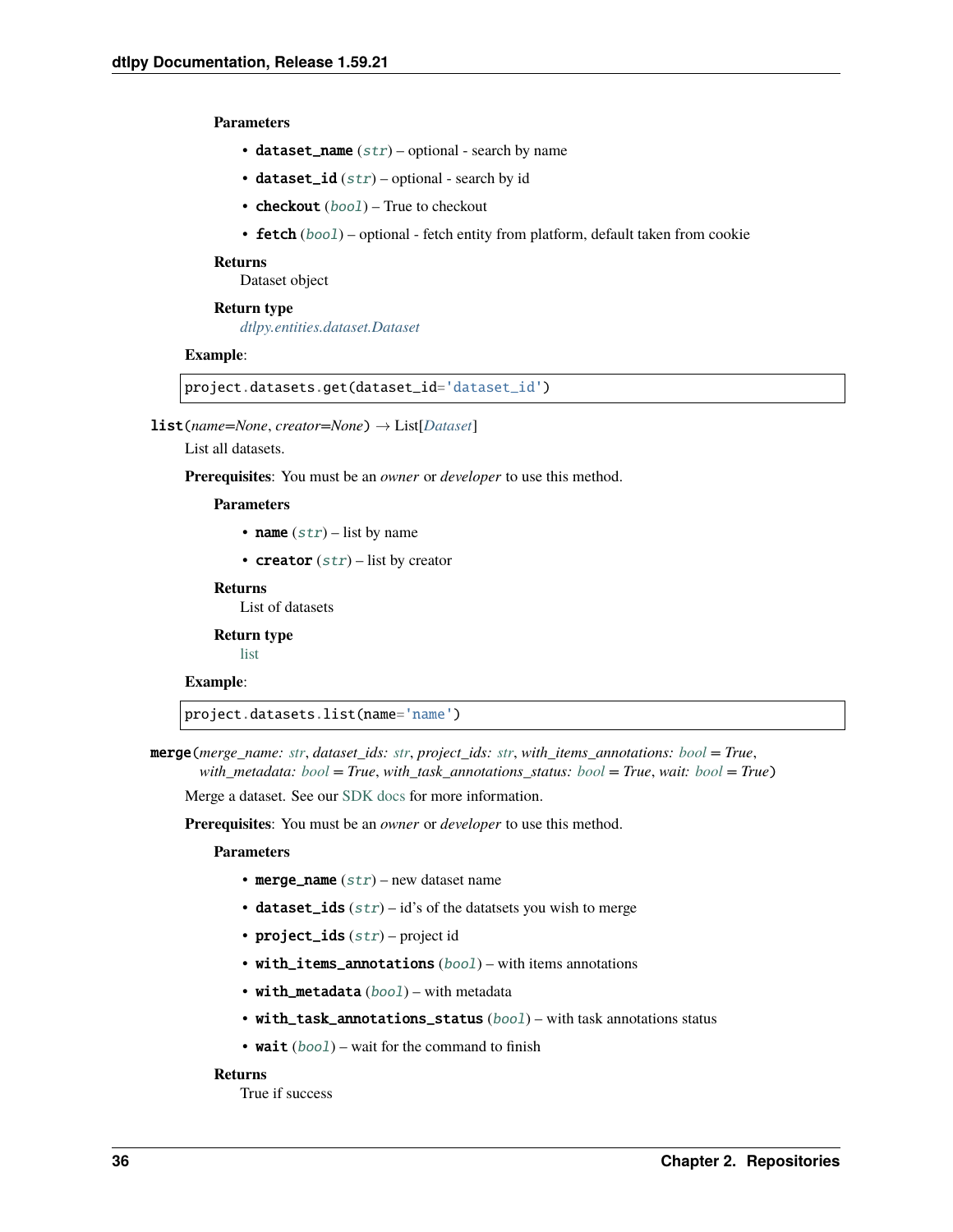**Return type**

[bool](https://docs.python.org/3/library/functions.html#bool)

**Example**:

```
project.datasets.clone(dataset_ids=['dataset_id1','dataset_id2'],
                      merge_name='dataset_merge_name',
                      with_metadata=True,
                      with_items_annotations=False,
                      with_task_annotations_status=False)
```
open\_in\_web(*dataset\_name: [Optional\[](https://docs.python.org/3/library/typing.html#typing.Optional)[str\]](https://docs.python.org/3/library/stdtypes.html#str) = None*, *dataset\_id: [Optional\[](https://docs.python.org/3/library/typing.html#typing.Optional)[str\]](https://docs.python.org/3/library/stdtypes.html#str) = None*, *dataset: [Optional\[](https://docs.python.org/3/library/typing.html#typing.Optional)*[Dataset](#page-110-0)*] = None*)

Open the dataset in web platform.

**Prerequisites**: You must be an *owner* or *developer* to use this method.

**Parameters**

- dataset\_name  $(str)$  $(str)$  $(str)$  dataset name
- dataset\_id ([str](https://docs.python.org/3/library/stdtypes.html#str)) dataset id
- dataset ([dtlpy.entities.dataset.Dataset](#page-110-0)) dataset object

### **Example**:

```
project.datasets.open_in_web(dataset_id='dataset_id')
```
#### set\_readonly(*state: [bool](https://docs.python.org/3/library/functions.html#bool)*, *dataset:* [Dataset](#page-110-0))

Set dataset readonly mode.

**Prerequisites**: You must be in the role of an *owner* or *developer*.

**Parameters**

- state ([bool](https://docs.python.org/3/library/functions.html#bool)) state to update readonly mode
- dataset ([dtlpy.entities.dataset.Dataset](#page-110-0)) dataset object

### **Example**:

```
project.datasets.set_readonly(dataset='dataset_entity', state=True)
```
sync(*dataset\_id: [str](https://docs.python.org/3/library/stdtypes.html#str)*, *wait: [bool](https://docs.python.org/3/library/functions.html#bool) = True*)

Sync dataset with external storage.

**Prerequisites**: You must be in the role of an *owner* or *developer*.

**Parameters**

- dataset\_id  $(str)$  $(str)$  $(str)$  to sync dataset
- wait  $(bool)$  $(bool)$  $(bool)$  wait for the command to finish

### **Returns**

True if success

**Return type**

[bool](https://docs.python.org/3/library/functions.html#bool)

**Example**: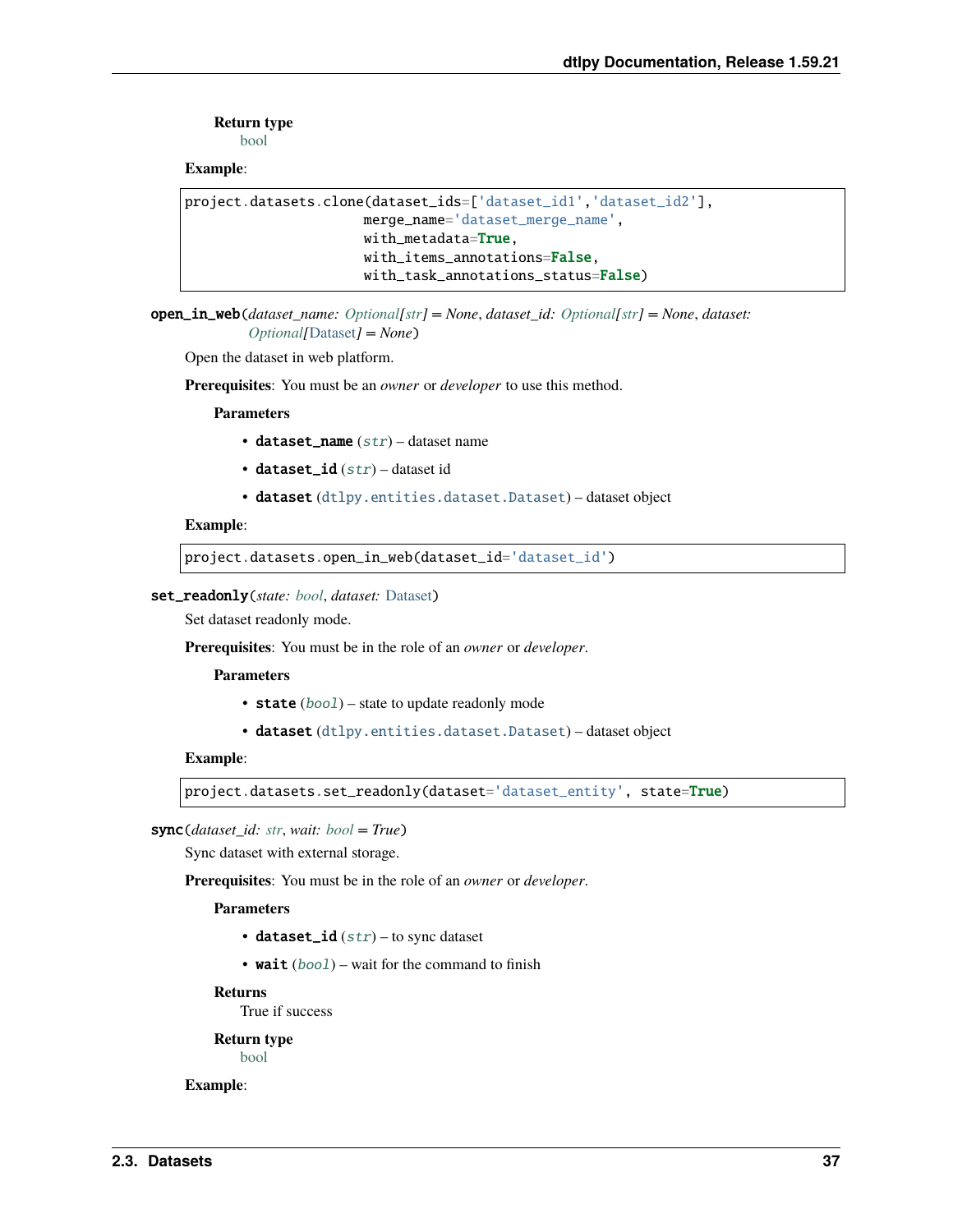```
project.datasets.sync(dataset_id='dataset_id')
```
update(*dataset:* [Dataset,](#page-110-0) *system\_metadata: [bool](https://docs.python.org/3/library/functions.html#bool) = False*, *patch: [Optional\[](https://docs.python.org/3/library/typing.html#typing.Optional)[dict\]](https://docs.python.org/3/library/stdtypes.html#dict) = None*) → *[Dataset](#page-110-0)*

Update dataset field.

**Prerequisites**: You must be an *owner* or *developer* to use this method.

### **Parameters**

- dataset ([dtlpy.entities.dataset.Dataset](#page-110-0)) dataset object
- system\_metadata ([bool](https://docs.python.org/3/library/functions.html#bool)) True, if you want to change metadata system
- patch  $(dict)$  $(dict)$  $(dict)$  Specific patch request

### **Returns**

Dataset object

**Return type** *[dtlpy.entities.dataset.Dataset](#page-110-0)*

### **Example**:

project.datasets.update(dataset='dataset\_entity')

upload\_annotations(*dataset*, *local\_path*, *filters: [Optional\[](https://docs.python.org/3/library/typing.html#typing.Optional)*[Filters](#page-139-0)*] = None*, *clean=False*, *remote\_root\_path='/'*, *export\_version=ExportVersion.V1*)

Upload annotations to dataset.

Example for remote\_root\_path: If the item filepath is a/b/item and remote\_root\_path is /a the start folder will be b instead of a

**Prerequisites**: You must have a dataset with items that are related to the annotations. The relationship between the dataset and annotations is shown in the name. You must be in the role of an *owner* or *developer*.

#### **Parameters**

- dataset ([dtlpy.entities.dataset.Dataset](#page-110-0)) dataset to upload to
- local\_path  $(str)$  $(str)$  $(str)$  str local folder where the annotations files is
- filters ([dtlpy.entities.filters.Filters](#page-139-0)) Filters entity or a dictionary containing filters parameters
- **clean**  $(boo1)$  True to remove the old annotations
- remote\_root\_path  $(str)$  $(str)$  $(str)$  the remote root path to match remote and local items
- export\_version ([str](https://docs.python.org/3/library/stdtypes.html#str)) exported items will have original extension in filename, *V1* no original extension in filenames

### **Example**:

```
project.datasets.upload_annotations(dataset='dataset_entity',
                                     local_path='local_path',
                                      clean=False,
                                      export_version=dl.ExportVersion.V1
                                      )
```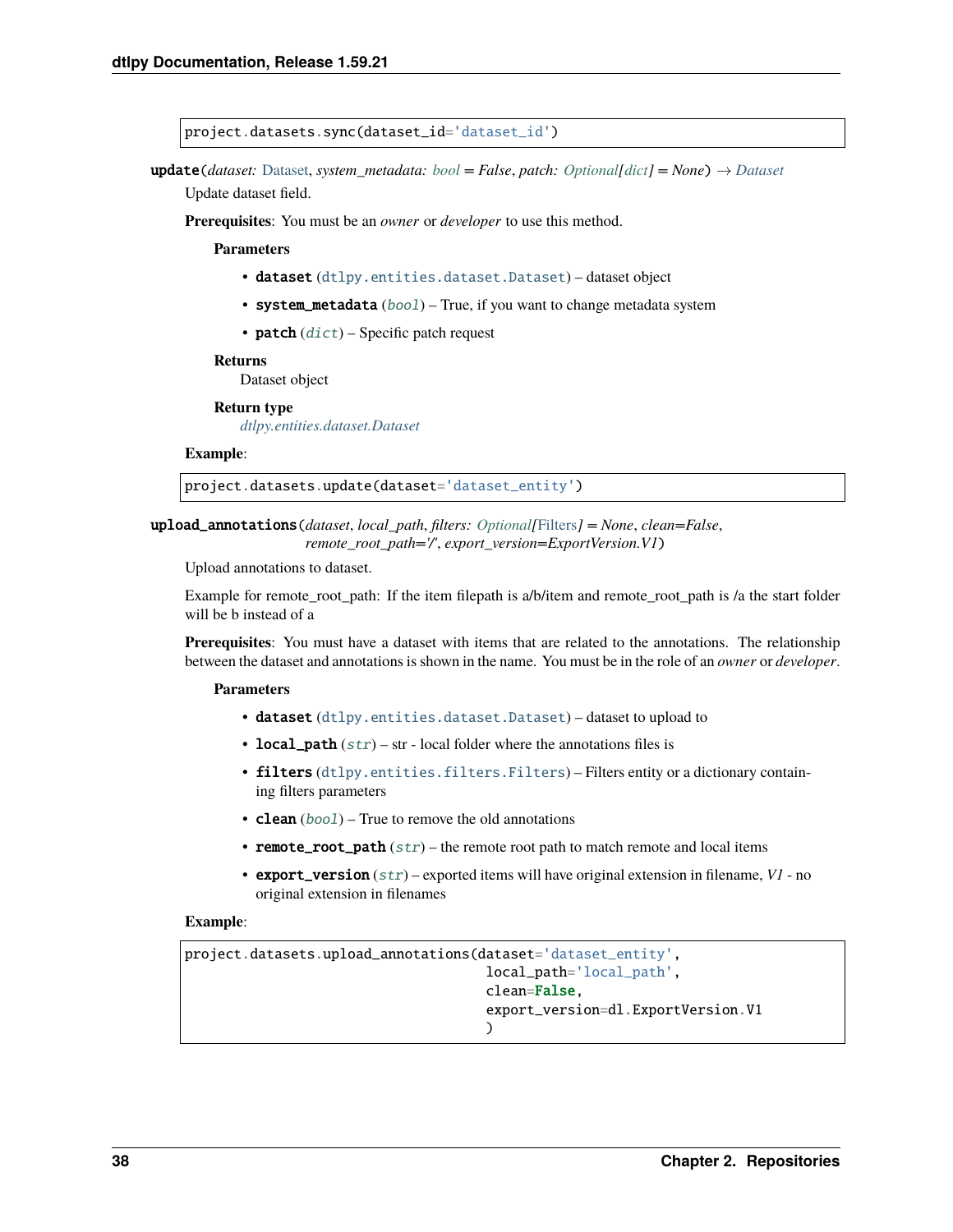# **2.3.1 Drivers**

class Drivers(*client\_api: ApiClient*, *project: [Optional\[](https://docs.python.org/3/library/typing.html#typing.Optional)*[Project](#page-107-0)*] = None*)

Bases: [object](https://docs.python.org/3/library/functions.html#object)

Drivers Repository

The Drivers class allows users to manage drivers that are used to connect with external storage. Read more about external storage in our [documentation](https://dataloop.ai/docs/storage) and [SDK documentation.](https://dataloop.ai/docs/sdk-sync-storage)

create(*name: [str](https://docs.python.org/3/library/stdtypes.html#str)*, *driver\_type:* [ExternalStorage,](#page-120-0) *integration\_id: [str](https://docs.python.org/3/library/stdtypes.html#str)*, *bucket\_name: [str](https://docs.python.org/3/library/stdtypes.html#str)*, *project\_id: [Optional\[](https://docs.python.org/3/library/typing.html#typing.Optional)[str\]](https://docs.python.org/3/library/stdtypes.html#str) = None*, *allow\_external\_delete: [bool](https://docs.python.org/3/library/functions.html#bool) = True*, *region: [Optional](https://docs.python.org/3/library/typing.html#typing.Optional)[\[str\]](https://docs.python.org/3/library/stdtypes.html#str) = None*, *storage\_class:*  $str =$  $str =$   $\prime\prime$ ,  $path: str = \prime\prime$ )

Create a storage driver.

**Prerequisites**: You must be in the role of an *owner* or *developer*.

#### **Parameters**

- name  $(str)$  $(str)$  $(str)$  the driver name
- driver\_type ([str](https://docs.python.org/3/library/stdtypes.html#str)) ExternalStorage.S3, ExternalStorage.GCS, ExternalStorage.AZUREBLOB
- integration\_id  $(str)$  $(str)$  $(str)$  the integration id
- bucket\_name  $(str)$  $(str)$  $(str)$  the external bucket name
- project\_id  $(str)$  $(str)$  $(str)$  project id
- allow\_external\_delete ([bool](https://docs.python.org/3/library/functions.html#bool)) true to allow deleting files from external storage when files are deleted in your Dataloop storage
- region  $(str)$  $(str)$  $(str)$  relevant only for s3 the bucket region
- storage\_class  $(str)$  $(str)$  $(str)$  rilevante only for s3
- path  $(str)$  $(str)$  $(str)$  Optional. By default path is the root folder. Path is case sensitive integration

#### **Returns**

driver object

#### **Return type**

*[dtlpy.entities.driver.Driver](#page-119-0)*

### **Example**:

```
project.drivers.create(name='driver_name',
           driver_type=dl.ExternalStorage.S3,
           integration_id='integration_id',
           bucket_name='bucket_name',
           project_id='project_id',
           region='ey-west-1')
```
**get**(*driver\_name: [Optional](https://docs.python.org/3/library/typing.html#typing.Optional)*[*[str\]](https://docs.python.org/3/library/stdtypes.html#str)* = *None*, *driver\_id: Optional*[*str]* = *None*)  $\rightarrow$  *[Driver](#page-119-0)* 

Get a Driver object to use in your code.

**Prerequisites**: You must be in the role of an *owner* or *developer*.

You must provide at least ONE of the following params: driver\_name, driver\_id.

**Parameters**

• driver\_name  $(str)$  $(str)$  $(str)$  – optional - search by name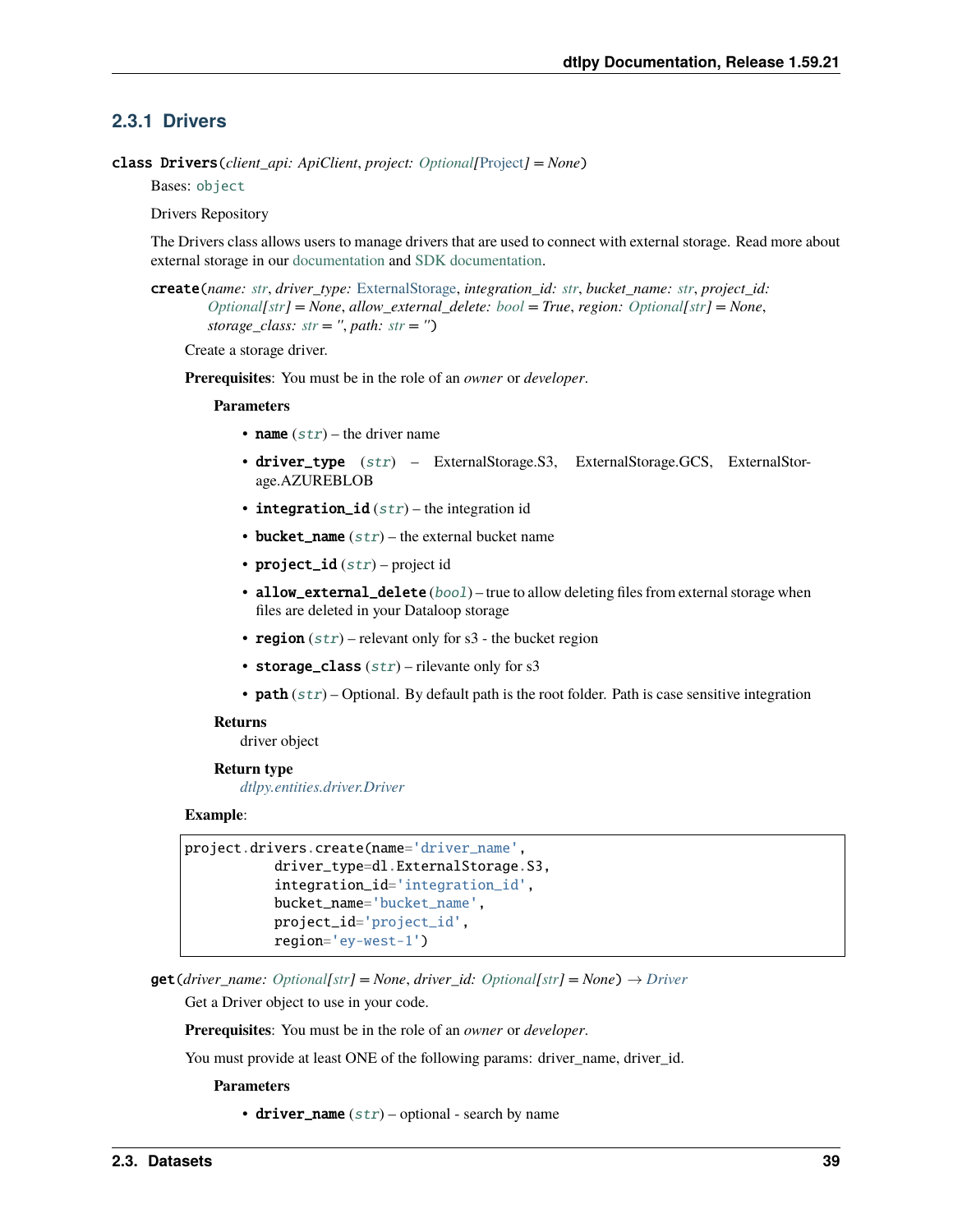• driver\_id  $(str)$  $(str)$  $(str)$  – optional - search by id

#### **Returns**

Driver object

# **Return type**

*[dtlpy.entities.driver.Driver](#page-119-0)*

### **Example**:

project.drivers.get(driver\_id='driver\_id')

### list() → List[*[Driver](#page-119-0)*]

Get the project's drivers list.

**Prerequisites**: You must be in the role of an *owner* or *developer*.

#### **Returns**

List of Drivers objects

**Return type**

[list](https://docs.python.org/3/library/stdtypes.html#list)

## **Example**:

project.drivers.list()

# **2.4 Items**

class Items(*client\_api: ApiClient*, *datasets: [Optional\[](https://docs.python.org/3/library/typing.html#typing.Optional)*[Datasets](#page-35-0)*] = None*, *dataset: [Optional\[](https://docs.python.org/3/library/typing.html#typing.Optional)*[Dataset](#page-110-0)*] = None*, *dataset\_id=None*, *items\_entity=None*, *project=None*)

Bases: [object](https://docs.python.org/3/library/functions.html#object)

Items Repository

The Items class allows you to manage items in your datasets. For information on actions related to items see [Organizing Your Dataset,](https:/dataloop.ai/docs/sdk-organize-dataset) [Item Metadata,](https://dataloop.ai/docs/sdk-add-item-metadata) and [Item Metadata-Based Filtering.](https://dataloop.ai/docs/sdk-custom-filter-metadata)

clone(*item\_id: [str](https://docs.python.org/3/library/stdtypes.html#str)*, *dst\_dataset\_id: [str](https://docs.python.org/3/library/stdtypes.html#str)*, *remote\_filepath: [Optional\[](https://docs.python.org/3/library/typing.html#typing.Optional)[str\]](https://docs.python.org/3/library/stdtypes.html#str) = None*, *metadata: [Optional](https://docs.python.org/3/library/typing.html#typing.Optional)[\[dict\]](https://docs.python.org/3/library/stdtypes.html#dict) = None*, *with\_annotations: [bool](https://docs.python.org/3/library/functions.html#bool) = True*, *with\_metadata: [bool](https://docs.python.org/3/library/functions.html#bool) = True*, *with\_task\_annotations\_status: [bool](https://docs.python.org/3/library/functions.html#bool) = False*, *allow\_many: [bool](https://docs.python.org/3/library/functions.html#bool) = False*, *wait: [bool](https://docs.python.org/3/library/functions.html#bool) = True*)

Clone item. Read more about cloning datatsets and items in our [documentation](https://dataloop.ai/docs/clone-merge-dataset#cloned-dataset) and [SDK documentation.](https://dataloop.ai/docs/sdk-create-dataset#clone-dataset)

**Prerequisites**: You must be in the role of an *owner* or *developer*.

- item\_id  $(str)$  $(str)$  $(str)$  item to clone
- dst\_dataset\_id  $(str)$  $(str)$  $(str)$  destination dataset id
- remote\_filepath  $(str)$  $(str)$  $(str)$  complete filepath
- **metadata**  $(dict)$  $(dict)$  $(dict)$  new metadata to add
- with\_annotations ([bool](https://docs.python.org/3/library/functions.html#bool)) clone annotations
- with\_metadata ([bool](https://docs.python.org/3/library/functions.html#bool)) clone metadata
- with\_task\_annotations\_status ([bool](https://docs.python.org/3/library/functions.html#bool)) clone task annotations status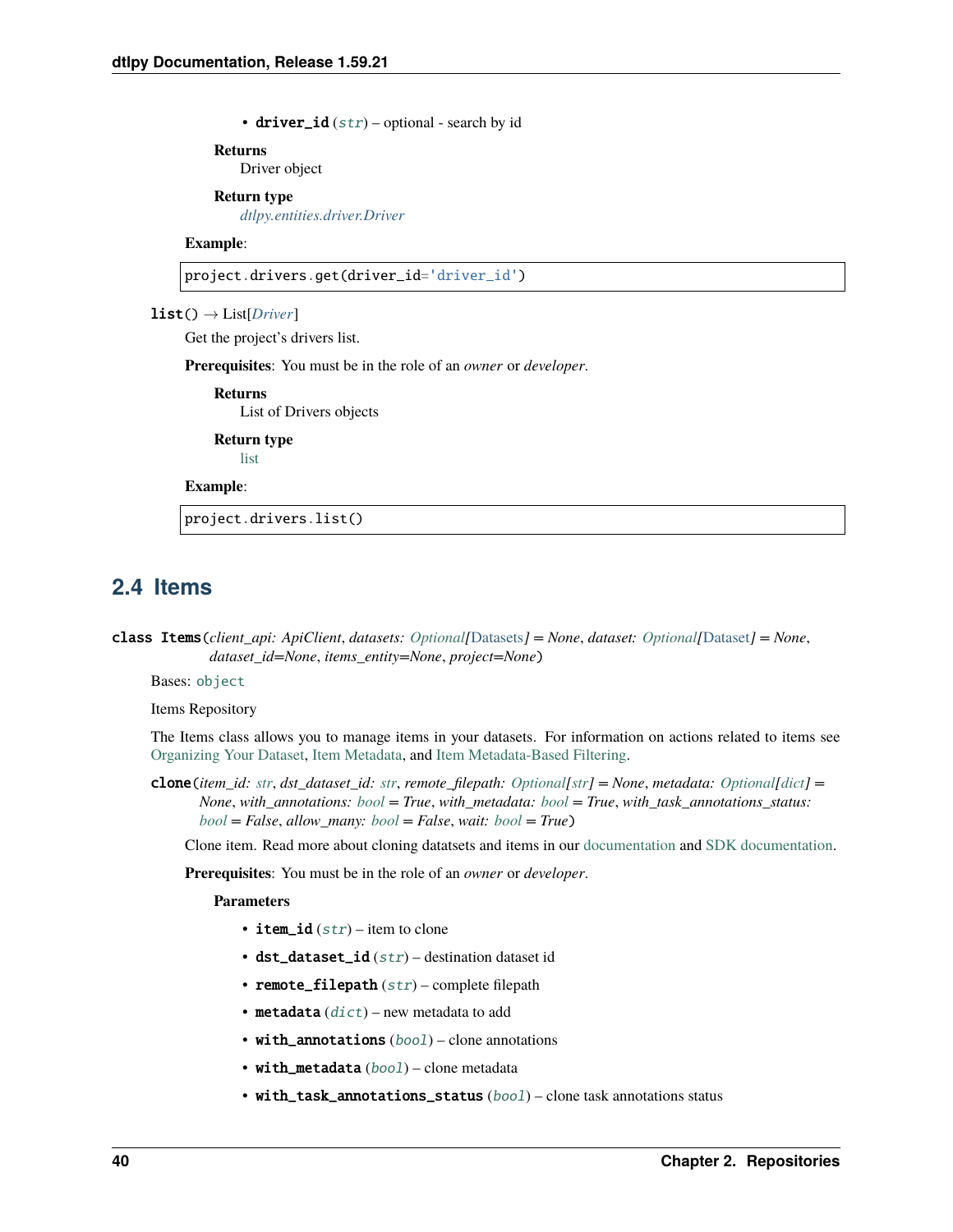- **allow\_many** (*[bool](https://docs.python.org/3/library/functions.html#bool)*) *bool* if True, using multiple clones in single dataset is allowed, (default=False)
- wait  $(bool)$  $(bool)$  $(bool)$  wait for the command to finish

Item object

### **Return type**

*[dtlpy.entities.item.Item](#page-120-1)*

### **Example**:

```
dataset.items.clone(item_id='item_id',
        dst_dataset_id='dist_dataset_id',
        with_metadata=True,
        with_task_annotations_status=False,
        with_annotations=False)
```
delete(*filename: [Optional](https://docs.python.org/3/library/typing.html#typing.Optional)[\[str\]](https://docs.python.org/3/library/stdtypes.html#str) = None*, *item\_id: [Optional](https://docs.python.org/3/library/typing.html#typing.Optional)[\[str\]](https://docs.python.org/3/library/stdtypes.html#str) = None*, *filters: [Optional\[](https://docs.python.org/3/library/typing.html#typing.Optional)*[Filters](#page-139-0)*] = None*)

Delete item from platform.

**Prerequisites**: You must be in the role of an *owner* or *developer*.

You must provide at least ONE of the following params: item id, filename, filters.

### **Parameters**

- filename  $(str)$  $(str)$  $(str)$  optional search item by remote path
- item\_id  $(str)$  $(str)$  $(str)$  optional search item by id
- filters ([dtlpy.entities.filters.Filters](#page-139-0)) optional delete items by filter

### **Returns**

True if success

### **Return type**

[bool](https://docs.python.org/3/library/functions.html#bool)

### **Example**:

dataset.items.delete(item\_id='item\_id')

download(*filters: [Optional\[](https://docs.python.org/3/library/typing.html#typing.Optional)*[Filters](#page-139-0)*] = None*, *items=None*, *local\_path: [Optional\[](https://docs.python.org/3/library/typing.html#typing.Optional)[str\]](https://docs.python.org/3/library/stdtypes.html#str) = None*, *file\_types: [Optional\[](https://docs.python.org/3/library/typing.html#typing.Optional)list] = None*, *save\_locally: [bool](https://docs.python.org/3/library/functions.html#bool) = True*, *to\_array: [bool](https://docs.python.org/3/library/functions.html#bool) = False*, *annotation\_options: [Optional\[](https://docs.python.org/3/library/typing.html#typing.Optional)*[ViewAnnotationOptions](#page-129-0)*] = None*, *annotation\_filters: [Optional\[](https://docs.python.org/3/library/typing.html#typing.Optional)*[Filters](#page-139-0)*] = None*, *overwrite: [bool](https://docs.python.org/3/library/functions.html#bool) = False*, *to\_items\_folder: [bool](https://docs.python.org/3/library/functions.html#bool) = True*, *thickness: [int](https://docs.python.org/3/library/functions.html#int) = 1*, *with\_text: [bool](https://docs.python.org/3/library/functions.html#bool) = False*, *without\_relative\_path=None*, *avoid\_unnecessary\_annotation\_download: [bool](https://docs.python.org/3/library/functions.html#bool) = False*, *include* annotations in output:  $bool = True$  $bool = True$ , *export* png files:  $bool = False$ , *filter\_output\_annotations: [bool](https://docs.python.org/3/library/functions.html#bool) = False*, *alpha: [float](https://docs.python.org/3/library/functions.html#float) = 1*, *export\_version=ExportVersion.V1*)

Download dataset items by filters.

Filters the dataset for items and saves them locally.

Optional – download annotation, mask, instance, and image mask of the item.

**Prerequisites**: You must be in the role of an *owner* or *developer*.

### **Parameters**

• filters ([dtlpy.entities.filters.Filters](#page-139-0)) – Filters entity or a dictionary containing filters parameters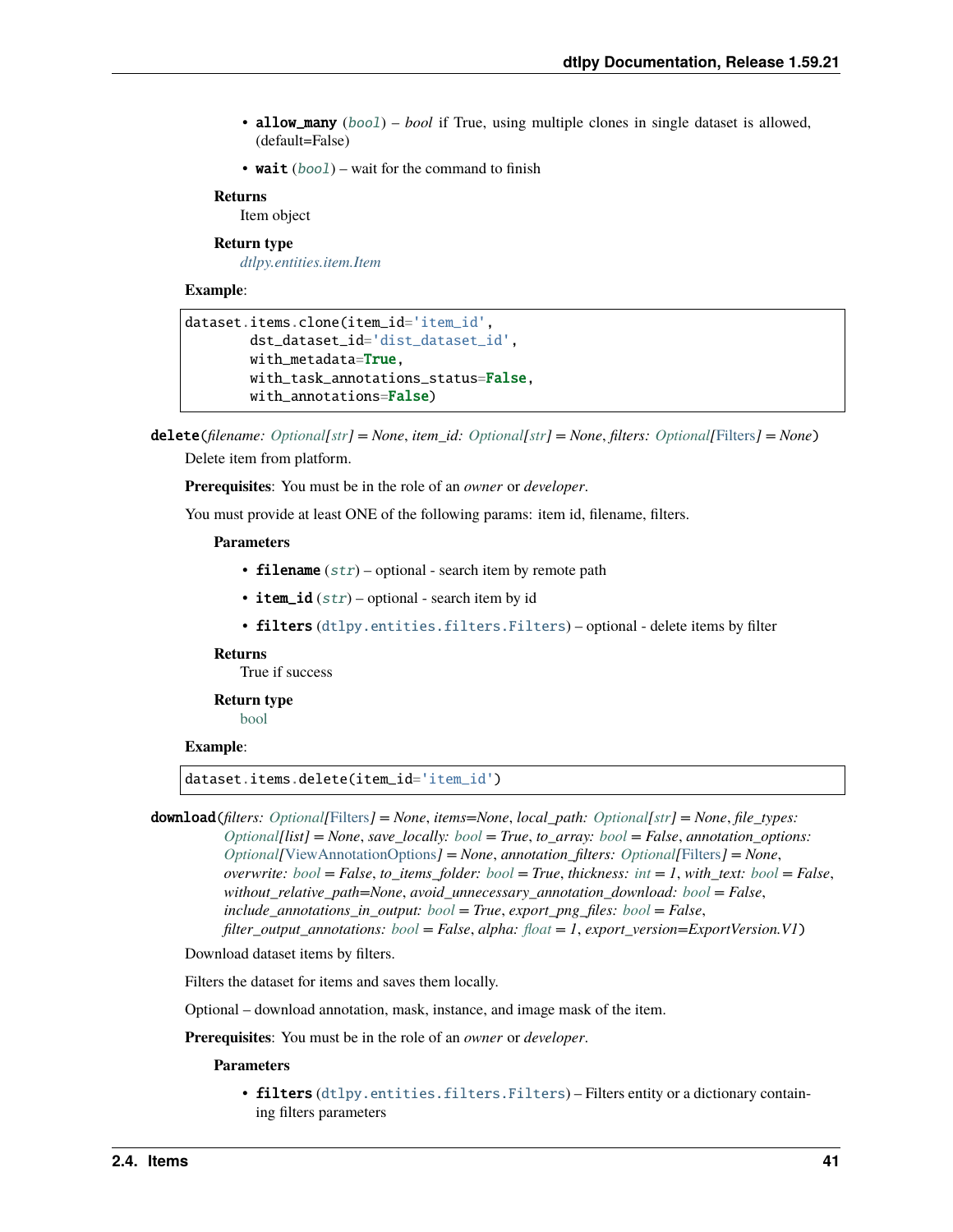- items (List[[dtlpy.entities.item.Item](#page-120-1)] or dtlpy.entities.item.Item) download Item entity or item\_id (or a list of item)
- local\_path  $(str)$  $(str)$  $(str)$  local folder or filename to save to.
- file\_types  $(list) a$  $(list) a$  $(list) a$  list of file type to download. e.g ['video/webm', 'video/mp4', 'image/jpeg', 'image/png']
- save\_locally  $(bool)$  $(bool)$  $(bool)$  bool. save to disk or return a buffer
- to\_array  $(bool)$  $(bool)$  $(bool)$  returns Ndarray when True and  $local\_path = False$
- **annotation\_options** ([list](https://docs.python.org/3/library/stdtypes.html#list)) download annotations options: list(dl.ViewAnnotationOptions)
- annotation\_filters ([dtlpy.entities.filters.Filters](#page-139-0)) Filters entity to filter annotations for download
- overwrite  $(bool)$  $(bool)$  $(bool)$  optional default = False
- to\_items\_folder ([bool](https://docs.python.org/3/library/functions.html#bool)) Create 'items' folder and download items to it
- thickness  $(int)$  $(int)$  $(int)$  optional line thickness, if -1 annotation will be filled, default =1
- with\_text  $(bool)$  $(bool)$  $(bool)$  optional add text to annotations, default = False
- without\_relative\_path ([bool](https://docs.python.org/3/library/functions.html#bool)) bool download items without the relative path from platform
- avoid\_unnecessary\_annotation\_download ([bool](https://docs.python.org/3/library/functions.html#bool)) default False
- include\_annotations\_in\_output ([bool](https://docs.python.org/3/library/functions.html#bool)) default False, if export should contain annotations
- export\_png\_files ([bool](https://docs.python.org/3/library/functions.html#bool)) default if True, semantic annotations should be exported as png files
- filter\_output\_annotations  $(bool)$  $(bool)$  $(bool)$  default False, given an export by filter determine if to filter out annotations
- alpha  $(fload)$  opacity value [0 1], default 1
- export\_version ([str](https://docs.python.org/3/library/stdtypes.html#str)) exported items will have original extension in filename, *V1* no original extension in filenames

generator of local\_path per each downloaded item

# **Return type**

generator or single item

### **Example**:

```
dataset.items.download(local_path='local_path',
                     annotation_options=dl.ViewAnnotationOptions,
                     overwrite=False,
                     thickness=1,
                     with_text=False,
                     alpha=1,
                     save_locally=True
                     )
```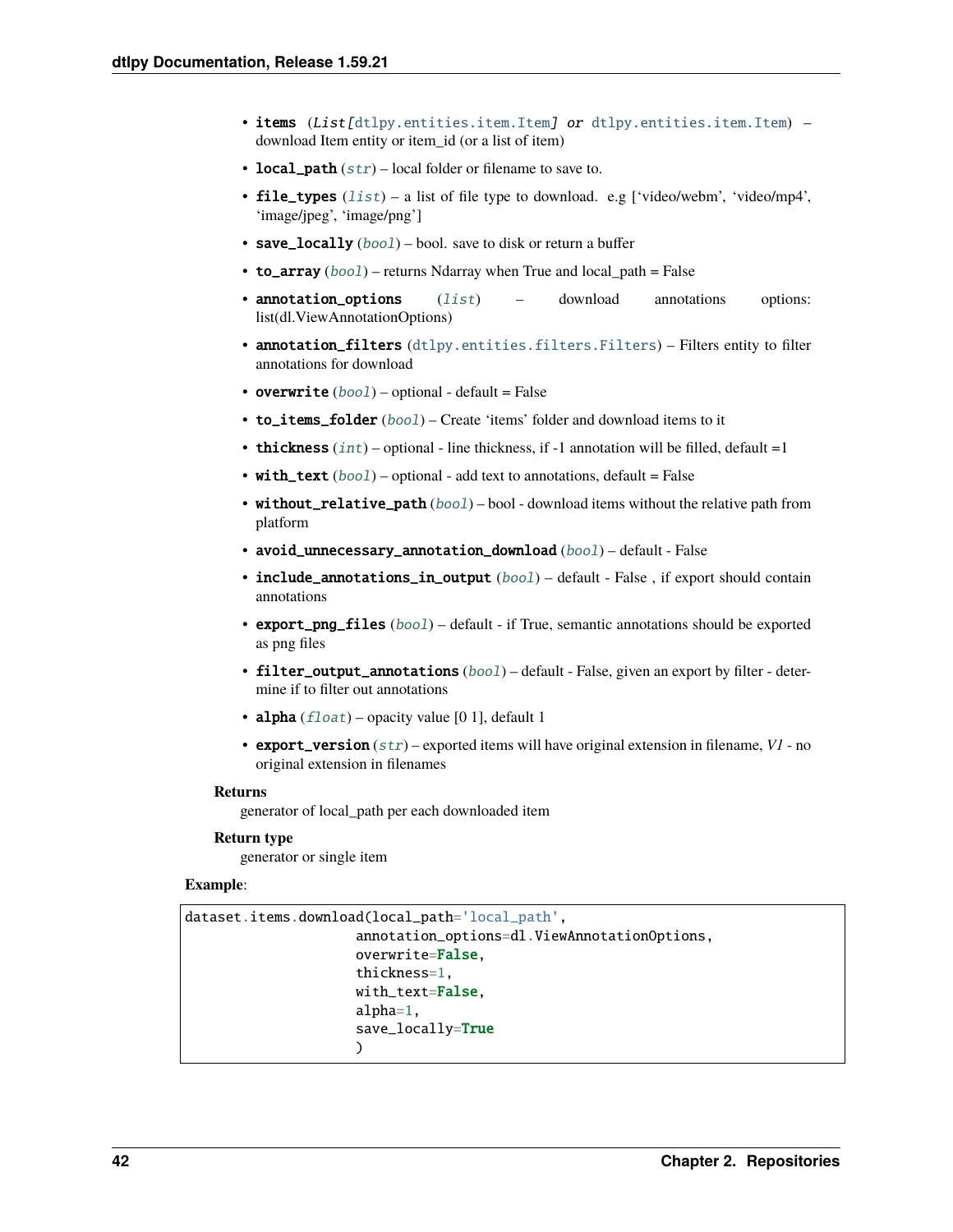get(*filepath: [Optional\[](https://docs.python.org/3/library/typing.html#typing.Optional)[str\]](https://docs.python.org/3/library/stdtypes.html#str) = None*, *item\_id: [Optional\[](https://docs.python.org/3/library/typing.html#typing.Optional)[str\]](https://docs.python.org/3/library/stdtypes.html#str) = None*, *fetch: [Optional\[](https://docs.python.org/3/library/typing.html#typing.Optional)[bool\]](https://docs.python.org/3/library/functions.html#bool) = None*, *is\_dir:*  $bool = False$  $bool = False$ )  $\rightarrow$  *[Item](#page-120-1)* 

Get Item object

**Prerequisites**: You must be in the role of an *owner* or *developer*.

#### **Parameters**

- filepath  $(str)$  $(str)$  $(str)$  optional search by remote path
- item\_id  $(str)$  $(str)$  $(str)$  optional search by id
- fetch ([bool](https://docs.python.org/3/library/functions.html#bool)) optional fetch entity from platform, default taken from cookie
- is\_dir ([bool](https://docs.python.org/3/library/functions.html#bool)) True if you want to get an item from dir type

#### **Returns**

Item object

**Return type** *[dtlpy.entities.item.Item](#page-120-1)*

### **Example**:

dataset.items.get(item\_id='item\_id')

 $get\_all\_items(filters: *Optional*[Filters] = None) \rightarrow ['dthy.entities.item.Item'>]$  $get\_all\_items(filters: *Optional*[Filters] = None) \rightarrow ['dthy.entities.item.Item'>]$  $get\_all\_items(filters: *Optional*[Filters] = None) \rightarrow ['dthy.entities.item.Item'>]$ 

Get all items in dataset.

**Prerequisites**: You must be in the role of an *owner* or *developer*.

```
Parameters
   dtlpy.entities.filters.Filters) - dl.Filters entity to filters items
```
**Returns** list of all items

**Return type**

[list](https://docs.python.org/3/library/stdtypes.html#list)

# **Example**:

dataset.items.get\_all\_items()

list(*filters: [Optional\[](https://docs.python.org/3/library/typing.html#typing.Optional)*[Filters](#page-139-0)*] = None*, *page\_offset: [Optional\[](https://docs.python.org/3/library/typing.html#typing.Optional)[int\]](https://docs.python.org/3/library/functions.html#int) = None*, *page\_size: [Optional](https://docs.python.org/3/library/typing.html#typing.Optional)[\[int\]](https://docs.python.org/3/library/functions.html#int) = None*) → *[PagedEntities](#page-169-0)*

List items in a dataset.

**Prerequisites**: You must be in the role of an *owner* or *developer*.

#### **Parameters**

- filters ([dtlpy.entities.filters.Filters](#page-139-0)) Filters entity or a dictionary containing filters parameters
- page\_offset  $(int)$  $(int)$  $(int)$  start page
- page\_size  $(int)$  $(int)$  $(int)$  page size

### **Returns**

Pages object

### **Return type**

*[dtlpy.entities.paged\\_entities.PagedEntities](#page-169-0)*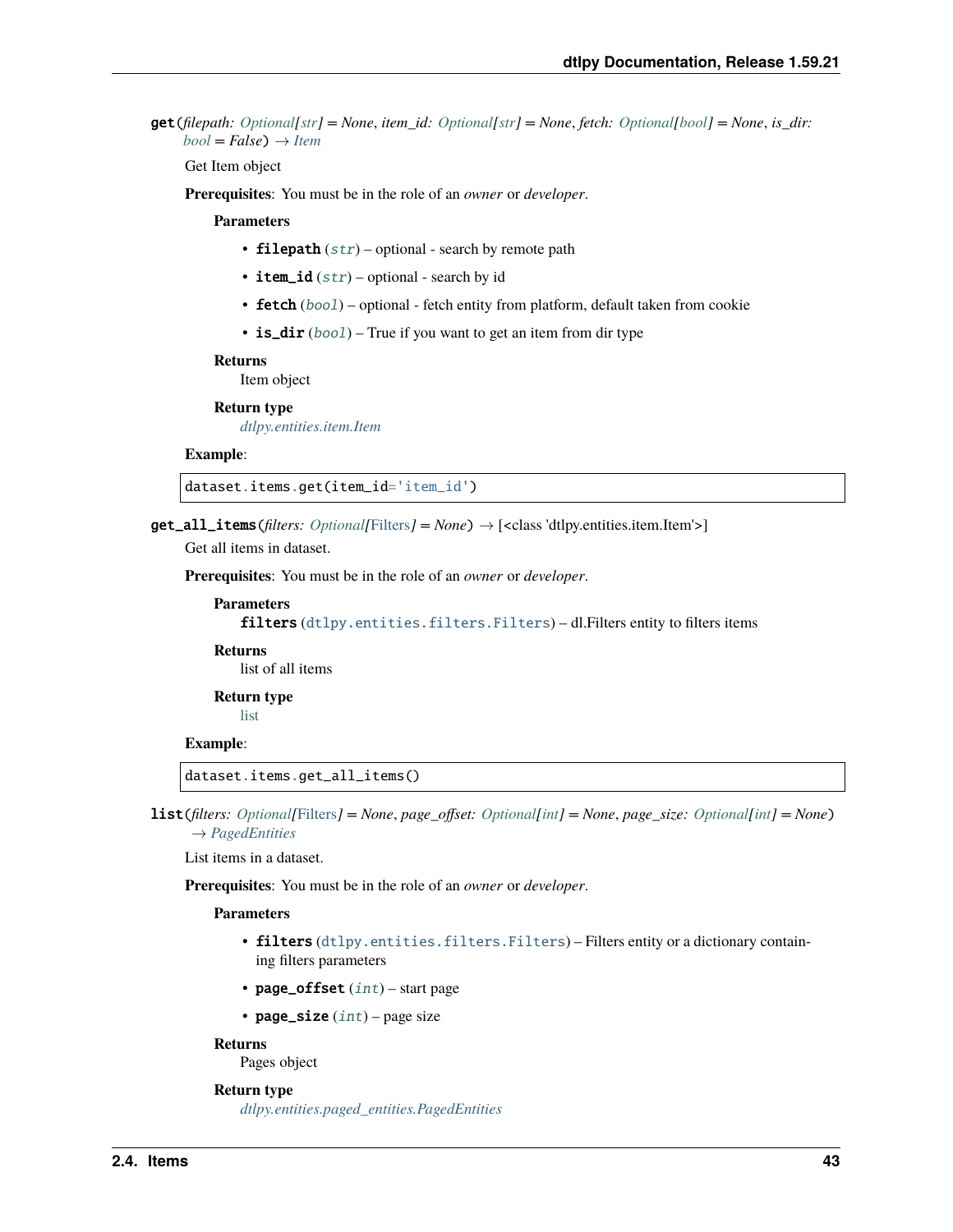### **Example**:

dataset.items.list(page\_offset=0, page\_size=100)

 $make\_dir$ (*directory*, *dataset: Optional*[[Dataset](#page-110-0)] = None)  $\rightarrow$  *[Item](#page-120-1)* 

Create a directory in a dataset.

**Prerequisites**: All users.

**Parameters**

- directory  $(str)$  $(str)$  $(str)$  name of directory
- dataset ([dtlpy.entities.dataset.Dataset](#page-110-0)) dataset object

### **Returns**

Item object

### **Return type**

*[dtlpy.entities.item.Item](#page-120-1)*

#### **Example**:

dataset.items.make\_dir(directory='directory\_name')

move\_items(*destination: [str](https://docs.python.org/3/library/stdtypes.html#str)*, *filters: [Optional\[](https://docs.python.org/3/library/typing.html#typing.Optional)*[Filters](#page-139-0)*] = None*, *items=None*, *dataset: [Optional\[](https://docs.python.org/3/library/typing.html#typing.Optional)*[Dataset](#page-110-0)*] =*  $None$ )  $\rightarrow$  [bool](https://docs.python.org/3/library/functions.html#bool)

Move items to another directory. If directory does not exist we will create it

**Prerequisites**: You must be in the role of an *owner* or *developer*.

#### **Parameters**

- destination  $(str)$  $(str)$  $(str)$  destination directory
- filters ([dtlpy.entities.filters.Filters](#page-139-0)) optional either this or items. Query of items to move
- **items** optional either this or filters. A list of items to move
- dataset ([dtlpy.entities.dataset.Dataset](#page-110-0)) dataset object

### **Returns**

True if success

### **Return type**

[bool](https://docs.python.org/3/library/functions.html#bool)

### **Example**:

dataset.items.move\_items(destination='directory\_name')

open\_in\_web(*filepath=None*, *item\_id=None*, *item=None*)

Open the item in web platform

**Prerequisites**: You must be in the role of an *owner* or *developer* or be an *annotation manager*/*annotator* with access to that item through task.

- filepath  $(str)$  $(str)$  $(str)$  item file path
- item\_id  $(str)$  $(str)$  $(str)$  item id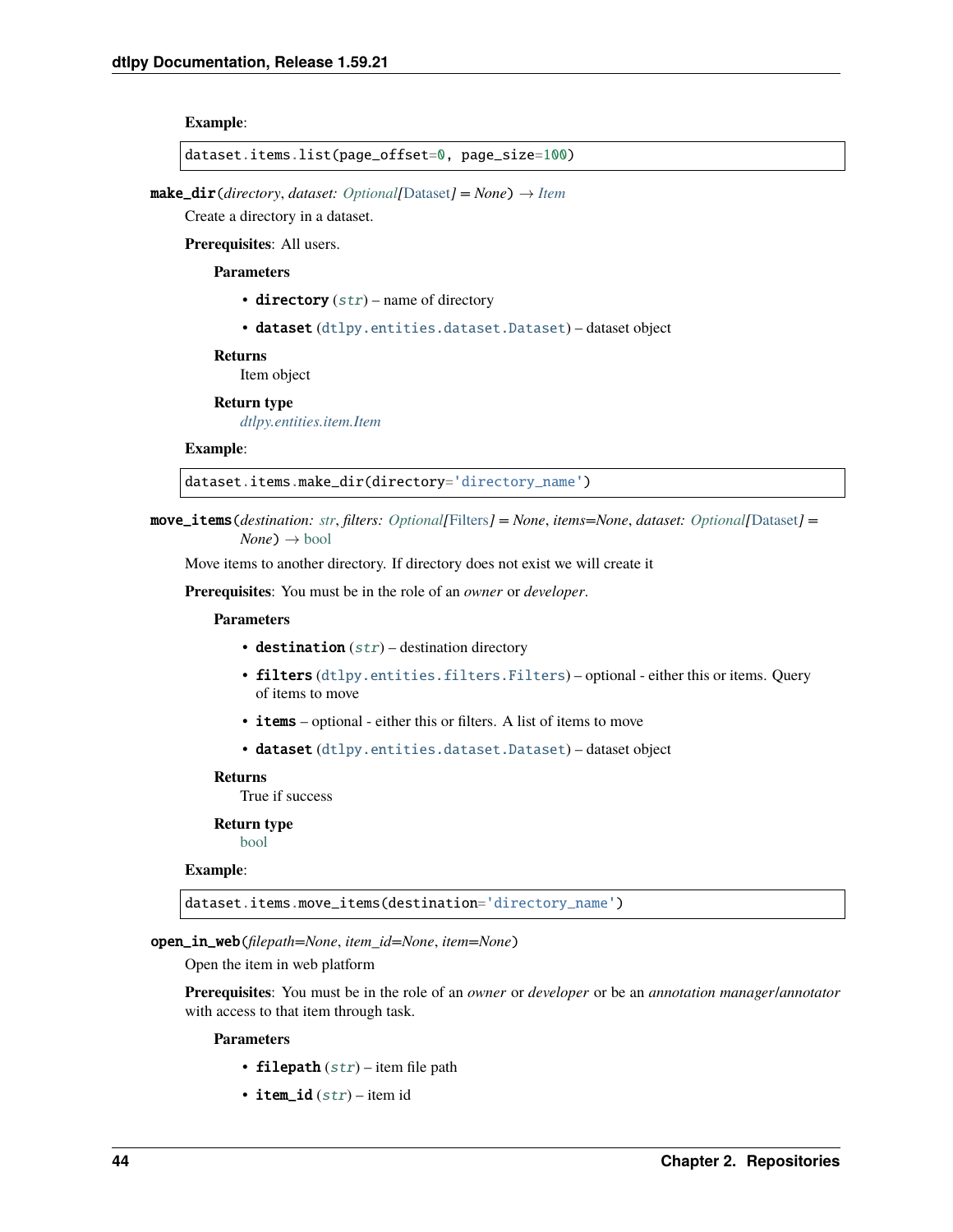• item ([dtlpy.entities.item.Item](#page-120-1)) – item entity

### **Example**:

dataset.items.open\_in\_web(item\_id='item\_id')

### set\_items\_entity(*entity*)

Set the item entity type to [Artifact,](https://dataloop.ai/docs/auto-annotation-service?#uploading-model-weights-as-artifacts) Item, or Codebase.

#### **Parameters**

entity (entities.Item, entities.Artifact, entities.Codebase) – entity type [entities.Item, entities.Artifact, entities.Codebase]

update(*item: [Optional\[](https://docs.python.org/3/library/typing.html#typing.Optional)*[Item](#page-120-1)*] = None*, *filters: [Optional\[](https://docs.python.org/3/library/typing.html#typing.Optional)*[Filters](#page-139-0)*] = None*, *update\_values=None*, *system\_update\_values=None*, *system\_metadata: [bool](https://docs.python.org/3/library/functions.html#bool) = False*)

Update item metadata.

**Prerequisites**: You must be in the role of an *owner* or *developer*.

You must provide at least ONE of the following params: update\_values, system\_update\_values.

### **Parameters**

- **item** ([dtlpy.entities.item.Item](#page-120-1)) Item object
- filters ([dtlpy.entities.filters.Filters](#page-139-0)) optional update filtered items by given filter
- update\_values optional field to be updated and new values
- system\_update\_values values in system metadata to be updated
- system\_metadata ([bool](https://docs.python.org/3/library/functions.html#bool)) True, if you want to update the metadata system

#### **Returns**

Item object

#### **Return type**

*[dtlpy.entities.item.Item](#page-120-1)*

### **Example**:

dataset.items.update(item='item\_entity')

update\_status(*status:* [ItemStatus,](#page-123-0) *items=None*, *item\_ids=None*, *filters=None*, *dataset=None*, *clear=False*)

Update item status in task

**Prerequisites**: You must be in the role of an *owner* or *developer* or *annotation manager* who has been assigned a task with the item.

You must provide at least ONE of the following params: items, item\_ids, filters.

- status ([str](https://docs.python.org/3/library/stdtypes.html#str)) ItemStatus.COMPLETED, ItemStatus.APPROVED, ItemStatus.DISCARDED
- items  $(list)$  $(list)$  $(list)$  list of items
- item\_ids  $(list)$  $(list)$  $(list)$  list of items id
- filters ([dtlpy.entities.filters.Filters](#page-139-0)) Filters entity or a dictionary containing filters parameters
- dataset ([dtlpy.entities.dataset.Dataset](#page-110-0)) dataset object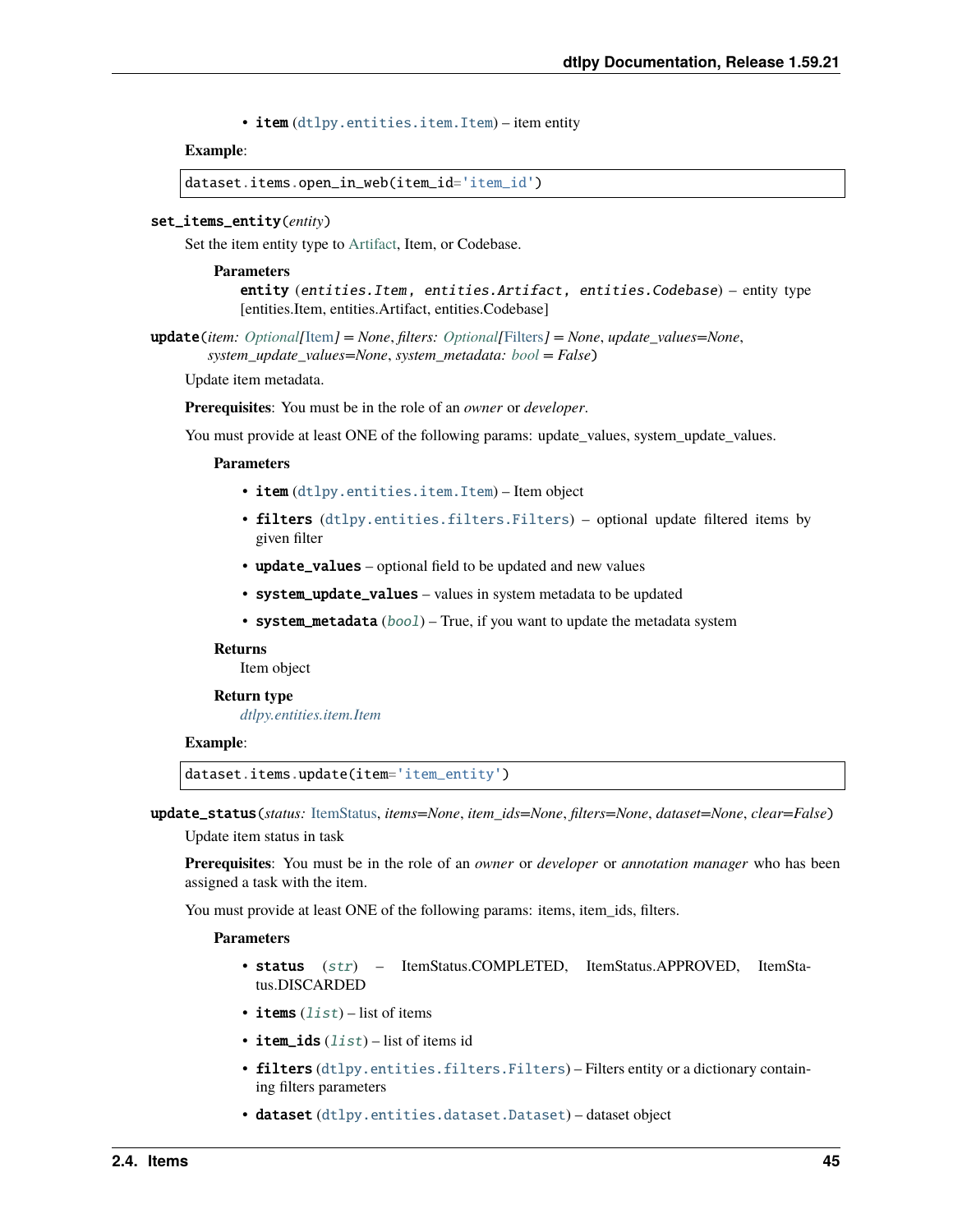• **clear**  $(bool)$  $(bool)$  $(bool)$  – to delete status

### **Example**:

dataset.items.update\_status(item\_ids='item\_id', status=dl.ItemStatus.COMPLETED)

upload(*local\_path: str*, *local\_annotations\_path: ~typing.Optional[str] = None*, *remote\_path: str = '/'*, *remote\_name: ~typing.Optional[str] = None*, *file\_types: ~typing.Optional[~dtlpy.repositories.items.Items.list] = None*, *overwrite: bool = False*, *item\_metadata: ~typing.Optional[dict] = None*, *output\_entity=<class 'dtlpy.entities.item.Item'>*, *no\_output: bool = False*, *export\_version: str = ExportVersion.V1*)

Upload local file to dataset. Local filesystem will remain unchanged. If "\*" at the end of local\_path (e.g. "/images/**\***") items will be uploaded without the head directory.

**Prerequisites**: Any user can upload items.

### **Parameters**

- local\_path  $(str)$  $(str)$  $(str)$  list of local file, local folder, BufferIO, numpy.ndarray or url to upload
- local\_annotations\_path  $(str)$  $(str)$  $(str)$  path to dataloop format annotations json files.
- **remote\_path**  $(str)$  $(str)$  $(str)$  remote path to save.
- **remote\_name**  $(str)$  $(str)$  $(str)$  remote base name to save. when upload numpy.ndarray as local path, remote\_name with .jpg or .png ext is mandatory
- file\_types  $(list)$  $(list)$  $(list)$  list of file type to upload. e.g ['.jpg', '.png']. default is all
- item\_metadata  $(dict)$  $(dict)$  $(dict)$  metadata dict to upload to item or ExportMetadata option to export metadata from annotation file
- overwrite  $(bool)$  $(bool)$  $(bool)$  optional default = False
- output\_entity output type
- **no\_output**  $(bool)$  $(bool)$  $(bool)$  do not return the items after upload
- export\_version ([str](https://docs.python.org/3/library/stdtypes.html#str)) exported items will have original extension in filename, *V1* no original extension in filenames

#### **Returns**

Output (generator/single item)

#### **Return type**

generator or single item

### **Example**:

```
dataset.items.upload(local_path='local_path',
                      local_annotations_path='local_annotations_path',
                      overwrite=True,
                      item_metadata={'Hellow': 'Word'}
                      \mathcal{L}
```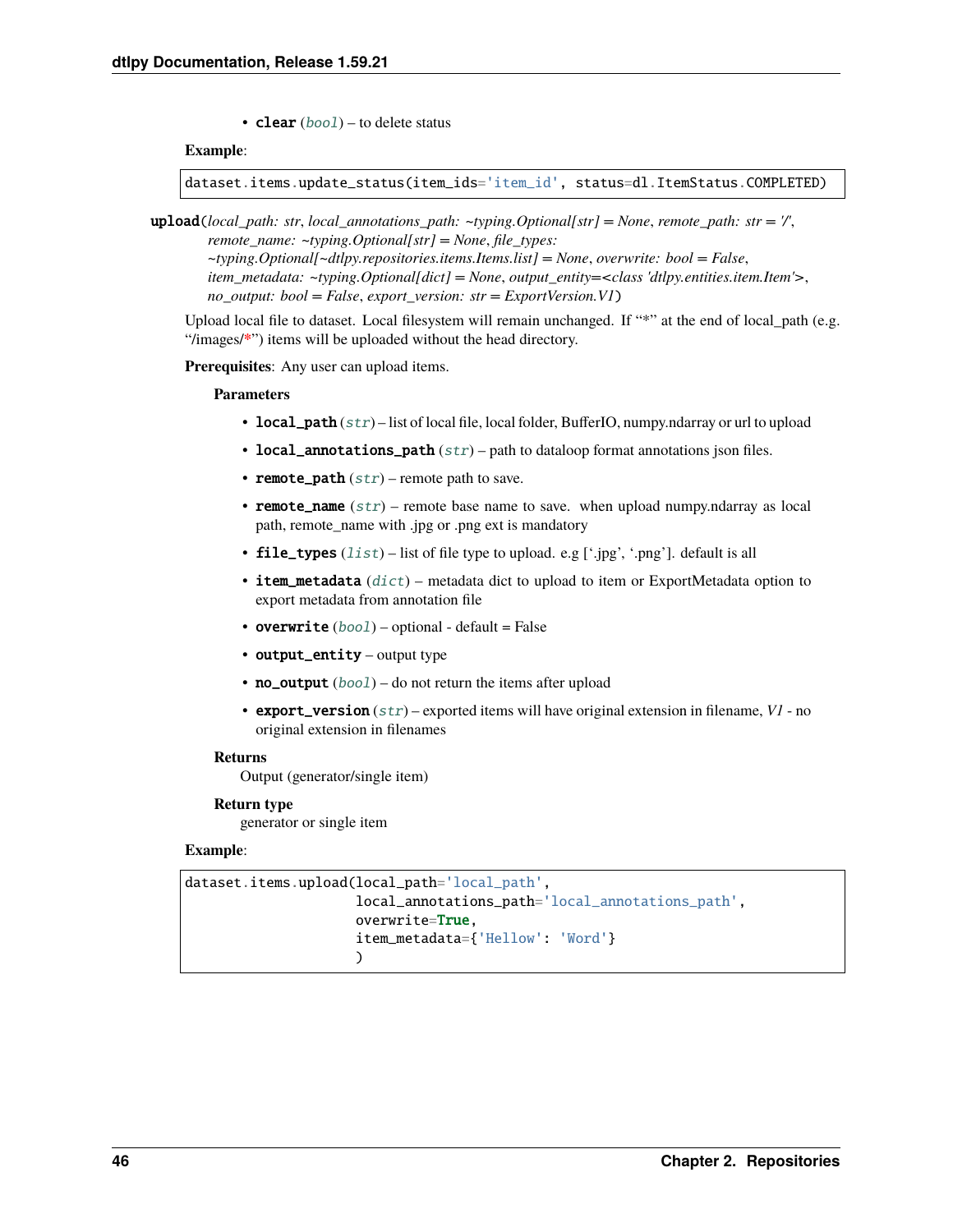# **2.5 Annotations**

class Annotations(*client\_api: ApiClient*, *item=None*, *dataset=None*, *dataset\_id=None*)

Bases: [object](https://docs.python.org/3/library/functions.html#object)

Annotations Repository

The Annotation class allows you to manage the annotations of data items. For information on annotations explore our documentation at [Classification SDK,](https://dataloop.ai/docs/sdk-classify-item) [Annotation Labels and Attributes,](https://dataloop.ai/docs/sdk-annotation-ontology) [Show Video with Annotations.](https://dataloop.ai/docs/sdk-show-videos)

### builder()

Create Annotation collection.

**Prerequisites**: You must have an item to be annotated. You must have the role of an *owner* or *developer* or be assigned a task that includes that item as an *annotation manager* or *annotator*.

#### **Returns**

Annotation collection object

### **Return type**

*[dtlpy.entities.annotation\\_collection.AnnotationCollection](#page-130-0)*

#### **Example**:

item.annotations.builder()

delete(*annotation: [Optional\[](https://docs.python.org/3/library/typing.html#typing.Optional)*[Annotation](#page-124-0)*] = None*, *annotation\_id: [Optional](https://docs.python.org/3/library/typing.html#typing.Optional)[\[str\]](https://docs.python.org/3/library/stdtypes.html#str) = None*, *filters:*  $Optional/Filters *l* = None *l* \rightarrow bool$  $Optional/Filters *l* = None *l* \rightarrow bool$  $Optional/Filters *l* = None *l* \rightarrow bool$  $Optional/Filters *l* = None *l* \rightarrow bool$ 

Remove an annotation from item.

**Prerequisites**: You must have an item that has been annotated. You must have the role of an *owner* or *developer* or be assigned a task that includes that item as an *annotation manager* or *annotator*.

#### **Parameters**

- annotation ([dtlpy.entities.annotation.Annotation](#page-124-0)) Annotation object
- annotation\_id  $(str)$  $(str)$  $(str)$  annotation id
- filters ([dtlpy.entities.filters.Filters](#page-139-0)) Filters entity or a dictionary containing filters parameters

### **Returns**

True/False

#### **Return type**

[bool](https://docs.python.org/3/library/functions.html#bool)

#### **Example**:

item.annotations.delete(annotation\_id='annotation\_id')

download(*filepath: [str](https://docs.python.org/3/library/stdtypes.html#str)*, *annotation\_format:* [ViewAnnotationOptions](#page-129-0) *= ViewAnnotationOptions.MASK*, *img\_filepath: [Optional](https://docs.python.org/3/library/typing.html#typing.Optional)[\[str\]](https://docs.python.org/3/library/stdtypes.html#str) = None*, *height: [Optional\[](https://docs.python.org/3/library/typing.html#typing.Optional)[float\]](https://docs.python.org/3/library/functions.html#float) = None*, *width: [Optional\[](https://docs.python.org/3/library/typing.html#typing.Optional)[float\]](https://docs.python.org/3/library/functions.html#float) = None*, *thickness:*  $int = 1$  $int = 1$ ,  $with\_text: bool = False$  $with\_text: bool = False$  $with\_text: bool = False$ ,  $alpha: float = 1$  $alpha: float = 1$  $alpha: float = 1$ )

Save annotation to file.

**Prerequisites**: You must have an item that has been annotated. You must have the role of an *owner* or *developer* or be assigned a task that includes that item as an *annotation manager* or *annotator*.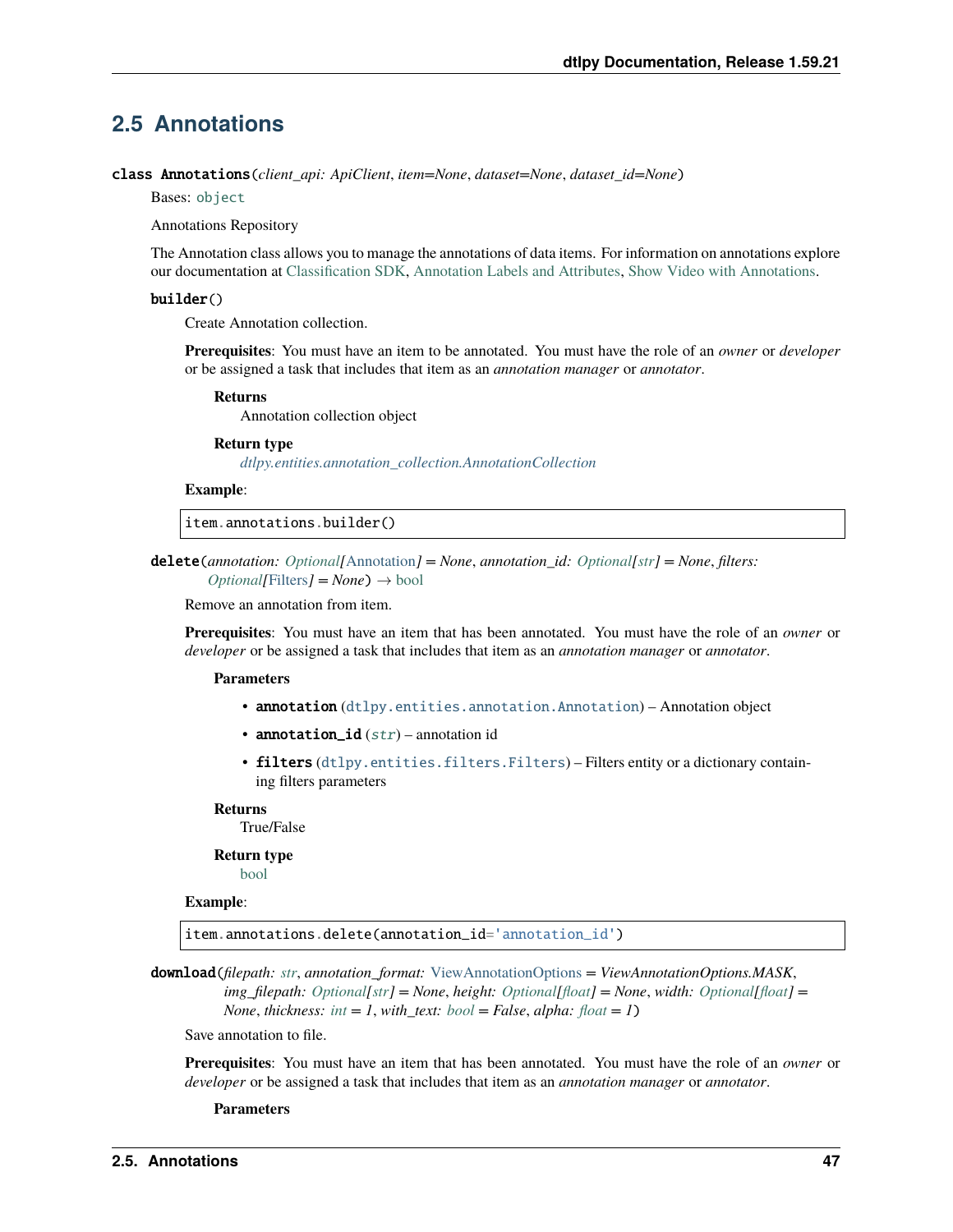- filepath  $(str)$  $(str)$  $(str)$  Target download directory
- annotation\_format  $(list)$  $(list)$  $(list)$  optional list(dl. ViewAnnotationOptions)
- img\_filepath  $(str)$  $(str)$  $(str)$  img file path needed for img\_mask
- height  $(fload)$  optional image height
- width  $(fload)$  optional image width
- thickness  $(int)$  $(int)$  $(int)$  optional annotation format, default =1
- with\_text  $(bool)$  $(bool)$  $(bool)$  optional draw annotation with text, default = False
- alpha  $(f$ loat) opacity value [0 1], default 1

file path to where save the annotations

### **Return type**

[str](https://docs.python.org/3/library/stdtypes.html#str)

#### **Example**:

```
item.annotations.download(
              filepath='file_path',
              annotation_format=dl.ViewAnnotationOptions.MASK,
              img_filepath='img_filepath',
              height=100,
              width=100,
              thickness=1,
              with_text=False,
              alpha=1)
```
get(*annotation\_id: [str](https://docs.python.org/3/library/stdtypes.html#str)*) → *[Annotation](#page-124-0)*

Get a single annotation.

**Prerequisites**: You must have an item that has been annotated. You must have the role of an *owner* or *developer* or be assigned a task that includes that item as an *annotation manager* or *annotator*.

```
Parameters
   annotation_id str) – annotation id
```
#### **Returns**

Annotation object or None

### **Return type**

*[dtlpy.entities.annotation.Annotation](#page-124-0)*

### **Example**:

item.annotations.get(annotation\_id='annotation\_id')

list(*filters: [Optional\[](https://docs.python.org/3/library/typing.html#typing.Optional)*[Filters](#page-139-0)*] = None*, *page\_offset: [Optional\[](https://docs.python.org/3/library/typing.html#typing.Optional)[int\]](https://docs.python.org/3/library/functions.html#int) = None*, *page\_size: [Optional](https://docs.python.org/3/library/typing.html#typing.Optional)[\[int\]](https://docs.python.org/3/library/functions.html#int) = None*)

List Annotations of a specific item. You must get the item first and then list the annotations with the desired filters.

**Prerequisites**: You must have an item that has been annotated. You must have the role of an *owner* or *developer* or be assigned a task that includes that item as an *annotation manager* or *annotator*.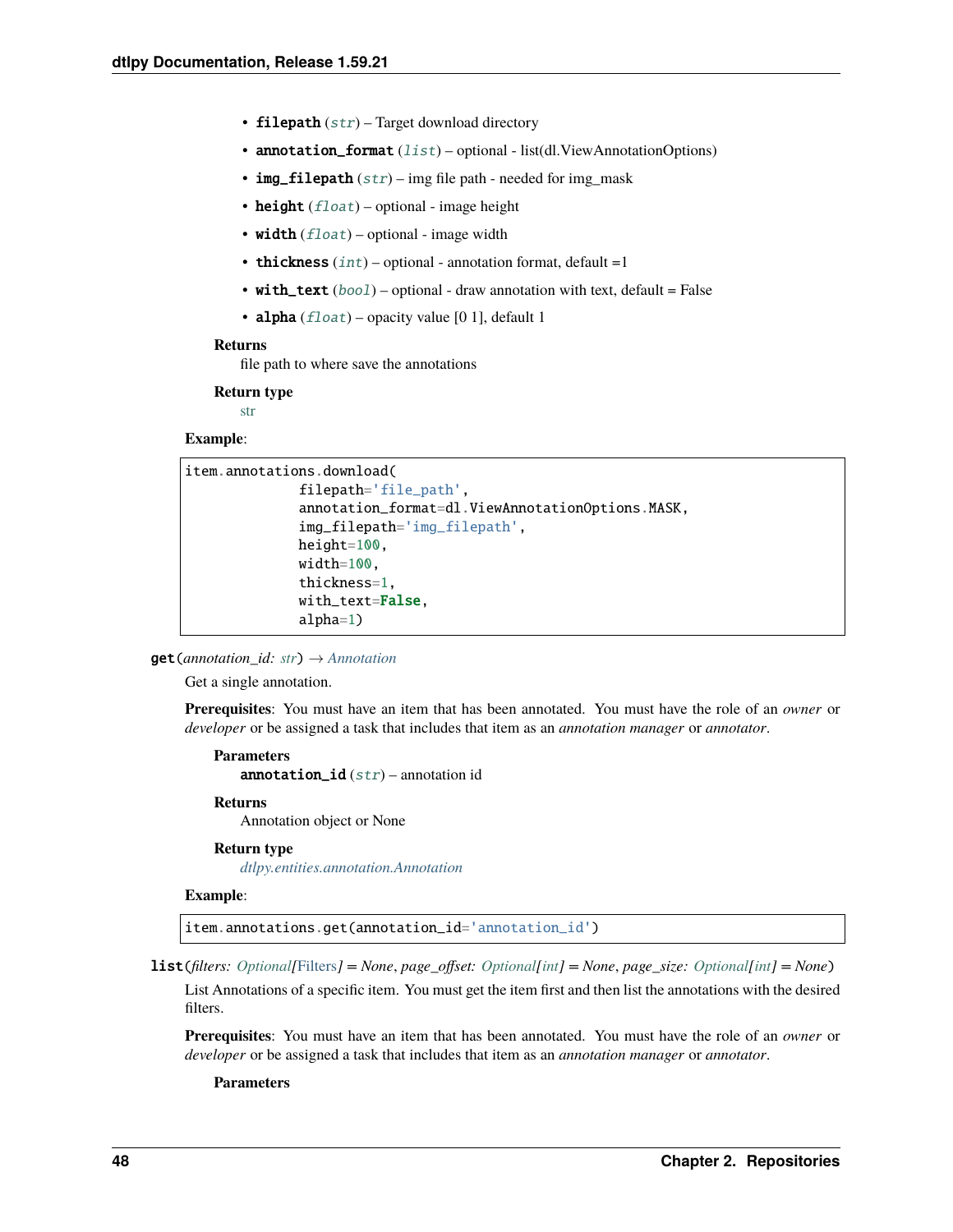- filters ([dtlpy.entities.filters.Filters](#page-139-0)) Filters entity or a dictionary containing filters parameters
- page\_offset  $(int)$  $(int)$  $(int)$  starting page
- page\_size  $(int)$  $(int)$  $(int)$  size of page

Pages object

### **Return type**

*[dtlpy.entities.paged\\_entities.PagedEntities](#page-169-0)*

### **Example**:

```
item.annotations.list(filters=dl.Filters(
                              resource=dl.FiltersResource.ANNOTATION,
                              field='type',
                              values='box'),
          page_size=100,
          page_offset=0)
```
show( $image = None$ ,  $thickness: int = 1$  $thickness: int = 1$  $thickness: int = 1$ ,  $with\_text: book = False$ ,  $height: Optional[float] = None$  $height: Optional[float] = None$  $height: Optional[float] = None$  $height: Optional[float] = None$ ,  $width:$ *[Optional](https://docs.python.org/3/library/typing.html#typing.Optional)[\[float\]](https://docs.python.org/3/library/functions.html#float) = None*, *annotation\_format:* [ViewAnnotationOptions](#page-129-0) *= ViewAnnotationOptions.MASK*,  $alpha:$   $float = 1$  $float = 1$ 

Show annotations. To use this method, you must get the item first and then show the annotations with the desired filters. The method returns an array showing all the annotations.

**Prerequisites**: You must have an item that has been annotated. You must have the role of an *owner* or *developer* or be assigned a task that includes that item as an *annotation manager* or *annotator*.

### **Parameters**

- **image** (*ndarray*) empty or image to draw on
- thickness  $(int)$  $(int)$  $(int)$  line thickness
- with\_text  $(bool)$  $(bool)$  $(bool)$  add label to annotation
- height  $(f$ *loat* $) height$
- width  $(fload)$  width
- annotation\_format  $(str)$  $(str)$  $(str)$  options: list(dl.ViewAnnotationOptions)
- alpha  $(fload)$  opacity value [0 1], default 1

#### **Returns**

ndarray of the annotations

### **Return type**

ndarray

### **Example**:

```
item.annotations.show(image='nd array',
          thickness=1,
          with_text=False,
          height=100,
          width=100,
          annotation_format=dl.ViewAnnotationOptions.MASK,
          alpha=1)
```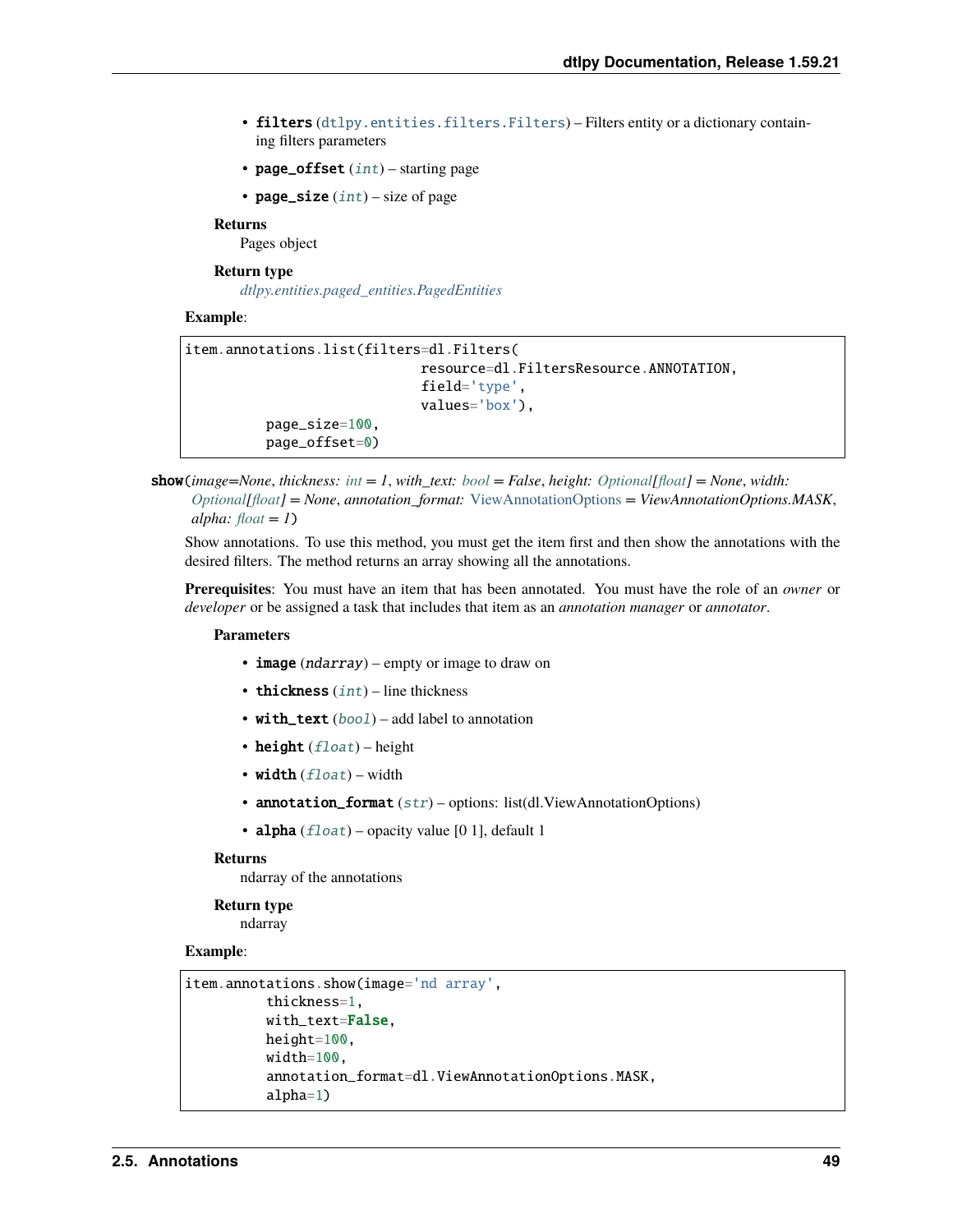#### update(*annotations*, *system\_metadata=False*)

Update an existing annotation. For example, you may change the annotation's label and then use the update method.

**Prerequisites**: You must have an item that has been annotated. You must have the role of an *owner* or *developer* or be assigned a task that includes that item as an *annotation manager* or *annotator*.

#### **Parameters**

- annotation ([dtlpy.entities.annotation.Annotation](#page-124-0)) Annotation object
- system\_metadata  $(boo1)$  [bool](https://docs.python.org/3/library/functions.html#bool) True, if you want to change metadata system

#### **Returns**

True if successful or error if unsuccessful

#### **Return type**

bool

**Example**:

item.annotations.update(annotation='annotation')

update\_status(*annotation: [Optional\[](https://docs.python.org/3/library/typing.html#typing.Optional)*[Annotation](#page-124-0)*] = None*, *annotation\_id: [Optional\[](https://docs.python.org/3/library/typing.html#typing.Optional)[str\]](https://docs.python.org/3/library/stdtypes.html#str) = None*, *status:* [AnnotationStatus](#page-129-1) *= AnnotationStatus.ISSUE*) → *[Annotation](#page-124-0)*

Set status on annotation.

**Prerequisites**: You must have an item that has been annotated. You must have the role of an *owner* or *developer* or be assigned a task that includes that item as an *annotation manager*.

### **Parameters**

- annotation ([dtlpy.entities.annotation.Annotation](#page-124-0)) Annotation object
- annotation\_id  $(str)$  $(str)$  $(str)$  optional annotation id to set status
- status ([str](https://docs.python.org/3/library/stdtypes.html#str)) can be AnnotationStatus.ISSUE, AnnotationStatus.APPROVED, AnnotationStatus.REVIEW, AnnotationStatus.CLEAR

#### **Returns**

Annotation object

### **Return type**

*[dtlpy.entities.annotation.Annotation](#page-124-0)*

#### **Example**:

```
item.annotations.update_status(annotation_id='annotation_id', status=dl.
˓→AnnotationStatus.ISSUE)
```
### upload(*annotations*)

Upload a new annotation/annotations. You must first create the annotation using the annotation *builder* method.

**Prerequisites**: Any user can upload annotations.

#### **Parameters**

```
annotations (dtlpy.entities.annotation.Annotation]dtlpy.
entities.annotation.Annotation) – list or single annotation of type Annotation
```
#### **Returns**

list of annotation objects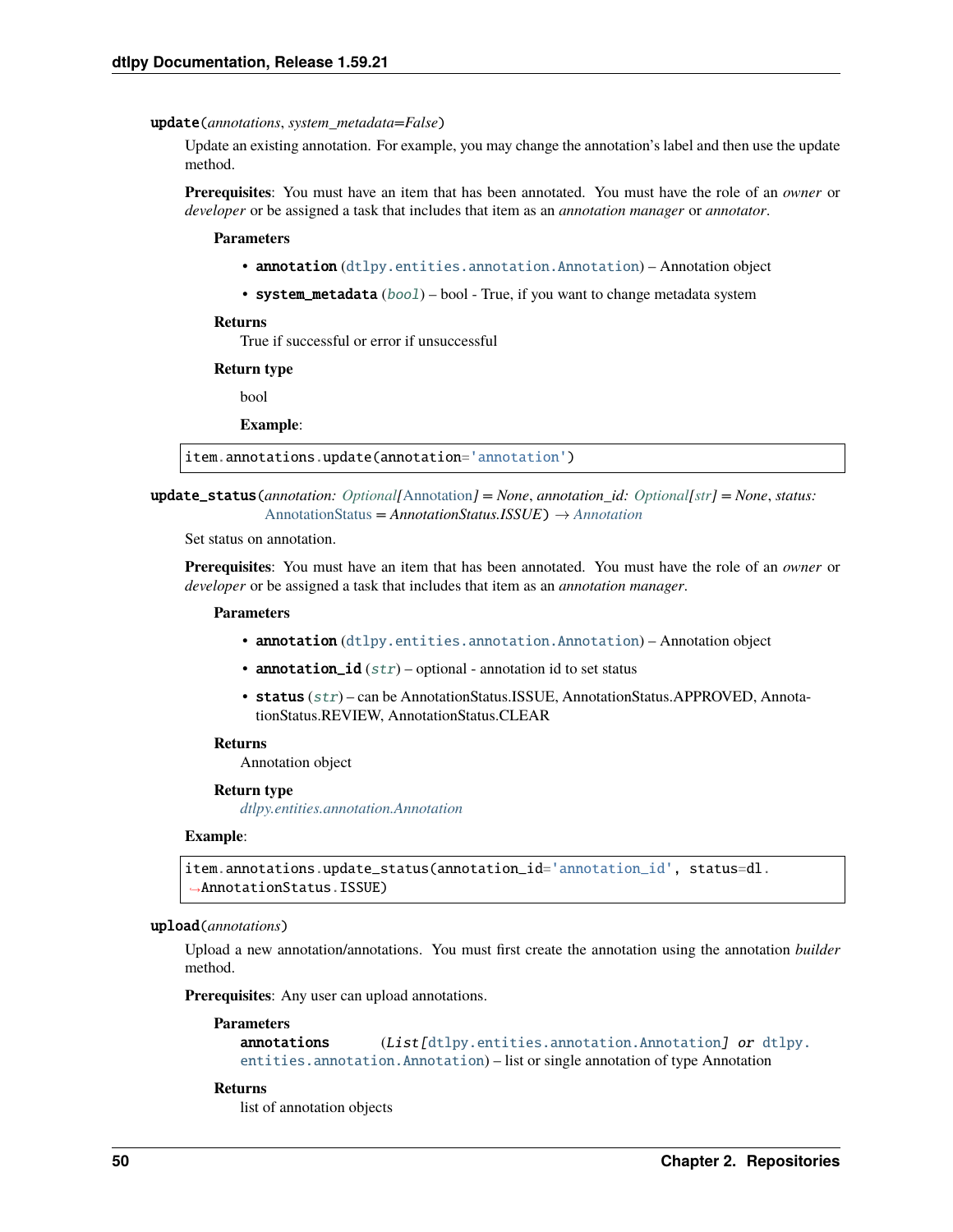**Return type**

[list](https://docs.python.org/3/library/stdtypes.html#list)

### **Example**:

item.annotations.upload(annotations='builder')

# **2.6 Recipes**

class Recipes(*client\_api: ApiClient*, *dataset: [Optional\[](https://docs.python.org/3/library/typing.html#typing.Optional)*[Dataset](#page-110-0)*] = None*, *project: [Optional\[](https://docs.python.org/3/library/typing.html#typing.Optional)*[Project](#page-107-0)*] = None*, *project\_id: [Optional\[](https://docs.python.org/3/library/typing.html#typing.Optional)[str\]](https://docs.python.org/3/library/stdtypes.html#str) = None*)

Bases: [object](https://docs.python.org/3/library/functions.html#object)

Recipes Repository

The Recipes class allows you to manage recipes and their properties. For more information on Recipes, see our [documentation](https://dataloop.ai/docs/ontology) and [SDK documentation.](https://dataloop.ai/docs/sdk-recipe)

clone(*recipe: [Optional\[](https://docs.python.org/3/library/typing.html#typing.Optional)*[Recipe](#page-142-0)*] = None*, *recipe\_id: [Optional\[](https://docs.python.org/3/library/typing.html#typing.Optional)[str\]](https://docs.python.org/3/library/stdtypes.html#str) = None*, *shallow: [bool](https://docs.python.org/3/library/functions.html#bool) = False*)

Clone recipe.

**Prerequisites**: You must be in the role of an *owner* or *developer*.

### **Parameters**

- recipe ([dtlpy.entities.recipe.Recipe](#page-142-0)) Recipe object
- recipe\_id  $(str)$  $(str)$  $(str)$  Recipe id
- shallow ([bool](https://docs.python.org/3/library/functions.html#bool)) If True, link to existing ontology, clones all ontologies that are linked to the recipe as well

### **Returns**

Cloned ontology object

#### **Return type**

*[dtlpy.entities.recipe.Recipe](#page-142-0)*

### **Example**:

dataset.recipes.clone(recipe\_id='recipe\_id')

create(*project\_ids=None*, *ontology\_ids=None*, *labels=None*, *recipe\_name=None*, *attributes=None*) → *[Recipe](#page-142-0)*

Create a new Recipe. Note: If the param ontology\_ids is None, an ontology will be created first.

**Prerequisites**: You must be in the role of an *owner* or *developer*.

- project\_ids project ids
- **ontology\_ids** ontology ids
- labels labels
- recipe\_name recipe name
- attributes attributes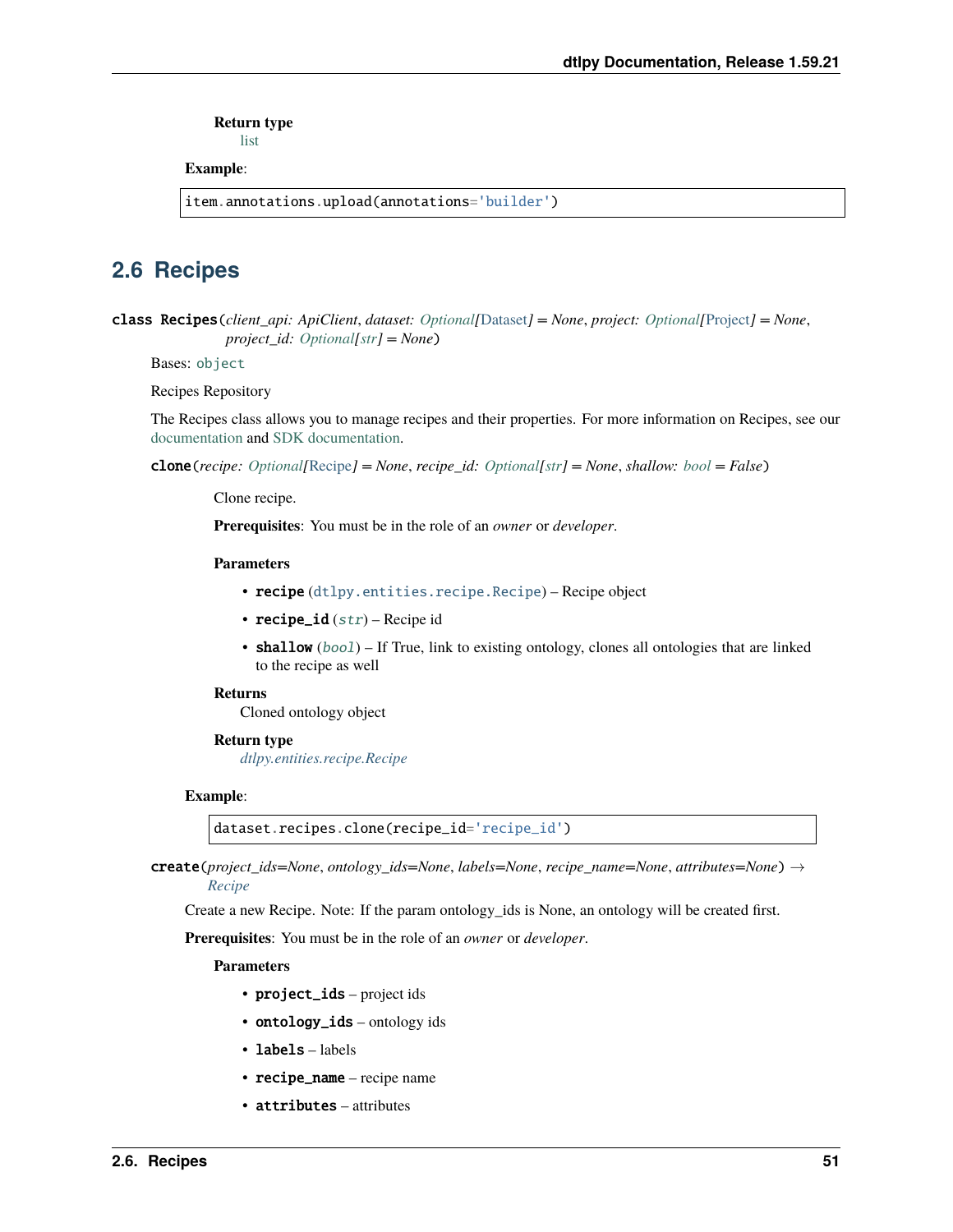**Returns** Recipe entity

### **Return type**

*[dtlpy.entities.recipe.Recipe](#page-142-0)*

### **Example**:

dataset.recipes.create(recipe\_name='My Recipe', labels=labels))

delete(*recipe\_id: [str](https://docs.python.org/3/library/stdtypes.html#str)*, *force: [bool](https://docs.python.org/3/library/functions.html#bool) = False*)

Delete recipe from platform.

**Prerequisites**: You must be in the role of an *owner* or *developer*.

### **Parameters**

- recipe\_id  $(str)$  $(str)$  $(str)$  recipe id
- force  $(bool)$  $(bool)$  $(bool)$  force delete recipe

### **Returns**

True if success

**Return type**

[bool](https://docs.python.org/3/library/functions.html#bool)

### **Example**:

dataset.recipes.delete(recipe\_id='recipe\_id')

### $get(recipe_id: str) \rightarrow Recipe$  $get(recipe_id: str) \rightarrow Recipe$  $get(recipe_id: str) \rightarrow Recipe$  $get(recipe_id: str) \rightarrow Recipe$

Get a Recipe object to use in your code.

**Prerequisites**: You must be in the role of an *owner* or *developer*.

**Parameters**  $\text{recipe\_id}(str)$  $\text{recipe\_id}(str)$  $\text{recipe\_id}(str)$  – recipe id **Returns**

Recipe object

### **Return type**

*[dtlpy.entities.recipe.Recipe](#page-142-0)*

### **Example**:

dataset.recipes.get(recipe\_id='recipe\_id')

**list**(*filters: Optional*[[Filters](#page-139-0)*]* = *None*)  $\rightarrow$  List[*[Recipe](#page-142-0)*]

List recipes for a dataset.

**Prerequisites**: You must be in the role of an *owner* or *developer*.

### **Parameters**

filters ([dtlpy.entities.filters.Filters](#page-139-0)) – Filters entity or a dictionary containing filters parameters

#### **Returns**

list of all recipes

### **Retype** list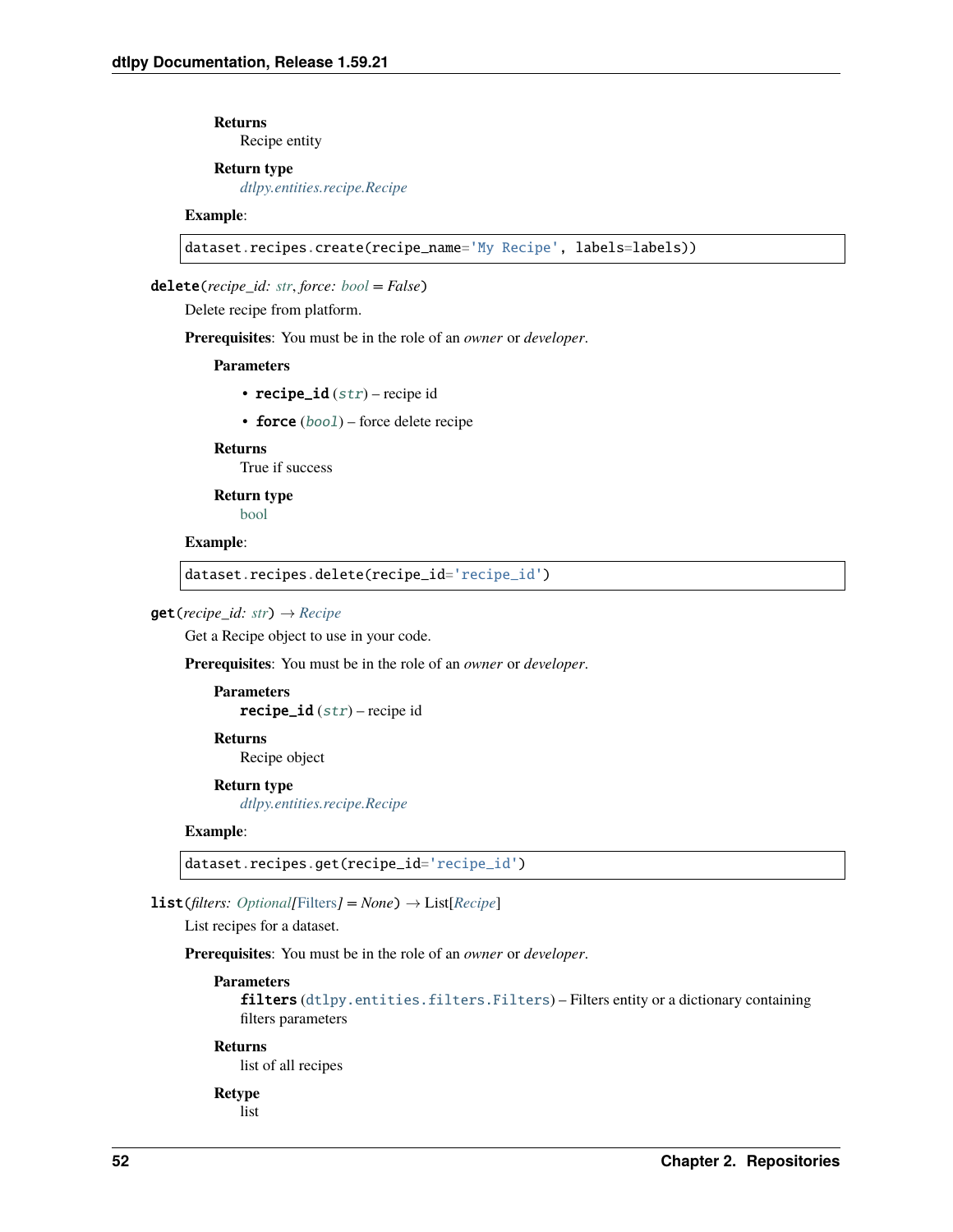### **Example**:

```
dataset.recipes.list()
```
open\_in\_web(*recipe: [Optional\[](https://docs.python.org/3/library/typing.html#typing.Optional)*[Recipe](#page-142-0)*] = None*, *recipe\_id: [Optional\[](https://docs.python.org/3/library/typing.html#typing.Optional)[str\]](https://docs.python.org/3/library/stdtypes.html#str) = None*)

Open the recipe in web platform.

**Prerequisites**: All users.

**Parameters**

- recipe ([dtlpy.entities.recipe.Recipe](#page-142-0)) recipe entity
- recipe\_id  $(str)$  $(str)$  $(str)$  recipe id

### **Example**:

```
dataset.recipes.open_in_web(recipe_id='recipe_id')
```
update(*recipe:* [Recipe,](#page-142-0) *system\_metadata=False*) → *[Recipe](#page-142-0)*

Update recipe.

**Prerequisites**: You must be in the role of an *owner* or *developer*.

**Parameters**

- recipe ([dtlpy.entities.recipe.Recipe](#page-142-0)) Recipe object
- system\_metadata ([bool](https://docs.python.org/3/library/functions.html#bool)) True, if you want to change metadata system

**Returns**

Recipe object

### **Return type**

*[dtlpy.entities.recipe.Recipe](#page-142-0)*

### **Example**:

dataset.recipes.update(recipe='recipe\_entity')

# **2.6.1 Ontologies**

class Ontologies(*client\_api: ApiClient*, *recipe: [Optional\[](https://docs.python.org/3/library/typing.html#typing.Optional)*[Recipe](#page-142-0)*] = None*, *project: [Optional\[](https://docs.python.org/3/library/typing.html#typing.Optional)*[Project](#page-107-0)*] = None*, *dataset: [Optional\[](https://docs.python.org/3/library/typing.html#typing.Optional)*[Dataset](#page-110-0)*] = None*)

Bases: [object](https://docs.python.org/3/library/functions.html#object)

Ontologies Repository

The Ontologies class allows users to manage ontologies and their properties. Read more about ontology in our [SDK docs.](https://dataloop.ai/docs/sdk-ontology)

create(*labels*, *title=None*, *project\_ids=None*, *attributes=None*) → *[Ontology](#page-143-0)*

Create a new ontology.

**Prerequisites**: You must be in the role of an *owner* or *developer*.

- labels recipe tags
- title  $(str)$  $(str)$  $(str)$  ontology title, name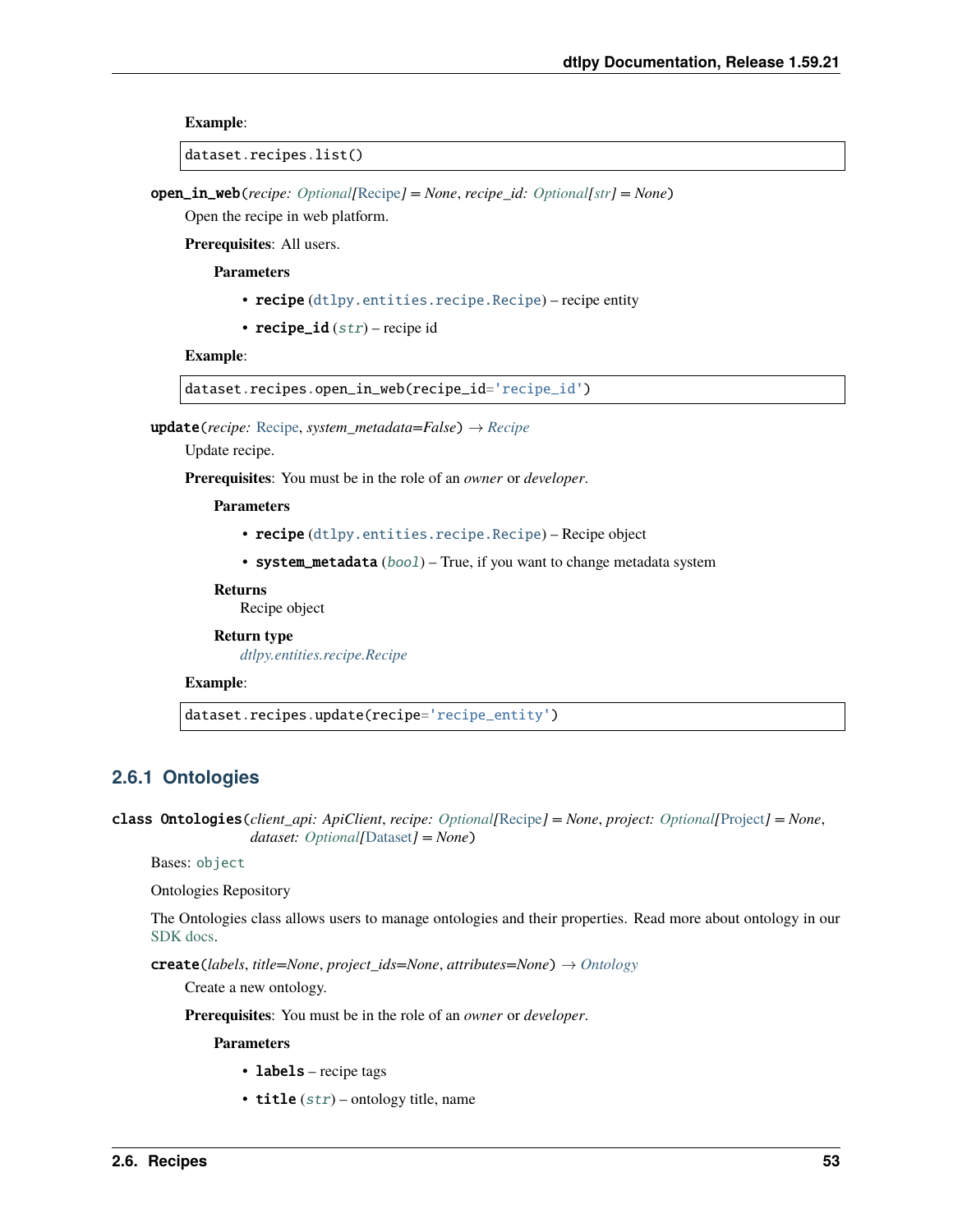• project\_ids  $(list)$  $(list)$  $(list)$  – recipe project/s

• attributes  $(list)$  $(list)$  $(list)$  – recipe attributes

### **Returns**

Ontology object

#### **Return type**

*[dtlpy.entities.ontology.Ontology](#page-143-0)*

### **Example**:

```
recipe.ontologies.create(labels='labels_entity',
                      title='new_ontology',
                      project_ids='project_ids')
```
### delete(*ontology\_id*)

Delete Ontology from the platform.

**Prerequisites**: You must be in the role of an *owner* or *developer*.

### **Parameters** ontology\_id – ontology id

### **Returns**

True if success

### **Return type**

[bool](https://docs.python.org/3/library/functions.html#bool)

### **Example**:

recipe.ontologies.delete(ontology\_id='ontology\_id')

#### delete\_attributes(*ontology\_id*, *keys: list*)

Delete a bulk of attributes

### **Parameters**

- ontology\_id  $(str)$  $(str)$  $(str)$  ontology id
- keys  $(list)$  $(list)$  $(list)$  Keys of attributes to delete

### **Returns**

True if success

### **Return type**

[bool](https://docs.python.org/3/library/functions.html#bool)

# **Example**:

ontology.delete\_attributes(['1'])

### get(*ontology\_id: [str](https://docs.python.org/3/library/stdtypes.html#str)*) → *[Ontology](#page-143-0)*

Get Ontology object to use in your code.

### **Prerequisites**: You must be in the role of an *owner* or *developer*.

### **Parameters** ontology\_id  $(str)$  $(str)$  $(str)$  – ontology id

#### **Returns**

Ontology object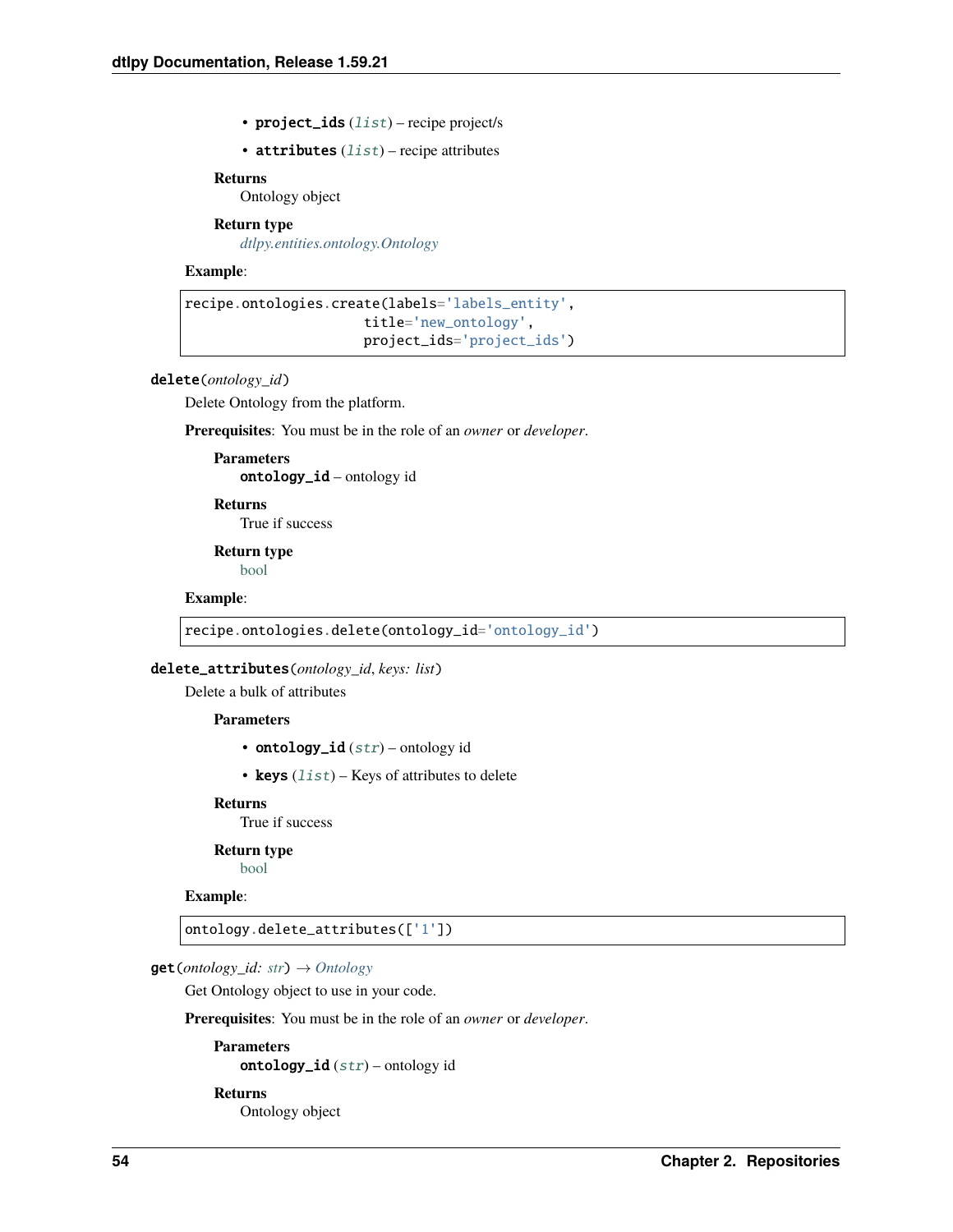### **Return type**

*[dtlpy.entities.ontology.Ontology](#page-143-0)*

### **Example**:

recipe.ontologies.get(ontology\_id='ontology\_id')

### static labels\_to\_roots(*labels*)

Converts labels dictionary to a list of platform representation of labels.

**Parameters labels**  $(dict)$  $(dict)$  $(dict)$  – labels dict

**Returns**

platform representation of labels

list(*project\_ids=None*) → List[*[Ontology](#page-143-0)*]

List ontologies for recipe

**Prerequisites**: You must be in the role of an *owner* or *developer*.

**Parameters** project\_ids –

**Returns** list of all the ontologies

### **Example**:

recipe.ontologies.list(project\_ids='project\_ids')

update(*ontology:* [Ontology,](#page-143-0) *system\_metadata=False*) → *[Ontology](#page-143-0)*

Update the Ontology metadata.

**Prerequisites**: You must be in the role of an *owner* or *developer*.

#### **Parameters**

- ontology ([dtlpy.entities.ontology.Ontology](#page-143-0)) Ontology object
- system\_metadata ([bool](https://docs.python.org/3/library/functions.html#bool)) bool True, if you want to change metadata system

### **Returns**

Ontology object

#### **Return type**

*[dtlpy.entities.ontology.Ontology](#page-143-0)*

### **Example**:

recipe.ontologies.delete(ontology='ontology\_entity')

update\_attributes(*ontology\_id: [str](https://docs.python.org/3/library/stdtypes.html#str)*, *title: [str](https://docs.python.org/3/library/stdtypes.html#str)*, *key: [str](https://docs.python.org/3/library/stdtypes.html#str)*, *attribute\_type: AttributesTypes*, *scope: [Optional\[](https://docs.python.org/3/library/typing.html#typing.Optional)list] = None*, *optional: [Optional](https://docs.python.org/3/library/typing.html#typing.Optional)[\[bool\]](https://docs.python.org/3/library/functions.html#bool) = None*, *multi: [Optional\[](https://docs.python.org/3/library/typing.html#typing.Optional)[bool\]](https://docs.python.org/3/library/functions.html#bool) = None*, *values: [Optional\[](https://docs.python.org/3/library/typing.html#typing.Optional)list] = None*, *attribute\_range: [Optional\[](https://docs.python.org/3/library/typing.html#typing.Optional)AttributesRange] = None*)

ADD a new attribute or update if exist

#### **Parameters**

• ontology\_id  $(str)$  $(str)$  $(str)$  – ontology\_id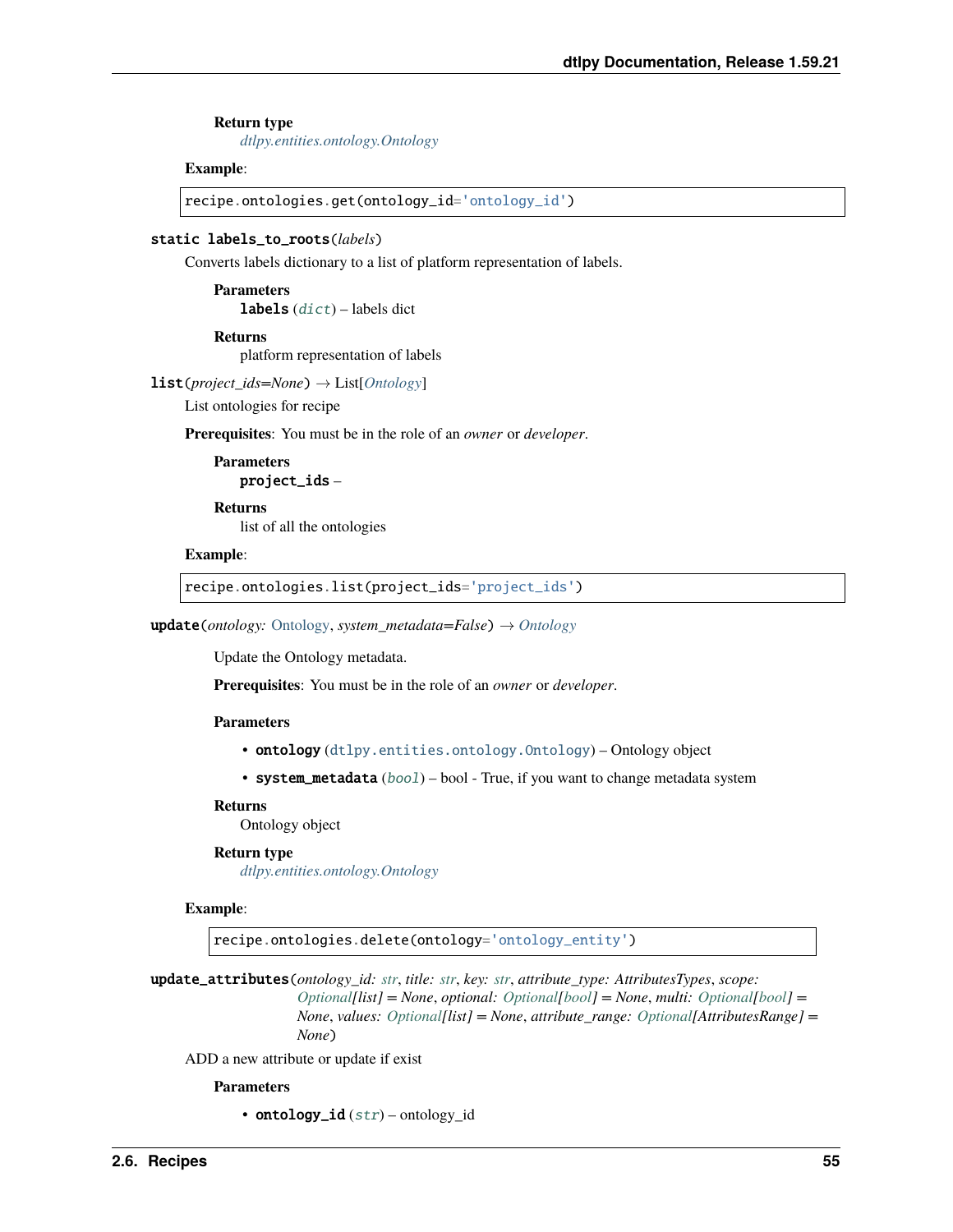- title  $(str)$  $(str)$  $(str)$  attribute title
- key  $(str)$  $(str)$  $(str)$  the key of the attribute must br unique
- attribute\_type (AttributesTypes) dl.AttributesTypes your attribute type
- scope  $(list)$  $(list)$  $(list)$  list of the labels or  $*$  for all labels
- optional  $(bool)$  $(bool)$  $(bool)$  optional attribute
- multi  $(bool)$  $(bool)$  $(bool)$  if can get multiple selection
- values  $(list)$  $(list)$  $(list)$  list of the attribute values (for checkbox and radio button)
- attribute\_range ([dict](https://docs.python.org/3/library/stdtypes.html#dict) or AttributesRange) dl.AttributesRange object

true in success

### **Return type**

[bool](https://docs.python.org/3/library/functions.html#bool)

### **Example**:

```
ontology.update_attributes(key='1',
                           title='checkbox',
                           attribute_type=dl.AttributesTypes.CHECKBOX,
                           values=[1,2,3])
```
# **2.7 Tasks**

class Tasks(*client\_api: ApiClient*, *project: [Optional\[](https://docs.python.org/3/library/typing.html#typing.Optional)*[Project](#page-107-0)*] = None*, *dataset: [Optional\[](https://docs.python.org/3/library/typing.html#typing.Optional)*[Dataset](#page-110-0)*] = None*, *project\_id: [Optional](https://docs.python.org/3/library/typing.html#typing.Optional)[\[str\]](https://docs.python.org/3/library/stdtypes.html#str) = None*)

Bases: [object](https://docs.python.org/3/library/functions.html#object)

Tasks Repository

The Tasks class allows the user to manage tasks and their properties. For more information, read in our SDK documentation about [Creating Tasks,](https://dataloop.ai/docs/sdk-create-task) [Redistributing and Reassigning Tasks,](https://dataloop.ai/docs/sdk-redistribute-task) and [Task Assignment.](https://dataloop.ai/docs/sdk-task-assigment)

add\_items(*task: [Optional\[](https://docs.python.org/3/library/typing.html#typing.Optional)*[Task](#page-147-0)*] = None*, *task\_id=None*, *filters: [Optional\[](https://docs.python.org/3/library/typing.html#typing.Optional)*[Filters](#page-139-0)*] = None*, *items=None*, *assignee\_ids=None*, *query=None*, *workload=None*, *limit=None*, *wait=True*) → *[Task](#page-147-0)*

Add items to a Task.

**Prerequisites**: You must be in the role of an *owner*, *developer*, or *annotation manager* who has been assigned to be *owner* of the annotation task.

- task ([dtlpy.entities.task.Task](#page-147-0)) task entity
- task\_id  $(str)$  $(str)$  $(str)$  task id
- filters ([dtlpy.entities.filters.Filters](#page-139-0)) Filters entity or a dictionary containing filters parameters
- items  $(list)$  $(list)$  $(list)$  list of items to add to the task
- assignee\_ids  $(list)$  $(list)$  $(list)$  list to assignee who works in the task
- query  $(dict)$  $(dict)$  $(dict)$  query to filter the items use it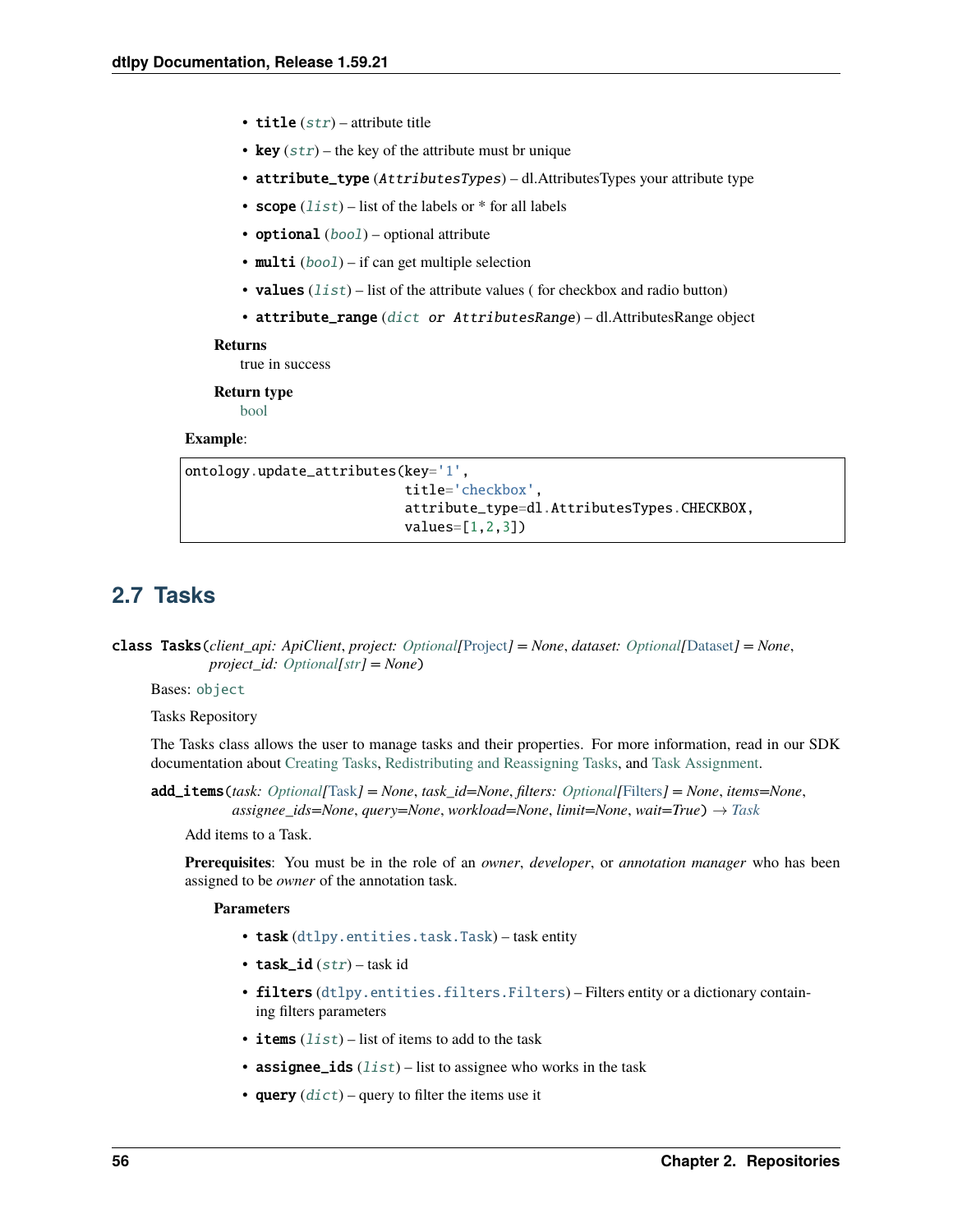- workload  $(list)$  $(list)$  $(list)$  list of the work load ber assignee and work load
- limit  $(int)$  $(int)$  $(int)$  task limit
- wait  $(bool)$  $(bool)$  $(bool)$  wait for the command to finish

task entity

**Return type**

*[dtlpy.entities.task.Task](#page-147-0)*

### **Example**:

dataset.tasks.add\_items(task= 'task\_entity', items = [items])

create(*task\_name*, *due\_date=None*, *assignee\_ids=None*, *workload=None*, *dataset=None*, *task\_owner=None*, *task\_type='annotation'*, *task\_parent\_id=None*, *project\_id=None*, *recipe\_id=None*, *assignments\_ids=None*, *metadata=None*, *filters=None*, *items=None*, *query=None*, *available\_actions=None*, *wait=True*, *check\_if\_exist:* [Filters](#page-139-0) *= False*, *limit=None*, *batch\_size=None*, *max\_batch\_workload=None*, *allowed\_assignees=None*) → *[Task](#page-147-0)*

Create a new Annotation Task.

**Prerequisites**: You must be in the role of an *owner*, *developer*, or *annotation manager* who has been assigned to be *owner* of the annotation task.

- task\_name  $(str)$  $(str)$  $(str)$  task name
- due\_date  $(flost)$  date by which the task should be finished; for example, due date = datetime.datetime(day= 1, month= 1, year= 2029).timestamp()
- assignee\_ids  $(list)$  $(list)$  $(list)$  list of assignee
- workload (List [[WorkloadUnit](#page-152-0)]) list WorkloadUnit for the task assignee
- dataset (entities.Dataset) dataset entity
- task\_owner  $(str)$  $(str)$  $(str)$  task owner
- task\_type  $(str)$  $(str)$  $(str)$  "annotation" or "qa"
- task\_parent\_id  $(str)$  $(str)$  $(str)$  optional if type is qa parent task id
- project\_id  $(str)$  $(str)$  $(str)$  project id
- recipe\_id  $(str)$  $(str)$  $(str)$  recipe id
- assignments\_ids  $(list)$  $(list)$  $(list)$  assignments ids
- metadata  $(dict)$  $(dict)$  $(dict)$  metadata for the task
- filters (entities. Filters) filter to the task
- items (List [entities. Item]) item to insert to the task
- query (entities. Filters) filter to the task
- available\_actions  $(list)$  $(list)$  $(list)$  list of available actions to the task
- wait  $(bool)$  $(bool)$  $(bool)$  wait for the command to finish
- **check\_if\_exist** (entities. Filters) dl. Filters check if task exist according to filter
- limit  $(int)$  $(int)$  $(int)$  task limit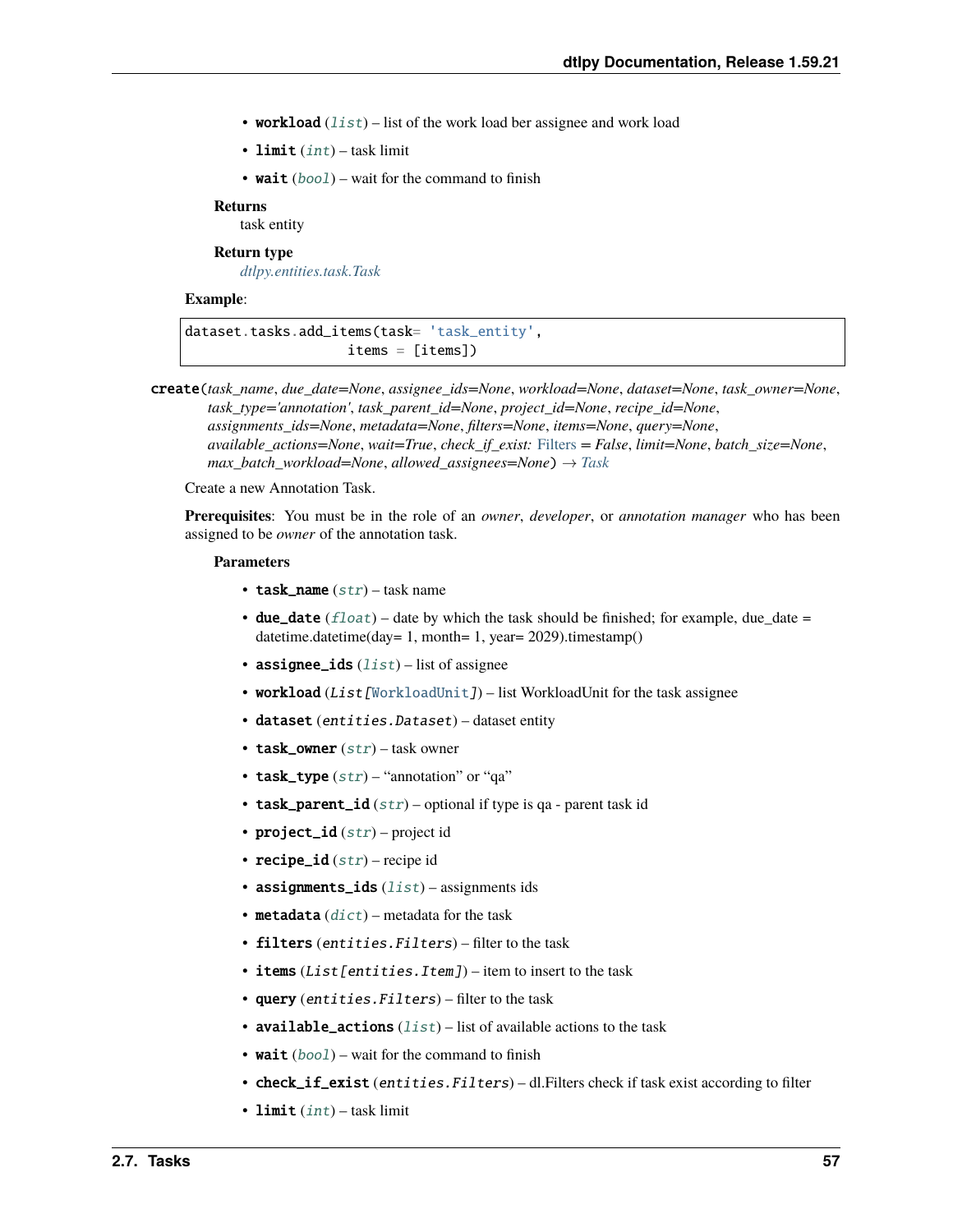- batch\_size  $(int)$  $(int)$  $(int)$  Pulling batch size (items). Restrictions Min 3, max 100
- max\_batch\_workload  $(int)$  $(int)$  $(int)$  Max items in assignment . Restrictions Min batchSize + 2 , max batchSize \* 2
- allowed\_assignees  $(list) It's like the workload, but without percentage.$  $(list) It's like the workload, but without percentage.$  $(list) It's like the workload, but without percentage.$

Annotation Task object

### **Return type**

*[dtlpy.entities.task.Task](#page-147-0)*

### **Example**:

```
dataset.tasks.create(task= 'task_entity',
                     due_date = datetime.datetime(day= 1, month= 1, year= 2029).
\rightarrowtimestamp(),
                     assignee_ids =[ 'annotator1@dataloop.ai',
 ˓→'annotator2@dataloop.ai'])
```
create\_qa\_task(*task:* [Task,](#page-147-0) *assignee\_ids*, *due\_date=None*, *filters=None*, *items=None*, *query=None*, *workload=None*, *metadata=None*, *available\_actions=None*, *wait=True*, *batch\_size=None*, *max\_batch\_workload=None, allowed\_assignees=None*)  $\rightarrow$  *[Task](#page-147-0)* 

Create a new QA Task.

**Prerequisites**: You must be in the role of an *owner*, *developer*, or *annotation manager* who has been assigned to be *owner* of the annotation task.

### **Parameters**

- task ([dtlpy.entities.task.Task](#page-147-0)) parent task
- assignee\_ids  $(list)$  $(list)$  $(list)$  list of assignee
- due\_date  $(fload)$  date by which the task should be finished; for example, due\_date = datetime.datetime(day= 1, month= 1, year= 2029).timestamp()
- **filters** (entities. Filters) filter to the task
- items  $(List[entities.Hem])$  item to insert to the task
- query (entities. Filters) filter to the task
- workload (List [[WorkloadUnit](#page-152-0)]) list WorkloadUnit for the task assignee
- metadata  $(dict)$  $(dict)$  $(dict)$  metadata for the task
- available\_actions  $(list)$  $(list)$  $(list)$  list of available actions to the task
- wait  $(bool)$  $(bool)$  $(bool)$  wait for the command to finish
- batch\_size  $(int)$  $(int)$  $(int)$  Pulling batch size (items). Restrictions Min 3, max 100
- max\_batch\_workload  $(int)$  $(int)$  $(int)$  Max items in assignment . Restrictions Min batchSize + 2 , max batchSize \* 2
- allowed\_assignees  $(list) It's like the workload, but without percentage.$  $(list) It's like the workload, but without percentage.$  $(list) It's like the workload, but without percentage.$

#### **Returns**

task object

### **Return type**

*[dtlpy.entities.task.Task](#page-147-0)*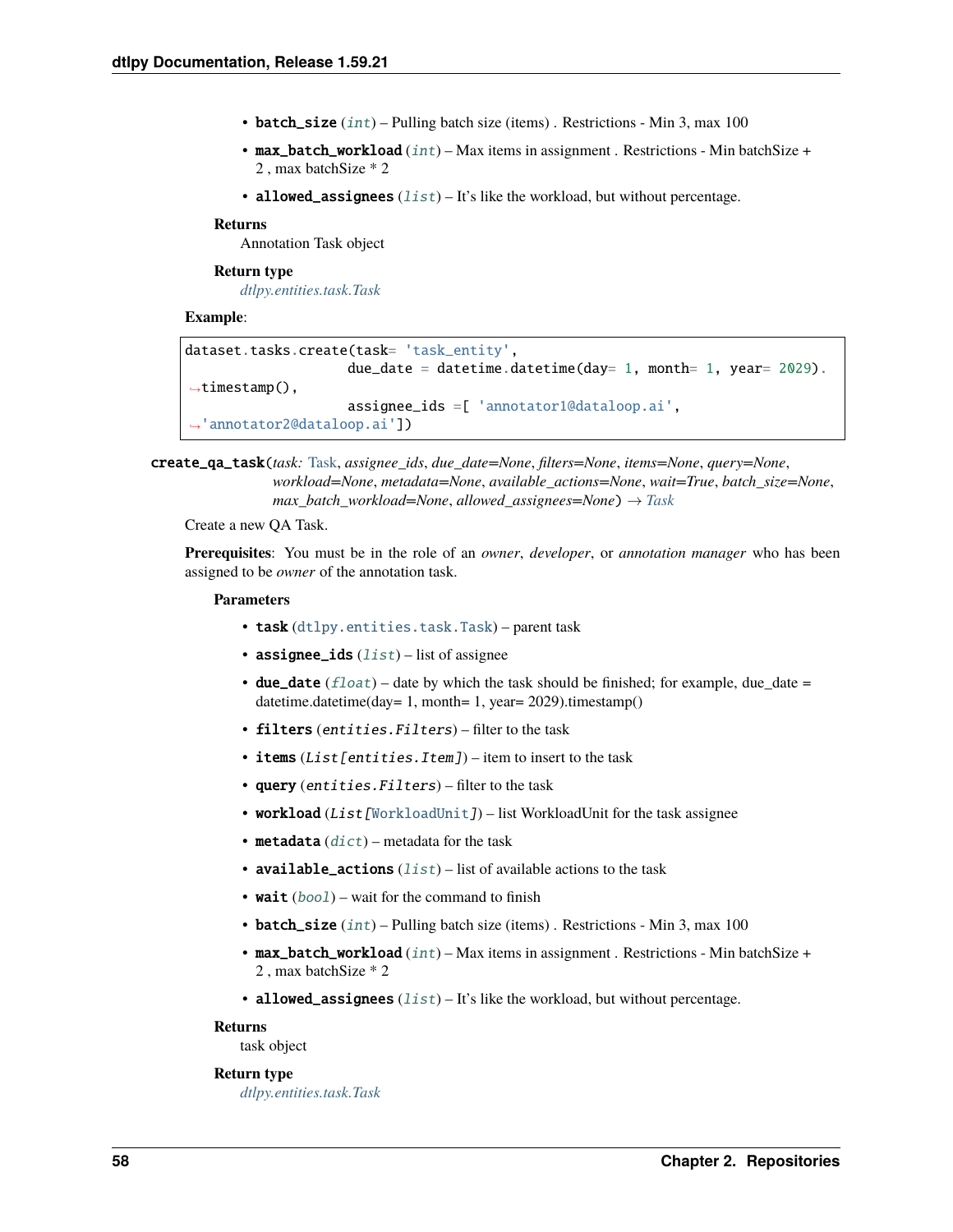**Example**:

```
dataset.tasks.create_qa_task(task= 'task_entity',
                             due_date = datetime.datetime(day= 1, month= 1, □\rightarrowyear= 2029).timestamp(),
                             assignee_ids =[ 'annotator1@dataloop.ai',
  'annotator2@dataloop.ai'])
```

```
delete(task: Optional[Task] = None, task_name: Optional[str] = None, task_id: Optional[str] = None,
        wait: bool = True)
```
Delete an Annotation Task.

**Prerequisites**: You must be in the role of an *owner* or *developer* or *annotation manager* who created that task.

**Parameters**

- task ([dtlpy.entities.task.Task](#page-147-0)) task entity
- task\_name  $(str)$  $(str)$  $(str)$  task name
- task\_id  $(str)$  $(str)$  $(str)$  task id
- wait  $(bool)$  $(bool)$  $(bool)$  wait for the command to finish

#### **Returns**

True is success

**Return type** [bool](https://docs.python.org/3/library/functions.html#bool)

**Example**:

dataset.tasks.delete(task\_id='task\_id')

 $get(task_name=None, task_id=None) \rightarrow Task$  $get(task_name=None, task_id=None) \rightarrow Task$ 

Get an Annotation Task object to use in your code.

**Prerequisites**: You must be in the role of an *owner* or *developer* or *annotation manager* who has been assigned the task.

**Parameters**

- task\_name  $(str)$  $(str)$  $(str)$  optional search by name
- task\_id  $(str)$  $(str)$  $(str)$  optional search by id

#### **Returns**

task object

**Return type**

*[dtlpy.entities.task.Task](#page-147-0)*

**Example**:

dataset.tasks.get(task\_id='task\_id')

get\_items(*task\_id: [Optional\[](https://docs.python.org/3/library/typing.html#typing.Optional)[str\]](https://docs.python.org/3/library/stdtypes.html#str) = None*, *task\_name: [Optional](https://docs.python.org/3/library/typing.html#typing.Optional)[\[str\]](https://docs.python.org/3/library/stdtypes.html#str) = None*, *dataset: [Optional\[](https://docs.python.org/3/library/typing.html#typing.Optional)*[Dataset](#page-110-0)*] = None*, *filters: Optional* [[Filters](#page-139-0)] = *None*  $) \rightarrow$  *[PagedEntities](#page-169-0)* 

Get the task items to use in your code.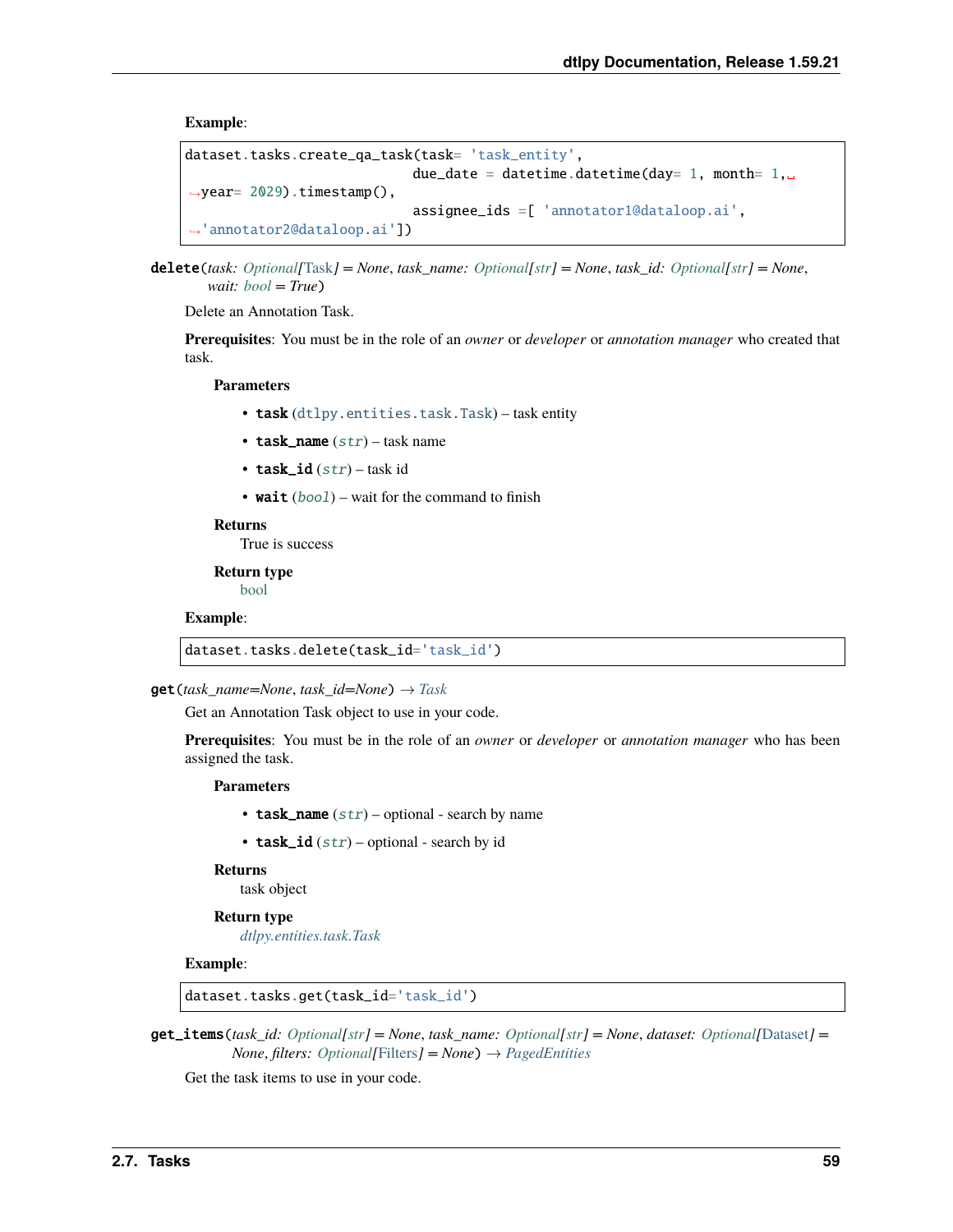**Prerequisites**: You must be in the role of an *owner*, *developer*, or *annotation manager* who has been assigned to be *owner* of the annotation task.

If a filters param is provided, you will receive a PagedEntity output of the task items. If no filter is provided, you will receive a list of the items.

### **Parameters**

- task\_id  $(str)$  $(str)$  $(str)$  task id
- task\_name  $(str)$  $(str)$  $(str)$  task name
- dataset ([dtlpy.entities.dataset.Dataset](#page-110-0)) dataset entity
- filters ([dtlpy.entities.filters.Filters](#page-139-0)) Filters entity or a dictionary containing filters parameters

#### **Returns**

list of the items or PagedEntity output of items

### **Return type**

[list](https://docs.python.org/3/library/stdtypes.html#list) or *[dtlpy.entities.paged\\_entities.PagedEntities](#page-169-0)*

### **Example**:

dataset.tasks.get\_items(task\_id= 'task\_id')

list(*project\_ids=None*, *status=None*, *task\_name=None*, *pages\_size=None*, *page\_offset=None*, *recipe=None*, *creator=None*, *assignments=None*, *min\_date=None*, *max\_date=None*, *filters: [Optional\[](https://docs.python.org/3/library/typing.html#typing.Optional)*[Filters](#page-139-0)*] = None*) → [Union\[](https://docs.python.org/3/library/typing.html#typing.Union)List[*[Task](#page-147-0)*], *[PagedEntities](#page-169-0)*]

List all Annotation Tasks.

**Prerequisites**: You must be in the role of an *owner* or *developer* or *annotation manager* who has been assigned the task.

### **Parameters**

- project\_ids list of project ids
- status  $(str)$  $(str)$  $(str)$  status
- task\_name  $(str)$  $(str)$  $(str)$  task name
- pages\_size  $(int)$  $(int)$  $(int)$  pages size
- page\_offset  $(int)$  $(int)$  $(int)$  page offset
- recipe ([dtlpy.entities.recipe.Recipe](#page-142-0)) recipe entity
- creator  $(str)$  $(str)$  $(str)$  creator
- assignments (dtlpy.entities.assignment.Assignment recipe) assignments entity
- $min\_date$  (*double*) double min date
- $max_data(double) double max date$
- filters ([dtlpy.entities.filters.Filters](#page-139-0)) dl.Filters entity to filters items

### **Returns**

List of Annotation Task objects

#### **Example**: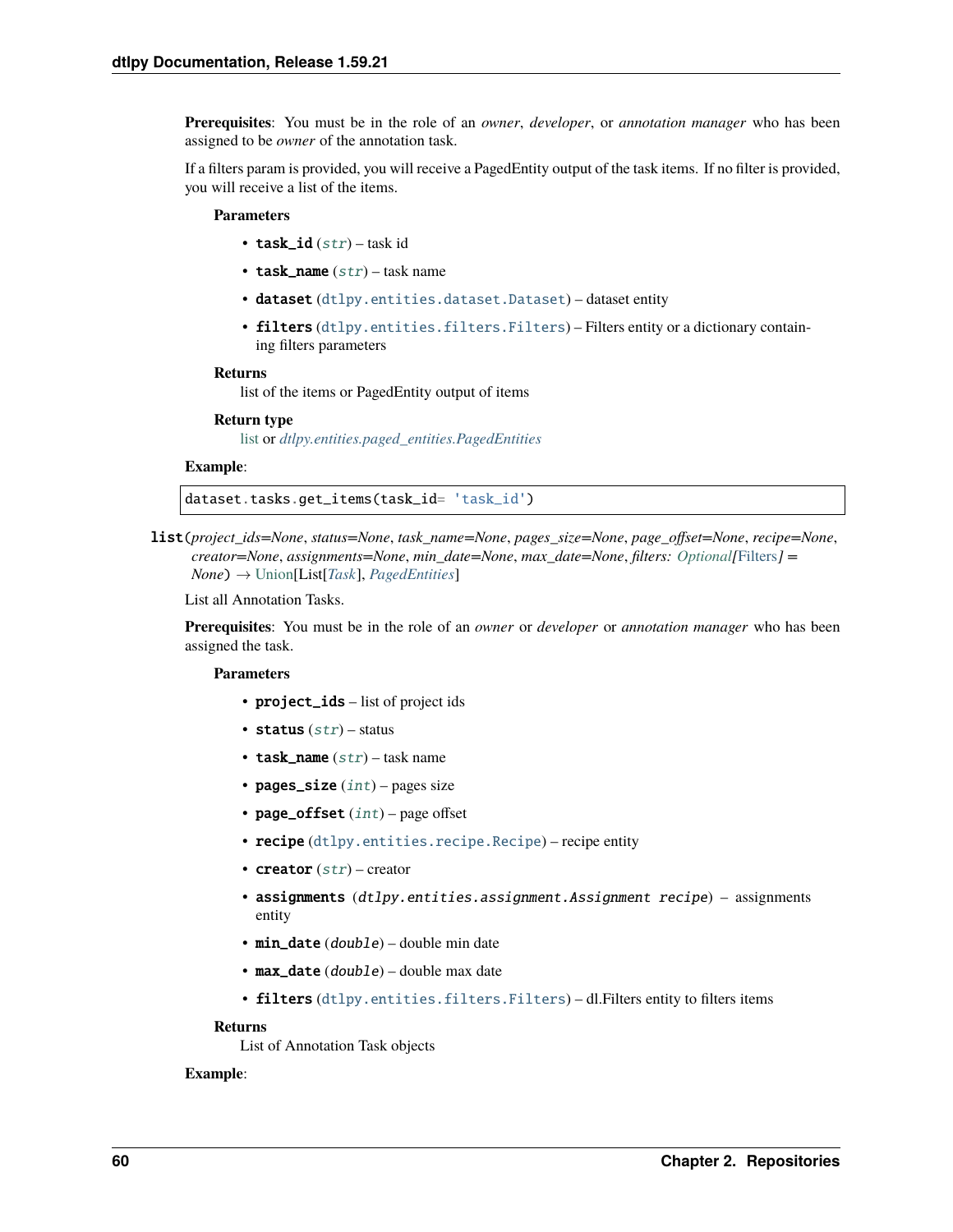dataset.tasks.list(project\_ids='project\_ids',pages\_size=100, page\_offset=0)

open\_in\_web(*task\_name: [Optional](https://docs.python.org/3/library/typing.html#typing.Optional)[\[str\]](https://docs.python.org/3/library/stdtypes.html#str) = None*, *task\_id: [Optional\[](https://docs.python.org/3/library/typing.html#typing.Optional)[str\]](https://docs.python.org/3/library/stdtypes.html#str) = None*, *task: [Optional\[](https://docs.python.org/3/library/typing.html#typing.Optional)*[Task](#page-147-0)*] = None*)

Open the task in the web platform.

**Prerequisites**: You must be in the role of an *owner* or *developer* or *annotation manager* who has been assigned the task.

#### **Parameters**

- task\_name  $(str)$  $(str)$  $(str)$  task name
- task\_id  $(str)$  $(str)$  $(str)$  task id
- task ([dtlpy.entities.task.Task](#page-147-0)) task entity

### **Example**:

```
dataset.tasks.open_in_web(task_id='task_id')
```
### query(*filters=None*, *project\_ids=None*)

List all tasks by filter.

**Prerequisites**: You must be in the role of an *owner* or *developer* or *annotation manager* who has been assigned the task.

### **Parameters**

- filters ([dtlpy.entities.filters.Filters](#page-139-0)) Filters entity or a dictionary containing filters parameters
- project\_ids  $(list)$  $(list)$  $(list)$  list of project ids

### **Returns**

Paged entity

### **Return type** *[dtlpy.entities.paged\\_entities.PagedEntities](#page-169-0)*

#### **Example**:

dataset.tasks.query(project\_ids='project\_ids')

remove\_items(*task: [Optional\[](https://docs.python.org/3/library/typing.html#typing.Optional)*[Task](#page-147-0)*] = None*, *task\_id=None*, *filters: [Optional\[](https://docs.python.org/3/library/typing.html#typing.Optional)*[Filters](#page-139-0)*] = None*, *query=None*, *items=None*, *wait=True*)

remove items from Task.

**Prerequisites**: You must be in the role of an *owner*, *developer*, or *annotation manager* who has been assigned to be *owner* of the annotation task.

- task ([dtlpy.entities.task.Task](#page-147-0)) task entity
- task\_id  $(str)$  $(str)$  $(str)$  task id
- filters ([dtlpy.entities.filters.Filters](#page-139-0)) Filters entity or a dictionary containing filters parameters
- query  $(dict)$  $(dict)$  $(dict)$  query yo filter the items use it
- items  $(list)$  $(list)$  $(list)$  list of items to add to the task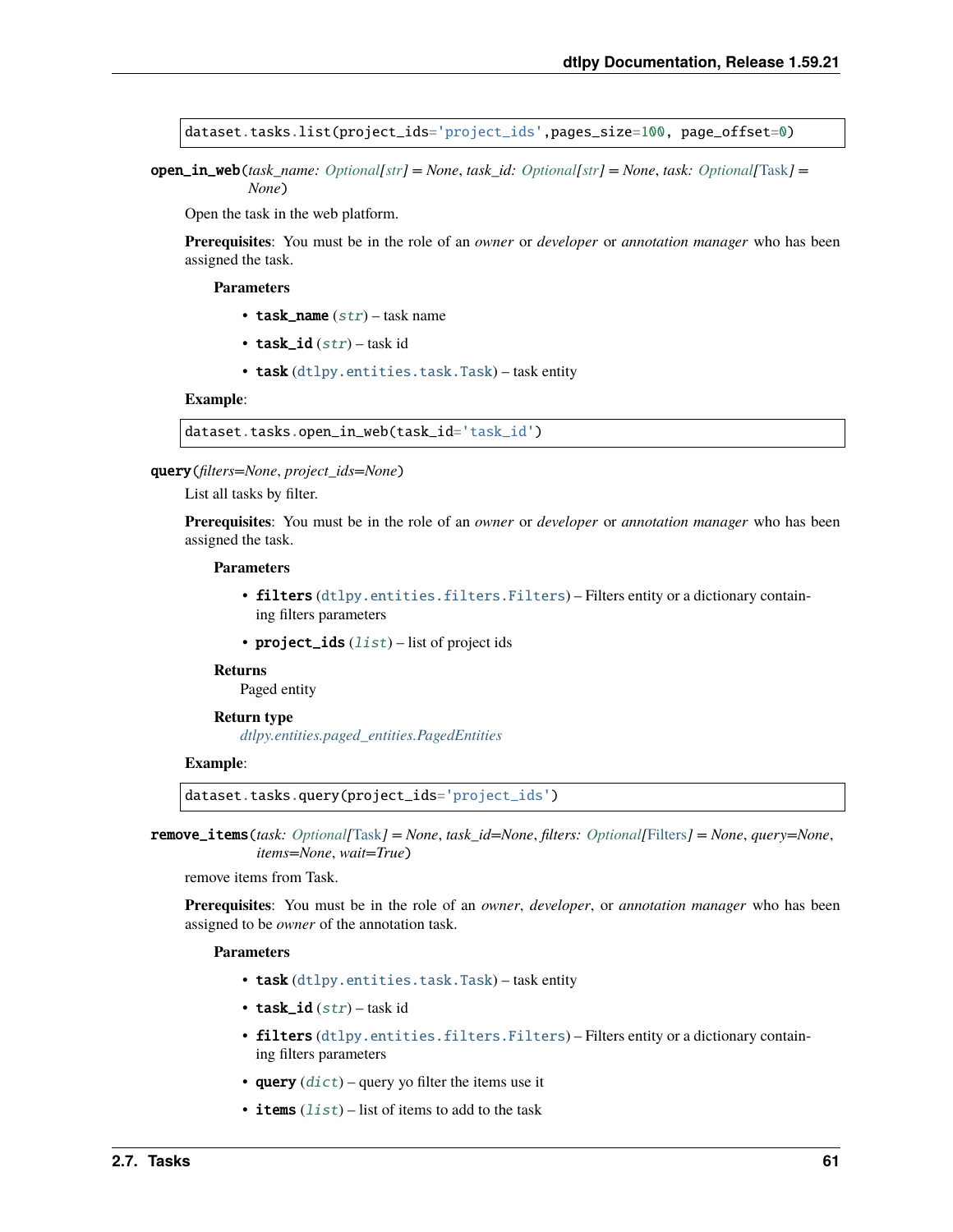• wait  $(bool)$  $(bool)$  $(bool)$  – wait for the command to finish

#### **Returns**

True if success and an error if failed

### **Return type**

[bool](https://docs.python.org/3/library/functions.html#bool)

### **Examples**:

```
dataset.tasks.remove_items(task= 'task_entity',
                            items = [items])
```
set\_status(*status: [str](https://docs.python.org/3/library/stdtypes.html#str)*, *operation: [str](https://docs.python.org/3/library/stdtypes.html#str)*, *task\_id: [str](https://docs.python.org/3/library/stdtypes.html#str)*, *item\_ids: [List](https://docs.python.org/3/library/typing.html#typing.List)[\[str\]](https://docs.python.org/3/library/stdtypes.html#str)*)

Update an item status within a task.

**Prerequisites**: You must be in the role of an *owner*, *developer*, or *annotation manager* who has been assigned to be *owner* of the annotation task.

#### **Parameters**

- status  $(str)$  $(str)$  $(str)$  string the describes the status
- operation  $(str)$  $(str)$  $(str)$  'create' or 'delete'
- task\_id  $(str)$  $(str)$  $(str)$  task id
- item\_ids  $(list)$  $(list)$  $(list)$  List[str] id items ids

#### **Returns**

True if success

**Return type** [bool](https://docs.python.org/3/library/functions.html#bool)

### **Example**:

```
dataset.tasks.set_status(task_id= 'task_id', status='complete', operation=
˓→'create')
```
update(*task: [Optional\[](https://docs.python.org/3/library/typing.html#typing.Optional)*[Task](#page-147-0)*] = None*, *system\_metadata=False*) → *[Task](#page-147-0)*

Update an Annotation Task.

**Prerequisites**: You must be in the role of an *owner* or *developer* or *annotation manager* who created that task.

#### **Parameters**

- task ([dtlpy.entities.task.Task](#page-147-0)) task entity
- system\_metadata ([bool](https://docs.python.org/3/library/functions.html#bool)) True, if you want to change metadata system

### **Returns**

Annotation Task object

#### **Return type**

*[dtlpy.entities.task.Task](#page-147-0)*

### **Example**:

dataset.tasks.update(task='task\_entity')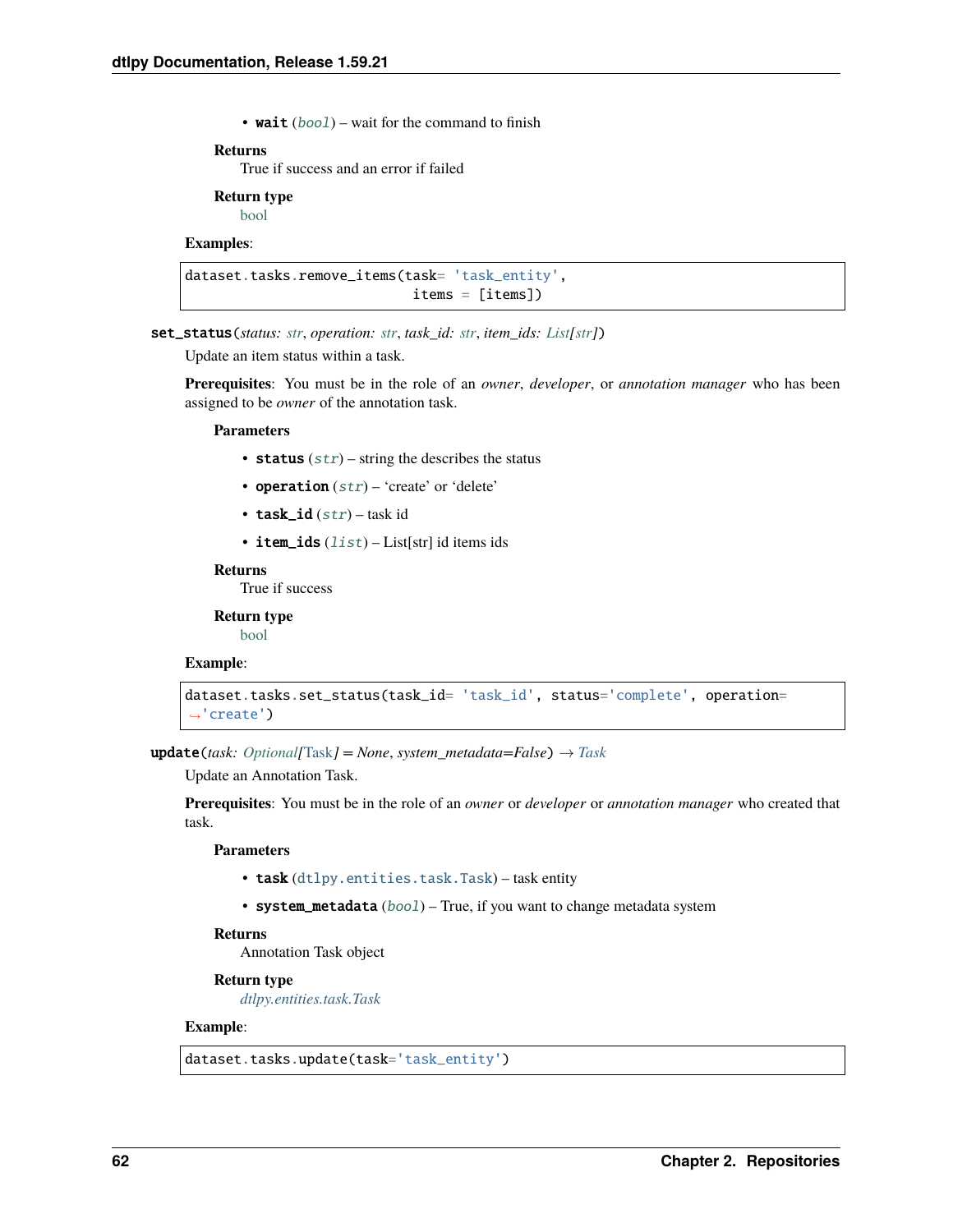# **2.7.1 Assignments**

class Assignments(*client\_api: ApiClient*, *project: [Optional\[](https://docs.python.org/3/library/typing.html#typing.Optional)*[Project](#page-107-0)*] = None*, *task: [Optional\[](https://docs.python.org/3/library/typing.html#typing.Optional)*[Task](#page-147-0)*] = None*, *dataset: [Optional\[](https://docs.python.org/3/library/typing.html#typing.Optional)*[Dataset](#page-110-0)*] = None*, *project\_id=None*)

Bases: [object](https://docs.python.org/3/library/functions.html#object)

Assignments Repository

The Assignments class allows users to manage assignments and their properties. Read more about [Task Assign](https://dataloop.ai/docs/sdk-task-assigment)[ment](https://dataloop.ai/docs/sdk-task-assigment) in our SDK documentation.

create(*assignee\_id: [str](https://docs.python.org/3/library/stdtypes.html#str)*, *task: [Optional\[](https://docs.python.org/3/library/typing.html#typing.Optional)*[Task](#page-147-0)*] = None*, *filters: [Optional\[](https://docs.python.org/3/library/typing.html#typing.Optional)*[Filters](#page-139-0)*] = None*, *items:*  $Optional[list] = None$  $Optional[list] = None$   $\rightarrow$  *[Assignment](#page-150-0)* 

Create a new assignment.

**Prerequisites**: You must be in the role of an *owner*, *developer*, or *annotation manager* who has been assigned as *owner* of the annotation task.

#### **Parameters**

- assignee\_id  $(str)$  $(str)$  $(str)$  the assignee for the assignment
- task ([dtlpy.entities.task.Task](#page-147-0)) task entity
- filters ([dtlpy.entities.filters.Filters](#page-139-0)) Filters entity or a dictionary containing filters parameters
- items  $(list)$  $(list)$  $(list)$  list of items

### **Returns**

Assignment object

### **Return type**

dtlpy.entities.assignment.Assignment assignment

### **Example**:

task.assignments.create(assignee\_id='annotator1@dataloop.ai')

get(*assignment\_name: [Optional](https://docs.python.org/3/library/typing.html#typing.Optional)[\[str\]](https://docs.python.org/3/library/stdtypes.html#str) = None*, *assignment\_id: [Optional](https://docs.python.org/3/library/typing.html#typing.Optional)[\[str\]](https://docs.python.org/3/library/stdtypes.html#str) = None*)

Get Assignment object to use it in your code.

#### **Parameters**

- assignment\_name  $(str)$  $(str)$  $(str)$  optional search by name
- assignment\_id  $(str)$  $(str)$  $(str)$  optional search by id

### **Returns**

Assignment object

#### **Return type**

*[dtlpy.entities.assignment.Assignment](#page-150-0)*

### **Example**:

task.assignments.get(assignment\_id='assignment\_id')

get\_items(*assignment: [Optional\[](https://docs.python.org/3/library/typing.html#typing.Optional)*[Assignment](#page-150-0)*] = None*, *assignment\_id=None*, *assignment\_name=None*, *dataset=None*, *filters=None*) → *[PagedEntities](#page-169-0)*

Get all the items in the assignment.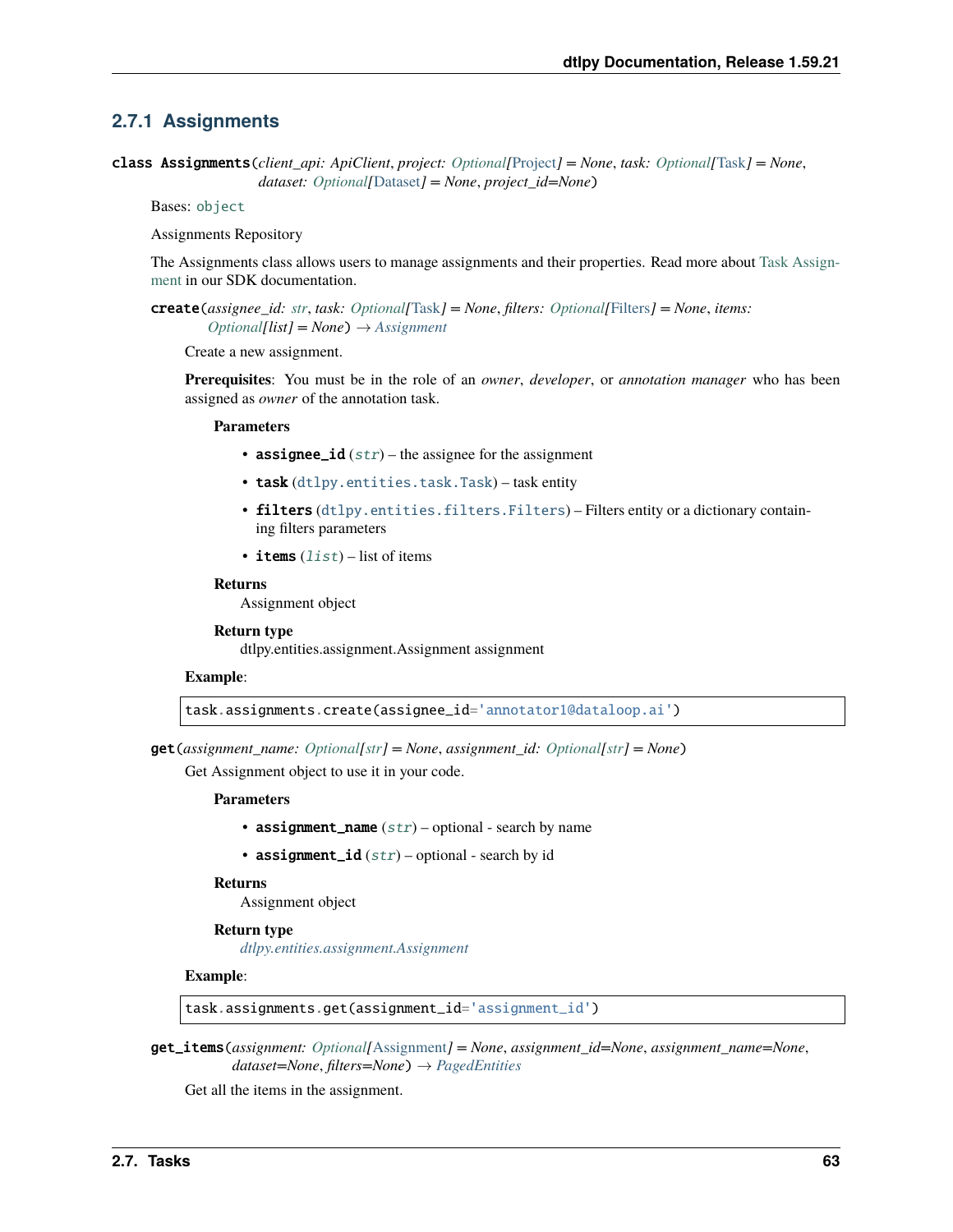**Prerequisites**: You must be in the role of an *owner*, *developer*, or *annotation manager* who has been assigned as *owner* of the annotation task.

### **Parameters**

- assignment ([dtlpy.entities.assignment.Assignment](#page-150-0)) assignment entity
- assignment\_id  $(str)$  $(str)$  $(str)$  assignment id
- assignment\_name  $(str)$  $(str)$  $(str)$  assignment name
- dataset ([dtlpy.entities.dataset.Dataset](#page-110-0)) dataset entity
- filters ([dtlpy.entities.filters.Filters](#page-139-0)) Filters entity or a dictionary containing filters parameters

#### **Returns**

pages of the items

#### **Return type**

*[dtlpy.entities.paged\\_entities.PagedEntities](#page-169-0)*

### **Example**:

task.assignments.get\_items(assignment\_id='assignment\_id')

list(*project\_ids: [Optional\[](https://docs.python.org/3/library/typing.html#typing.Optional)[list\]](https://docs.python.org/3/library/stdtypes.html#list) = None*, *status: [Optional\[](https://docs.python.org/3/library/typing.html#typing.Optional)[str\]](https://docs.python.org/3/library/stdtypes.html#str) = None*, *assignment\_name: [Optional\[](https://docs.python.org/3/library/typing.html#typing.Optional)[str\]](https://docs.python.org/3/library/stdtypes.html#str) = None*, *assignee\_id: [Optional\[](https://docs.python.org/3/library/typing.html#typing.Optional)[str\]](https://docs.python.org/3/library/stdtypes.html#str) = None*, *pages\_size: [Optional\[](https://docs.python.org/3/library/typing.html#typing.Optional)[int\]](https://docs.python.org/3/library/functions.html#int) = None*, *page\_offset: [Optional\[](https://docs.python.org/3/library/typing.html#typing.Optional)[int\]](https://docs.python.org/3/library/functions.html#int)*  $= None, task\_id: Optional(int] = None) \rightarrow List[Assignment]$  $= None, task\_id: Optional(int] = None) \rightarrow List[Assignment]$  $= None, task\_id: Optional(int] = None) \rightarrow List[Assignment]$  $= None, task\_id: Optional(int] = None) \rightarrow List[Assignment]$  $= None, task\_id: Optional(int] = None) \rightarrow List[Assignment]$ 

Get Assignment list to be able to use it in your code.

**Prerequisites**: You must be in the role of an *owner*, *developer*, or *annotation manager* who has been assigned as *owner* of the annotation task.

#### **Parameters**

- project\_ids  $(list)$  $(list)$  $(list)$  list of project ids
- status  $(str)$  $(str)$  $(str)$  assignment status
- assignment\_name  $(str)$  $(str)$  $(str)$  assignment name
- assignee\_id  $(str)$  $(str)$  $(str)$  the user that assignee the assignment to it
- pages\_size  $(int)$  $(int)$  $(int)$  pages size
- page\_offset  $(int)$  $(int)$  $(int)$  page offset
- task  $id (str) task id$  $id (str) task id$  $id (str) task id$

#### **Returns**

List of Assignment objects

### **Return type**

miscellaneous.List[*[dtlpy.entities.assignment.Assignment](#page-150-0)*]

### **Example**:

```
task.assignments.list(status='complete', assignee_id='user@dataloop.ai', pages_
˓→size=100, page_offset=0)
```
open\_in\_web(*assignment\_name: [Optional\[](https://docs.python.org/3/library/typing.html#typing.Optional)[str\]](https://docs.python.org/3/library/stdtypes.html#str) = None*, *assignment\_id: [Optional](https://docs.python.org/3/library/typing.html#typing.Optional)[\[str\]](https://docs.python.org/3/library/stdtypes.html#str) = None*, *assignment: [Optional\[](https://docs.python.org/3/library/typing.html#typing.Optional)[str\]](https://docs.python.org/3/library/stdtypes.html#str) = None*)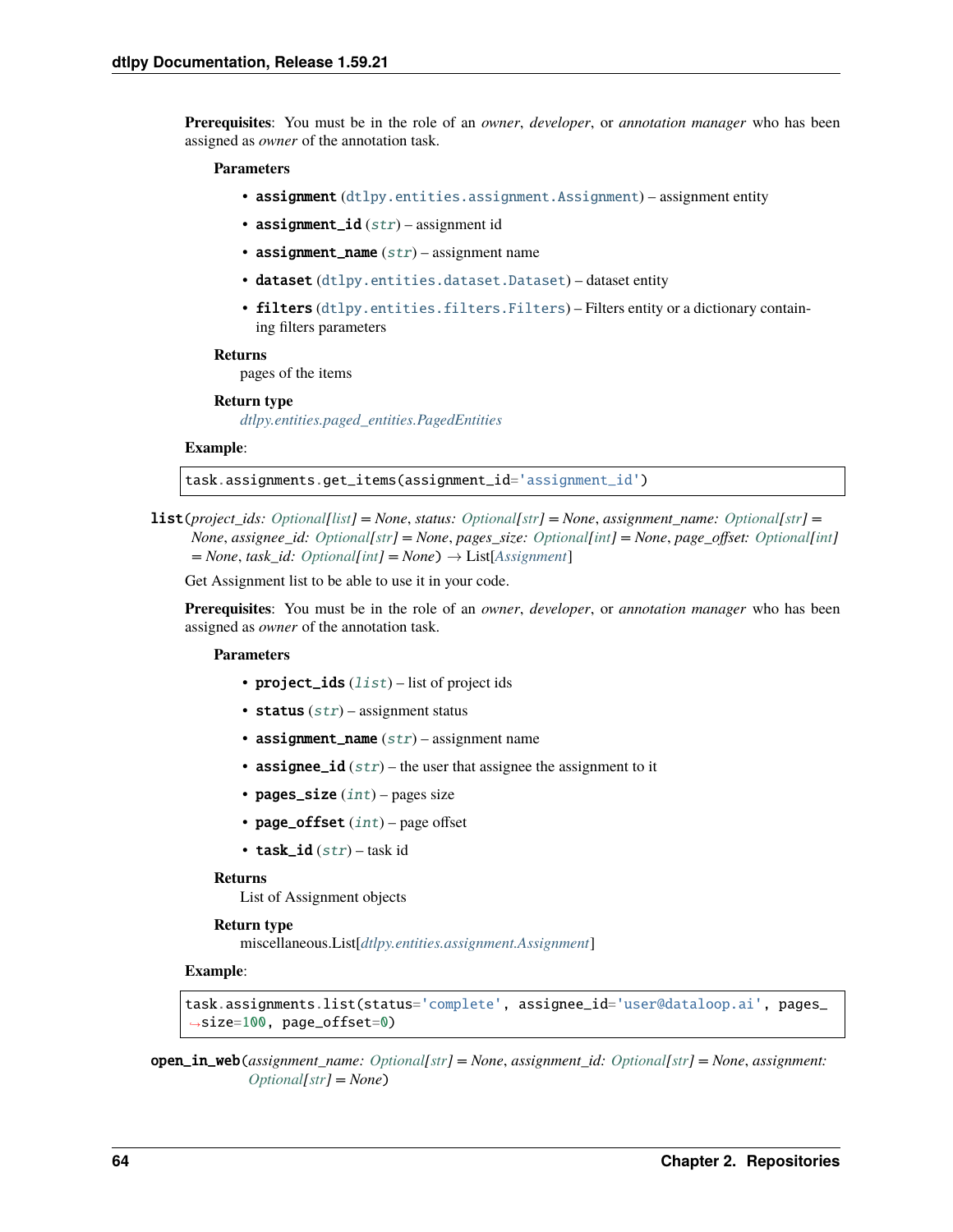Open the assignment in the platform.

**Prerequisites**: All users.

**Parameters**

- assignment\_name  $(str)$  $(str)$  $(str)$  assignment name
- assignment\_id  $(str)$  $(str)$  $(str)$  assignment id
- assignment ([dtlpy.entities.assignment.Assignment](#page-150-0)) assignment object

**Example**:

task.assignments.open\_in\_web(assignment\_id='assignment\_id')

reassign(*assignee\_id: [str](https://docs.python.org/3/library/stdtypes.html#str)*, *assignment: [Optional\[](https://docs.python.org/3/library/typing.html#typing.Optional)*[Assignment](#page-150-0)*] = None*, *assignment\_id: [Optional\[](https://docs.python.org/3/library/typing.html#typing.Optional)[str\]](https://docs.python.org/3/library/stdtypes.html#str) = None*, *task: [Optional\[](https://docs.python.org/3/library/typing.html#typing.Optional)*[Task](#page-147-0)*] = None*, *task\_id: [Optional](https://docs.python.org/3/library/typing.html#typing.Optional)[\[str\]](https://docs.python.org/3/library/stdtypes.html#str) = None*, *wait: [bool](https://docs.python.org/3/library/functions.html#bool) = True*)

Reassign an assignment.

**Prerequisites**: You must be in the role of an *owner*, *developer*, or *annotation manager* who has been assigned as *owner* of the annotation task.

#### **Parameters**

- assignee\_id  $(str)$  $(str)$  $(str)$  the id of the user whom you want to assign the assignment to
- assignment ([dtlpy.entities.assignment.Assignment](#page-150-0)) assignment object
- assignment\_id assignment id
- task ([dtlpy.entities.task.Task](#page-147-0)) task object
- task\_id  $(str)$  $(str)$  $(str)$  task id
- wait  $(bool)$  $(bool)$  $(bool)$  wait for the command to finish

### **Returns**

Assignment object

### **Return type**

*[dtlpy.entities.assignment.Assignment](#page-150-0)*

#### **Example**:

task.assignments.reassign(assignee\_ids='annotator1@dataloop.ai')

redistribute(*workload:* [Workload,](#page-152-1) *assignment: [Optional\[](https://docs.python.org/3/library/typing.html#typing.Optional)*[Assignment](#page-150-0)*] = None*, *assignment\_id: [Optional](https://docs.python.org/3/library/typing.html#typing.Optional)[\[str\]](https://docs.python.org/3/library/stdtypes.html#str) = None*, *task: [Optional\[](https://docs.python.org/3/library/typing.html#typing.Optional)*[Task](#page-147-0)*] = None*, *task\_id: [Optional](https://docs.python.org/3/library/typing.html#typing.Optional)[\[str\]](https://docs.python.org/3/library/stdtypes.html#str) = None*, *wait:*

Redistribute an assignment.

*[bool](https://docs.python.org/3/library/functions.html#bool) = True*)

**Prerequisites**: You must be in the role of an *owner*, *developer*, or *annotation manager* who has been assigned as *owner* of the annotation task.

### **Example**:

- workload ([dtlpy.entities.assignment.Workload](#page-152-1)) workload object that contain the assignees and the work load
- assignment ([dtlpy.entities.assignment.Assignment](#page-150-0)) assignment object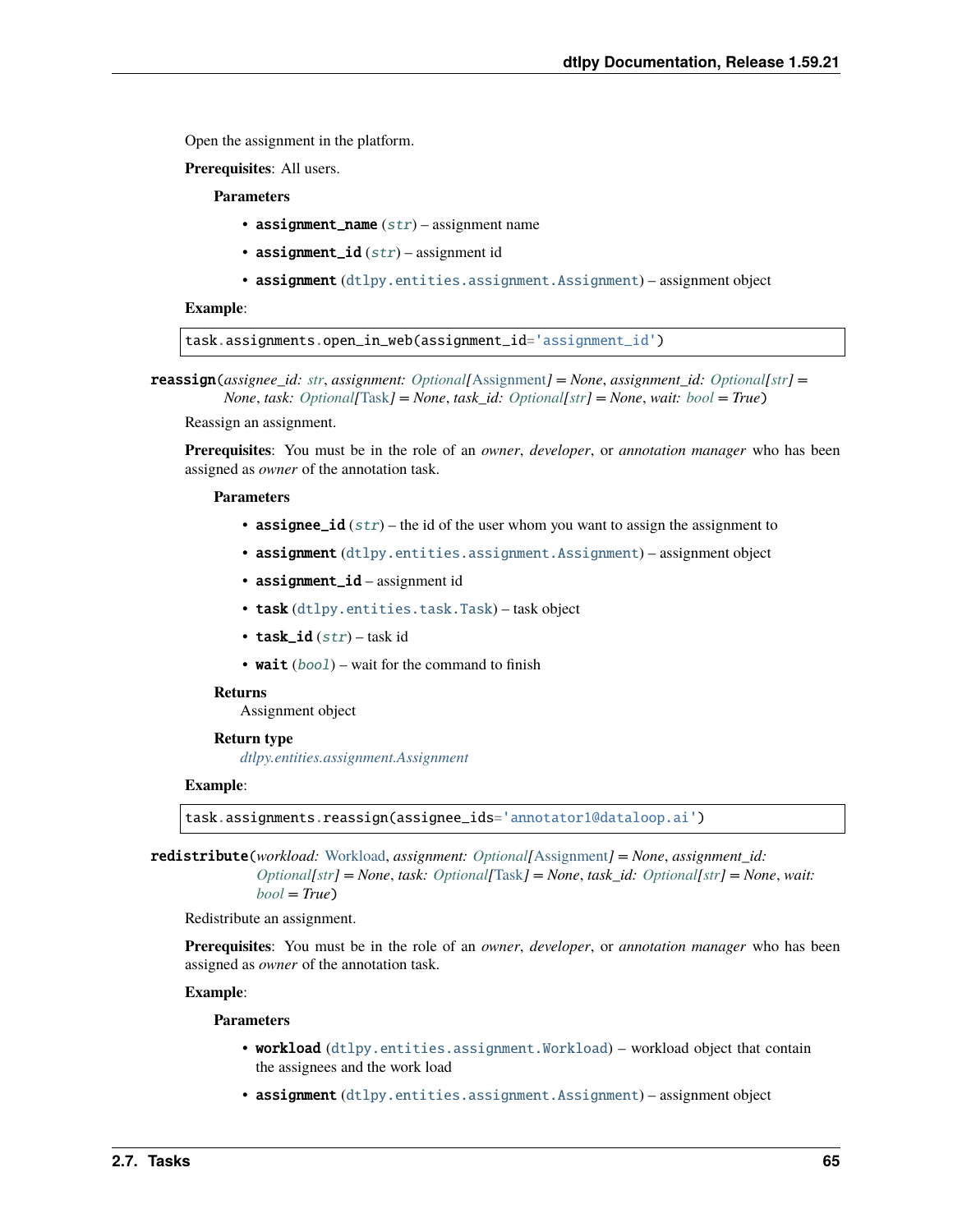- assignment\_id  $(str)$  $(str)$  $(str)$  assignment id
- task ([dtlpy.entities.task.Task](#page-147-0)) task object
- task\_id  $(str)$  $(str)$  $(str)$  task id
- wait  $(bool)$  $(bool)$  $(bool)$  wait for the command to finish

Assignment object

### **Return type**

dtlpy.entities.assignment.Assignment assignment

```
task.assignments.redistribute(workload=dl.Workload([dl.WorkloadUnit(assignee_id=
˓→"annotator1@dataloop.ai", load=50),
                                                    dl.WorkloadUnit(assignee_id=
˓→"annotator2@dataloop.ai", load=50)]))
```
set\_status(*status: [str](https://docs.python.org/3/library/stdtypes.html#str)*, *operation: [str](https://docs.python.org/3/library/stdtypes.html#str)*, *item\_id: [str](https://docs.python.org/3/library/stdtypes.html#str)*, *assignment\_id: [str](https://docs.python.org/3/library/stdtypes.html#str)*) → [bool](https://docs.python.org/3/library/functions.html#bool)

Set item status within assignment.

**Prerequisites**: You must be in the role of an *owner*, *developer*, or *annotation manager* who has been assigned as *owner* of the annotation task.

### **Parameters**

- status  $(str)$  $(str)$  $(str)$  status
- operation  $(str)$  $(str)$  $(str)$  created/deleted
- item\_id  $(str)$  $(str)$  $(str)$  item id
- assignment\_id  $(str)$  $(str)$  $(str)$  assignment id

#### **Returns**

True id success

## **Return type**

[bool](https://docs.python.org/3/library/functions.html#bool)

### **Example**:

```
task.assignments.set_status(assignment_id='assignment_id',
                            status='complete',
                            operation='created',
                            item_id='item_id')
```
update(*assignment: [Optional\[](https://docs.python.org/3/library/typing.html#typing.Optional)*[Assignment](#page-150-0)*] = None*, *system\_metadata: [bool](https://docs.python.org/3/library/functions.html#bool) = False*) → *[Assignment](#page-150-0)*

Update an assignment.

**Prerequisites**: You must be in the role of an *owner*, *developer*, or *annotation manager* who has been assigned as *owner* of the annotation task.

#### **Parameters**

- assignment (dtlpy.entities.assignment.Assignment assignment) assignment entity
- system\_metadata ([bool](https://docs.python.org/3/library/functions.html#bool)) True, if you want to change metadata system

#### **Returns**

Assignment object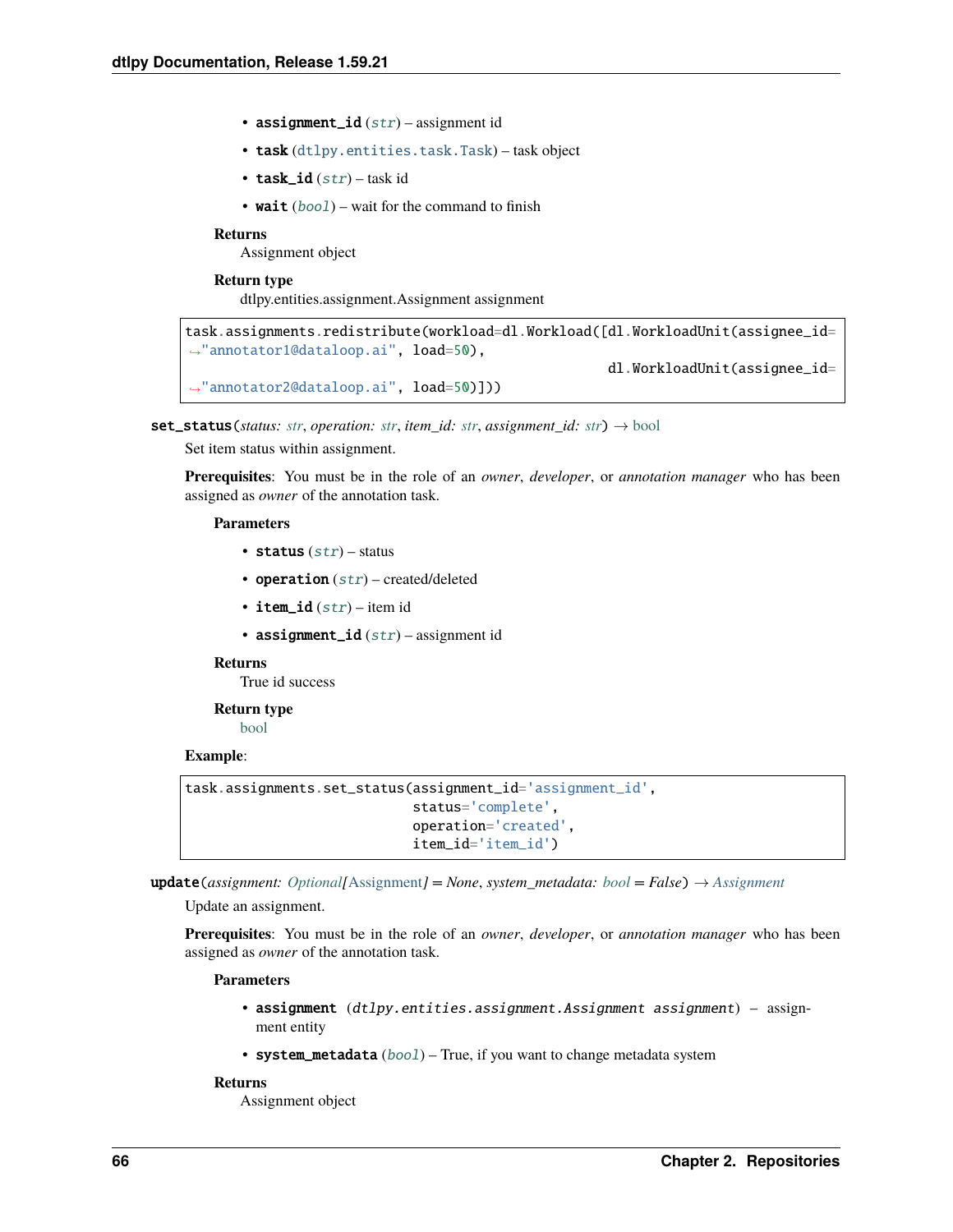### **Return type**

dtlpy.entities.assignment.Assignment assignment

### **Example**:

task.assignments.update(assignment='assignment\_entity', system\_metadata=False)

# **2.8 Packages**

class LocalServiceRunner(*client\_api: ApiClient*, *packages*, *cwd=None*, *multithreading=False*, *concurrency=10*, *package: [Optional\[](https://docs.python.org/3/library/typing.html#typing.Optional)*[Package](#page-153-0)*] = None*, *module\_name='default\_module'*, *function\_name='run'*, *class\_name='ServiceRunner'*, *entry\_point='main.py'*, *mock\_file\_path=None*)

Bases: [object](https://docs.python.org/3/library/functions.html#object)

Service Runner Class

get\_field(*field\_name*, *field\_type*, *mock\_json*, *project=None*, *mock\_inputs=None*) Get field in mock json.

# **Parameters**

- field name field name
- field\_type field type
- mock\_json mock json
- project project
- mock\_inputs mock inputs

## **Returns**

get\_mainpy\_run\_service()

Get mainpy run service

### **Returns**

run\_local\_project(*project=None*)

Run local project

### **Parameters**

project – project entity

class Packages(*client\_api: ApiClient*, *project: [Optional\[](https://docs.python.org/3/library/typing.html#typing.Optional)*[Project](#page-107-0)*] = None*)

Bases: [object](https://docs.python.org/3/library/functions.html#object)

Packages Repository

The Packages class allows users to manage packages (code used for running in Dataloop's FaaS) and their properties. Read more about [Packages.](https://dataloop.ai/docs/faas-package)

build\_requirements(*filepath*) → list

Build a requirement list (list of packages your code requires to run) from a file path. **The file listing the requirements MUST BE a txt file**.

**Prerequisites**: You must be in the role of an *owner* or *developer*.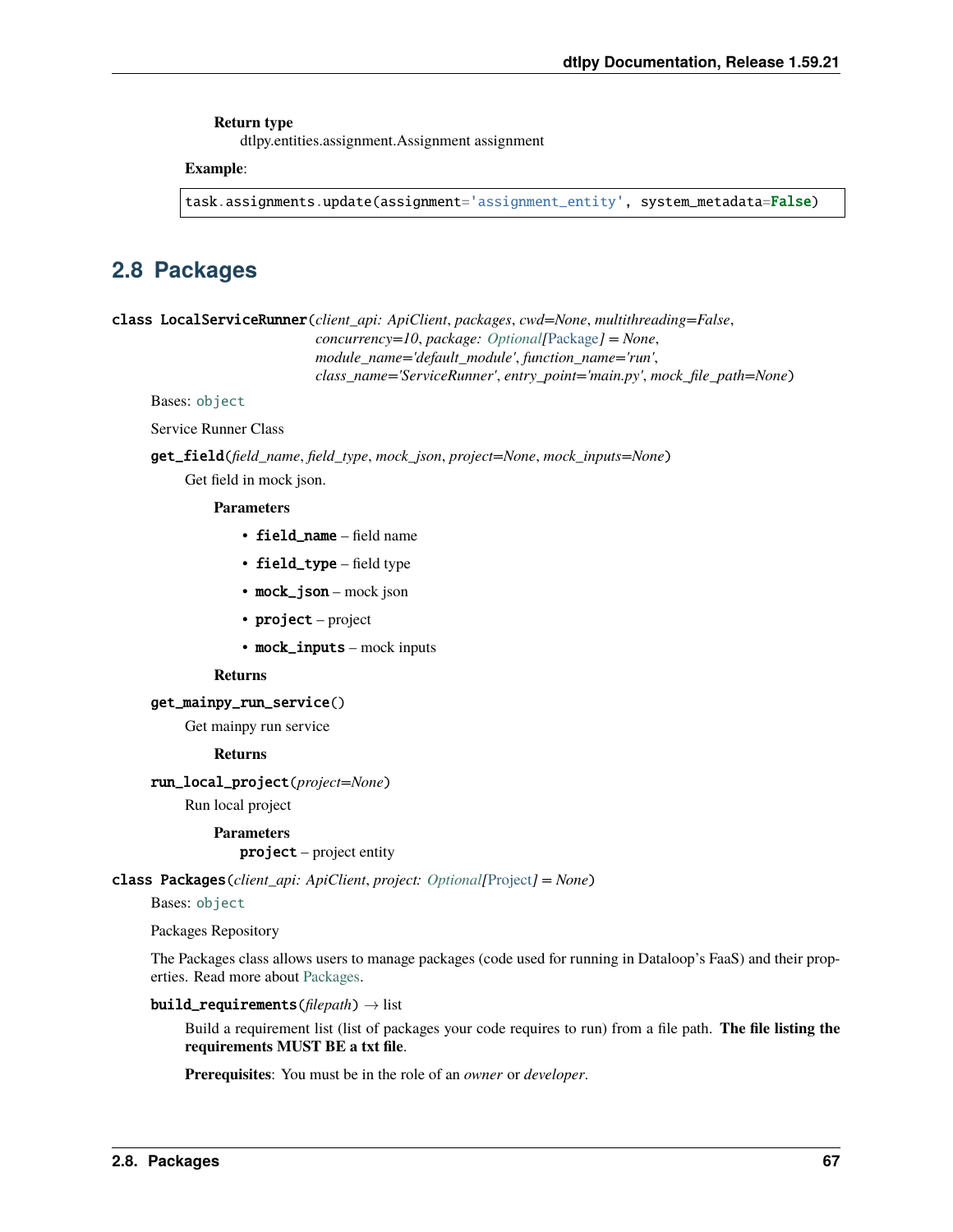**Parameters** filepath – path of the requirements file

**Returns**

a list of dl.PackageRequirement

**Return type** [list](https://docs.python.org/3/library/stdtypes.html#list)

static build\_trigger\_dict(*actions*, *name='default\_module'*, *filters=None*, *function='run'*, *execution\_mode:* [TriggerExecutionMode](#page-164-0) *= 'Once'*, *type\_t:* [TriggerType](#page-164-1) *= 'Event'*)

Build a trigger dictionary to trigger FaaS. Read more about [FaaS Triggers.](https://dataloop.ai/docs/faas-trigger)

**Prerequisites**: You must be in the role of an *owner* or *developer*.

### **Parameters**

- actions list of dl. TriggerAction
- name  $(str)$  $(str)$  $(str)$  trigger name
- filters ([dtlpy.entities.filters.Filters](#page-139-0)) Filters entity or a dictionary containing filters parameters
- function  $(str)$  $(str)$  $(str)$  function name
- execution\_mode  $(str)$  $(str)$  $(str)$  execution mode dl. TriggerExecutionMode
- type\_t  $(str)$  $(str)$  $(str)$  trigger type dl. Trigger Type

### **Returns**

trigger dict

**Return type**

[dict](https://docs.python.org/3/library/stdtypes.html#dict)

### **Example**:

```
project.packages.build_trigger_dict(actions=dl.TriggerAction.CREATED,
                                  function='run',
                                  execution_mode=dl.TriggerExecutionMode.ONCE)
```
static check\_cls\_arguments(*cls*, *missing*, *function\_name*, *function\_inputs*)

Check class arguments. This method checks that the package function is correct.

**Prerequisites**: You must be in the role of an *owner* or *developer*.

**Parameters**

- **cls** packages class
- missing  $(list)$  $(list)$  $(list)$  list of the missing params
- function\_name  $(str)$  $(str)$  $(str)$  name of function
- function\_inputs  $(list)$  $(list)$  $(list)$  list of function inputs

```
checkout(package: Optional[Package] = None, package_id: Optional[str] = None, package_name:
          Optional[str] = None)
```
Checkout (switch) to a package.

**Prerequisites**: You must be in the role of an *owner* or *developer*.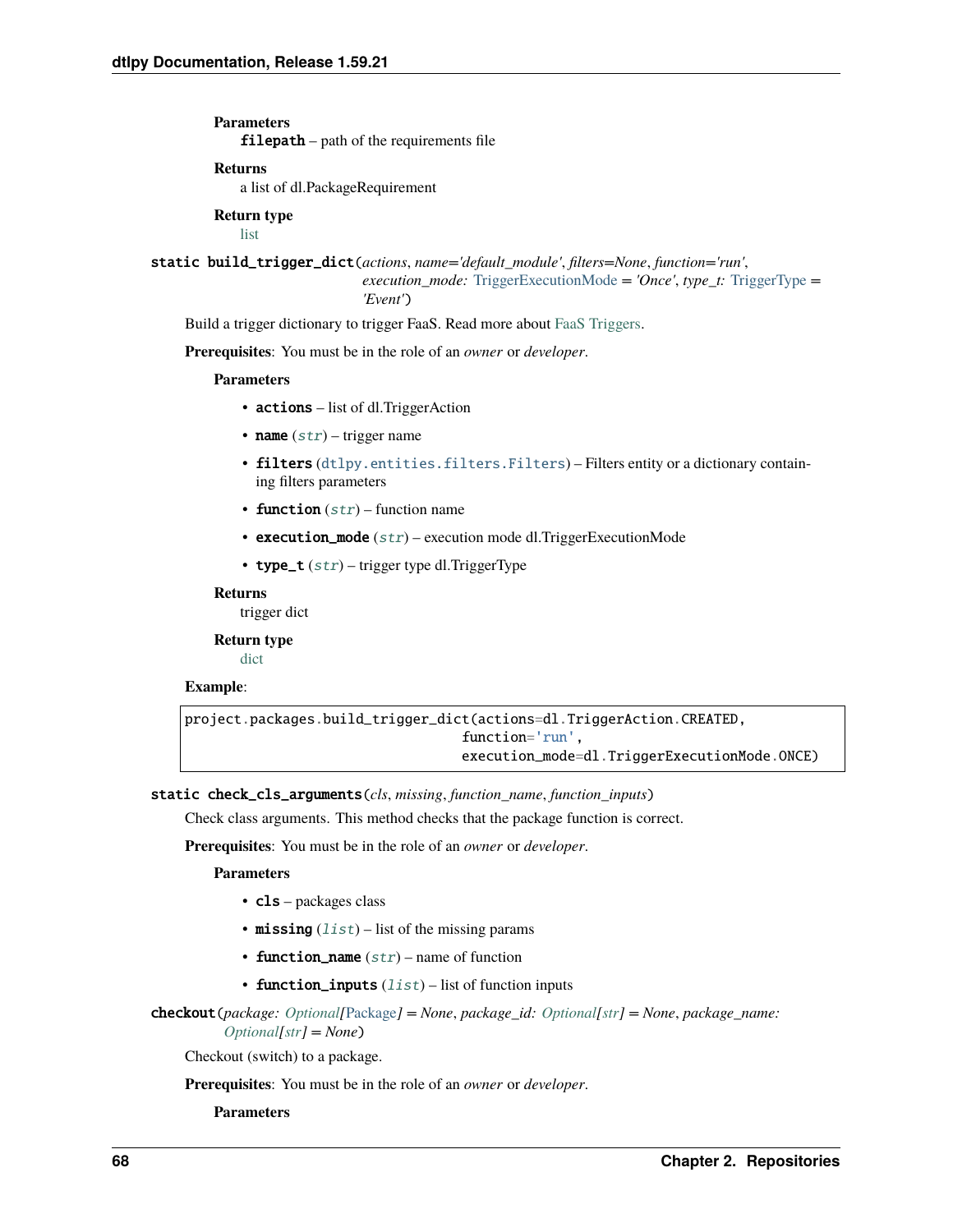- package ([dtlpy.entities.package.Package](#page-153-0)) package entity
- package\_id  $(str)$  $(str)$  $(str)$  package id
- package\_name  $(str)$  $(str)$  $(str)$  package name

## **Example**:

project.packages.checkout(package='package\_entity')

delete(*package: [Optional\[](https://docs.python.org/3/library/typing.html#typing.Optional)*[Package](#page-153-0)*] = None*, *package\_name=None*, *package\_id=None*)

Delete a Package object.

**Prerequisites**: You must be in the role of an *owner* or *developer*.

### **Parameters**

- package ([dtlpy.entities.package.Package](#page-153-0)) package entity
- package\_id  $(str)$  $(str)$  $(str)$  package id
- package\_name  $(str)$  $(str)$  $(str)$  package name

#### **Returns**

True if success

**Return type** [bool](https://docs.python.org/3/library/functions.html#bool)

#### **Example**:

project.packages.delete(package\_name='package\_name')

deploy(*package\_id: [Optional\[](https://docs.python.org/3/library/typing.html#typing.Optional)[str\]](https://docs.python.org/3/library/stdtypes.html#str) = None*, *package\_name: [Optional](https://docs.python.org/3/library/typing.html#typing.Optional)[\[str\]](https://docs.python.org/3/library/stdtypes.html#str) = None*, *package:*

*[Optional\[](https://docs.python.org/3/library/typing.html#typing.Optional)*[Package](#page-153-0)*] = None*, *service\_name: [Optional\[](https://docs.python.org/3/library/typing.html#typing.Optional)[str\]](https://docs.python.org/3/library/stdtypes.html#str) = None*, *project\_id: [Optional\[](https://docs.python.org/3/library/typing.html#typing.Optional)[str\]](https://docs.python.org/3/library/stdtypes.html#str) = None*, *revision: [Optional](https://docs.python.org/3/library/typing.html#typing.Optional)[\[str\]](https://docs.python.org/3/library/stdtypes.html#str) = None*, *init\_input: [Optional](https://docs.python.org/3/library/typing.html#typing.Optional)[\[Union\[](https://docs.python.org/3/library/typing.html#typing.Union)[List\[](https://docs.python.org/3/library/typing.html#typing.List)FunctionIO], FunctionIO, [dict\]](https://docs.python.org/3/library/stdtypes.html#dict)] = None*, *runtime: [Optional](https://docs.python.org/3/library/typing.html#typing.Optional)[\[Union\[](https://docs.python.org/3/library/typing.html#typing.Union)KubernetesRuntime, [dict\]](https://docs.python.org/3/library/stdtypes.html#dict)] = None*, *sdk\_version: [Optional](https://docs.python.org/3/library/typing.html#typing.Optional)[\[str\]](https://docs.python.org/3/library/stdtypes.html#str) = None*, *agent\_versions: [Optional\[](https://docs.python.org/3/library/typing.html#typing.Optional)[dict\]](https://docs.python.org/3/library/stdtypes.html#dict) = None*, *bot: [Optional\[](https://docs.python.org/3/library/typing.html#typing.Optional)[Union\[](https://docs.python.org/3/library/typing.html#typing.Union)*[Bot](#page-162-0)*, [str\]](https://docs.python.org/3/library/stdtypes.html#str)] = None*, *pod\_type: [Optional\[](https://docs.python.org/3/library/typing.html#typing.Optional)*[InstanceCatalog](#page-157-0)*] = None*, *verify: [bool](https://docs.python.org/3/library/functions.html#bool) = True*, *checkout: [bool](https://docs.python.org/3/library/functions.html#bool) = False*, *module\_name: [Optional\[](https://docs.python.org/3/library/typing.html#typing.Optional)[str\]](https://docs.python.org/3/library/stdtypes.html#str) = None*, *run\_execution\_as\_process: [Optional](https://docs.python.org/3/library/typing.html#typing.Optional)[\[bool\]](https://docs.python.org/3/library/functions.html#bool) = None*, *execution\_timeout: [Optional\[](https://docs.python.org/3/library/typing.html#typing.Optional)[int\]](https://docs.python.org/3/library/functions.html#int) = None*, *drain\_time: [Optional\[](https://docs.python.org/3/library/typing.html#typing.Optional)[int\]](https://docs.python.org/3/library/functions.html#int) = None*, *on\_reset: [Optional](https://docs.python.org/3/library/typing.html#typing.Optional)[\[str\]](https://docs.python.org/3/library/stdtypes.html#str) = None*, *max\_attempts: [Optional](https://docs.python.org/3/library/typing.html#typing.Optional)[\[int\]](https://docs.python.org/3/library/functions.html#int) = None*, *force: [bool](https://docs.python.org/3/library/functions.html#bool) = False*, *secrets: [Optional\[](https://docs.python.org/3/library/typing.html#typing.Optional)list] = None*, *\*\*kwargs*) → *[Service](#page-159-0)*

Deploy a package. A service is required to run the code in your package.

**Prerequisites**: You must be in the role of an *owner* or *developer*.

- package\_id  $(str)$  $(str)$  $(str)$  package id
- package\_name  $(str)$  $(str)$  $(str)$  package name
- **package** ([dtlpy.entities.package.Package](#page-153-0)) package entity
- service\_name  $(str)$  $(str)$  $(str)$  service name
- project\_id  $(str)$  $(str)$  $(str)$  project id
- revision  $(str)$  $(str)$  $(str)$  package revision default=latest
- init\_input config to run at startup
- runtime  $(dict)$  $(dict)$  $(dict)$  runtime resources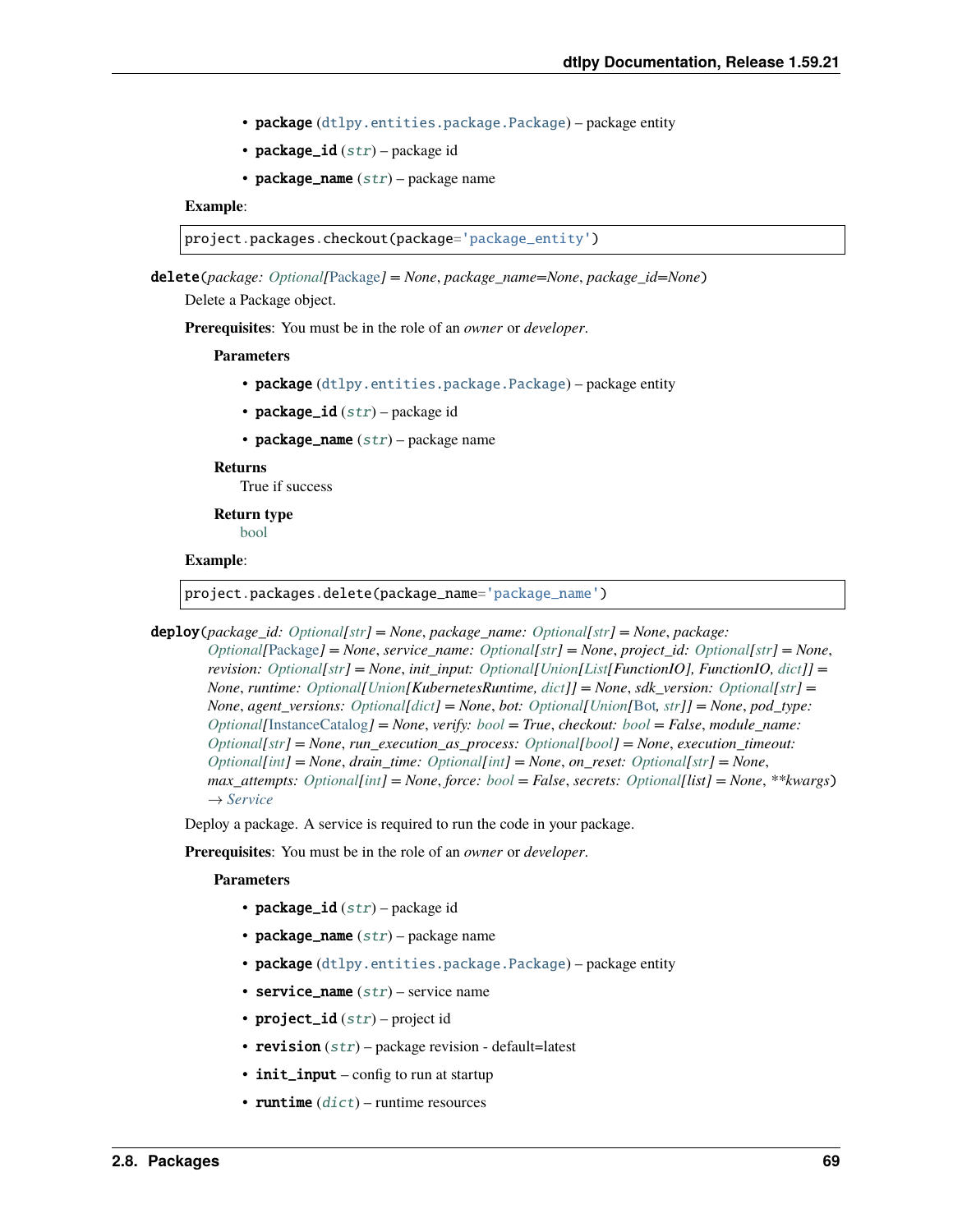- sdk\_version  $(str)$  $(str)$  $(str)$ 
	- **–** optional string sdk version
- agent\_versions  $(dict)$  $(dict)$  $(dict)$ 
	- **–** dictionary - optional -versions of sdk, agent runner and agent proxy
- bot  $(str)$  $(str)$  $(str)$  bot email
- pod\_type  $(str)$  $(str)$  $(str)$  pod type dl.InstanceCatalog
- verify  $(bool)$  $(bool)$  $(bool)$  verify the inputs
- checkout  $(bool)$  $(bool)$  $(bool)$  checkout
- module\_name  $(str)$  $(str)$  $(str)$  module name
- run\_execution\_as\_process ([bool](https://docs.python.org/3/library/functions.html#bool)) run execution as process
- execution\_timeout  $(int)$  $(int)$  $(int)$  execution timeout
- drain\_time  $(int)$  $(int)$  $(int)$  drain time
- on\_reset  $(str)$  $(str)$  $(str)$  on reset
- max\_attempts ([int](https://docs.python.org/3/library/functions.html#int)) Maximum execution retries in-case of a service reset
- force ([bool](https://docs.python.org/3/library/functions.html#bool)) optional terminate old replicas immediately
- secrets  $(list)$  $(list)$  $(list)$  list of the integrations ids

Service object

## **Return type**

*[dtlpy.entities.service.Service](#page-159-0)*

## **Example**:

| project.packages.deploy(service_name=package_name, |  |
|----------------------------------------------------|--|
| execution_timeout=3 $*$ 60 $*$ 60,                 |  |
| module_name=module.name,                           |  |
| runtime=dl.KubernetesRuntime(                      |  |
| $concurrency=10$ .                                 |  |
| pod_type=dl.InstanceCatalog.REGULAR_S,             |  |
| autoscaler=dl.KubernetesRabbitmqAutoscaler(        |  |
| $min\_replicas=1$ ,                                |  |
| $max\_replicas = 20$ ,                             |  |
| queue_length=20                                    |  |
|                                                    |  |
|                                                    |  |
|                                                    |  |

## deploy\_from\_file(*project*, *json\_filepath*)

Deploy package and service from a JSON file.

**Prerequisites**: You must be in the role of an *owner* or *developer*.

- project ([dtlpy.entities.project.Project](#page-107-0)) project entity
- json\_filepath  $(str)$  $(str)$  $(str)$  path of the file to deploy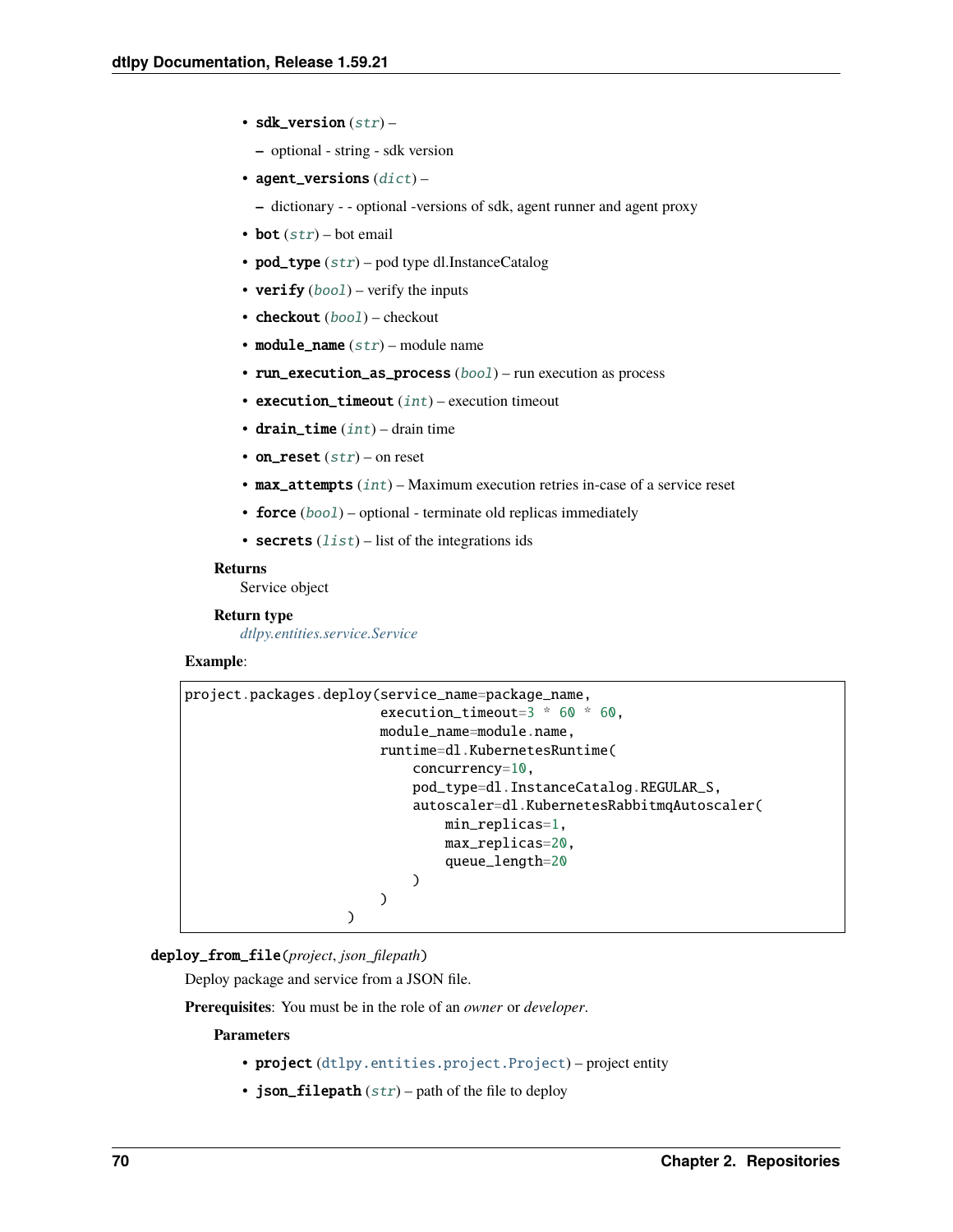the package and the services

## **Example**:

```
project.packages.deploy_from_file(project='project_entity', json_filepath='json_
\rightarrowfilepath')
```
static generate(*name=None*, *src\_path: [Optional](https://docs.python.org/3/library/typing.html#typing.Optional)[\[str\]](https://docs.python.org/3/library/stdtypes.html#str) = None*, *service\_name: [Optional\[](https://docs.python.org/3/library/typing.html#typing.Optional)[str\]](https://docs.python.org/3/library/stdtypes.html#str) = None*, *package\_type='default\_package\_type'*)

Generate a new package. Provide a file path to a JSON file with all the details of the package and service to generate the package.

**Prerequisites**: You must be in the role of an *owner* or *developer*.

#### **Parameters**

- name  $(str)$  $(str)$  $(str)$  name
- $src\_path(str)$  $src\_path(str)$  $src\_path(str)$  source file path
- service\_name  $(str)$  $(str)$  $(str)$  service name
- package\_type ([str](https://docs.python.org/3/library/stdtypes.html#str)) package type from PackageCatalog

## **Example**:

```
project.packages.generate(name='package_name',
                          src_path='src_path')
```
get(*package\_name: [Optional\[](https://docs.python.org/3/library/typing.html#typing.Optional)[str\]](https://docs.python.org/3/library/stdtypes.html#str) = None*, *package\_id: [Optional\[](https://docs.python.org/3/library/typing.html#typing.Optional)[str\]](https://docs.python.org/3/library/stdtypes.html#str) = None*, *checkout: [bool](https://docs.python.org/3/library/functions.html#bool) = False*, *fetch=None*) → *[Package](#page-153-0)*

Get Package object to use in your code.

**Prerequisites**: You must be in the role of an *owner* or *developer*.

## **Parameters**

- package\_id  $(str)$  $(str)$  $(str)$  package id
- package\_name  $(str)$  $(str)$  $(str)$  package name
- checkout ([bool](https://docs.python.org/3/library/functions.html#bool)) checkout
- **fetch** optional fetch entity from platform, default taken from cookie

## **Returns**

Package object

## **Return type**

*[dtlpy.entities.package.Package](#page-153-0)*

## **Example**:

project.packages.get(package\_id='package\_id')

**list**(*filters: Optional*[[Filters](#page-139-0)] = *None*, *project\_id: Optional*[*str*] = *None*)  $\rightarrow$  *[PagedEntities](#page-169-0)* 

List project packages.

**Prerequisites**: You must be in the role of an *owner* or *developer*.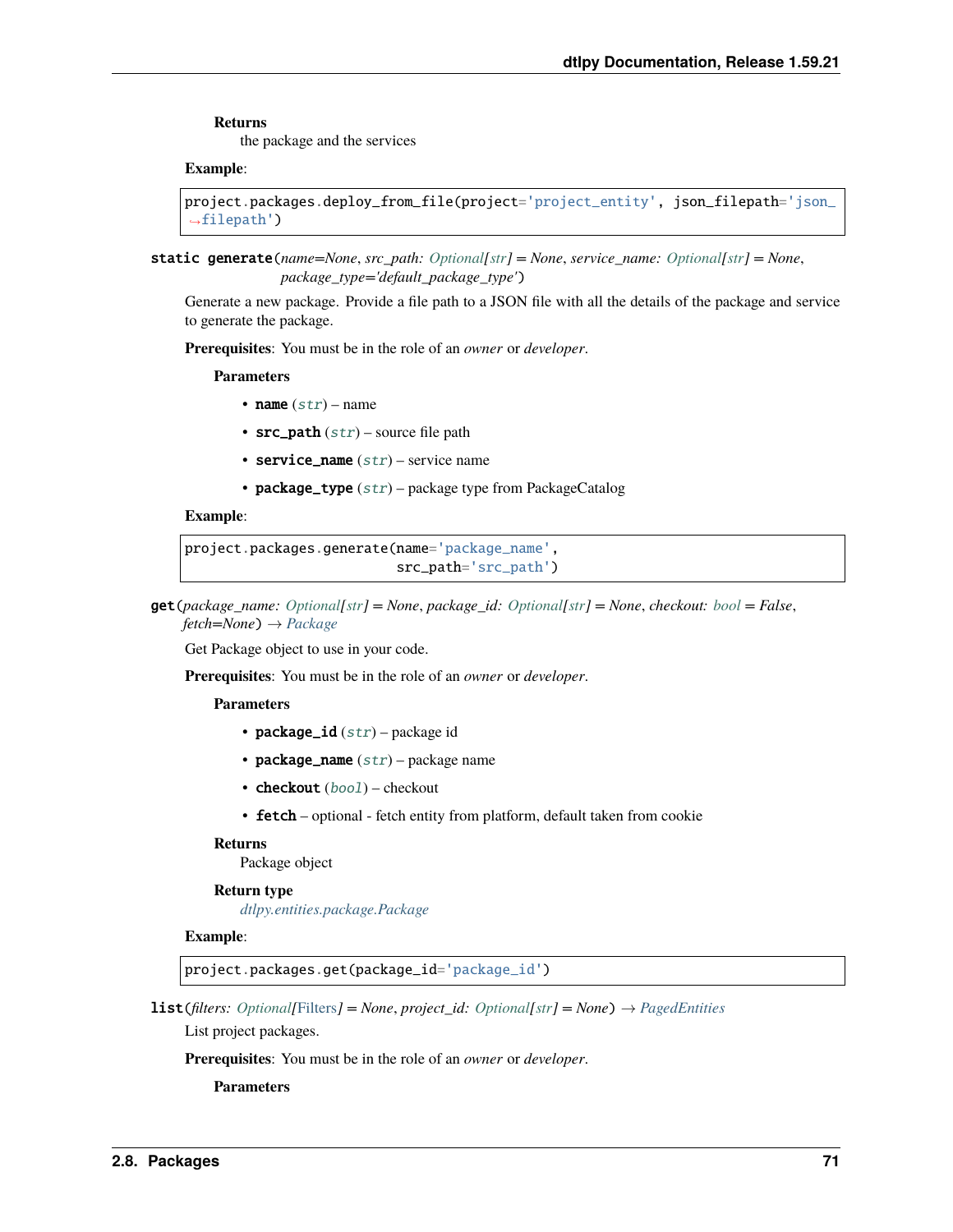• filters ([dtlpy.entities.filters.Filters](#page-139-0)) – Filters entity or a dictionary containing filters parameters

```
• project_id str) – project id
```
## **Returns**

Paged entity

## **Return type**

*[dtlpy.entities.paged\\_entities.PagedEntities](#page-169-0)*

## **Example**:

project.packages.list()

open\_in\_web(*package: [Optional\[](https://docs.python.org/3/library/typing.html#typing.Optional)*[Package](#page-153-0)*] = None*, *package\_id: [Optional](https://docs.python.org/3/library/typing.html#typing.Optional)[\[str\]](https://docs.python.org/3/library/stdtypes.html#str) = None*, *package\_name: [Optional\[](https://docs.python.org/3/library/typing.html#typing.Optional)[str\]](https://docs.python.org/3/library/stdtypes.html#str) = None*)

Open the package in the web platform.

**Prerequisites**: You must be in the role of an *owner* or *developer*.

## **Parameters**

- package ([dtlpy.entities.package.Package](#page-153-0)) package entity
- package\_id  $(str)$  $(str)$  $(str)$  package id
- package\_name  $(str)$  $(str)$  $(str)$  package name

## **Example**:

project.packages.open\_in\_web(package\_id='package\_id')

pull(*package:* [Package,](#page-153-0) *version=None*, *local\_path=None*, *project\_id=None*)

Pull (download) the package to a local path.

**Prerequisites**: You must be in the role of an *owner* or *developer*.

#### **Parameters**

- package ([dtlpy.entities.package.Package](#page-153-0)) package entity
- version –
- local\_path –
- project\_id –

#### **Returns**

local path where the package pull

## **Return type**

[str](https://docs.python.org/3/library/stdtypes.html#str)

## **Example**:

project.packages.pull(package='package\_entity', local\_path='local\_path')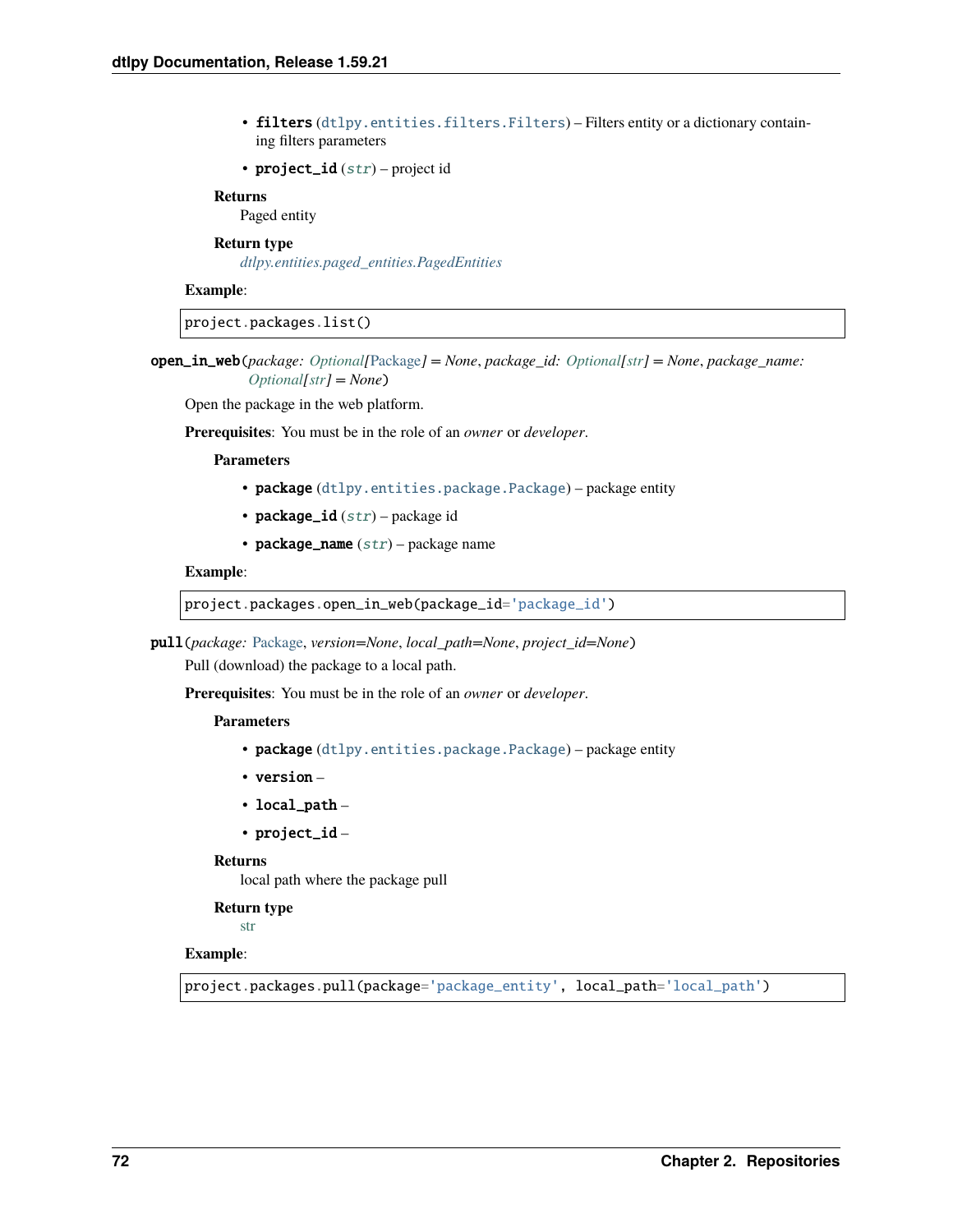**push**(*project: [Optional](https://docs.python.org/3/library/typing.html#typing.Optional)*[[Project](#page-107-0)] = None, *project* id: *Optional*[*str*] = None, *package\_name: Optional*[*str*] = *None*, *src\_path: [Optional](https://docs.python.org/3/library/typing.html#typing.Optional)[\[str\]](https://docs.python.org/3/library/stdtypes.html#str) = None*, *codebase: [Optional\[](https://docs.python.org/3/library/typing.html#typing.Optional)[Union\[](https://docs.python.org/3/library/typing.html#typing.Union)GitCodebase, ItemCodebase, FilesystemCodebase]] = None*, *modules: [Optional\[](https://docs.python.org/3/library/typing.html#typing.Optional)[List\[](https://docs.python.org/3/library/typing.html#typing.List)*[PackageModule](#page-156-0)*]] = None*, *is\_global: [Optional](https://docs.python.org/3/library/typing.html#typing.Optional)[\[bool\]](https://docs.python.org/3/library/functions.html#bool) = None*, *checkout: [bool](https://docs.python.org/3/library/functions.html#bool) = False*, *revision\_increment: [Optional](https://docs.python.org/3/library/typing.html#typing.Optional)[\[str\]](https://docs.python.org/3/library/stdtypes.html#str) = None*, *version: [Optional](https://docs.python.org/3/library/typing.html#typing.Optional)* $[str]$  = None, *ignore sanity check:*  $bool = False$  $bool = False$ , *service update:*  $bool = False$ , *service\_config: [Optional\[](https://docs.python.org/3/library/typing.html#typing.Optional)[dict\]](https://docs.python.org/3/library/stdtypes.html#dict) = None*, *slots: [Optional\[](https://docs.python.org/3/library/typing.html#typing.Optional)[List\[](https://docs.python.org/3/library/typing.html#typing.List)*[PackageSlot](#page-157-1)*]] = None*, *requirements:*  $Optional[List[Packet, Required]$  $Optional[List[Packet, Required]$  $Optional[List[Packet, Required]$ *[Package](#page-153-0)Requirement]]* = *None* $)$   $\rightarrow$  *Package* 

Push your local package to the UI.

**Prerequisites**: You must be in the role of an *owner* or *developer*.

Project will be taken in the following hierarchy: project(input) -> project\_id(input) -> self.project(context) -> checked out

#### **Parameters**

- project ([dtlpy.entities.project.Project](#page-107-0)) optional project entity to deploy to. default from context or checked-out
- project\_id ([str](https://docs.python.org/3/library/stdtypes.html#str)) optional project id to deploy to. default from context or checked-out
- package\_name  $(str)$  $(str)$  $(str)$  package name
- $src\_path(str)$  $src\_path(str)$  $src\_path(str)$  path to package codebase
- codebase (dtlpy.entities.codebase.Codebase) codebase object
- modules  $(list)$  $(list)$  $(list)$  list of modules PackageModules of the package
- is\_global ([bool](https://docs.python.org/3/library/functions.html#bool)) is package is global or local
- **checkout**  $(boo1)$  checkout package to local dir
- revision\_increment  $(str)$  $(str)$  $(str)$  optional str version bumping method major/minor/patch - default = None
- version  $(str)$  $(str)$  $(str)$  semver version f the package
- ignore\_sanity\_check ([bool](https://docs.python.org/3/library/functions.html#bool)) NOT RECOMMENDED skip code sanity check before pushing
- service\_update ([bool](https://docs.python.org/3/library/functions.html#bool)) optional bool update the service
- service\_config  $(dict)$  $(dict)$  $(dict)$  json of service a service that have config from the main service if wanted
- slots  $(list)$  $(list)$  $(list)$  optional list of slots PackageSlot of the package
- requirements  $(list)$  $(list)$  $(list)$  requirements list of package requirements

## **Returns**

Package object

## **Return type**

*[dtlpy.entities.package.Package](#page-153-0)*

## **Example**:

```
project.packages.push(package_name='package_name',
                        modules=[module],
                        version='1.0.0',
                        src_path=os.getcwd()
                    )
```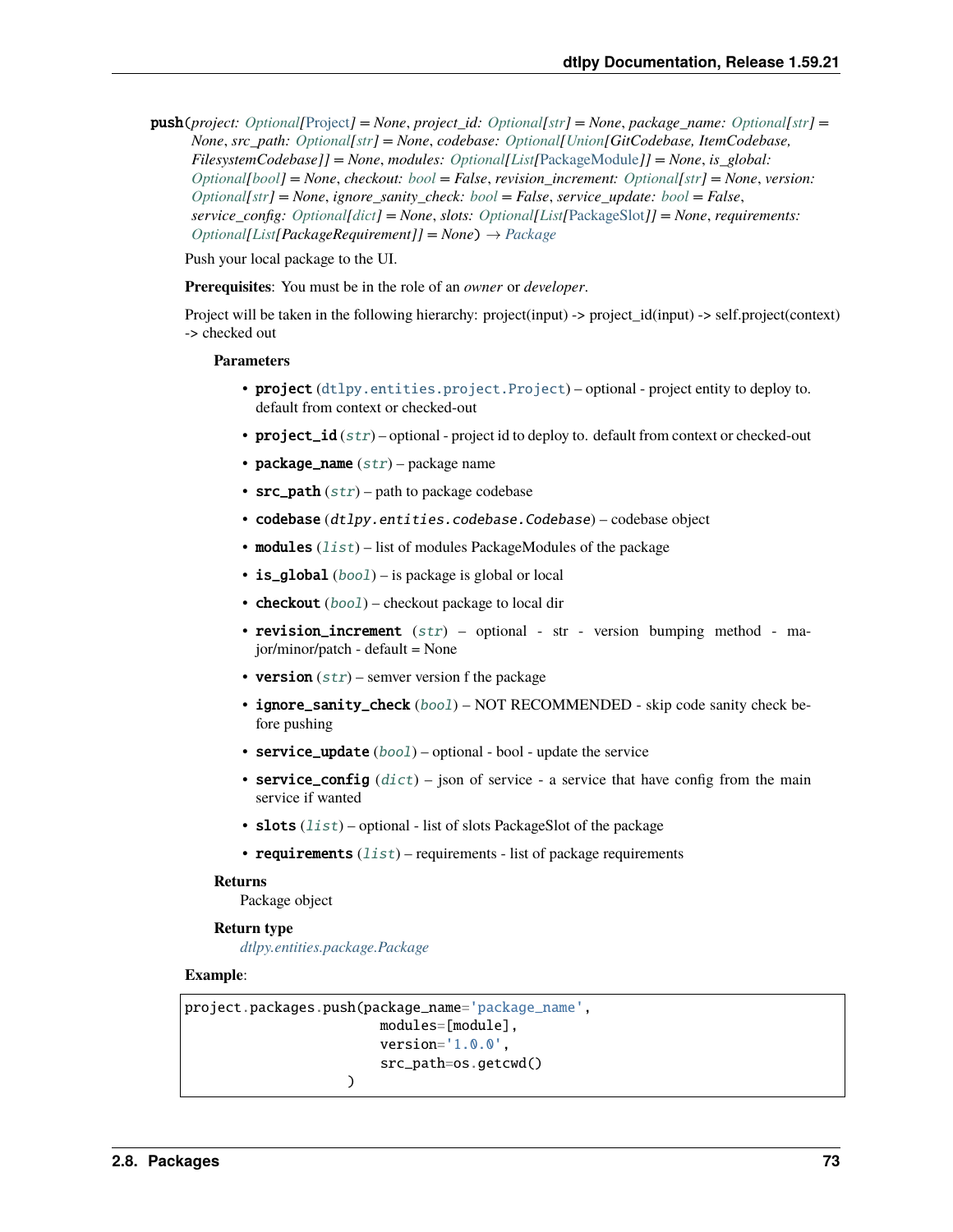revisions(*package: [Optional\[](https://docs.python.org/3/library/typing.html#typing.Optional)*[Package](#page-153-0)*] = None*, *package\_id: [Optional\[](https://docs.python.org/3/library/typing.html#typing.Optional)[str\]](https://docs.python.org/3/library/stdtypes.html#str) = None*)

Get the package revisions history.

**Prerequisites**: You must be in the role of an *owner* or *developer*.

**Parameters**

• package ([dtlpy.entities.package.Package](#page-153-0)) – package entity

• package\_id  $(str)$  $(str)$  $(str)$  – package id

**Example**:

project.packages.revisions(package='package\_entity')

test\_local\_package(*cwd: [Optional](https://docs.python.org/3/library/typing.html#typing.Optional)[\[str\]](https://docs.python.org/3/library/stdtypes.html#str) = None*, *concurrency: [Optional\[](https://docs.python.org/3/library/typing.html#typing.Optional)[int\]](https://docs.python.org/3/library/functions.html#int) = None*, *package: [Optional\[](https://docs.python.org/3/library/typing.html#typing.Optional)*[Package](#page-153-0)*] = None*, *module\_name: [str](https://docs.python.org/3/library/stdtypes.html#str) = 'default\_module'*, *function\_name: [str](https://docs.python.org/3/library/stdtypes.html#str) = 'run'*, *class\_name: [str](https://docs.python.org/3/library/stdtypes.html#str) = 'ServiceRunner'*, *entry\_point: [str](https://docs.python.org/3/library/stdtypes.html#str) = 'main.py'*, *mock\_file\_path: [Optional\[](https://docs.python.org/3/library/typing.html#typing.Optional)[str\]](https://docs.python.org/3/library/stdtypes.html#str) = None*)

Test local package in local environment.

**Prerequisites**: You must be in the role of an *owner* or *developer*.

### **Parameters**

- **cwd**  $(str)$  $(str)$  $(str)$  path to the file
- concurrency  $(int)$  $(int)$  $(int)$  the concurrency of the test
- package ([dtlpy.entities.package.Package](#page-153-0)) entities.package
- module\_name  $(str)$  $(str)$  $(str)$  module name
- function\_name  $(str)$  $(str)$  $(str)$  function name
- class\_name  $(str)$  $(str)$  $(str)$  class name
- entry\_point  $(str)$  $(str)$  $(str)$  the file to run like main.py
- mock\_file\_path  $(str)$  $(str)$  $(str)$  the mock file that have the inputs

#### **Returns**

list created by the function that tested the output

**Return type**

[list](https://docs.python.org/3/library/stdtypes.html#list)

#### **Example**:

```
project.packages.test_local_package(cwd='path_to_package',
                                    package='package_entity',
                                    function_name='run')
```
**update**(*package:* [Package,](#page-153-0) *revision* increment: *[Optional](https://docs.python.org/3/library/typing.html#typing.Optional)[\[str\]](https://docs.python.org/3/library/stdtypes.html#str)* = *None*)  $\rightarrow$  *[Package](#page-153-0)* 

Update Package changes to the platform.

**Prerequisites**: You must be in the role of an *owner* or *developer*.

- package ([dtlpy.entities.package.Package](#page-153-0)) –
- revision\_increment optional str version bumping method major/minor/patch default = None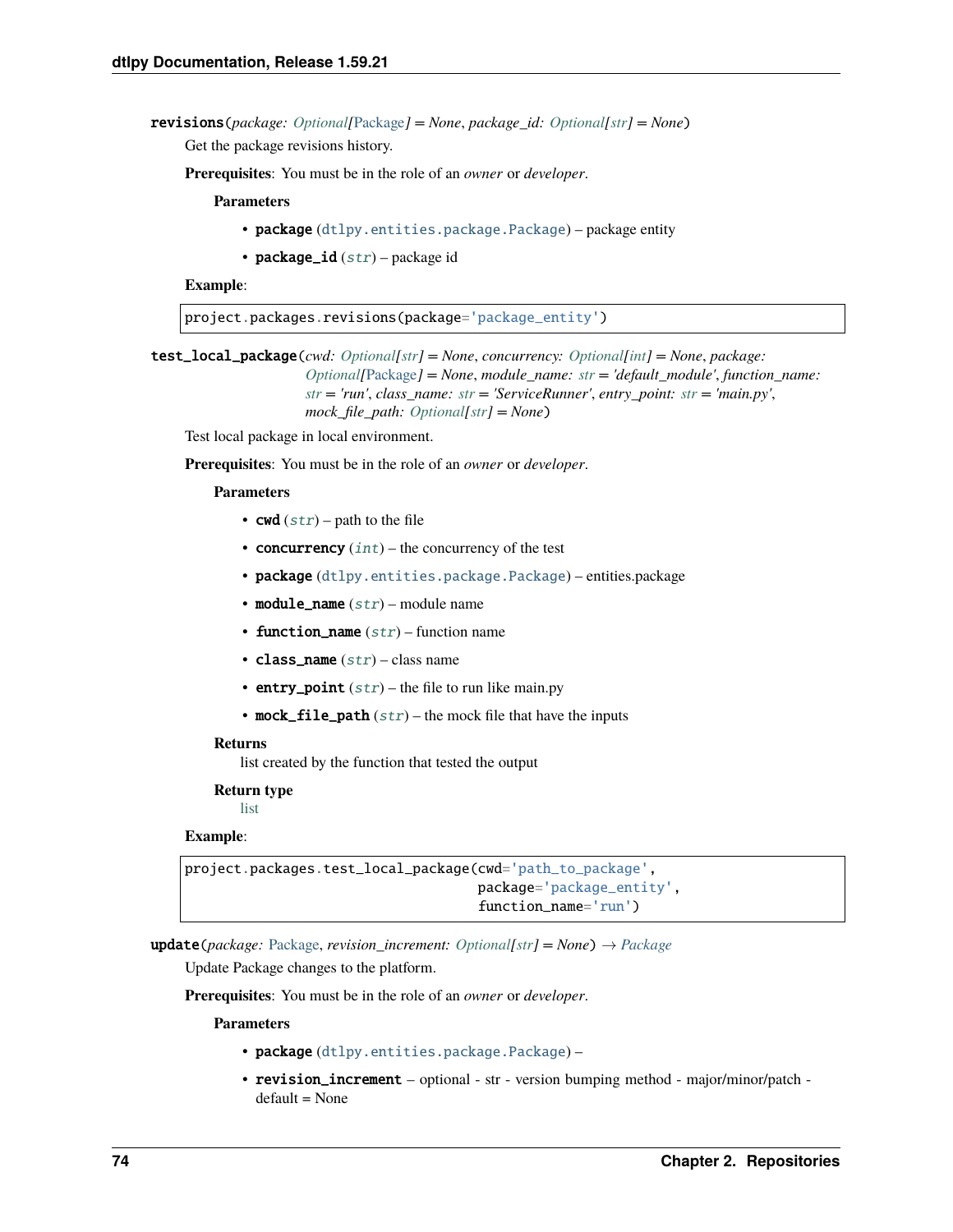Package object

## **Return type**

*[dtlpy.entities.package.Package](#page-153-0)*

## **Example**:

project.packages.delete(package='package\_entity')

# **2.8.1 Codebases**

class Codebases(*client\_api: ApiClient*, *project: [Optional\[](https://docs.python.org/3/library/typing.html#typing.Optional)*[Project](#page-107-0)*] = None*, *dataset: [Optional\[](https://docs.python.org/3/library/typing.html#typing.Optional)*[Dataset](#page-110-0)*] = None*, *project\_id: [Optional](https://docs.python.org/3/library/typing.html#typing.Optional)[\[str\]](https://docs.python.org/3/library/stdtypes.html#str) = None*)

Bases: [object](https://docs.python.org/3/library/functions.html#object)

Codebase Repository

The Codebases class allows the user to manage codebases and their properties. The codebase is the code the user uploads for the user's packages to run. Read more about [codebase](https://dataloop.ai/docs/tutorial-ui?#1-codebase) in our FaaS (function as a service).

clone\_git(*codebase: Codebase*, *local\_path: [str](https://docs.python.org/3/library/stdtypes.html#str)*)

Clone code base

**Prerequisites**: You must be in the role of an *owner* or *developer*. You must have a package.

## **Parameters**

- codebase (dtlpy.entities.codebase.Codebase) codebase object
- local\_path  $(str)$  $(str)$  $(str)$  local path

#### **Returns**

path where the clone will be

#### **Return type**

str

#### **Example**:

package.codebases.clone\_git(codebase='codebase\_entity', local\_path='local\_path')

get(*codebase\_name: [Optional](https://docs.python.org/3/library/typing.html#typing.Optional)[\[str\]](https://docs.python.org/3/library/stdtypes.html#str) = None*, *codebase\_id: [Optional\[](https://docs.python.org/3/library/typing.html#typing.Optional)[str\]](https://docs.python.org/3/library/stdtypes.html#str) = None*, *version: [Optional](https://docs.python.org/3/library/typing.html#typing.Optional)[\[str\]](https://docs.python.org/3/library/stdtypes.html#str) = None*)

Get a Codebase object to use in your code.

**Prerequisites**: You must be in the role of an *owner* or *developer*. You must have a package.

## **Example**:

package.codebases.get(codebase\_name='codebase\_name')

- codebase\_name  $(str)$  $(str)$  $(str)$  optional search by name
- codebase\_id  $(str)$  $(str)$  $(str)$  optional search by id
- version  $(str)$  $(str)$  $(str)$  codebase version. default is latest. options: "all", "latest" or ver number  $-$  "10"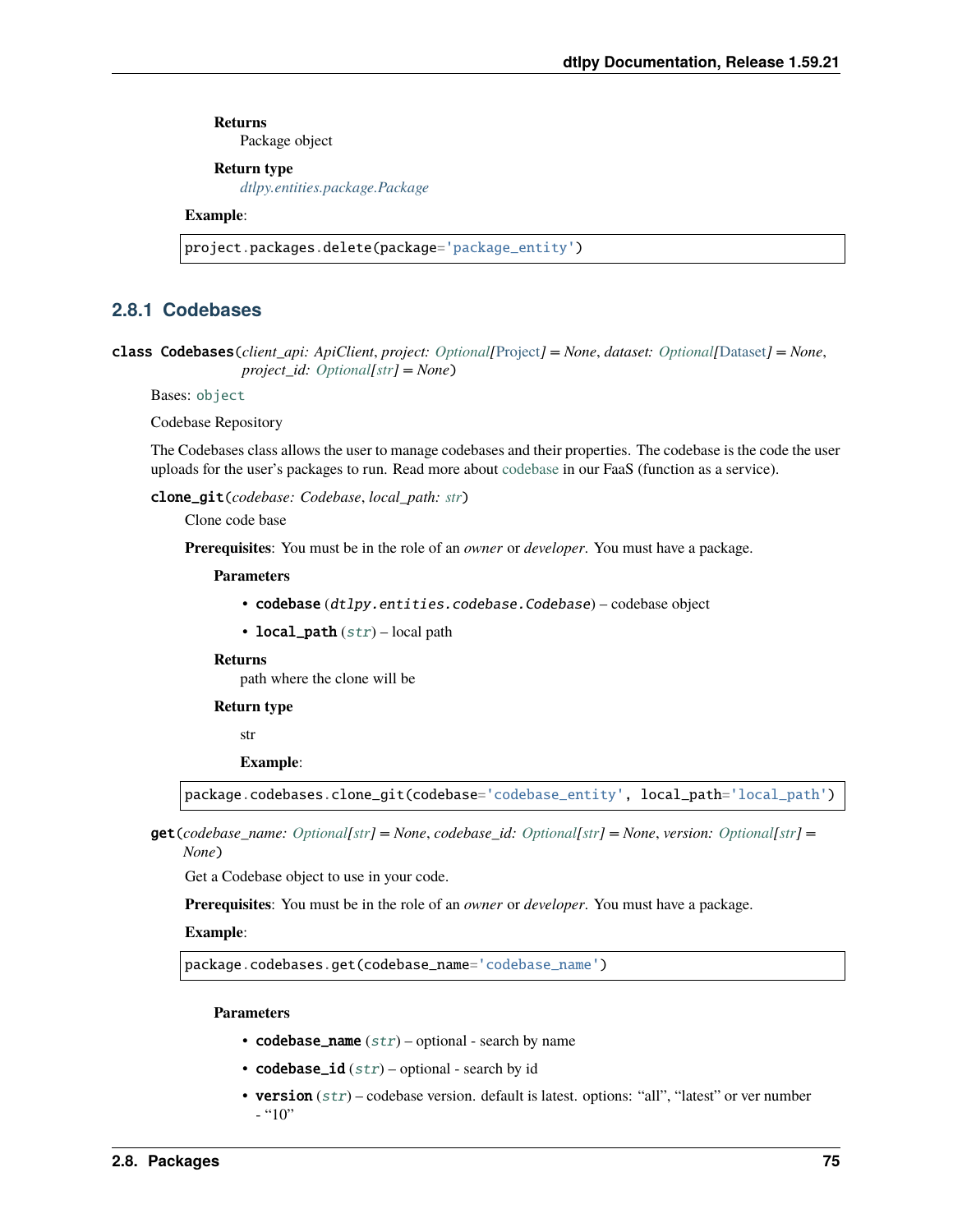Codebase object

## static get\_current\_version(*all\_versions\_pages*, *zip\_md*)

This method returns the current version of the codebase and other versions found.

**Prerequisites**: You must be in the role of an *owner* or *developer*. You must have a package.

**Parameters**

- all\_versions\_pages (codebase) codebase object
- zip\_md zipped file of codebase

## **Returns**

current version and all versions found of codebase

**Return type**

[int,](https://docs.python.org/3/library/functions.html#int) [int](https://docs.python.org/3/library/functions.html#int)

## **Example**:

```
package.codebases.get_current_version(all_versions_pages='codebase_entity', zip_
\rightarrowmd='path')
```
## list() → *[PagedEntities](#page-169-0)*

List all codebases.

**Prerequisites**: You must be in the role of an *owner* or *developer*. You must have a package.

#### **Example**:

package.codebases.list()

## **Returns**

Paged entity

#### **Return type**

*[dtlpy.entities.paged\\_entities.PagedEntities](#page-169-0)*

## list\_versions(*codebase\_name: [str](https://docs.python.org/3/library/stdtypes.html#str)*)

List all codebase versions.

**Prerequisites**: You must be in the role of an *owner* or *developer*. You must have a package.

## **Example**:

package.codebases.list\_versions(codebase\_name='codebase\_name')

**Parameters**

codebase\_name  $(str)$  $(str)$  $(str)$  – code base name

## **Returns**

list of versions

#### **Return type** [list](https://docs.python.org/3/library/stdtypes.html#list)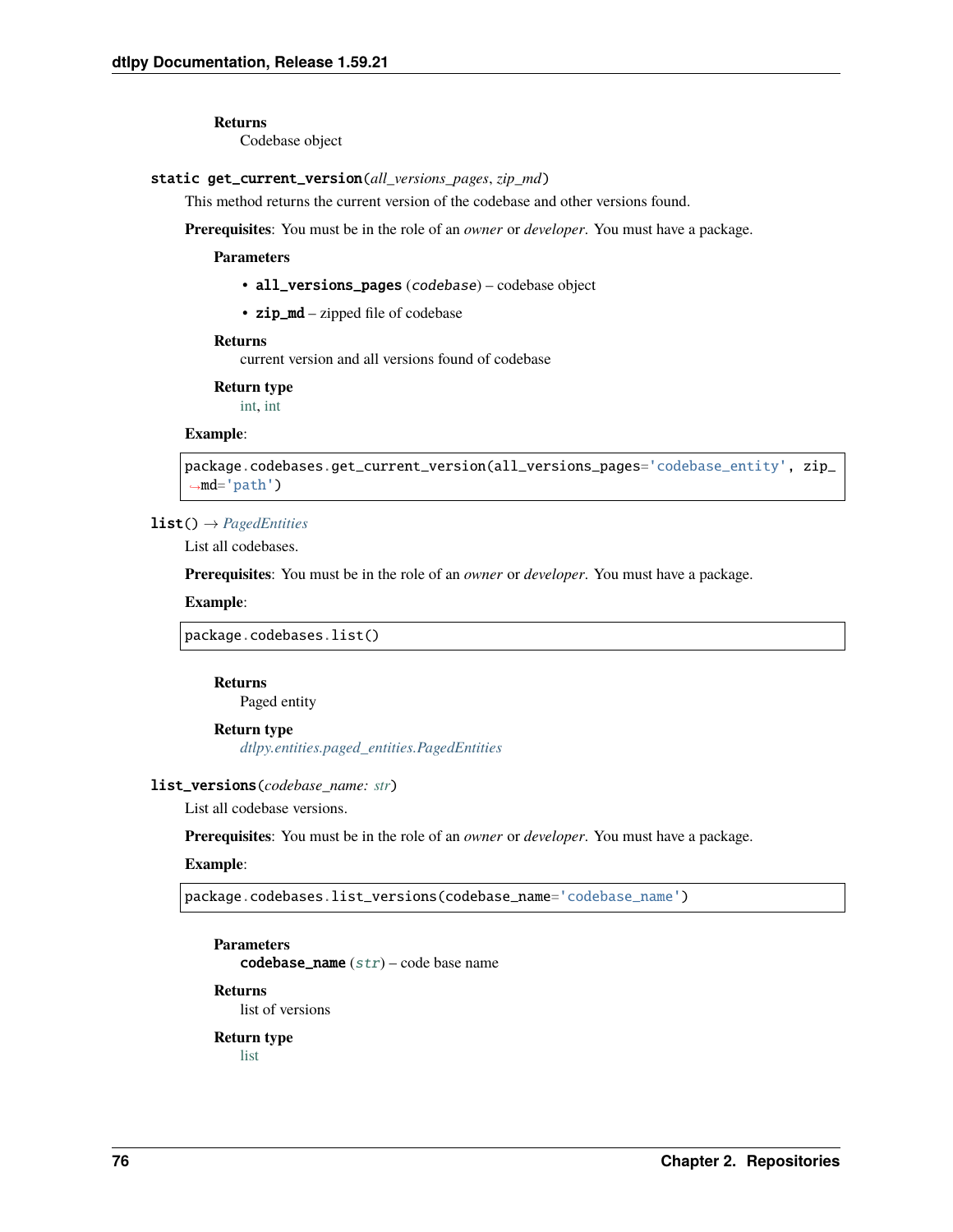pack(*directory: [str](https://docs.python.org/3/library/stdtypes.html#str)*, *name: [Optional\[](https://docs.python.org/3/library/typing.html#typing.Optional)[str\]](https://docs.python.org/3/library/stdtypes.html#str) = None*, *description: [str](https://docs.python.org/3/library/stdtypes.html#str) = ''*)

Zip a local code directory and post to codebases.

**Prerequisites**: You must be in the role of an *owner* or *developer*. You must have a package.

#### **Parameters**

- directory  $(str)$  $(str)$  $(str)$  local directory to pack
- **name**  $(str)$  $(str)$  $(str)$  codebase name
- $\bullet$  description  $(dtr)$  codebase description

#### **Returns**

Codebase object

#### **Return type**

dtlpy.entities.codebase.Codebase

#### **Example**:

package.codebases.pack(directory='path\_dir', name='codebase\_name')

## pull\_git(*codebase*, *local\_path*)

Pull (download) a codebase.

**Prerequisites**: You must be in the role of an *owner* or *developer*. You must have a package.

#### **Parameters**

- codebase (dtlpy.entities.codebase.Codebase) codebase object
- local\_path  $(str)$  $(str)$  $(str)$  local path

## **Returns**

path where the Pull will be

## **Return type**

[str](https://docs.python.org/3/library/stdtypes.html#str)

## **Example**:

package.codebases.pull\_git(codebase='codebase\_entity', local\_path='local\_path')

unpack(*codebase: [Optional\[](https://docs.python.org/3/library/typing.html#typing.Optional)Codebase] = None*, *codebase\_name: [Optional\[](https://docs.python.org/3/library/typing.html#typing.Optional)[str\]](https://docs.python.org/3/library/stdtypes.html#str) = None*, *codebase\_id: [Optional\[](https://docs.python.org/3/library/typing.html#typing.Optional)[str\]](https://docs.python.org/3/library/stdtypes.html#str) = None*, *local\_path: [Optional\[](https://docs.python.org/3/library/typing.html#typing.Optional)[str\]](https://docs.python.org/3/library/stdtypes.html#str) = None*, *version: [Optional](https://docs.python.org/3/library/typing.html#typing.Optional)[\[str\]](https://docs.python.org/3/library/stdtypes.html#str) = None*)

Unpack codebase locally. Download source code and unzip.

**Prerequisites**: You must be in the role of an *owner* or *developer*. You must have a package.

## **Parameters**

- codebase (dtlpy.entities.codebase.Codebase) *dl.Codebase* object
- codebase\_name  $(str)$  $(str)$  $(str)$  search by name
- codebase\_id  $(str)$  $(str)$  $(str)$  search by id
- local\_path  $(str)$  $(str)$  $(str)$  local path to save codebase
- version  $(str)$  $(str)$  $(str)$  codebase version to unpack. default latest

#### **Returns**

String (dirpath)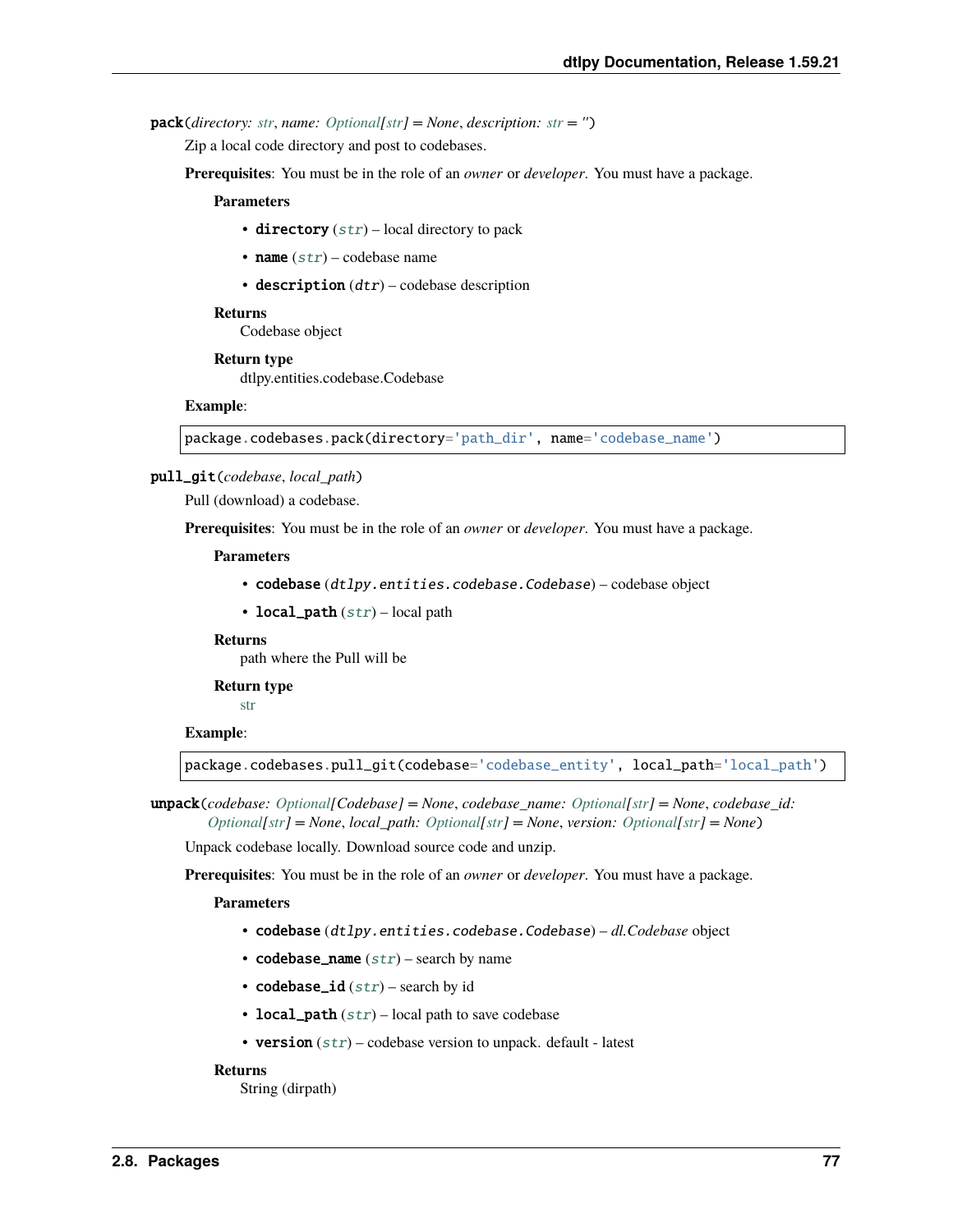**Return type**

[str](https://docs.python.org/3/library/stdtypes.html#str)

## **Example**:

package.codebases.unpack(codebase='codebase\_entity', local\_path='local\_path')

# **2.9 Services**

<span id="page-81-1"></span>class ServiceLog(*\_json: [dict](https://docs.python.org/3/library/stdtypes.html#dict)*, *service:* [Service,](#page-159-0) *services:* [Services,](#page-81-0) *start=None*, *follow=None*, *execution\_id=None*, *function\_name=None*, *replica\_id=None*, *system=False*)

Bases: [object](https://docs.python.org/3/library/functions.html#object)

Service Log

view(*until\_completed*)

View logs

**Parameters** until\_completed –

<span id="page-81-0"></span>class Services(*client\_api: ApiClient*, *project: [Optional\[](https://docs.python.org/3/library/typing.html#typing.Optional)*[Project](#page-107-0)*] = None*, *package: [Optional\[](https://docs.python.org/3/library/typing.html#typing.Optional)*[Package](#page-153-0)*] = None*, *project\_id=None*)

Bases: [object](https://docs.python.org/3/library/functions.html#object)

Services Repository

The Services class allows the user to manage services and their properties. Services are created from the packages users create. See our documentation for more information about [services.](https://dataloop.ai/docs/faas-service)

activate\_slots(*service:* [Service,](#page-159-0) *project\_id: [Optional](https://docs.python.org/3/library/typing.html#typing.Optional)[\[str\]](https://docs.python.org/3/library/stdtypes.html#str) = None*, *task\_id: [Optional\[](https://docs.python.org/3/library/typing.html#typing.Optional)[str\]](https://docs.python.org/3/library/stdtypes.html#str) = None*, *dataset id: [Optional\[](https://docs.python.org/3/library/typing.html#typing.Optional)[str\]](https://docs.python.org/3/library/stdtypes.html#str)* = None, *org\_id: [Optional](https://docs.python.org/3/library/typing.html#typing.Optional)[\[str\]](https://docs.python.org/3/library/stdtypes.html#str)* = None, *user\_email: [Optional\[](https://docs.python.org/3/library/typing.html#typing.Optional)[str\]](https://docs.python.org/3/library/stdtypes.html#str) = None*, *slots: [Optional](https://docs.python.org/3/library/typing.html#typing.Optional)[\[List\[](https://docs.python.org/3/library/typing.html#typing.List)*[PackageSlot](#page-157-1)*]] = None*, *role=None*, *prevent\_override: [bool](https://docs.python.org/3/library/functions.html#bool) = True*, *visible: [bool](https://docs.python.org/3/library/functions.html#bool) = True*, *icon: [str](https://docs.python.org/3/library/stdtypes.html#str) = 'fas fa-magic'*, *\*\*kwargs*)

Activate service slots (creates buttons in the UI that activate services).

**Prerequisites**: You must be in the role of an *owner* or *developer*. You must have a package.

- service ([dtlpy.entities.service.Service](#page-159-0)) service entity
- project\_id  $(str)$  $(str)$  $(str)$  project id
- task\_id  $(str)$  $(str)$  $(str)$  task id
- dataset\_id  $(str)$  $(str)$  $(str)$  dataset id
- $org_id(str) orgid$  $org_id(str) orgid$  $org_id(str) orgid$
- user\_email  $(str)$  $(str)$  $(str)$  user email
- slots  $(list)$  $(list)$  $(list)$  list of entities. Package Slot
- role ([str](https://docs.python.org/3/library/stdtypes.html#str)) user role MemberOrgRole.ADMIN, MemberOrgRole.owner, MemberOrg-Role.MEMBER
- prevent\_override ([bool](https://docs.python.org/3/library/functions.html#bool)) True to prevent override
- visible ([bool](https://docs.python.org/3/library/functions.html#bool)) visible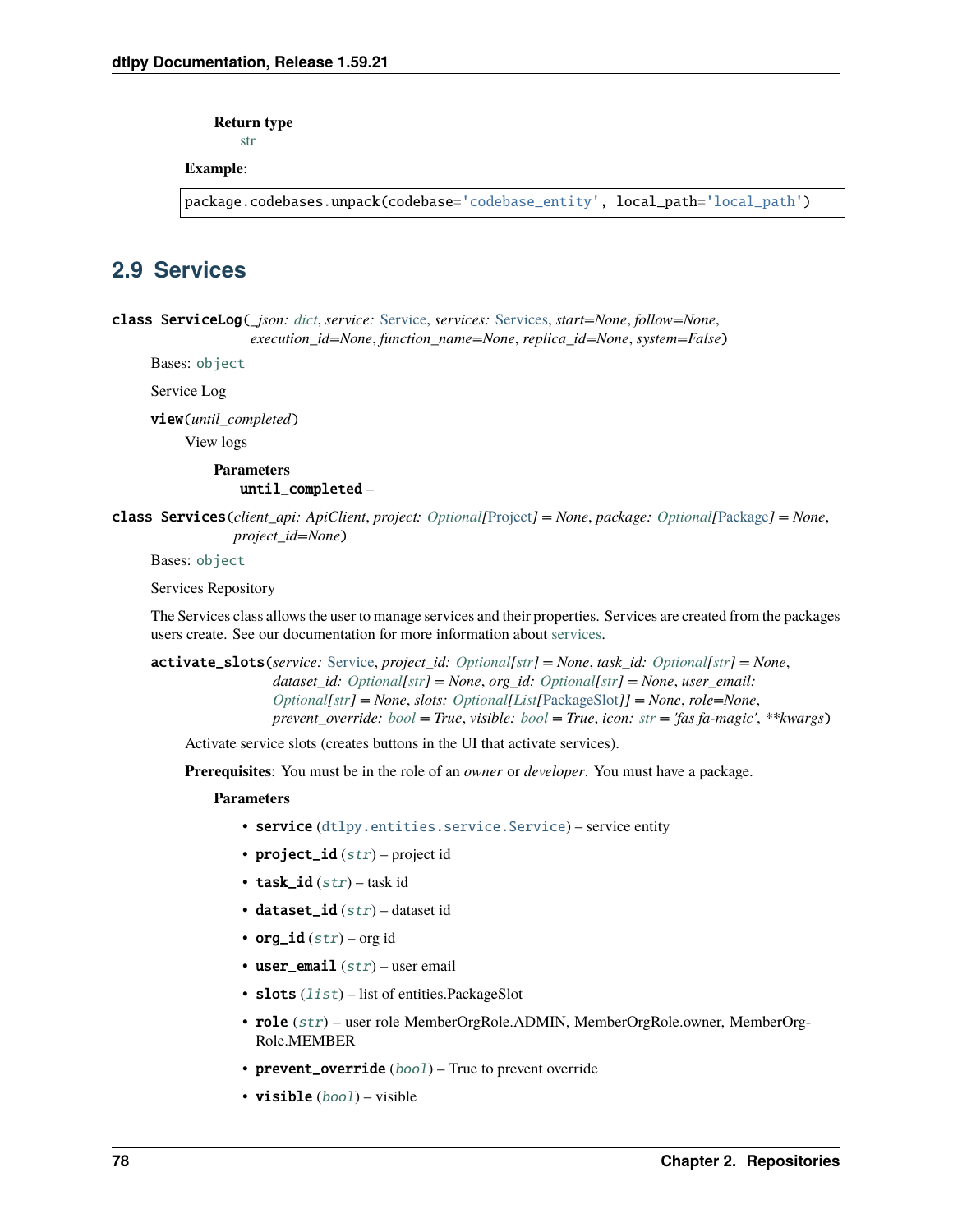- icon  $(str)$  $(str)$  $(str)$  icon
- **kwargs** all additional arguments

list of user setting for activated slots

**Return type**

[list](https://docs.python.org/3/library/stdtypes.html#list)

#### **Example**:

```
package.services.activate_slots(service='service_entity',
                                project_id='project_id',
                                slots=List[entities.PackageSlot],
                                icon='fas fa-magic')
```
checkout(*service: [Optional\[](https://docs.python.org/3/library/typing.html#typing.Optional)*[Service](#page-159-0)*] = None*, *service\_name: [Optional\[](https://docs.python.org/3/library/typing.html#typing.Optional)[str\]](https://docs.python.org/3/library/stdtypes.html#str) = None*, *service\_id: [Optional](https://docs.python.org/3/library/typing.html#typing.Optional)[\[str\]](https://docs.python.org/3/library/stdtypes.html#str) = None*)

Checkout (switch) to a service.

**Prerequisites**: You must be in the role of an *owner* or *developer*. You must have a package.

**Parameters**

- service ([dtlpy.entities.service.Service](#page-159-0)) Service entity
- service\_name  $(str)$  $(str)$  $(str)$  service name
- service\_id  $(str)$  $(str)$  $(str)$  service id

## **Example**:

package.services.checkout(service\_id='service\_id')

delete(*service\_name: [Optional\[](https://docs.python.org/3/library/typing.html#typing.Optional)[str\]](https://docs.python.org/3/library/stdtypes.html#str) = None*, *service\_id: [Optional](https://docs.python.org/3/library/typing.html#typing.Optional)[\[str\]](https://docs.python.org/3/library/stdtypes.html#str) = None*)

Delete Service object

**Prerequisites**: You must be in the role of an *owner* or *developer*. You must have a package.

You must provide at least ONE of the following params: service\_id, service\_name.

**Parameters**

```
• service_name str) – by name
```
• service\_id  $(str)$  $(str)$  $(str)$  – by id

**Returns**

True

**Return type** [bool](https://docs.python.org/3/library/functions.html#bool)

**Example**:

package.services.delete(service\_id='service\_id')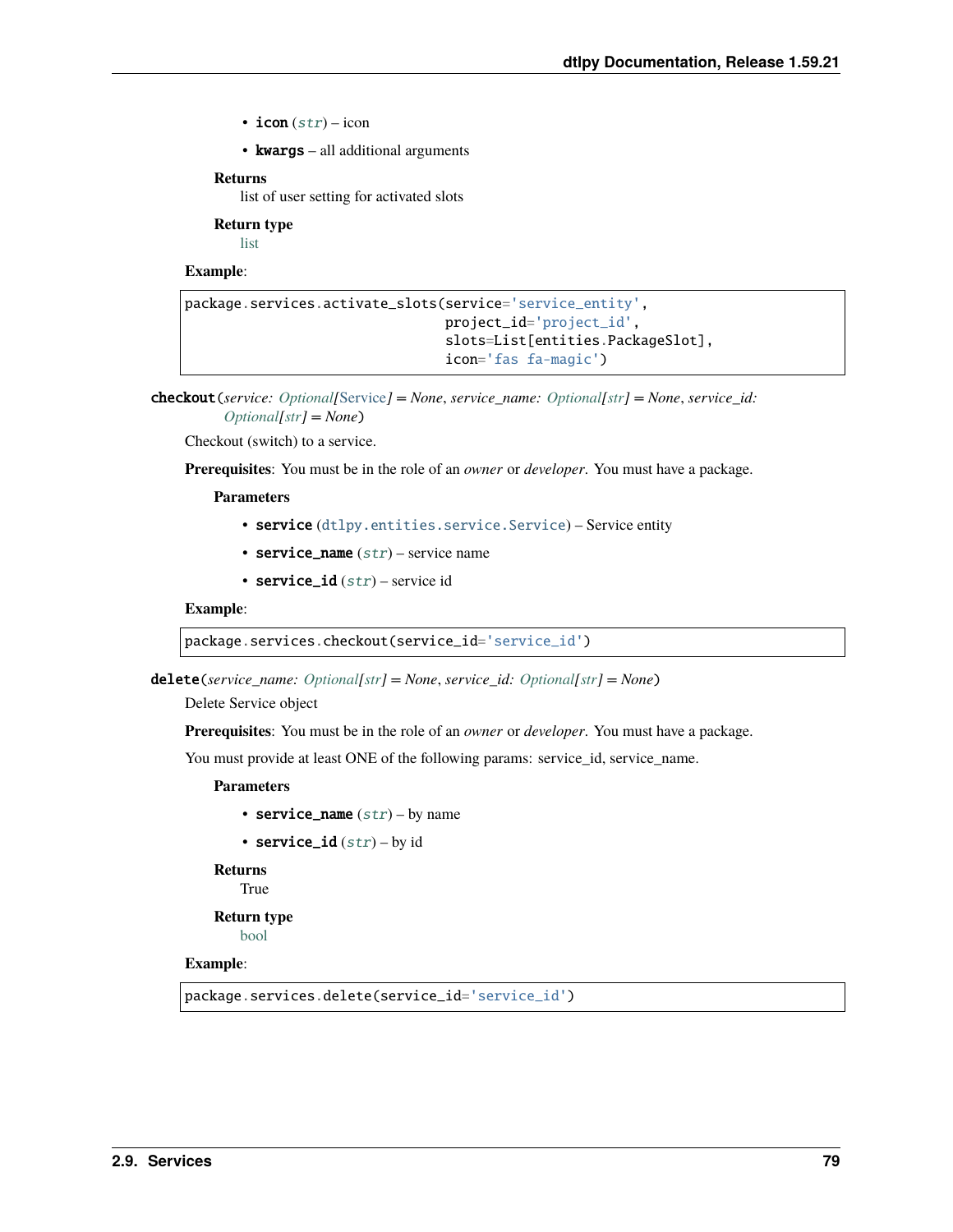**deploy**(*service\_name:\_[Optional](https://docs.python.org/3/library/typing.html#typing.Optional)[\[str\]](https://docs.python.org/3/library/stdtypes.html#str)* = None, *package:\_Optional*[[Package](#page-153-0)*]* = None, *bot:\_Optional*[*Union*[[Bot](#page-162-0), *[str\]](https://docs.python.org/3/library/stdtypes.html#str)] = None*, *revision: [Optional\[](https://docs.python.org/3/library/typing.html#typing.Optional)[str\]](https://docs.python.org/3/library/stdtypes.html#str) = None*, *init\_input: [Optional\[](https://docs.python.org/3/library/typing.html#typing.Optional)[Union](https://docs.python.org/3/library/typing.html#typing.Union)[\[List\[](https://docs.python.org/3/library/typing.html#typing.List)FunctionIO], FunctionIO, [dict\]](https://docs.python.org/3/library/stdtypes.html#dict)] = None*, *runtime: [Optional\[](https://docs.python.org/3/library/typing.html#typing.Optional)[Union\[](https://docs.python.org/3/library/typing.html#typing.Union)KubernetesRuntime, [dict\]](https://docs.python.org/3/library/stdtypes.html#dict)] = None*, *pod\_type: [Optional\[](https://docs.python.org/3/library/typing.html#typing.Optional)*[InstanceCatalog](#page-157-0)*] = None*, *sdk\_version: [Optional](https://docs.python.org/3/library/typing.html#typing.Optional)[\[str\]](https://docs.python.org/3/library/stdtypes.html#str) = None*, *agent\_versions: [Optional\[](https://docs.python.org/3/library/typing.html#typing.Optional)[dict\]](https://docs.python.org/3/library/stdtypes.html#dict) = None*, *verify: [bool](https://docs.python.org/3/library/functions.html#bool) = True*, *checkout: [bool](https://docs.python.org/3/library/functions.html#bool) = False*, *module\_name: [Optional\[](https://docs.python.org/3/library/typing.html#typing.Optional)[str\]](https://docs.python.org/3/library/stdtypes.html#str) = None*, *project\_id: [Optional\[](https://docs.python.org/3/library/typing.html#typing.Optional)[str\]](https://docs.python.org/3/library/stdtypes.html#str) = None*, *driver\_id: [Optional](https://docs.python.org/3/library/typing.html#typing.Optional)[\[str\]](https://docs.python.org/3/library/stdtypes.html#str) = None*, *func: [Optional\[](https://docs.python.org/3/library/typing.html#typing.Optional)[Callable\]](https://docs.python.org/3/library/typing.html#typing.Callable) = None*, *run\_execution\_as\_process: [Optional\[](https://docs.python.org/3/library/typing.html#typing.Optional)[bool\]](https://docs.python.org/3/library/functions.html#bool) = None*, *execution\_timeout: [Optional](https://docs.python.org/3/library/typing.html#typing.Optional)[\[int\]](https://docs.python.org/3/library/functions.html#int) = None*, *drain\_time: [Optional\[](https://docs.python.org/3/library/typing.html#typing.Optional)[int\]](https://docs.python.org/3/library/functions.html#int) = None*, *max\_attempts: [Optional](https://docs.python.org/3/library/typing.html#typing.Optional)[\[int\]](https://docs.python.org/3/library/functions.html#int) = None*, *on\_reset: [Optional\[](https://docs.python.org/3/library/typing.html#typing.Optional)[str\]](https://docs.python.org/3/library/stdtypes.html#str) = None*, *force: [bool](https://docs.python.org/3/library/functions.html#bool) = False*, *secrets: [Optional\[](https://docs.python.org/3/library/typing.html#typing.Optional)list] = None*, *\*\*kwargs*) → *[Service](#page-159-0)*

#### Deploy service.

**Prerequisites**: You must be in the role of an *owner* or *developer*. You must have a package.

#### **Parameters**

- service\_name  $(str)$  $(str)$  $(str)$  name
- package ([dtlpy.entities.package.Package](#page-153-0)) package entity
- bot  $(str)$  $(str)$  $(str)$  bot email
- revision  $(str)$  $(str)$  $(str)$  package revision of version
- init\_input config to run at startup
- runtime  $(dict)$  $(dict)$  $(dict)$  runtime resources
- pod\_type  $(str)$  $(str)$  $(str)$  pod type dl.InstanceCatalog
- sdk\_version  $(str)$  $(str)$  $(str)$ 
	- **–** optional string sdk version
- agent\_versions  $(str)$  $(str)$  $(str)$ 
	- **–** dictionary - optional -versions of sdk
- verify  $(bool)$  $(bool)$  $(bool)$  if true, verify the inputs
- **checkout**  $(bool)$  $(bool)$  $(bool)$  if true, checkout (switch) to service
- module\_name  $(str)$  $(str)$  $(str)$  module name
- project\_id  $(str)$  $(str)$  $(str)$  project id
- driver\_id  $(str)$  $(str)$  $(str)$  driver id
- **func**  $(Ca11ab1e)$  function to deploy
- run\_execution\_as\_process ([bool](https://docs.python.org/3/library/functions.html#bool)) if true, run execution as process
- execution\_timeout  $(int)$  $(int)$  $(int)$  execution timeout in seconds
- drain\_time  $(int)$  $(int)$  $(int)$  drain time in seconds
- max\_attempts ([int](https://docs.python.org/3/library/functions.html#int)) maximum execution retries in-case of a service reset
- on\_reset  $(str)$  $(str)$  $(str)$  what happens on reset
- force  $(bool)$  $(bool)$  $(bool)$  optional if true, terminate old replicas immediately
- secrets  $(list)$  $(list)$  $(list)$  list of the integrations ids
- kwargs list of additional arguments

#### **Returns**

Service object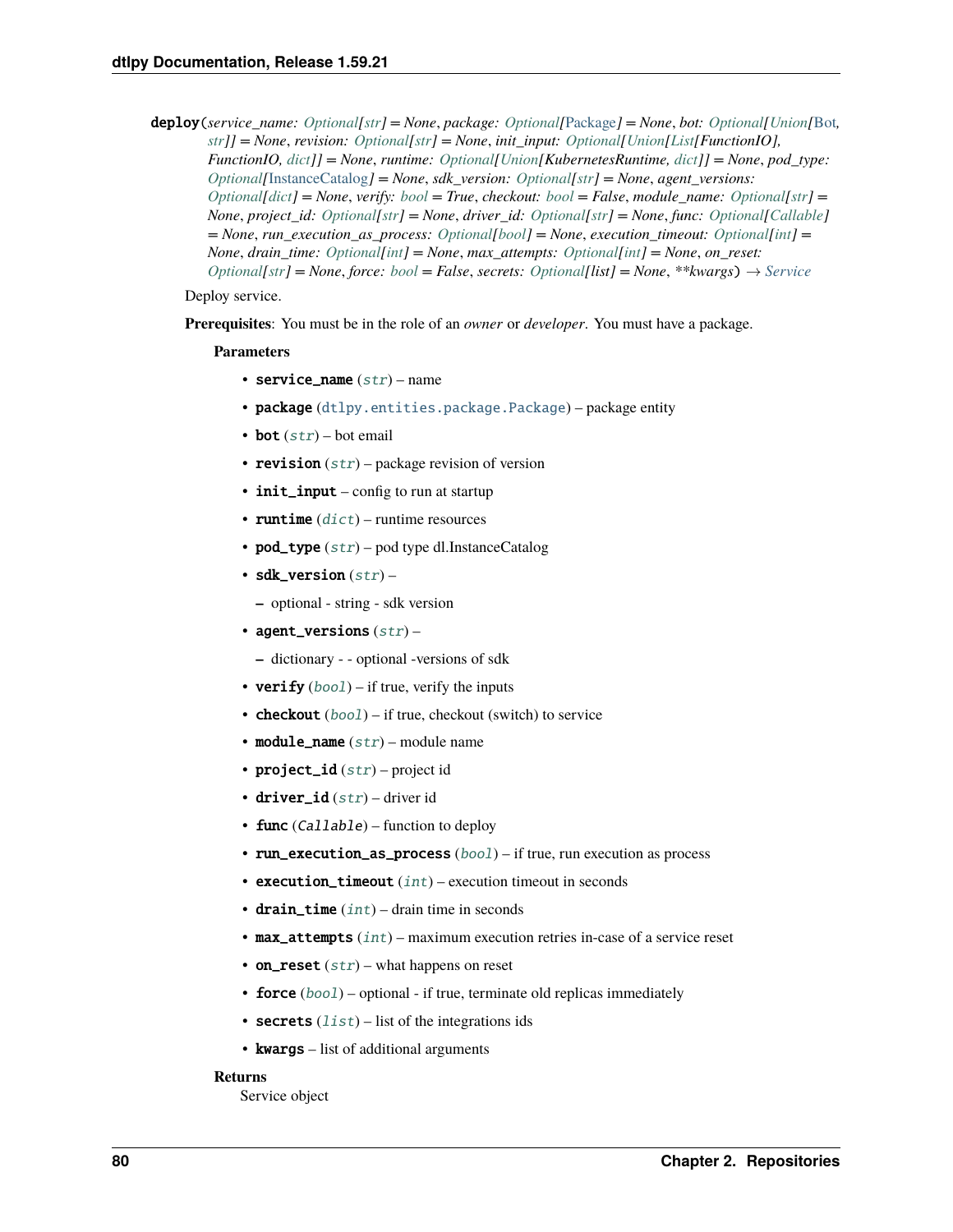## **Return type**

*[dtlpy.entities.service.Service](#page-159-0)*

## **Example**:

```
package.services.deploy(service_name=package_name,
                        execution_timeout=3 * 60 * 60,
                        module_name=module.name,
                        runtime=dl.KubernetesRuntime(
                            concurrency=10,
                            pod_type=dl.InstanceCatalog.REGULAR_S,
                            autoscaler=dl.KubernetesRabbitmqAutoscaler(
                                min_replicas=1,
                                max_replicas=20,
                                queue_length=20
                            )
                        )
                    )
```
deploy\_from\_local\_folder(*cwd=None*, *service\_file=None*, *bot=None*, *checkout=False*, *force=False*) → *[Service](#page-159-0)*

Deploy from local folder in local environment.

**Prerequisites**: You must be in the role of an *owner* or *developer*. You must have a package.

## **Parameters**

- cwd ([str](https://docs.python.org/3/library/stdtypes.html#str)) optional package working directory. Default=cwd
- service\_file  $(str)$  $(str)$  $(str)$  optional service file. Default=None
- bot  $(str) bot$  $(str) bot$  $(str) bot$
- checkout checkout
- force ([bool](https://docs.python.org/3/library/functions.html#bool)) optional terminate old replicas immediately

## **Returns**

Service object

#### **Return type**

*[dtlpy.entities.service.Service](#page-159-0)*

## **Example**:

package.services.deploy\_from\_local\_folder(cwd='file\_path', service\_file='service\_file')

execute(*service: [Optional\[](https://docs.python.org/3/library/typing.html#typing.Optional)*[Service](#page-159-0)*] = None*, *service\_id: [Optional\[](https://docs.python.org/3/library/typing.html#typing.Optional)[str\]](https://docs.python.org/3/library/stdtypes.html#str) = None*, *service\_name: [Optional](https://docs.python.org/3/library/typing.html#typing.Optional)[\[str\]](https://docs.python.org/3/library/stdtypes.html#str) = None*, *sync: [bool](https://docs.python.org/3/library/functions.html#bool) = False*, *function\_name: [Optional\[](https://docs.python.org/3/library/typing.html#typing.Optional)[str\]](https://docs.python.org/3/library/stdtypes.html#str) = None*, *stream\_logs: [bool](https://docs.python.org/3/library/functions.html#bool) = False*, *execution\_input=None*, *resource=None*, *item\_id=None*, *dataset\_id=None*, *annotation\_id=None*, *project\_id=None*) → *[Execution](#page-165-0)*

Execute a function on an existing service.

**Prerequisites**: You must be in the role of an *owner* or *developer*. You must have a package.

- service ([dtlpy.entities.service.Service](#page-159-0)) service entity
- service\_id  $(str)$  $(str)$  $(str)$  service id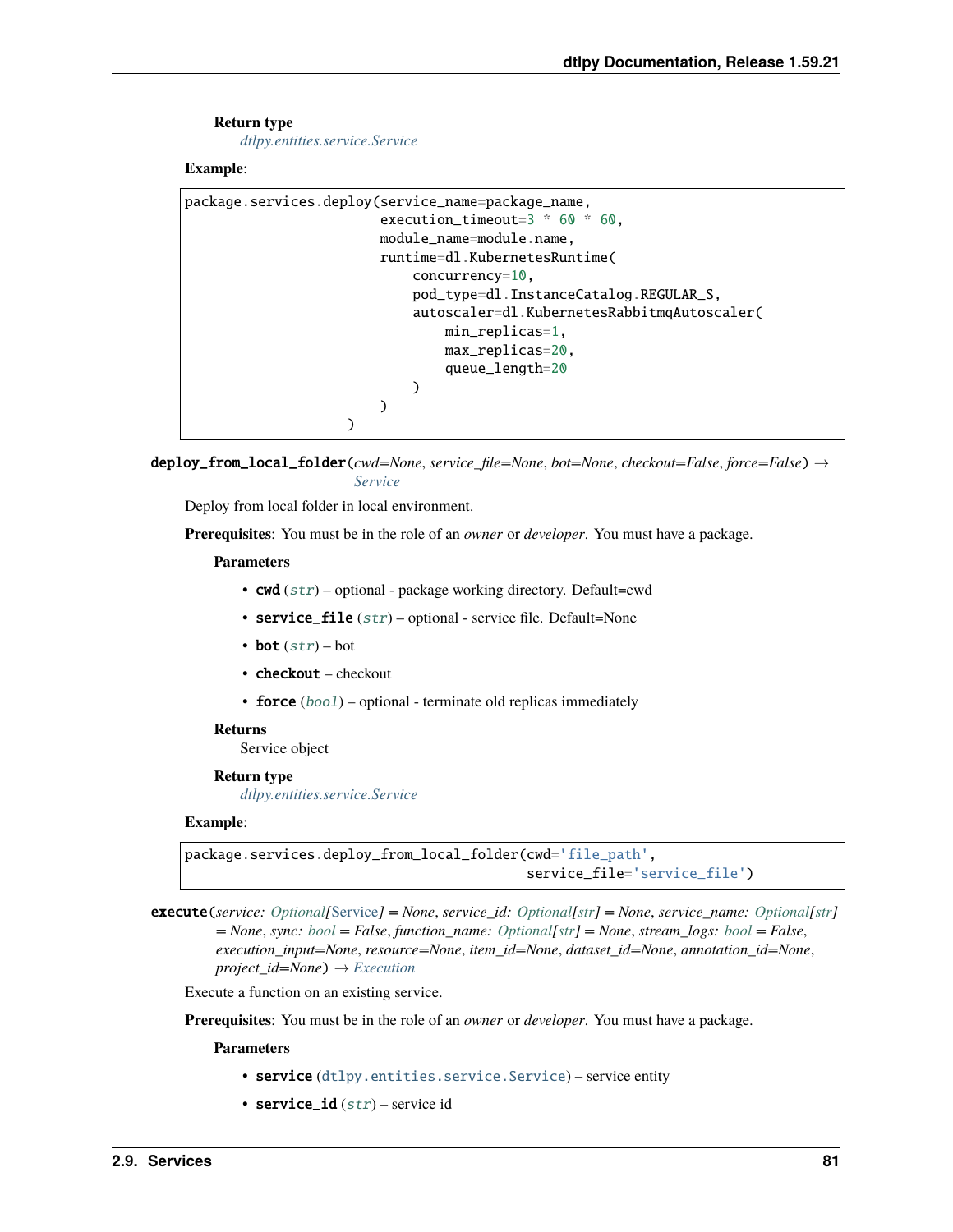- service\_name  $(str)$  $(str)$  $(str)$  service name
- sync  $(bool)$  $(bool)$  $(bool)$  wait for function to end
- function\_name  $(str)$  $(str)$  $(str)$  function name to run
- stream\_logs ([bool](https://docs.python.org/3/library/functions.html#bool)) prints logs of the new execution. only works with sync=True
- execution\_input input dictionary or list of FunctionIO entities
- resource  $(str)$  $(str)$  $(str)$  dl.PackageInputType input type.
- item\_id  $(str)$  $(str)$  $(str)$  str optional input to function
- dataset\_id  $(str)$  $(str)$  $(str)$  str optional input to function
- annotation\_id  $(str)$  $(str)$  $(str)$  str optional input to function
- project\_id  $(str)$  $(str)$  $(str)$  str resource's project

entities.Execution

## **Return type**

*[dtlpy.entities.execution.Execution](#page-165-0)*

## **Example**:

```
package.services.execute(service='service_entity',
                        function_name='run',
                        item_id='item_id',
                        project_id='project_id')
```
get(*service\_name=None*, *service\_id=None*, *checkout=False*, *fetch=None*) → *[Service](#page-159-0)*

Get service to use in your code.

**Prerequisites**: You must be in the role of an *owner* or *developer*. You must have a package.

#### **Parameters**

- service\_name  $(str)$  $(str)$  $(str)$  optional search by name
- service\_id  $(str)$  $(str)$  $(str)$  optional search by id
- **checkout**  $(bool)$  $(bool)$  $(bool)$  if true, checkout (switch) to service
- fetch optional fetch entity from platform, default taken from cookie

## **Returns**

Service object

## **Return type**

*[dtlpy.entities.service.Service](#page-159-0)*

## **Example**:

package.services.get(service\_id='service\_id')

#### **list**(*filters: Optional*[[Filters](#page-139-0)*]* = *None*)  $\rightarrow$  *[PagedEntities](#page-169-0)*

List all services (services can be listed for a package or for a project).

**Prerequisites**: You must be in the role of an *owner* or *developer*. You must have a package.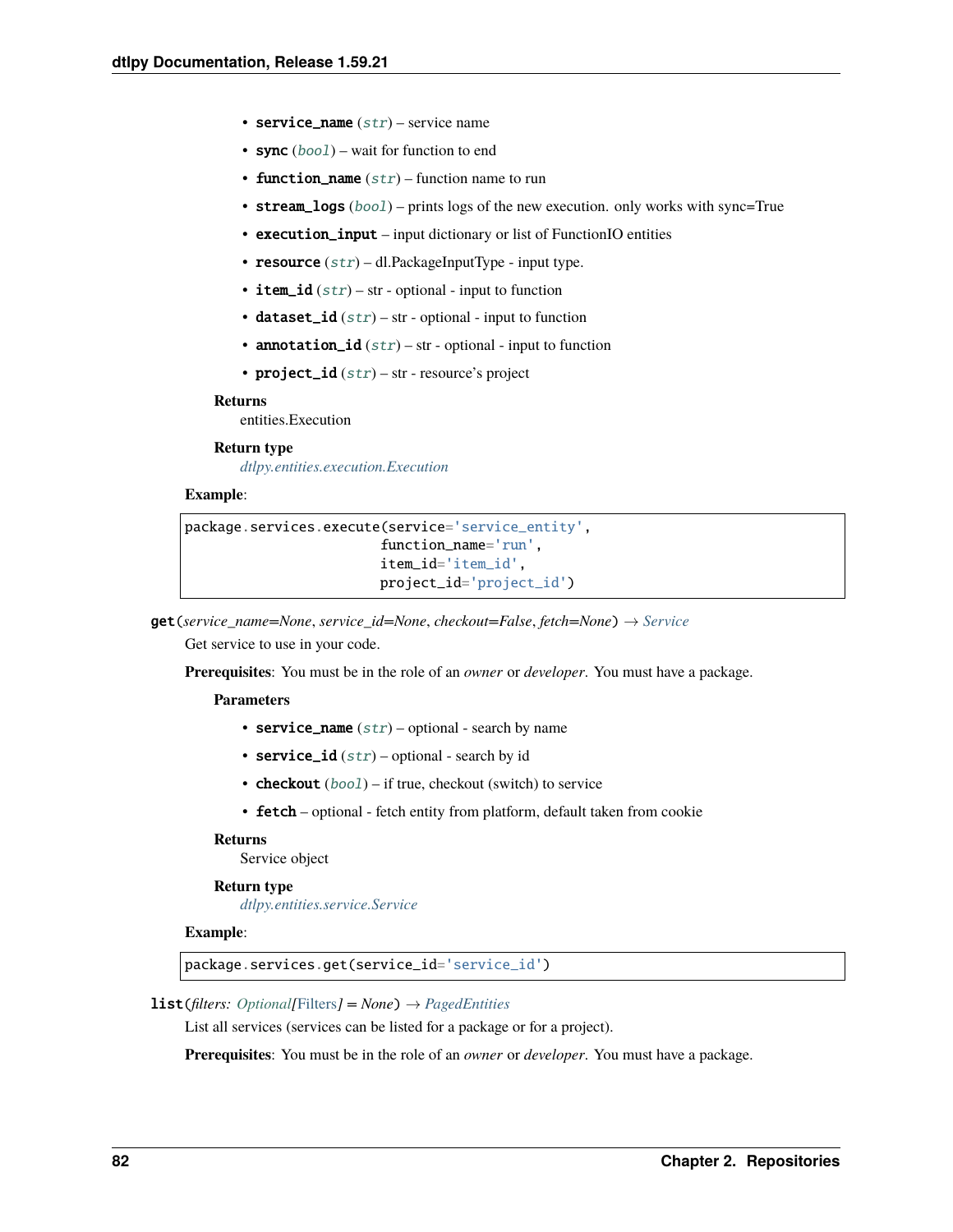#### **Parameters**

filters ([dtlpy.entities.filters.Filters](#page-139-0)) – Filters entity or a dictionary containing filters parameters

## **Returns**

Paged entity

## **Return type**

*[dtlpy.entities.paged\\_entities.PagedEntities](#page-169-0)*

## **Example**:

package.services.list()

log(*service*, *size=100*, *checkpoint=None*, *start=None*, *end=None*, *follow=False*, *text=None*, *execution\_id=None*, *function\_name=None*, *replica\_id=None*, *system=False*, *view=True*, *until\_completed=True*)

Get service logs.

**Prerequisites**: You must be in the role of an *owner* or *developer*. You must have a package.

## **Parameters**

- service ([dtlpy.entities.service.Service](#page-159-0)) service object
- size  $(int)$  $(int)$  $(int)$  size
- **checkpoint**  $(dict)$  $(dict)$  $(dict)$  the information from the lst point checked in the service
- start  $(str)$  $(str)$  $(str)$  iso format time
- end  $(str)$  $(str)$  $(str)$  iso format time
- **follow**  $(bool)$  $(bool)$  $(bool)$  if true, keep stream future logs
- text  $(str)$  $(str)$  $(str)$  text
- execution\_id  $(str)$  $(str)$  $(str)$  execution id
- function\_name  $(str)$  $(str)$  $(str)$  function name
- replica\_id  $(str)$  $(str)$  $(str)$  replica id
- system ([bool](https://docs.python.org/3/library/functions.html#bool)) system
- view  $(bool)$  $(bool)$  $(bool)$  if true, print out all the logs
- until\_completed ([bool](https://docs.python.org/3/library/functions.html#bool)) wait until completed

#### **Returns**

ServiceLog entity

## **Return type**

*[ServiceLog](#page-81-1)*

## **Example**:

package.services.log(service='service\_entity')

#### name\_validation(*name: [str](https://docs.python.org/3/library/stdtypes.html#str)*)

Validation service name.

**Prerequisites**: You must be in the role of an *owner* or *developer*.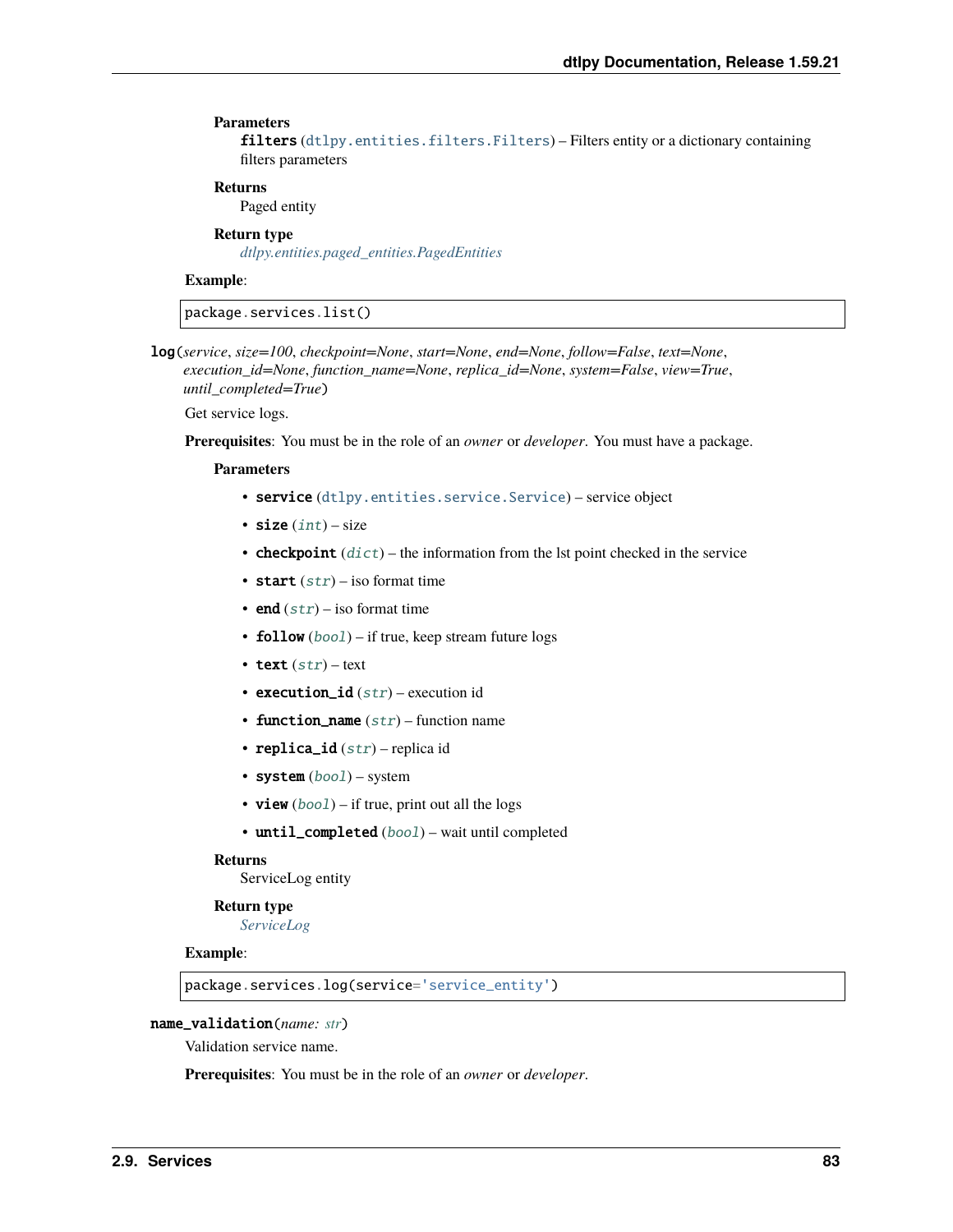**Parameters**

**name**  $(str)$  $(str)$  $(str)$  – service name

#### **Example**:

package.services.name\_validation(name='name')

open\_in\_web(*service: [Optional\[](https://docs.python.org/3/library/typing.html#typing.Optional)*[Service](#page-159-0)*] = None*, *service\_id: [Optional\[](https://docs.python.org/3/library/typing.html#typing.Optional)[str\]](https://docs.python.org/3/library/stdtypes.html#str) = None*, *service\_name: [Optional\[](https://docs.python.org/3/library/typing.html#typing.Optional)[str\]](https://docs.python.org/3/library/stdtypes.html#str) = None*)

Open the service in web platform

**Prerequisites**: You must be in the role of an *owner* or *developer*. You must have a package.

**Parameters**

- service\_name  $(str)$  $(str)$  $(str)$  service name
- service\_id  $(str)$  $(str)$  $(str)$  service id
- service ([dtlpy.entities.service.Service](#page-159-0)) service entity

#### **Example**:

package.services.open\_in\_web(service\_id='service\_id')

pause(*service\_name: [Optional](https://docs.python.org/3/library/typing.html#typing.Optional)[\[str\]](https://docs.python.org/3/library/stdtypes.html#str) = None*, *service\_id: [Optional](https://docs.python.org/3/library/typing.html#typing.Optional)[\[str\]](https://docs.python.org/3/library/stdtypes.html#str) = None*, *force: [bool](https://docs.python.org/3/library/functions.html#bool) = False*)

Pause service.

**Prerequisites**: You must be in the role of an *owner* or *developer*. You must have a package.

You must provide at least ONE of the following params: service\_id, service\_name

#### **Parameters**

- service\_name  $(str)$  $(str)$  $(str)$  service name
- service\_id  $(str)$  $(str)$  $(str)$  service id
- force ([bool](https://docs.python.org/3/library/functions.html#bool)) optional terminate old replicas immediately

#### **Returns**

True if success

#### **Return type**

[bool](https://docs.python.org/3/library/functions.html#bool)

#### **Example**:

package.services.pause(service\_id='service\_id')

resume(*service\_name: [Optional\[](https://docs.python.org/3/library/typing.html#typing.Optional)[str\]](https://docs.python.org/3/library/stdtypes.html#str) = None*, *service\_id: [Optional](https://docs.python.org/3/library/typing.html#typing.Optional)[\[str\]](https://docs.python.org/3/library/stdtypes.html#str) = None*, *force: [bool](https://docs.python.org/3/library/functions.html#bool) = False*) Resume service.

**Prerequisites**: You must be in the role of an *owner* or *developer*. You must have a package.

You must provide at least ONE of the following params: service\_id, service\_name.

- service\_name  $(str)$  $(str)$  $(str)$  service name
- service\_id  $(str)$  $(str)$  $(str)$  service id
- force ([bool](https://docs.python.org/3/library/functions.html#bool)) optional terminate old replicas immediately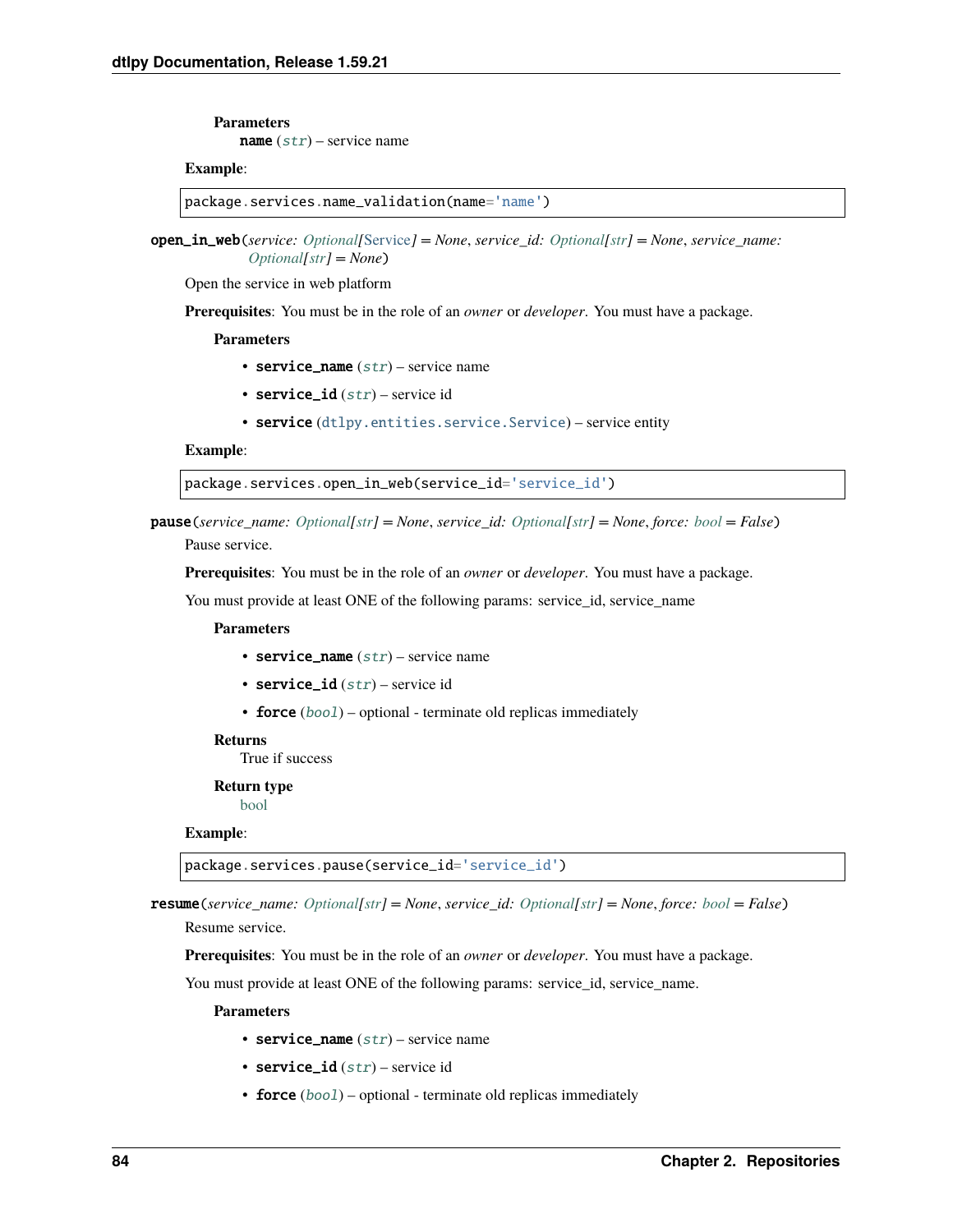json of the service

# **Return type**

[dict](https://docs.python.org/3/library/stdtypes.html#dict)

# **Example**:

```
package.services.resume(service_id='service_id')
```
revisions(*service: [Optional\[](https://docs.python.org/3/library/typing.html#typing.Optional)*[Service](#page-159-0)*] = None*, *service\_id: [Optional](https://docs.python.org/3/library/typing.html#typing.Optional)[\[str\]](https://docs.python.org/3/library/stdtypes.html#str) = None*)

Get service revisions history.

**Prerequisites**: You must be in the role of an *owner* or *developer*. You must have a package.

You must provide at leats ONE of the following params: service, service\_id

## **Parameters**

- service ([dtlpy.entities.service.Service](#page-159-0)) Service entity
- service\_id  $(str)$  $(str)$  $(str)$  service id

## **Example**:

package.services.revisions(service\_id='service\_id')

#### status(*service\_name=None*, *service\_id=None*)

Get service status.

**Prerequisites**: You must be in the role of an *owner* or *developer*. You must have a package.

You must provide at least ONE of the following params: service id, service name

#### **Parameters**

- service\_name  $(str)$  $(str)$  $(str)$  service name
- service\_id  $(str)$  $(str)$  $(str)$  service id

**Returns**

status json

#### **Return type**

[dict](https://docs.python.org/3/library/stdtypes.html#dict)

#### **Example**:

package.services.status(service\_id='service\_id')

**update**(*service:* [Service,](#page-159-0) *force:*  $bool = False$  $bool = False$ )  $\rightarrow$  *[Service](#page-159-0)* 

Update service changes to platform.

**Prerequisites**: You must be in the role of an *owner* or *developer*. You must have a package.

## **Parameters**

- service ([dtlpy.entities.service.Service](#page-159-0)) Service entity
- force  $(bool)$  $(bool)$  $(bool)$  optional terminate old replicas immediately

#### **Returns**

Service entity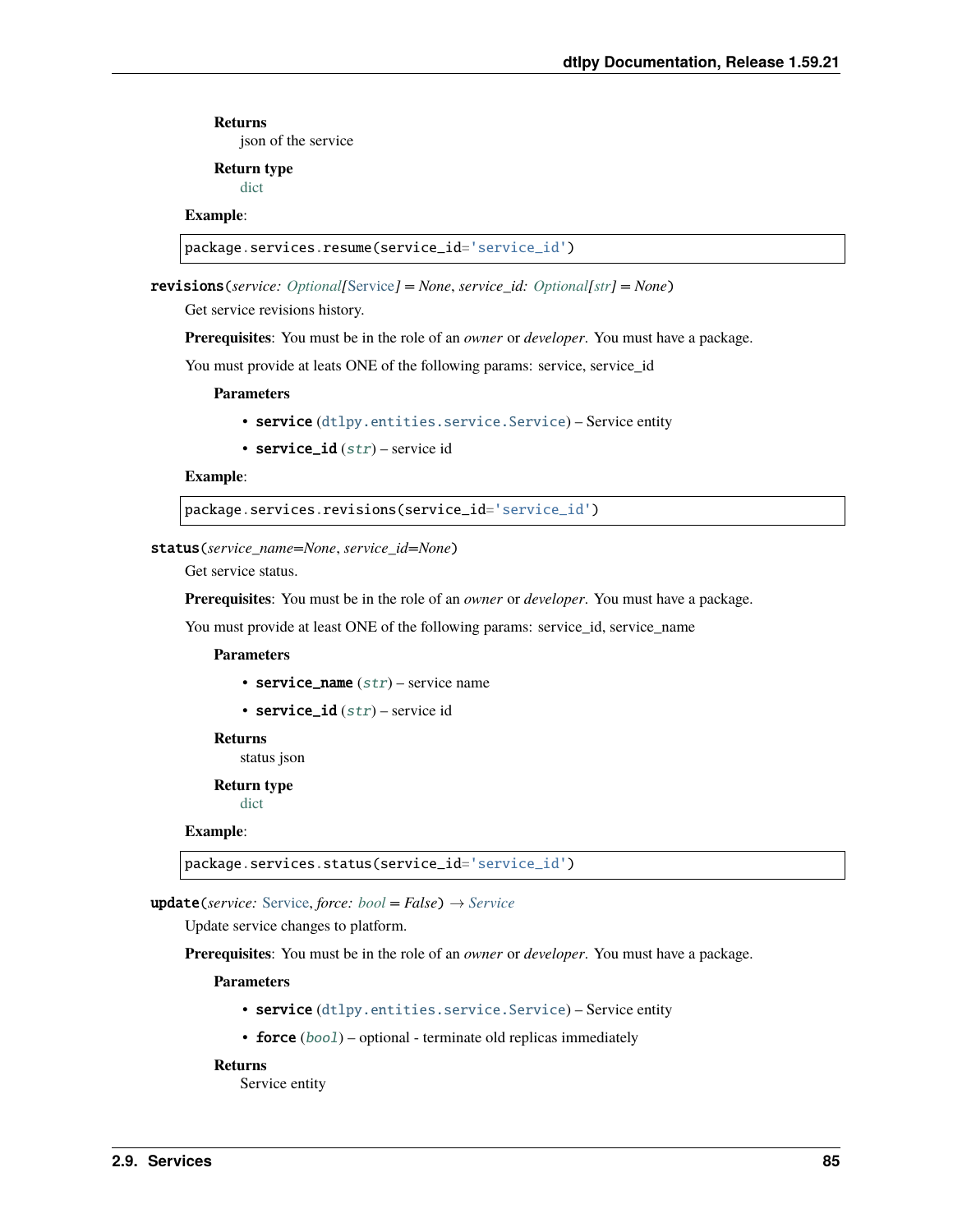#### **Return type**

*[dtlpy.entities.service.Service](#page-159-0)*

## **Example**:

package.services.update(service='service\_entity')

# **2.9.1 Bots**

class Bots(*client\_api: ApiClient*, *project:* [Project](#page-107-0))

Bases: [object](https://docs.python.org/3/library/functions.html#object)

Bots Repository

The Bots class allows the user to manage bots and their properties. See our documentation for more information on [bots.](https://dataloop.ai/docs/faas-bot)

create(*name: [str](https://docs.python.org/3/library/stdtypes.html#str)*, *return\_credentials: [bool](https://docs.python.org/3/library/functions.html#bool) = False*)

Create a new Bot.

**Prerequisites**: You must be in the role of an *owner* or *developer*. You must have a service.

**Parameters**

- name  $(str)$  $(str)$  $(str)$  bot name
- return\_credentials  $(str)$  $(str)$  $(str)$  True will return the password when created

**Returns**

Bot object

**Return type** *[dtlpy.entities.bot.Bot](#page-162-0)*

#### **Example**:

service.bots.delete(name='bot', return\_credentials=False)

delete(*bot\_id: [Optional\[](https://docs.python.org/3/library/typing.html#typing.Optional)[str\]](https://docs.python.org/3/library/stdtypes.html#str) = None*, *bot\_email: [Optional\[](https://docs.python.org/3/library/typing.html#typing.Optional)[str\]](https://docs.python.org/3/library/stdtypes.html#str) = None*)

Delete a Bot.

**Prerequisites**: You must be in the role of an *owner* or *developer*. You must have a service.

You must provide at least ONE of the following params: bot\_id, bot\_email

## **Parameters**

- bot\_id  $(str)$  $(str)$  $(str)$  bot id to delete
- bot\_email  $(str)$  $(str)$  $(str)$  bot email to delete

**Returns**

True if successful

**Return type**

[bool](https://docs.python.org/3/library/functions.html#bool)

## **Example**:

service.bots.delete(bot\_id='bot\_id')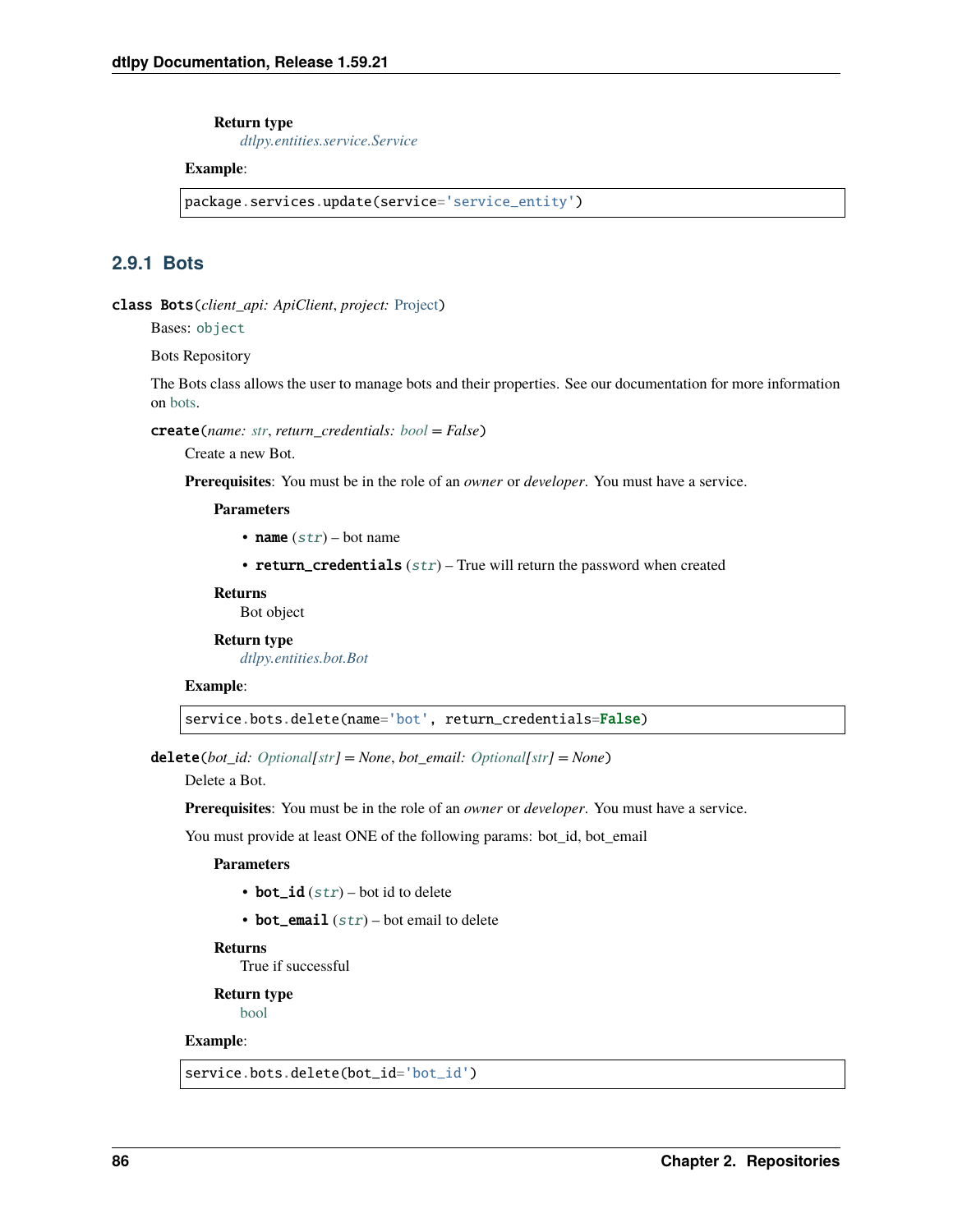**get**(*bot\_email: [Optional](https://docs.python.org/3/library/typing.html#typing.Optional)* $[str] = None$  $[str] = None$ , *bot\_id: Optional* $[str] = None$  $[str] = None$  $[str] = None$ , *bot\_name: Optional* $[str] = None$ Get a Bot object.

**Prerequisites**: You must be in the role of an *owner* or *developer*. You must have a service.

#### **Parameters**

- bot\_email  $(str)$  $(str)$  $(str)$  get bot by email
- bot\_id  $(str)$  $(str)$  $(str)$  get bot by id
- bot\_name  $(str)$  $(str)$  $(str)$  get bot by name

#### **Returns**

Bot object

**Return type** *[dtlpy.entities.bot.Bot](#page-162-0)*

#### **Example**:

service.bots.get(bot\_id='bot\_id')

#### $list() \rightarrow List[Bot]$  $list() \rightarrow List[Bot]$  $list() \rightarrow List[Bot]$

Get a project or package bots list.

**Prerequisites**: You must be in the role of an *owner* or *developer*. You must have a service.

**Returns** List of Bots objects

**Return type** [list](https://docs.python.org/3/library/stdtypes.html#list)

#### **Example**:

service.bots.list()

# **2.10 Triggers**

class Triggers(*client\_api: ApiClient*, *project: [Optional\[](https://docs.python.org/3/library/typing.html#typing.Optional)*[Project](#page-107-0)*] = None*, *service: [Optional\[](https://docs.python.org/3/library/typing.html#typing.Optional)*[Service](#page-159-0)*] = None*, *project\_id: [Optional](https://docs.python.org/3/library/typing.html#typing.Optional)[\[str\]](https://docs.python.org/3/library/stdtypes.html#str) = None*, *pipeline: [Optional\[](https://docs.python.org/3/library/typing.html#typing.Optional)*[Pipeline](#page-166-0)*] = None*)

Bases: [object](https://docs.python.org/3/library/functions.html#object)

Triggers Repository

The Triggers class allows users to manage triggers and their properties. Triggers activate services. See our documentation for more information on [triggers.](https://dataloop.ai/docs/faas-trigger)

create(*service\_id: [Optional\[](https://docs.python.org/3/library/typing.html#typing.Optional)[str\]](https://docs.python.org/3/library/stdtypes.html#str) = None*, *trigger\_type:* [TriggerType](#page-164-0) *= TriggerType.EVENT*, *name: [Optional\[](https://docs.python.org/3/library/typing.html#typing.Optional)[str\]](https://docs.python.org/3/library/stdtypes.html#str) = None*, *webhook\_id=None*, *function\_name='run'*, *project\_id=None*, *active=True*, *filters=None*, *resource:* [TriggerResource](#page-164-1) *= TriggerResource.ITEM*, *actions: [Optional\[](https://docs.python.org/3/library/typing.html#typing.Optional)*[TriggerAction](#page-164-2)*] = None*, *execution\_mode:* [TriggerExecutionMode](#page-164-3) *= TriggerExecutionMode.ONCE*, *start\_at=None*, *end\_at=None*, *inputs=None*, *cron=None*, *pipeline\_id=None*, *pipeline=None*, *pipeline\_node\_id=None*, *root\_node\_namespace=None*, *\*\*kwargs*) → *[BaseTrigger](#page-163-0)*

Create a Trigger. Can create two types: a cron trigger or an event trigger. Inputs are different for each type

**Prerequisites**: You must be in the role of an *owner* or *developer*. You must have a service.

Inputs for all types: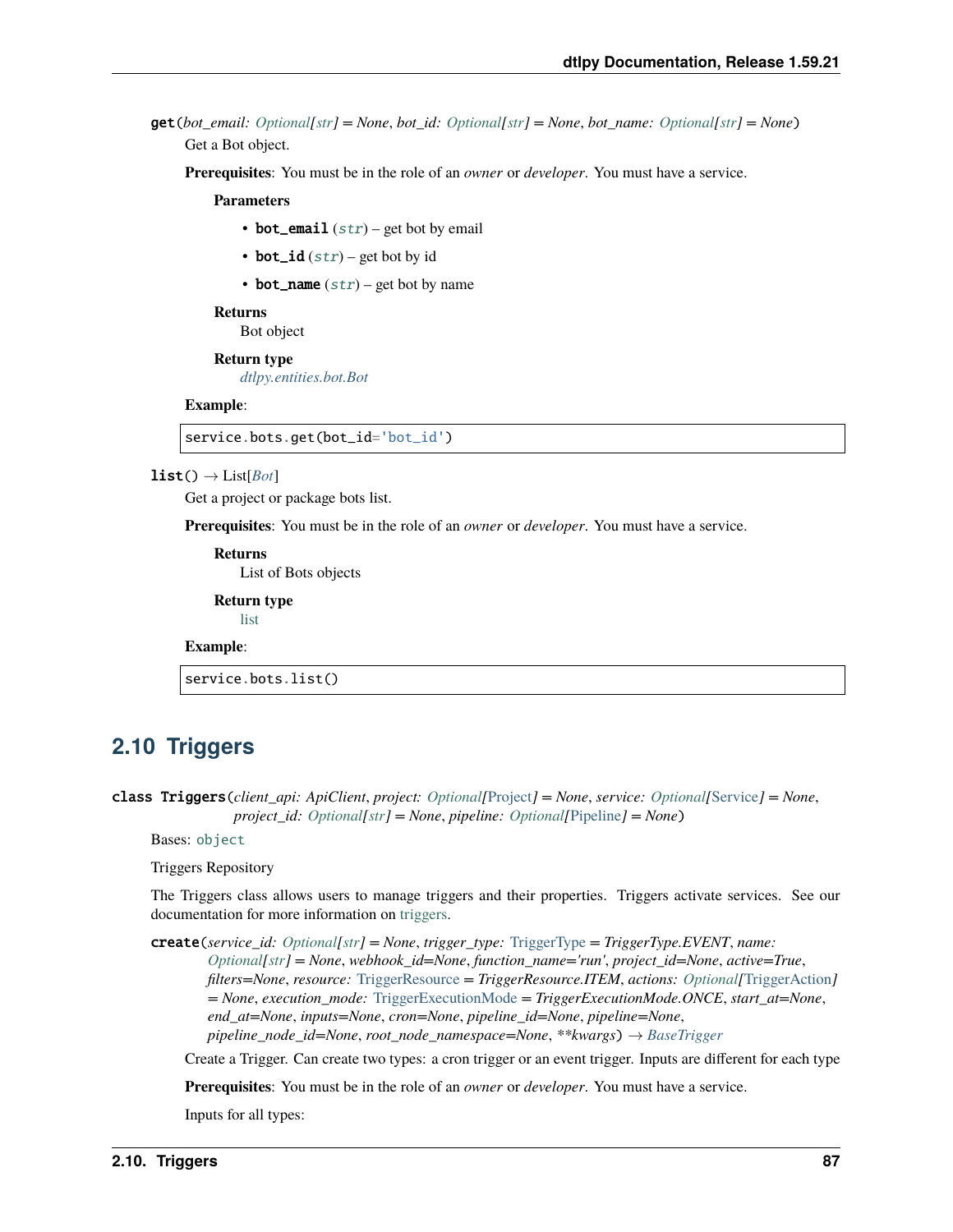### **Parameters**

- service\_id  $(str)$  $(str)$  $(str)$  Id of services to be triggered
- trigger\_type  $(str)$  $(str)$  $(str)$  can be cron or event. use enum dl. TriggerType for the full list
- name  $(str)$  $(str)$  $(str)$  name of the trigger
- webhook\_id  $(str)$  $(str)$  $(str)$  id for webhook to be called
- **function\_name**  $(str)$  $(str)$  $(str)$  the function name to be called when triggered (must be defined in the package)
- project\_id  $(str)$  $(str)$  $(str)$  project id where trigger will work
- **active**  $(bool)$  $(bool)$  $(bool)$  optional True/False, default = True, if true trigger is active

Inputs for event trigger: :param dtlpy.entities.filters.Filters filters: optional - Item/Annotation metadata filters, default = none :param str resource: optional - Dataset/Item/Annotation/ItemStatus, default = Item :param str actions: optional - Created/Updated/Deleted, default = create :param str execution\_mode: how many times trigger should be activated; default is "Once". enum dl.TriggerExecutionMode

Inputs for cron trigger: :param start\_at: iso format date string to start activating the cron trigger :param end\_at: iso format date string to end the cron activation :param inputs: dictionary "name":"val" of inputs to the function :param str cron: cron spec specifying when it should run. more information: <https://en.wikipedia.org/wiki/Cron> :param str pipeline\_id: Id of pipeline to be triggered :param pipeline: pipeline entity to be triggered :param str pipeline\_node\_id: Id of pipeline root node to be triggered :param root node namespace: namespace of pipeline root node to be triggered

#### **Returns**

Trigger entity

## **Return type**

*[dtlpy.entities.trigger.Trigger](#page-164-4)*

## **Example**:

```
service.triggers.create(name='triggername',
                      execution_mode=dl.TriggerExecutionMode.ONCE,
                      resource='Item',
                      actions='Created',
                      function_name='run',
                      filters={'$and': [{'hidden': False},
                                         {'type': 'file'}]}
                      )
```
delete(*trigger\_id=None*, *trigger\_name=None*)

Delete Trigger object

**Prerequisites**: You must be in the role of an *owner* or *developer*. You must have a service.

#### **Parameters**

- trigger\_id  $(str)$  $(str)$  $(str)$  trigger id
- trigger\_name  $(str)$  $(str)$  $(str)$  trigger name

#### **Returns**

True is successful error if not

## **Return type**

[bool](https://docs.python.org/3/library/functions.html#bool)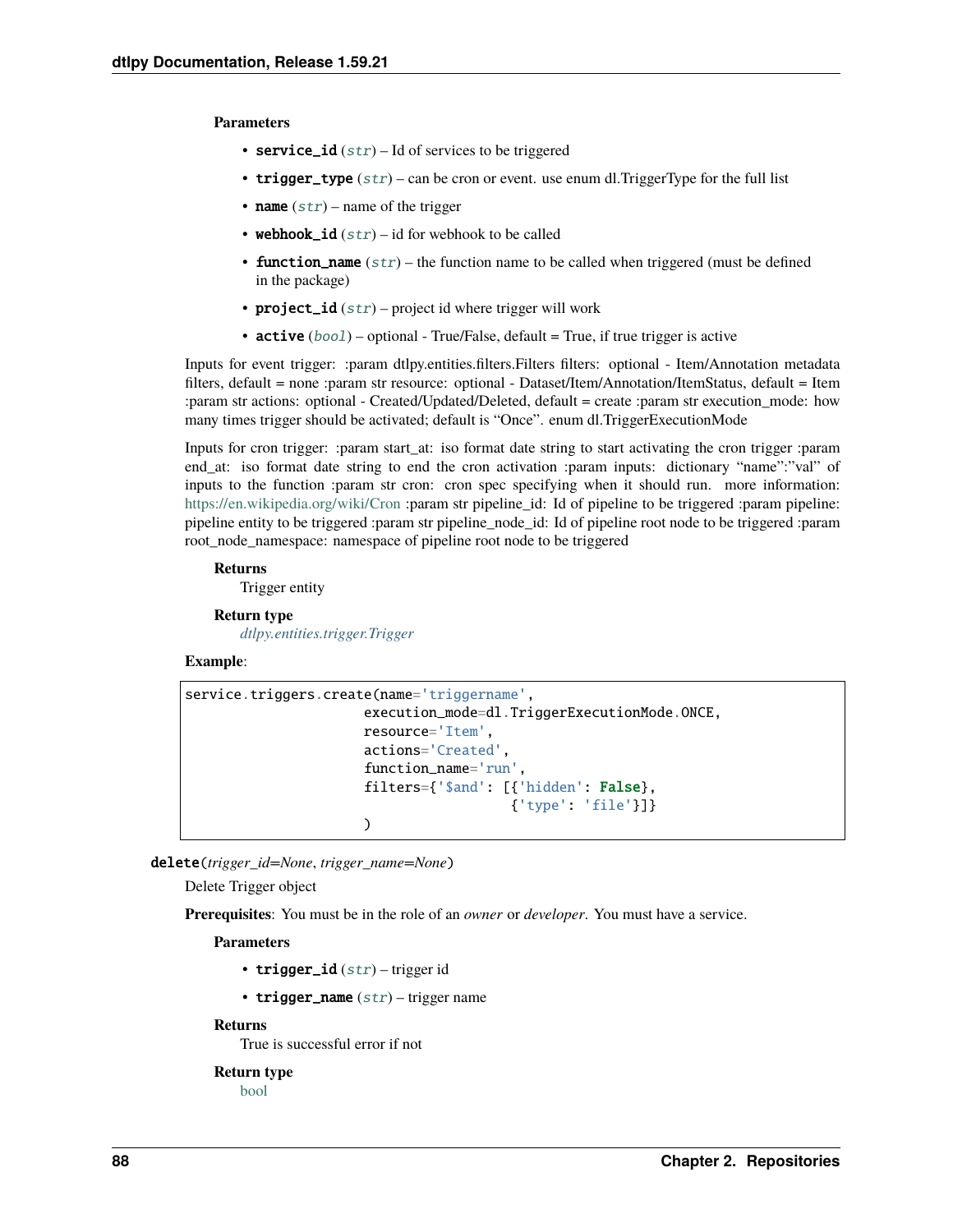**Example**:

```
service.triggers.delete(trigger_id='trigger_id')
```
get(*trigger\_id=None*, *trigger\_name=None*) → *[BaseTrigger](#page-163-0)*

Get Trigger object

**Prerequisites**: You must be in the role of an *owner* or *developer*. You must have a service.

**Parameters**

- trigger\_id  $(str)$  $(str)$  $(str)$  trigger id
- trigger\_name  $(str)$  $(str)$  $(str)$  trigger name

**Returns**

Trigger entity

**Return type**

*[dtlpy.entities.trigger.Trigger](#page-164-4)*

#### **Example**:

service.triggers.get(trigger\_id='trigger\_id')

#### **list**(*filters: Optional*[[Filters](#page-139-0)*]* = *None*)  $\rightarrow$  *[PagedEntities](#page-169-0)*

List triggers of a project, package, or service.

**Prerequisites**: You must be in the role of an *owner* or *developer*. You must have a service.

#### **Parameters**

filters ([dtlpy.entities.filters.Filters](#page-139-0)) – Filters entity or a dictionary containing filters parameters

### **Returns**

Paged entity

### **Return type** *[dtlpy.entities.paged\\_entities.PagedEntities](#page-169-0)*

#### **Example**:

service.triggers.list()

#### name\_validation(*name: [str](https://docs.python.org/3/library/stdtypes.html#str)*)

This method validates the trigger name. If name is not valid, this method will return an error. Otherwise, it will not return anything.

## **Parameters**

**name**  $(str)$  $(str)$  $(str)$  – trigger name

resource\_information(*resource*, *resource\_type*, *action='Created'*)

Returns which function should run on an item (based on global triggers).

**Prerequisites**: You must be a **superuser** to run this method.

- resource 'Item' / 'Dataset' / etc
- resource\_type dictionary of the resource object
- action 'Created' / 'Updated' / etc.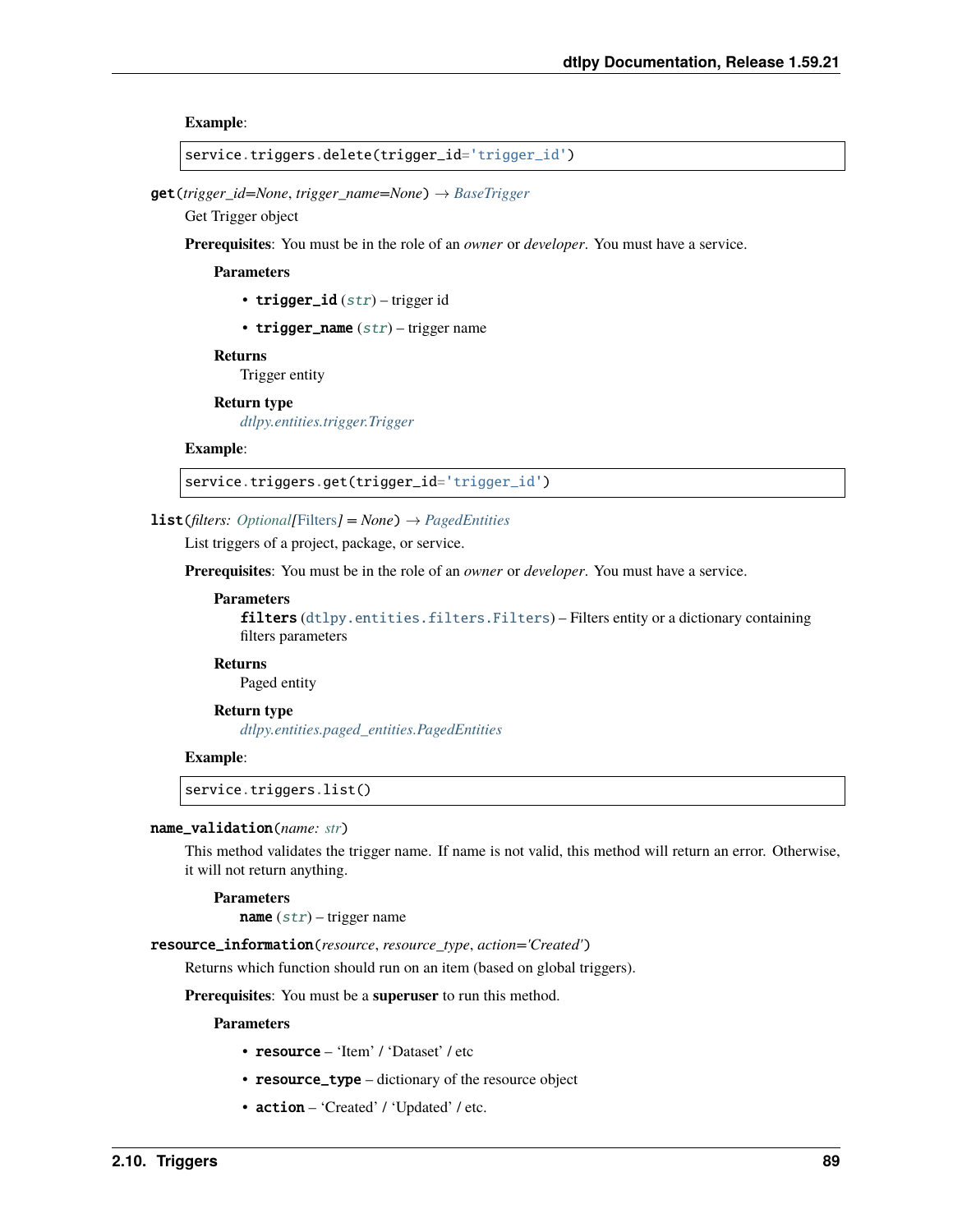**Example**:

```
service.triggers.resource_information(resource='Item', resource_type=item_
˓→object, action='Created')
```
update(*trigger:* [BaseTrigger](#page-163-0)) → *[BaseTrigger](#page-163-0)*

Update trigger

**Prerequisites**: You must be in the role of an *owner* or *developer*. You must have a service.

**Parameters** trigger ([dtlpy.entities.trigger.Trigger](#page-164-4)) – Trigger entity **Returns**

Trigger entity

**Return type**

*[dtlpy.entities.trigger.Trigger](#page-164-4)*

**Example**:

service.triggers.update(trigger='trigger\_entity')

# **2.11 Executions**

class Executions(*client\_api: ApiClient*, *service: [Optional\[](https://docs.python.org/3/library/typing.html#typing.Optional)*[Service](#page-159-0)*] = None*, *project: [Optional\[](https://docs.python.org/3/library/typing.html#typing.Optional)*[Project](#page-107-0)*] = None*)

Bases: [object](https://docs.python.org/3/library/functions.html#object)

Service Executions Repository

The Executions class allows the users to manage executions (executions of services) and their properties. See our documentation for more information about [executions.](https://dataloop.ai/docs/faas-execution)

create(*service\_id: [Optional\[](https://docs.python.org/3/library/typing.html#typing.Optional)[str\]](https://docs.python.org/3/library/stdtypes.html#str) = None*, *execution\_input: [Optional](https://docs.python.org/3/library/typing.html#typing.Optional)[\[list\]](https://docs.python.org/3/library/stdtypes.html#list) = None*, *function\_name: [Optional\[](https://docs.python.org/3/library/typing.html#typing.Optional)[str\]](https://docs.python.org/3/library/stdtypes.html#str) = None*, *resource: [Optional\[](https://docs.python.org/3/library/typing.html#typing.Optional)*[PackageInputType](#page-156-1)*] = None*, *item\_id: [Optional](https://docs.python.org/3/library/typing.html#typing.Optional)[\[str\]](https://docs.python.org/3/library/stdtypes.html#str) = None*, *dataset\_id: [Optional\[](https://docs.python.org/3/library/typing.html#typing.Optional)[str\]](https://docs.python.org/3/library/stdtypes.html#str) = None*, *annotation\_id: [Optional\[](https://docs.python.org/3/library/typing.html#typing.Optional)[str\]](https://docs.python.org/3/library/stdtypes.html#str) = None*, *project\_id: [Optional\[](https://docs.python.org/3/library/typing.html#typing.Optional)[str\]](https://docs.python.org/3/library/stdtypes.html#str) = None*, *sync: [bool](https://docs.python.org/3/library/functions.html#bool) = False*, *stream\_logs: [bool](https://docs.python.org/3/library/functions.html#bool) = False*, *return\_output: [bool](https://docs.python.org/3/library/functions.html#bool) = False*, *return\_curl\_only:*  $bool = False$  $bool = False$ , *timeout:*  $Optional(int] = None$  $Optional(int] = None$  $Optional(int] = None$   $\rightarrow Execution$  $\rightarrow Execution$ 

Execute a function on an existing service

**Prerequisites**: You must be in the role of an *owner* or *developer*. You must have a service.

- service\_id  $(str)$  $(str)$  $(str)$  service id to execute on
- execution\_input (List[FunctionIO] or [dict](https://docs.python.org/3/library/stdtypes.html#dict)) input dictionary or list of FunctionIO entities
- function\_name  $(str)$  $(str)$  $(str)$  function name to run
- resource  $(str)$  $(str)$  $(str)$  input type.
- **item\_id**  $(str)$  $(str)$  $(str)$  optional item id as input to function
- dataset\_id  $(str)$  $(str)$  $(str)$  optional dataset id as input to function
- **annotation\_id**  $(str)$  $(str)$  $(str)$  optional annotation id as input to function
- project\_id  $(str)$  $(str)$  $(str)$  resource's project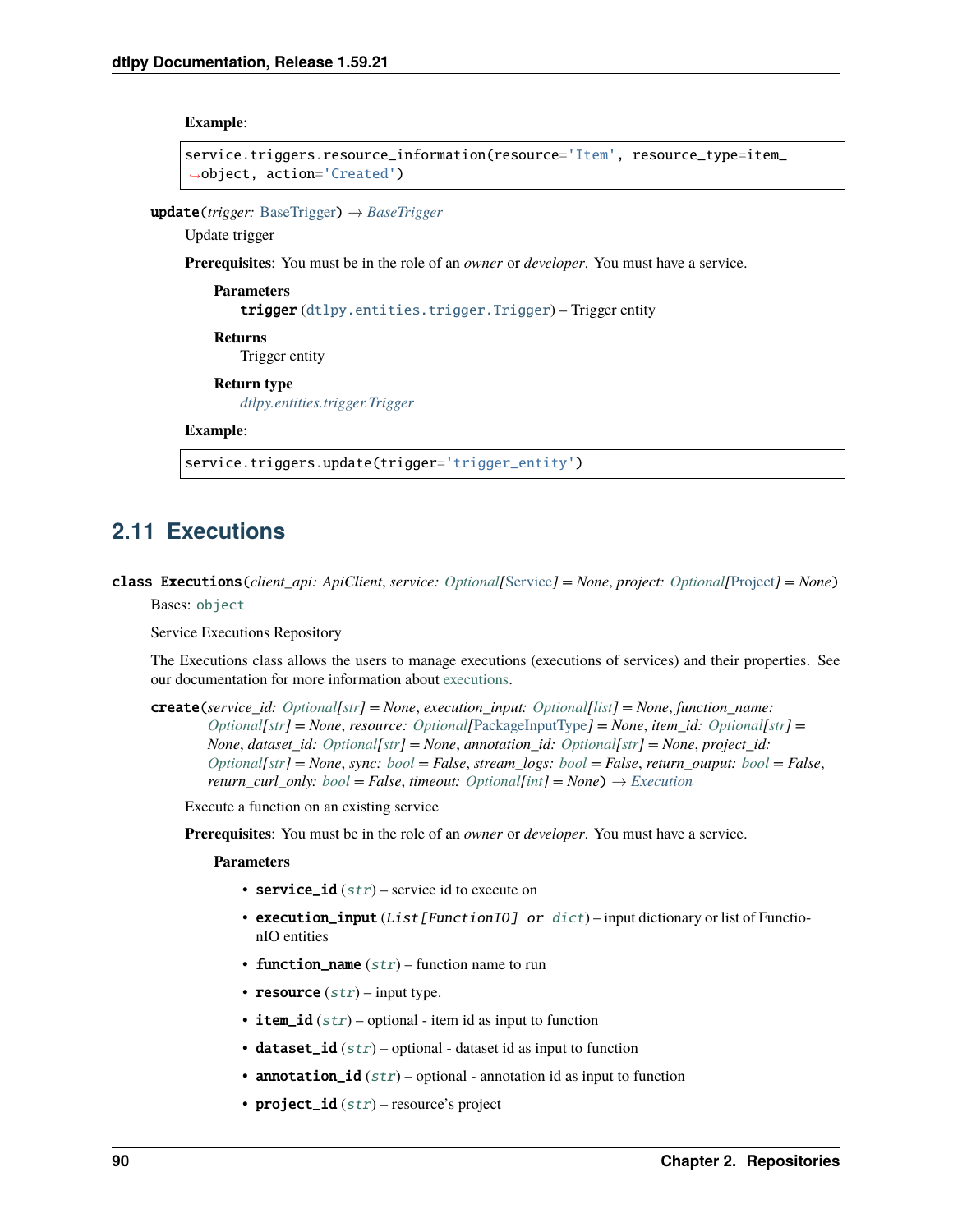- sync  $(bool)$  $(bool)$  $(bool)$  if true, wait for function to end
- stream\_logs ([bool](https://docs.python.org/3/library/functions.html#bool)) prints logs of the new execution. only works with sync=True
- return\_output ([bool](https://docs.python.org/3/library/functions.html#bool)) if True and sync is True will return the output directly
- return\_curl\_only ([bool](https://docs.python.org/3/library/functions.html#bool)) return the cURL of the creation WITHOUT actually do it
- timeout  $(int)$  $(int)$  $(int)$  int, seconds to wait until TimeoutError is raised. if  $\leq=0$  wait until done - by default wait take the service timeout

execution object

#### **Return type**

*[dtlpy.entities.execution.Execution](#page-165-0)*

#### **Example**:

```
service.executions.create(function_name='function_name', item_id='item_id',␣
˓→project_id='project_id')
```
 $get(execution_id: Optional[str] = None, sync: bool = False) \rightarrow Execution$  $get(execution_id: Optional[str] = None, sync: bool = False) \rightarrow Execution$  $get(execution_id: Optional[str] = None, sync: bool = False) \rightarrow Execution$  $get(execution_id: Optional[str] = None, sync: bool = False) \rightarrow Execution$  $get(execution_id: Optional[str] = None, sync: bool = False) \rightarrow Execution$  $get(execution_id: Optional[str] = None, sync: bool = False) \rightarrow Execution$  $get(execution_id: Optional[str] = None, sync: bool = False) \rightarrow Execution$ 

Get Service execution object

**Prerequisites**: You must be in the role of an *owner* or *developer*. You must have a service.

## **Parameters**

- execution\_id  $(str)$  $(str)$  $(str)$  execution id
- sync  $(bool)$  $(bool)$  $(bool)$  if true, wait for the execution to finish

### **Returns**

Service execution object

#### **Return type**

*[dtlpy.entities.execution.Execution](#page-165-0)*

## **Example**:

service.executions.get(execution\_id='execution\_id')

#### increment(*execution:* [Execution](#page-165-0))

Increment the number of attempts that an execution is allowed to attempt to run a service that is not responding.

**Prerequisites**: You must be in the role of an *owner* or *developer*. You must have a service.

```
Parameters
   execution (dtlpy.entities.execution.Execution) –
Returns
```
int

**Return type**

[int](https://docs.python.org/3/library/functions.html#int)

## **Example**:

service.executions.increment(execution='execution\_entity')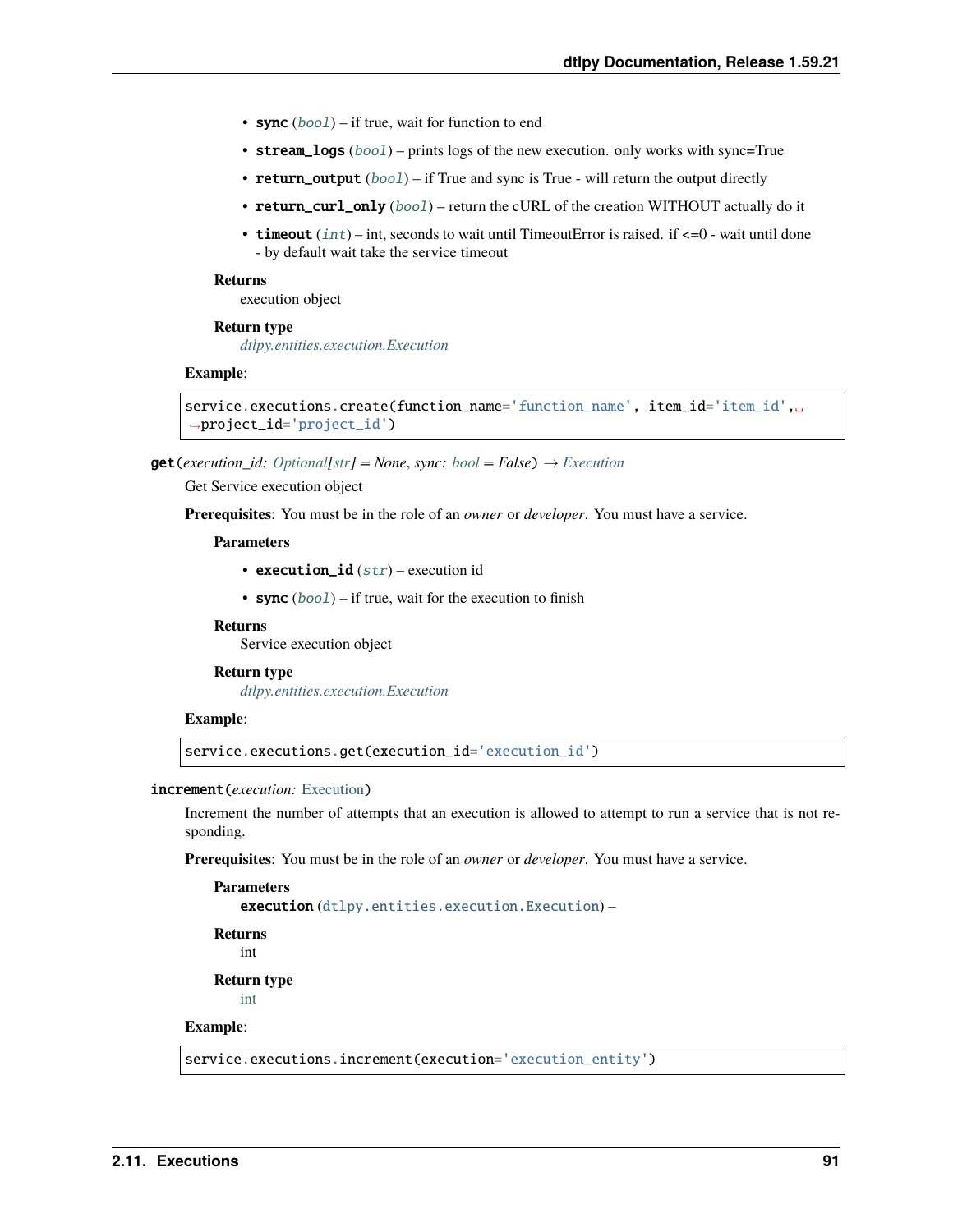#### **list**(*filters: Optional*[[Filters](#page-139-0)] =  $None$ )  $\rightarrow$  *[PagedEntities](#page-169-0)*

List service executions

**Prerequisites**: You must be in the role of an *owner* or *developer*. You must have a service.

**Parameters** filters ([dtlpy.entities.filters.Filters](#page-139-0)) - dl.Filters entity to filters items

**Returns**

Paged entity

## **Return type**

*[dtlpy.entities.paged\\_entities.PagedEntities](#page-169-0)*

## **Example**:

service.executions.list()

logs(*execution\_id: [str](https://docs.python.org/3/library/stdtypes.html#str)*, *follow: [bool](https://docs.python.org/3/library/functions.html#bool) = True*, *until\_completed: [bool](https://docs.python.org/3/library/functions.html#bool) = True*)

executions logs

**Prerequisites**: You must be in the role of an *owner* or *developer*. You must have a service.

#### **Parameters**

- execution\_id  $(str)$  $(str)$  $(str)$  execution id
- **follow**  $(bool)$  $(bool)$  $(bool)$  if true, keep stream future logs
- until\_completed ([bool](https://docs.python.org/3/library/functions.html#bool)) if true, wait until completed

## **Returns**

executions logs

## **Example**:

service.executions.logs(execution\_id='execution\_id')

progress\_update(*execution\_id: [str](https://docs.python.org/3/library/stdtypes.html#str)*, *status: [Optional\[](https://docs.python.org/3/library/typing.html#typing.Optional)*[ExecutionStatus](#page-166-1)*] = None*, *percent\_complete: [Optional\[](https://docs.python.org/3/library/typing.html#typing.Optional)[int\]](https://docs.python.org/3/library/functions.html#int) = None*, *message: [Optional\[](https://docs.python.org/3/library/typing.html#typing.Optional)[str\]](https://docs.python.org/3/library/stdtypes.html#str) = None*, *output: [Optional\[](https://docs.python.org/3/library/typing.html#typing.Optional)[str\]](https://docs.python.org/3/library/stdtypes.html#str) = None*, *service\_version: [Optional\[](https://docs.python.org/3/library/typing.html#typing.Optional)[str\]](https://docs.python.org/3/library/stdtypes.html#str) = None*)

Update Execution Progress.

**Prerequisites**: You must be in the role of an *owner* or *developer*. You must have a service.

#### **Parameters**

- execution\_id  $(str)$  $(str)$  $(str)$  execution id
- status  $(str)$  $(str)$  $(str)$  ExecutionStatus
- percent\_complete ([int](https://docs.python.org/3/library/functions.html#int)) percent work done
- message  $(str)$  $(str)$  $(str)$  message
- output  $(str)$  $(str)$  $(str)$  the output of the execution
- service\_version  $(str)$  $(str)$  $(str)$  service version

## **Returns**

Service execution object

## **Return type**

*[dtlpy.entities.execution.Execution](#page-165-0)*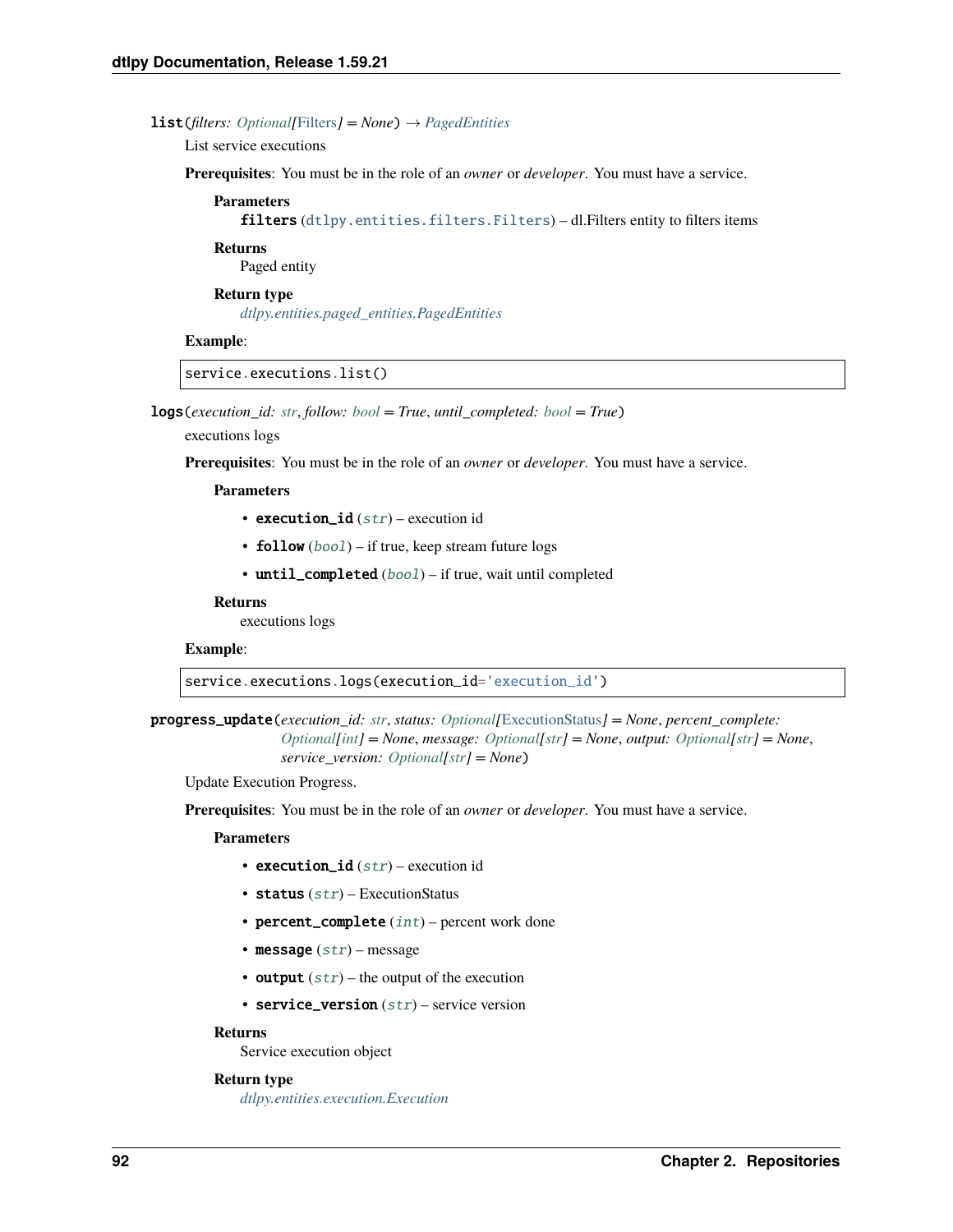**Example**:

```
service.executions.progress_update(execution_id='execution_id', status='complete
˓→', percent_complete=100)
```
rerun(*execution:* [Execution,](#page-165-0) *sync: [bool](https://docs.python.org/3/library/functions.html#bool) = False*)

Rerun execution

**Prerequisites**: You must be in the role of an *owner* or *developer*. You must have a service.

**Parameters**

- execution ([dtlpy.entities.execution.Execution](#page-165-0)) –
- sync  $(bool)$  $(bool)$  $(bool)$  wait for the execution to finish

## **Returns**

Execution object

#### **Return type**

*[dtlpy.entities.execution.Execution](#page-165-0)*

#### **Example**:

service.executions.rerun(execution='execution\_entity')

## terminate(*execution:* [Execution](#page-165-0))

Terminate Execution

**Prerequisites**: You must be in the role of an *owner* or *developer*. You must have a service.

**Parameters** execution ([dtlpy.entities.execution.Execution](#page-165-0)) -

**Returns**

execution object

**Return type** *[dtlpy.entities.execution.Execution](#page-165-0)*

#### **Example**:

service.executions.terminate(execution='execution\_entity')

 $update(execution: Execution) \rightarrow Execution$  $update(execution: Execution) \rightarrow Execution$  $update(execution: Execution) \rightarrow Execution$ 

Update execution changes to platform

**Prerequisites**: You must be in the role of an *owner* or *developer*. You must have a service.

#### **Parameters**

execution ([dtlpy.entities.execution.Execution](#page-165-0)) – execution entity

#### **Returns**

Service execution object

#### **Return type**

*[dtlpy.entities.execution.Execution](#page-165-0)*

#### **Example**:

service.executions.update(execution='execution\_entity')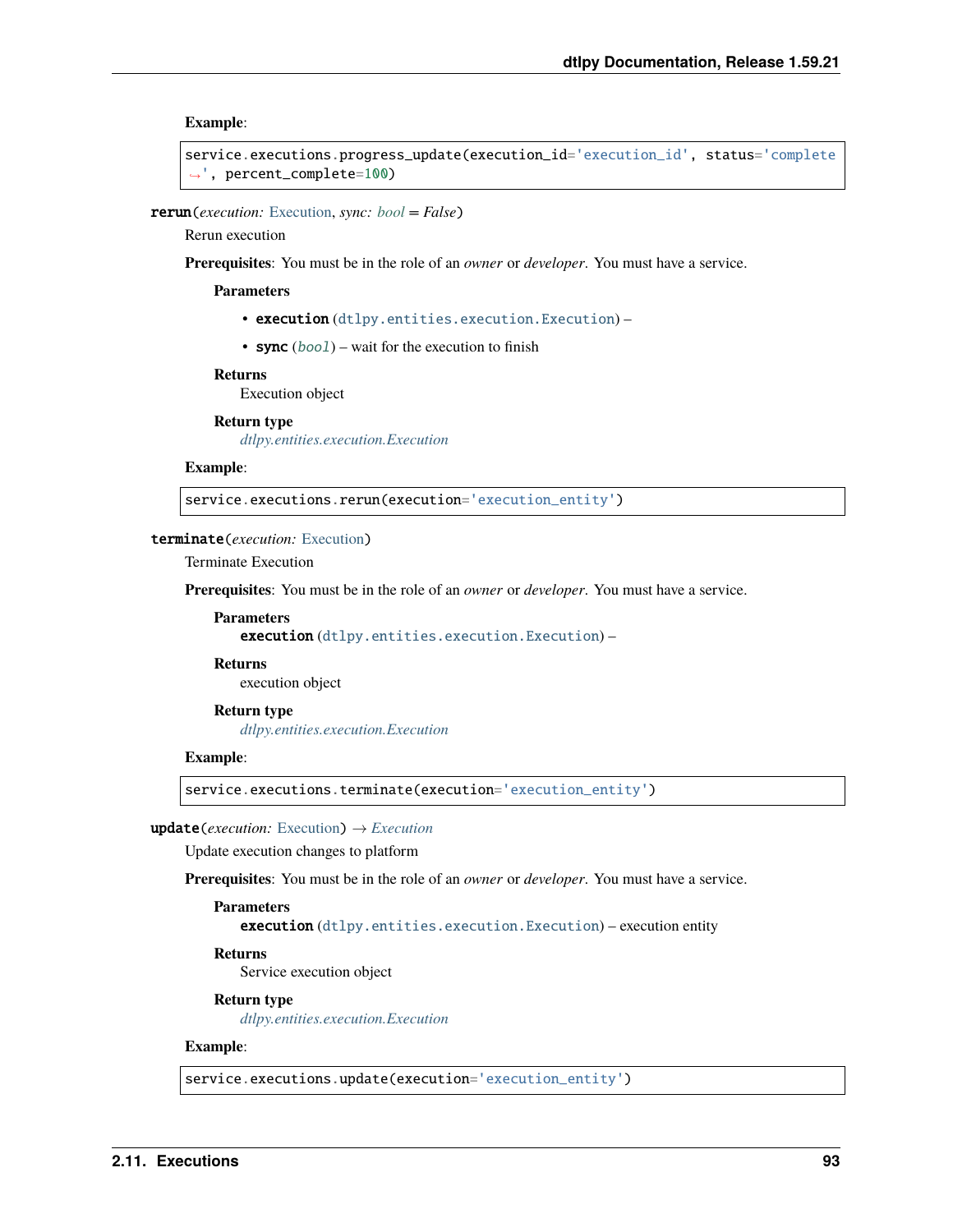## wait(*execution\_id: [str](https://docs.python.org/3/library/stdtypes.html#str)*, *timeout: [Optional\[](https://docs.python.org/3/library/typing.html#typing.Optional)[int\]](https://docs.python.org/3/library/functions.html#int) = None*)

Get Service execution object.

**Prerequisites**: You must be in the role of an *owner* or *developer*. You must have a service.

#### **Parameters**

- execution\_id  $(str)$  $(str)$  $(str)$  execution id
- timeout  $(int)$  $(int)$  $(int)$  seconds to wait until TimeoutError is raised. if  $\leq 0$  wait until done by default wait take the service timeout

## **Returns**

Service execution object

## **Return type**

*[dtlpy.entities.execution.Execution](#page-165-0)*

#### **Example**:

service.executions.wait(execution\_id='execution\_id')

# **2.12 Pipelines**

class Pipelines(*client\_api: ApiClient*, *project: [Optional\[](https://docs.python.org/3/library/typing.html#typing.Optional)*[Project](#page-107-0)*] = None*)

Bases: [object](https://docs.python.org/3/library/functions.html#object)

Pipelines Repository

The Pipelines class allows users to manage pipelines and their properties. See our documentation for more information on [pipelines.](https://dataloop.ai/docs/pipelines-overview)

create(*name: [Optional\[](https://docs.python.org/3/library/typing.html#typing.Optional)[str\]](https://docs.python.org/3/library/stdtypes.html#str) = None*, *project\_id: [Optional](https://docs.python.org/3/library/typing.html#typing.Optional)[\[str\]](https://docs.python.org/3/library/stdtypes.html#str) = None*, *pipeline\_json: [Optional\[](https://docs.python.org/3/library/typing.html#typing.Optional)[dict\]](https://docs.python.org/3/library/stdtypes.html#dict) = None*) → *[Pipeline](#page-166-0)*

Create a new pipeline.

**prerequisites**: You must be an *owner* or *developer* to use this method.

## **Parameters**

- name  $(str)$  $(str)$  $(str)$  pipeline name
- project\_id  $(str)$  $(str)$  $(str)$  project id
- pipeline\_json  $(dict)$  $(dict)$  $(dict)$  json containing the pipeline fields

#### **Returns**

Pipeline object

## **Return type** *[dtlpy.entities.pipeline.Pipeline](#page-166-0)*

## **Example**:

project.pipelines.create(name='pipeline\_name')

delete(*pipeline: [Optional\[](https://docs.python.org/3/library/typing.html#typing.Optional)*[Pipeline](#page-166-0)*] = None*, *pipeline\_name: [Optional\[](https://docs.python.org/3/library/typing.html#typing.Optional)[str\]](https://docs.python.org/3/library/stdtypes.html#str) = None*, *pipeline\_id: [Optional\[](https://docs.python.org/3/library/typing.html#typing.Optional)[str\]](https://docs.python.org/3/library/stdtypes.html#str) = None*)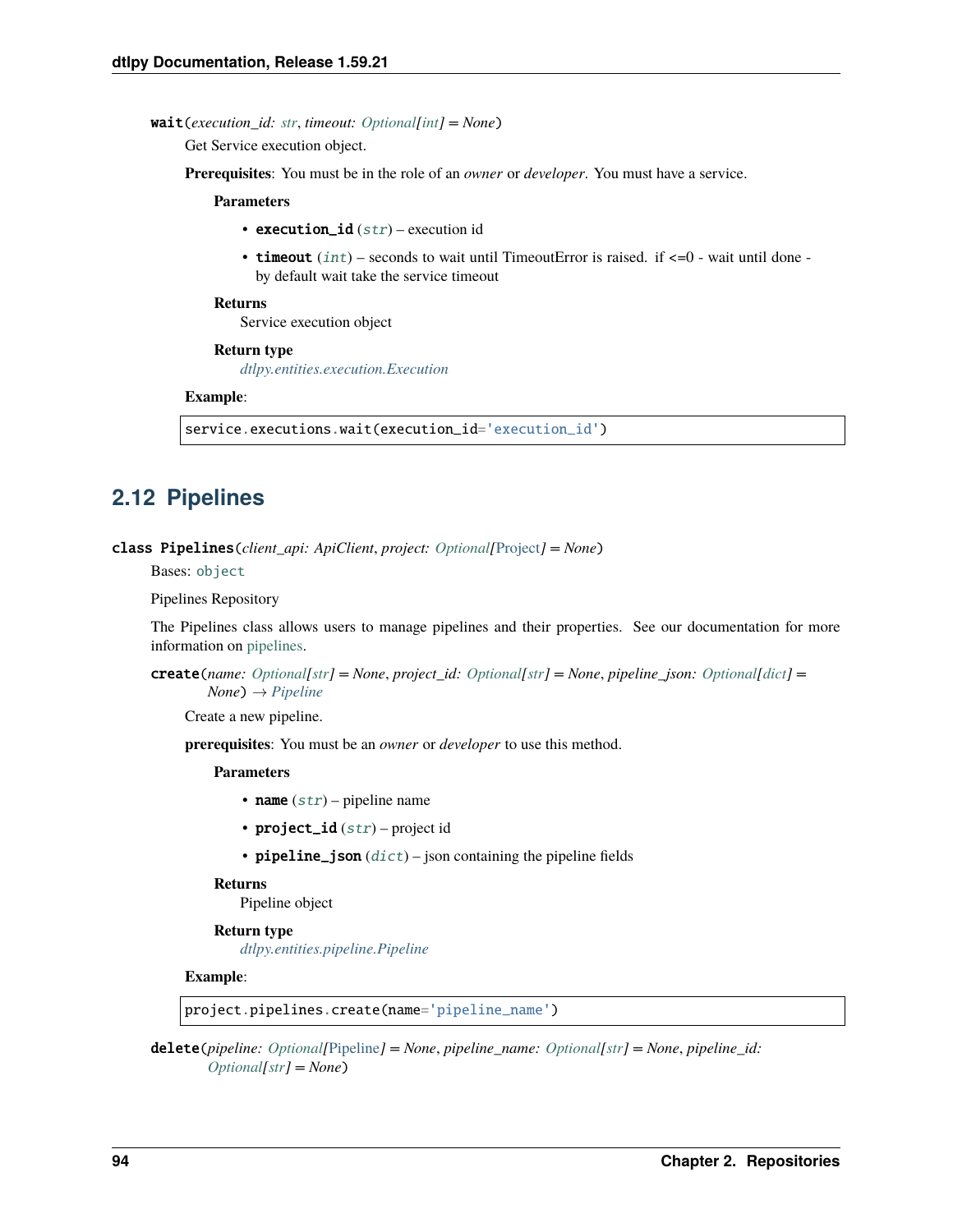Delete Pipeline object.

**prerequisites**: You must be an *owner* or *developer* to use this method.

#### **Parameters**

- pipeline ([dtlpy.entities.pipeline.Pipeline](#page-166-0)) pipeline entity
- pipeline\_id  $(str)$  $(str)$  $(str)$  pipeline id
- pipeline\_name  $(str)$  $(str)$  $(str)$  pipeline name

### **Returns**

True if success

## **Return type**

[bool](https://docs.python.org/3/library/functions.html#bool)

#### **Example**:

project.pipelines.delete(pipeline\_id='pipeline\_id')

execute(*pipeline: [Optional\[](https://docs.python.org/3/library/typing.html#typing.Optional)*[Pipeline](#page-166-0)*] = None*, *pipeline\_id: [Optional](https://docs.python.org/3/library/typing.html#typing.Optional)[\[str\]](https://docs.python.org/3/library/stdtypes.html#str) = None*, *pipeline\_name: [Optional\[](https://docs.python.org/3/library/typing.html#typing.Optional)[str\]](https://docs.python.org/3/library/stdtypes.html#str) = None*, *execution\_input=None*)

Execute a pipeline and return the pipeline execution as an object.

**prerequisites**: You must be an *owner* or *developer* to use this method.

#### **Parameters**

- pipeline ([dtlpy.entities.pipeline.Pipeline](#page-166-0)) pipeline entity
- pipeline\_id  $(str)$  $(str)$  $(str)$  pipeline id
- **pipeline\_name**  $(str)$  $(str)$  $(str)$  pipeline name
- execution\_input list of the dl.FunctionIO or dict of pipeline input example {'item': 'item\_id' }

#### **Returns**

entities.PipelineExecution object

#### **Return type**

*[dtlpy.entities.pipeline\\_execution.PipelineExecution](#page-168-0)*

## **Example**:

```
project.pipelines.execute(pipeline='pipeline_entity', execution_input= {'item':
\rightarrow'item_id'} )
```
get(*pipeline\_name=None*, *pipeline\_id=None*, *fetch=None*) → *[Pipeline](#page-166-0)*

Get Pipeline object to use in your code.

**prerequisites**: You must be an *owner* or *developer* to use this method.

You must provide at least ONE of the following params: pipeline\_name, pipeline\_id.

- pipeline\_id  $(str)$  $(str)$  $(str)$  pipeline id
- pipeline\_name  $(str)$  $(str)$  $(str)$  pipeline name
- fetch optional fetch entity from platform, default taken from cookie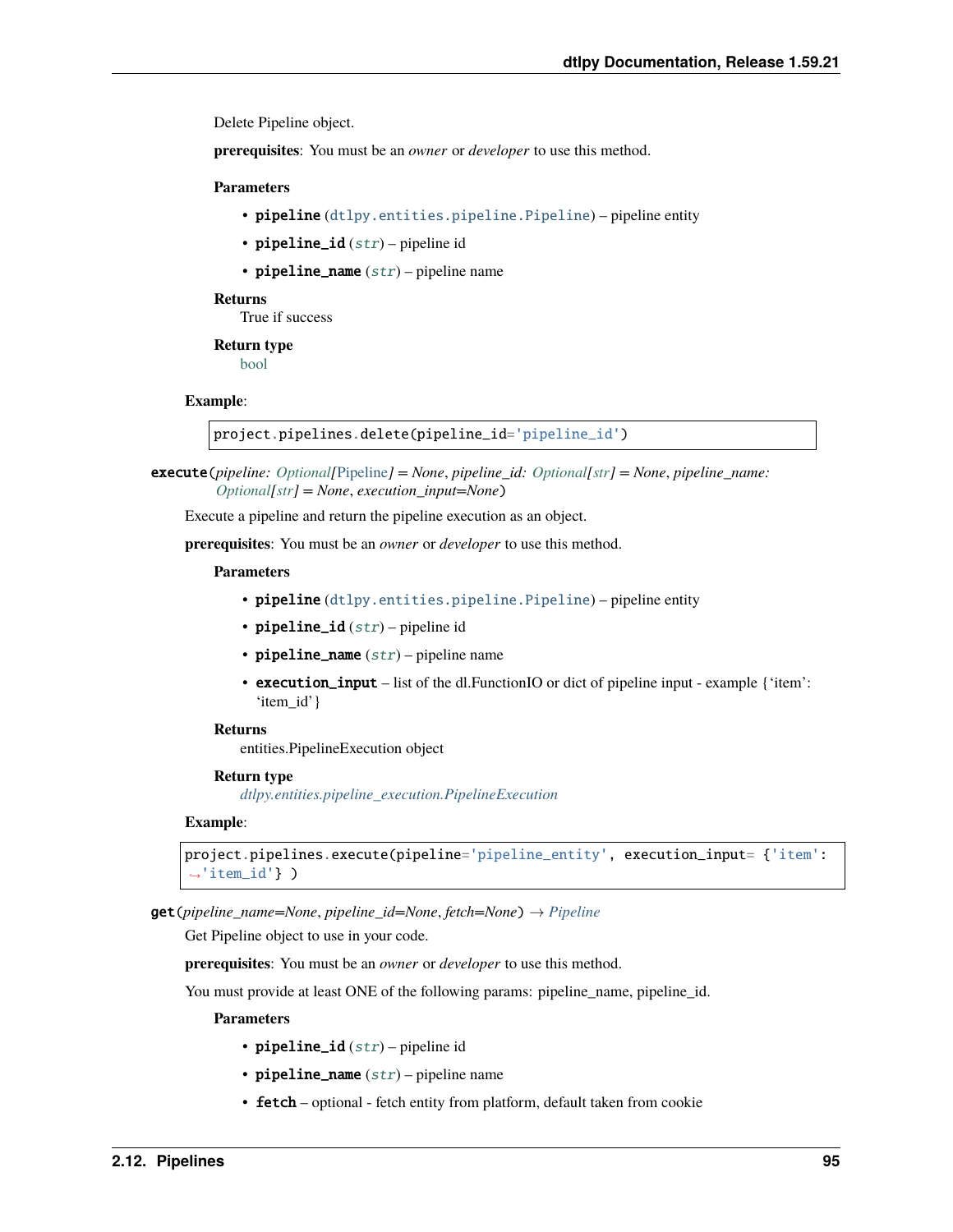**Returns** Pipeline object

## **Return type**

*[dtlpy.entities.pipeline.Pipeline](#page-166-0)*

## **Example**:

project.pipelines.get(pipeline\_id='pipeline\_id')

install(*pipeline: [Optional\[](https://docs.python.org/3/library/typing.html#typing.Optional)*[Pipeline](#page-166-0)*] = None*)

Install (start) a pipeline.

**prerequisites**: You must be an *owner* or *developer* to use this method.

```
Parameters
   pipeline (dtlpy.entities.pipeline.Pipeline) – pipeline entity
Returns
```
Composition object

#### **Example**:

project.pipelines.install(pipeline='pipeline\_entity')

**list**(*filters: Optional*[[Filters](#page-139-0)*]* = *None*, *project\_id: [Optional\[](https://docs.python.org/3/library/typing.html#typing.Optional)[str\]](https://docs.python.org/3/library/stdtypes.html#str)* = *None*)  $\rightarrow$  *[PagedEntities](#page-169-0)* 

List project pipelines.

**prerequisites**: You must be an *owner* or *developer* to use this method.

## **Parameters**

- filters ([dtlpy.entities.filters.Filters](#page-139-0)) Filters entity or a dictionary containing filters parameters
- project\_id ([str](https://docs.python.org/3/library/stdtypes.html#str)) project id

## **Returns**

Paged entity

## **Return type**

*[dtlpy.entities.paged\\_entities.PagedEntities](#page-169-0)*

## **Example**:

project.pipelines.get()

open\_in\_web(*pipeline: [Optional\[](https://docs.python.org/3/library/typing.html#typing.Optional)*[Pipeline](#page-166-0)*] = None*, *pipeline\_id: [Optional](https://docs.python.org/3/library/typing.html#typing.Optional)[\[str\]](https://docs.python.org/3/library/stdtypes.html#str) = None*, *pipeline\_name: [Optional\[](https://docs.python.org/3/library/typing.html#typing.Optional)[str\]](https://docs.python.org/3/library/stdtypes.html#str) = None*)

Open the pipeline in web platform.

**prerequisites**: Must be *owner* or *developer* to use this method.

## **Parameters**

- pipeline ([dtlpy.entities.pipeline.Pipeline](#page-166-0)) pipeline entity
- pipeline\_id  $(str)$  $(str)$  $(str)$  pipeline id
- **pipeline\_name**  $(str)$  $(str)$  $(str)$  pipeline name

## **Example**: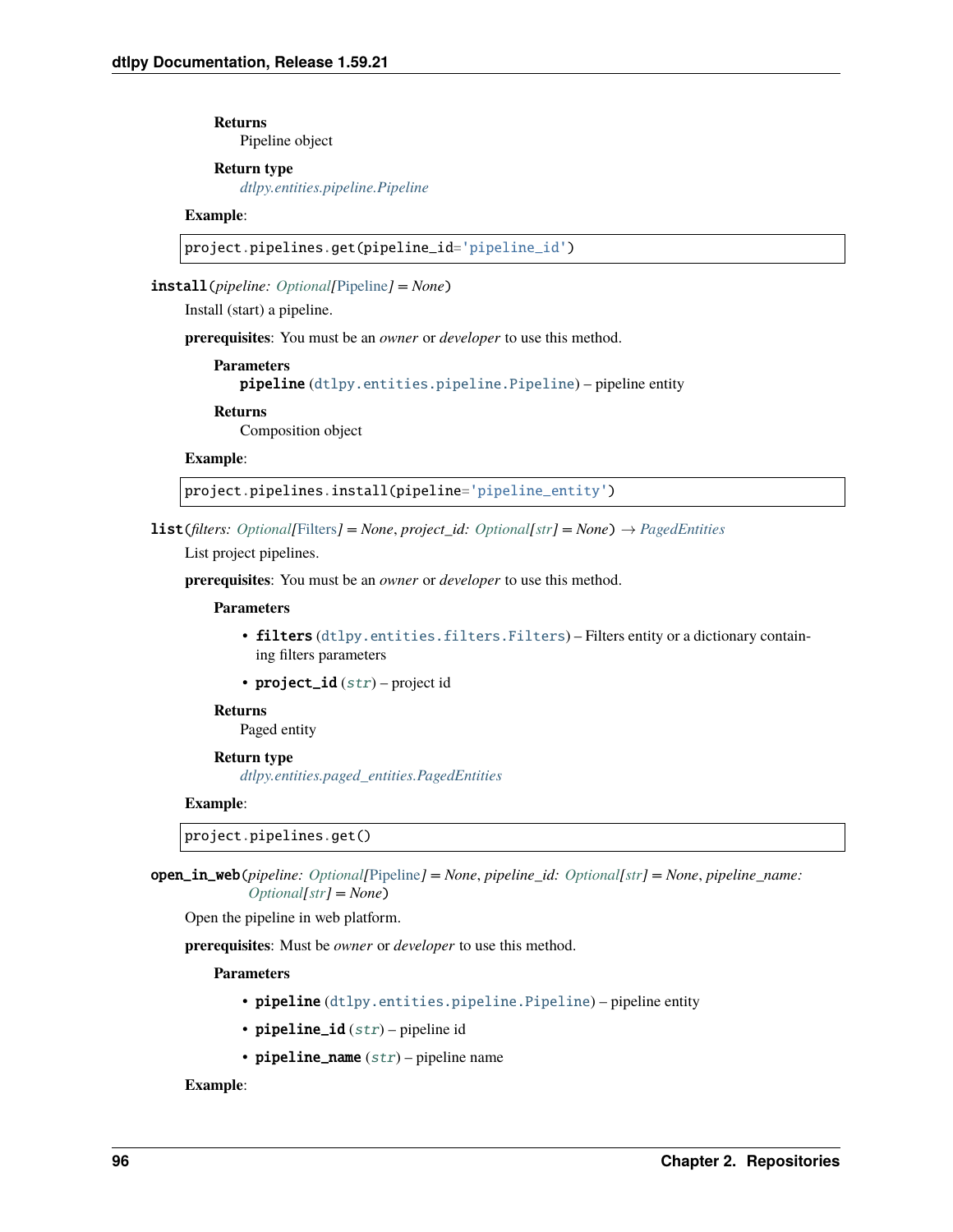project.pipelines.open\_in\_web(pipeline\_id='pipeline\_id')

pause(*pipeline: [Optional\[](https://docs.python.org/3/library/typing.html#typing.Optional)*[Pipeline](#page-166-0)*] = None*)

Pause a pipeline.

**prerequisites**: You must be an *owner* or *developer* to use this method.

**Parameters**

pipeline ([dtlpy.entities.pipeline.Pipeline](#page-166-0)) – pipeline entity

**Returns**

Composition object

## **Example**:

project.pipelines.pause(pipeline='pipeline\_entity')

reset(*pipeline: [Optional\[](https://docs.python.org/3/library/typing.html#typing.Optional)*[Pipeline](#page-166-0)*] = None*, *pipeline\_id: [Optional\[](https://docs.python.org/3/library/typing.html#typing.Optional)[str\]](https://docs.python.org/3/library/stdtypes.html#str) = None*, *pipeline\_name: [Optional](https://docs.python.org/3/library/typing.html#typing.Optional)[\[str\]](https://docs.python.org/3/library/stdtypes.html#str) = None*, *stop\_if\_running: [bool](https://docs.python.org/3/library/functions.html#bool) = False*)

Reset pipeline counters.

**prerequisites**: You must be an *owner* or *developer* to use this method.

### **Parameters**

- pipeline ([dtlpy.entities.pipeline.Pipeline](#page-166-0)) pipeline entity optional
- pipeline\_id  $(str)$  $(str)$  $(str)$  pipeline\_id optional
- pipeline\_name  $(str)$  $(str)$  $(str)$  pipeline\_name optional
- stop\_if\_running  $(bool)$  $(bool)$  $(bool)$  If the pipeline is installed it will stop the pipeline and reset the counters.

**Returns**

bool

```
Example:
```
project.pipelines.reset(pipeline='pipeline\_entity')

stats(*pipeline: [Optional\[](https://docs.python.org/3/library/typing.html#typing.Optional)*[Pipeline](#page-166-0)*] = None*, *pipeline\_id: [Optional\[](https://docs.python.org/3/library/typing.html#typing.Optional)[str\]](https://docs.python.org/3/library/stdtypes.html#str) = None*, *pipeline\_name: [Optional](https://docs.python.org/3/library/typing.html#typing.Optional)[\[str\]](https://docs.python.org/3/library/stdtypes.html#str) = None*)

Get pipeline counters.

#### **prerequisites**: You must be an *owner* or *developer* to use this method.

#### **Parameters**

- pipeline ([dtlpy.entities.pipeline.Pipeline](#page-166-0)) pipeline entity optional
- pipeline\_id  $(str)$  $(str)$  $(str)$  pipeline\_id optional
- pipeline\_name  $(str)$  $(str)$  $(str)$  pipeline\_name optional

#### **Returns**

PipelineStats

## **Return type**

dtlpy.entities.pipeline.PipelineStats

## **Example**: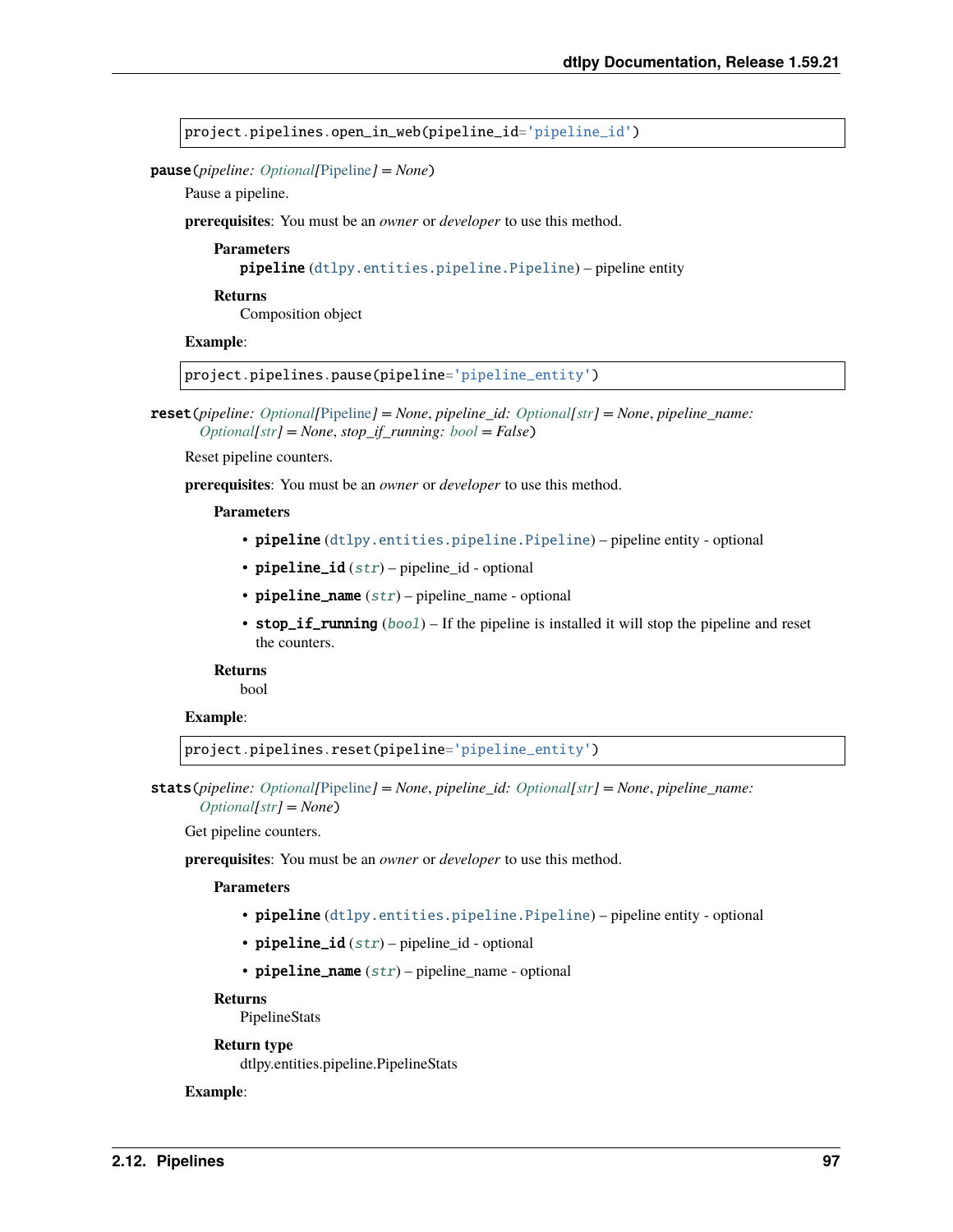project.pipelines.stats(pipeline='pipeline\_entity')

 $update(pipeline: Optional[Pipeline] = None) \rightarrow Pipeline$  $update(pipeline: Optional[Pipeline] = None) \rightarrow Pipeline$  $update(pipeline: Optional[Pipeline] = None) \rightarrow Pipeline$  $update(pipeline: Optional[Pipeline] = None) \rightarrow Pipeline$ 

Update pipeline changes to platform.

**prerequisites**: You must be an *owner* or *developer* to use this method.

**Parameters**

pipeline ([dtlpy.entities.pipeline.Pipeline](#page-166-0)) – pipeline entity

**Returns** Pipeline object

**Return type**

*[dtlpy.entities.pipeline.Pipeline](#page-166-0)*

#### **Example**:

project.pipelines.update(pipeline='pipeline\_entity')

## **2.12.1 Pipeline Executions**

class PipelineExecutions(*client\_api: ApiClient*, *project: [Optional\[](https://docs.python.org/3/library/typing.html#typing.Optional)*[Project](#page-107-0)*] = None*, *pipeline: [Optional\[](https://docs.python.org/3/library/typing.html#typing.Optional)*[Pipeline](#page-166-0)*] = None*)

Bases: [object](https://docs.python.org/3/library/functions.html#object)

PipelineExecutions Repository

The PipelineExecutions class allows users to manage pipeline executions. See our documentation for more information on [pipelines.](https://dataloop.ai/docs/pipelines-overview)

create(*pipeline\_id: [Optional](https://docs.python.org/3/library/typing.html#typing.Optional)[\[str\]](https://docs.python.org/3/library/stdtypes.html#str) = None*, *execution\_input=None*)

Execute a pipeline and return the execute.

**prerequisites**: You must be an *owner* or *developer* to use this method.

#### **Parameters**

- pipeline\_id pipeline id
- execution\_input list of the dl.FunctionIO or dict of pipeline input example {'item': 'item\_id'}

#### **Returns**

entities.PipelineExecution object

## **Return type**

*[dtlpy.entities.pipeline\\_execution.PipelineExecution](#page-168-0)*

## **Example**:

```
pipeline.pipeline_executions.create(pipeline_id='pipeline_id', execution_input={
˓→'item': 'item_id'})
```
get(*pipeline\_execution\_id: [str](https://docs.python.org/3/library/stdtypes.html#str)*, *pipeline\_id: [Optional](https://docs.python.org/3/library/typing.html#typing.Optional)[\[str\]](https://docs.python.org/3/library/stdtypes.html#str) = None*) → *[PipelineExecution](#page-168-0)*

Get Pipeline Execution object

**prerequisites**: You must be an *owner* or *developer* to use this method.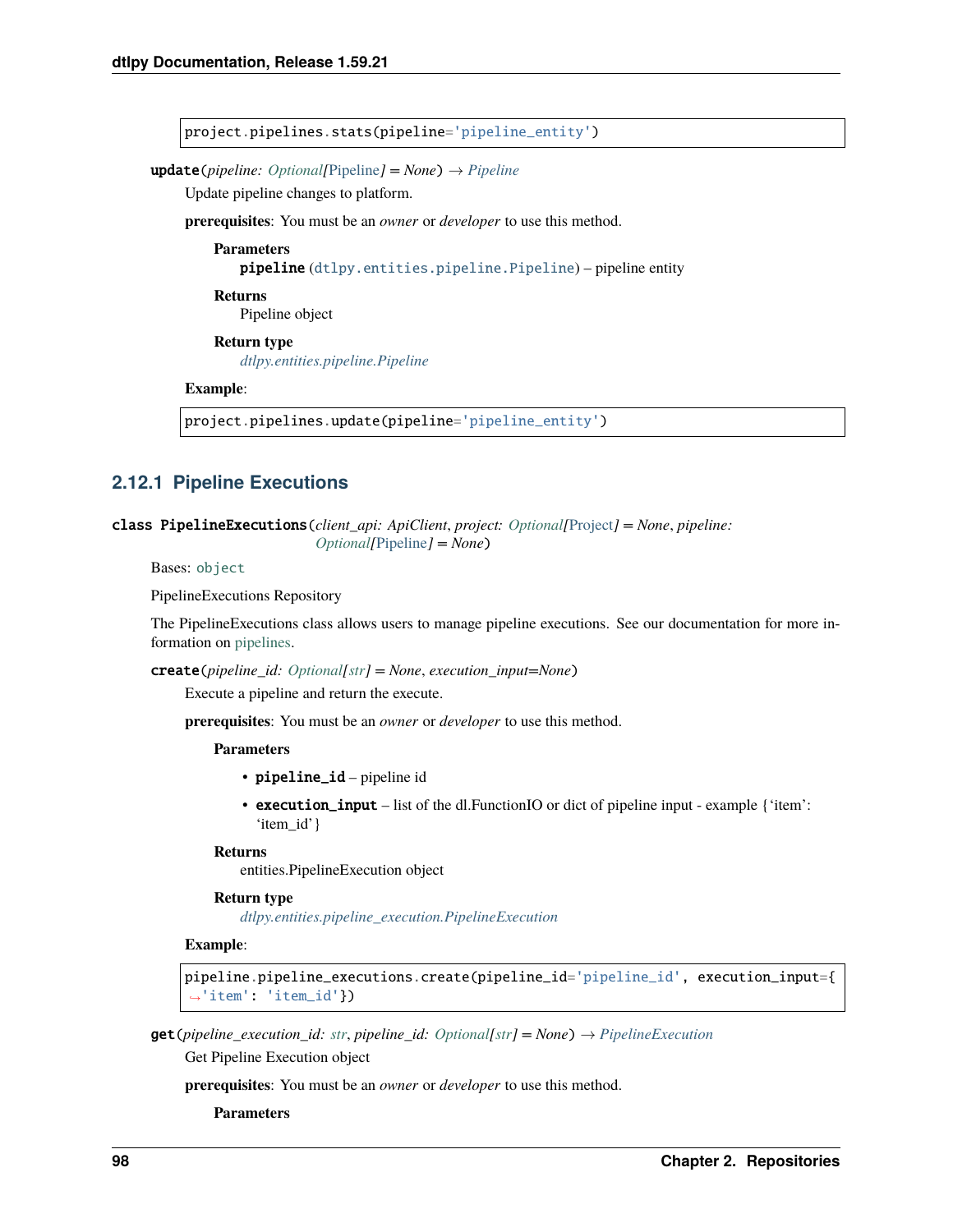• pipeline\_execution\_id ([str](https://docs.python.org/3/library/stdtypes.html#str)) – pipeline execution id

• pipeline\_id  $(str)$  $(str)$  $(str)$  – pipeline id

## **Returns**

PipelineExecution object

## **Return type**

*[dtlpy.entities.pipeline\\_execution.PipelineExecution](#page-168-0)*

#### **Example**:

pipeline.pipeline\_executions.get(pipeline\_id='pipeline\_id')

### **list**(*filters: Optional*[[Filters](#page-139-0)*]* =  $None$ )  $\rightarrow$   $PagedEntities$

List project pipeline executions.

**prerequisites**: You must be an *owner* or *developer* to use this method.

#### **Parameters**

filters ([dtlpy.entities.filters.Filters](#page-139-0)) – Filters entity or a dictionary containing filters parameters

## **Returns**

Paged entity

## **Return type**

*[dtlpy.entities.paged\\_entities.PagedEntities](#page-169-0)*

#### **Example**:

pipeline.pipeline\_executions.list()

# **2.13 General Commands**

#### class Commands(*client\_api: ApiClient*)

## Bases: [object](https://docs.python.org/3/library/functions.html#object)

Service Commands repository

#### abort(*command\_id: [str](https://docs.python.org/3/library/stdtypes.html#str)*)

Abort Command

**Parameters** command\_id  $(str)$  $(str)$  $(str)$  – command id

#### **Returns**

**get**(*command\_id: [Optional](https://docs.python.org/3/library/typing.html#typing.Optional)*[\[str\]](https://docs.python.org/3/library/stdtypes.html#str) = None, *url: Optional*[str] = None)  $\rightarrow$  *[Command](#page-170-0)* 

Get Service command object

## **Parameters**

- command\_id  $(str)$  $(str)$  $(str)$  –
- $url$  ([str](https://docs.python.org/3/library/stdtypes.html#str)) command url

## **Returns**

Command object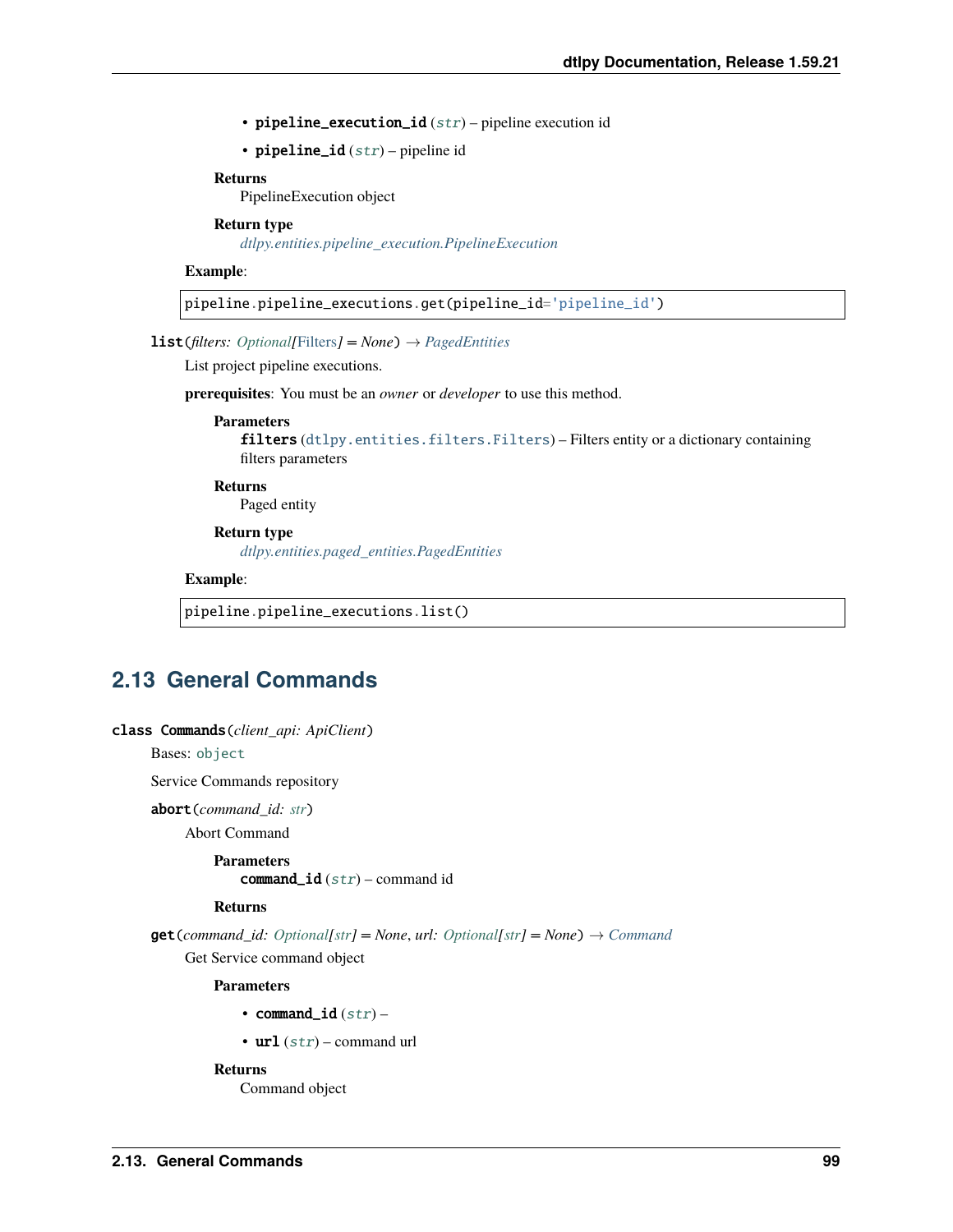## $list()$

List of commands

## **Returns**

list of commands

wait(*command\_id*, *timeout=0*, *step=None*, *url=None*, *backoff\_factor=0.1*)

Wait for command to finish

backoff\_factor: A backoff factor to apply between attempts after the second try {backoff factor} \* (2 \*\* ({number of total retries} - 1)) seconds. If the backoff\_factor is 0.1, then sleep() will sleep for [0.0s, 0.2s, 0.4s, . . . ] between retries. It will never be longer than 8 sec

## **Parameters**

- command\_id  $(str)$  $(str)$  $(str)$  Command id to wait to
- timeout  $(int)$  $(int)$  $(int)$  int, seconds to wait until TimeoutError is raised. if 0 wait until done
- step  $(int)$  $(int)$  $(int)$  int, seconds between polling
- $url (str) url$  $url (str) url$  $url (str) url$  to the command
- backoff\_factor  $(fload)$  A backoff factor to apply between attempts after the second try

## **Returns**

Command object

# **2.13.1 Download Commands**

# **2.13.2 Upload Commands**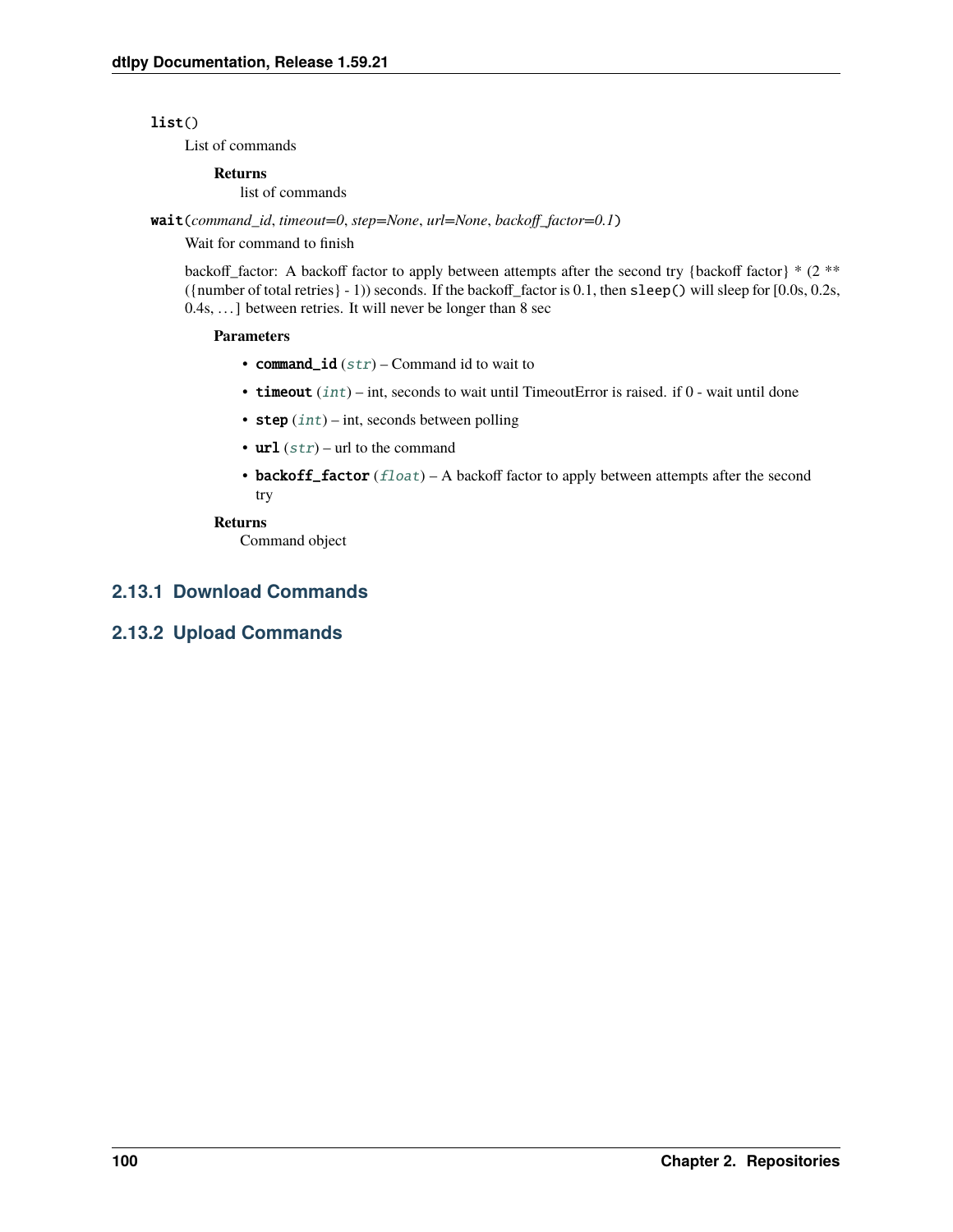# **CHAPTER**

# **THREE**

# **ENTITIES**

# **3.1 Organization**

class CacheAction(*value*)

Bases: [str](https://docs.python.org/3/library/stdtypes.html#str), [Enum](https://docs.python.org/3/library/enum.html#enum.Enum)

An enumeration.

## <span id="page-104-1"></span>class MemberOrgRole(*value*)

Bases: [str](https://docs.python.org/3/library/stdtypes.html#str), [Enum](https://docs.python.org/3/library/enum.html#enum.Enum)

An enumeration.

## <span id="page-104-0"></span>class Organization(*members: [list](https://docs.python.org/3/library/stdtypes.html#list)*, *groups: [list](https://docs.python.org/3/library/stdtypes.html#list)*, *account: [dict](https://docs.python.org/3/library/stdtypes.html#dict)*, *created\_at*, *updated\_at*, *id*, *name*, *logo\_url*, *plan*, *owner*, *created\_by*, *client\_api: ApiClient*, *repositories=NOTHING*)

Bases: BaseEntity

Organization entity

add\_member(*email*, *role: ~dtlpy.entities.organization.MemberOrgRole = <enum 'MemberOrgRole'>*)

Add members to your organization. Read about members and groups [here][\(https://dataloop.ai/docs/](https://dataloop.ai/docs/org-members-groups) [org-members-groups\)](https://dataloop.ai/docs/org-members-groups).

Prerequisities: To add members to an organization, you must be in the role of an "owner" in that organization.

## **Parameters**

- email  $(str)$  $(str)$  $(str)$  the member's email
- role ([str](https://docs.python.org/3/library/stdtypes.html#str)) MemberOrgRole.ADMIN, MemberOrgRole.OWNER, MemberOrg-Role.MEMBER

## **Returns**

True if successful or error if unsuccessful

## **Return type**

[bool](https://docs.python.org/3/library/functions.html#bool)

cache\_action(*mode=CacheAction.APPLY*, *pod\_type=PodType.SMALL*)

Open the organizations in web platform

- mode ([str](https://docs.python.org/3/library/stdtypes.html#str)) dl.CacheAction.APPLY or dl.CacheAction.DESTROY
- pod\_type (dl.PodType) dl.PodType.SMALL, dl.PodType.MEDIUM, dl.PodType.HIGH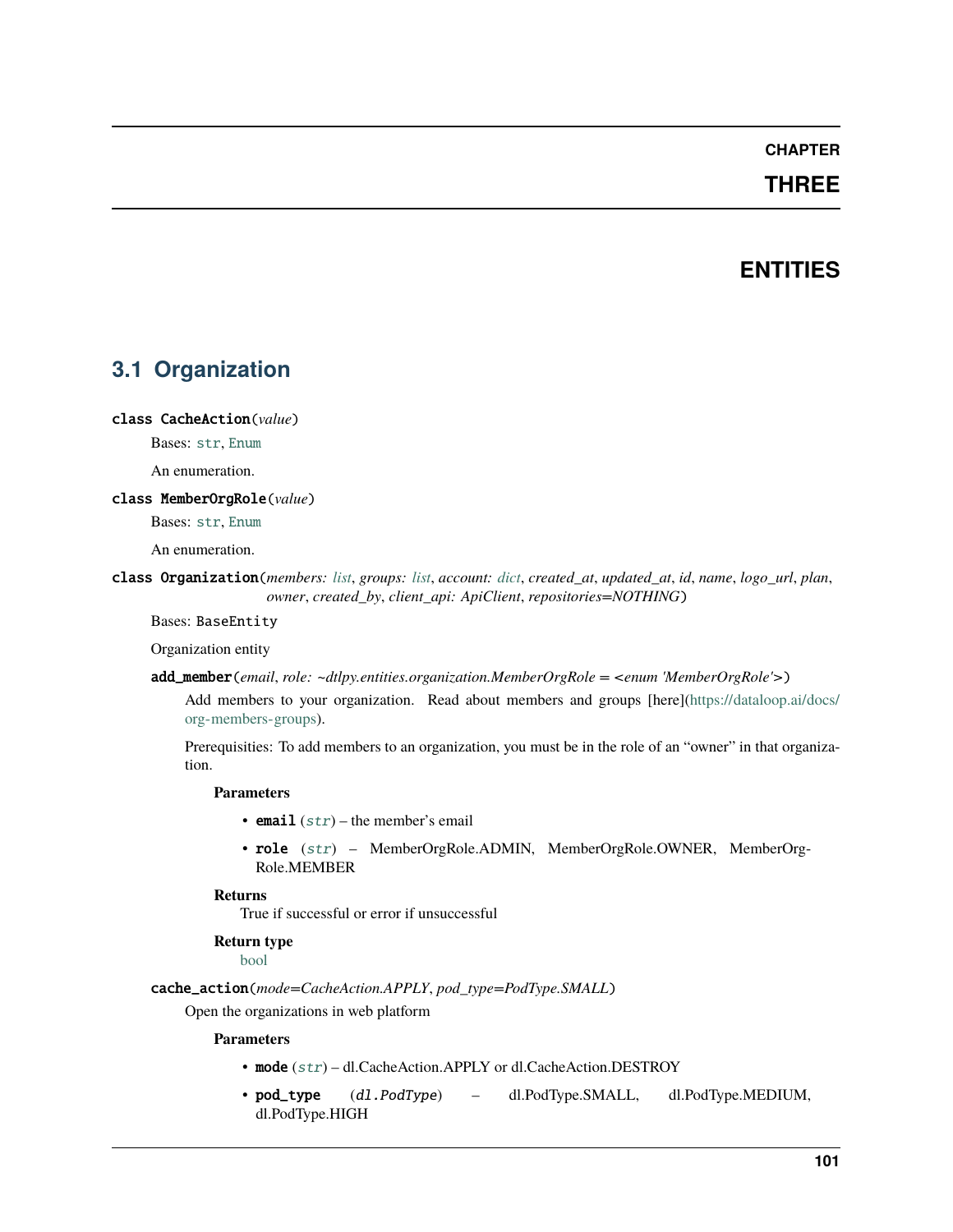True if success

# **Return type**

[bool](https://docs.python.org/3/library/functions.html#bool)

delete\_member(*user\_id: [str](https://docs.python.org/3/library/stdtypes.html#str)*, *sure: [bool](https://docs.python.org/3/library/functions.html#bool) = False*, *really: [bool](https://docs.python.org/3/library/functions.html#bool) = False*)

Delete member from the Organization.

Prerequisites: Must be an organization "owner" to delete members.

## **Parameters**

- user\_id  $(str)$  $(str)$  $(str)$  user id
- sure  $(bool)$  $(bool)$  $(bool)$  Are you sure you want to delete?
- really ([bool](https://docs.python.org/3/library/functions.html#bool)) Really really sure?

### **Returns**

True if success and error if not

# **Return type**

[bool](https://docs.python.org/3/library/functions.html#bool)

classmethod from\_json(*\_json*, *client\_api*, *is\_fetched=True*)

Build a Project entity object from a json

#### **Parameters**

- is\_fetched ([bool](https://docs.python.org/3/library/functions.html#bool)) is Entity fetched from Platform
- $\bigcup$  json  $(dict)$  $(dict)$  $(dict)$   $\bigcup$  json response from host
- client\_api (dl. ApiClient) ApiClient entity

## **Returns**

Organization object

## **Return type**

*[dtlpy.entities.organization.Organization](#page-104-0)*

## list\_groups()

List all organization groups (groups that were created within the organization).

Prerequisites: You must be an organization "owner" to use this method.

## **Returns**

groups list

## **Return type**

[list](https://docs.python.org/3/library/stdtypes.html#list)

## list\_members(*role: [Optional\[](https://docs.python.org/3/library/typing.html#typing.Optional)*[MemberOrgRole](#page-104-1)*] = None*)

List all organization members.

Prerequisites: You must be an organization "owner" to use this method.

## **Parameters**

role ([str](https://docs.python.org/3/library/stdtypes.html#str)) – MemberOrgRole.ADMIN, MemberOrgRole.OWNER, MemberOrg-Role.MEMBER

## **Returns**

projects list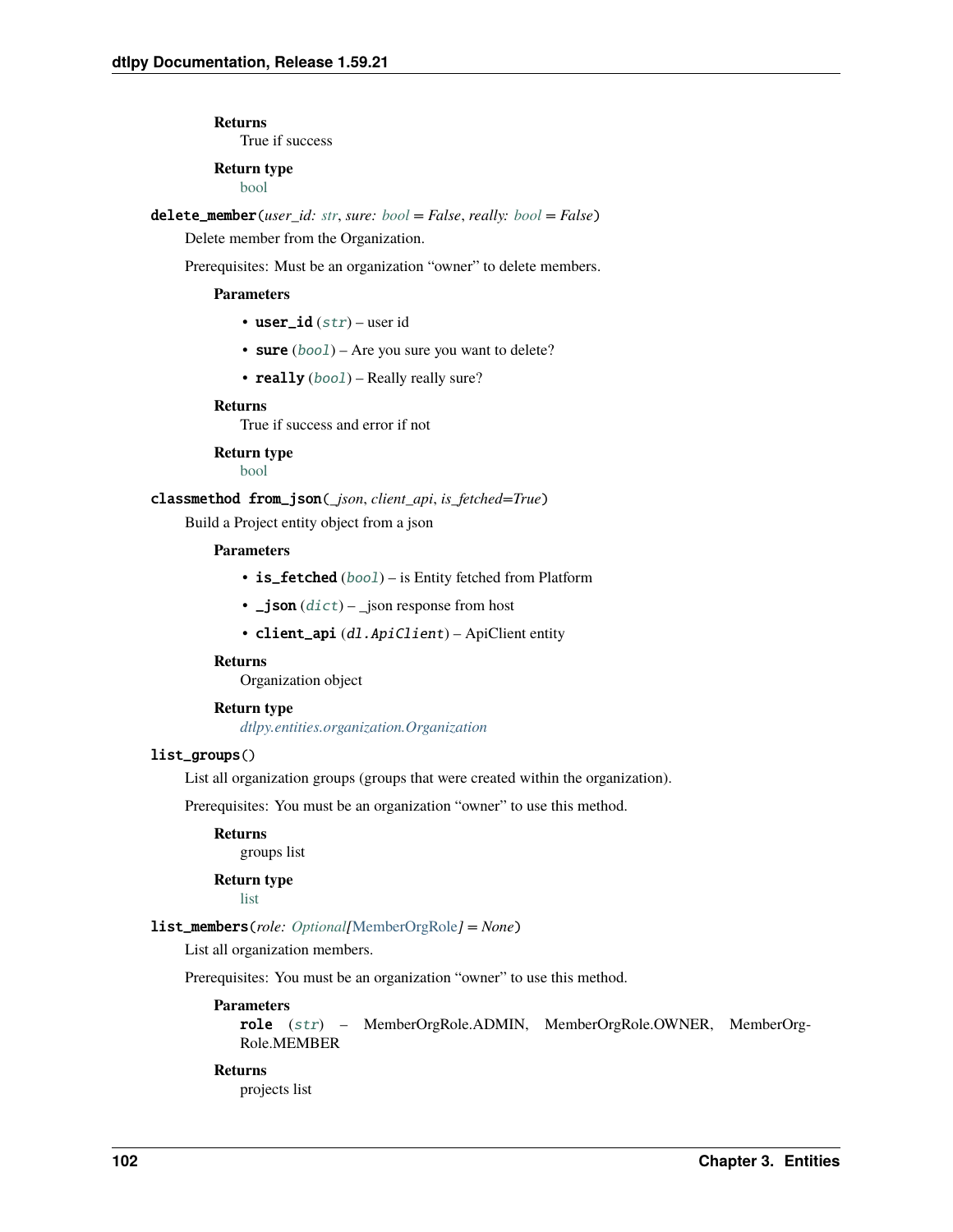# **Return type**

[list](https://docs.python.org/3/library/stdtypes.html#list)

## open\_in\_web()

Open the organizations in web platform

## to\_json()

Returns platform \_json format of object

## **Returns**

platform json format of object

**Return type**

[dict](https://docs.python.org/3/library/stdtypes.html#dict)

## update(*plan: [str](https://docs.python.org/3/library/stdtypes.html#str)*)

Update Organization.

Prerequisities: You must be an Organization **superuser** to update an organization.

## **Parameters**

plan ([str](https://docs.python.org/3/library/stdtypes.html#str)) – OrganizationsPlans.FREEMIUM, OrganizationsPlans.PREMIUM

## **Returns**

organization object

## update\_member(*email: [str](https://docs.python.org/3/library/stdtypes.html#str)*, *role:* [MemberOrgRole](#page-104-1) *= MemberOrgRole.MEMBER*)

Update member role.

Prerequisities: You must be an organization "owner" to update a member's role.

#### **Parameters**

- email  $(str)$  $(str)$  $(str)$  the member's email
- role ([str](https://docs.python.org/3/library/stdtypes.html#str)) MemberOrgRole.ADMIN, MemberOrgRole.OWNER, MemberOrg-Role.MEMBER

## **Returns**

json of the member fields

## **Return type**

[dict](https://docs.python.org/3/library/stdtypes.html#dict)

## class OrganizationsPlans(*value*)

Bases: [str](https://docs.python.org/3/library/stdtypes.html#str), [Enum](https://docs.python.org/3/library/enum.html#enum.Enum)

An enumeration.

## class PodType(*value*)

Bases: [str](https://docs.python.org/3/library/stdtypes.html#str), [Enum](https://docs.python.org/3/library/enum.html#enum.Enum)

An enumeration.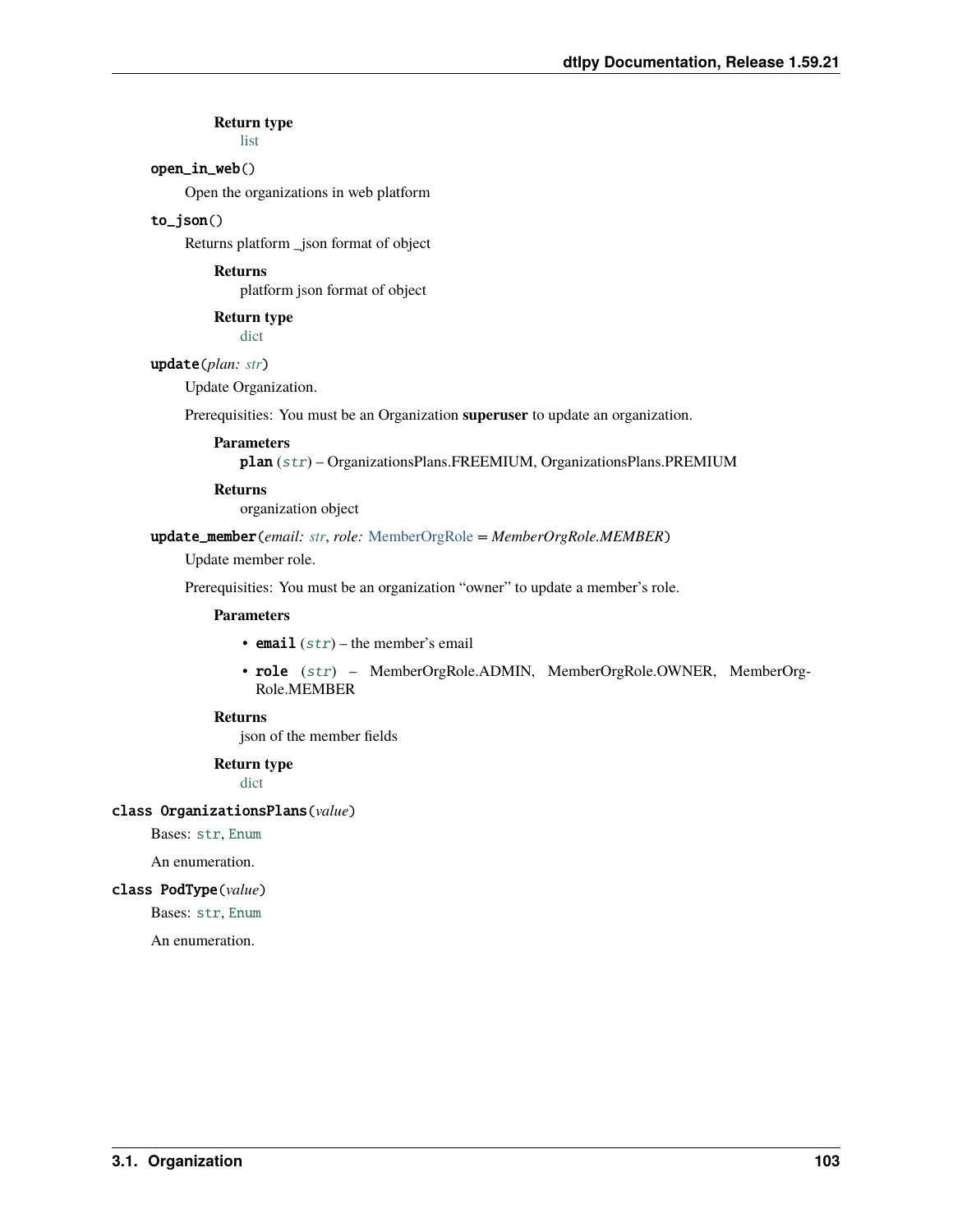# **3.1.1 Integration**

class Integration(*id*, *name*, *type*, *org*, *created\_at*, *created\_by*, *update\_at*, *client\_api: ApiClient*, *project=None*) Bases: BaseEntity

Integration object

 $\text{delete}(sure: \text{bool} = \text{False}, \text{really:} \text{bool} = \text{False}) \rightarrow \text{bool}$  $\text{delete}(sure: \text{bool} = \text{False}, \text{really:} \text{bool} = \text{False}) \rightarrow \text{bool}$  $\text{delete}(sure: \text{bool} = \text{False}, \text{really:} \text{bool} = \text{False}) \rightarrow \text{bool}$ 

Delete integrations from the Organization

## **Parameters**

- sure  $(bool)$  $(bool)$  $(bool)$  are you sure you want to delete?
- really  $(bool)$  $(bool)$  $(bool)$  really really?

**Returns**

True

**Return type**

[bool](https://docs.python.org/3/library/functions.html#bool)

## classmethod from\_json(*\_json: [dict](https://docs.python.org/3/library/stdtypes.html#dict)*, *client\_api: ApiClient*, *is\_fetched=True*)

Build a Integration entity object from a json

## **Parameters**

- $\Box$ json  $\Box$ json response from host
- client\_api ApiClient entity
- is\_fetched is Entity fetched from Platform

## **Returns**

Integration object

## to\_json()

Returns platform \_json format of object

## **Returns**

platform json format of object

#### **Return type**

[dict](https://docs.python.org/3/library/stdtypes.html#dict)

update(*new\_name: [str](https://docs.python.org/3/library/stdtypes.html#str)*)

Update the integrations name

## **Parameters**

 $new_name (str)$  $new_name (str)$  $new_name (str)$  – new name

# **3.2 Project**

## class MemberRole(*value*)

Bases: [str](https://docs.python.org/3/library/stdtypes.html#str), [Enum](https://docs.python.org/3/library/enum.html#enum.Enum)

<span id="page-107-0"></span>An enumeration.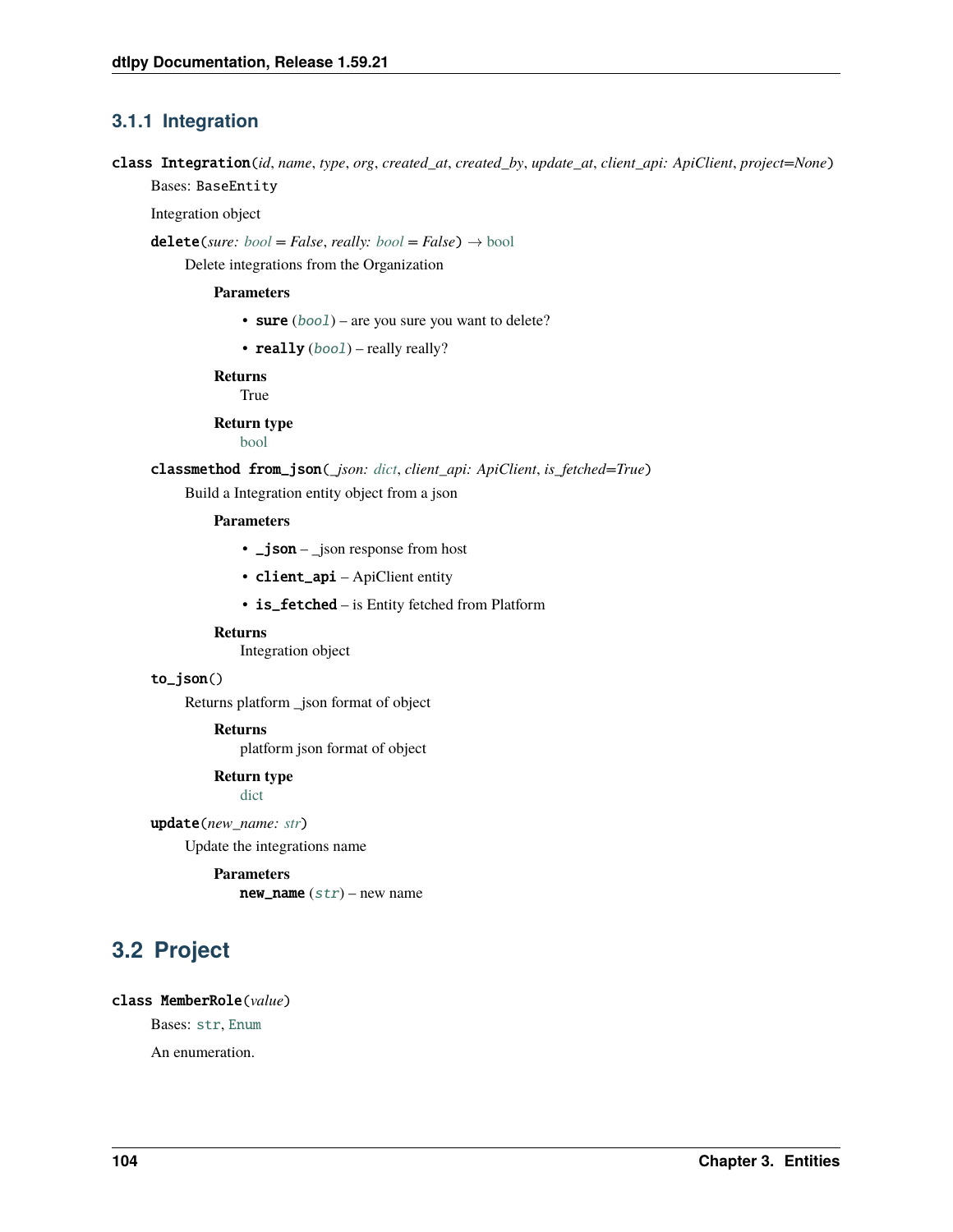class Project(*contributors*, *created\_at*, *creator*, *id*, *name*, *org*, *updated\_at*, *role*, *account*, *is\_blocked*, *feature\_constraints*, *client\_api: ApiClient*, *repositories=NOTHING*)

Bases: BaseEntity

Project entity

add\_member(*email*, *role:* [MemberRole](#page-107-0) *= MemberRole.DEVELOPER*)

Add a member to the project.

# **Parameters**

email  $(str)$  $(str)$  $(str)$  – member email

::param role: dl.MemberRole.OWNER, dl.MemberRole.DEVELOPER, dl.MemberRole.ANNOTATOR, dl.MemberRole.ANNOTATION\_MANAGER :return: dict that represent the user :rtype: dict

#### checkout()

Checkout the project

delete(*sure=False*, *really=False*)

Delete the project forever!

#### **Parameters**

• sure  $(bool)$  $(bool)$  $(bool)$  – are you sure you want to delete?

• really  $(bool)$  $(bool)$  $(bool)$  – really really?

# **Returns**

**True** 

**Return type**

[bool](https://docs.python.org/3/library/functions.html#bool)

#### classmethod from\_json(*\_json*, *client\_api*, *is\_fetched=True*)

Build a Project entity object from a json

# **Parameters**

- is\_fetched (boo1) is Entity fetched from Platform
- $\bigcup$  **json** ([dict](https://docs.python.org/3/library/stdtypes.html#dict)) json response from host
- client\_api (dl.ApiClient) ApiClient entity

### **Returns**

Project object

#### **Return type**

*[dtlpy.entities.project.Project](#page-107-1)*

# list\_members(*role: [Optional\[](https://docs.python.org/3/library/typing.html#typing.Optional)*[MemberRole](#page-107-0)*] = None*)

List the project members.

# **Parameters**

role – dl.MemberRole.OWNER, dl.MemberRole.DEVELOPER, dl.MemberRole.ANNOTATOR, dl.MemberRole.ANNOTATION\_MANAGER

#### **Returns**

list of the project members

# **Return type**

[list](https://docs.python.org/3/library/stdtypes.html#list)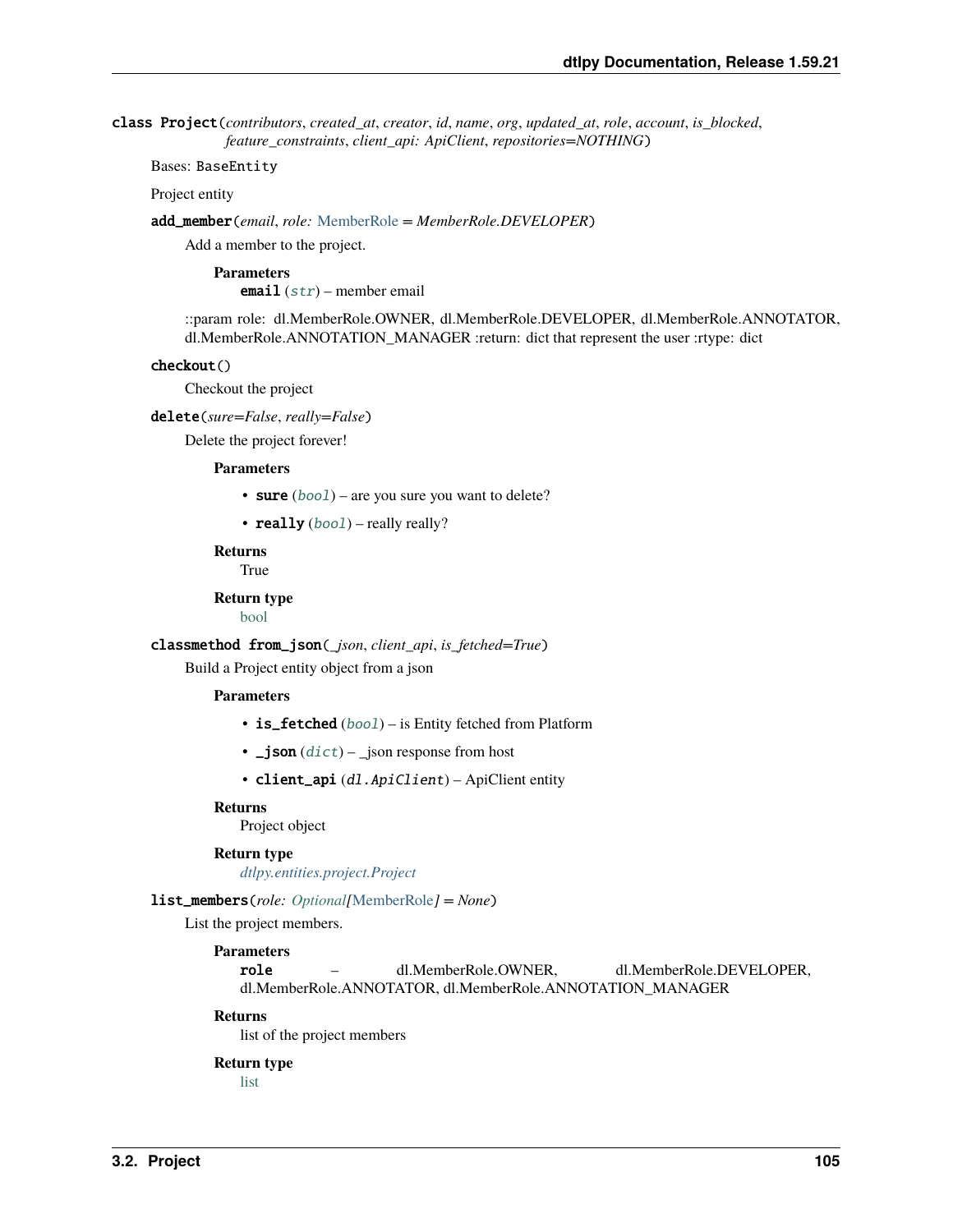# open\_in\_web()

Open the project in web platform

### remove\_member(*email*)

Remove a member from the project.

# **Parameters**

email  $(str)$  $(str)$  $(str)$  – member email

### **Returns**

dict that represent the user

**Return type**

[dict](https://docs.python.org/3/library/stdtypes.html#dict)

# to\_json()

Returns platform \_json format of object

# **Returns**

platform json format of object

**Return type**

[dict](https://docs.python.org/3/library/stdtypes.html#dict)

# update(*system\_metadata=False*)

Update the project

**Parameters**

system\_metadata ([bool](https://docs.python.org/3/library/functions.html#bool)) – to update system metadata

# **Returns**

Project object

# **Return type**

*[dtlpy.entities.project.Project](#page-107-1)*

#### update\_member(*email*, *role:* [MemberRole](#page-107-0) *= MemberRole.DEVELOPER*)

Update member's information/details from the project.

# **Parameters**

- email  $(str)$  $(str)$  $(str)$  member email
- role dl.MemberRole.OWNER, dl.MemberRole.DEVELOPER, dl.MemberRole.ANNOTATOR, dl.MemberRole.ANNOTATION\_MANAGER

# **Returns**

dict that represent the user

# **Return type**

[dict](https://docs.python.org/3/library/stdtypes.html#dict)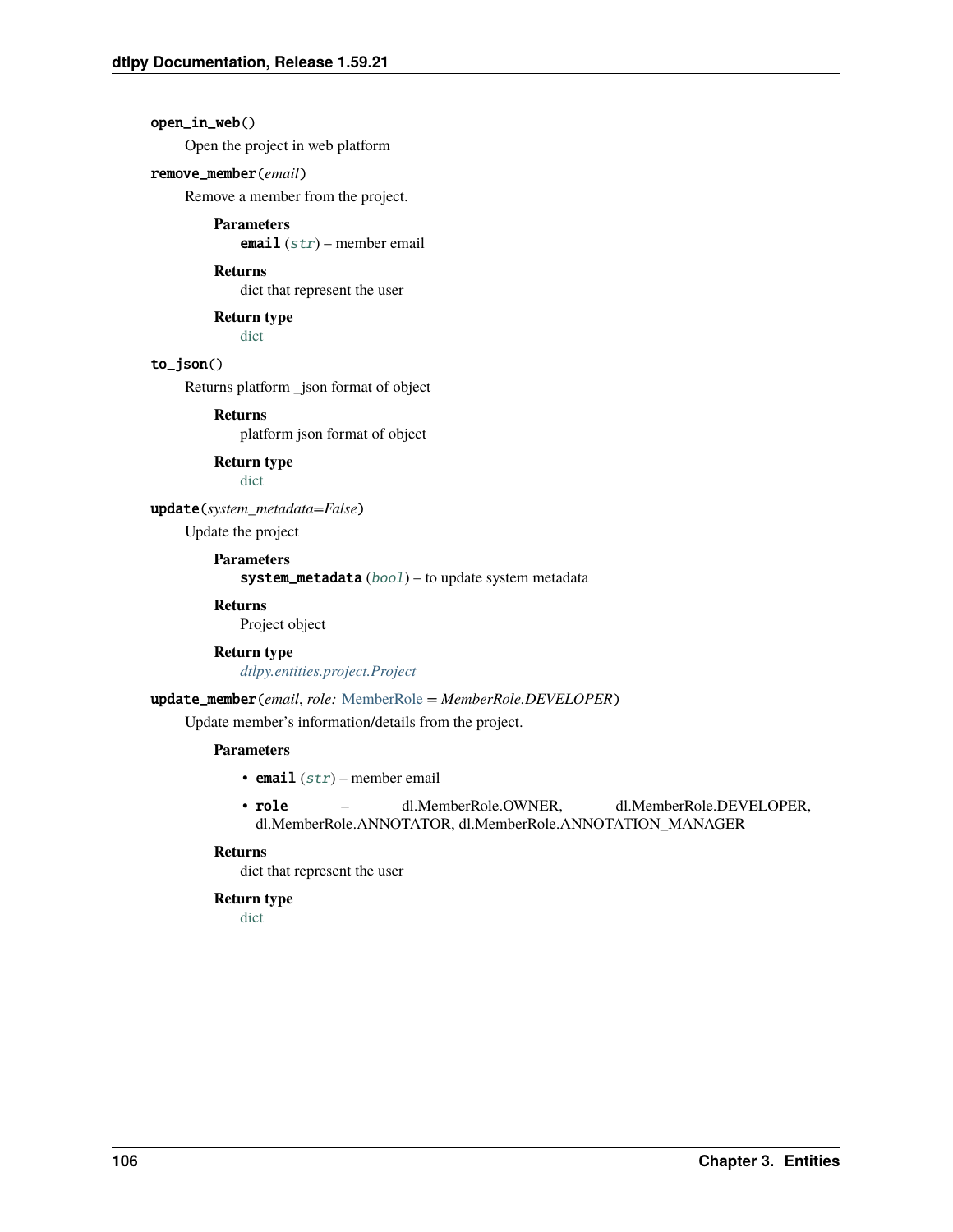# **3.2.1 User**

<span id="page-110-0"></span>class User(*created\_at*, *updated\_at*, *name*, *last\_name*, *username*, *avatar*, *email*, *role*, *type*, *org*, *id*, *project*, *client\_api=None*, *users=None*)

Bases: BaseEntity

User entity

classmethod from\_json(*\_json*, *project*, *client\_api*, *users=None*)

Build a User entity object from a json

# **Parameters**

- $\Box$  json ([dict](https://docs.python.org/3/library/stdtypes.html#dict))  $\Box$  json response from host
- project ([dtlpy.entities.project.Project](#page-107-1)) project entity
- client\_api ApiClient entity
- users Users repository

# **Returns**

User object

# **Return type**

*[dtlpy.entities.user.User](#page-110-0)*

# to\_json()

Returns platform \_json format of object

**Returns**

platform json format of object

**Return type**

[dict](https://docs.python.org/3/library/stdtypes.html#dict)

# **3.3 Dataset**

<span id="page-110-1"></span>class Dataset(*id*, *url*, *name*, *annotated*, *creator*, *projects*, *items\_count*, *metadata*, *directoryTree*, *export*, *expiration\_options*, *index\_driver*, *created\_at*, *items\_url*, *readable\_type*, *access\_level*, *driver*, *readonly*, *client\_api: ApiClient*, *project=None*, *datasets=None*, *repositories=NOTHING*, *ontology\_ids=None*, *labels=None*, *directory\_tree=None*, *recipe=None*, *ontology=None*)

Bases: BaseEntity

Dataset object

add\_label(*label\_name*, *color=None*, *children=None*, *attributes=None*, *display\_label=None*, *label=None*, *recipe\_id=None*, *ontology\_id=None*, *icon\_path=None*)

Add single label to dataset

**Prerequisites**: You must have a dataset with items that are related to the annotations. The relationship between the dataset and annotations is shown in the name. You must be in the role of an *owner* or *developer*.

- label\_name  $(str)$  $(str)$  $(str)$  str label name
- $color(tuple) color$  $color(tuple) color$  $color(tuple) color$
- $children$  children (sub labels)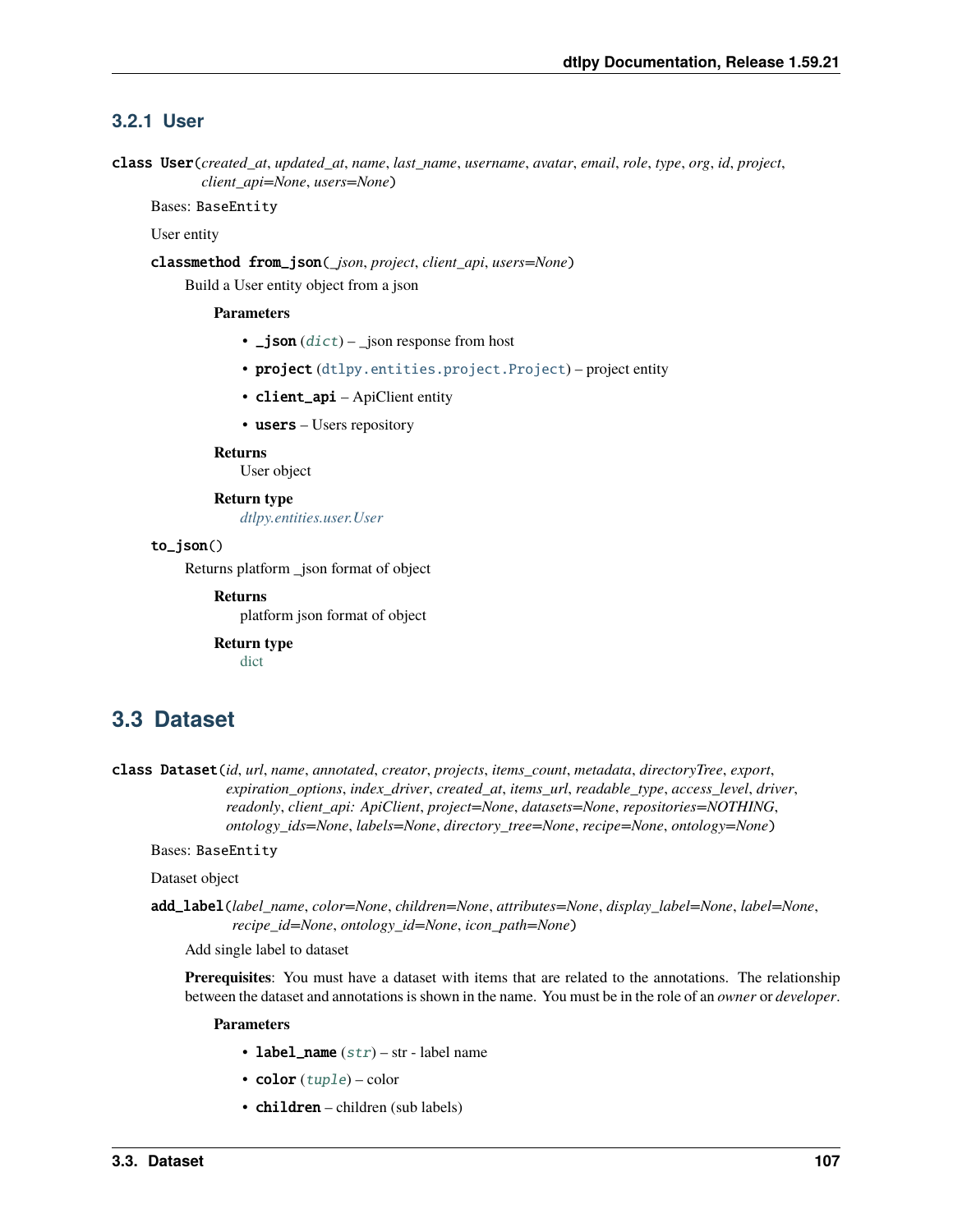- attributes  $(list)$  $(list)$  $(list)$  attributes
- display\_label  $(str)$  $(str)$  $(str)$  display\_label
- label (dtlpy.entities.label.Label) label
- recipe\_id  $(str)$  $(str)$  $(str)$  optional recipe id
- ontology\_id  $(str)$  $(str)$  $(str)$  optional ontology id
- icon\_path  $(str)$  $(str)$  $(str)$  path to image to be display on label

label entity

**Return type** dtlpy.entities.label.Label

# **Example**:

```
dataset.add_label(label_name='person', color=(34, 6, 231), attributes=['big',
\rightarrow'small'])
```
add\_labels(*label\_list*, *ontology\_id=None*, *recipe\_id=None*)

# Add labels to dataset

**Prerequisites**: You must have a dataset with items that are related to the annotations. The relationship between the dataset and annotations is shown in the name. You must be in the role of an *owner* or *developer*.

#### **Parameters**

- label\_[list](https://docs.python.org/3/library/stdtypes.html#list) (list) label list
- ontology\_id  $(str)$  $(str)$  $(str)$  optional ontology id
- recipe\_id  $(str)$  $(str)$  $(str)$  optional recipe id

# **Returns**

label entities

# **Example**:

dataset.add\_labels(label\_list=label\_list)

# checkout()

Checkout the dataset

clone(*clone\_name*, *filters=None*, *with\_items\_annotations=True*, *with\_metadata=True*, *with\_task\_annotations\_status=True*)

Clone dataset

**Prerequisites**: You must be in the role of an *owner* or *developer*.

- clone\_name  $(str)$  $(str)$  $(str)$  new dataset name
- filters ([dtlpy.entities.filters.Filters](#page-139-0)) Filters entity or a query dict
- with\_items\_annotations ([bool](https://docs.python.org/3/library/functions.html#bool)) clone all item's annotations
- with\_metadata ([bool](https://docs.python.org/3/library/functions.html#bool)) clone metadata
- with\_task\_annotations\_status ([bool](https://docs.python.org/3/library/functions.html#bool)) clone task annotations status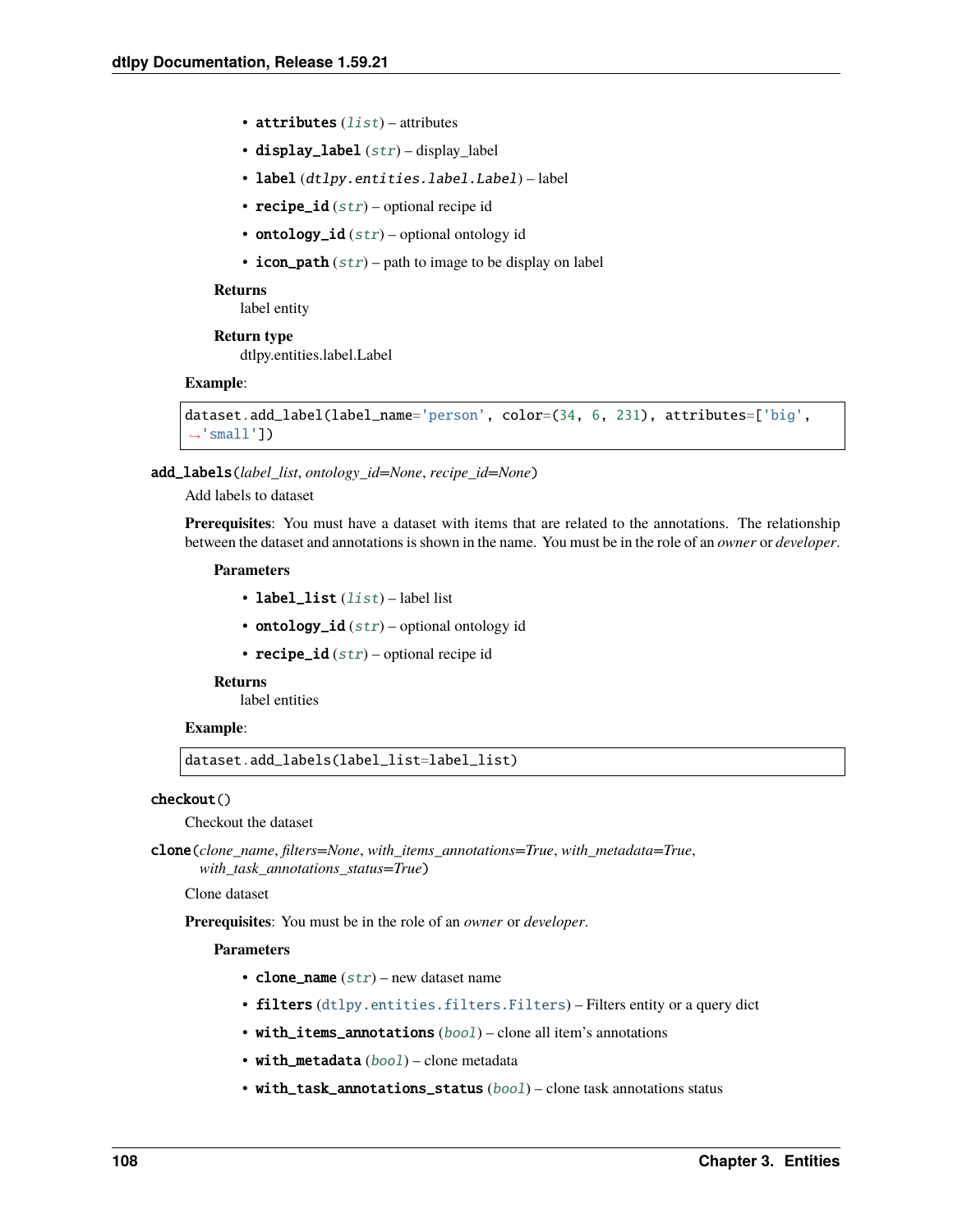dataset object

# **Return type**

*[dtlpy.entities.dataset.Dataset](#page-110-1)*

# **Example**:

```
dataset.clone(dataset_id='dataset_id',
              clone_name='dataset_clone_name',
              with_metadata=True,
              with_items_annotations=False,
              with_task_annotations_status=False)
```
# delete(*sure=False*, *really=False*)

Delete a dataset forever!

**Prerequisites**: You must be an *owner* or *developer* to use this method.

#### **Parameters**

- sure  $(bool)$  $(bool)$  $(bool)$  are you sure you want to delete?
- really  $(bool)$  $(bool)$  $(bool)$  really really?

# **Returns**

True is success

**Return type** [bool](https://docs.python.org/3/library/functions.html#bool)

# **Example**:

dataset.delete(sure=True, really=True)

delete\_attributes(*keys: [list](https://docs.python.org/3/library/stdtypes.html#list)*, *recipe\_id: [Optional\[](https://docs.python.org/3/library/typing.html#typing.Optional)[str\]](https://docs.python.org/3/library/stdtypes.html#str) = None*, *ontology\_id: [Optional\[](https://docs.python.org/3/library/typing.html#typing.Optional)[str\]](https://docs.python.org/3/library/stdtypes.html#str) = None*)

Delete a bulk of attributes

# **Parameters**

- recipe\_id  $(str)$  $(str)$  $(str)$  recipe id
- ontology\_id  $(str)$  $(str)$  $(str)$  ontology id
- keys  $(list)$  $(list)$  $(list)$  Keys of attributes to delete

#### **Returns**

True if success

**Return type**

[bool](https://docs.python.org/3/library/functions.html#bool)

# delete\_labels(*label\_names*)

Delete labels from dataset's ontologies

**Prerequisites**: You must be in the role of an *owner* or *developer*.

#### **Parameters**

label\_names – label object/ label name / list of label objects / list of label names

**Example**: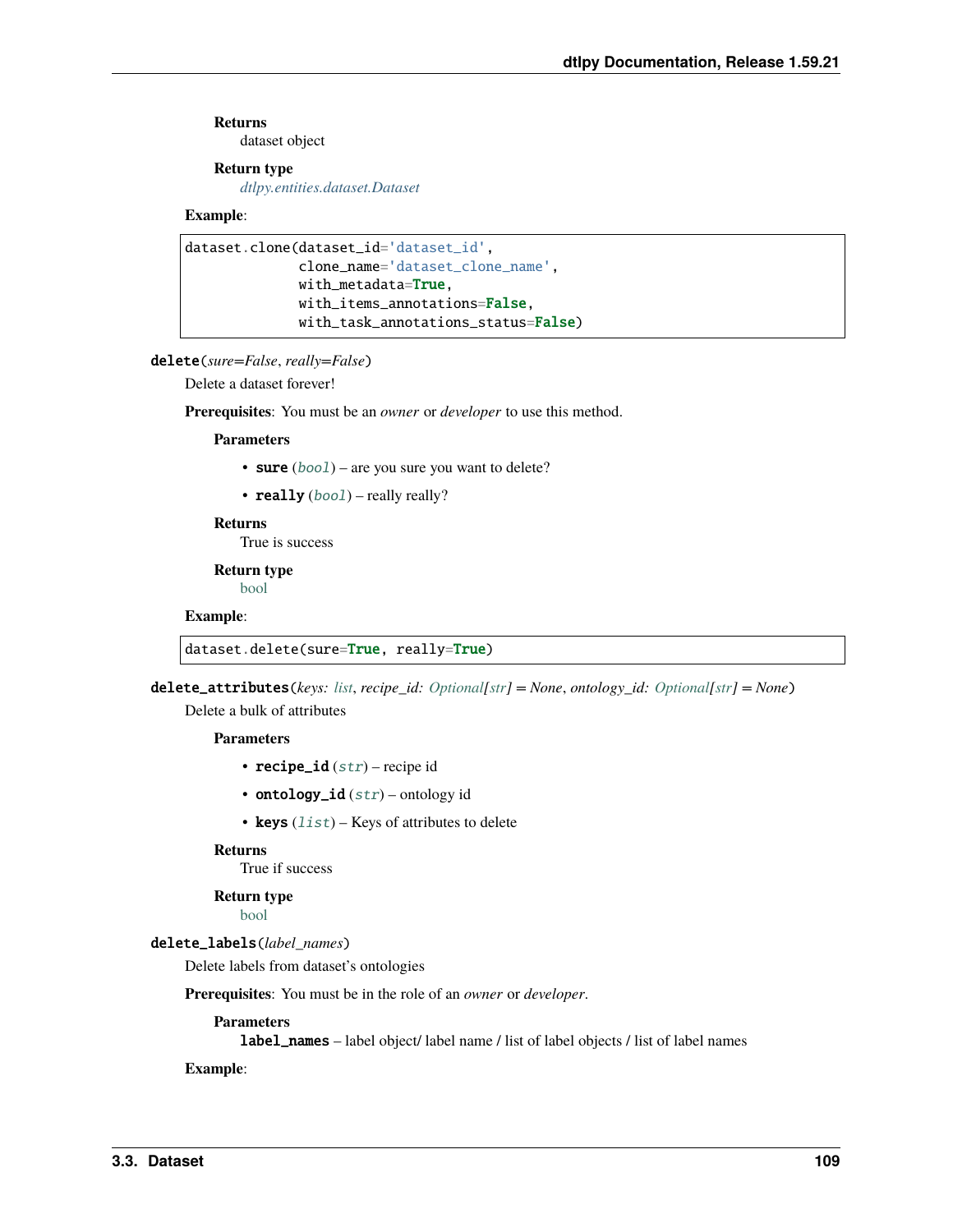dataset.delete\_labels(label\_names=['myLabel1', 'Mylabel2'])

download(*filters=None*, *local\_path=None*, *file\_types=None*, *annotation\_options:*

*[Optional\[](https://docs.python.org/3/library/typing.html#typing.Optional)*[ViewAnnotationOptions](#page-129-0)*] = None*, *annotation\_filters=None*, *overwrite=False*, *to\_items\_folder=True*, *thickness=1*, *with\_text=False*, *without\_relative\_path=None*, *alpha=1*, *export\_version=ExportVersion.V1*)

Download dataset by filters. Filtering the dataset for items and save them local Optional - also download annotation, mask, instance and image mask of the item

**Prerequisites**: You must be in the role of an *owner* or *developer*.

#### **Parameters**

- filters ([dtlpy.entities.filters.Filters](#page-139-0)) Filters entity or a dictionary containing filters parameters
- local\_path  $(str)$  $(str)$  $(str)$  local folder or filename to save to.
- file\_types  $(iist) a$  [list](https://docs.python.org/3/library/stdtypes.html#list) of file type to download. e.g ['video/webm', 'video/mp4', 'image/jpeg', 'image/png']
- **annotation\_options** ([list\(](https://docs.python.org/3/library/stdtypes.html#list)[dtlpy.entities.annotation.](#page-129-0) [ViewAnnotationOptions](#page-129-0))) – download annotations options: list(dl.ViewAnnotationOptions) not relevant for JSON option
- annotation\_filters ([dtlpy.entities.filters.Filters](#page-139-0)) Filters entity to filter annotations for download not relevant for JSON option
- overwrite  $(bool)$  $(bool)$  $(bool)$  optional default = False
- to\_items\_folder ([bool](https://docs.python.org/3/library/functions.html#bool)) Create 'items' folder and download items to it
- thickness  $(int)$  $(int)$  $(int)$  optional line thickness, if -1 annotation will be filled, default =1
- with\_text  $(bool)$  $(bool)$  $(bool)$  optional add text to annotations, default = False
- without\_relative\_path  $(bool)$  $(bool)$  $(bool)$  bool download items without the relative path from platform
- alpha  $(fload)$  opacity value [0 1], default 1
- export\_version ([str](https://docs.python.org/3/library/stdtypes.html#str)) *V2* exported items will have original extension in filename, *V1* - no original extension in filenames

#### **Returns**

*List* of local\_path per each downloaded item

# **Example**:

```
dataset.download(local_path='local_path',
                 annotation_options=[dl.ViewAnnotationOptions.JSON, dl.
˓→ViewAnnotationOptions.MASK],
                 overwrite=False,
                 thickness=1,
                 with_text=False,
                 alpha=1,
                 save_locally=True
                 )
```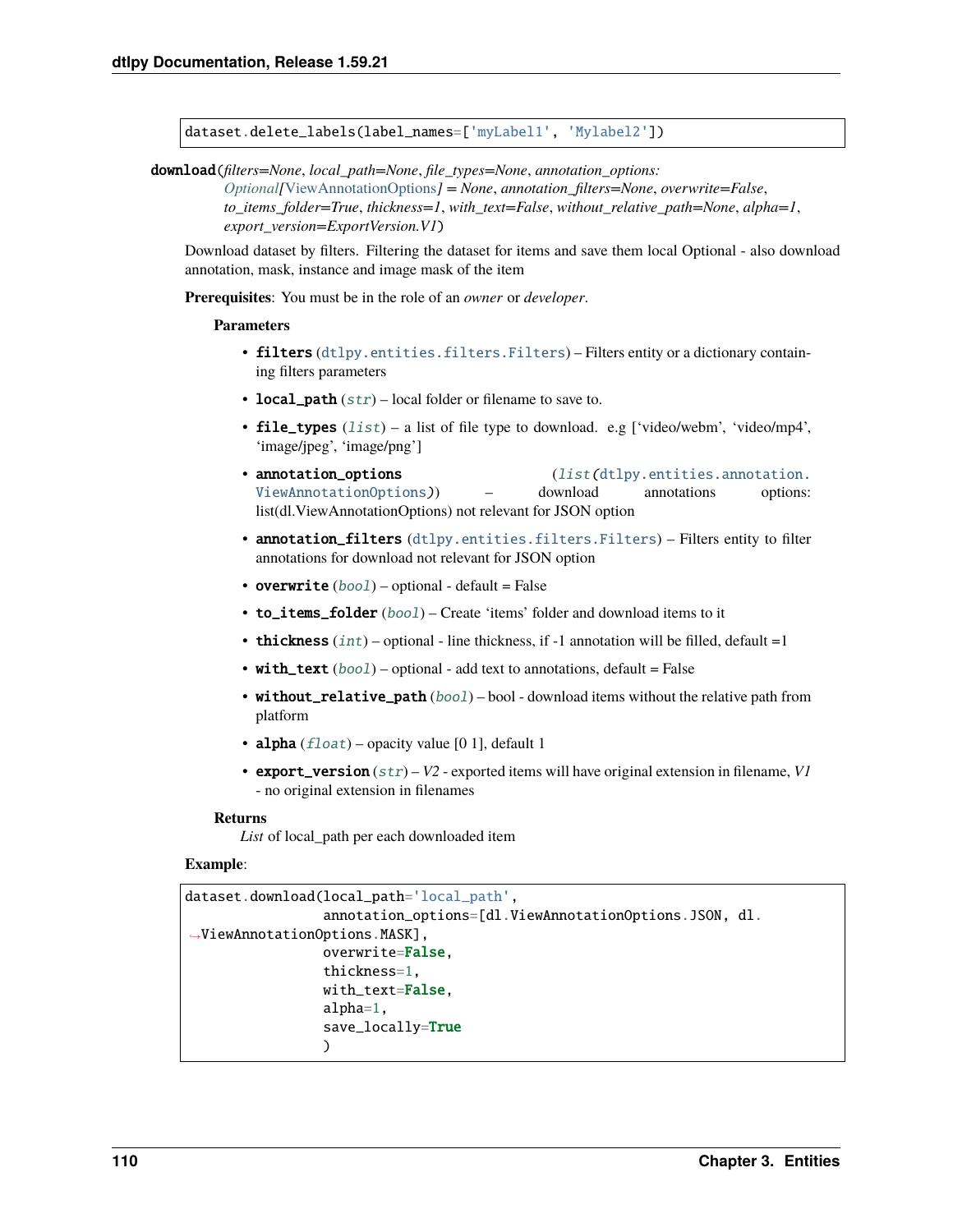download\_annotations(*local\_path=None*, *filters=None*, *annotation\_options:*

*[Optional\[](https://docs.python.org/3/library/typing.html#typing.Optional)*[ViewAnnotationOptions](#page-129-0)*] = None*, *annotation\_filters=None*, *overwrite=False*, *thickness=1*, *with\_text=False*, *remote\_path=None*, *include\_annotations\_in\_output=True*, *export\_png\_files=False*, *filter\_output\_annotations=False*, *alpha=1*, *export\_version=ExportVersion.V1*)

Download dataset by filters. Filtering the dataset for items and save them local Optional - also download annotation, mask, instance and image mask of the item

**Prerequisites**: You must be in the role of an *owner* or *developer*.

#### **Parameters**

- local\_path  $(str)$  $(str)$  $(str)$  local folder or filename to save to.
- filters ([dtlpy.entities.filters.Filters](#page-139-0)) Filters entity or a dictionary containing filters parameters
- **annotation\_options** ([list\(](https://docs.python.org/3/library/stdtypes.html#list)[dtlpy.entities.annotation.](#page-129-0) [ViewAnnotationOptions](#page-129-0))) – download annotations options: list(dl.ViewAnnotationOptions)
- annotation\_filters ([dtlpy.entities.filters.Filters](#page-139-0)) Filters entity to filter annotations for download
- overwrite  $(bool)$  $(bool)$  $(bool)$  optional default = False
- thickness  $(int)$  $(int)$  $(int)$  optional line thickness, if -1 annotation will be filled, default =1
- with\_text  $(bool)$  $(bool)$  $(bool)$  optional add text to annotations, default = False
- remote\_path  $(str)$  $(str)$  $(str)$  DEPRECATED and ignored
- include\_annotations\_in\_output ([bool](https://docs.python.org/3/library/functions.html#bool)) default False, if export should contain annotations
- export\_png\_files ([bool](https://docs.python.org/3/library/functions.html#bool)) default if True, semantic annotations should be exported as png files
- filter\_output\_annotations ([bool](https://docs.python.org/3/library/functions.html#bool)) default False, given an export by filter determine if to filter out annotations
- alpha  $(fload)$  opacity value [0 1], default 1
- export\_version ([str](https://docs.python.org/3/library/stdtypes.html#str)) exported items will have original extension in filename, *V1* no original extension in filenames

#### **Returns**

local path of the directory where all the downloaded item

#### **Return type**

[str](https://docs.python.org/3/library/stdtypes.html#str)

# **Example**:

```
dataset.download_annotations(dataset='dataset_entity',
                             local_path='local_path',
                             annotation_options=[dl.ViewAnnotationOptions.JSON,␣
˓→dl.ViewAnnotationOptions.MASK],
                             overwrite=False,
                             thickness=1,
                             with text=False.
```
(continues on next page)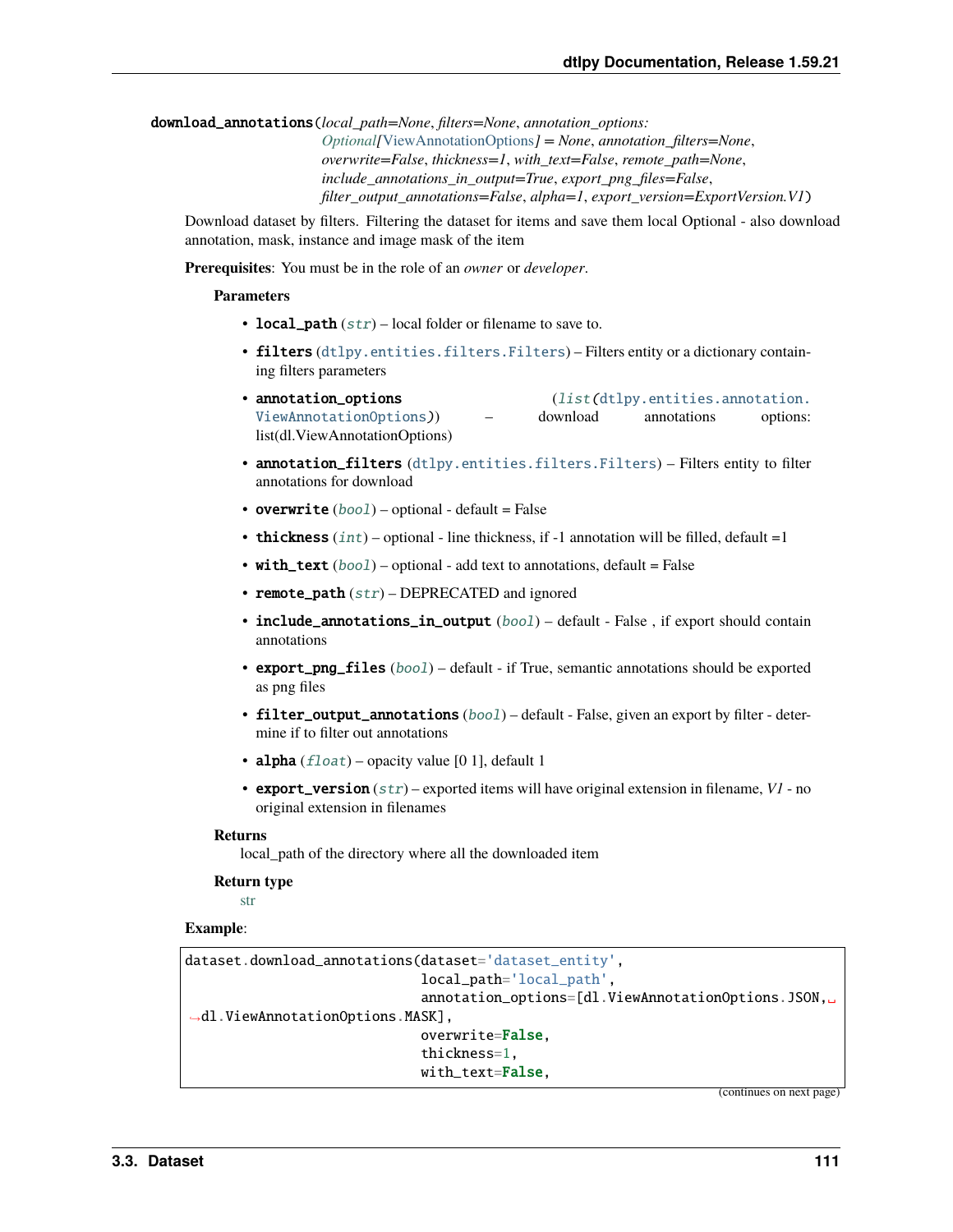(continued from previous page)

| $alpha=1$ |
|-----------|
|           |

download\_partition(*partition*, *local\_path=None*, *filters=None*, *annotation\_options=None*)

Download a specific partition of the dataset to local\_path This function is commonly used with dl.ModelAdapter which implements thc convert to specific model structure

# **Parameters**

- partition (dl.SnapshotPartitionType) *dl.SnapshotPartitionType* name of the partition
- local\_path  $(str)$  $(str)$  $(str)$  local path directory to download the data
- filters ([dtlpy.entities.filters.Filters](#page-139-0)) dl.entities.Filters to add the specific partitions constraint to

:return List *str* of the new downloaded path of each item

classmethod from\_json(*project:* [Project,](#page-107-1) *\_json: [dict](https://docs.python.org/3/library/stdtypes.html#dict)*, *client\_api: ApiClient*, *datasets=None*, *is\_fetched=True*)

Build a Dataset entity object from a json

# **Parameters**

- **project** dataset's project
- $\bigcup$  **json** ([dict](https://docs.python.org/3/library/stdtypes.html#dict)) json response from host
- **client\_api** ApiClient entity
- datasets Datasets repository
- is\_fetched ([bool](https://docs.python.org/3/library/functions.html#bool)) is Entity fetched from Platform

# **Returns**

Dataset object

# **Return type**

*[dtlpy.entities.dataset.Dataset](#page-110-1)*

get\_partitions(*partitions*, *filters=None*, *batch\_size: [Optional\[](https://docs.python.org/3/library/typing.html#typing.Optional)[int\]](https://docs.python.org/3/library/functions.html#int) = None*)

Returns PagedEntity of items from one or more partitions

# **Parameters**

- partitions *dl.entities.SnapshotPartitionType* or a list. Name of the partitions
- filters ([dtlpy.entities.filters.Filters](#page-139-0)) dl.Filters to add the specific partitions constraint to
- batch\_size *int* how many items per page

# **Returns**

*dl.PagedEntities* of *dl.Item* preforms items.list()

# get\_recipe\_ids()

Get dataset recipe Ids

# **Returns**

list of recipe ids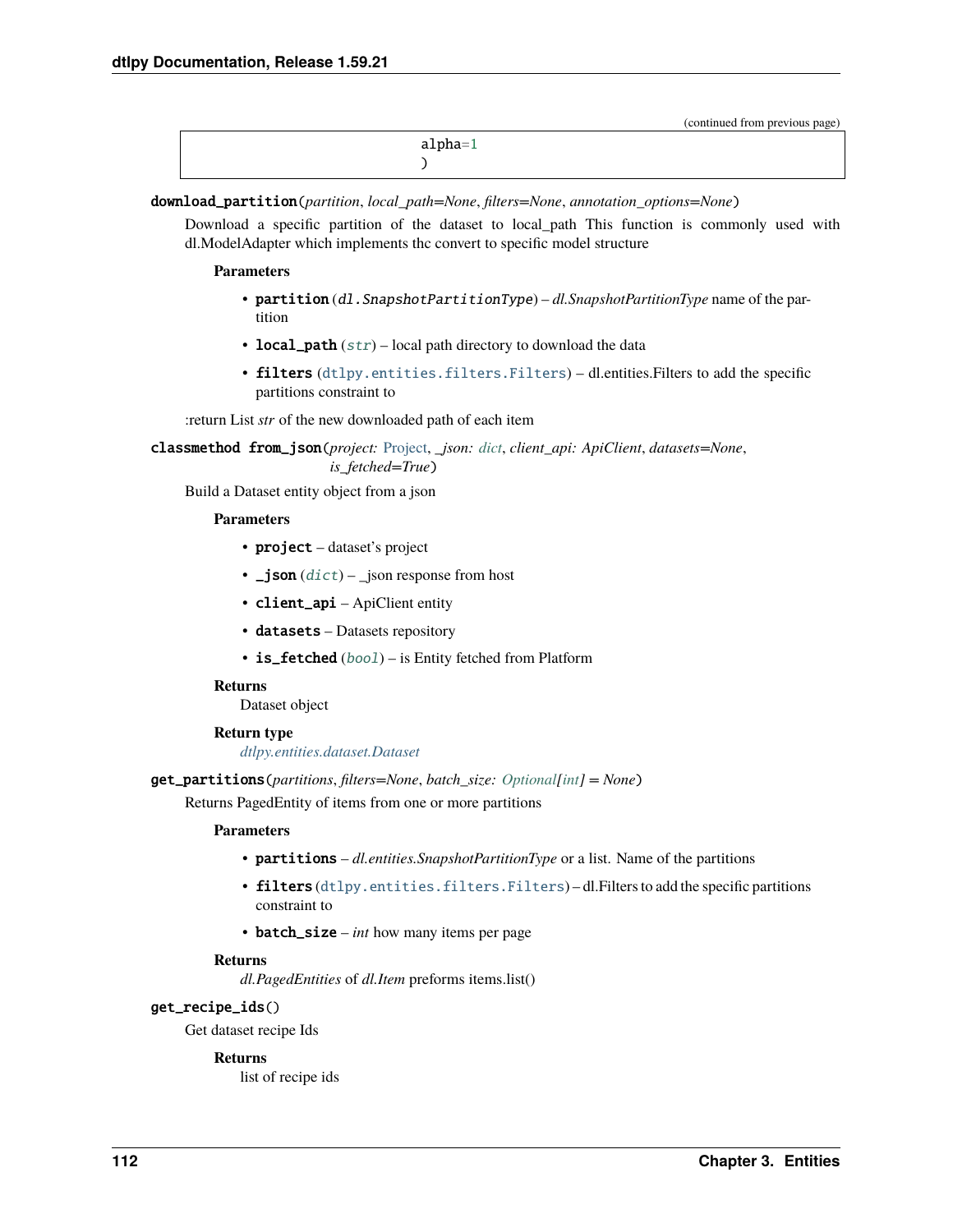# **Return type**

[list](https://docs.python.org/3/library/stdtypes.html#list)

# open\_in\_web()

Open the dataset in web platform

# static serialize\_labels(*labels\_dict*)

Convert hex color format to rgb

# **Parameters labels\_[dict](https://docs.python.org/3/library/stdtypes.html#dict)**  $(dict)$  – dict of labels

**Returns**

dict of converted labels

#### set\_partition(*partition*, *filters=None*)

Updates all items returned by filters in the dataset to specific partition

#### **Parameters**

- partition *dl.entities.SnapshotPartitionType* to set to
- filters ([dtlpy.entities.filters.Filters](#page-139-0)) dl.entities.Filters to add the specific partitions constraint to

#### **Returns**

dl.PagedEntities

# set\_readonly(*state: [bool](https://docs.python.org/3/library/functions.html#bool)*)

Set dataset readonly mode

**Prerequisites**: You must be in the role of an *owner* or *developer*.

**Parameters** state ([bool](https://docs.python.org/3/library/functions.html#bool)) – state

# **Example**:

dataset.set\_readonly(state=True)

# switch\_recipe(*recipe\_id=None*, *recipe=None*)

Switch the recipe that linked to the dataset with the given one

#### **Parameters**

- recipe\_id  $(str)$  $(str)$  $(str)$  recipe id
- recipe ([dtlpy.entities.recipe.Recipe](#page-142-0)) recipe entity

# **Example**:

dataset.switch\_recipe(recipe\_id='recipe\_id')

# sync(*wait=True*)

Sync dataset with external storage

**Prerequisites**: You must be in the role of an *owner* or *developer*.

#### **Parameters**

wait  $(bool)$  $(bool)$  $(bool)$  – wait for the command to finish

#### **Returns**

True if success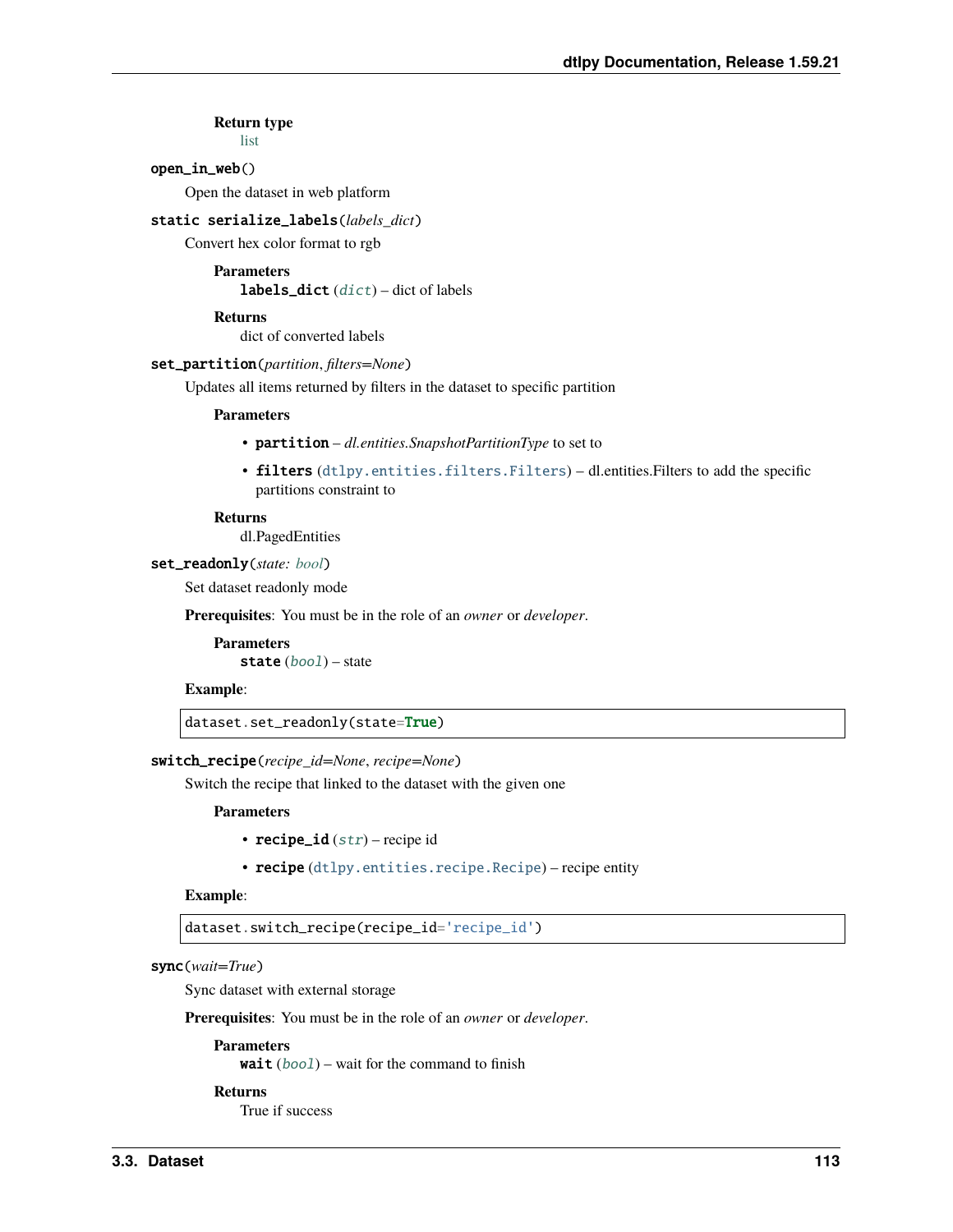#### **Return type** [bool](https://docs.python.org/3/library/functions.html#bool)

# **Example**:

dataset.sync()

# to\_json()

Returns platform \_json format of object

# **Returns**

platform json format of object

### **Return type**

[dict](https://docs.python.org/3/library/stdtypes.html#dict)

update(*system\_metadata=False*)

Update dataset field

**Prerequisites**: You must be an *owner* or *developer* to use this method.

# **Parameters**

system\_metadata ([bool](https://docs.python.org/3/library/functions.html#bool)) – bool - True, if you want to change metadata system

# **Returns**

Dataset object

### **Return type**

*[dtlpy.entities.dataset.Dataset](#page-110-1)*

#### **Example**:

dataset.update()

update\_attributes(*title: [str](https://docs.python.org/3/library/stdtypes.html#str)*, *key: [str](https://docs.python.org/3/library/stdtypes.html#str)*, *attribute\_type*, *recipe\_id: [Optional](https://docs.python.org/3/library/typing.html#typing.Optional)[\[str\]](https://docs.python.org/3/library/stdtypes.html#str) = None*, *ontology\_id: [Optional](https://docs.python.org/3/library/typing.html#typing.Optional)[\[str\]](https://docs.python.org/3/library/stdtypes.html#str) = None*, *scope: [Optional](https://docs.python.org/3/library/typing.html#typing.Optional)[\[list\]](https://docs.python.org/3/library/stdtypes.html#list) = None*, *optional: [Optional\[](https://docs.python.org/3/library/typing.html#typing.Optional)[bool\]](https://docs.python.org/3/library/functions.html#bool) = None*, *multi: [Optional](https://docs.python.org/3/library/typing.html#typing.Optional)[\[bool\]](https://docs.python.org/3/library/functions.html#bool) = None*, *values: [Optional](https://docs.python.org/3/library/typing.html#typing.Optional)[\[list\]](https://docs.python.org/3/library/stdtypes.html#list) = None*, *attribute\_range=None*)

ADD a new attribute or update if exist

### **Parameters**

- ontology\_id  $(str)$  $(str)$  $(str)$  ontology\_id
- title  $(str)$  $(str)$  $(str)$  attribute title
- key  $(str)$  $(str)$  $(str)$  the key of the attribute must br unique
- attribute\_type (AttributesTypes) dl.AttributesTypes your attribute type
- scope  $(list)$  $(list)$  $(list)$  list of the labels or  $*$  for all labels
- optional  $(bool)$  $(bool)$  $(bool)$  optional attribute
- multi  $(bool)$  $(bool)$  $(bool)$  if can get multiple selection
- values  $(list)$  $(list)$  $(list)$  list of the attribute values (for checkbox and radio button)
- attribute\_range ([dict](https://docs.python.org/3/library/stdtypes.html#dict) or AttributesRange) dl.AttributesRange object

# **Returns**

true in success

# **Return type**

[bool](https://docs.python.org/3/library/functions.html#bool)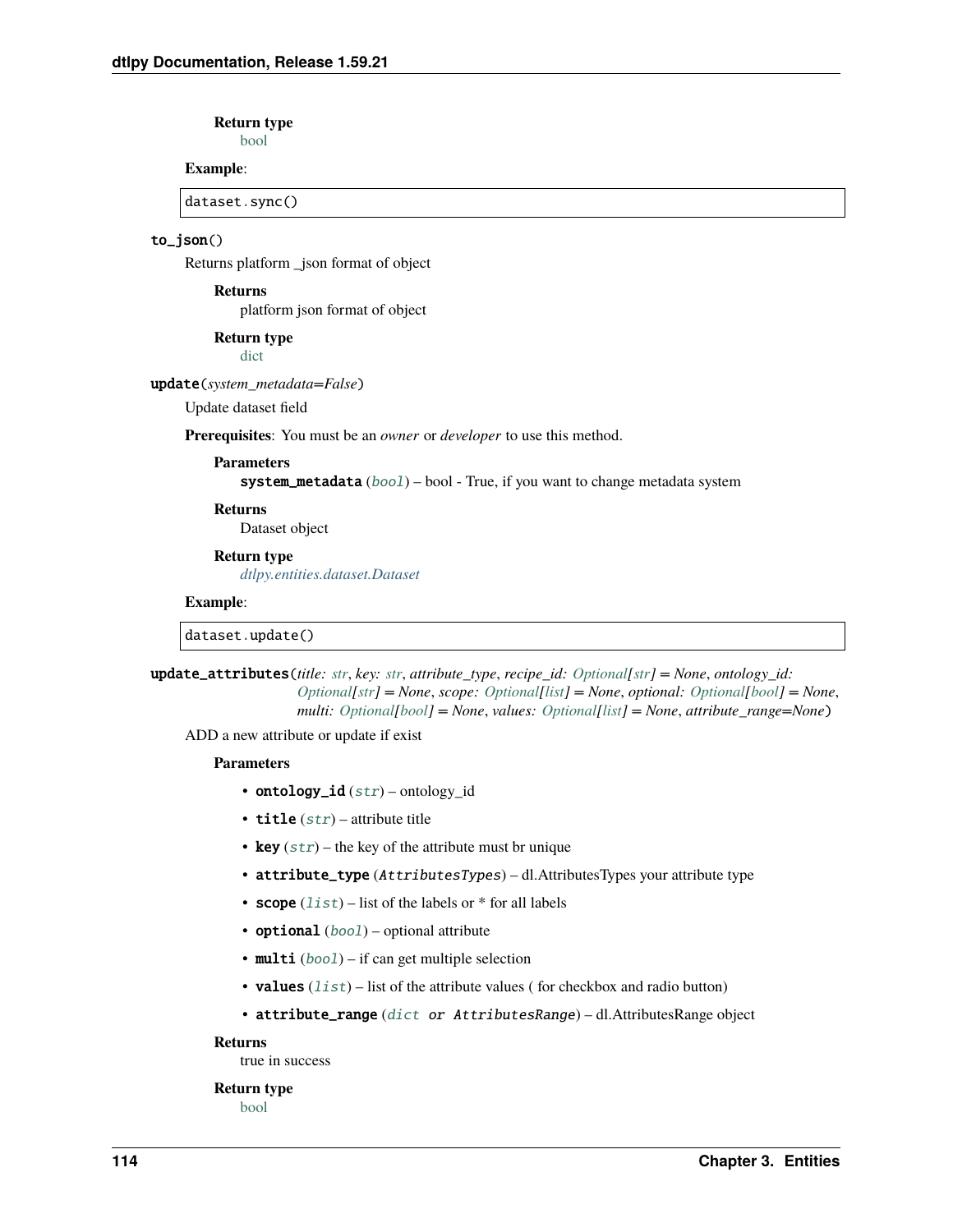# **Example**:

```
dataset.update_attributes(ontology_id='ontology_id',
                          key='1',title='checkbox',
                          attribute_type=dl.AttributesTypes.CHECKBOX,
                          values=[1,2,3])
```
update\_label(*label\_name*, *color=None*, *children=None*, *attributes=None*, *display\_label=None*, *label=None*, *recipe\_id=None*, *ontology\_id=None*, *upsert=False*, *icon\_path=None*)

Add single label to dataset

**Prerequisites**: You must have a dataset with items that are related to the annotations. The relationship between the dataset and annotations is shown in the name. You must be in the role of an *owner* or *developer*.

### **Parameters**

- label\_name  $(str)$  $(str)$  $(str)$  str label name
- $color(tuple) color$  $color(tuple) color$  $color(tuple) color$
- children children (sub labels)
- attributes  $(list)$  $(list)$  $(list)$  attributes
- display\_label  $(str)$  $(str)$  $(str)$  display label
- label (dtlpy.entities.label.Label) label
- recipe\_id  $(str)$  $(str)$  $(str)$  optional recipe id
- ontology\_id  $(str)$  $(str)$  $(str)$  optional ontology id
- icon\_path  $(str)$  $(str)$  $(str)$  path to image to be display on label

#### **Returns**

label entity

# **Return type**

dtlpy.entities.label.Label

#### **Example**:

```
dataset.update_label(label_name='person', color=(34, 6, 231), attributes=['big',
ightharpoonup 'small'])
```
update\_labels(*label\_list*, *ontology\_id=None*, *recipe\_id=None*, *upsert=False*)

Add labels to dataset

**Prerequisites**: You must have a dataset with items that are related to the annotations. The relationship between the dataset and annotations is shown in the name. You must be in the role of an *owner* or *developer*.

#### **Parameters**

- label\_[list](https://docs.python.org/3/library/stdtypes.html#list) (list) label list
- ontology\_id  $(str)$  $(str)$  $(str)$  optional ontology id
- recipe\_id  $(str)$  $(str)$  $(str)$  optional recipe id
- upsert  $(bool)$  $(bool)$  $(bool)$  if True will add in case it does not existing

# **Returns**

label entities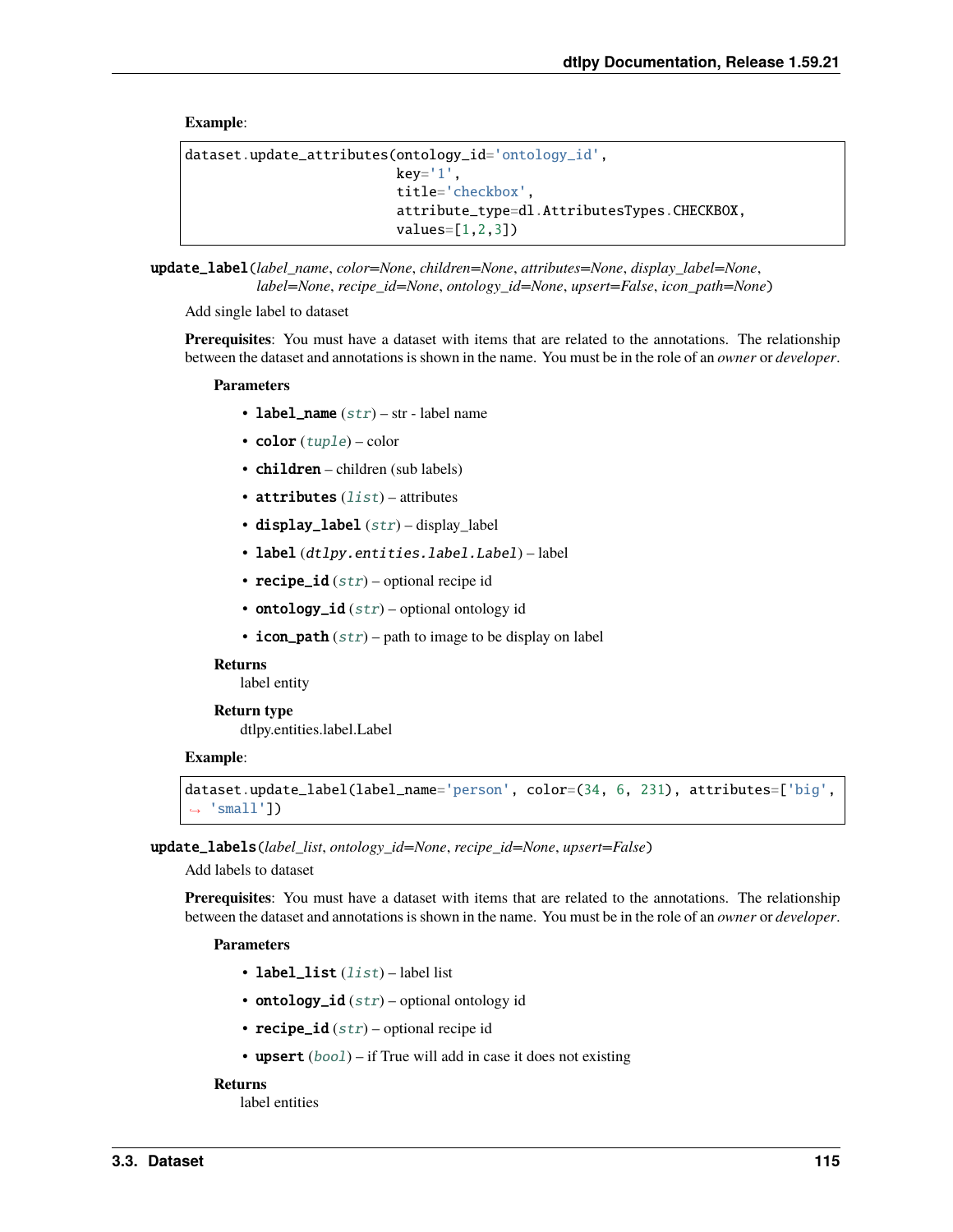**Return type** dtlpy.entities.label.Label

# **Example**:

dataset.update\_labels(label\_list=label\_list)

upload\_annotations(*local\_path*, *filters=None*, *clean=False*, *remote\_root\_path='/'*, *export\_version=ExportVersion.V1*)

Upload annotations to dataset.

**Prerequisites**: You must have a dataset with items that are related to the annotations. The relationship between the dataset and annotations is shown in the name. You must be in the role of an *owner* or *developer*.

### **Parameters**

- local\_path  $(str)$  $(str)$  $(str)$  str local folder where the annotations files is.
- filters ([dtlpy.entities.filters.Filters](#page-139-0)) Filters entity or a dictionary containing filters parameters
- **clean**  $(bool)$  $(bool)$  $(bool)$  bool if True it remove the old annotations
- remote\_root\_path  $(str)$  $(str)$  $(str)$  str the remote root path to match remote and local items
- export\_version ([str](https://docs.python.org/3/library/stdtypes.html#str)) *V2* exported items will have original extension in filename, *V1* - no original extension in filenames

For example, if the item filepath is a/b/item and remote\_root\_path is /a the start folder will be b instead of a

# **Example**:

```
dataset.upload_annotations(dataset='dataset_entity',
                         local_path='local_path',
                         clean=False,
                         export_version=dl.ExportVersion.V1
                         )
```
class ExpirationOptions(*item\_max\_days: [Optional](https://docs.python.org/3/library/typing.html#typing.Optional)[\[int\]](https://docs.python.org/3/library/functions.html#int) = None*)

Bases: [object](https://docs.python.org/3/library/functions.html#object)

ExpirationOptions object

# class IndexDriver(*value*)

Bases: [str](https://docs.python.org/3/library/stdtypes.html#str), [Enum](https://docs.python.org/3/library/enum.html#enum.Enum)

An enumeration.

# **3.3.1 Driver**

class Driver(*bucket\_name*, *creator*, *allow\_external\_delete*, *allow\_external\_modification*, *created\_at*, *region*, *path*, *type*, *integration\_id*, *metadata*, *name*, *id*, *client\_api: ApiClient*)

Bases: BaseEntity

Driver entity

classmethod from\_json(*\_json*, *client\_api*, *is\_fetched=True*)

Build a Driver entity object from a json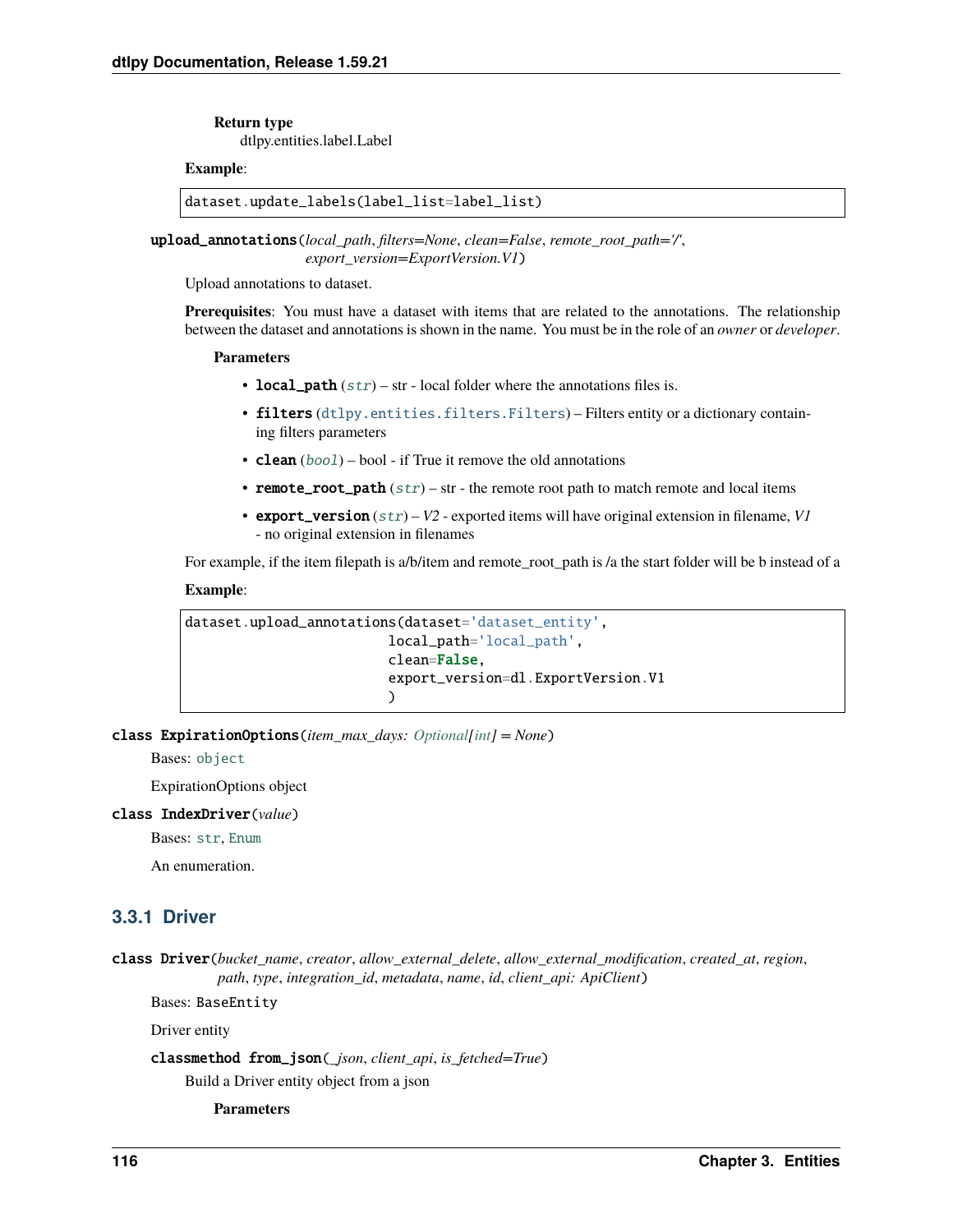- $\mathbf{\underline{-j}}$ son  $\mathbf{\underline{-j}}$ son response from host
- client\_api ApiClient entity
- is\_fetched is Entity fetched from Platform

Driver object

# to\_json()

Returns platform \_json format of object

**Returns**

platform json format of object

**Return type**

[dict](https://docs.python.org/3/library/stdtypes.html#dict)

# class ExternalStorage(*value*)

Bases: [str](https://docs.python.org/3/library/stdtypes.html#str), [Enum](https://docs.python.org/3/library/enum.html#enum.Enum)

An enumeration.

# **3.4 Item**

# class ExportMetadata(*value*)

Bases: [Enum](https://docs.python.org/3/library/enum.html#enum.Enum)

An enumeration.

<span id="page-120-0"></span>class Item(*annotations\_link*, *dataset\_url*, *thumbnail*, *created\_at*, *dataset\_id*, *annotated*, *metadata*, *filename*, *stream*, *name*, *type*, *url*, *id*, *hidden*, *dir*, *spec*, *creator*, *annotations\_count*, *client\_api: ApiClient*, *platform\_dict*, *dataset*, *project*, *project\_id*, *repositories=NOTHING*)

Bases: BaseEntity

Item object

clone(*dst\_dataset\_id=None*, *remote\_filepath=None*, *metadata=None*, *with\_annotations=True*, *with\_metadata=True*, *with\_task\_annotations\_status=False*, *allow\_many=False*, *wait=True*)

Clone item

#### **Parameters**

- dst\_dataset\_id  $(str)$  $(str)$  $(str)$  destination dataset id
- remote\_filepath ([str](https://docs.python.org/3/library/stdtypes.html#str)) complete filepath
- metadata  $(dict)$  $(dict)$  $(dict)$  new metadata to add
- with\_annotations ([bool](https://docs.python.org/3/library/functions.html#bool)) clone annotations
- with\_metadata ([bool](https://docs.python.org/3/library/functions.html#bool)) clone metadata
- with\_task\_annotations\_status ([bool](https://docs.python.org/3/library/functions.html#bool)) clone task annotations status
- allow\_many ([bool](https://docs.python.org/3/library/functions.html#bool)) *bool* if True, using multiple clones in single dataset is allowed, (default=False)
- wait  $(bool)$  $(bool)$  $(bool)$  wait for the command to finish

### **Returns**

Item object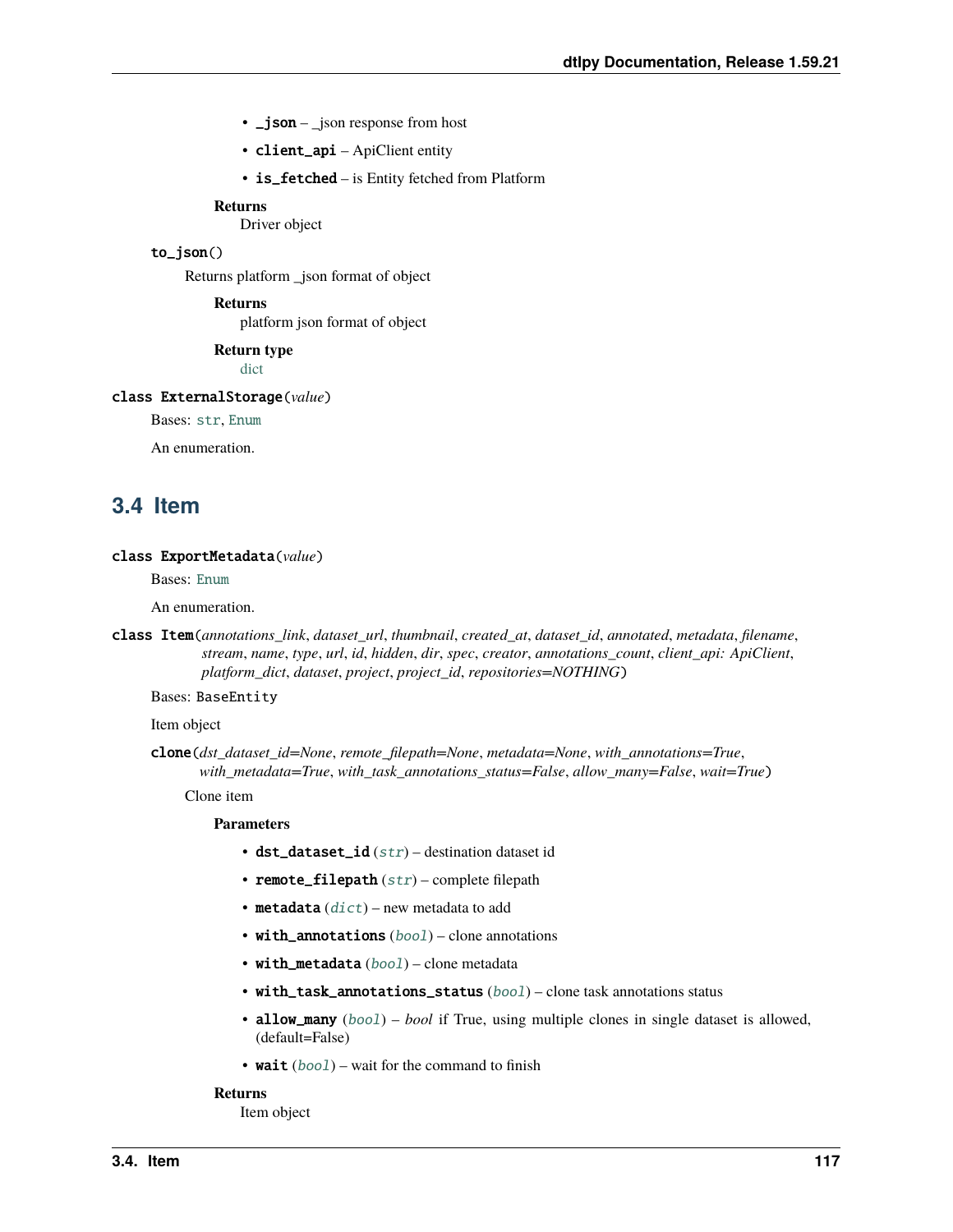# **Return type**

*[dtlpy.entities.item.Item](#page-120-0)*

# **Example**:

```
item.clone(item_id='item_id',
        dst_dataset_id='dist_dataset_id',
        with_metadata=True,
       with_task_annotations_status=False,
        with_annotations=False)
```
# delete()

Delete item from platform

**Returns** True

### **Return type** [bool](https://docs.python.org/3/library/functions.html#bool)

# download(*local\_path=None*, *file\_types=None*, *save\_locally=True*, *to\_array=False*, *annotation\_options: [Optional\[](https://docs.python.org/3/library/typing.html#typing.Optional)*[ViewAnnotationOptions](#page-129-0)*] = None*, *overwrite=False*, *to\_items\_folder=True*, *thickness=1*, *with\_text=False*, *annotation\_filters=None*, *alpha=1*, *export\_version=ExportVersion.V1*)

Download dataset by filters. Filtering the dataset for items and save them local Optional - also download annotation, mask, instance and image mask of the item

# **Parameters**

- local\_path  $(str)$  $(str)$  $(str)$  local folder or filename to save to.
- file\_types  $(list) a$  $(list) a$  $(list) a$  list of file type to download. e.g ['video/webm', 'video/mp4', 'image/jpeg', 'image/png']
- save\_locally  $(bool)$  $(bool)$  $(bool)$  bool. save to disk or return a buffer
- to\_array  $(boo1)$  returns Ndarray when True and local path = False
- **annotation\_options** ([list](https://docs.python.org/3/library/stdtypes.html#list)) download annotations options: list(dl.ViewAnnotationOptions)
- annotation\_filters ([dtlpy.entities.filters.Filters](#page-139-0)) Filters entity to filter annotations for download
- overwrite  $(bool)$  $(bool)$  $(bool)$  optional default = False
- to\_items\_folder ([bool](https://docs.python.org/3/library/functions.html#bool)) Create 'items' folder and download items to it
- thickness  $(int)$  $(int)$  $(int)$  optional line thickness, if -1 annotation will be filled, default =1
- with\_text  $(bool)$  $(bool)$  $(bool)$  optional add text to annotations, default = False
- alpha  $(fload)$  opacity value [0 1], default 1
- export\_version ([str](https://docs.python.org/3/library/stdtypes.html#str)) exported items will have original extension in filename, *V1* no original extension in filenames

# **Returns**

generator of local\_path per each downloaded item

# **Return type**

generator or single item

# **Example**: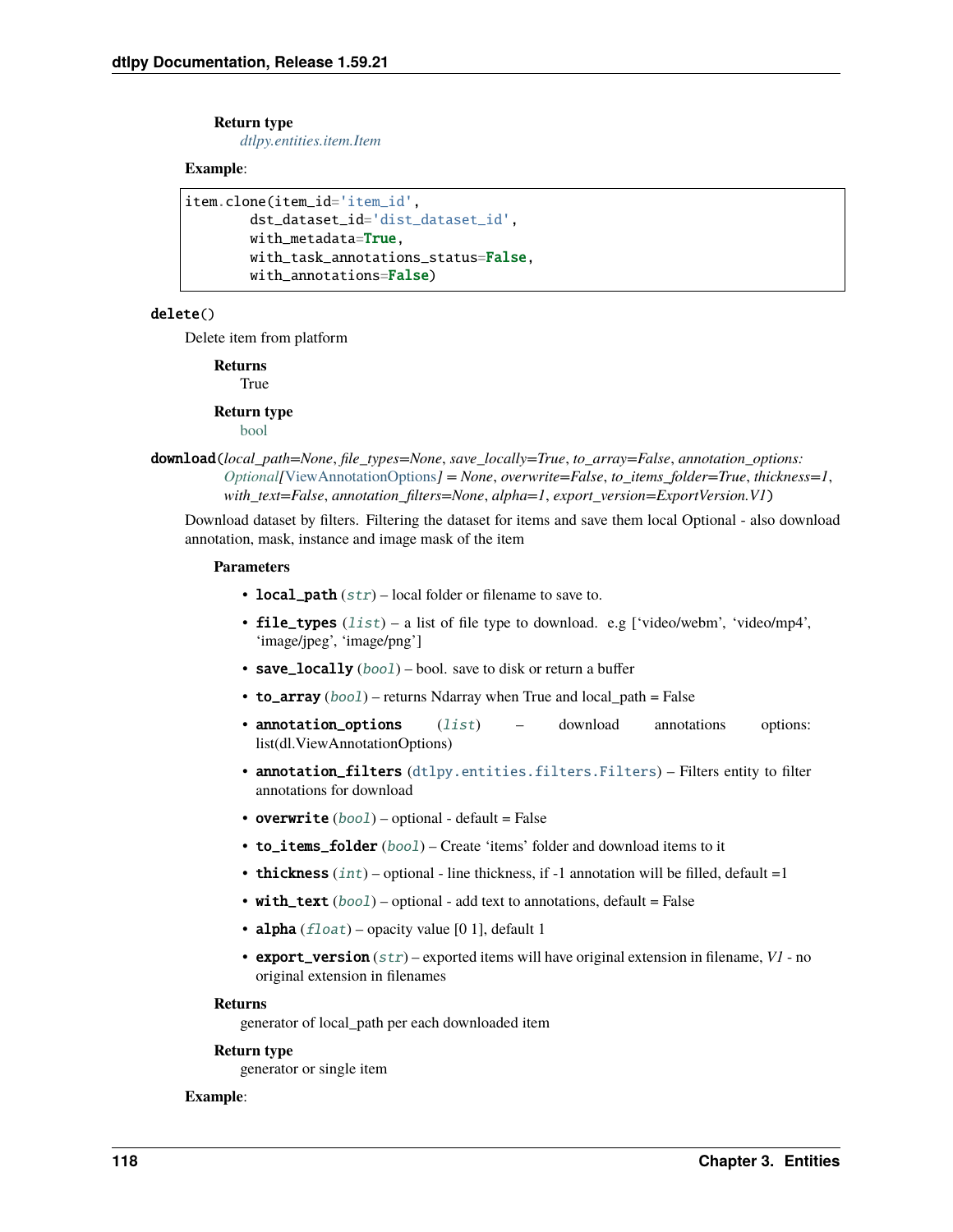```
item.download(local_path='local_path',
             annotation_options=dl.ViewAnnotationOptions.MASK,
             overwrite=False,
             thickness=1,
             with_text=False,
             alpha=1,
             save_locally=True
             )
```
classmethod from\_json(*\_json*, *client\_api*, *dataset=None*, *project=None*, *is\_fetched=True*) Build an item entity object from a json

# **Parameters**

- project ([dtlpy.entities.project.Project](#page-107-1)) project entity
- $\Box$ json ([dict](https://docs.python.org/3/library/stdtypes.html#dict))  $\Box$ json response from host
- dataset ([dtlpy.entities.dataset.Dataset](#page-110-1)) dataset in which the annotation's item is located
- . client\_api (dlApiClient) ApiClient entity
- is\_fetched ([bool](https://docs.python.org/3/library/functions.html#bool)) is Entity fetched from Platform

### **Returns**

Item object

# **Return type**

*[dtlpy.entities.item.Item](#page-120-0)*

# move(*new\_path*)

Move item from one folder to another in Platform If the directory doesn't exist it will be created

#### **Parameters**

**new\_path**  $(str)$  $(str)$  $(str)$  – new full path to move item to.

### **Returns**

True if update successfully

# **Return type**

[bool](https://docs.python.org/3/library/functions.html#bool)

# open\_in\_web()

Open the items in web platform

# **Returns**

# set\_description(*text: [str](https://docs.python.org/3/library/stdtypes.html#str)*)

Update Item description

# **Parameters**

text  $(str)$  $(str)$  $(str)$  – if None or "" description will be deleted

:return

# to\_json()

Returns platform \_json format of object

### **Returns**

platform json format of object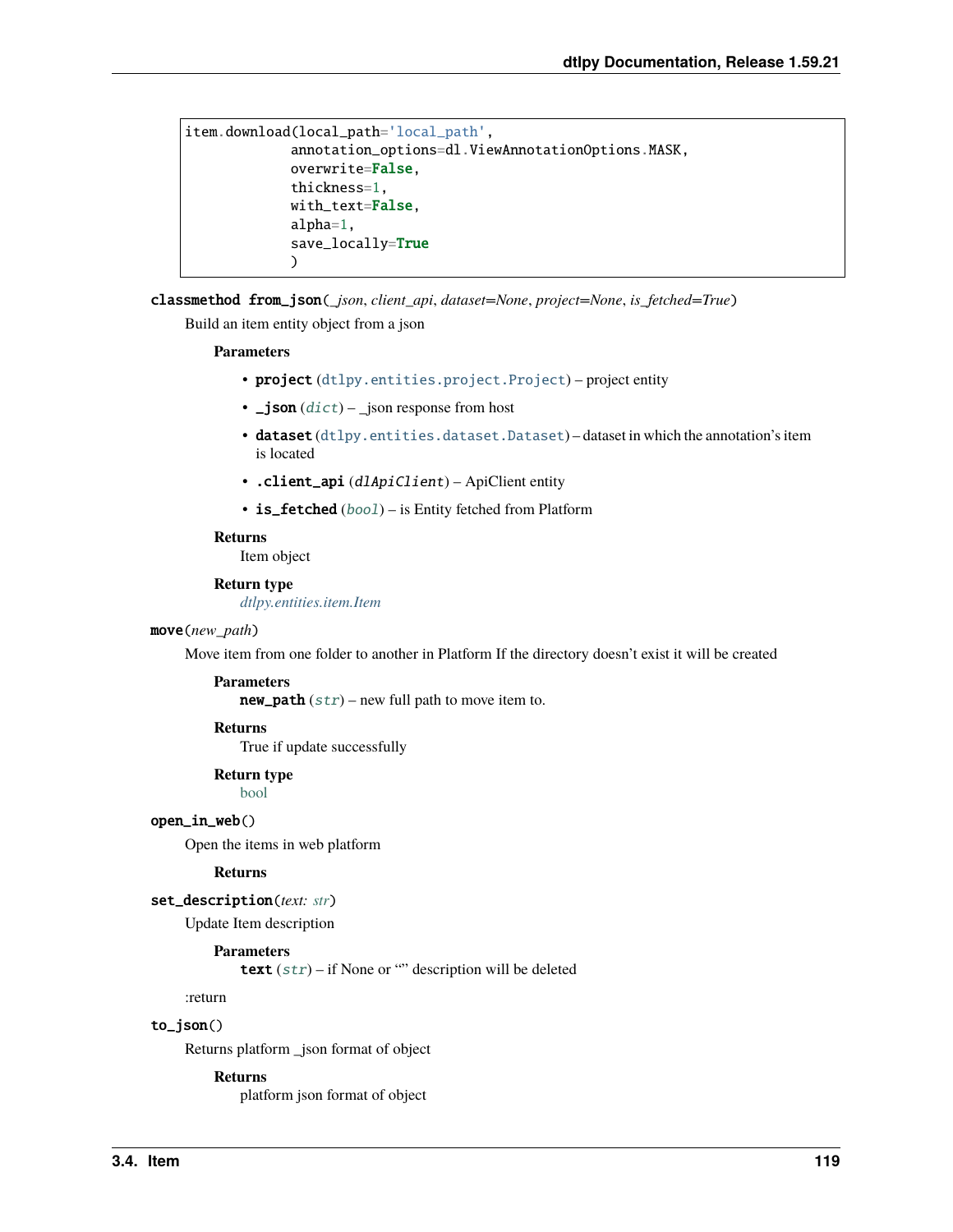# **Return type**

[dict](https://docs.python.org/3/library/stdtypes.html#dict)

# update(*system\_metadata=False*)

Update items metadata

# **Parameters**

system\_metadata ([bool](https://docs.python.org/3/library/functions.html#bool)) – bool - True, if you want to change metadata system

# **Returns**

Item object

# **Return type**

*[dtlpy.entities.item.Item](#page-120-0)*

update\_status(*status: [str](https://docs.python.org/3/library/stdtypes.html#str)*, *clear: [bool](https://docs.python.org/3/library/functions.html#bool) = False*, *assignment\_id: [Optional](https://docs.python.org/3/library/typing.html#typing.Optional)[\[str\]](https://docs.python.org/3/library/stdtypes.html#str) = None*, *task\_id: [Optional](https://docs.python.org/3/library/typing.html#typing.Optional)[\[str\]](https://docs.python.org/3/library/stdtypes.html#str) = None*)

update item status

# **Parameters**

- status  $(str)$  $(str)$  $(str)$  "completed", "approved", "discard"
- **clear**  $(bool)$  $(bool)$  $(bool)$  if true delete status
- assignment\_id  $(str)$  $(str)$  $(str)$  assignment id
- task\_id  $(str)$  $(str)$  $(str)$  task id

:return :True/False :rtype: bool

# **Example**:

```
item.update_status(status='complete',
                   operation='created',
                   task_id='task_id')
```
# class ItemStatus(*value*)

Bases: [str](https://docs.python.org/3/library/stdtypes.html#str), [Enum](https://docs.python.org/3/library/enum.html#enum.Enum)

An enumeration.

# class ModalityRefTypeEnum(*value*)

Bases: [str](https://docs.python.org/3/library/stdtypes.html#str), [Enum](https://docs.python.org/3/library/enum.html#enum.Enum)

State enum

# class ModalityTypeEnum(*value*)

Bases: [str](https://docs.python.org/3/library/stdtypes.html#str), [Enum](https://docs.python.org/3/library/enum.html#enum.Enum)

State enum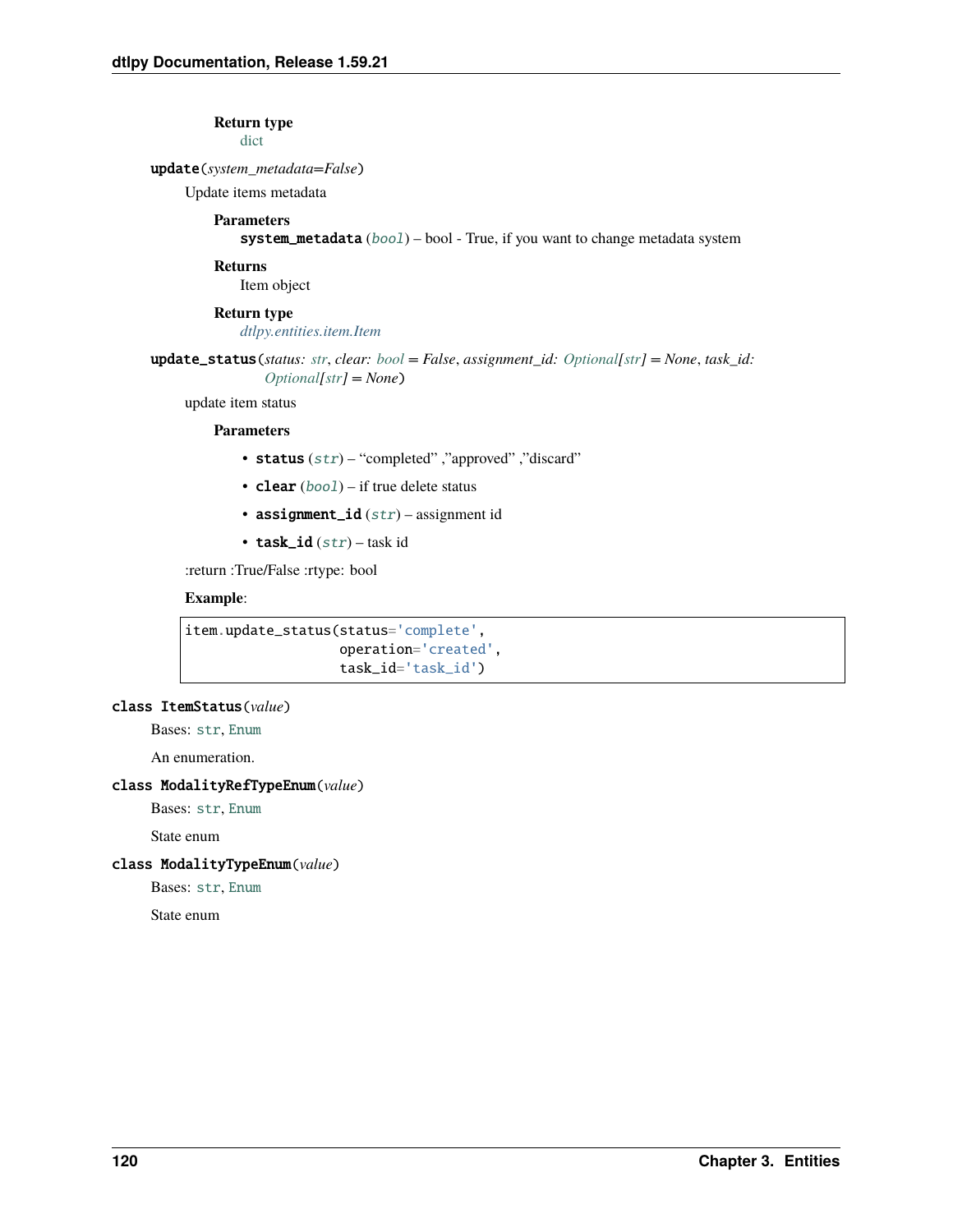# **3.4.1 Item Link**

# class LinkTypeEnum(*value*)

Bases: [str](https://docs.python.org/3/library/stdtypes.html#str), [Enum](https://docs.python.org/3/library/enum.html#enum.Enum)

State enum

# **3.5 Annotation**

<span id="page-124-0"></span>class Annotation(*id*, *url*, *item\_url*, *item*, *item\_id*, *creator*, *created\_at*, *updated\_by*, *updated\_at*, *type*, *source*, *dataset\_url*, *platform\_dict*, *metadata*, *fps*, *hash=None*, *dataset\_id=None*, *status=None*, *object\_id=None*, *automated=None*, *item\_height=None*, *item\_width=None*, *label\_suggestions=None*, *annotation\_definition: [Optional\[](https://docs.python.org/3/library/typing.html#typing.Optional)BaseAnnotationDefinition] = None*, *frames=None*, *current\_frame=0*, *end\_frame=0*, *end\_time=0*, *start\_frame=0*, *start\_time=0*, *dataset=None*, *datasets=None*, *annotations=None*, *Annotation\_\_client\_api=None*, *items=None*, *recipe\_2\_attributes=None*)

#### Bases: BaseEntity

Annotations object

add\_frame(*annotation\_definition*, *frame\_num=None*, *fixed=True*, *object\_visible=True*)

Add a frame state to annotation

#### **Parameters**

- **annotation\_definition** annotation type object must be same type as annotation
- frame\_num  $(int)$  $(int)$  $(int)$  frame number
- fixed  $(bool)$  $(bool)$  $(bool)$  is fixed
- object\_visible  $(bool)$  $(bool)$  $(bool)$  does the annotated object is visible

#### **Returns**

True if success

**Return type** [bool](https://docs.python.org/3/library/functions.html#bool)

# **Example**:

```
annotation.add_frame(frame_num=10,
                annotation_definition=dl.Box(top=10,left=10,bottom=100,␣
˓→right=100,label='labelName'))
                )
```
add\_frames(*annotation\_definition*, *frame\_num=None*, *end\_frame\_num=None*, *start\_time=None*, *end\_time=None*, *fixed=True*, *object\_visible=True*)

Add a frames state to annotation

**Prerequisites**: Any user can upload annotations.

- annotation\_definition annotation type object must be same type as annotation
- frame\_num  $(int)$  $(int)$  $(int)$  first frame number
- end\_frame\_num  $(int)$  $(int)$  $(int)$  last frame number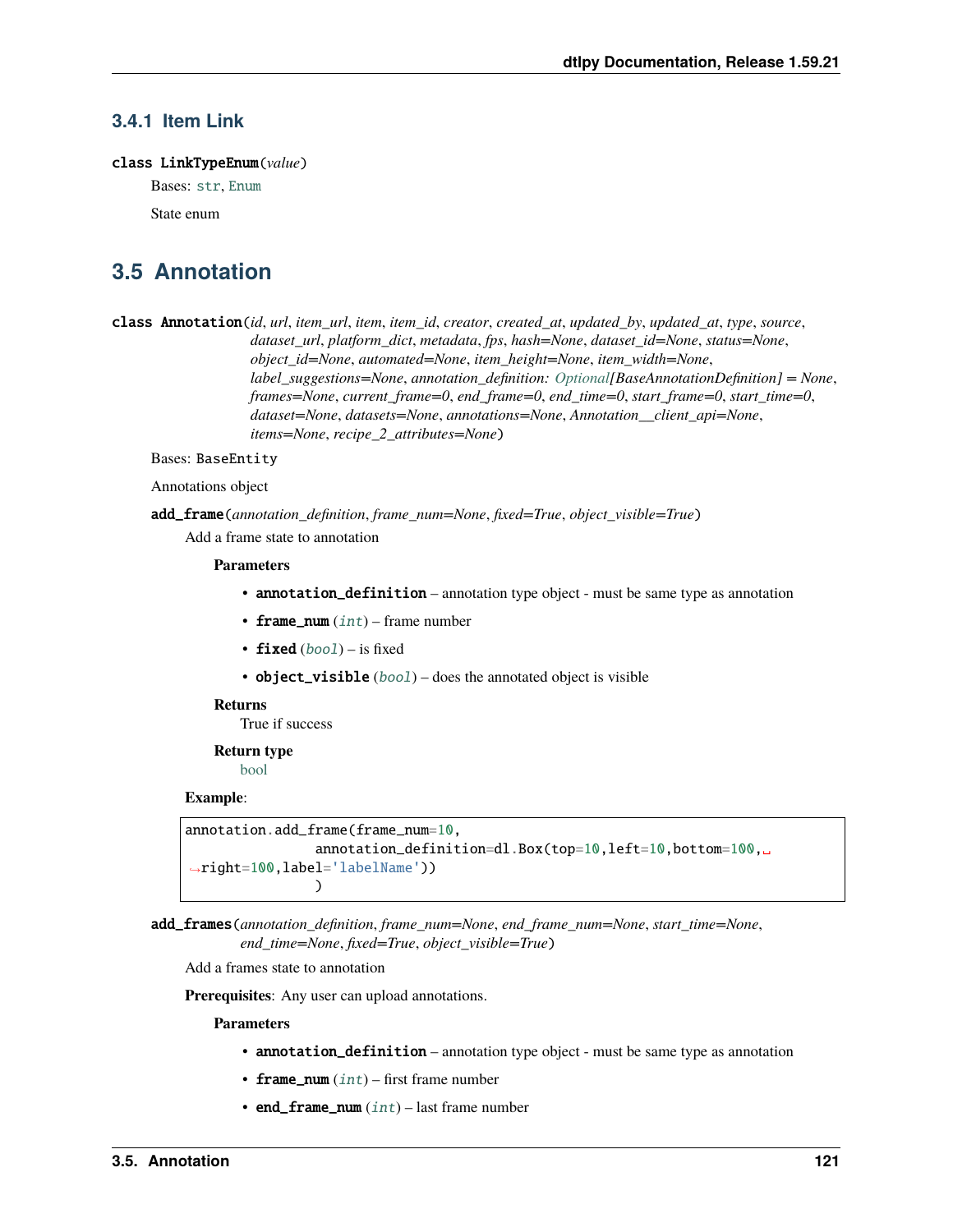- start\_time starting time for video
- end\_time ending time for video
- fixed  $(bool)$  $(bool)$  $(bool)$  is fixed
- object\_visible  $(bool)$  $(bool)$  $(bool)$  does the annotated object is visible

# **Example**:

```
annotation.add_frames(frame_num=10,
                annotation_definition=dl.Box(top=10,left=10,bottom=100,␣
˓→right=100,label='labelName'))
                )
```
# delete()

Remove an annotation from item

**Prerequisites**: You must have an item that has been annotated. You must have the role of an *owner* or *developer* or be assigned a task that includes that item as an *annotation manager* or *annotator*.

# **Returns**

True if success

**Return type** [bool](https://docs.python.org/3/library/functions.html#bool)

#### **Example**:

annotation.delete()

download(*filepath: [str](https://docs.python.org/3/library/stdtypes.html#str)*, *annotation\_format:* [ViewAnnotationOptions](#page-129-0) *= ViewAnnotationOptions.MASK*, *height: [Optional\[](https://docs.python.org/3/library/typing.html#typing.Optional)[float\]](https://docs.python.org/3/library/functions.html#float) = None*, *width: [Optional](https://docs.python.org/3/library/typing.html#typing.Optional)[\[float\]](https://docs.python.org/3/library/functions.html#float) = None*, *thickness: [int](https://docs.python.org/3/library/functions.html#int) = 1*, *with\_text: [bool](https://docs.python.org/3/library/functions.html#bool) = False*, *alpha: [float](https://docs.python.org/3/library/functions.html#float) = 1*)

Save annotation to file

**Prerequisites**: Any user can upload annotations.

# **Parameters**

- filepath  $(str)$  $(str)$  $(str)$  local path to where annotation will be downloaded to
- annotation\_format ([list](https://docs.python.org/3/library/stdtypes.html#list)) options: list(dl.ViewAnnotationOptions)
- height  $(f$ *loat* $) image height$
- width  $(fload)$  image width
- thickness  $(int)$  $(int)$  $(int)$  thickness
- with\_text  $(bood)$  get mask with text
- alpha  $(fload)$  opacity value [0 1], default 1

# **Returns**

filepath

#### **Return type**

[str](https://docs.python.org/3/library/stdtypes.html#str)

**Example**: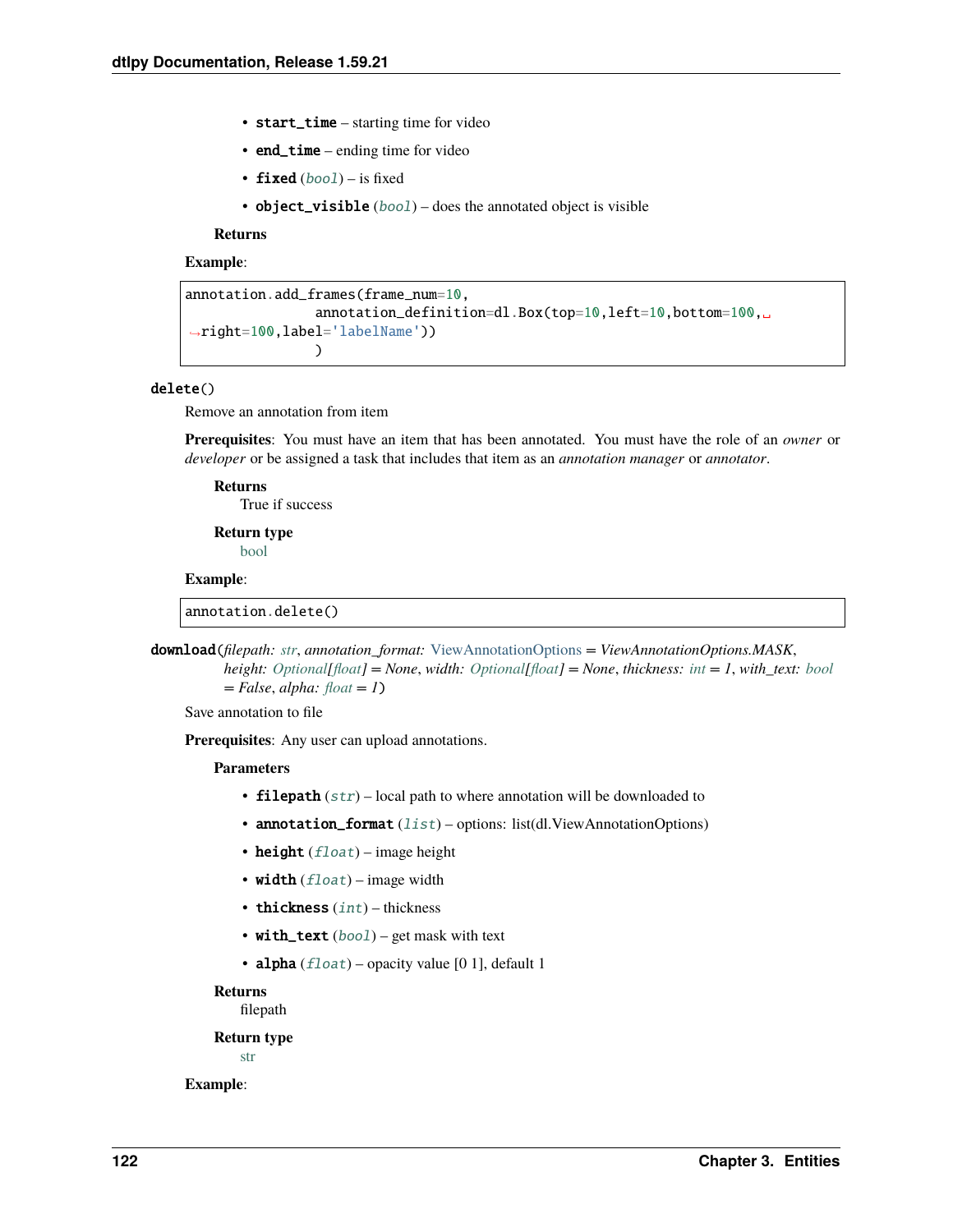```
annotation.download(filepath='filepath', annotation_format=dl.
˓→ViewAnnotationOptions.MASK)
```
classmethod from\_json(*\_json*, *item=None*, *client\_api=None*, *annotations=None*, *is\_video=None*, *fps=None*, *item\_metadata=None*, *dataset=None*, *is\_audio=None*)

Create an annotation object from platform json

### **Parameters**

- $\bigcup$  **son** ([dict](https://docs.python.org/3/library/stdtypes.html#dict)) platform json
- item ([dtlpy.entities.item.Item](#page-120-0)) item
- client\_api ApiClient entity
- annotations –
- is\_video  $(bool)$  $(bool)$  $(bool)$  is video
- fps video fps
- item\_metadata item metadata
- dataset dataset entity
- is\_audio  $(bool)$  $(bool)$  $(bool)$  is audio

# **Returns**

annotation object

#### **Return type**

*[dtlpy.entities.annotation.Annotation](#page-124-0)*

classmethod new(*item=None*, *annotation\_definition=None*, *object\_id=None*, *automated=True*, *metadata=None*, *frame\_num=None*, *parent\_id=None*, *start\_time=None*, *item\_height=None*, *item\_width=None*)

Create a new annotation object annotations

**Prerequisites**: Any user can upload annotations.

# **Parameters**

- item (dtlpy.entities.item.Items) item to annotate
- annotation\_definition annotation type object
- object\_id  $(str)$  $(str)$  $(str)$  object\_id
- automated  $(bool)$  $(bool)$  $(bool)$  is automated
- metadata  $(dict)$  $(dict)$  $(dict)$  metadata
- frame\_num  $(int)$  $(int)$  $(int)$  optional first frame number if video annotation
- parent\_id  $(str)$  $(str)$  $(str)$  add parent annotation ID
- start\_time optional start time if video annotation
- item\_height  $(fload)$  annotation item's height
- item\_width  $(fload)$  annotation item's width

#### **Returns**

annotation object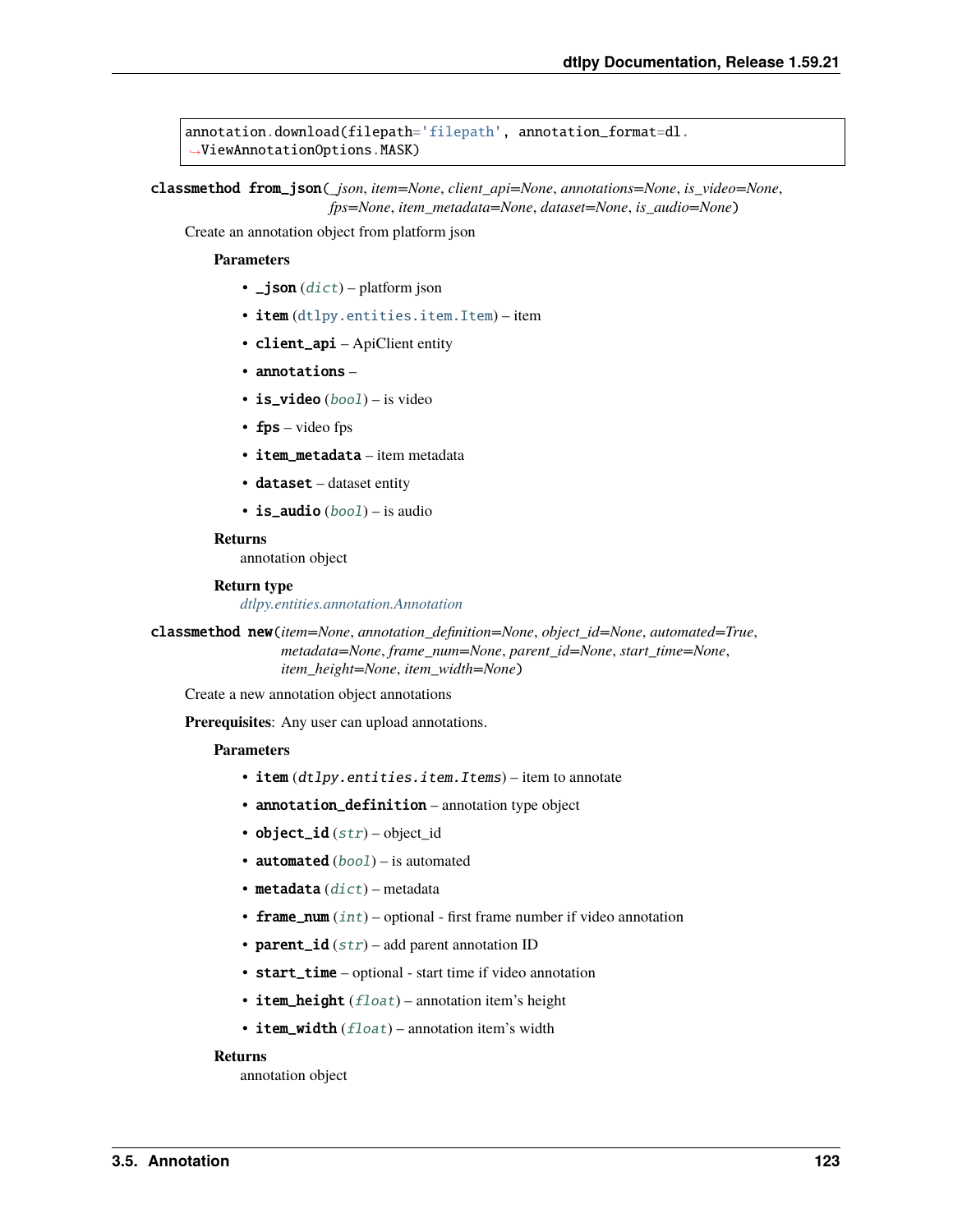### **Return type**

*[dtlpy.entities.annotation.Annotation](#page-124-0)*

### **Example**:

```
annotation.new(item='item_entity,
                annotation_definition=dl.Box(top=10,left=10,bottom=100,␣
˓→right=100,label='labelName'))
                )
```
# set\_frame(*frame*)

Set annotation to frame state

**Prerequisites**: Any user can upload annotations.

```
Parameters
   frame int) – frame number
```
**Returns** True if success

**Return type** [bool](https://docs.python.org/3/library/functions.html#bool)

# **Example**:

annotation.set\_frame(frame=10)

show(*image=None*, *thickness=None*, *with\_text=False*, *height=None*, *width=None*, *annotation\_format:* [ViewAnnotationOptions](#page-129-0) *= ViewAnnotationOptions.MASK*, *color=None*, *label\_instance\_dict=None*, *alpha=1*, *frame\_num=None*)

Show annotations mark the annotation of the image array and return it

**Prerequisites**: Any user can upload annotations.

#### **Parameters**

- **image** empty or image to draw on
- thickness  $(int)$  $(int)$  $(int)$  line thickness
- with\_text  $(bool)$  $(bool)$  $(bool)$  add label to annotation
- height  $(fload)$  height
- width  $(fload)$  width
- annotation\_format (dl.ViewAnnotationOptions) list(dl.ViewAnnotationOptions)
- $color(tuple)$  $color(tuple)$  $color(tuple)$  optional color tuple
- label\_instance\_dict the instance labels
- alpha  $(fload)$  opacity value [0 1], default 1
- **frame\_num**  $(int)$  $(int)$  $(int)$  for video annotation, show specific fame

# **Returns**

list or single ndarray of the annotations

### **Exampls**: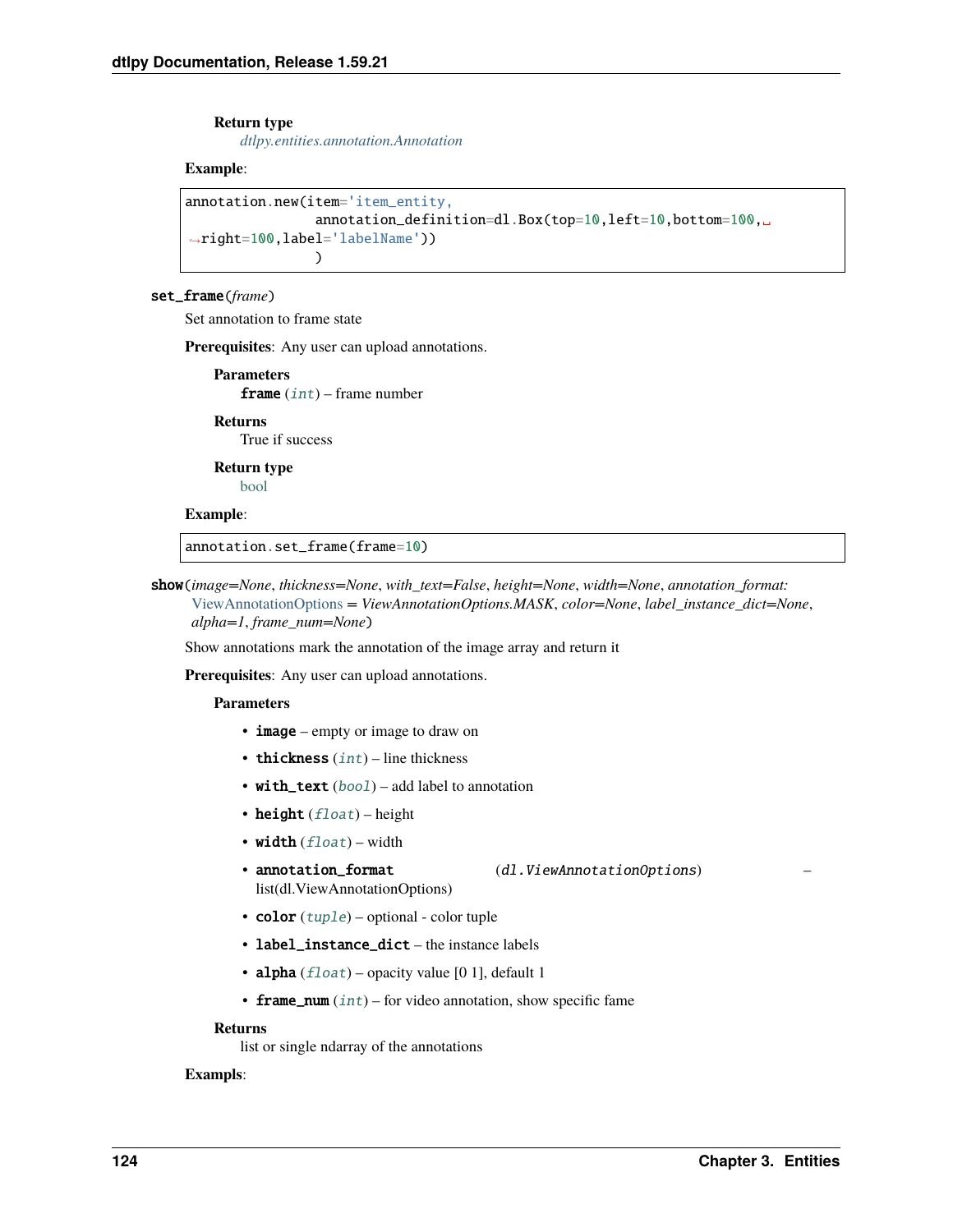```
annotation.show(image='ndarray',
                thickness=1,
                annotation_format=dl.VIEW_ANNOTATION_OPTIONS_MASK,
                )
```
### to\_json()

Convert annotation object to a platform json representatio

**Returns** platform json

**Return type**

[dict](https://docs.python.org/3/library/stdtypes.html#dict)

#### update(*system\_metadata=False*)

Update an existing annotation in host.

**Prerequisites**: You must have an item that has been annotated. You must have the role of an *owner* or *developer* or be assigned a task that includes that item as an *annotation manager* or *annotator*.

#### **Parameters**

system\_metadata – True, if you want to change metadata system

# **Returns**

Annotation object

# **Return type**

*[dtlpy.entities.annotation.Annotation](#page-124-0)*

#### **Example**:

annotation.update()

#### update\_status(*status:* [AnnotationStatus](#page-129-1) *= AnnotationStatus.ISSUE*)

Set status on annotation

**Prerequisites**: You must have an item that has been annotated. You must have the role of an *owner* or *developer* or be assigned a task that includes that item as an *annotation manager*.

#### **Parameters**

status ([str](https://docs.python.org/3/library/stdtypes.html#str)) – can be AnnotationStatus.ISSUE, AnnotationStatus.APPROVED, AnnotationStatus.REVIEW, AnnotationStatus.CLEAR

#### **Returns**

Annotation object

# **Return type**

*[dtlpy.entities.annotation.Annotation](#page-124-0)*

#### **Example**:

annotation.update\_status(status=dl.AnnotationStatus.ISSUE)

# upload()

Create a new annotation in host

**Prerequisites**: Any user can upload annotations.

#### **Returns**

Annotation entity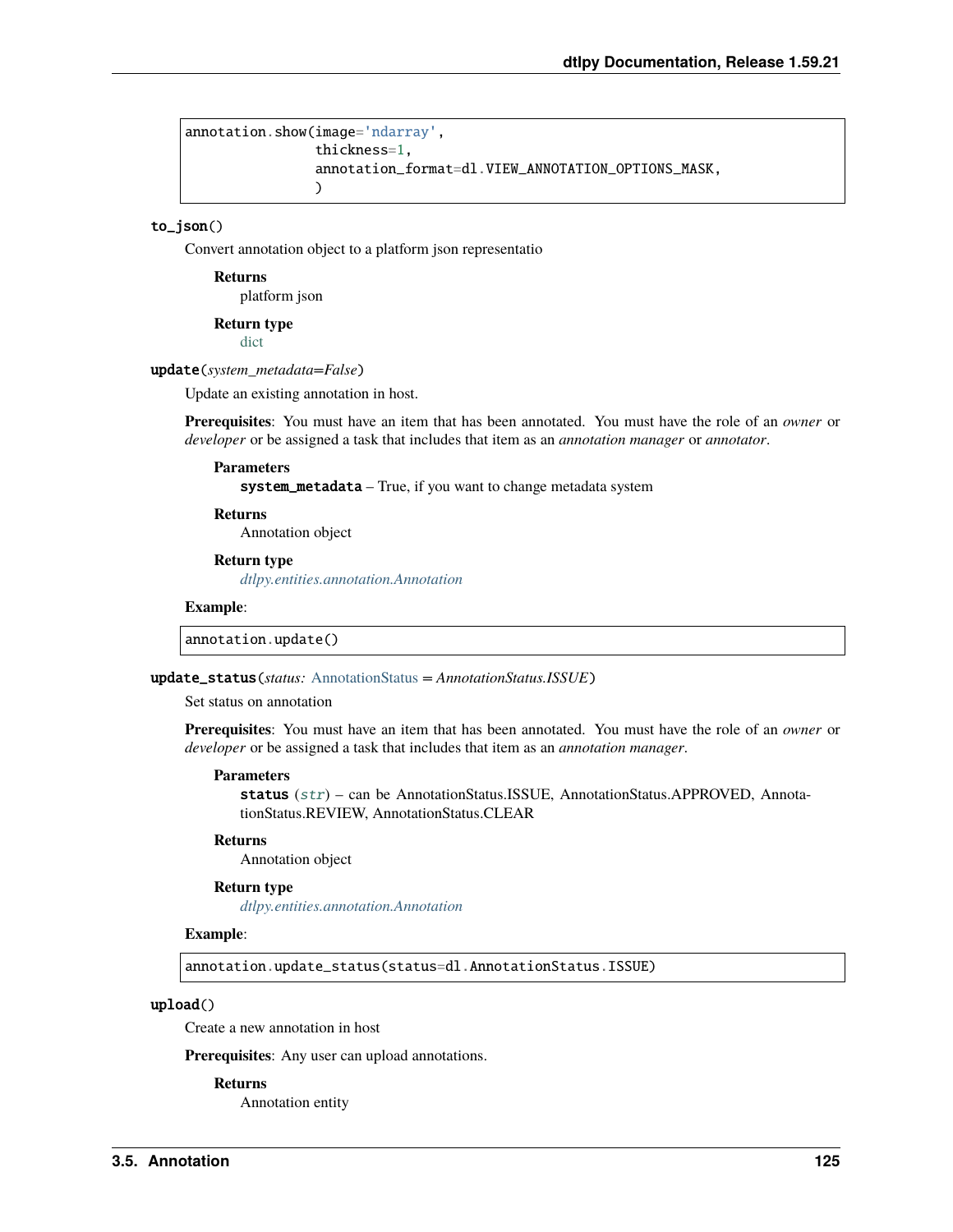#### **Return type**

*[dtlpy.entities.annotation.Annotation](#page-124-0)*

### <span id="page-129-1"></span>class AnnotationStatus(*value*)

Bases: [str](https://docs.python.org/3/library/stdtypes.html#str), [Enum](https://docs.python.org/3/library/enum.html#enum.Enum)

An enumeration.

# class AnnotationType(*value*)

Bases: [str](https://docs.python.org/3/library/stdtypes.html#str), [Enum](https://docs.python.org/3/library/enum.html#enum.Enum)

An enumeration.

### class ExportVersion(*value*)

Bases: [str](https://docs.python.org/3/library/stdtypes.html#str), [Enum](https://docs.python.org/3/library/enum.html#enum.Enum)

An enumeration.

# class FrameAnnotation(*annotation*, *annotation\_definition*, *frame\_num*, *fixed*, *object\_visible*, *recipe\_2\_attributes=None*, *interpolation=False*)

Bases: BaseEntity

FrameAnnotation object

# classmethod from\_snapshot(*annotation*, *\_json*, *fps*)

new frame state to annotation

# **Parameters**

- annotation annotation
- $\Box$  json annotation type object must be same type as annotation
- fps frame number

# **Returns**

FrameAnnotation object

classmethod new(*annotation*, *annotation\_definition*, *frame\_num*, *fixed*, *object\_visible=True*)

new frame state to annotation

#### **Parameters**

- **annotation** annotation
- annotation\_definition annotation type object must be same type as annotation
- frame\_num frame number
- fixed is fixed
- object\_visible does the annotated object is visible

# **Returns**

FrameAnnotation object

# show(*\*\*kwargs*)

Show annotation as ndarray :param kwargs: see annotation definition :return: ndarray of the annotation

# <span id="page-129-0"></span>class ViewAnnotationOptions(*value*)

Bases: [str](https://docs.python.org/3/library/stdtypes.html#str), [Enum](https://docs.python.org/3/library/enum.html#enum.Enum)

The Annotations file types to download (JSON, MASK, INSTANCE, ANNOTATION\_ON\_IMAGE, VTT, OB-JECT\_ID).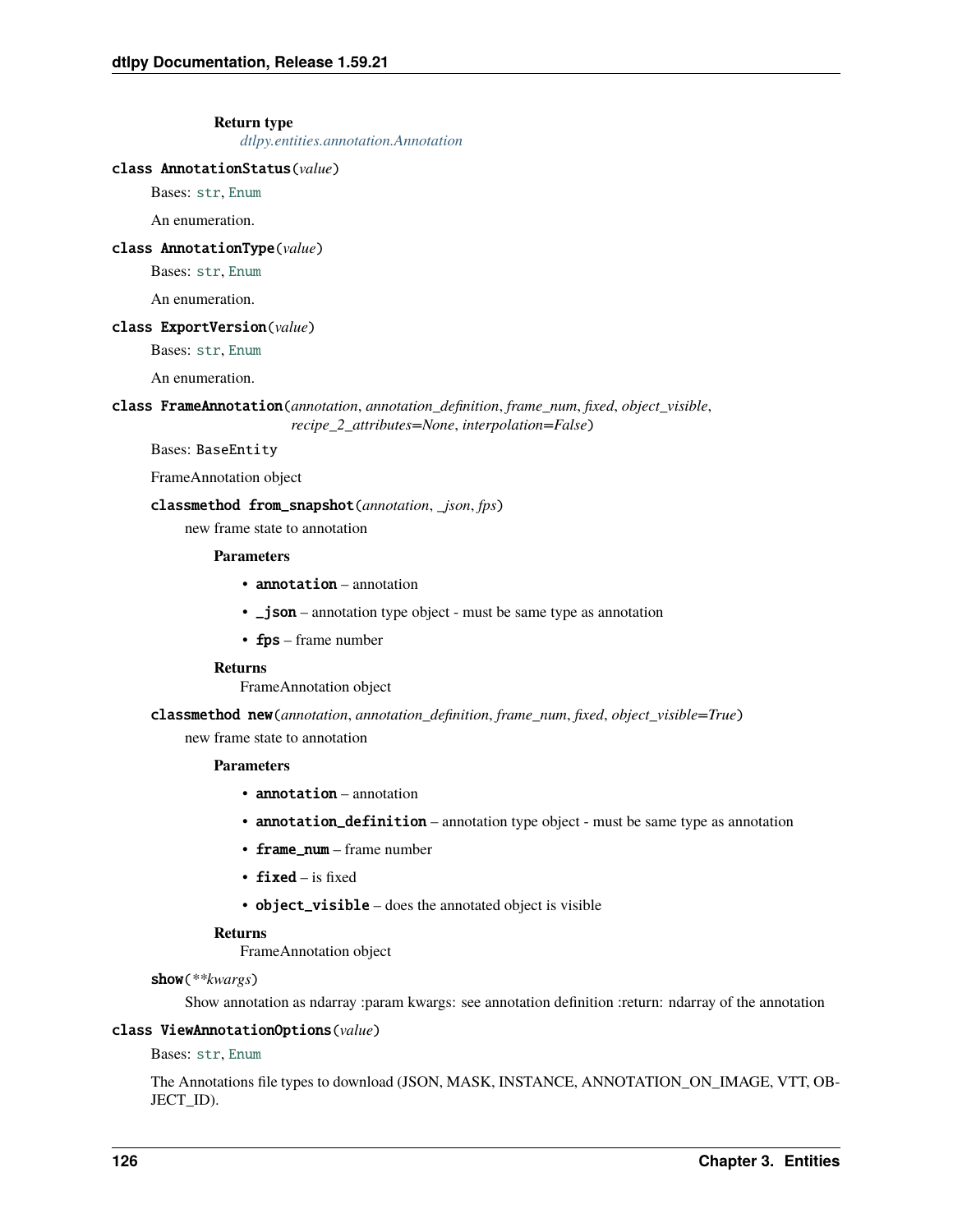| State         | Description                                                       |
|---------------|-------------------------------------------------------------------|
| <b>JSON</b>   | Dataloop json format                                              |
| <b>MASK</b>   | PNG file that contains drawing annotations on it                  |
| $IN-$         | An image file that contains 2D annotations                        |
| <b>STANCE</b> |                                                                   |
| $AN-$         | The source image with the annotations drawing in it.              |
| $NO-$         |                                                                   |
| TA-           |                                                                   |
| TION ON IMAGE |                                                                   |
| VTT           | An text file contains supplementary information about a web video |
| $OB-$         | An image file that contains 2D annotations                        |
| JECT ID       |                                                                   |

# **3.5.1 Collection of Annotation entities**

class AnnotationCollection(*item=None*, *annotations=NOTHING*, *dataset=None*, *colors=None*)

Bases: BaseEntity

Collection of Annotation entity

Add annotations to collection

### **Parameters**

- annotation\_definition dl.Polygon, dl.Segmentation, dl.Point, dl.Box etc
- **object\_id** Object id (any id given by user). If video must input to match annotations between frames
- frame\_num video only, number of frame
- end\_frame\_num video only, the end frame of the annotation
- start\_time video only, start time of the annotation
- end\_time video only, end time of the annotation
- automated –
- fixed video only, mark frame as fixed
- object\_visible video only, does the annotated object is visible
- metadata optional- metadata dictionary for annotation
- **parent\_id** set a parent for this annotation (parent annotation ID)
- model\_info optional set model on annotation {'name',:", 'confidence':0}

# **Returns**

# delete()

Remove an annotation from item

**Prerequisites**: You must have an item that has been annotated. You must have the role of an *owner* or *developer* or be assigned a task that includes that item as an *annotation manager* or *annotator*.

add(*annotation\_definition*, *object\_id=None*, *frame\_num=None*, *end\_frame\_num=None*, *start\_time=None*, *end\_time=None*, *automated=True*, *fixed=True*, *object\_visible=True*, *metadata=None*, *parent\_id=None*, *model\_info=None*)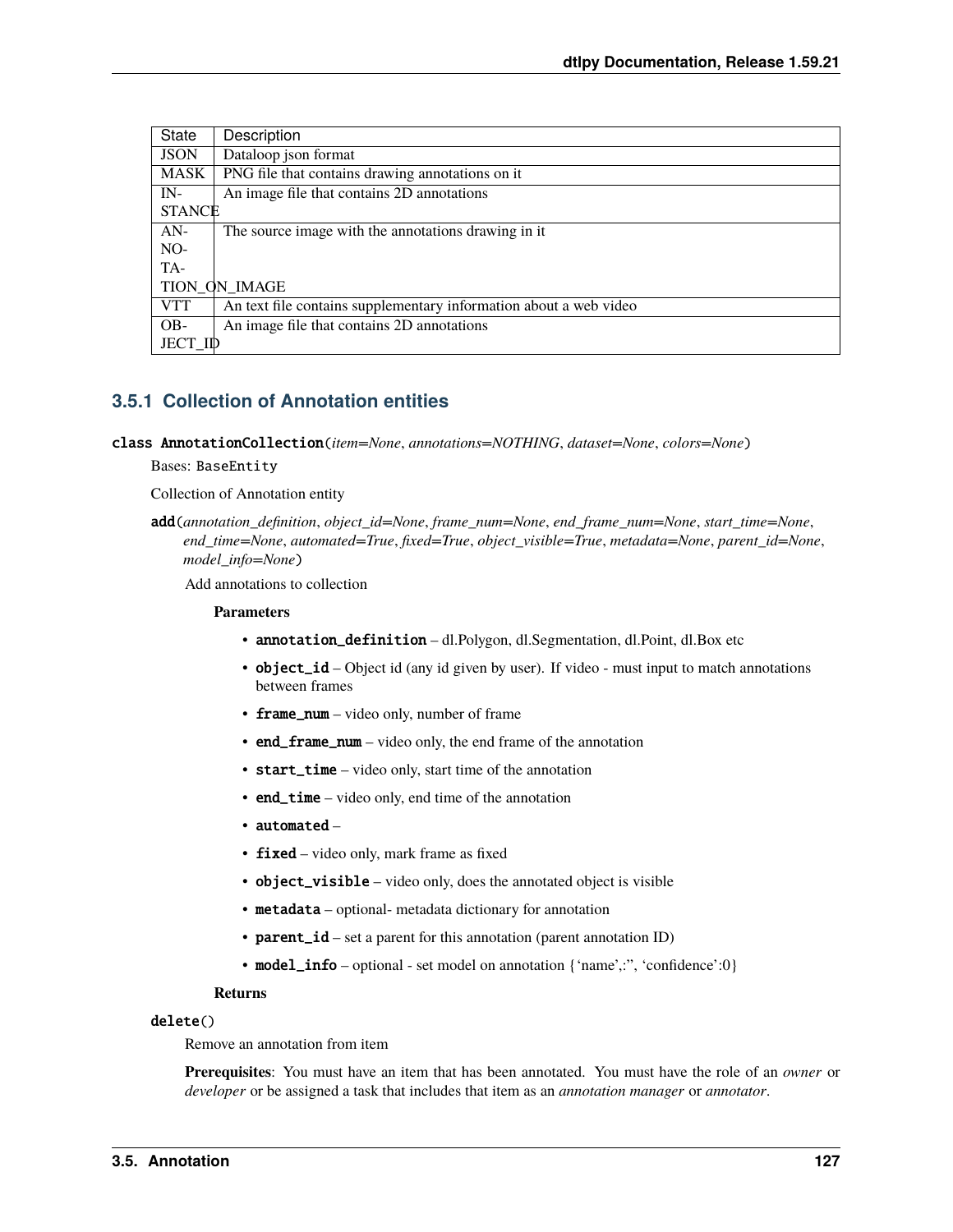True if success

**Return type** [bool](https://docs.python.org/3/library/functions.html#bool)

# **Example**:

builder.delete()

download(*filepath*, *img\_filepath=None*, *annotation\_format:* [ViewAnnotationOptions](#page-129-0) *= ViewAnnotationOptions.MASK*, *height=None*, *width=None*, *thickness=1*, *with\_text=False*, *orientation=0*, *alpha=1*)

Save annotations to file

**Prerequisites**: Any user can upload annotations.

### **Parameters**

- filepath  $(str)$  $(str)$  $(str)$  path to save annotation
- img\_filepath  $(str)$  $(str)$  $(str)$  img file path needed for img\_mask
- annotation\_format  $(dl.Vi$ ewAnnotationOptions) how to show thw annotations. options: list(dl.ViewAnnotationOptions)
- height  $(int)$  $(int)$  $(int)$  height
- width  $(int)$  $(int)$  $(int)$  width
- thickness  $(int)$  $(int)$  $(int)$  thickness
- with\_text ([bool](https://docs.python.org/3/library/functions.html#bool)) add a text to the image
- orientation  $(int)$  $(int)$  $(int)$  the image orientation
- alpha  $(fload)$  opacity value [0 1], default 1

#### **Returns**

file path of the downlaod annotation

#### **Return type**

[str](https://docs.python.org/3/library/stdtypes.html#str)

# **Example**:

```
builder.download(filepath='filepath', annotation_format=dl.
˓→ViewAnnotationOptions.MASK)
```
#### from\_instance\_mask(*mask*, *instance\_map=None*)

convert annotation from instance mask format

### **Parameters**

- mask the mask annotation
- instance\_map labels

```
classmethod from_json(_json: list, item=None, is_video=None, fps=25, height=None, width=None,
                         client_api=None, is_audio=None)
```
Create an annotation collection object from platform json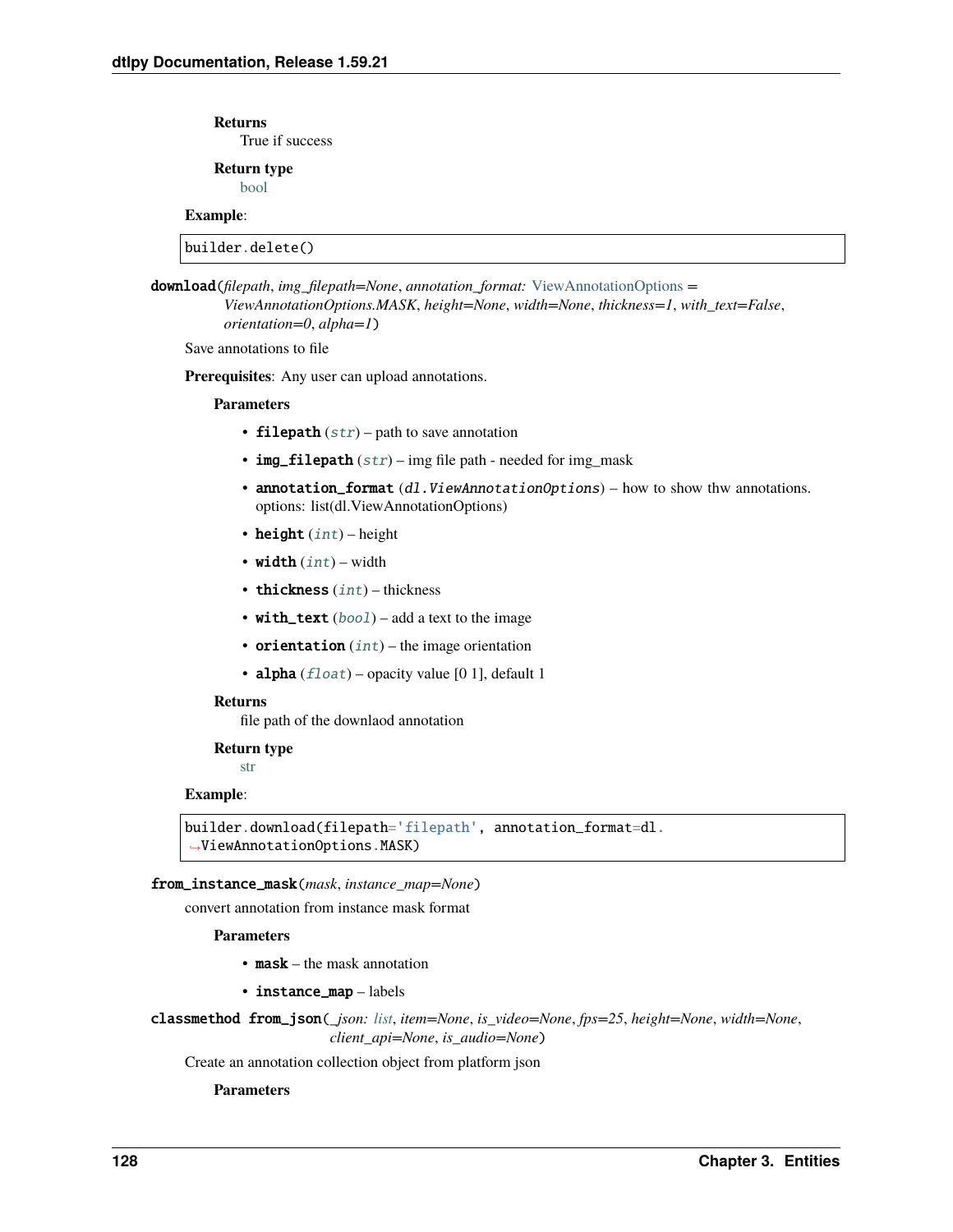- $\bigcup$  json  $(dict)$  $(dict)$  $(dict)$  platform json
- item ([dtlpy.entities.item.Item](#page-120-0)) item
- client\_api ApiClient entity
- is\_video ([bool](https://docs.python.org/3/library/functions.html#bool)) is video
- fps video fps
- height  $(fload)$  height
- width  $(fload)$  width
- is\_audio  $(bool)$  $(bool)$  $(bool)$  is audio

annotation object

#### **Return type**

*[dtlpy.entities.annotation.Annotation](#page-124-0)*

# from\_vtt\_file(*filepath*)

convert annotation from vtt format

**Parameters** filepath  $(str)$  $(str)$  $(str)$  – path to the file

get\_frame(*frame\_num*)

Get frame

**Parameters frame\_num**  $(int)$  $(int)$  $(int)$  – frame num

### **Returns**

AnnotationCollection

print(*to\_return=False*, *columns=None*)

#### **Parameters**

- $\cdot$  to return –
- columns –

show(*image=None*, *thickness=None*, *with\_text=False*, *height=None*, *width=None*, *annotation\_format:* [ViewAnnotationOptions](#page-129-0) *= ViewAnnotationOptions.MASK*, *label\_instance\_dict=None*, *color=None*,

*alpha=1*, *frame\_num=None*)

Show annotations according to annotation\_format

**Prerequisites**: Any user can upload annotations.

- **image** (*ndarray*) empty or image to draw on
- height  $(int)$  $(int)$  $(int)$  height
- width  $(int)$  $(int)$  $(int)$  width
- thickness  $(int)$  $(int)$  $(int)$  line thickness
- with\_text  $(bool)$  $(bool)$  $(bool)$  add label to annotation
- annotation\_format  $(dl.ViewAnnotationOptionS)$  how to show thw annotations. options: list(dl.ViewAnnotationOptions)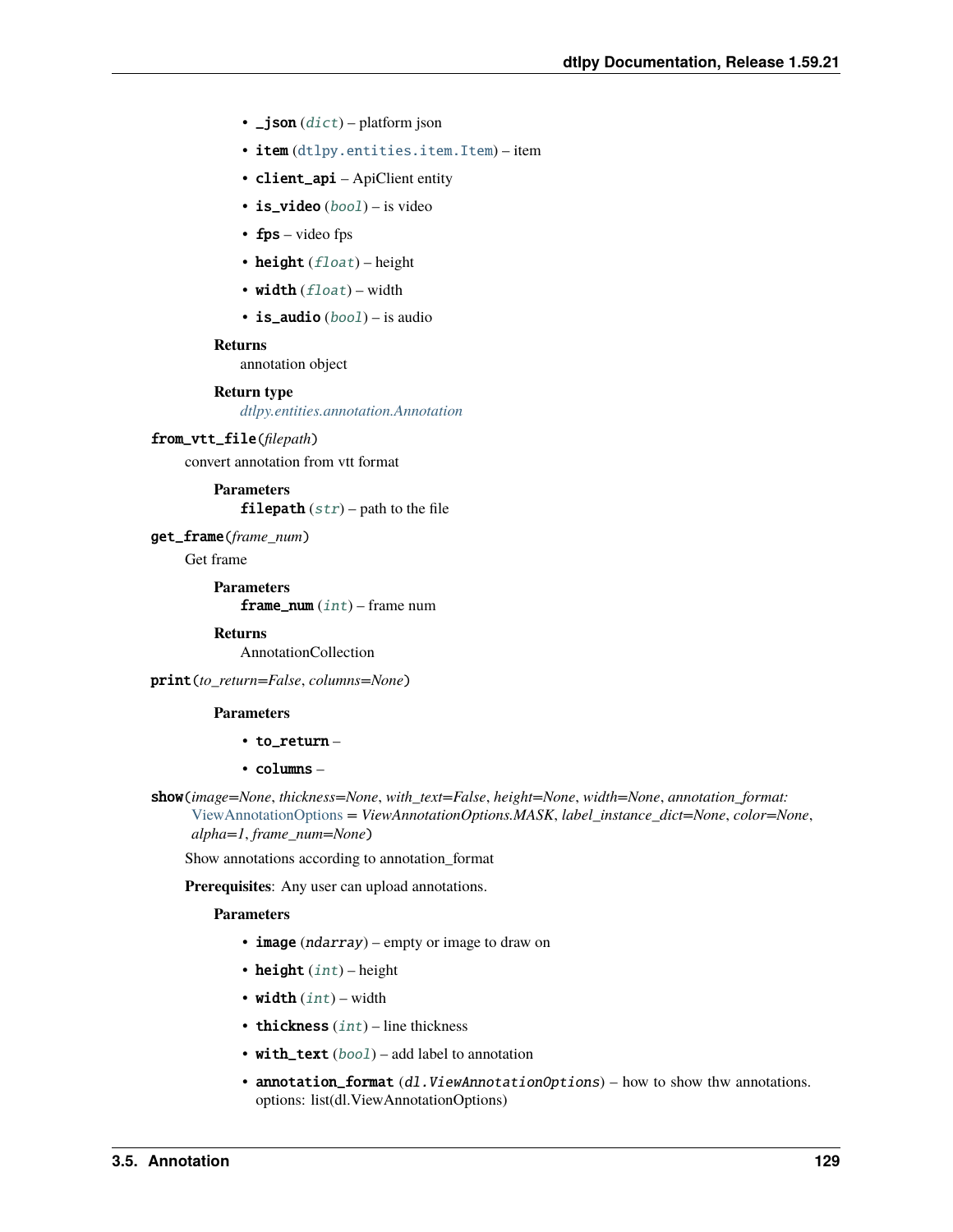- label\_instance\_[dict](https://docs.python.org/3/library/stdtypes.html#dict)  $(dict)$  instance label map  $\{ 'Label': 1, 'More': 2 \}$
- $color(tuple)$  $color(tuple)$  $color(tuple)$  optional color tuple
- alpha  $(f$ loat) opacity value [0 1], default 1
- **frame\_num**  $(int)$  $(int)$  $(int)$  for video annotation, show specific frame

ndarray of the annotations

# **Example**:

```
builder.show(image='ndarray',
            thickness=1,
            annotation_format=dl.VIEW_ANNOTATION_OPTIONS_MASK,
            )
```
# to\_json()

Convert annotation object to a platform json representation

#### **Returns**

platform json

# **Return type**

[dict](https://docs.python.org/3/library/stdtypes.html#dict)

### update(*system\_metadata=True*)

Update an existing annotation in host.

**Prerequisites**: You must have an item that has been annotated. You must have the role of an *owner* or *developer* or be assigned a task that includes that item as an *annotation manager* or *annotator*.

#### **Parameters**

system\_metadata – True, if you want to change metadata system

#### **Returns**

Annotation object

# **Return type**

*[dtlpy.entities.annotation.Annotation](#page-124-0)*

#### **Example**:

builder.update()

#### upload()

Create a new annotation in host

**Prerequisites**: Any user can upload annotations.

# **Returns**

Annotation entity

# **Return type**

*[dtlpy.entities.annotation.Annotation](#page-124-0)*

# **Example**:

builder.upload()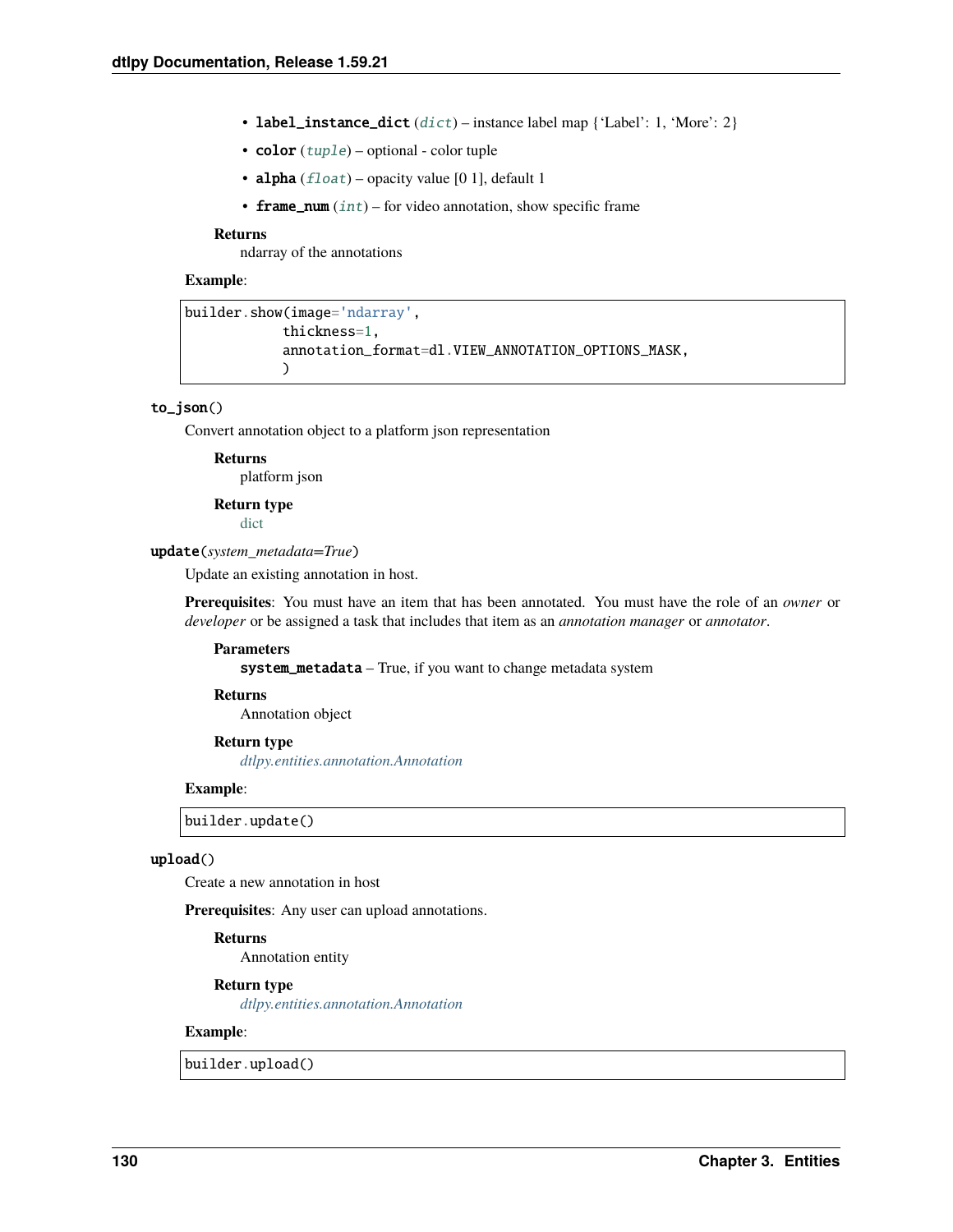# **3.5.2 Annotation Definition**

# **Box Annotation Definition**

```
class Box(left=None, top=None, right=None, bottom=None, label=None, attributes=None, description=None,
           angle=None)
```
Bases: BaseAnnotationDefinition

Box annotation object Can create a box using 2 point using: "top", "left", "bottom", "right" (to form a box [(left, top), (right, bottom)]) For rotated box add the "angel"

classmethod from\_segmentation(*mask*, *label*, *attributes=None*)

Convert binary mask to Polygon

#### **Parameters**

- mask binary mask  $(0,1)$
- label annotation label
- attributes annotations list of attributes

#### **Returns**

Box annotations list to each separated segmentation

show(*image*, *thickness*, *with\_text*, *height*, *width*, *annotation\_format*, *color*, *alpha=1*)

Show annotation as ndarray :param image: empty or image to draw on :param thickness: :param with\_text: not required :param height: item height :param width: item width :param annotation\_format: options: list(dl.ViewAnnotationOptions) :param color: color :param alpha: opacity value [0 1], default 1 :return: ndarray

# **Classification Annotation Definition**

# class Classification(*label*, *attributes=None*, *description=None*)

#### Bases: BaseAnnotationDefinition

Classification annotation object

show(*image*, *thickness*, *with\_text*, *height*, *width*, *annotation\_format*, *color*, *alpha=1*)

Show annotation as ndarray :param image: empty or image to draw on :param thickness: :param with\_text: not required :param height: item height :param width: item width :param annotation format: options: list(dl.ViewAnnotationOptions) :param color: color :param alpha: opacity value [0 1], default 1 :return: ndarray

# **Cuboid Annotation Definition**

class Cube(*label*, *front\_tl*, *front\_tr*, *front\_br*, *front\_bl*, *back\_tl*, *back\_tr*, *back\_br*, *back\_bl*, *angle=None*, *attributes=None*, *description=None*)

Bases: BaseAnnotationDefinition

Cube annotation object

classmethod from\_boxes\_and\_angle(*front\_left*, *front\_top*, *front\_right*, *front\_bottom*, *back\_left*, *back\_top*, *back\_right*, *back\_bottom*, *label*, *angle=0*, *attributes=None*)

Create cuboid by given front and back boxes with angle the angle calculate fom the center of each box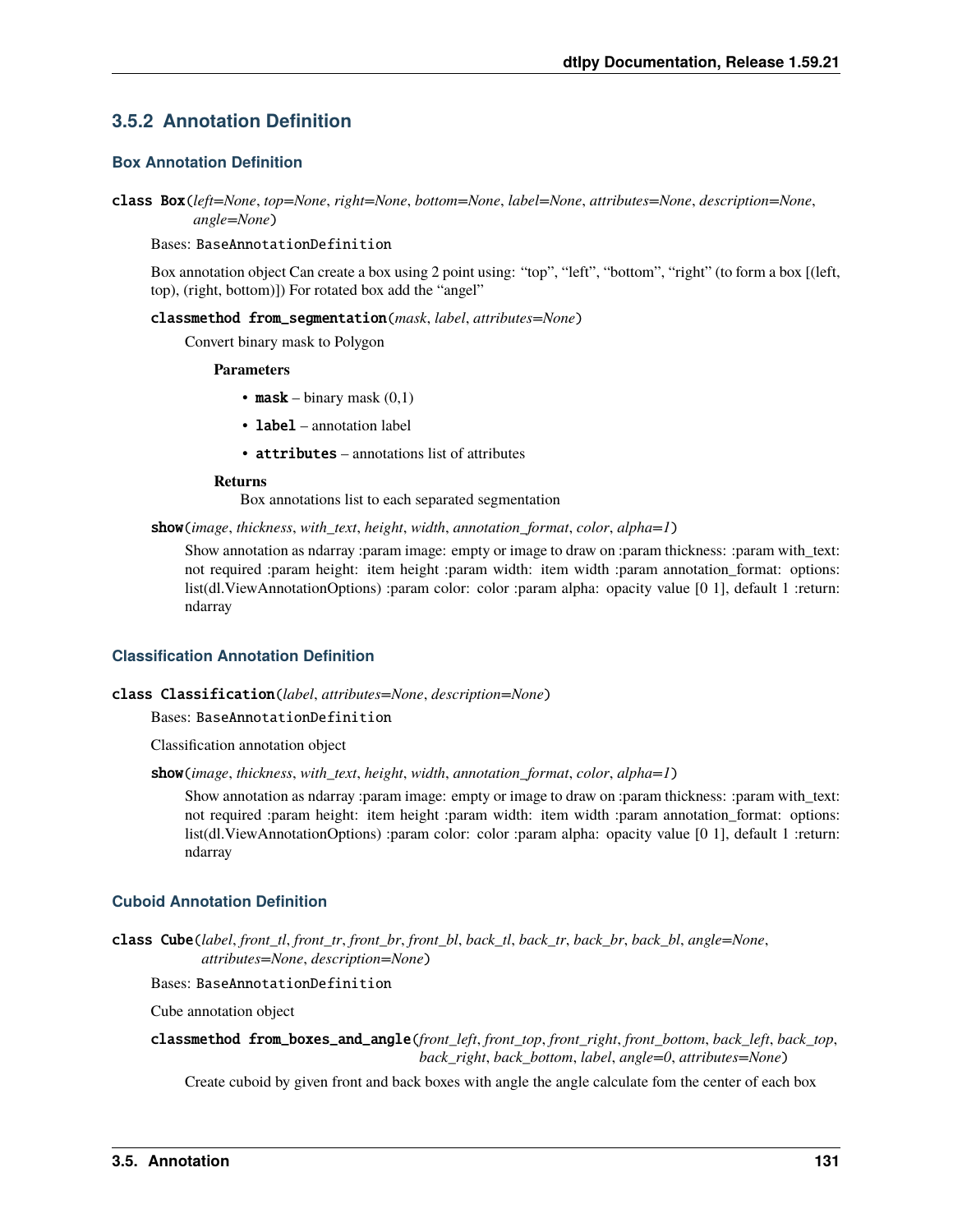show(*image*, *thickness*, *with\_text*, *height*, *width*, *annotation\_format*, *color*, *alpha=1*)

Show annotation as ndarray :param image: empty or image to draw on :param thickness: :param with\_text: not required :param height: item height :param width: item width :param annotation format: options: list(dl.ViewAnnotationOptions) :param color: color :param alpha: opacity value [0 1], default 1 :return: ndarray

# **Item Description Definition**

class Description(*text*, *description=None*)

Bases: BaseAnnotationDefinition

Subtitle annotation object

#### **Ellipse Annotation Definition**

class Ellipse(*x*, *y*, *rx*, *ry*, *angle*, *label*, *attributes=None*, *description=None*)

Bases: BaseAnnotationDefinition

Ellipse annotation object

show(*image*, *thickness*, *with\_text*, *height*, *width*, *annotation\_format*, *color*, *alpha=1*)

Show annotation as ndarray :param image: empty or image to draw on :param thickness: :param with\_text: not required :param height: item height :param width: item width :param annotation\_format: options: list(dl.ViewAnnotationOptions) :param color: color :param alpha: opacity value [0 1], default 1 :return: ndarray

# **Note Annotation Definition**

```
class Message(msg_id: Optional[str] = None, creator: Optional[str] = None, msg_time=None, body:
                Optional[str] = None)
```
Bases: [object](https://docs.python.org/3/library/functions.html#object)

Note message object

class Note(*left*, *top*, *right*, *bottom*, *label*, *attributes=None*, *messages=None*, *status='issue'*, *assignee=None*, *create\_time=None*, *creator=None*, *description=None*)

Bases: [Box](#page-134-0)

Note annotation object

# **Point Annotation Definition**

```
class Point(x, y, label, attributes=None, description=None)
```
Bases: BaseAnnotationDefinition

Point annotation object

show(*image*, *thickness*, *with\_text*, *height*, *width*, *annotation\_format*, *color*, *alpha=1*)

Show annotation as ndarray :param image: empty or image to draw on :param thickness: :param with\_text: not required :param height: item height :param width: item width :param annotation\_format: options: list(dl.ViewAnnotationOptions) :param color: color :param alpha: opacity value [0 1], default 1 :return: ndarray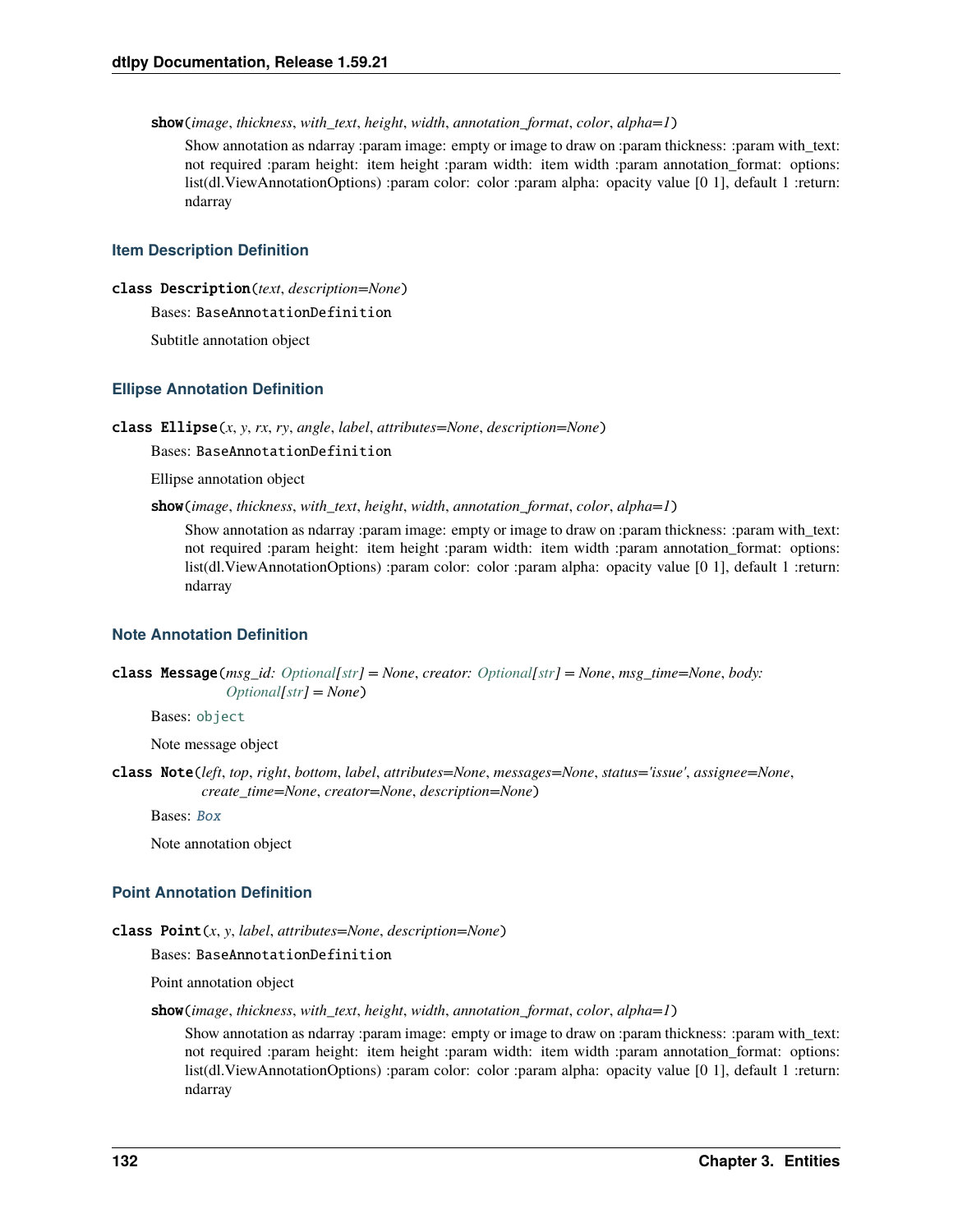# **Polygon Annotation Definition**

class Polygon(*geo*, *label*, *attributes=None*, *description=None*)

Bases: BaseAnnotationDefinition

Polygon annotation object

classmethod from\_segmentation(*mask*, *label*, *attributes=None*, *epsilon=None*, *max\_instances=1*, *min\_area=0*)

Convert binary mask to Polygon

#### **Parameters**

- **mask** binary mask  $(0,1)$
- label annotation label
- attributes annotations list of attributes
- epsilon from opency: specifying the approximation accuracy. This is the maximum distance between the original curve and its approximation. if 0 all points are returns
- max\_instances number of max instances to return. if None all wil be returned
- **min\_area** remove polygons with area lower thn this threshold (pixels)

#### **Returns**

Polygon annotation

show(*image*, *thickness*, *with\_text*, *height*, *width*, *annotation\_format*, *color*, *alpha=1*)

Show annotation as ndarray :param image: empty or image to draw on :param thickness: :param with\_text: not required :param height: item height :param width: item width :param annotation\_format: options: list(dl.ViewAnnotationOptions) :param color: color :param alpha: opacity value [0 1], default 1 :return: ndarray

# **Polyline Annotation Definition**

# class Polyline(*geo*, *label*, *attributes=None*, *description=None*)

Bases: BaseAnnotationDefinition

Polyline annotation object

#### show(*image*, *thickness*, *with\_text*, *height*, *width*, *annotation\_format*, *color*, *alpha=1*)

Show annotation as ndarray :param image: empty or image to draw on :param thickness: :param with\_text: not required :param height: item height :param width: item width :param annotation format: options: list(dl.ViewAnnotationOptions) :param color: color :param alpha: opacity value [0 1], default 1 :return: ndarray

# **Pose Annotation Definition**

class Pose(*label*, *template\_id*, *instance\_id=None*, *attributes=None*, *points=None*, *description=None*) Bases: BaseAnnotationDefinition

Classification annotation object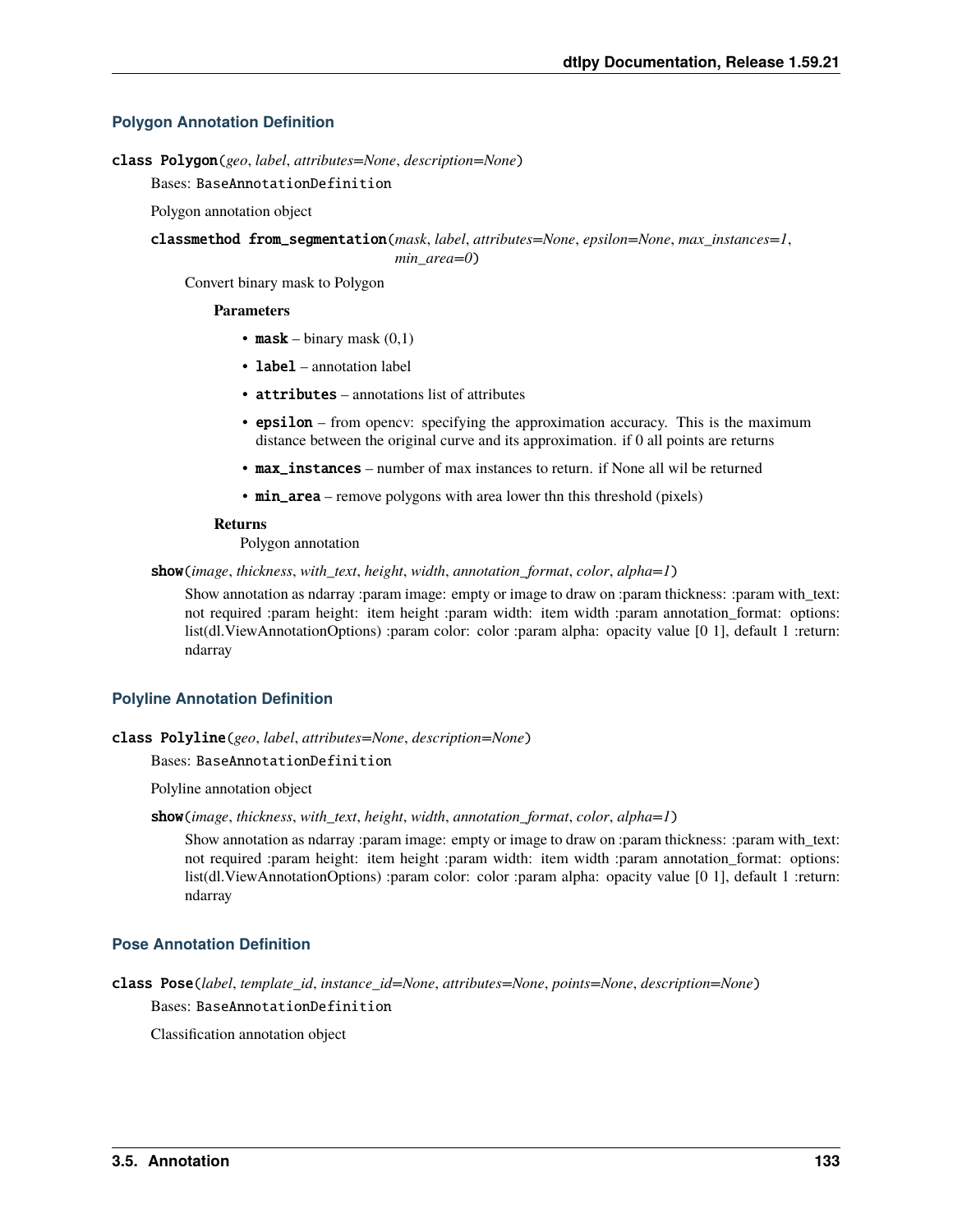show(*image*, *thickness*, *with\_text*, *height*, *width*, *annotation\_format*, *color*, *alpha=1*)

Show annotation as ndarray :param image: empty or image to draw on :param thickness: :param with\_text: not required :param height: item height :param width: item width :param annotation format: options: list(dl.ViewAnnotationOptions) :param color: color :param alpha: opacity value [0 1], default 1 :return: ndarray

# **Segmentation Annotation Definition**

```
class Segmentation(geo, label, attributes=None, description=None)
```
Bases: BaseAnnotationDefinition

Segmentation annotation object

classmethod from\_polygon(*geo*, *label*, *shape*, *attributes=None*)

#### **Parameters**

- geo list of x,y coordinates of the polygon  $([[x,y],[x,y]]...]$
- label annotation's label
- shape image shape  $(h, w)$
- attributes –

# **Returns**

show(*image*, *thickness*, *with\_text*, *height*, *width*, *annotation\_format*, *color*, *alpha=1*)

Show annotation as ndarray :param image: empty or image to draw on :param thickness: :param with\_text: not required :param height: item height :param width: item width :param annotation format: options: list(dl.ViewAnnotationOptions) :param color: color :param alpha: opacity value [0 1], default 1 :return: ndarray

#### to\_box()

**Returns**

Box annotations list to each separated segmentation

# **Audio Annotation Definition**

class Subtitle(*text*, *label*, *attributes=None*, *description=None*)

Bases: BaseAnnotationDefinition

Subtitle annotation object

# **Undefined Annotation Definition**

# class UndefinedAnnotationType(*type*, *label*, *coordinates*, *attributes=None*, *description=None*)

Bases: BaseAnnotationDefinition

UndefinedAnnotationType annotation object

# show(*image*, *thickness*, *with\_text*, *height*, *width*, *annotation\_format*, *color*, *alpha=1*)

Show annotation as ndarray :param image: empty or image to draw on :param thickness: :param with\_text: not required :param height: item height :param width: item width :param annotation\_format: options: list(dl.ViewAnnotationOptions) :param color: color :param alpha: opacity value [0 1], default 1 :return: ndarray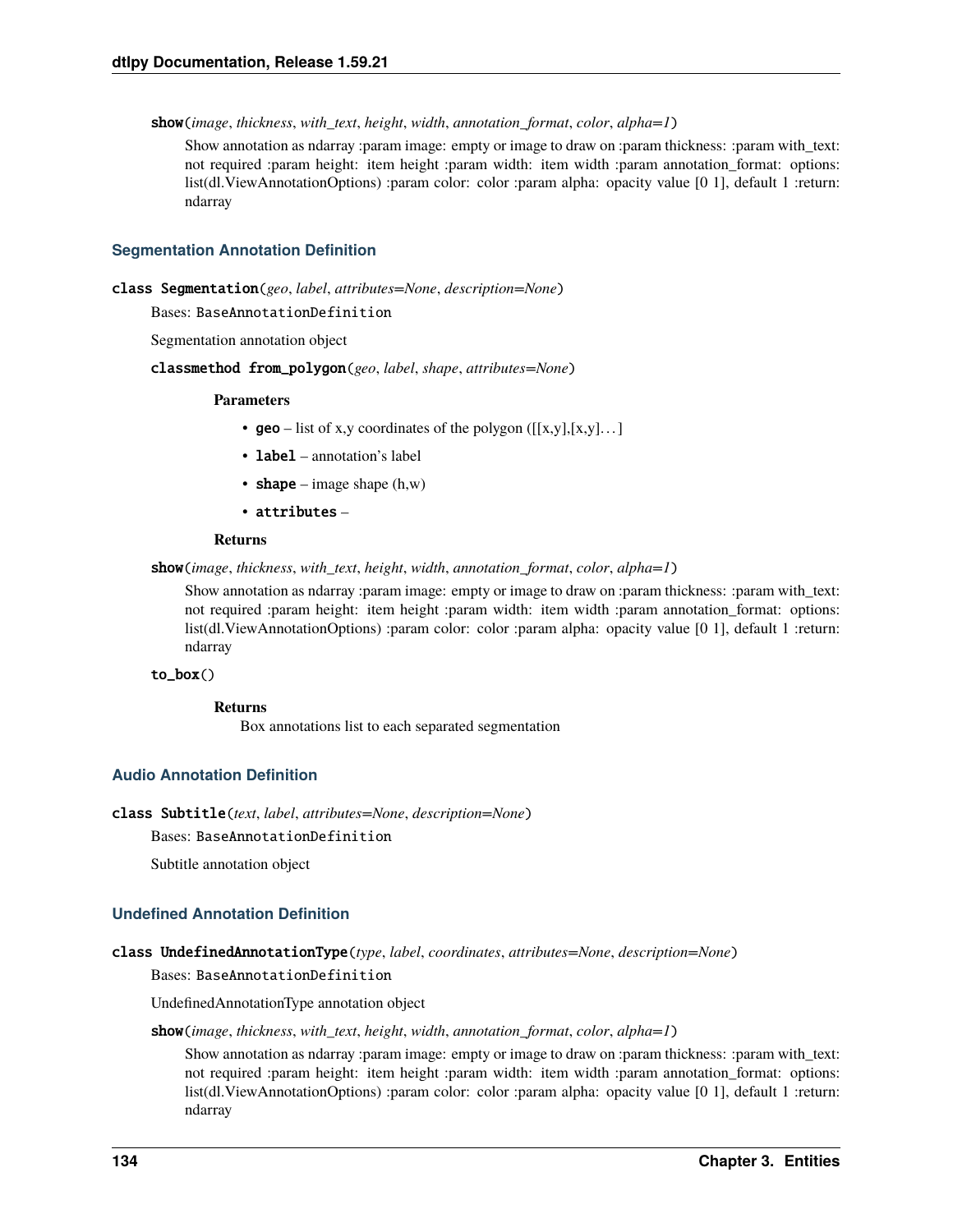# **3.5.3 Similarity**

<span id="page-138-1"></span>class Collection(*type:* [CollectionTypes,](#page-138-0) *name*, *items=None*)

Bases: [object](https://docs.python.org/3/library/functions.html#object)

Base Collection Entity

add(*ref*, *type:* [SimilarityTypeEnum](#page-139-1) *= SimilarityTypeEnum.ID*)

Add item to collection :param ref: :param type: url, id

pop(*ref* )

**Parameters** ref –

to\_json()

Returns platform \_json format of object

# **Returns**

platform json format of object

### **Return type** [dict](https://docs.python.org/3/library/stdtypes.html#dict)

# <span id="page-138-2"></span>class CollectionItem(*type:* [SimilarityTypeEnum,](#page-139-1) *ref* )

Bases: [object](https://docs.python.org/3/library/functions.html#object)

Base CollectionItem

#### <span id="page-138-0"></span>class CollectionTypes(*value*)

Bases: [str](https://docs.python.org/3/library/stdtypes.html#str), [Enum](https://docs.python.org/3/library/enum.html#enum.Enum)

An enumeration.

# class MultiView(*name*, *items=None*)

Bases: [Collection](#page-138-1)

Multi Entity

# property items

list of the collection items

# to\_json()

Returns platform \_json format of object

# **Returns**

platform json format of object

# **Return type**

[dict](https://docs.python.org/3/library/stdtypes.html#dict)

# class MultiViewItem(*type*, *ref* )

Bases: [CollectionItem](#page-138-2)

Single multi view item

# class Similarity(*ref*, *name=None*, *items=None*)

Bases: [Collection](#page-138-1)

Similarity Entity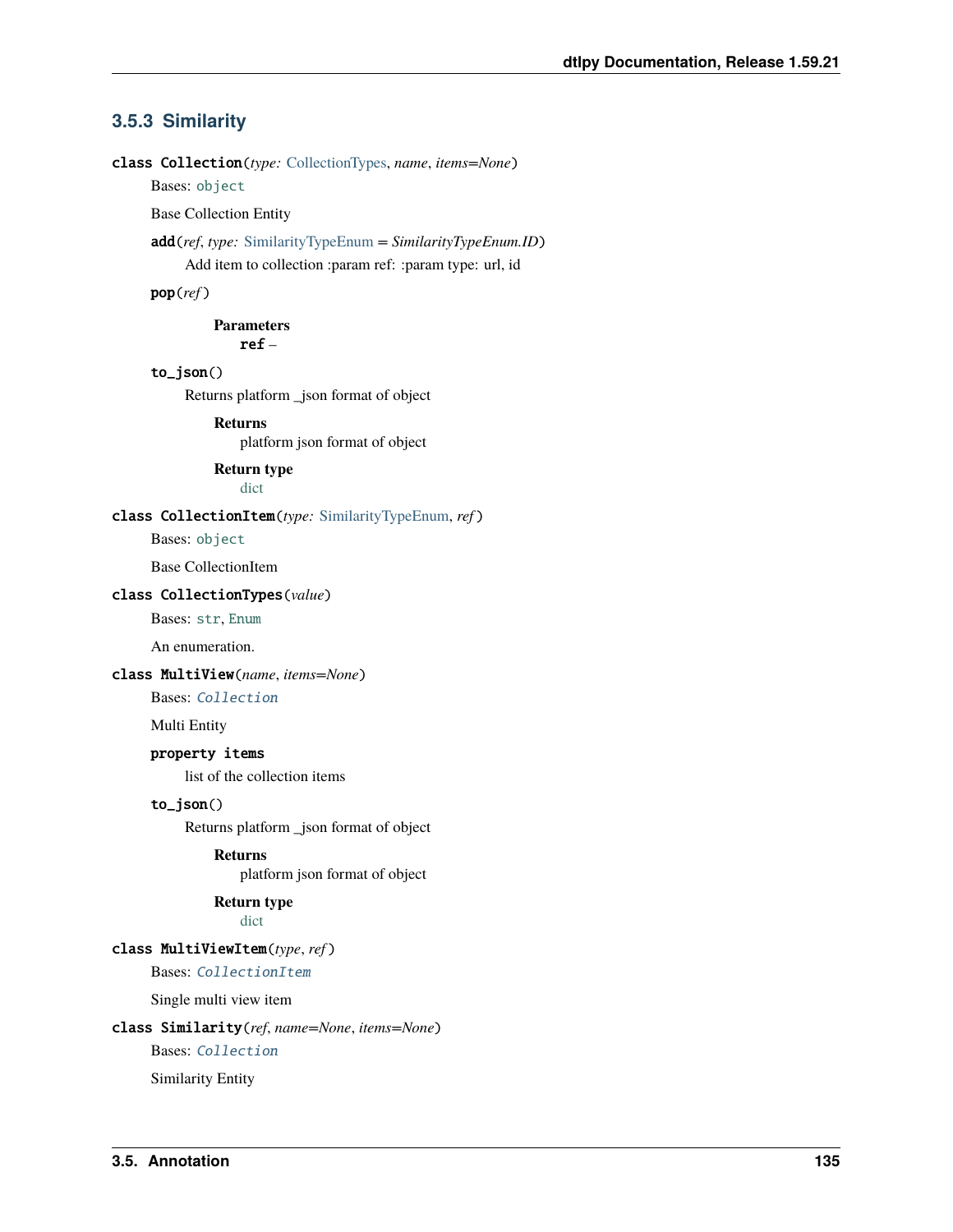property items list of the collection items property target

Target item for similarity

# to\_json()

Returns platform \_json format of object

**Returns** platform json format of object

**Return type** [dict](https://docs.python.org/3/library/stdtypes.html#dict)

#### class SimilarityItem(*type*, *ref*, *target=False*)

Bases: [CollectionItem](#page-138-2)

Single similarity item

<span id="page-139-1"></span>class SimilarityTypeEnum(*value*)

Bases: [str](https://docs.python.org/3/library/stdtypes.html#str), [Enum](https://docs.python.org/3/library/enum.html#enum.Enum)

State enum

# **3.6 Filter**

```
class Filters(field=None, values=None, operator: Optional[FiltersOperations] = None, method:
                 Optional[FiltersMethod] = None, custom_filter=None, resource: FiltersResource =
                 FiltersResource.ITEM, use_defaults=True, context=None, page_size=None)
```
Bases: [object](https://docs.python.org/3/library/functions.html#object)

Filters entity to filter items from pages in platform

add(*field*, *values*, *operator: [Optional\[](https://docs.python.org/3/library/typing.html#typing.Optional)*[FiltersOperations](#page-141-0)*] = None*, *method: [Optional\[](https://docs.python.org/3/library/typing.html#typing.Optional)*[FiltersMethod](#page-141-1)*] = None*) Add filter

**Parameters**

- field  $(str)$  $(str)$  $(str)$  Metadata field / attribute
- values  $(str \text{ or } list)$  $(str \text{ or } list)$  $(str \text{ or } list)$  $(str \text{ or } list)$  $(str \text{ or } list)$  field values
- operator  $(dl. FiltersOperations)$  optional in, gt, lt, eq, ne
- method (dl.FiltersMethod) Optional or/and

### **Example**:

```
filter.add(field='metadata.user', values=['1','2'], operator=dl.
˓→FiltersOperations.IN)
```

```
add_join(field, values, operator: Optional[FiltersOperations] = None, method: FiltersMethod =
           FiltersMethod.AND)
```
join a query to the filter

# **Parameters**

• field  $(str)$  $(str)$  $(str)$  – Metadata field / attribute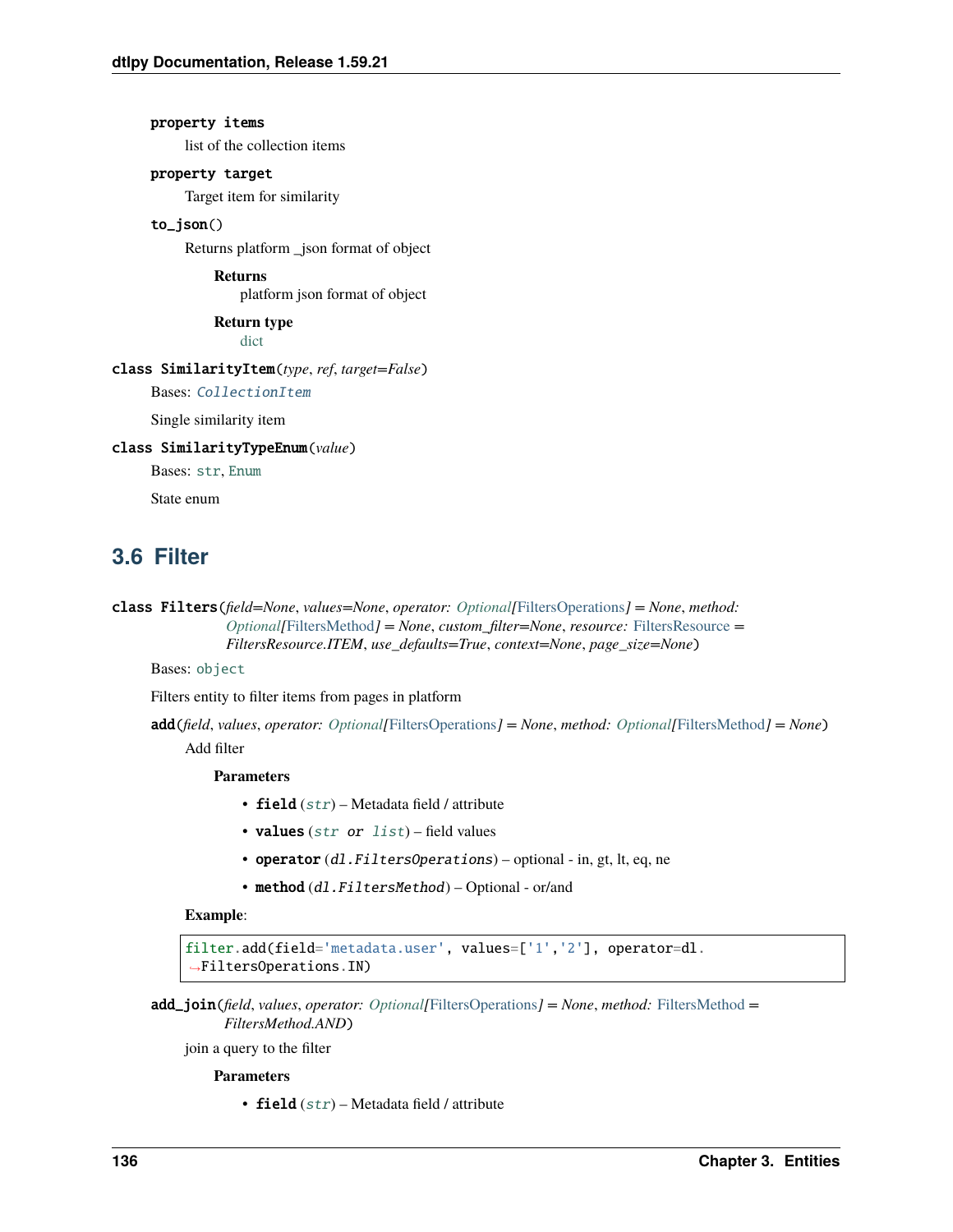- values  $(str \text{ or } list)$  $(str \text{ or } list)$  $(str \text{ or } list)$  $(str \text{ or } list)$  $(str \text{ or } list)$  field values
- operator (dl.FiltersOperations) optional in, gt, lt, eq, ne
- method optional str FiltersMethod.AND, FiltersMethod.OR

# **Example**:

```
filter.add_join(field='metadata.user', values=['1','2'], operator=dl.
˓→FiltersOperations.IN)
```
# generate\_url\_query\_params(*url*)

generate url query params

### **Parameters**

 $url (str) url (str) url (str) -$ 

### has\_field(*field*)

is filter has field

#### **Parameters**

field  $(str)$  $(str)$  $(str)$  – field to check

# **Returns**

Ture is have it

**Return type** [bool](https://docs.python.org/3/library/functions.html#bool)

# open\_in\_web(*resource*)

Open the filter in the platform data browser (in a new web browser)

### **Parameters**

resource ([str](https://docs.python.org/3/library/stdtypes.html#str)) – dl entity to apply filter on. currently only supports dl.Dataset

#### platform\_url(*resource*) → [str](https://docs.python.org/3/library/stdtypes.html#str)

Build a url with filters param to open in web browser

### **Parameters**

resource ([str](https://docs.python.org/3/library/stdtypes.html#str)) – dl entity to apply filter on. currently only supports dl.Dataset

**Returns**

url string

# **Return type**

[str](https://docs.python.org/3/library/stdtypes.html#str)

# pop(*field*)

Pop filed

# **Parameters** field  $(str)$  $(str)$  $(str)$  – field to pop

# pop\_join(*field*)

Pop join

#### **Parameters**

**field**  $(str)$  $(str)$  $(str)$  – field to pop

prepare(*operation=None*, *update=None*, *query\_only=False*, *system\_update=None*, *system\_metadata=False*) To dictionary for platform call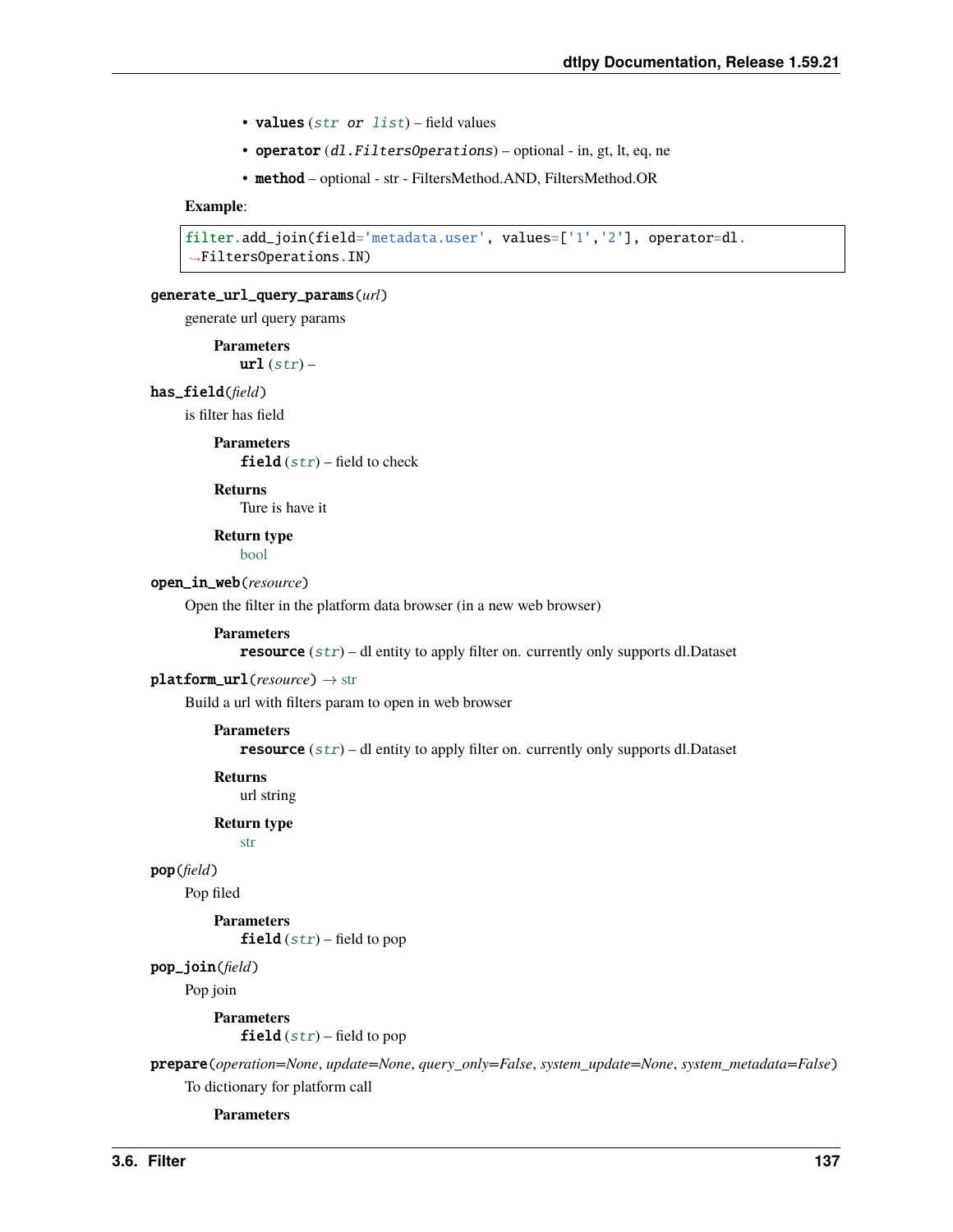- operation  $(str)$  $(str)$  $(str)$  operation
- update update
- query\_only ([bool](https://docs.python.org/3/library/functions.html#bool)) query only
- system\_update system update
- system\_metadata True, if you want to change metadata system

dict of the filter

# **Return type**

[dict](https://docs.python.org/3/library/stdtypes.html#dict)

sort\_by(*field*, *value:* [FiltersOrderByDirection](#page-141-3) *= FiltersOrderByDirection.ASCENDING*)

sort the filter

### **Parameters**

- field  $(str)$  $(str)$  $(str)$  field to sort by it
- value (dl.FiltersOrderByDirection) FiltersOrderByDirection.ASCENDING, FiltersOrderByDirection.DESCENDING

### **Example**:

```
filter.sort_by(field='metadata.user', values=dl.FiltersOrderByDirection.
˓→ASCENDING)
```
# class FiltersKnownFields(*value*)

Bases: [str](https://docs.python.org/3/library/stdtypes.html#str), [Enum](https://docs.python.org/3/library/enum.html#enum.Enum)

An enumeration.

# <span id="page-141-1"></span>class FiltersMethod(*value*)

Bases: [str](https://docs.python.org/3/library/stdtypes.html#str), [Enum](https://docs.python.org/3/library/enum.html#enum.Enum)

An enumeration.

#### <span id="page-141-0"></span>class FiltersOperations(*value*)

Bases: [str](https://docs.python.org/3/library/stdtypes.html#str), [Enum](https://docs.python.org/3/library/enum.html#enum.Enum)

An enumeration.

# <span id="page-141-3"></span>class FiltersOrderByDirection(*value*)

Bases: [str](https://docs.python.org/3/library/stdtypes.html#str), [Enum](https://docs.python.org/3/library/enum.html#enum.Enum)

An enumeration.

# <span id="page-141-2"></span>class FiltersResource(*value*)

Bases: [str](https://docs.python.org/3/library/stdtypes.html#str), [Enum](https://docs.python.org/3/library/enum.html#enum.Enum)

An enumeration.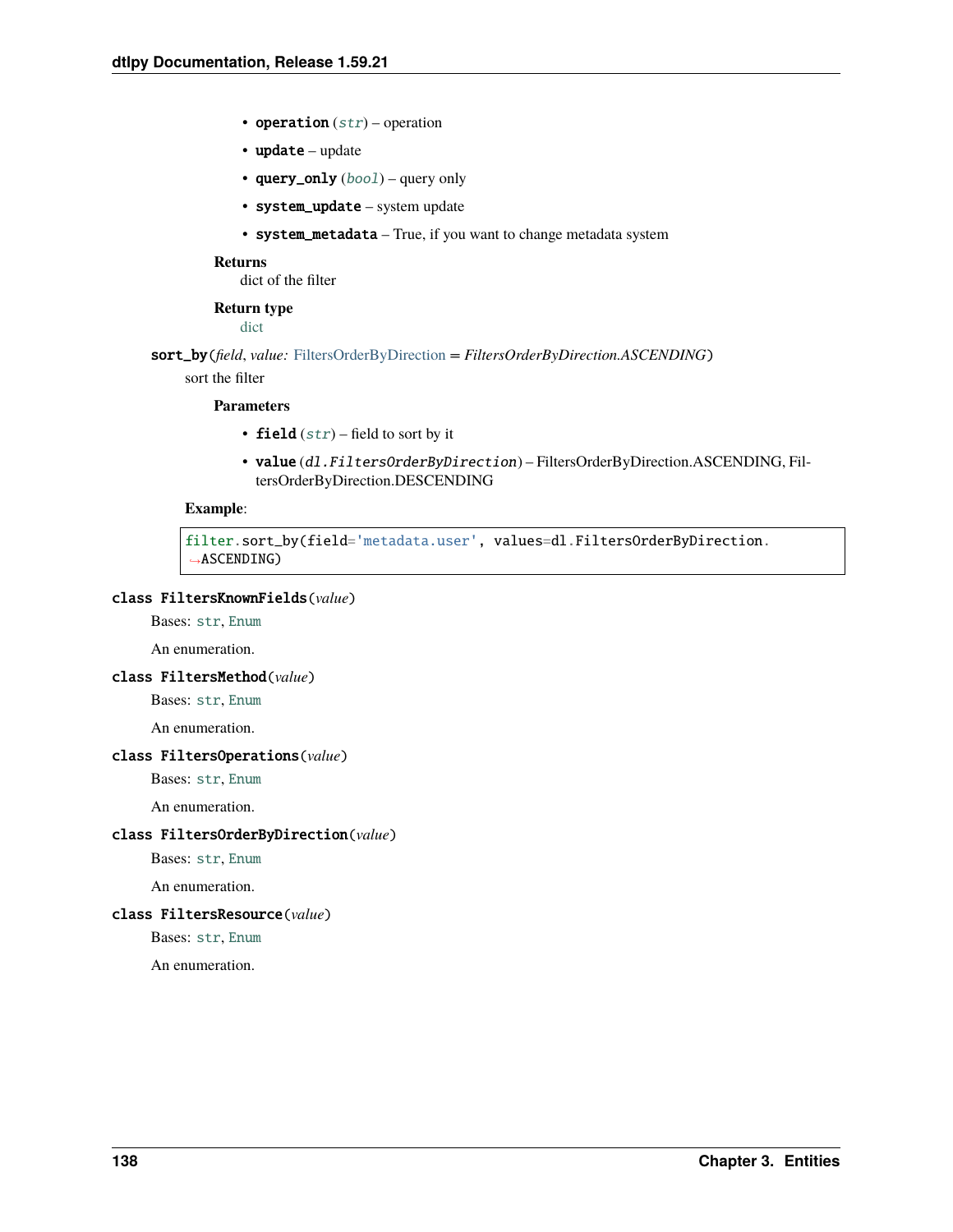# **3.7 Recipe**

<span id="page-142-0"></span>class Recipe(*id*, *creator*, *url*, *title*, *project\_ids*, *description*, *ontology\_ids*, *instructions*, *examples*, *custom\_actions*, *metadata*, *ui\_settings*, *client\_api: ApiClient*, *dataset=None*, *project=None*, *repositories=NOTHING*)

Bases: BaseEntity

Recipe object

clone(*shallow=False*)

Clone Recipe

### **Parameters**

shallow ([bool](https://docs.python.org/3/library/functions.html#bool)) – If True, link ot existing ontology, clones all ontology that are link to the recipe as well

#### **Returns**

Cloned ontology object

# **Return type**

*[dtlpy.entities.recipe.Recipe](#page-142-0)*

delete(*force: [bool](https://docs.python.org/3/library/functions.html#bool) = False*)

Delete recipe from platform

**Parameters force**  $(bool)$  $(bool)$  $(bool)$  – force delete recipe

**Returns** True

**Return type** [bool](https://docs.python.org/3/library/functions.html#bool)

classmethod from\_json(*\_json*, *client\_api*, *dataset=None*, *project=None*, *is\_fetched=True*) Build a Recipe entity object from a json

# **Parameters**

- $\Box$ json ([dict](https://docs.python.org/3/library/stdtypes.html#dict))  $\Box$ json response from host
- Dataset ([dtlpy.entities.dataset.Dataset](#page-110-1)) Dataset entity
- project ([dtlpy.entities.project.Project](#page-107-1)) project entity
- client\_api (dl.ApiClient) ApiClient entity
- is\_fetched ([bool](https://docs.python.org/3/library/functions.html#bool)) is Entity fetched from Platform

### **Returns**

Recipe object

# get\_annotation\_template\_id(*template\_name*)

Get annotation template id by template name

**Parameters** template\_name  $(str)$  $(str)$  $(str)$  –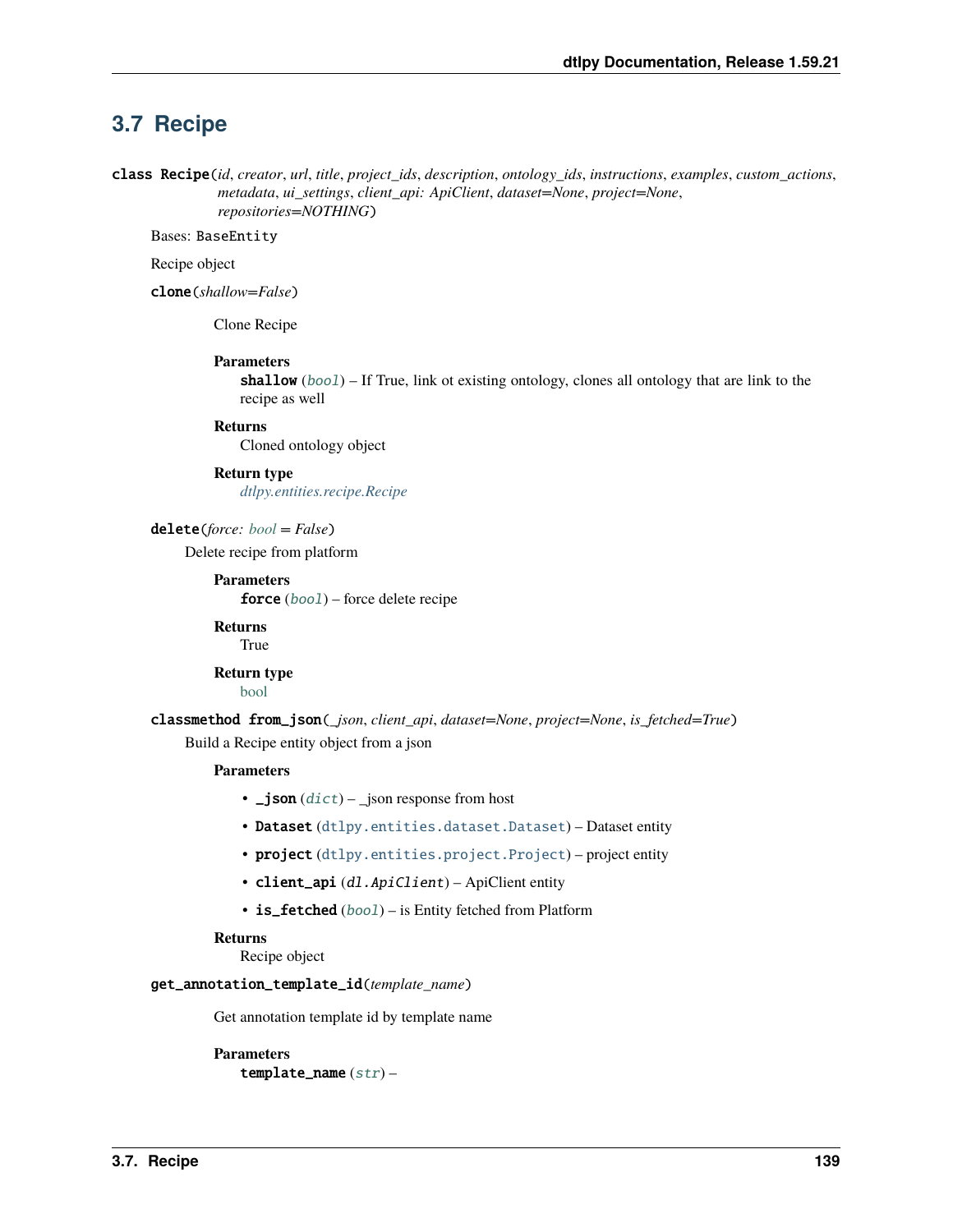template id or None if does not exist

# open\_in\_web()

Open the recipes in web platform

#### **Returns**

# to\_json()

Returns platform \_json format of object

# **Returns**

platform json format of object

# **Return type**

[dict](https://docs.python.org/3/library/stdtypes.html#dict)

# update(*system\_metadata=False*)

Update Recipe

# **Parameters**

system\_metadata ([bool](https://docs.python.org/3/library/functions.html#bool)) – bool - True, if you want to change metadata system

### **Returns**

Recipe object

# **Return type**

*[dtlpy.entities.recipe.Recipe](#page-142-0)*

# **3.7.1 Ontology**

class Ontology(*client\_api: ApiClient*, *id*, *creator*, *url*, *title*, *labels*, *metadata*, *attributes*, *recipe=None*, *dataset=None*, *project=None*, *repositories=NOTHING*, *instance\_map=None*, *color\_map=None*)

# Bases: BaseEntity

Ontology object

add\_label(*label\_name*, *color=None*, *children=None*, *attributes=None*, *display\_label=None*, *label=None*, *add=True*, *icon\_path=None*, *update\_ontology=False*)

Add a single label to ontology

- label\_name  $(str)$  $(str)$  $(str)$  str label name
- $color(tuple) color$  $color(tuple) color$  $color(tuple) color$
- children children (sub labels)
- attributes  $(list)$  $(list)$  $(list)$  attributes
- display\_label ([str](https://docs.python.org/3/library/stdtypes.html#str)) display\_label
- label (dtlpy.entities.label.Label) label
- add  $(bool)$  $(bool)$  $(bool)$  to add or not
- icon\_path  $(str)$  $(str)$  $(str)$  path to image to be display on label
- update\_ontology ([bool](https://docs.python.org/3/library/functions.html#bool)) update the ontology, default = False for backward compatible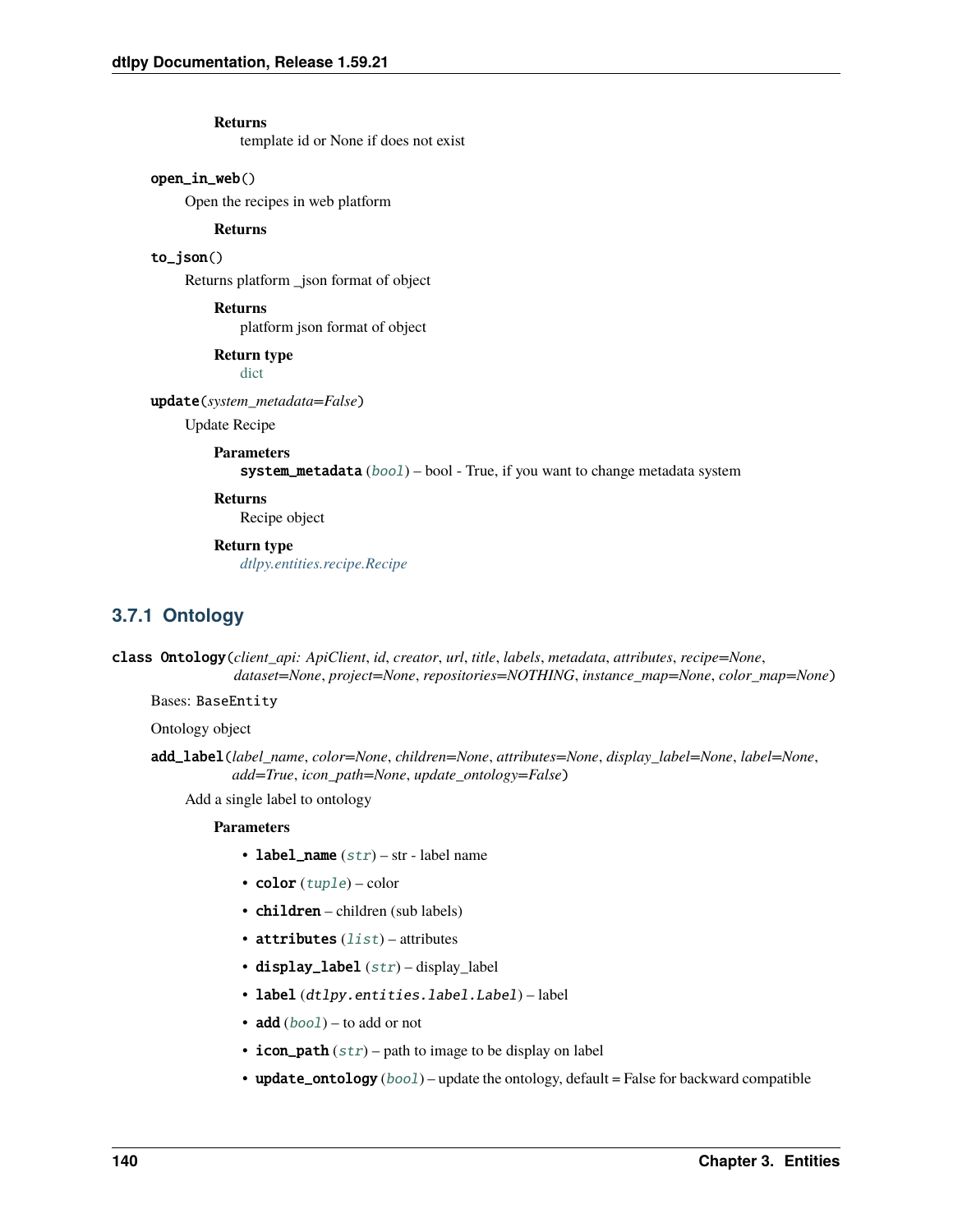Label entity

#### **Return type**

dtlpy.entities.label.Label

## **Example**:

```
ontology.add_label(label_name='person', color=(34, 6, 231), attributes=['big',
\rightarrow'small'])
```
#### add\_labels(*label\_list*, *update\_ontology=False*)

Adds a list of labels to ontology

#### **Parameters**

- label\_[list](https://docs.python.org/3/library/stdtypes.html#list) (list) list of labels [{"value": {"tag": "tag", "displayLabel": "displayLabel", "color": "#color", "attributes": [attributes]}, "children": [children]}]
- update\_ontology  $(bool)$  $(bool)$  $(bool)$  update the ontology, default = False for backward compatible

#### **Returns**

List of label entities added

#### **Example**:

ontology.add\_labels(label\_list=label\_list)

Color mapping of labels, {label

#### property color\_map

rgb}

**Returns** dict

#### **Return type**

[dict](https://docs.python.org/3/library/stdtypes.html#dict)

**Type**

delete()

Delete recipe from platform

#### **Returns**

True

## delete\_attributes(*keys: [list](https://docs.python.org/3/library/stdtypes.html#list)*)

Delete a bulk of attributes

## **Parameters**

**keys**  $(list)$  $(list)$  $(list)$  – Keys of attributes to delete

## **Returns**

True if success

**Return type** [bool](https://docs.python.org/3/library/functions.html#bool)

## **Example**:

ontology.delete\_attributes(['1'])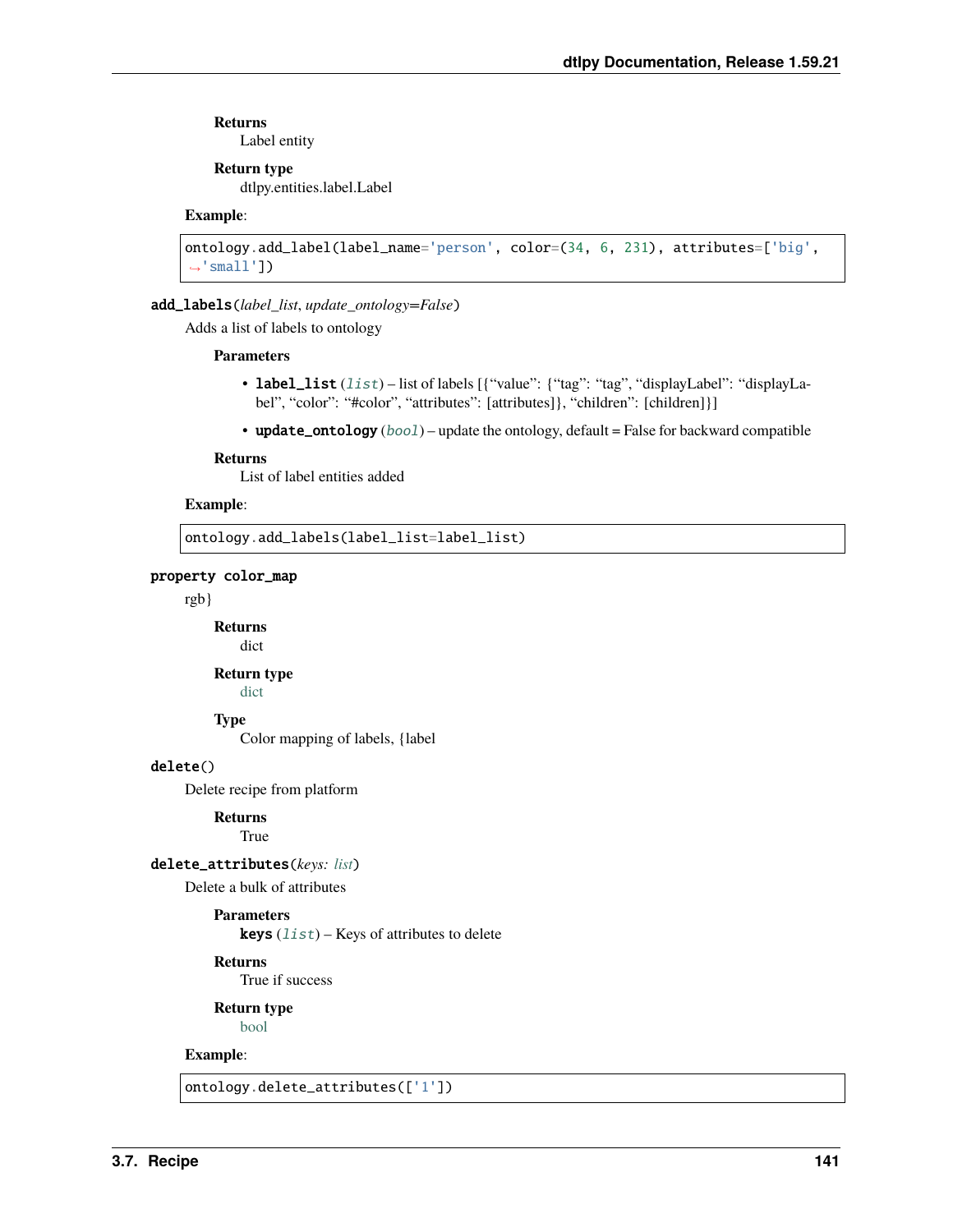#### delete\_labels(*label\_names*)

Delete labels from ontology

#### **Parameters**

label\_names – label object/ label name / list of label objects / list of label names

#### **Returns**

classmethod from\_json(*\_json*, *client\_api*, *recipe*, *dataset=None*, *project=None*, *is\_fetched=True*) Build an Ontology entity object from a json

#### **Parameters**

- is\_fetched ([bool](https://docs.python.org/3/library/functions.html#bool)) is Entity fetched from Platform
- project ([dtlpy.entities.project.Project](#page-107-0)) project entity
- dataset ([dtlpy.entities.dataset.Dataset](#page-110-0)) dataset
- $\Box$ json ([dict](https://docs.python.org/3/library/stdtypes.html#dict))  $\Box$ json response from host
- recipe ([dtlpy.entities.recipe.Recipe](#page-142-0)) ontology's recipe
- client\_api (dl.ApiClient) ApiClient entity

#### **Returns**

Ontology object

#### **Return type**

*[dtlpy.entities.ontology.Ontology](#page-143-0)*

## property instance\_map

instance mapping for creating instance mask

**Return dictionary {label** map\_id}

## **Return type**

[dict](https://docs.python.org/3/library/stdtypes.html#dict)

## to\_json()

Returns platform \_json format of object

#### **Returns**

platform json format of object

**Return type**

[dict](https://docs.python.org/3/library/stdtypes.html#dict)

update(*system\_metadata=False*)

Update items metadata

## **Parameters**

system\_metadata ([bool](https://docs.python.org/3/library/functions.html#bool)) – bool - True, if you want to change metadata system

### **Returns**

Ontology object

update\_attributes(*title: [str](https://docs.python.org/3/library/stdtypes.html#str)*, *key: [str](https://docs.python.org/3/library/stdtypes.html#str)*, *attribute\_type*, *scope: [Optional\[](https://docs.python.org/3/library/typing.html#typing.Optional)[list\]](https://docs.python.org/3/library/stdtypes.html#list) = None*, *optional: [Optional](https://docs.python.org/3/library/typing.html#typing.Optional)[\[bool\]](https://docs.python.org/3/library/functions.html#bool) = None*, *multi: [Optional\[](https://docs.python.org/3/library/typing.html#typing.Optional)[bool\]](https://docs.python.org/3/library/functions.html#bool) = None*, *values: [Optional\[](https://docs.python.org/3/library/typing.html#typing.Optional)[list\]](https://docs.python.org/3/library/stdtypes.html#list) = None*,

*attribute\_range=None*)

ADD a new attribute or update if exist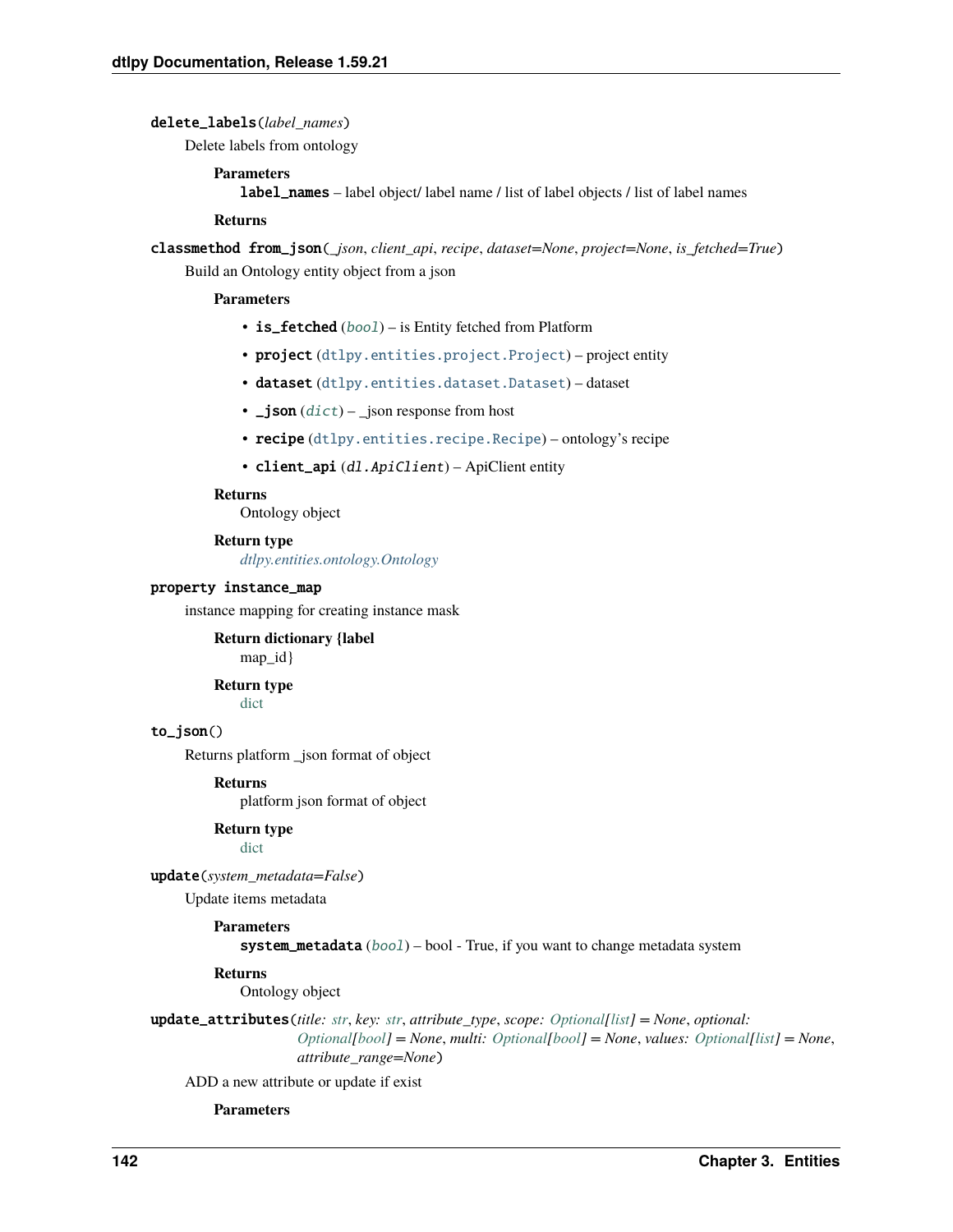- title  $(str)$  $(str)$  $(str)$  attribute title
- key  $(str)$  $(str)$  $(str)$  the key of the attribute must br unique
- attribute\_type (AttributesTypes) dl.AttributesTypes your attribute type
- scope  $(list)$  $(list)$  $(list)$  list of the labels or  $*$  for all labels
- optional  $(bool)$  $(bool)$  $(bool)$  optional attribute
- multi  $(bool)$  $(bool)$  $(bool)$  if can get multiple selection
- values  $(list)$  $(list)$  $(list)$  list of the attribute values (for checkbox and radio button)
- attribute\_range ([dict](https://docs.python.org/3/library/stdtypes.html#dict) or AttributesRange) dl.AttributesRange object

true in success

## **Return type**

[bool](https://docs.python.org/3/library/functions.html#bool)

update\_label(*label\_name*, *color=None*, *children=None*, *attributes=None*, *display\_label=None*, *label=None*, *add=True*, *icon\_path=None*, *upsert=False*, *update\_ontology=False*)

Update a single label to ontology

#### **Parameters**

- label\_name  $(str)$  $(str)$  $(str)$  str label name
- $color(tuple) color$  $color(tuple) color$  $color(tuple) color$
- children children (sub labels)
- attributes  $(list)$  $(list)$  $(list)$  attributes
- display\_label ([str](https://docs.python.org/3/library/stdtypes.html#str)) display\_label
- label (dtlpy.entities.label.Label) label
- **add**  $(boo1)$  to add or not
- icon\_path  $(str)$  $(str)$  $(str)$  path to image to be display on label
- update\_ontology ([bool](https://docs.python.org/3/library/functions.html#bool)) update the ontology, default = False for backward compatible
- upsert  $(bool)$  $(bool)$  $(bool)$  if True will add in case it does not existing

#### **Returns**

Label entity

#### **Return type**

dtlpy.entities.label.Label

#### **Example**:

```
ontology.update_label(label_name='person', color=(34, 6, 231), attributes=['big
\rightarrow', 'small'])
```
update\_labels(*label\_list*, *upsert=False*, *update\_ontology=False*)

Update a list of labels to ontology

#### **Parameters**

• label\_[list](https://docs.python.org/3/library/stdtypes.html#list) (list) – list of labels [{"value": {"tag": "tag", "displayLabel": "displayLabel", "color": "#color", "attributes": [attributes]}, "children": [children]}]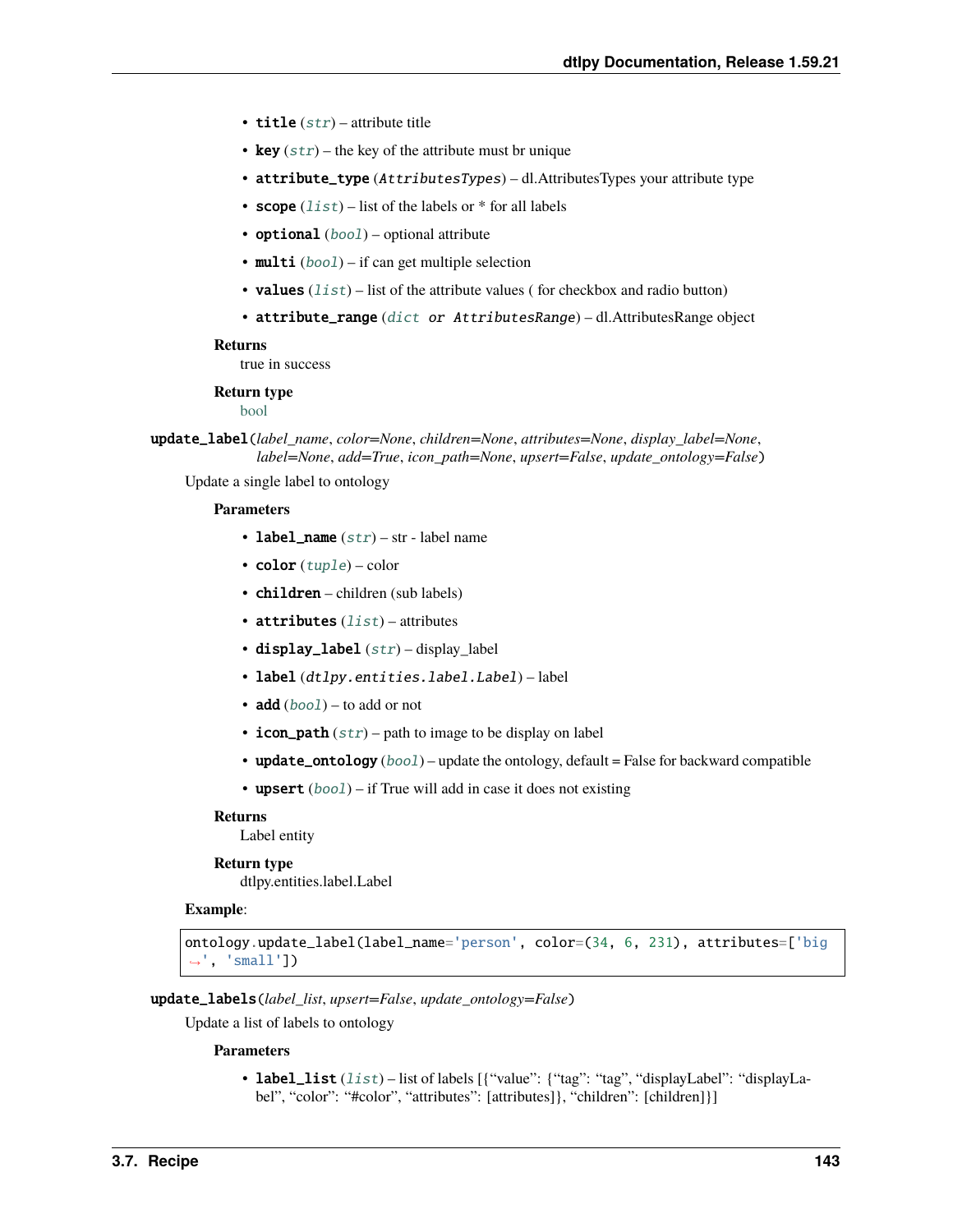- upsert  $(bool)$  $(bool)$  $(bool)$  if True will add in case it does not existing
- update\_ontology  $(bool)$  $(bool)$  $(bool)$  update the ontology, default = False for backward compatible

List of label entities added

### **Example**:

ontology.update\_labels(label\_list=label\_list)

### **Label**

## **3.8 Task**

<span id="page-147-0"></span>class Task(*name*, *status*, *project\_id*, *metadata*, *id*, *url*, *task\_owner*, *item\_status*, *creator*, *due\_date*, *dataset\_id*, *spec*, *recipe\_id*, *query*, *assignmentIds*, *annotation\_status*, *progress*, *for\_review*, *issues*, *updated\_at*, *created\_at*, *available\_actions*, *total\_items*, *client\_api*, *current\_assignments=None*, *assignments=None*, *project=None*, *dataset=None*, *tasks=None*, *settings=None*)

Bases: [object](https://docs.python.org/3/library/functions.html#object)

Task object

add\_items(*filters=None*, *items=None*, *assignee\_ids=None*, *workload=None*, *limit=None*, *wait=True*, *query=None*)

Add items to Task

#### **Parameters**

- filters ([dtlpy.entities.filters.Filters](#page-139-0)) Filters entity or a dictionary containing filters parameters
- items  $(list)$  $(list)$  $(list)$  list of items to add to the task
- assignee\_ids  $(list)$  $(list)$  $(list)$  list to assignee who works in the task
- workload  $(list)$  $(list)$  $(list)$  list of the work load ber assignee and work load
- limit  $(int)$  $(int)$  $(int)$  task limit
- wait  $(bool)$  $(bool)$  $(bool)$  wait for the command to finish
- query  $(dict)$  $(dict)$  $(dict)$  query to filter the items use it

#### **Returns**

task entity

#### **Return type**

*[dtlpy.entities.task.Task](#page-147-0)*

create\_assignment(*assignment\_name*, *assignee\_id*, *items=None*, *filters=None*)

Create a new assignment

- assignment\_name  $(str)$  $(str)$  $(str)$  assignment name
- assignee\_id  $(list)$  $(list)$  $(list)$  list of assignee for the assignment
- items  $(list)$  $(list)$  $(list)$  items list for the assignment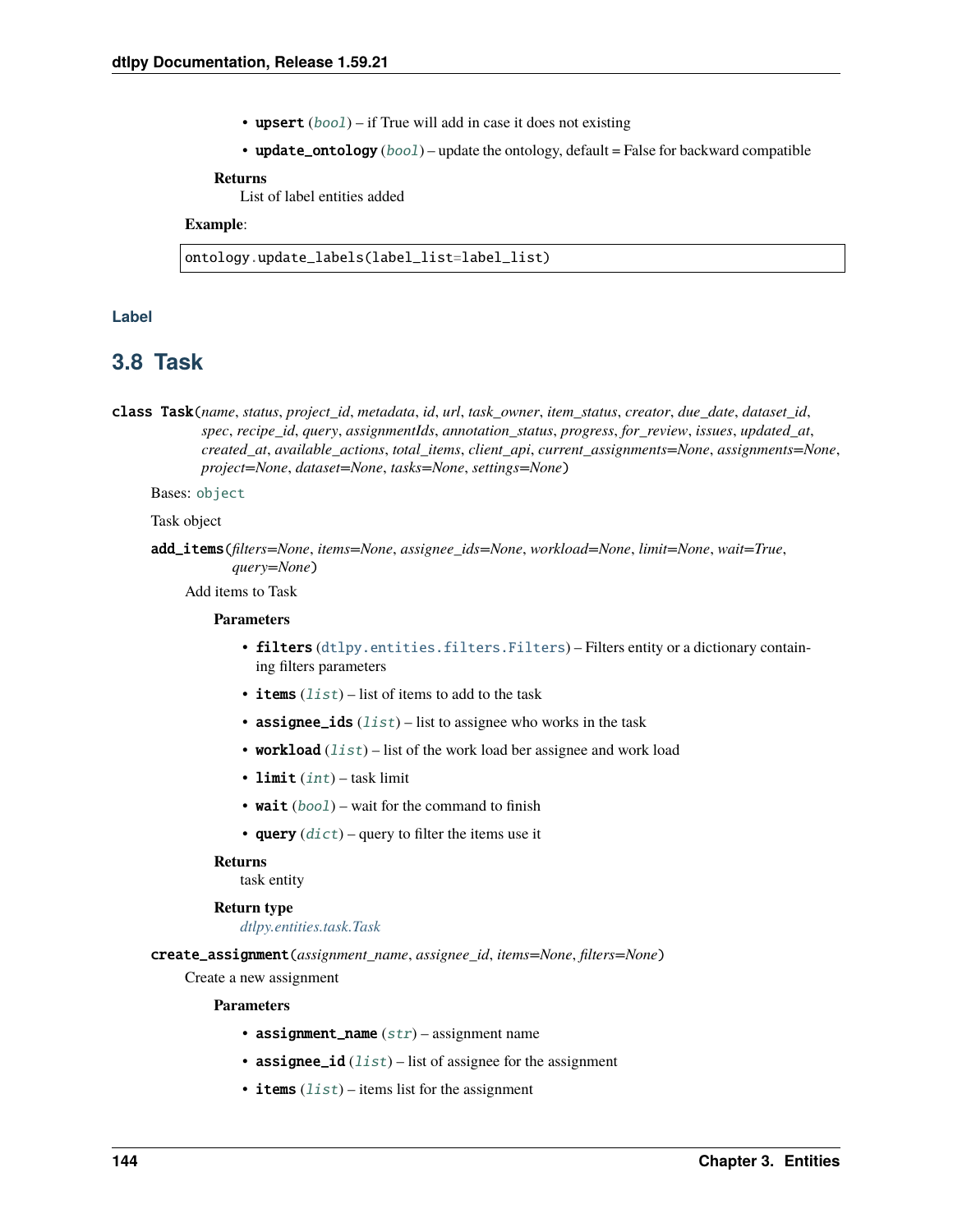• filters ([dtlpy.entities.filters.Filters](#page-139-0)) – Filters entity or a dictionary containing filters parameters

#### **Returns**

Assignment object

#### **Return type**

dtlpy.entities.assignment.Assignment assignment

#### **Example**:

task.create\_assignment(assignee\_id='annotator1@dataloop.ai')

create\_qa\_task(*due\_date*, *assignee\_ids*, *filters=None*, *items=None*, *query=None*, *workload=None*, *metadata=None*, *available\_actions=None*, *wait=True*, *batch\_size=None*, *max\_batch\_workload=None*, *allowed\_assignees=None*)

Create a new QA Task

#### **Parameters**

- due\_date  $(fload)$  date to when finish the task
- assignee\_ids  $(list)$  $(list)$  $(list)$  list of assignee
- filters (entities. Filters) filter to the task
- items  $(List[entities].Item]) item to insert to the task$
- query (entities. Filters) filter to the task
- workload (List [[WorkloadUnit](#page-152-0)]) list WorkloadUnit for the task assignee
- metadata  $(dict)$  $(dict)$  $(dict)$  metadata for the task
- available\_actions  $(list)$  $(list)$  $(list)$  list of available actions to the task
- wait  $(bool)$  $(bool)$  $(bool)$  wait for the command to finish
- batch\_size  $(int)$  $(int)$  $(int)$  Pulling batch size (items). Restrictions Min 3, max 100
- max\_batch\_workload  $(int)$  $(int)$  $(int)$  Max items in assignment . Restrictions Min batchSize + 2 , max batchSize \* 2
- allowed\_assignees  $(list) It's like the workload, but without percentage.$  $(list) It's like the workload, but without percentage.$  $(list) It's like the workload, but without percentage.$

#### **Returns**

task object

#### **Return type**

*[dtlpy.entities.task.Task](#page-147-0)*

## **Example**:

```
task.create_qa_task(due_date = datetime.datetime(day= 1, month= 1, year= 2029).
\rightarrowtimestamp(),
                     assignee_ids =[ 'annotator1@dataloop.ai',
  'annotator2@dataloop.ai'])
```
#### delete(*wait=True*)

Delete task from platform

#### **Parameters**

wait  $(bool)$  $(bool)$  $(bool)$  – wait for the command to finish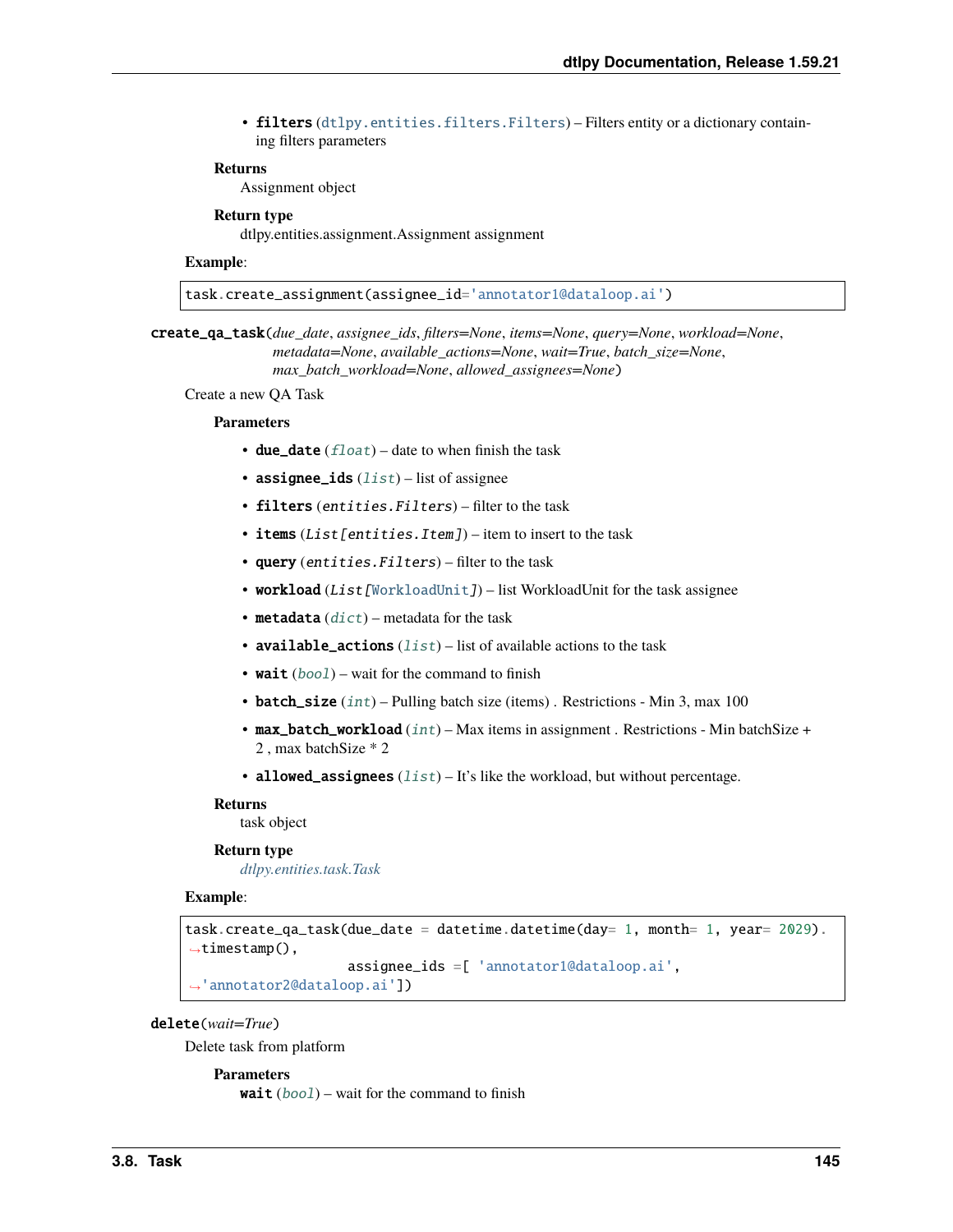**Returns** True

**Return type**

[bool](https://docs.python.org/3/library/functions.html#bool)

get\_items(*filters=None*)

Get the task items

#### **Parameters**

filters ([dtlpy.entities.filters.Filters](#page-139-0)) – Filters entity or a dictionary containing filters parameters

#### **Returns**

list of the items or PagedEntity output of items

#### **Return type**

[list](https://docs.python.org/3/library/stdtypes.html#list) or *[dtlpy.entities.paged\\_entities.PagedEntities](#page-169-0)*

#### open\_in\_web()

Open the task in web platform

#### **Returns**

remove\_items(*filters: [Optional\[](https://docs.python.org/3/library/typing.html#typing.Optional)*[Filters](#page-139-0)*] = None*, *query=None*, *items=None*, *wait=True*)

remove items from Task.

**Prerequisites**: You must be in the role of an *owner*, *developer*, or *annotation manager* who has been assigned to be *owner* of the annotation task.

#### **Parameters**

- filters ([dtlpy.entities.filters.Filters](#page-139-0)) Filters entity or a dictionary containing filters parameters
- query  $(dict)$  $(dict)$  $(dict)$  query yo filter the items use it
- items  $(list)$  $(list)$  $(list)$  list of items to add to the task
- wait  $(bool)$  $(bool)$  $(bool)$  wait for the command to finish

#### **Returns**

task entity

#### **Return type**

*[dtlpy.entities.task.Task](#page-147-0)*

#### set\_status(*status: [str](https://docs.python.org/3/library/stdtypes.html#str)*, *operation: [str](https://docs.python.org/3/library/stdtypes.html#str)*, *item\_ids: [List](https://docs.python.org/3/library/typing.html#typing.List)[\[str\]](https://docs.python.org/3/library/stdtypes.html#str)*)

Update item status within task

#### **Parameters**

- status  $(str)$  $(str)$  $(str)$  string the describes the status
- operation  $(str)$  $(str)$  $(str)$  'create' or 'delete'
- item\_ids  $(list)$  $(list)$  $(list)$  List[str] id items ids

#### **Returns**

True if success

#### **Return type**

[bool](https://docs.python.org/3/library/functions.html#bool)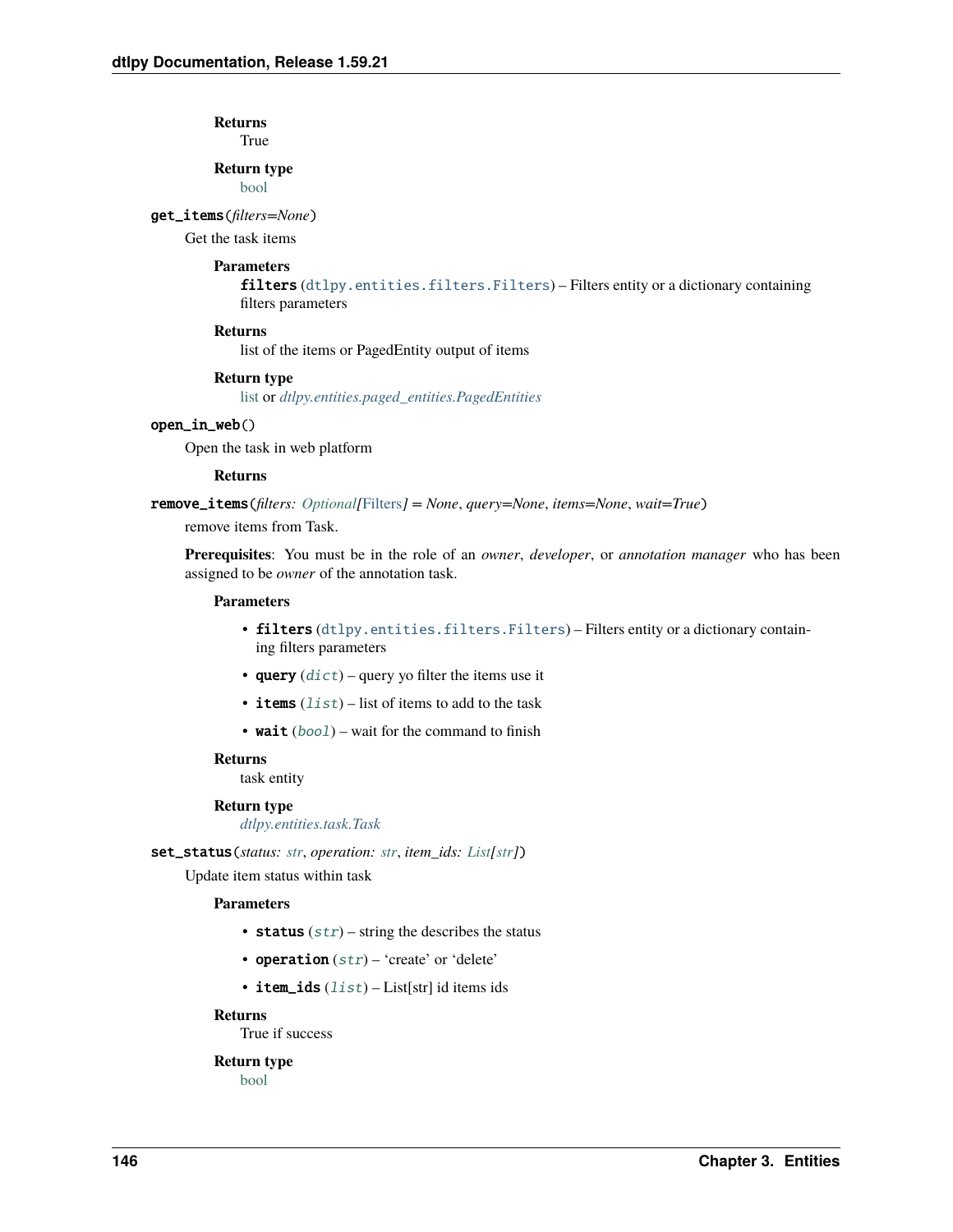## to\_json()

Returns platform \_json format of object

**Returns**

platform json format of object

**Return type** [dict](https://docs.python.org/3/library/stdtypes.html#dict)

update(*system\_metadata=False*)

Update an Annotation Task

#### **Parameters**

**system\_metadata**  $(boo1)$  – True, if you want to change metadata system

## **3.8.1 Assignment**

<span id="page-150-0"></span>class Assignment(*name*, *annotator*, *status*, *project\_id*, *metadata*, *id*, *url*, *task\_id*, *dataset\_id*, *annotation\_status*, *item\_status*, *total\_items*, *for\_review*, *issues*, *client\_api*, *task=None*, *assignments=None*, *project=None*, *dataset=None*, *datasets=None*)

Bases: BaseEntity

Assignment object

get\_items(*dataset=None*, *filters=None*)

Get all the items in the assignment

**Prerequisites**: You must be in the role of an *owner*, *developer*, or *annotation manager* who has been assigned as *owner* of the annotation task.

#### **Parameters**

- dataset ([dtlpy.entities.dataset.Dataset](#page-110-0)) dataset entity
- filters ([dtlpy.entities.filters.Filters](#page-139-0)) Filters entity or a dictionary containing filters parameters

#### **Returns**

pages of the items

#### **Return type**

*[dtlpy.entities.paged\\_entities.PagedEntities](#page-169-0)*

#### **Example**:

task.assignments.get\_items()

#### open\_in\_web()

Open the assignment in web platform

**Prerequisites**: You must be in the role of an *owner*, *developer*, or *annotation manager* who has been assigned as *owner* of the annotation task.

**Returns**

#### **Example**:

assignment.open\_in\_web()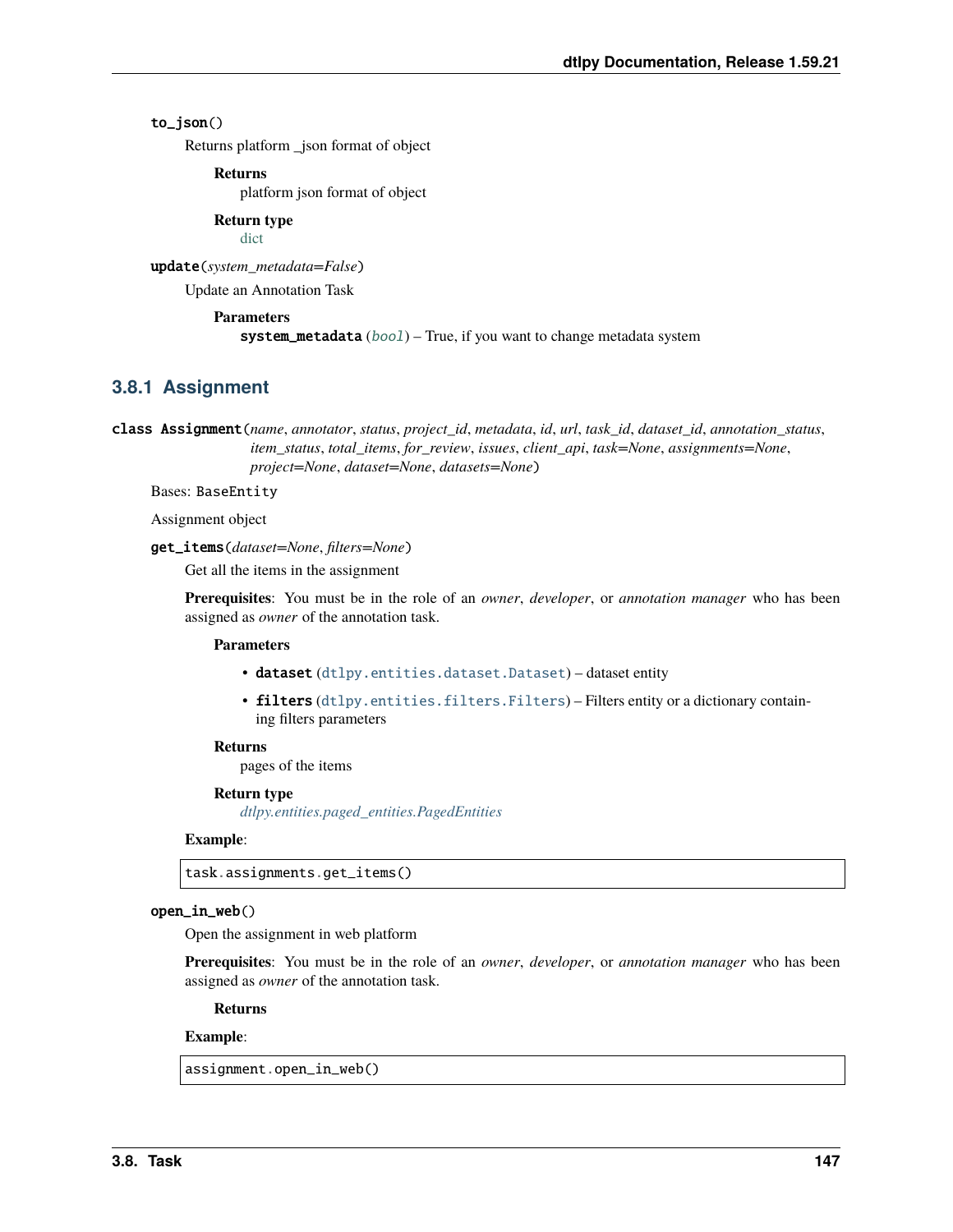#### reassign(*assignee\_id*, *wait=True*)

Reassign an assignment

**Prerequisites**: You must be in the role of an *owner*, *developer*, or *annotation manager* who has been assigned as *owner* of the annotation task.

#### **Parameters**

- assignee\_id  $(str)$  $(str)$  $(str)$  the user that assignee the assignment to it
- wait  $(bool)$  $(bool)$  $(bool)$  wait for the command to finish

#### **Returns**

Assignment object

#### **Return type**

*[dtlpy.entities.assignment.Assignment](#page-150-0)*

#### **Example**:

assignment.reassign(assignee\_ids='annotator1@dataloop.ai')

#### redistribute(*workload*, *wait=True*)

#### Redistribute an assignment

**Prerequisites**: You must be in the role of an *owner*, *developer*, or *annotation manager* who has been assigned as *owner* of the annotation task.

#### **Parameters**

- workload ([dtlpy.entities.assignment.Workload](#page-152-1)) workload object that contain the assignees and the work load
- wait  $(bool)$  $(bool)$  $(bool)$  wait for the command to finish

### **Returns**

Assignment object

#### **Return type**

dtlpy.entities.assignment.Assignment assignment

#### **Example**:

```
assignment.redistribute(workload=dl.Workload([dl.WorkloadUnit(assignee_id=
˓→"annotator1@dataloop.ai", load=50),
                                             dl.WorkloadUnit(assignee_id=
˓→"annotator2@dataloop.ai", load=50)]))
```
#### set\_status(*status: [str](https://docs.python.org/3/library/stdtypes.html#str)*, *operation: [str](https://docs.python.org/3/library/stdtypes.html#str)*, *item\_id: [str](https://docs.python.org/3/library/stdtypes.html#str)*)

Set item status within assignment

**Prerequisites**: You must be in the role of an *owner*, *developer*, or *annotation manager* who has been assigned as *owner* of the annotation task.

#### **Parameters**

- status  $(str)$  $(str)$  $(str)$  status
- operation  $(str)$  $(str)$  $(str)$  created/deleted
- item\_id  $(str)$  $(str)$  $(str)$  item id

#### **Returns**

True id success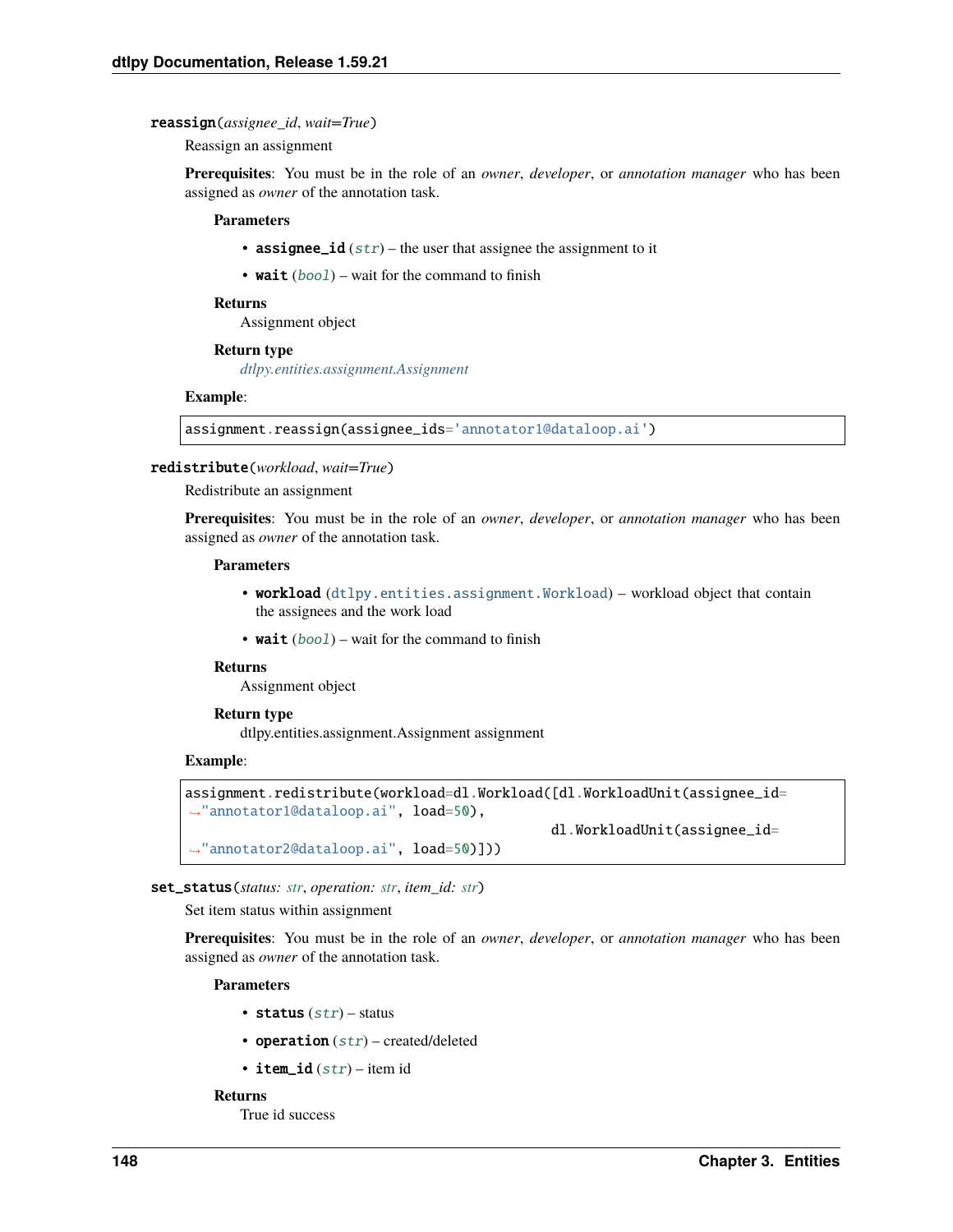**Return type**

[bool](https://docs.python.org/3/library/functions.html#bool)

### **Example**:

```
assignment.set_status(status='complete',
                        operation='created',
                        item_id='item_id')
```
### to\_json()

Returns platform \_json format of object

**Returns**

platform json format of object

**Return type**

[dict](https://docs.python.org/3/library/stdtypes.html#dict)

update(*system\_metadata=False*)

Update an assignment

**Prerequisites**: You must be in the role of an *owner*, *developer*, or *annotation manager* who has been assigned as *owner* of the annotation task.

#### **Parameters**

system\_metadata ([bool](https://docs.python.org/3/library/functions.html#bool)) - True, if you want to change metadata system

#### **Returns**

Assignment object

#### **Return type** dtlpy.entities.assignment.Assignment assignment

**Example**:

assignment.update(system\_metadata=False)

## <span id="page-152-1"></span>class Workload(*workload: [list](https://docs.python.org/3/library/stdtypes.html#list) = NOTHING*)

Bases: [object](https://docs.python.org/3/library/functions.html#object)

Workload object

add(*assignee\_id*)

add a assignee

#### **Parameters** assignee\_id –

classmethod generate(*assignee\_ids*, *loads=None*)

generate the loads for the given assignee :param assignee\_ids: :param loads:

### <span id="page-152-0"></span>class WorkloadUnit(*assignee\_id: [str](https://docs.python.org/3/library/stdtypes.html#str)*, *load: [float](https://docs.python.org/3/library/functions.html#float) = 0*)

Bases: [object](https://docs.python.org/3/library/functions.html#object)

WorkloadUnit object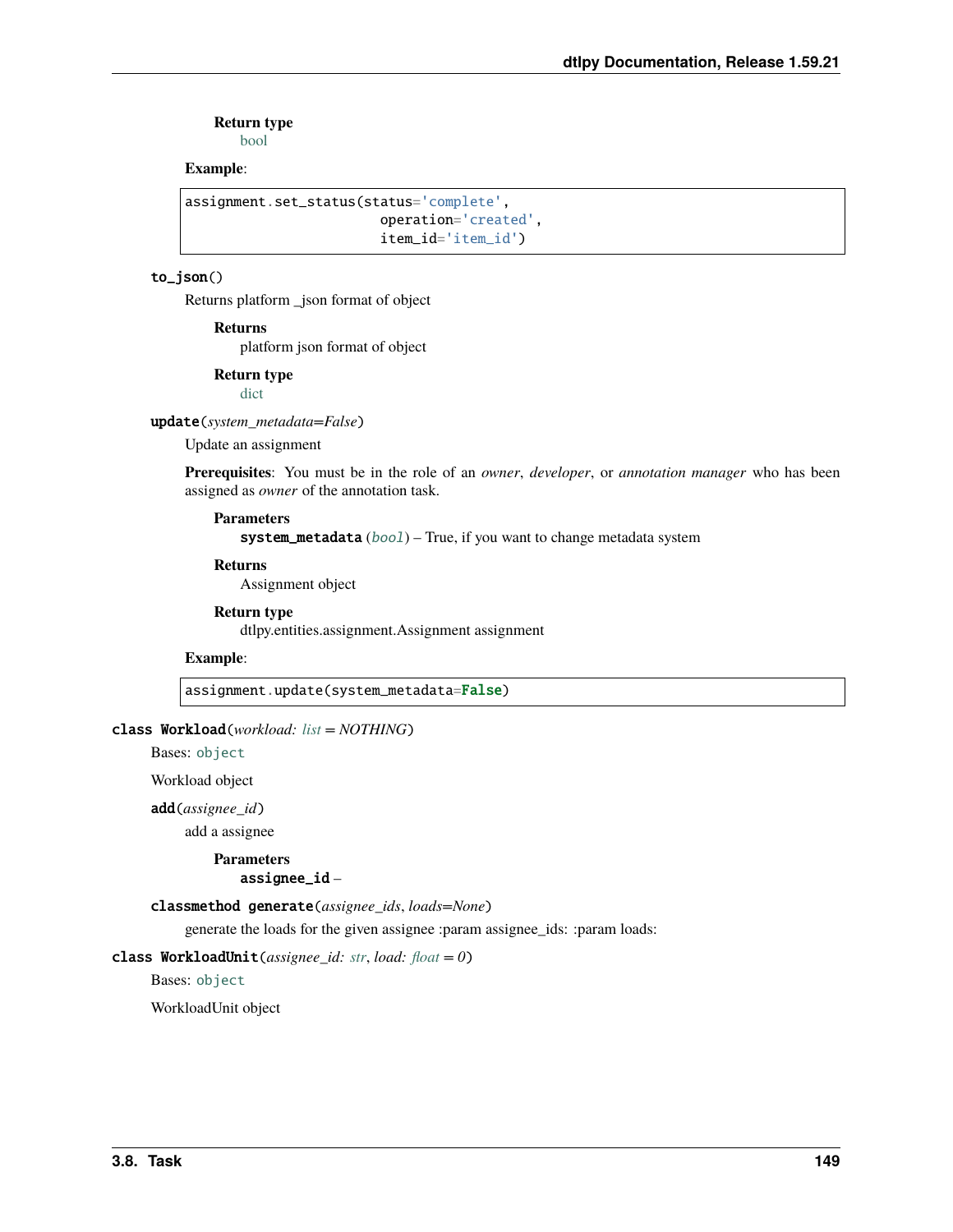## **3.9 Package**

<span id="page-153-0"></span>class Package(*id*, *url*, *version*, *created\_at*, *updated\_at*, *name*, *codebase*, *modules*, *slots: [list](https://docs.python.org/3/library/stdtypes.html#list)*, *ui\_hooks*, *creator*, *is\_global*, *type*, *service\_config*, *project\_id*, *project*, *client\_api: ApiClient*, *revisions=None*, *repositories=NOTHING*, *artifacts=None*, *codebases=None*, *requirements=None*)

Bases: BaseEntity

Package object

#### checkout()

Checkout as package

**Returns**

#### delete()

Delete Package object

#### **Returns**

True

deploy(*service\_name=None*, *revision=None*, *init\_input=None*, *runtime=None*, *sdk\_version=None*, *agent\_versions=None*, *verify=True*, *bot=None*, *pod\_type=None*, *module\_name=None*, *run\_execution\_as\_process=None*, *execution\_timeout=None*, *drain\_time=None*, *on\_reset=None*, *max\_attempts=None*, *force=False*, *secrets: [Optional](https://docs.python.org/3/library/typing.html#typing.Optional)[\[list\]](https://docs.python.org/3/library/stdtypes.html#list) = None*, *\*\*kwargs*)

Deploy package

- service\_name  $(str)$  $(str)$  $(str)$  service name
- revision  $(str)$  $(str)$  $(str)$  package revision default=latest
- init\_input config to run at startup
- **runtime**  $(dict)$  $(dict)$  $(dict)$  runtime resources
- sdk\_version  $(str)$  $(str)$  $(str)$ 
	- **–** optional string sdk version
- agent\_versions  $(dict)$  $(dict)$  $(dict)$ 
	- **–** dictionary - optional -versions of sdk, agent runner and agent proxy
- bot  $(str)$  $(str)$  $(str)$  bot email
- pod\_type  $(str)$  $(str)$  $(str)$  pod type dl.InstanceCatalog
- verify  $(bool)$  $(bool)$  $(bool)$  verify the inputs
- module\_name  $(str)$  $(str)$  $(str)$  module name
- run\_execution\_as\_process ([bool](https://docs.python.org/3/library/functions.html#bool)) run execution as process
- execution\_timeout  $(int)$  $(int)$  $(int)$  execution timeout
- drain\_time  $(int)$  $(int)$  $(int)$  drain time
- on\_reset  $(str)$  $(str)$  $(str)$  on reset
- max\_attempts ([int](https://docs.python.org/3/library/functions.html#int)) Maximum execution retries in-case of a service reset
- force  $(bool)$  $(bool)$  $(bool)$  optional terminate old replicas immediately
- secrets  $(list)$  $(list)$  $(list)$  list of the integrations ids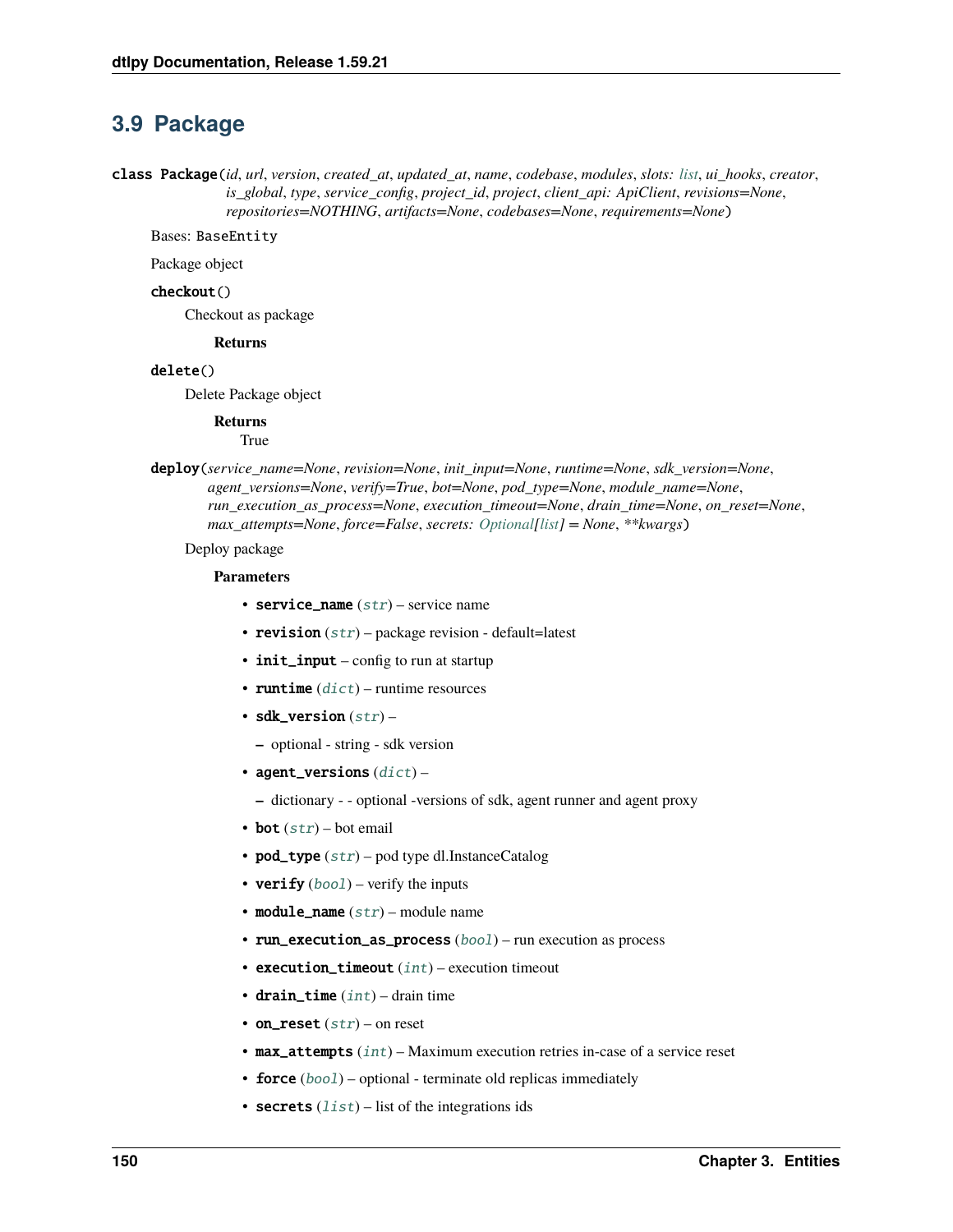Service object

## **Return type**

*[dtlpy.entities.service.Service](#page-159-0)*

## **Example**:

```
package.deploy(service_name=package_name,
                execution_timeout=3 * 60 * 60,
                module_name=module.name,
                runtime=dl.KubernetesRuntime(
                    concurrency=10,
                    pod_type=dl.InstanceCatalog.REGULAR_S,
                    autoscaler=dl.KubernetesRabbitmqAutoscaler(
                        min_replicas=1,
                        max_replicas=20,
                        queue_length=20
                    )
                )
            )
```
classmethod from\_json(*\_json*, *client\_api*, *project*, *is\_fetched=True*)

Turn platform representation of package into a package entity

## **Parameters**

- $\bigcup$  json  $(dict)$  $(dict)$  $(dict)$  platform representation of package
- client\_api (dl.ApiClient) ApiClient entity
- project ([dtlpy.entities.project.Project](#page-107-0)) project entity
- is\_fetched is Entity fetched from Platform

#### **Returns**

Package entity

#### **Return type**

*[dtlpy.entities.package.Package](#page-153-0)*

#### open\_in\_web()

Open the package in web platform

pull(*version=None*, *local\_path=None*)

#### Pull local package

#### **Parameters**

- version  $(str)$  $(str)$  $(str)$  version
- local\_path  $(str)$  $(str)$  $(str)$  local path

#### **Example**:

package.pull(local\_path='local\_path')

push(*codebase: [Optional](https://docs.python.org/3/library/typing.html#typing.Optional)[\[Union\[](https://docs.python.org/3/library/typing.html#typing.Union)GitCodebase, ItemCodebase]] = None*, *src\_path: [Optional\[](https://docs.python.org/3/library/typing.html#typing.Optional)[str\]](https://docs.python.org/3/library/stdtypes.html#str) = None*, *package\_name: [Optional](https://docs.python.org/3/library/typing.html#typing.Optional)[\[str\]](https://docs.python.org/3/library/stdtypes.html#str) = None*, *modules: [Optional\[](https://docs.python.org/3/library/typing.html#typing.Optional)[list\]](https://docs.python.org/3/library/stdtypes.html#list) = None*, *checkout: [bool](https://docs.python.org/3/library/functions.html#bool) = False*, *revision\_increment: [Optional\[](https://docs.python.org/3/library/typing.html#typing.Optional)[str\]](https://docs.python.org/3/library/stdtypes.html#str) = None*, *service\_update: [bool](https://docs.python.org/3/library/functions.html#bool) = False*, *service\_config: [Optional](https://docs.python.org/3/library/typing.html#typing.Optional)[\[dict\]](https://docs.python.org/3/library/stdtypes.html#dict) = None*)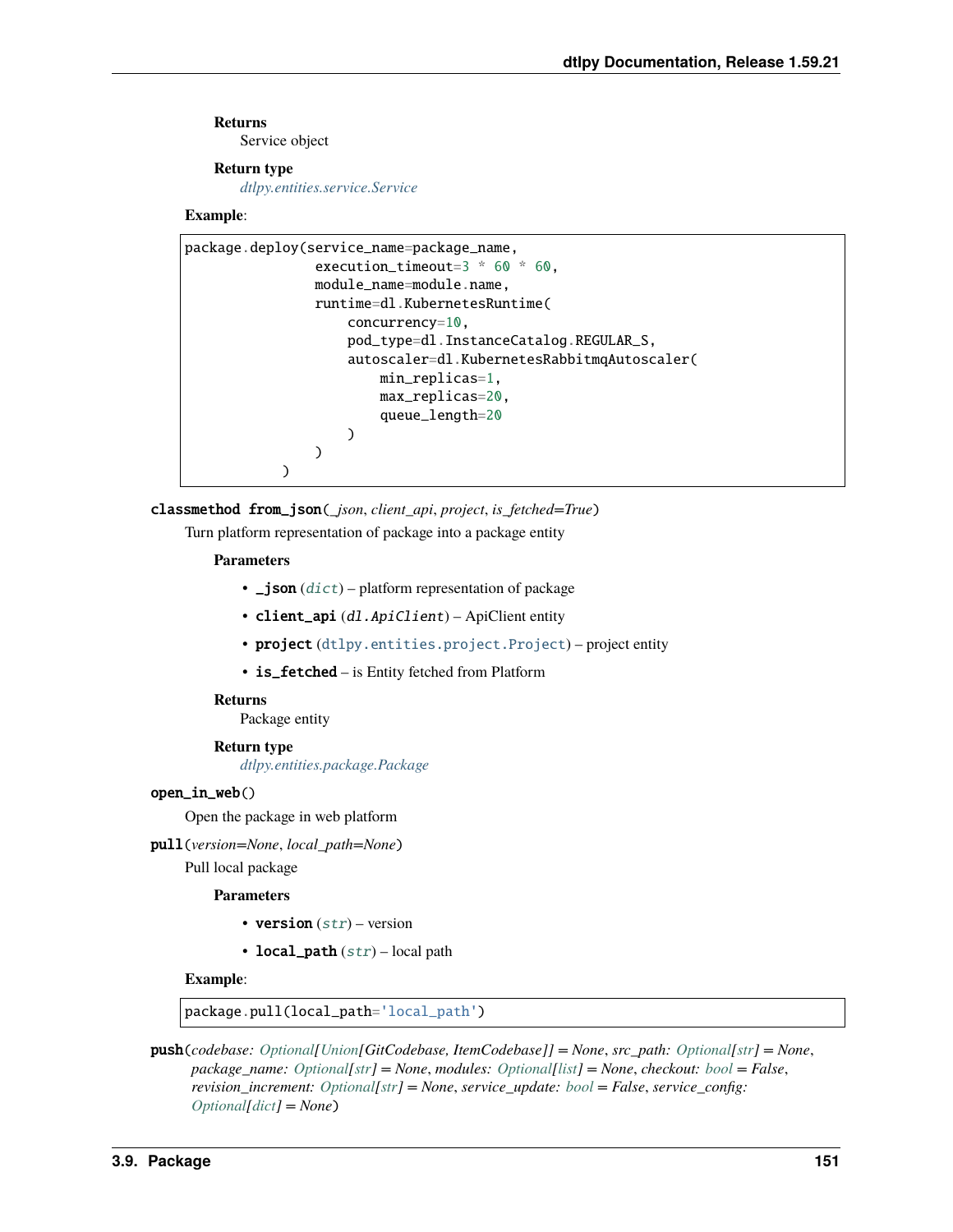Push local package

#### **Parameters**

- codebase (dtlpy.entities.codebase.Codebase) PackageCode object defines how to store the package code
- checkout  $(bool)$  $(bool)$  $(bool)$  save package to local checkout
- $src\_path(str)$  $src\_path(str)$  $src\_path(str)$  location of pacjage codebase folder to zip
- package\_name  $(str)$  $(str)$  $(str)$  name of package
- modules  $(list)$  $(list)$  $(list)$  list of PackageModule
- revision\_increment  $(str)$  $(str)$  $(str)$  optional str version bumping method major/minor/patch - default = None
- service\_update  $(bool)$  $(bool)$  $(bool)$  optional bool update the service
- service\_config  $(dict)$  $(dict)$  $(dict)$  optional json of service a service that have config from the main service if wanted

#### **Returns**

package entity

### **Return type**

*[dtlpy.entities.package.Package](#page-153-0)*

## **Example**:

```
packages.push(package_name='package_name',
            modules=[module],
            version='1.0.0',
            src_path=os.getcwd()
        )
```
test(*cwd=None*, *concurrency=None*, *module\_name='default\_module'*, *function\_name='run'*, *class\_name='ServiceRunner'*, *entry\_point='main.py'*)

Test local package in local environment.

## **Parameters**

- **cwd**  $(str)$  $(str)$  $(str)$  path to the file
- concurrency  $(int)$  $(int)$  $(int)$  the concurrency of the test
- module\_name  $(str)$  $(str)$  $(str)$  module name
- function\_name  $(str)$  $(str)$  $(str)$  function name
- class\_name  $(str)$  $(str)$  $(str)$  class name
- entry\_point  $(str)$  $(str)$  $(str)$  the file to run like main.py

#### **Returns**

list created by the function that tested the output

## **Return type**

[list](https://docs.python.org/3/library/stdtypes.html#list)

#### **Example**: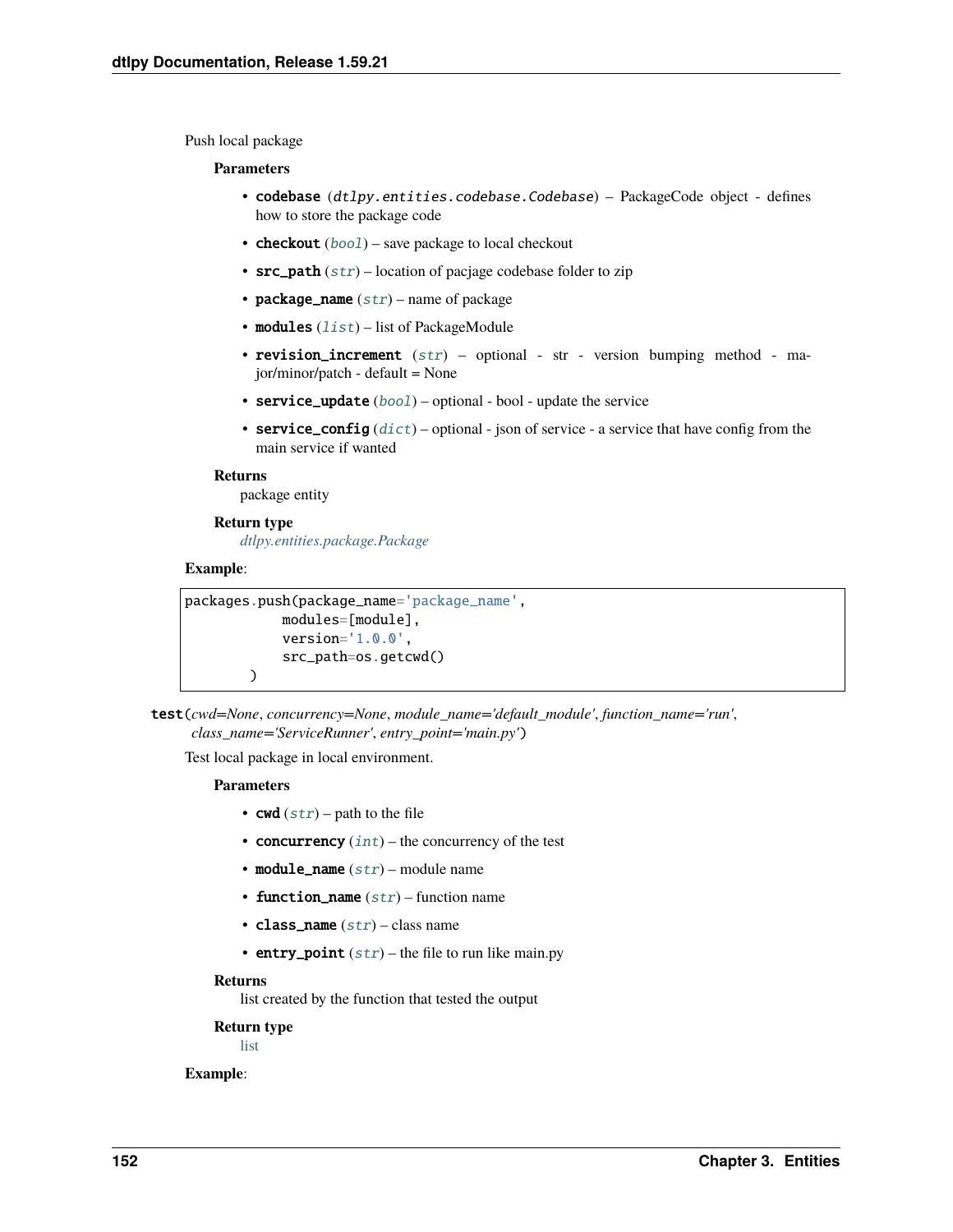package.test(cwd='path\_to\_package', function\_name='run')

## to\_json()

Turn Package entity into a platform representation of Package

## **Returns**

platform json of package

#### **Return type**

[dict](https://docs.python.org/3/library/stdtypes.html#dict)

## update()

Update Package changes to platform

**Returns**

Package entity

### class RequirementOperator(*value*)

Bases: [str](https://docs.python.org/3/library/stdtypes.html#str), [Enum](https://docs.python.org/3/library/enum.html#enum.Enum)

An enumeration.

## **3.9.1 Package Function**

```
class PackageFunction(outputs=NOTHING, name=NOTHING, description='', inputs=NOTHING,
                       display_name=None, display_icon=None)
```
Bases: BaseEntity

Webhook object

## class PackageInputType(*value*)

Bases: [str](https://docs.python.org/3/library/stdtypes.html#str), [Enum](https://docs.python.org/3/library/enum.html#enum.Enum)

An enumeration.

## **3.9.2 Package Module**

class PackageModule(*name=NOTHING*, *init\_inputs=NOTHING*, *entry\_point='main.py'*, *class\_name='ServiceRunner'*, *functions=NOTHING*)

Bases: BaseEntity

PackageModule object

#### add\_function(*function*)

**Parameters** function –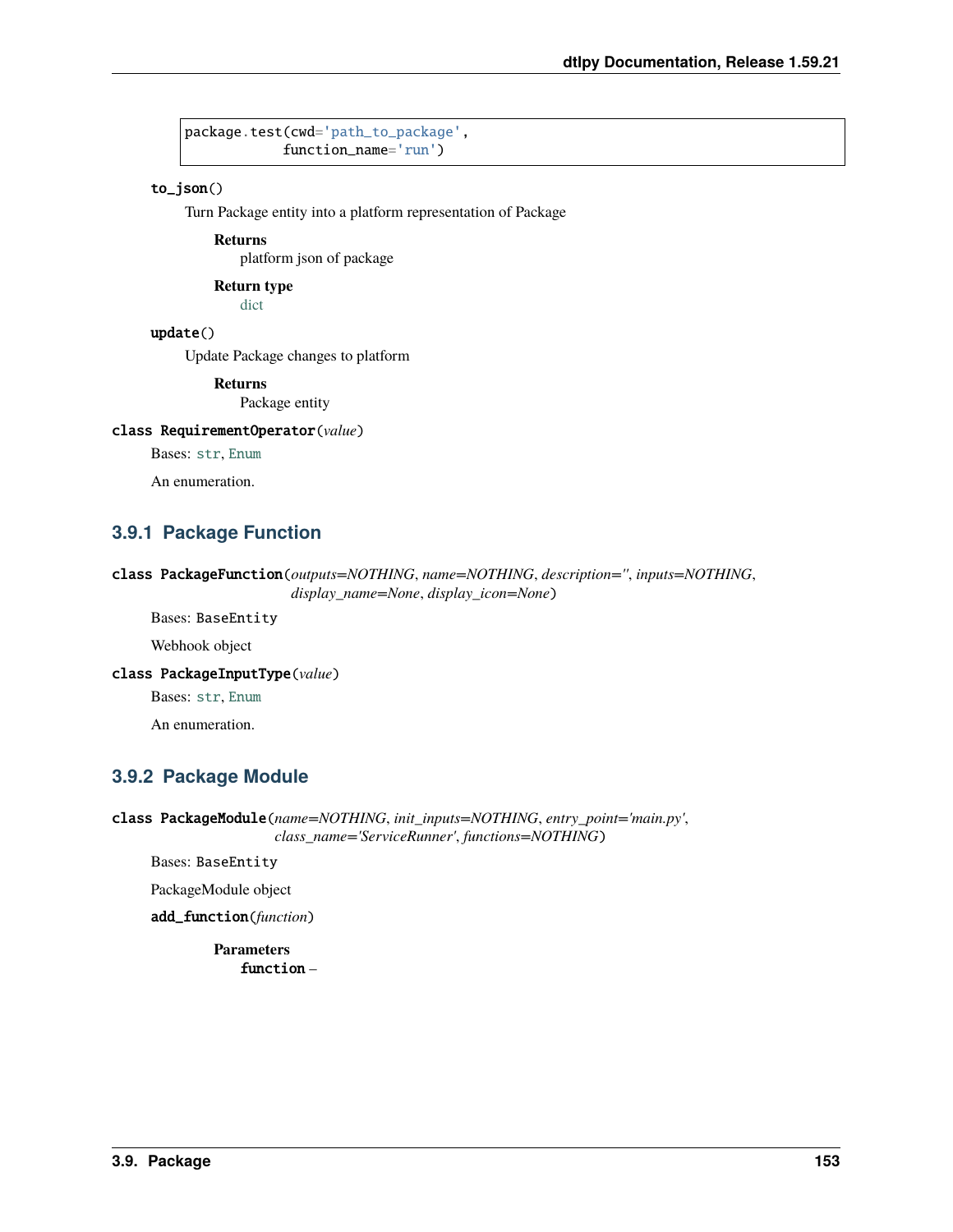## **3.9.3 Slot**

```
class PackageSlot(module_name='default_module', function_name='run', display_name=None,
                     display_scopes: Optional[list] = None, display_icon=None, post_action: SlotPostAction =
                     NOTHING, default_inputs: Optional[list] = None, input_options: Optional[list] = None)
     Bases: BaseEntity
```
Webhook object

class SlotDisplayScopeResource(*value*)

Bases: [str](https://docs.python.org/3/library/stdtypes.html#str), [Enum](https://docs.python.org/3/library/enum.html#enum.Enum)

An enumeration.

## class SlotPostActionType(*value*)

Bases: [str](https://docs.python.org/3/library/stdtypes.html#str), [Enum](https://docs.python.org/3/library/enum.html#enum.Enum)

An enumeration.

## class UiBindingPanel(*value*)

Bases: [str](https://docs.python.org/3/library/stdtypes.html#str), [Enum](https://docs.python.org/3/library/enum.html#enum.Enum)

An enumeration.

## **3.9.4 Codebase**

## **3.10 Service**

## class InstanceCatalog(*value*)

Bases: [str](https://docs.python.org/3/library/stdtypes.html#str), [Enum](https://docs.python.org/3/library/enum.html#enum.Enum)

The Service Pode size.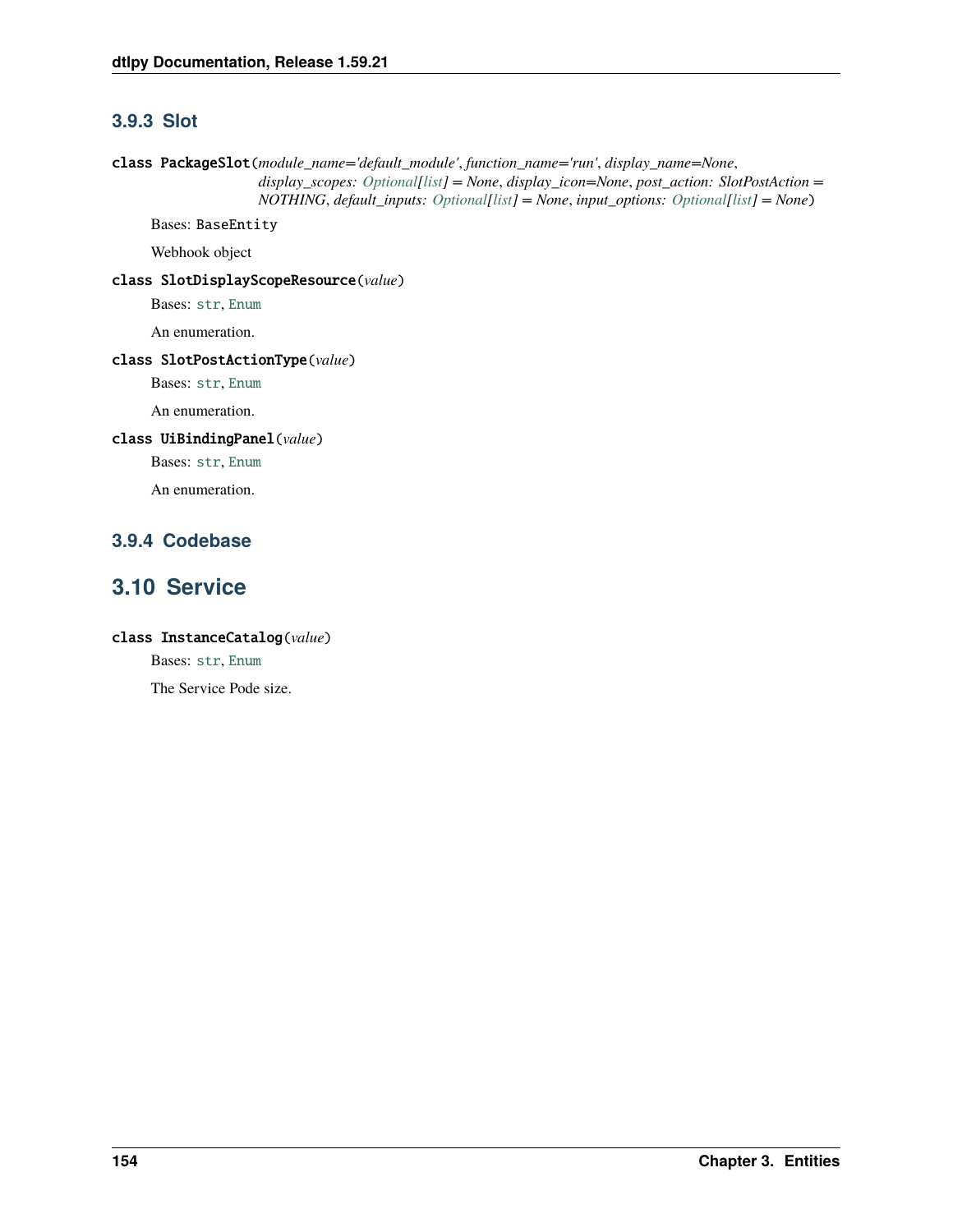| <b>State</b>                     | Description                       |  |  |
|----------------------------------|-----------------------------------|--|--|
| REG-                             | regular pod with extra small size |  |  |
| $U-$                             |                                   |  |  |
|                                  | $LAR_X$ \$                        |  |  |
| REG-                             | regular pod with small size       |  |  |
| $U -$                            |                                   |  |  |
| LAR <sub>S</sub>                 |                                   |  |  |
| REG-                             | regular pod with medium size      |  |  |
| $U$ -                            |                                   |  |  |
| LAR_M                            |                                   |  |  |
| REG-                             | regular pod with large size       |  |  |
| $U$ -                            |                                   |  |  |
| $LAR_L$                          |                                   |  |  |
| REG-                             | regular pod with extra large size |  |  |
| $U$ -                            |                                   |  |  |
| LAR_XL                           |                                   |  |  |
| HIGH-                            | highmem pod with extra small size |  |  |
| MEM_XS                           |                                   |  |  |
| HIGH-                            | highmem pod with small size       |  |  |
| MEM_S                            |                                   |  |  |
| HIGH-                            | highmem pod with medium size      |  |  |
| MEM_M                            |                                   |  |  |
| HIGH-                            | highmem pod with large size       |  |  |
| MEM_L                            |                                   |  |  |
| HIGH-                            | highmem pod with extra large size |  |  |
| <b>MEM_XL</b>                    |                                   |  |  |
| GPU_K 80G BU pod with small size |                                   |  |  |
|                                  | GPU_K\$0GMU pod with medium size  |  |  |

## class KubernetesAutuscalerType(*value*)

Bases: [str](https://docs.python.org/3/library/stdtypes.html#str), [Enum](https://docs.python.org/3/library/enum.html#enum.Enum)

The Service Autuscaler Type (RABBITMQ, CPU).

| State        | Description                                |
|--------------|--------------------------------------------|
| $RAB-$       | Service Autuscaler will be in RABBITMO     |
| <b>BITMO</b> |                                            |
| <b>CPU</b>   | Service Autuscaler will be in in local CPU |

## <span id="page-158-0"></span>class OnResetAction(*value*)

Bases: [str](https://docs.python.org/3/library/stdtypes.html#str), [Enum](https://docs.python.org/3/library/enum.html#enum.Enum)

The Execution action when the service reset (RERUN, FAILED).

| State      | Description                                               |
|------------|-----------------------------------------------------------|
| RE-        | When the service resting rerun the execution              |
| <b>RUN</b> |                                                           |
|            | <b>FAILED</b> When the service resting fail the execution |

## class RuntimeType(*value*)

Bases: [str](https://docs.python.org/3/library/stdtypes.html#str), [Enum](https://docs.python.org/3/library/enum.html#enum.Enum)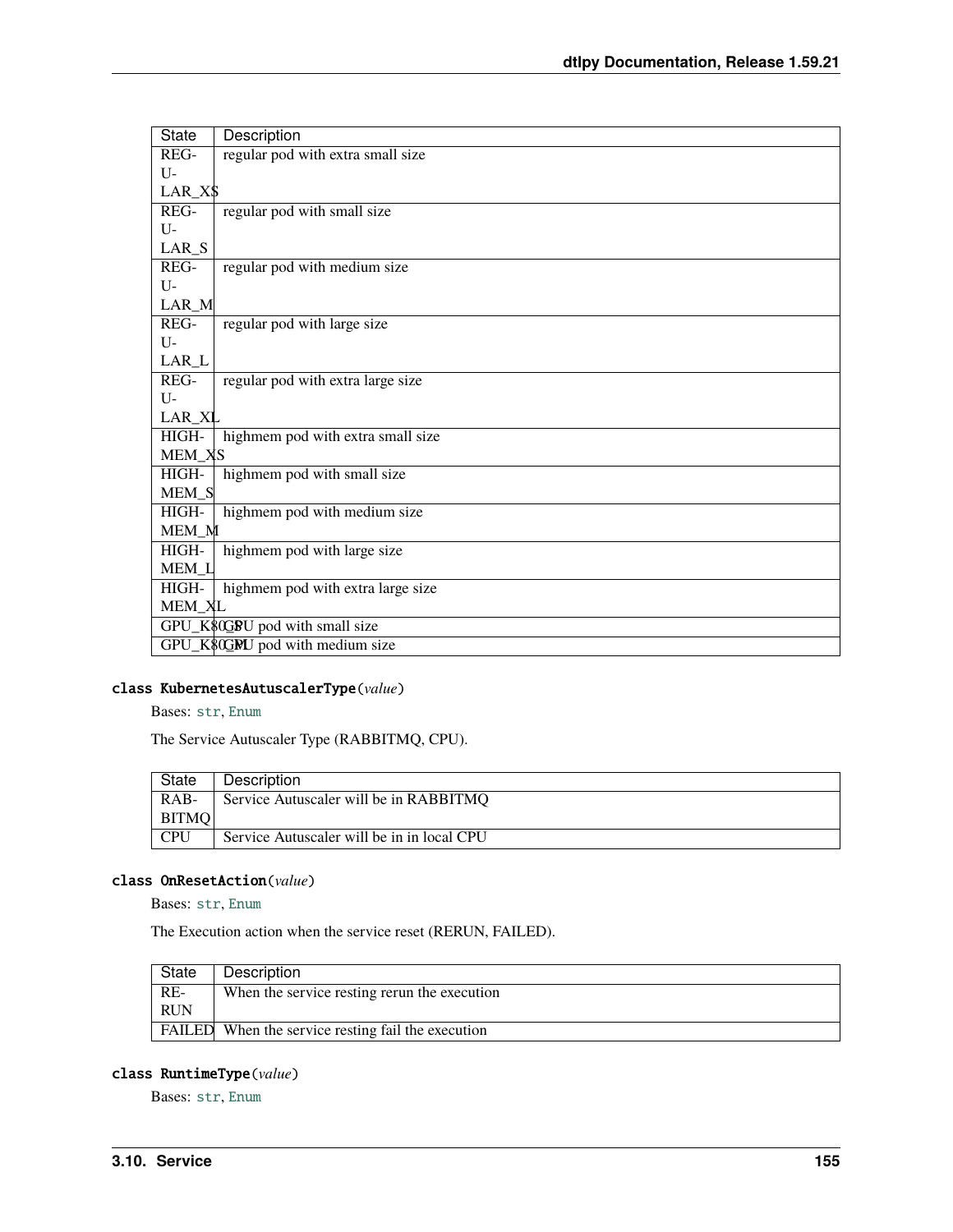Service culture Runtime (KUBERNETES).

| State        | Description                       |
|--------------|-----------------------------------|
| KU-          | Service run in kubernetes culture |
| BER-         |                                   |
| <b>NETES</b> |                                   |

<span id="page-159-0"></span>class Service(*created\_at*, *updated\_at*, *creator*, *version*, *package\_id*, *package\_revision*, *bot*, *use\_user\_jwt*, *init\_input*, *versions*, *module\_name*, *name*, *url*, *id*, *active*, *driver\_id*, *secrets*, *runtime*, *queue\_length\_limit*, *run\_execution\_as\_process: [bool](https://docs.python.org/3/library/functions.html#bool)*, *execution\_timeout*, *drain\_time*, *on\_reset:* [OnResetAction,](#page-158-0) *project\_id*, *is\_global*, *max\_attempts*, *package*, *client\_api: ApiClient*, *revisions=None*, *project=None*, *repositories=NOTHING*)

#### Bases: BaseEntity

Service object

activate\_slots(*project\_id: [Optional\[](https://docs.python.org/3/library/typing.html#typing.Optional)[str\]](https://docs.python.org/3/library/stdtypes.html#str) = None*, *task\_id: [Optional](https://docs.python.org/3/library/typing.html#typing.Optional)[\[str\]](https://docs.python.org/3/library/stdtypes.html#str) = None*, *dataset\_id: [Optional\[](https://docs.python.org/3/library/typing.html#typing.Optional)[str\]](https://docs.python.org/3/library/stdtypes.html#str) = None*, *org\_id: [Optional](https://docs.python.org/3/library/typing.html#typing.Optional)[\[str\]](https://docs.python.org/3/library/stdtypes.html#str) = None*, *user\_email: [Optional](https://docs.python.org/3/library/typing.html#typing.Optional)[\[str\]](https://docs.python.org/3/library/stdtypes.html#str) = None*, *slots=None*, *role=None*, *prevent\_override: [bool](https://docs.python.org/3/library/functions.html#bool) = True*, *visible: [bool](https://docs.python.org/3/library/functions.html#bool) = True*, *icon: [str](https://docs.python.org/3/library/stdtypes.html#str) = 'fas fa-magic'*, *\*\*kwargs*) → [object](https://docs.python.org/3/library/functions.html#object)

Activate service slots

#### **Parameters**

- project\_id ([str](https://docs.python.org/3/library/stdtypes.html#str)) project id
- task\_id  $(str)$  $(str)$  $(str)$  task id
- dataset\_id  $(str)$  $(str)$  $(str)$  dataset id
- org\_id  $(str)$  $(str)$  $(str)$  org id
- user\_email  $(str)$  $(str)$  $(str)$  user email
- slots  $(list)$  $(list)$  $(list)$  list of entities. PackageSlot
- role ([str](https://docs.python.org/3/library/stdtypes.html#str)) user role MemberOrgRole.ADMIN, MemberOrgRole.owner, MemberOrg-Role.MEMBER
- prevent\_override ([bool](https://docs.python.org/3/library/functions.html#bool)) True to prevent override
- visible ([bool](https://docs.python.org/3/library/functions.html#bool)) visible
- icon  $(str)$  $(str)$  $(str)$  icon
- **kwargs** all additional arguments

#### **Returns**

list of user setting for activated slots

#### **Return type**

[list](https://docs.python.org/3/library/stdtypes.html#list)

# **Example**:

```
service.activate_slots(project_id='project_id',
                        slots=List[entities.PackageSlot],
                        icon='fas fa-magic')
```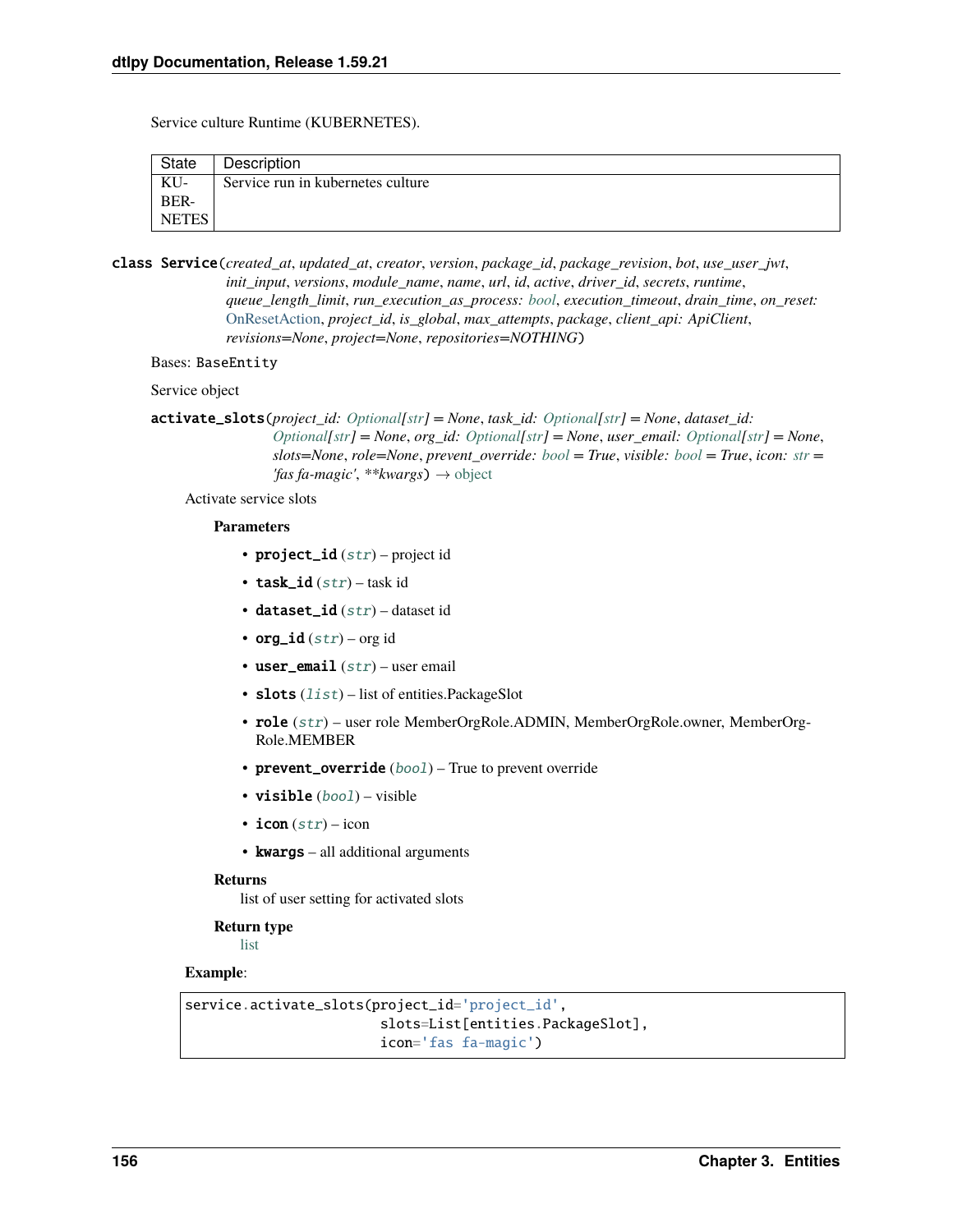## checkout()

**Checkout** 

## **Returns**

#### delete()

Delete Service object

**Returns** True

#### **Return type**

[bool](https://docs.python.org/3/library/functions.html#bool)

```
execute(execution_input=None, function_name=None, resource=None, item_id=None, dataset_id=None,
         annotation_id=None, project_id=None, sync=False, stream_logs=True, return_output=True)
```
Execute a function on an existing service

#### **Parameters**

- execution\_input (List [FunctionIO] or [dict](https://docs.python.org/3/library/stdtypes.html#dict)) input dictionary or list of FunctionIO entities
- function\_name  $(str)$  $(str)$  $(str)$  function name to run
- resource  $(str)$  $(str)$  $(str)$  input type.
- item\_id  $(str)$  $(str)$  $(str)$  optional item id as input to function
- dataset\_id  $(str)$  $(str)$  $(str)$  optional dataset id as input to function
- **annotation\_id**  $(str)$  $(str)$  $(str)$  optional annotation id as input to function
- project\_id  $(str)$  $(str)$  $(str)$  resource's project
- sync  $(bool)$  $(bool)$  $(bool)$  if true, wait for function to end
- stream\_logs ([bool](https://docs.python.org/3/library/functions.html#bool)) prints logs of the new execution. only works with sync=True
- return\_output ([bool](https://docs.python.org/3/library/functions.html#bool)) if True and sync is True will return the output directly

#### **Returns**

execution object

#### **Return type**

*[dtlpy.entities.execution.Execution](#page-165-0)*

#### **Example**:

```
service.execute(function_name='function_name', item_id='item_id', project_id=
˓→'project_id')
```
classmethod from\_json(*\_json: [dict](https://docs.python.org/3/library/stdtypes.html#dict)*, *client\_api: ApiClient*, *package=None*, *project=None*, *is\_fetched=True*)

Build a service entity object from a json

- $\bigcup$  **json**  $(\text{dict})$  $(\text{dict})$  $(\text{dict})$  platform json
- client\_api (dl.ApiClient) ApiClient entity
- package ([dtlpy.entities.package.Package](#page-153-0)) package entity
- project ([dtlpy.entities.project.Project](#page-107-0)) project entity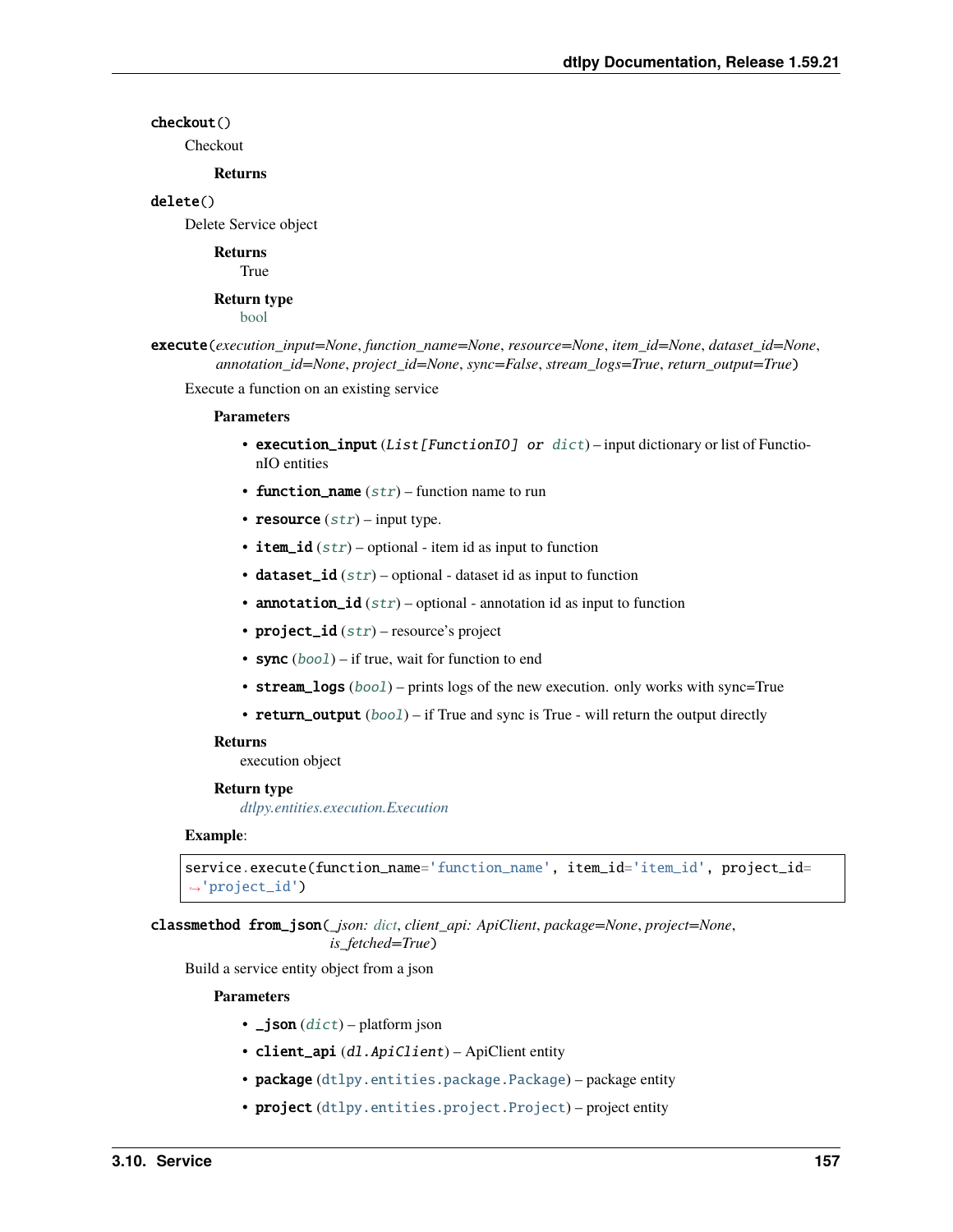• is\_fetched ([bool](https://docs.python.org/3/library/functions.html#bool)) – is Entity fetched from Platform

#### **Returns**

service object

### **Return type**

*[dtlpy.entities.service.Service](#page-159-0)*

log(*size=None*, *checkpoint=None*, *start=None*, *end=None*, *follow=False*, *text=None*, *execution\_id=None*, *function\_name=None*, *replica\_id=None*, *system=False*, *view=True*, *until\_completed=True*)

Get service logs

#### **Parameters**

- size  $(int)$  $(int)$  $(int)$  size
- **checkpoint**  $(dict)$  $(dict)$  $(dict)$  the information from the lst point checked in the service
- start  $(str)$  $(str)$  $(str)$  iso format time
- end  $(str)$  $(str)$  $(str)$  iso format time
- **follow**  $(bool)$  $(bool)$  $(bool)$  if true, keep stream future logs
- text  $(str)$  $(str)$  $(str)$  text
- execution\_id  $(str)$  $(str)$  $(str)$  execution id
- function\_name  $(str)$  $(str)$  $(str)$  function name
- replica\_id  $(str)$  $(str)$  $(str)$  replica id
- system  $(bool)$  $(bool)$  $(bool)$  system
- view  $(bool)$  $(bool)$  $(bool)$  if true, print out all the logs
- until\_completed ([bool](https://docs.python.org/3/library/functions.html#bool)) wait until completed

#### **Returns**

ServiceLog entity

#### **Return type**

*[ServiceLog](#page-81-0)*

#### **Example**:

service.log()

#### open\_in\_web()

Open the service in web platform

#### **Returns**

#### pause()

**Returns**

#### resume()

**Returns**

#### status()

Get Service status

#### **Returns**

status json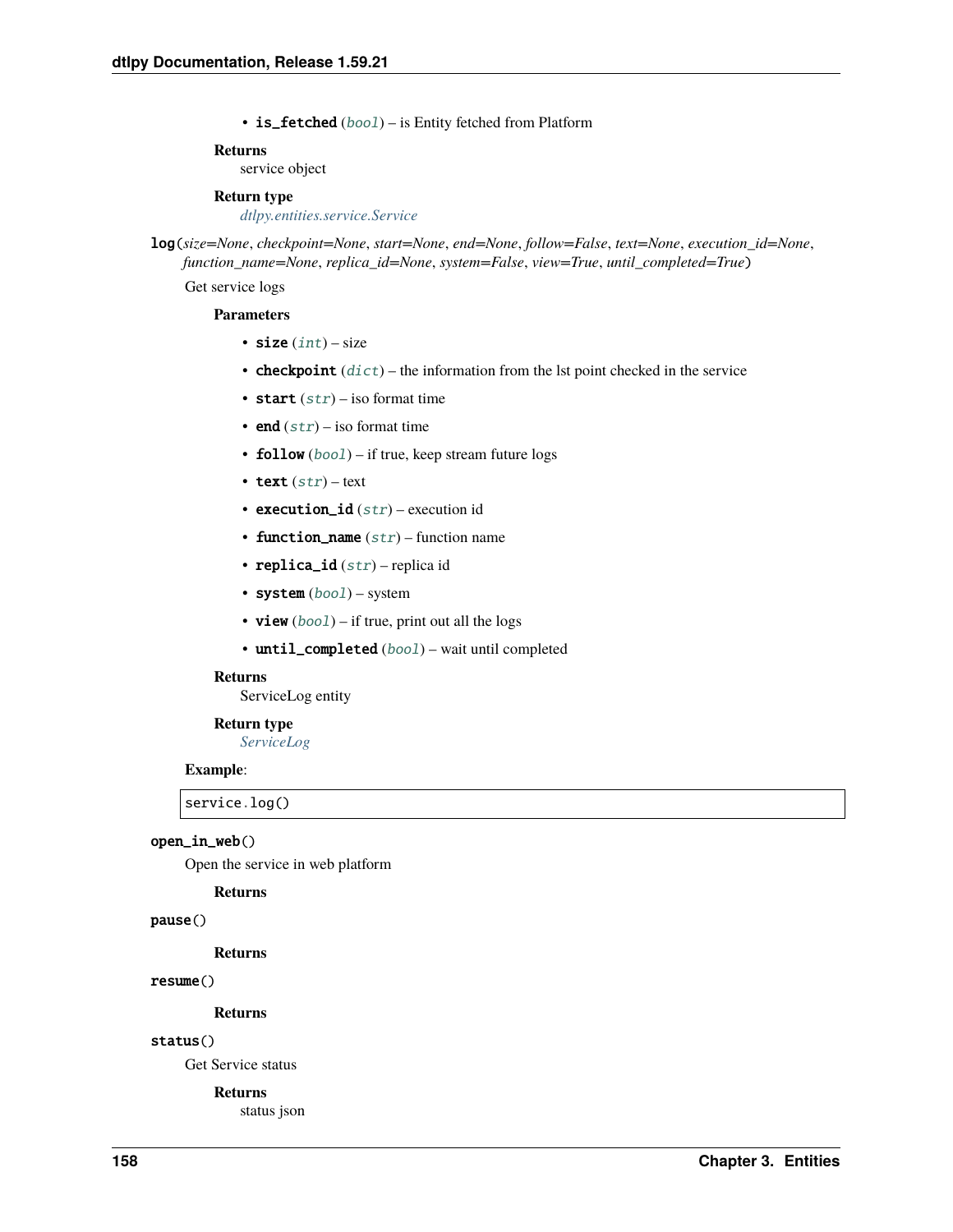**Return type** [dict](https://docs.python.org/3/library/stdtypes.html#dict)

## to\_json()

Returns platform \_json format of object

**Returns**

platform json format of object

**Return type** [dict](https://docs.python.org/3/library/stdtypes.html#dict)

#### update(*force=False*)

Update Service changes to platform

**Parameters force**  $(bool)$  $(bool)$  $(bool)$  – force update

#### **Returns**

Service entity

## **Return type**

*[dtlpy.entities.service.Service](#page-159-0)*

## **3.10.1 Bot**

class Bot(*created\_at*, *updated\_at*, *name*, *last\_name*, *username*, *avatar*, *email*, *role*, *type*, *org*, *id*, *project*, *client\_api=None*, *users=None*, *bots=None*, *password=None*)

Bases: [User](#page-110-1)

Bot entity

## delete()

Delete the bot

**Returns True** 

#### **Return type**

[bool](https://docs.python.org/3/library/functions.html#bool)

classmethod from\_json(*\_json*, *project*, *client\_api*, *bots=None*)

Build a Bot entity object from a json

#### **Parameters**

- \_json \_json response from host
- project project entity
- client\_api ApiClient entity
- **bots** Bots repository

#### **Returns**

User object

## to\_json()

Returns platform \_json format of object

#### **Returns**

platform json format of object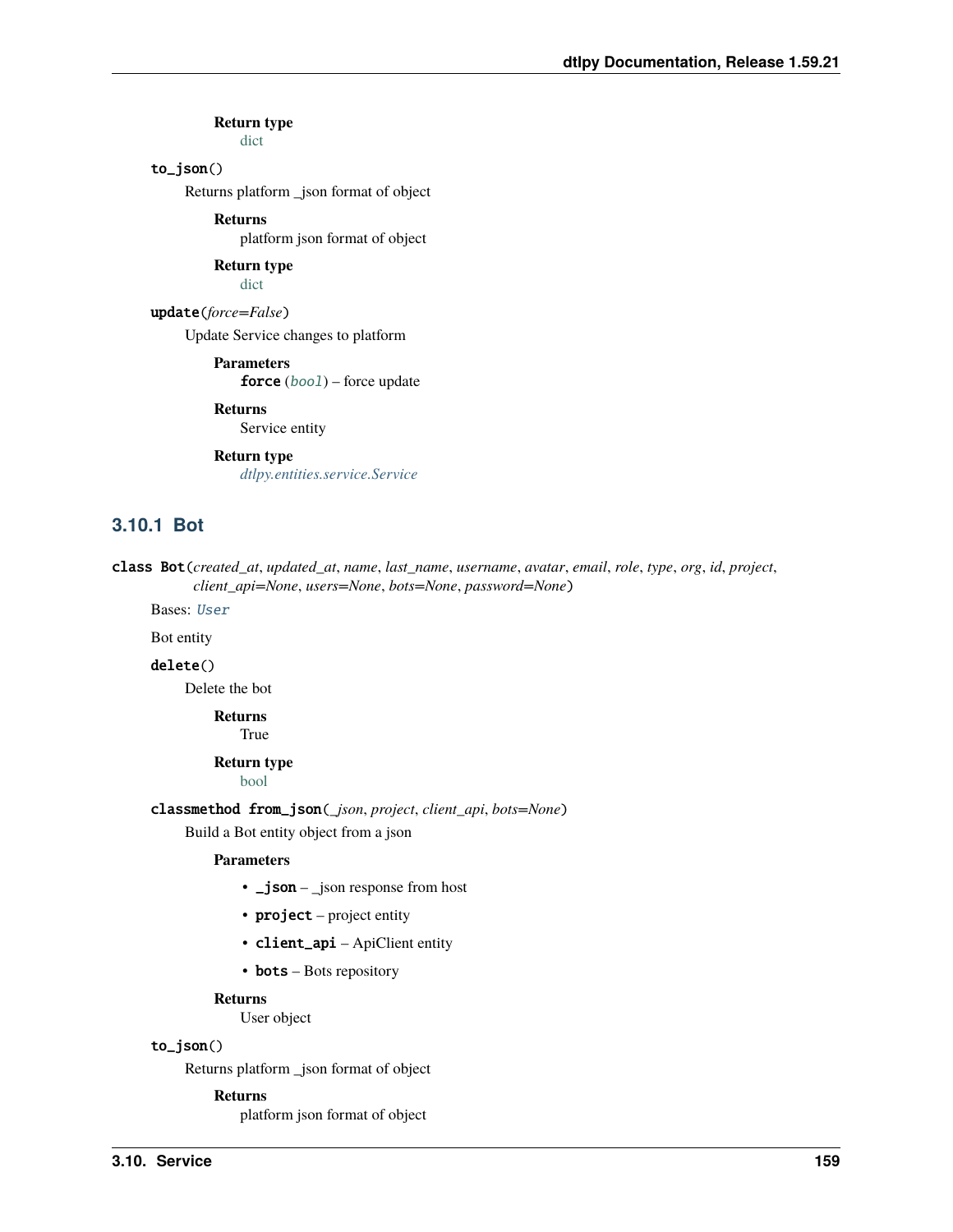**Return type**

[dict](https://docs.python.org/3/library/stdtypes.html#dict)

## **3.11 Trigger**

<span id="page-163-0"></span>class BaseTrigger(*id*, *url*, *created\_at*, *updated\_at*, *creator*, *name*, *active*, *type*, *scope*, *is\_global*, *input*, *function\_name*, *service\_id*, *webhook\_id*, *pipeline\_id*, *special*, *project\_id*, *spec*, *service*, *project*, *client\_api: ApiClient*, *op\_type='service'*, *repositories=NOTHING*)

Bases: BaseEntity

Trigger Entity

## delete()

Delete Trigger object

**Returns**

True

classmethod from\_json(*\_json*, *client\_api*, *project*, *service=None*) Build a trigger entity object from a json

### **Parameters**

- $\bigcup$  json  $(dict)$  $(dict)$  $(dict)$  platform json
- client\_api (dl. ApiClient) ApiClient entity
- project ([dtlpy.entities.project.Project](#page-107-0)) project entity
- service ([dtlpy.entities.service.Service](#page-159-0)) service entity

#### **Returns**

## to\_json()

Returns platform \_json format of object

#### **Returns**

platform json format of object

#### **Return type**

[dict](https://docs.python.org/3/library/stdtypes.html#dict)

#### update()

Update Trigger object

## **Returns**

Trigger entity

class CronTrigger(*id*, *url*, *created\_at*, *updated\_at*, *creator*, *name*, *active*, *type*, *scope*, *is\_global*, *input*, *function\_name*, *service\_id*, *webhook\_id*, *pipeline\_id*, *special*, *project\_id*, *spec*, *service*, *project*, *client\_api: ApiClient*, *op\_type='service'*, *repositories=NOTHING*, *start\_at=None*, *end\_at=None*, *cron=None*)

Bases: [BaseTrigger](#page-163-0)

#### classmethod from\_json(*\_json*, *client\_api*, *project*, *service=None*)

Build a trigger entity object from a json

#### **Parameters**

• \_**json** – platform json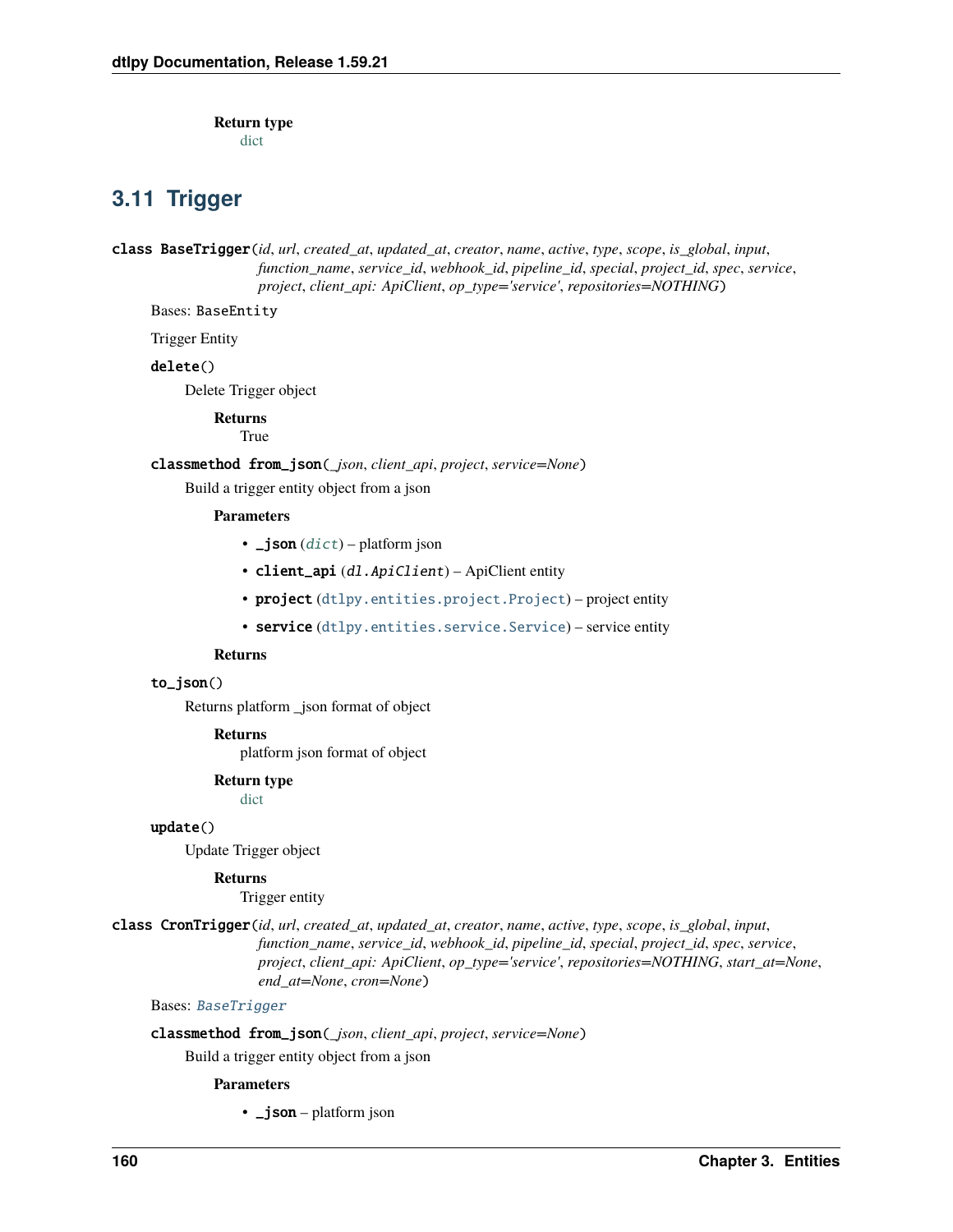- client\_api ApiClient entity
- **project** project entity
- service service entity

#### to\_json()

Returns platform \_json format of object

#### **Returns**

platform json format of object

**Return type**

[dict](https://docs.python.org/3/library/stdtypes.html#dict)

class Trigger(*id*, *url*, *created\_at*, *updated\_at*, *creator*, *name*, *active*, *type*, *scope*, *is\_global*, *input*, *function\_name*, *service\_id*, *webhook\_id*, *pipeline\_id*, *special*, *project\_id*, *spec*, *service*, *project*, *client\_api: ApiClient*, *op\_type='service'*, *repositories=NOTHING*, *filters=None*, *execution\_mode=TriggerExecutionMode.ONCE*, *actions=TriggerAction.CREATED*, *resource=TriggerResource.ITEM*)

#### Bases: [BaseTrigger](#page-163-0)

#### Trigger Entity

## classmethod from\_json(*\_json*, *client\_api*, *project*, *service=None*)

Build a trigger entity object from a json

#### **Parameters**

- \_**json** platform json
- client\_api ApiClient entity
- project ([dtlpy.entities.project.Project](#page-107-0)) project entity
- service ([dtlpy.entities.service.Service](#page-159-0)) service entity

#### **Returns**

to\_json()

Returns platform \_json format of object

#### **Returns**

platform json format of object

#### **Return type**

[dict](https://docs.python.org/3/library/stdtypes.html#dict)

#### class TriggerAction(*value*)

Bases: [str](https://docs.python.org/3/library/stdtypes.html#str), [Enum](https://docs.python.org/3/library/enum.html#enum.Enum)

An enumeration.

#### class TriggerExecutionMode(*value*)

Bases: [str](https://docs.python.org/3/library/stdtypes.html#str), [Enum](https://docs.python.org/3/library/enum.html#enum.Enum)

An enumeration.

#### class TriggerResource(*value*)

Bases: [str](https://docs.python.org/3/library/stdtypes.html#str), [Enum](https://docs.python.org/3/library/enum.html#enum.Enum)

An enumeration.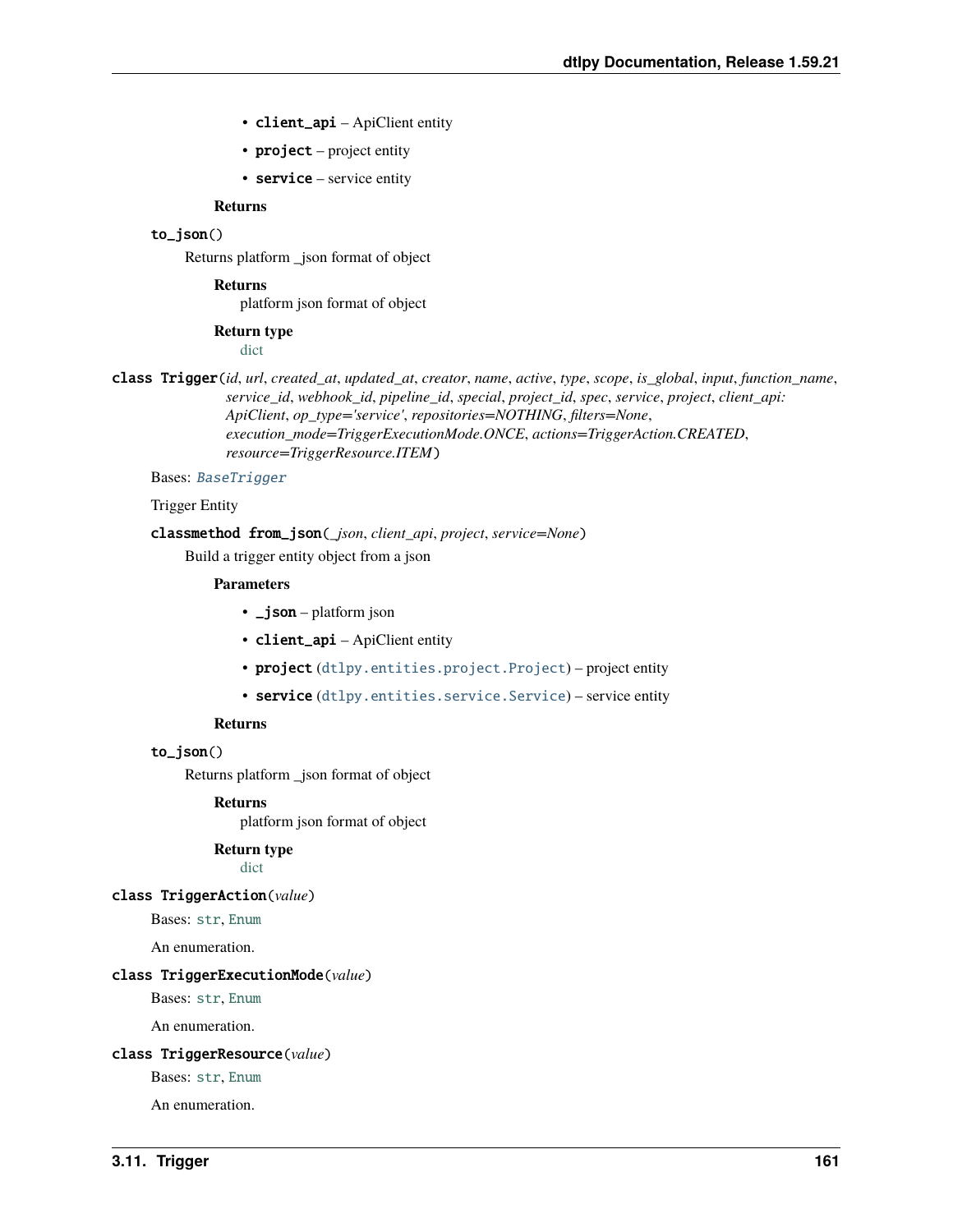#### class TriggerType(*value*)

Bases: [str](https://docs.python.org/3/library/stdtypes.html#str), [Enum](https://docs.python.org/3/library/enum.html#enum.Enum)

An enumeration.

## **3.12 Execution**

<span id="page-165-0"></span>class Execution(*id*, *url*, *creator*, *created\_at*, *updated\_at*, *input*, *output*, *feedback\_queue*, *status*, *status\_log*, *sync\_reply\_to*, *latest\_status*, *function\_name*, *duration*, *attempts*, *max\_attempts*, *to\_terminate: [bool](https://docs.python.org/3/library/functions.html#bool)*, *trigger\_id*, *service\_id*, *project\_id*, *service\_version*, *package\_id*, *package\_name*, *client\_api: ApiClient*, *service*, *project=None*, *repositories=NOTHING*, *pipeline: [Optional](https://docs.python.org/3/library/typing.html#typing.Optional)[\[dict\]](https://docs.python.org/3/library/stdtypes.html#dict) = None*)

Bases: BaseEntity

Service execution entity

classmethod from\_json(*\_json*, *client\_api*, *project=None*, *service=None*, *is\_fetched=True*)

#### **Parameters**

- $\bigcup$  json  $(dict)$  $(dict)$  $(dict)$  platform json
- client\_api (dl.ApiClient) ApiClient entity
- project ([dtlpy.entities.project.Project](#page-107-0)) project entity
- service ([dtlpy.entities.service.Service](#page-159-0)) -
- is\_fetched is Entity fetched from Platform

## increment()

Increment attempts

#### **Returns**

logs(*follow=False*)

Print logs for execution

## **Parameters**

follow – keep stream future logs

progress\_update(*status: [Optional\[](https://docs.python.org/3/library/typing.html#typing.Optional)*[ExecutionStatus](#page-166-0)*] = None*, *percent\_complete: [Optional](https://docs.python.org/3/library/typing.html#typing.Optional)[\[int\]](https://docs.python.org/3/library/functions.html#int) = None*, *message: [Optional\[](https://docs.python.org/3/library/typing.html#typing.Optional)[str\]](https://docs.python.org/3/library/stdtypes.html#str) = None*, *output: [Optional\[](https://docs.python.org/3/library/typing.html#typing.Optional)[str\]](https://docs.python.org/3/library/stdtypes.html#str) = None*, *service\_version: [Optional\[](https://docs.python.org/3/library/typing.html#typing.Optional)[str\]](https://docs.python.org/3/library/stdtypes.html#str) = None*)

Update Execution Progress

#### **Parameters**

- status  $(str)$  $(str)$  $(str)$  ExecutionStatus
- percent\_complete  $(int)$  $(int)$  $(int)$  percent complete
- message  $(str)$  $(str)$  $(str)$  message to update the progress state
- output  $(str)$  $(str)$  $(str)$  output
- service\_version  $(str)$  $(str)$  $(str)$  service version

### **Returns**

Service execution object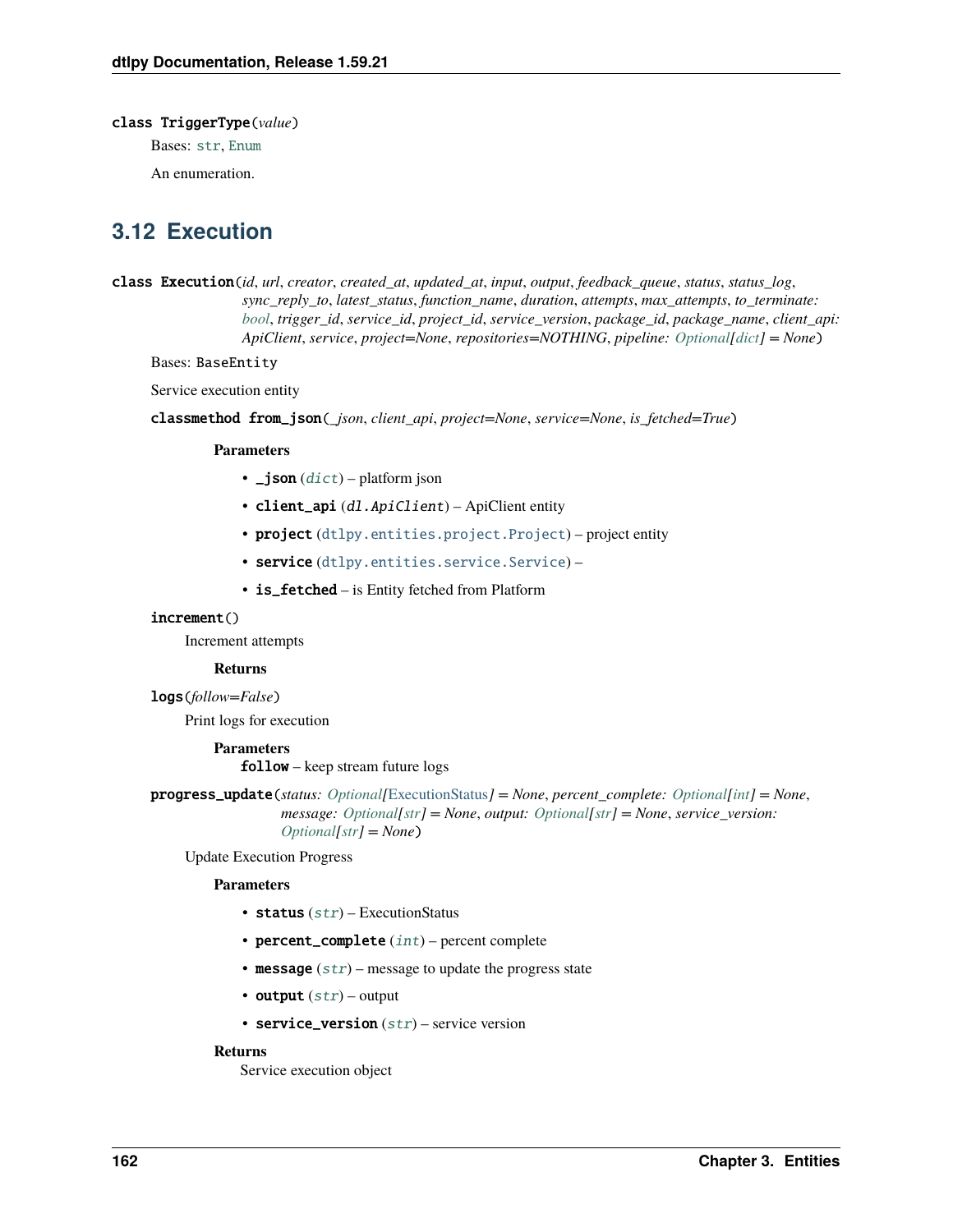## rerun()

Re-run

**Returns**

Execution object

## terminate()

Terminate execution

#### **Returns**

execution object

## to\_json()

Returns platform \_json format of object

## **Returns**

platform json format of object

#### **Return type**

[dict](https://docs.python.org/3/library/stdtypes.html#dict)

## update()

Update execution changes to platform

#### **Returns**

execution entity

#### wait()

Wait for execution

## **Returns**

Service execution object

## <span id="page-166-0"></span>class ExecutionStatus(*value*)

Bases: [str](https://docs.python.org/3/library/stdtypes.html#str), [Enum](https://docs.python.org/3/library/enum.html#enum.Enum)

An enumeration.

## **3.13 Pipeline**

<span id="page-166-1"></span>class Pipeline(*id*, *name*, *creator*, *org\_id*, *connections*, *created\_at*, *updated\_at*, *start\_nodes*, *project\_id*, *composition\_id*, *url*, *preview*, *description*, *revisions*, *project*, *client\_api: ApiClient*, *repositories=NOTHING*)

## Bases: BaseEntity

Package object

#### delete()

Delete pipeline object

#### **Returns**

True

## execute(*execution\_input=None*)

execute a pipeline and return the execute

#### **Parameters**

execution\_input – list of the dl.FunctionIO or dict of pipeline input - example {'item': 'item\_id'}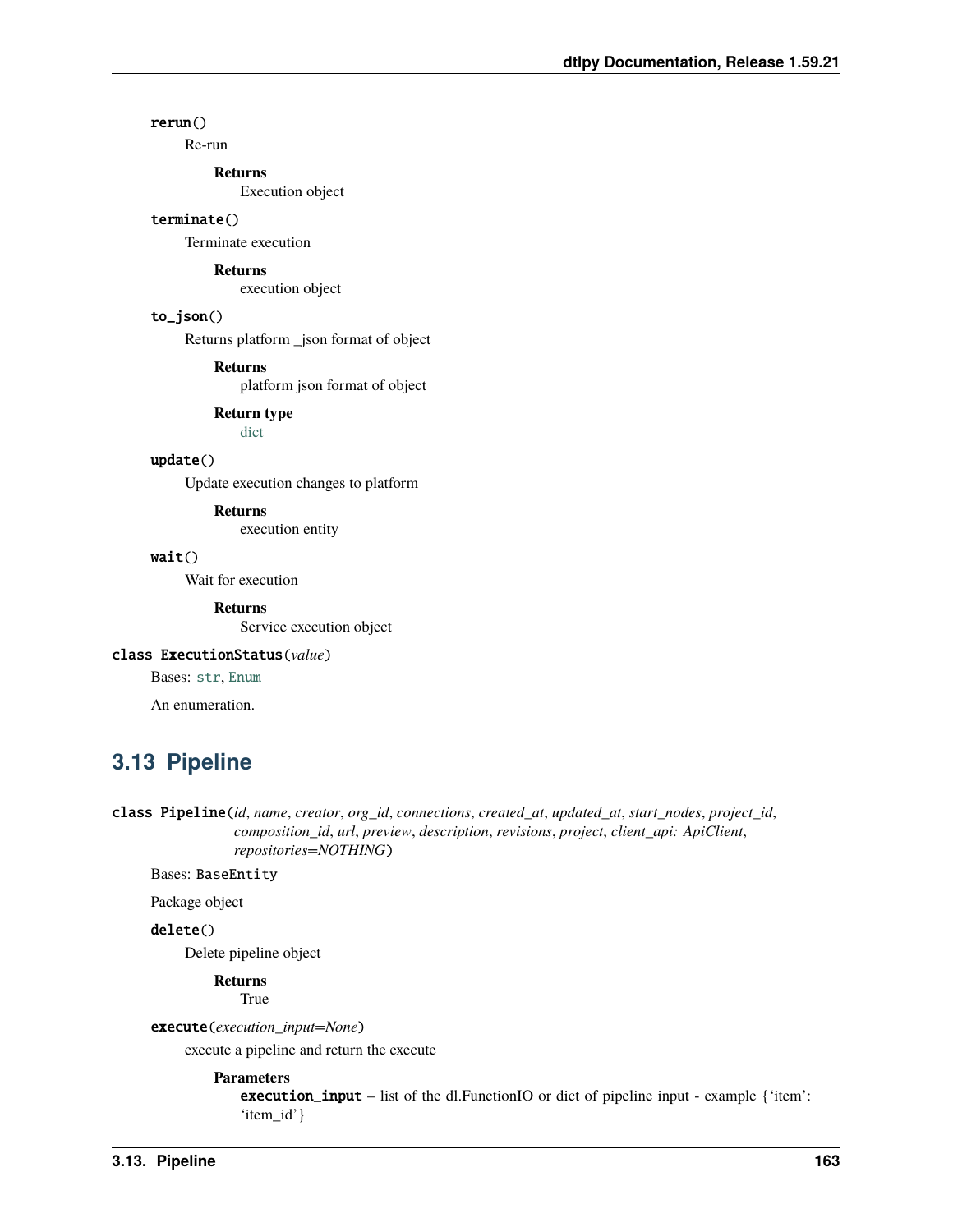entities.PipelineExecution object

classmethod from\_json(*\_json*, *client\_api*, *project*, *is\_fetched=True*)

Turn platform representation of pipeline into a pipeline entity

#### **Parameters**

- $\text{\_}j$ son ([dict](https://docs.python.org/3/library/stdtypes.html#dict)) platform representation of package
- client\_api (dl.ApiClient) ApiClient entity
- project ([dtlpy.entities.project.Project](#page-107-0)) project entity
- is\_fetched ([bool](https://docs.python.org/3/library/functions.html#bool)) is Entity fetched from Platform

#### **Returns**

Pipeline entity

**Return type**

*[dtlpy.entities.pipeline.Pipeline](#page-166-1)*

## install()

install pipeline

### **Returns**

Composition entity

#### open\_in\_web()

Open the pipeline in web platform

### **Returns**

#### pause()

pause pipeline

#### **Returns**

Composition entity

#### reset(*stop\_if\_running: [bool](https://docs.python.org/3/library/functions.html#bool) = False*)

Resets pipeline counters

#### **Parameters**

stop\_if\_running  $(bool)$  $(bool)$  $(bool)$  – If the pipeline is installed it will stop the pipeline and reset the counters.

#### **Returns**

bool

## set\_start\_node(*node: PipelineNode*)

Set the start node of the pipeline

#### **Parameters**

node (PipelineNode) – node to be the start node

#### stats()

Get pipeline counters

#### **Returns**

PipelineStats

#### **Return type**

dtlpy.entities.pipeline.PipelineStats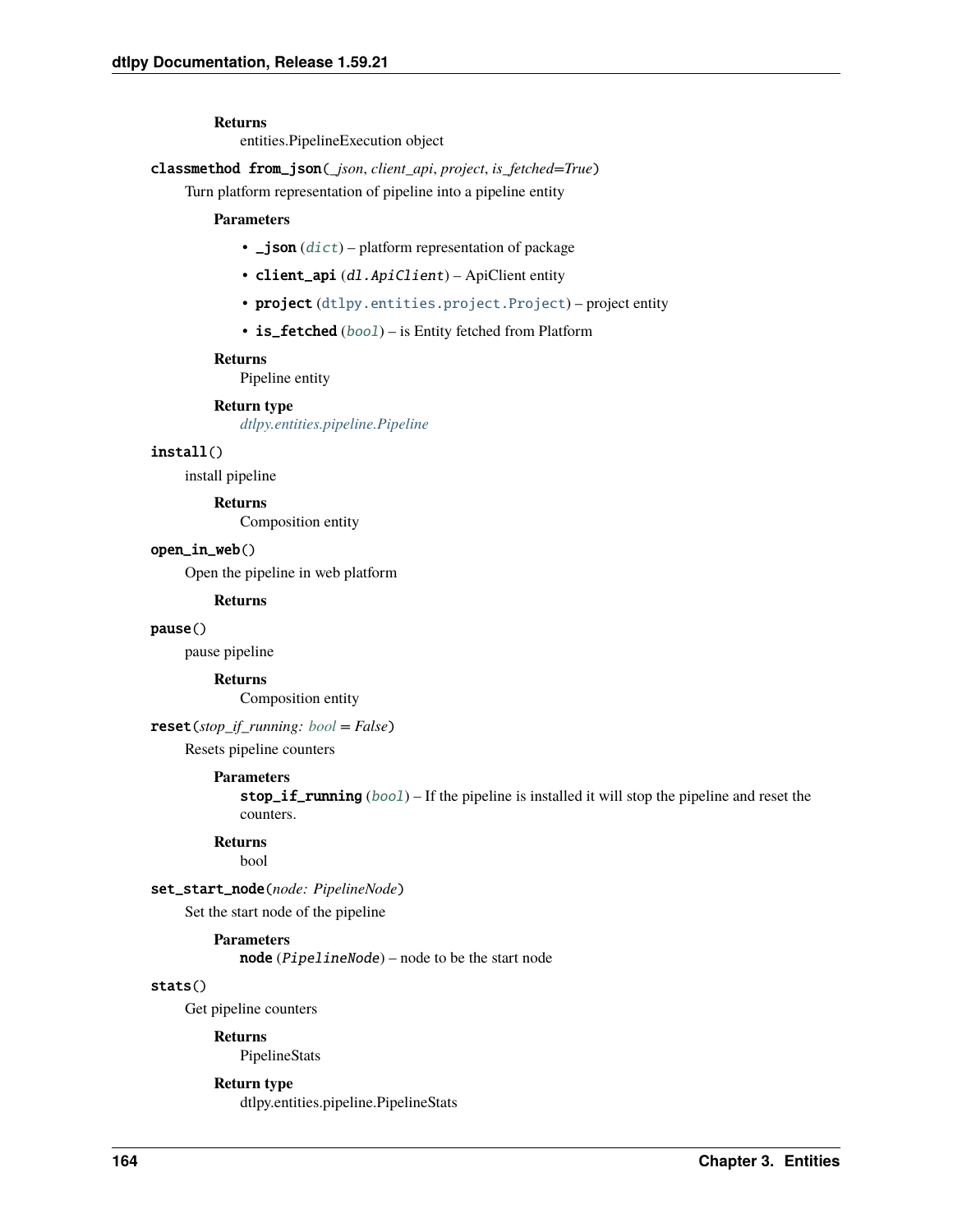## to\_json()

Turn Package entity into a platform representation of Package

#### **Returns**

platform json of package

## **Return type**

[dict](https://docs.python.org/3/library/stdtypes.html#dict)

## update()

Update pipeline changes to platform

#### **Returns**

pipeline entity

## **3.13.1 Pipeline Execution**

class PipelineExecution(*id*, *nodes*, *executions*, *status*, *created\_at*, *updated\_at*, *pipeline\_id*, *max\_attempts*, *pipeline*, *client\_api: ApiClient*, *repositories=NOTHING*)

Bases: BaseEntity

Package object

#### classmethod from\_json(*\_json*, *client\_api*, *pipeline*, *is\_fetched=True*)

Turn platform representation of pipeline\_execution into a pipeline\_execution entity

#### **Parameters**

- $\bigcup$  json  $(dict)$  $(dict)$  $(dict)$  platform representation of package
- client\_api (dl. ApiClient) ApiClient entity
- pipeline ([dtlpy.entities.pipeline.Pipeline](#page-166-1)) Pipeline entity
- is\_fetched ([bool](https://docs.python.org/3/library/functions.html#bool)) is Entity fetched from Platform

#### **Returns**

Pipeline entity

## **Return type**

*[dtlpy.entities.pipeline.Pipeline](#page-166-1)*

#### to\_json()

Turn Package entity into a platform representation of Package

#### **Returns**

platform json of package

### **Return type**

[dict](https://docs.python.org/3/library/stdtypes.html#dict)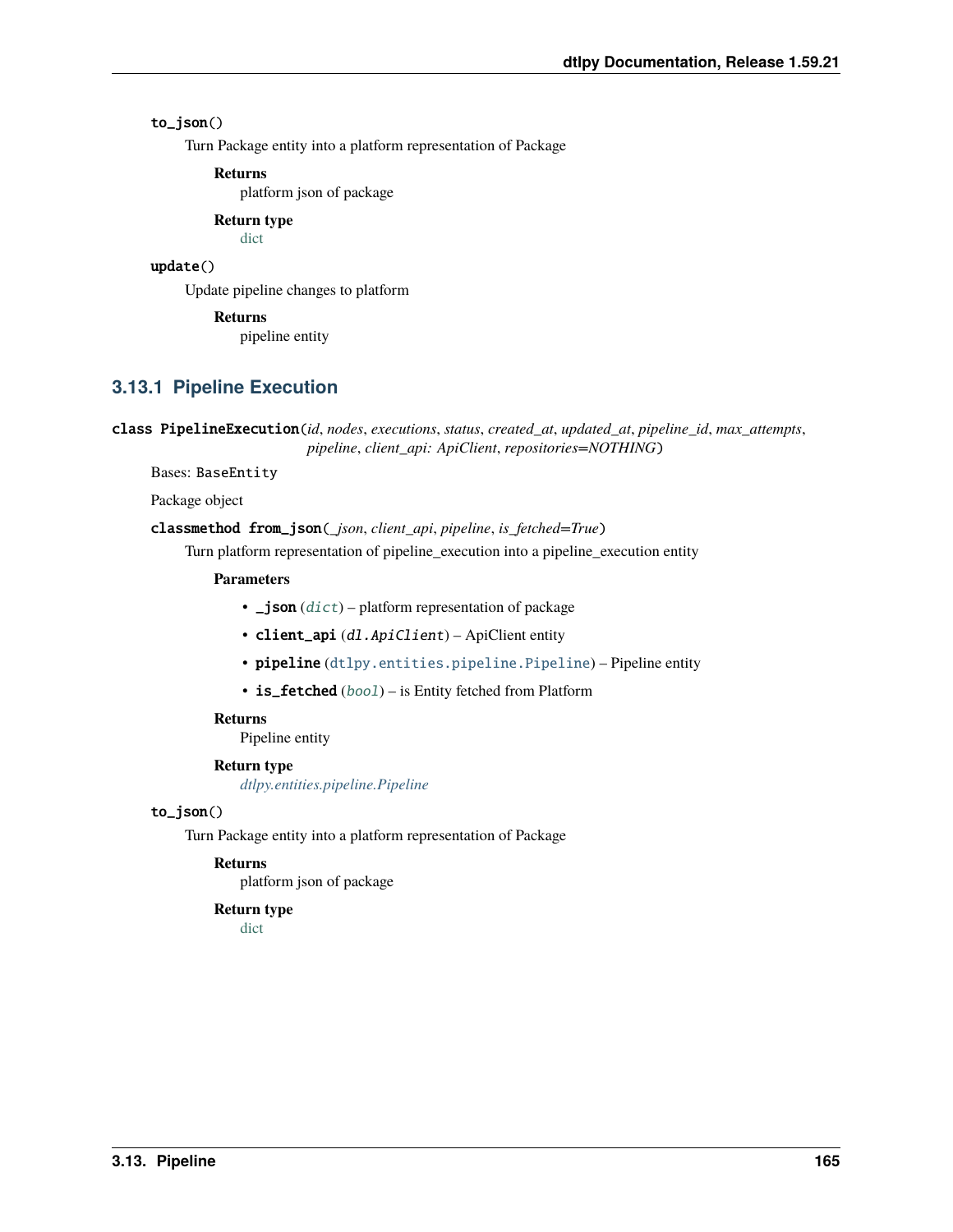## **3.14 Other**

## **3.14.1 Pages**

<span id="page-169-0"></span>class PagedEntities(*client\_api: ApiClient*, *page\_offset*, *page\_size*, *filters*, *items\_repository*,

*has\_next\_page=False*, *total\_pages\_count=0*, *items\_count=0*, *service\_id=None*, *project\_id=None*, *order\_by\_type=None*, *order\_by\_direction=None*, *execution\_status=None*, *execution\_resource\_type=None*, *execution\_resource\_id=None*, *execution\_function\_name=None*, *items=[]*)

## Bases: [object](https://docs.python.org/3/library/functions.html#object)

Pages object

get\_page(*page\_offset=None*, *page\_size=None*)

Get page

#### **Parameters**

- page\_offset page offset
- page\_size page size

#### go\_to\_page(*page=0*)

Brings specified page of items from host

#### **Parameters**

page – page number

#### **Returns**

#### next\_page()

Brings the next page of items from host

#### **Returns**

#### prev\_page()

Brings the previous page of items from host

#### **Returns**

## process\_result(*result*)

**Parameters**

result – json object

## return\_page(*page\_offset=None*, *page\_size=None*)

Return page

- page\_offset page offset
- page\_size page size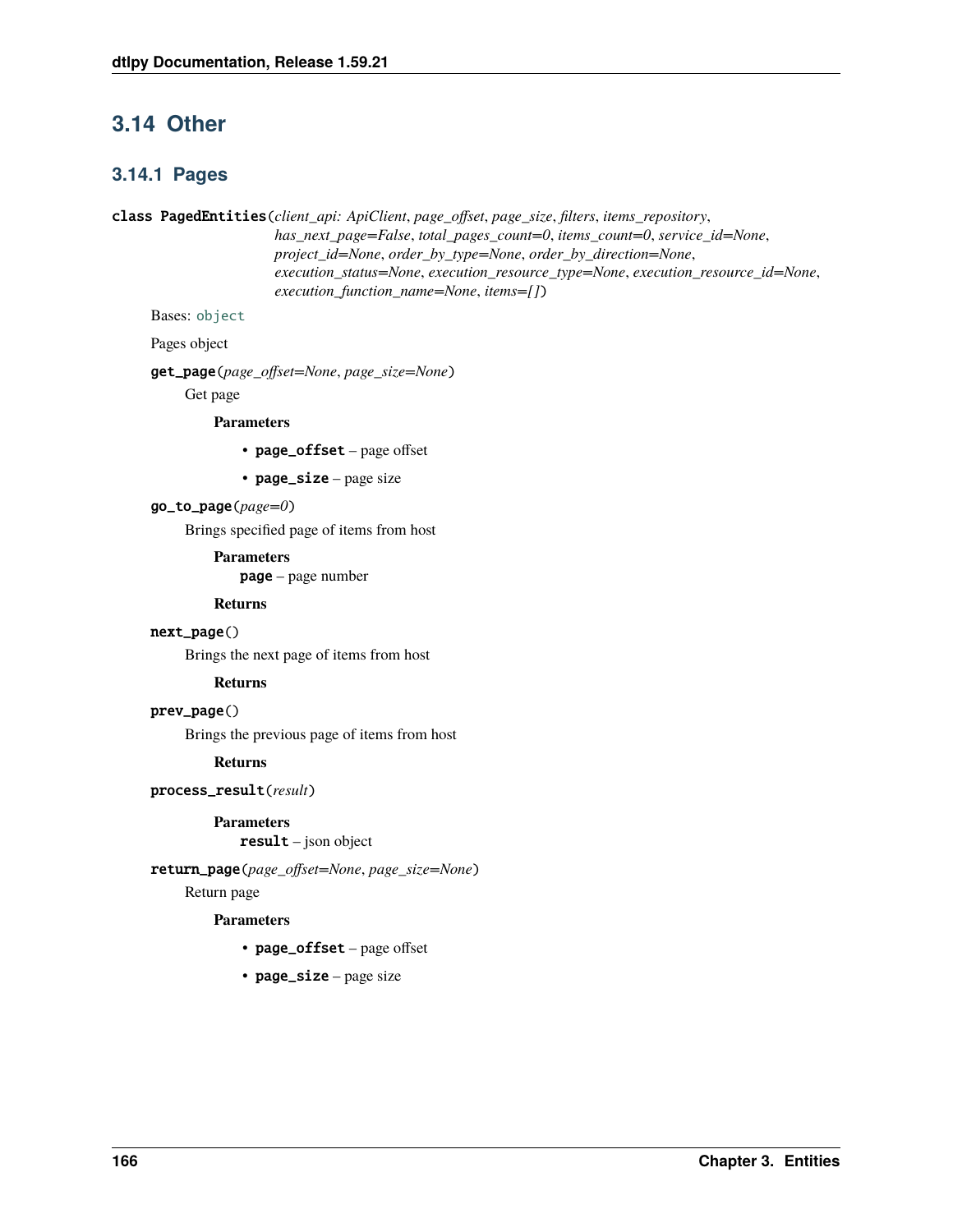## **3.14.2 Base Entity**

## **3.14.3 Command**

class Command(*id*, *url*, *status*, *created\_at*, *updated\_at*, *type*, *progress*, *spec*, *error*, *client\_api: ApiClient*, *repositories=NOTHING*)

Bases: BaseEntity

Com entity

abort()

abort command

### **Returns**

classmethod from\_json(*\_json*, *client\_api*, *is\_fetched=True*)

Build a Command entity object from a json

#### **Parameters**

- \_json \_json response from host
- client\_api ApiClient entity
- is\_fetched is Entity fetched from Platform

#### **Returns**

Command object

#### in\_progress()

Check if command is still in one of the in progress statuses

#### **Returns**

True if command still in progress

#### **Return type** [bool](https://docs.python.org/3/library/functions.html#bool)

## to\_json()

Returns platform \_json format of object

#### **Returns**

platform json format of object

**Return type**

[dict](https://docs.python.org/3/library/stdtypes.html#dict)

wait(*timeout=0*, *step=None*, *backoff\_factor=0.1*)

Wait for Command to finish

#### **Parameters**

- timeout  $(int)$  $(int)$  $(int)$  int, seconds to wait until TimeoutError is raised. if  $0$  wait until done
- step  $(int)$  $(int)$  $(int)$  int, seconds between polling
- backoff\_factor  $(fload)$  A backoff factor to apply between attempts after the second try

## **Returns**

Command object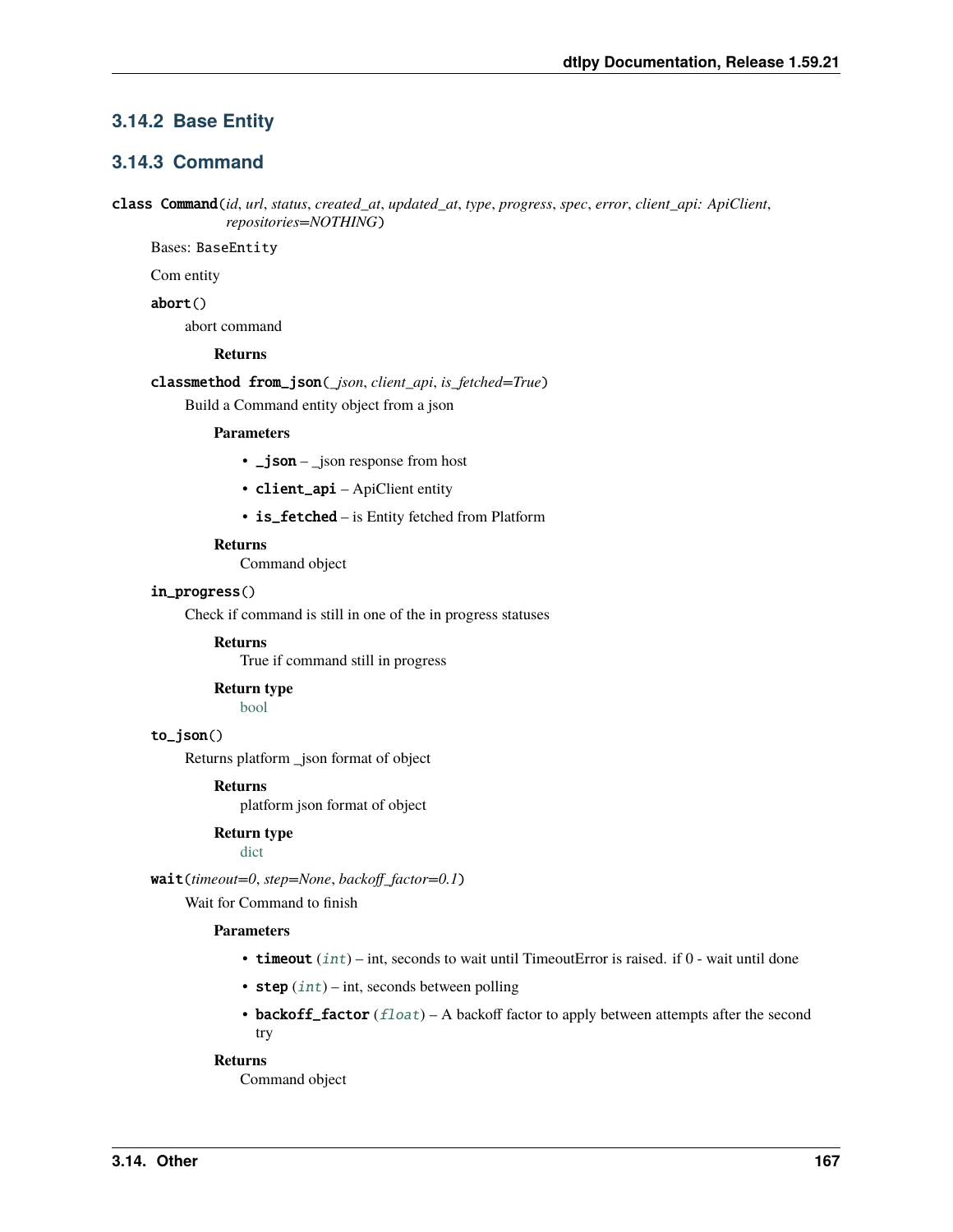## class CommandsStatus(*value*)

Bases: [str](https://docs.python.org/3/library/stdtypes.html#str), [Enum](https://docs.python.org/3/library/enum.html#enum.Enum)

An enumeration.

## **3.14.4 Directory Tree**

## class DirectoryTree(*\_json*)

Bases: [object](https://docs.python.org/3/library/functions.html#object)

Dataset DirectoryTree

## class SingleDirectory(*value*, *directory\_tree*, *children=None*)

Bases: [object](https://docs.python.org/3/library/functions.html#object)

DirectoryTree single directory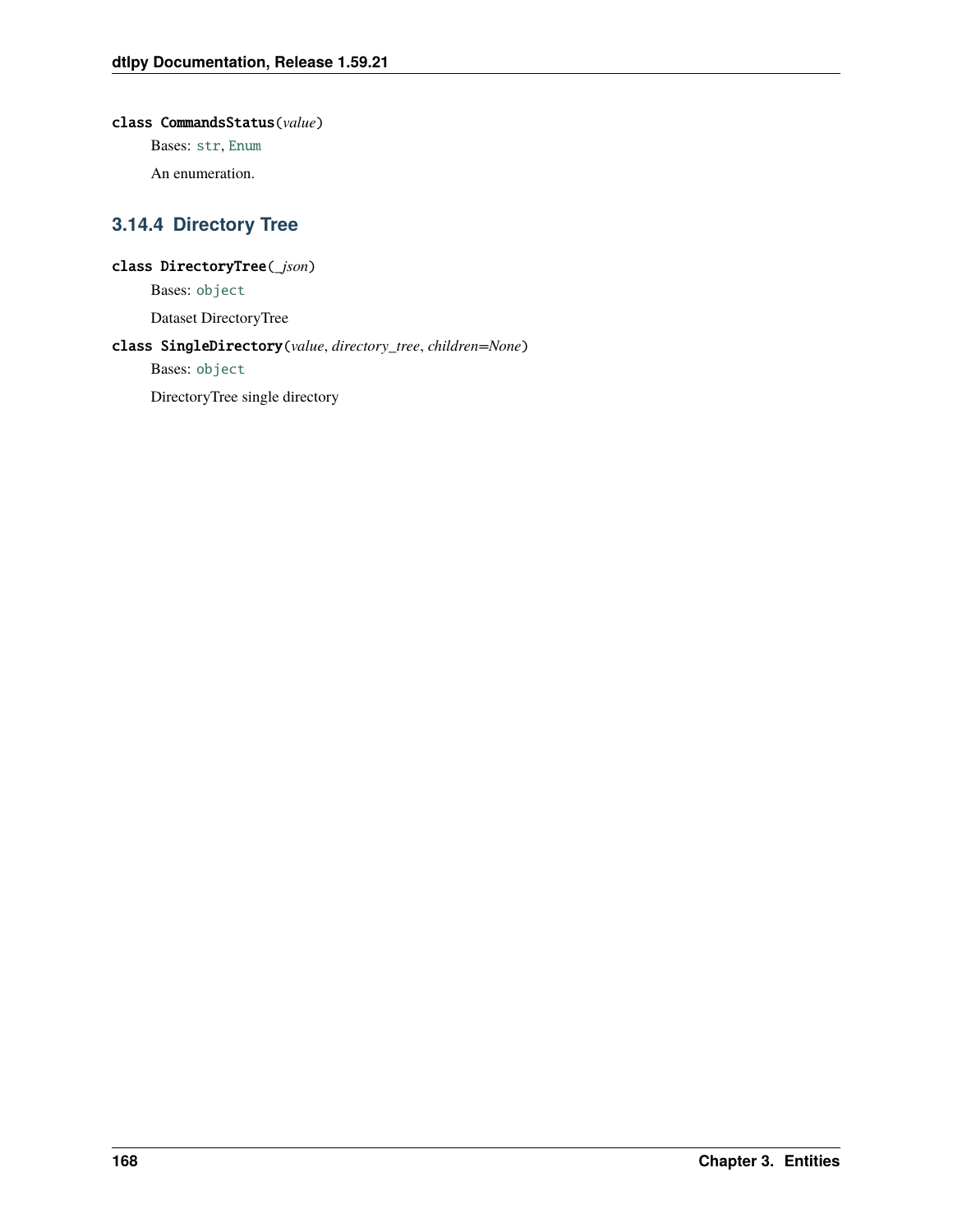## **CHAPTER**

## **FOUR**

## **UTILITIES**

## **4.1 converter**

class Converter(*concurrency=6*, *return\_error\_filepath=False*)

Bases: [object](https://docs.python.org/3/library/functions.html#object)

Annotation Converter

attach\_agent\_progress(*progress: Progress*, *progress\_update\_frequency: [Optional](https://docs.python.org/3/library/typing.html#typing.Optional)[\[int\]](https://docs.python.org/3/library/functions.html#int) = None*) Attach agent progress.

#### **Parameters**

- progress (Progress) the progress object that follows the work
- progress\_update\_frequency  $(int)$  $(int)$  $(int)$  progress update frequency in percentages

convert(*annotations*, *from\_format: [str](https://docs.python.org/3/library/stdtypes.html#str)*, *to\_format: [str](https://docs.python.org/3/library/stdtypes.html#str)*, *conversion\_func=None*, *item=None*)

Convert annotation list or single annotation.

**Prerequisites**: You must be an *owner* or *developer* to use this method.

#### **Parameters**

- item ([dtlpy.entities.item.Item](#page-120-0)) item entity
- annotations ([list](https://docs.python.org/3/library/stdtypes.html#list) or [AnnotationCollection](#page-130-0)) annotations list to convert
- **from\_format** ([str](https://docs.python.org/3/library/stdtypes.html#str)) AnnotationFormat to convert to AnnotationFormat.COCO, AnnotationFormat.YOLO, AnnotationFormat.VOC, AnnotationFormat.DATALOOP
- to\_format ([str](https://docs.python.org/3/library/stdtypes.html#str)) AnnotationFormat to convert to AnnotationFormat.COCO, AnnotationFormat.YOLO, AnnotationFormat.VOC, AnnotationFormat.DATALOOP
- conversion\_func (Callable) Custom conversion service

### **Returns**

the annotations

convert\_dataset(*dataset*, *to\_format: [str](https://docs.python.org/3/library/stdtypes.html#str)*, *local\_path: [str](https://docs.python.org/3/library/stdtypes.html#str)*, *conversion\_func=None*, *filters=None*, *annotation\_filter=None*)

Convert entire dataset.

**Prerequisites**: You must be an *owner* or *developer* to use this method.

**Parameters**

• dataset (dtlpy.entities.dataet.Dataset) – dataset entity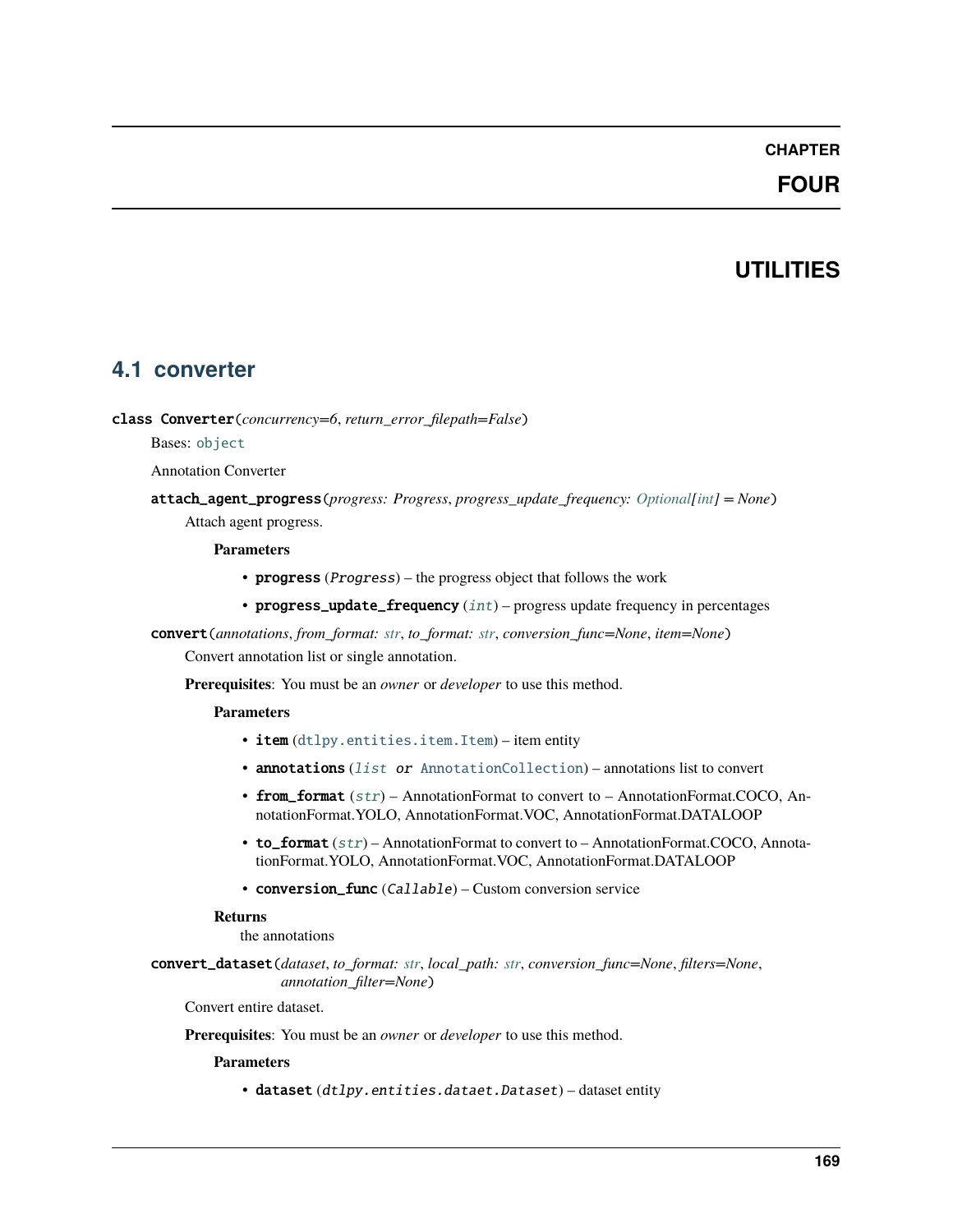- to\_format ([str](https://docs.python.org/3/library/stdtypes.html#str)) AnnotationFormat to convert to AnnotationFormat.COCO, AnnotationFormat.YOLO, AnnotationFormat.VOC, AnnotationFormat.DATALOOP
- local\_path  $(str)$  $(str)$  $(str)$  path to save the result to
- conversion\_func (Callable) Custom conversion service
- filters ([dtlpy.entities.filters.Filters](#page-139-0)) Filters entity or a dictionary containing filter parameters
- annotation\_filter ([dtlpy.entities.filters.Filters](#page-139-0)) Filter entity

the error log file path if there are errors and the coco json if the format is coco

convert\_directory(*local\_path: [str](https://docs.python.org/3/library/stdtypes.html#str)*, *to\_format: AnnotationFormat*, *from\_format: AnnotationFormat*, *dataset*, *conversion\_func=None*)

Convert annotation files in entire directory.

**Prerequisites**: You must be an *owner* or *developer* to use this method.

#### **Parameters**

- local\_path  $(str)$  $(str)$  $(str)$  path to the directory
- to\_format ([str](https://docs.python.org/3/library/stdtypes.html#str)) AnnotationFormat to convert to AnnotationFormat.COCO, AnnotationFormat.YOLO, AnnotationFormat.VOC, AnnotationFormat.DATALOOP
- from\_format ([str](https://docs.python.org/3/library/stdtypes.html#str)) AnnotationFormat to convert from AnnotationFormat.COCO, AnnotationFormat.YOLO, AnnotationFormat.VOC, AnnotationFormat.DATALOOP
- dataset ([dtlpy.entities.dataset.Dataset](#page-110-0)) dataset entity
- conversion\_func (Callable) Custom conversion service

#### **Returns**

the error log file path if there are errors

convert\_file(*to\_format: [str](https://docs.python.org/3/library/stdtypes.html#str)*, *from\_format: [str](https://docs.python.org/3/library/stdtypes.html#str)*, *file\_path: [str](https://docs.python.org/3/library/stdtypes.html#str)*, *save\_locally: [bool](https://docs.python.org/3/library/functions.html#bool) = False*, *save\_to: [Optional](https://docs.python.org/3/library/typing.html#typing.Optional)[\[str\]](https://docs.python.org/3/library/stdtypes.html#str) = None*, *conversion\_func=None*, *item=None*, *pbar=None*, *upload: [bool](https://docs.python.org/3/library/functions.html#bool) = False*, *\*\*\_*)

Convert file containing annotations.

**Prerequisites**: You must be an *owner* or *developer* to use this method.

- to\_format ([str](https://docs.python.org/3/library/stdtypes.html#str)) AnnotationFormat to convert to AnnotationFormat.COCO, AnnotationFormat.YOLO, AnnotationFormat.VOC, AnnotationFormat.DATALOOP
- from\_format ([str](https://docs.python.org/3/library/stdtypes.html#str)) AnnotationFormat to convert from AnnotationFormat.COCO, AnnotationFormat.YOLO, AnnotationFormat.VOC, AnnotationFormat.DATALOOP
- file\_path  $(str)$  $(str)$  $(str)$  path of the file to convert
- **pbar**  $(tqdm)$  tqdm object that follows the work (progress bar)
- upload  $(bool)$  $(bool)$  $(bool)$  if True upload
- save\_locally ([bool](https://docs.python.org/3/library/functions.html#bool)) If True, save locally
- save\_to  $(str)$  $(str)$  $(str)$  path to save the result to
- **conversion\_func** (Callable) Custom conversion service
- item ([dtlpy.entities.item.Item](#page-120-0)) item entity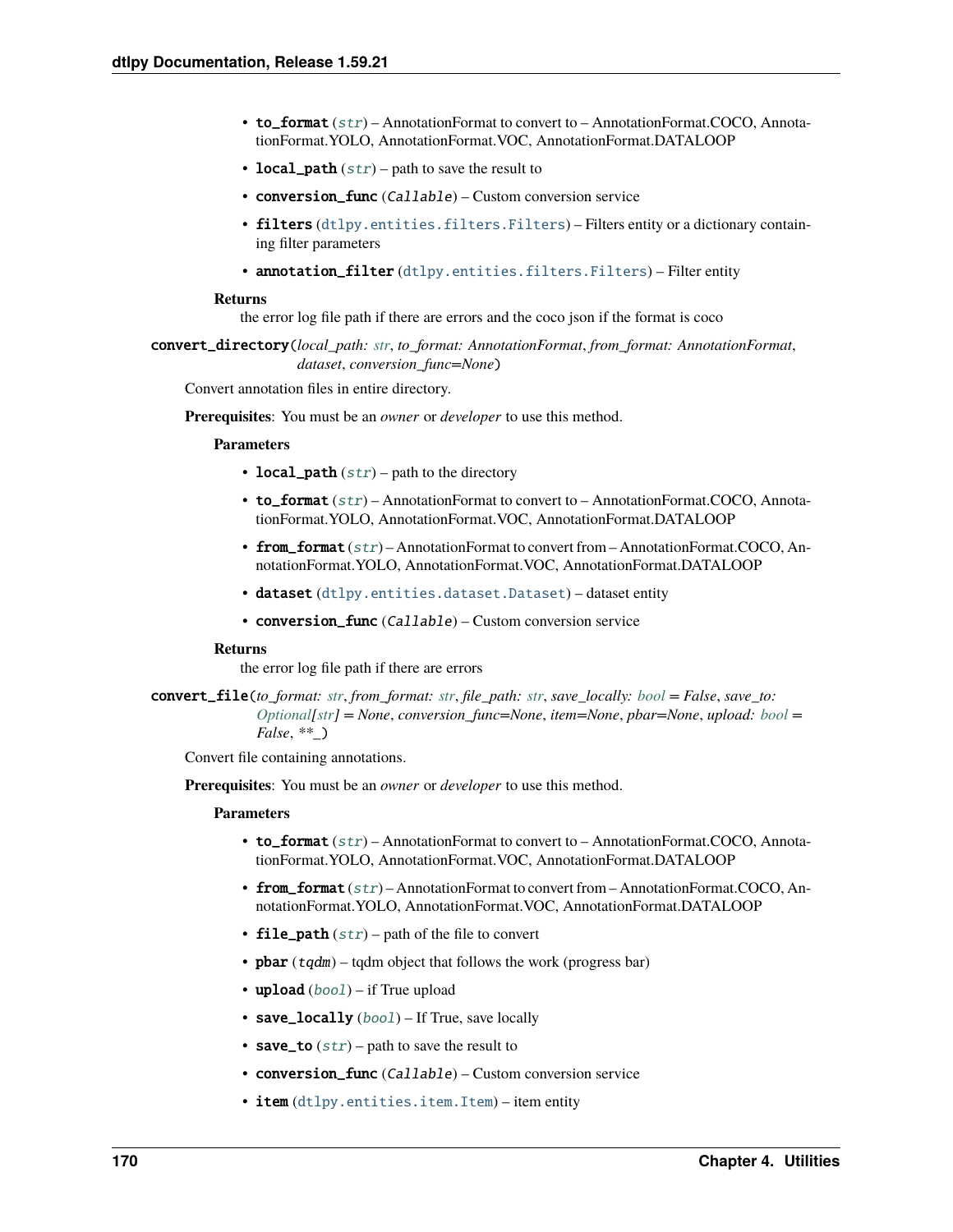annotation list, errors

static custom\_format(*annotation*, *conversion\_func*, *i\_annotation=None*, *annotations=None*, *from\_format=None*, *item=None*, *\*\*\_*)

Custom convert function.

**Prerequisites**: You must be an *owner* or *developer* to use this method.

**Parameters**

- annotation ([dtlpy.entities.annotation.Annotation](#page-124-0) or [dict](https://docs.python.org/3/library/stdtypes.html#dict)) annotations to convert
- conversion\_func (Callable) Custom conversion service
- $\cdot$  **i\_annotation** ([int](https://docs.python.org/3/library/functions.html#int)) annotation index
- annotations  $(list)$  $(list)$  $(list)$  list of annotations

param str from\_format: AnnotationFormat to convert to – AnnotationFormat.COCO, Annotation-Format.YOLO, AnnotationFormat.VOC, AnnotationFormat.DATALOOP :param dtlpy.entities.item.Item item: item entity :return: converted Annotation

#### from\_coco(*annotation*, *\*\*kwargs*)

Convert from COCO format to DATALOOP format. Use this as conversion\_func param for functions that ask for this param.

**Prerequisites**: You must be an *owner* or *developer* to use this method.

## **Parameters**

- **annotation** annotations to convert
- kwargs additional params

#### **Returns**

converted Annotation entity

#### **Return type**

*[dtlpy.entities.annotation.Annotation](#page-124-0)*

#### static from\_voc(*annotation*, *\*\*\_*)

Convert from VOC format to DATALOOP format. Use this as conversion\_func for functions that ask for this param.

**Prerequisites**: You must be an *owner* or *developer* to use this method.

### **Parameters**

annotation – annotations to convert

#### **Returns**

converted Annotation entity

#### **Return type**

*[dtlpy.entities.annotation.Annotation](#page-124-0)*

#### from\_yolo(*annotation*, *item=None*, *\*\*kwargs*)

Convert from YOLO format to DATALOOP format. Use this as conversion\_func param for functions that ask for this param.

**Prerequisites**: You must be an *owner* or *developer* to use this method.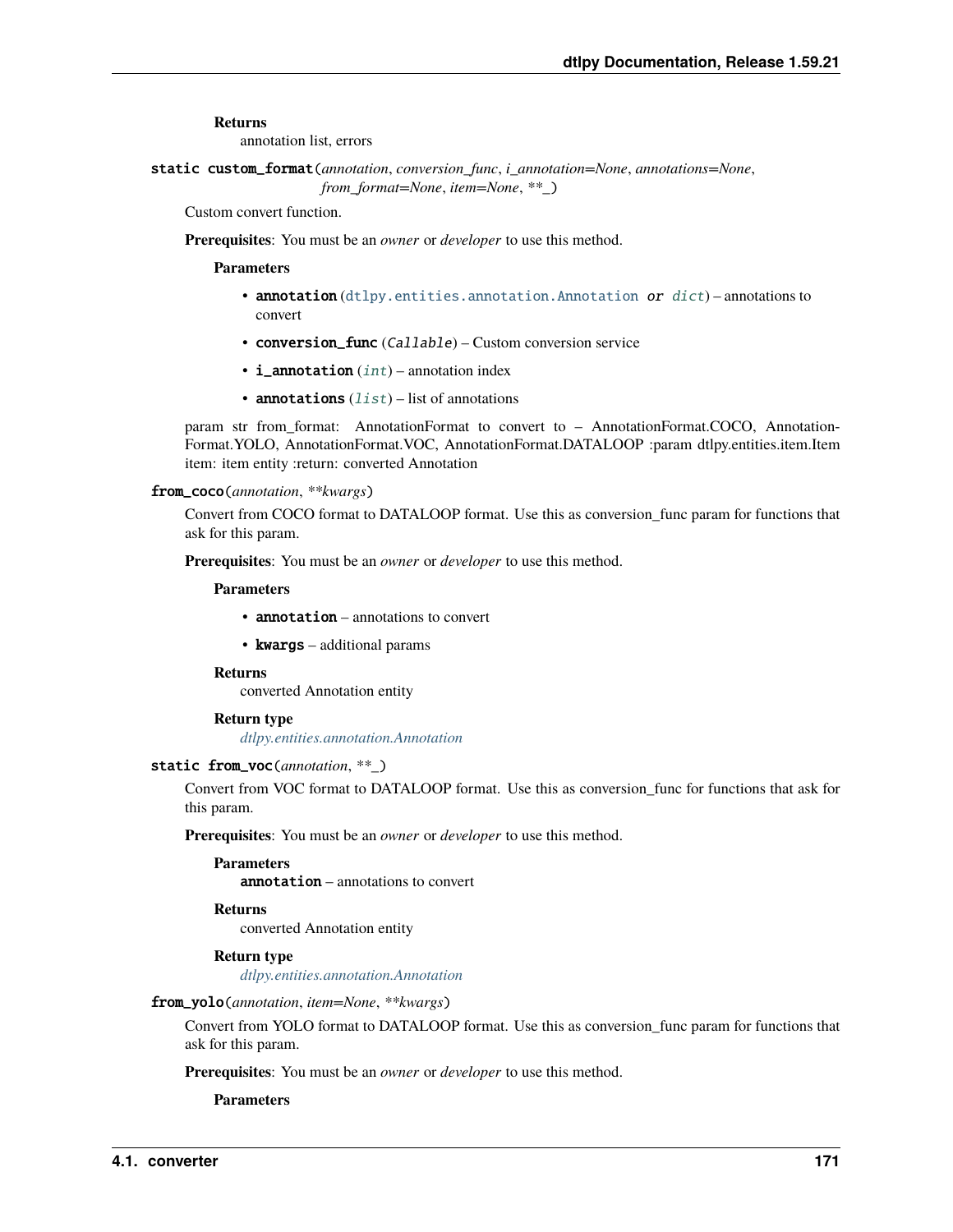- annotation annotations to convert
- item ([dtlpy.entities.item.Item](#page-120-0)) item entity
- kwargs additional params

converted Annotation entity

#### **Return type**

*[dtlpy.entities.annotation.Annotation](#page-124-0)*

save\_to\_file(*save\_to*, *to\_format*, *annotations*, *item=None*)

Save annotations to a file.

**Prerequisites**: You must be an *owner* or *developer* to use this method.

#### **Parameters**

- save\_to  $(str)$  $(str)$  $(str)$  path to save the result to
- to\_format AnnotationFormat to convert to AnnotationFormat.COCO, Annotation-Format.YOLO, AnnotationFormat.VOC, AnnotationFormat.DATALOOP
- annotations  $(list)$  $(list)$  $(list)$  annotation list to convert
- item ([dtlpy.entities.item.Item](#page-120-0)) item entity

### static to\_coco(*annotation*, *item=None*, *\*\*\_*)

Convert from DATALOOP format to COCO format. Use this as conversion\_func param for functions that ask for this param.

**Prerequisites**: You must be an *owner* or *developer* to use this method.

#### **Parameters**

- **annotation** ([dtlpy.entities.annotation.Annotation](#page-124-0) or [dict](https://docs.python.org/3/library/stdtypes.html#dict)) annotations to convert
- item ([dtlpy.entities.item.Item](#page-120-0)) item entity
- $\bullet$  \*\*\_ additional params

#### **Returns**

converted Annotation

## **Return type**

[dict](https://docs.python.org/3/library/stdtypes.html#dict)

#### static to\_voc(*annotation*, *item=None*, *\*\*\_*)

Convert from DATALOOP format to VOC format. Use this as conversion\_func param for functions that ask for this param.

**Prerequisites**: You must be an *owner* or *developer* to use this method.

#### **Parameters**

- annotation ([dtlpy.entities.annotation.Annotation](#page-124-0) or [dict](https://docs.python.org/3/library/stdtypes.html#dict)) annotations to convert
- item ([dtlpy.entities.item.Item](#page-120-0)) item entity
- $\bullet$  \*\*\_ additional params

#### **Returns**

converted Annotation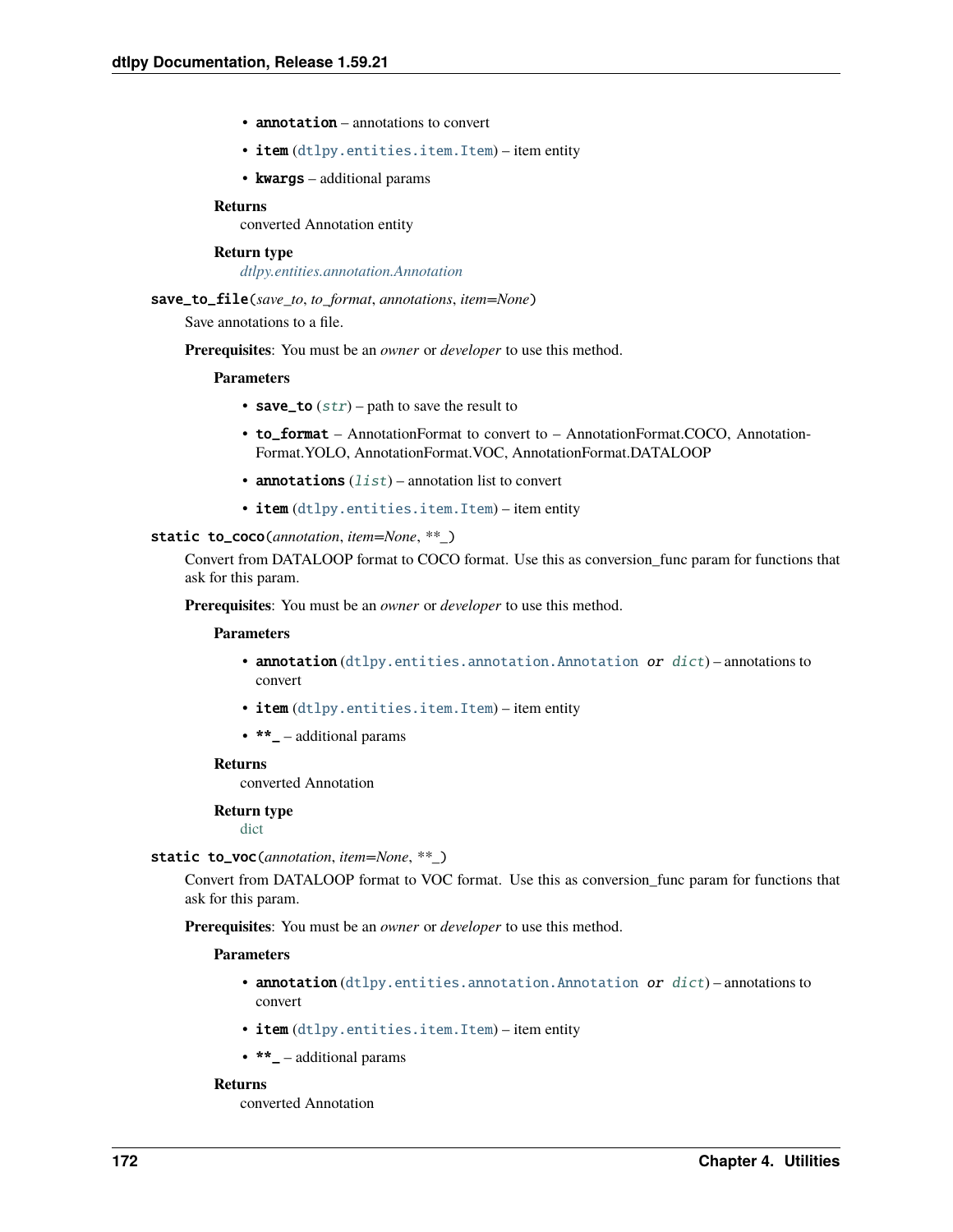#### **Return type**

[dict](https://docs.python.org/3/library/stdtypes.html#dict)

#### to\_yolo(*annotation*, *item=None*, *\*\*\_*)

Convert from DATALOOP format to YOLO format. Use this as conversion\_func param for functions that ask for this param.

**Prerequisites**: You must be an *owner* or *developer* to use this method.

#### **Parameters**

- **annotation** ([dtlpy.entities.annotation.Annotation](#page-124-0) or  $dict$ ) annotations to convert
- item ([dtlpy.entities.item.Item](#page-120-0)) item entity
- \*\*\_ additional params

#### **Returns**

converted Annotation

#### **Return type**

[tuple](https://docs.python.org/3/library/stdtypes.html#tuple)

upload\_local\_dataset(*from\_format: AnnotationFormat*, *dataset*, *local\_items\_path: [Optional](https://docs.python.org/3/library/typing.html#typing.Optional)[\[str\]](https://docs.python.org/3/library/stdtypes.html#str) = None*, *local labels path: [Optional\[](https://docs.python.org/3/library/typing.html#typing.Optional)[str\]](https://docs.python.org/3/library/stdtypes.html#str)* = *None*, *local annotations path: Optional[str]* = *None*, *only\_bbox: [bool](https://docs.python.org/3/library/functions.html#bool) = False*, *filters=None*, *remote\_items=None*)

Convert and upload local dataset to dataloop platform.

**Prerequisites**: You must be an *owner* or *developer* to use this method.

#### **Parameters**

- from\_format ([str](https://docs.python.org/3/library/stdtypes.html#str)) AnnotationFormat to convert to AnnotationFormat.COCO, AnnotationFormat.YOLO, AnnotationFormat.VOC, AnnotationFormat.DATALOOP
- dataset ([dtlpy.entities.dataset.Dataset](#page-110-0)) dataset entity
- local\_items\_path  $(str)$  $(str)$  $(str)$  path to items to upload
- local\_annotations\_path  $(str)$  $(str)$  $(str)$  path to annotations to upload
- local\_labels\_path  $(str)$  $(str)$  $(str)$  path to labels to upload
- only\_bbox  $(bool)$  $(bool)$  $(bool)$  only for coco datasets, if True upload only bbox
- filters ([dtlpy.entities.filters.Filters](#page-139-0)) Filters entity or a dictionary containing filter parameters
- remote\_items  $(list)$  $(list)$  $(list)$  list of the items to upload

#### **Returns**

the error log file path if there are errors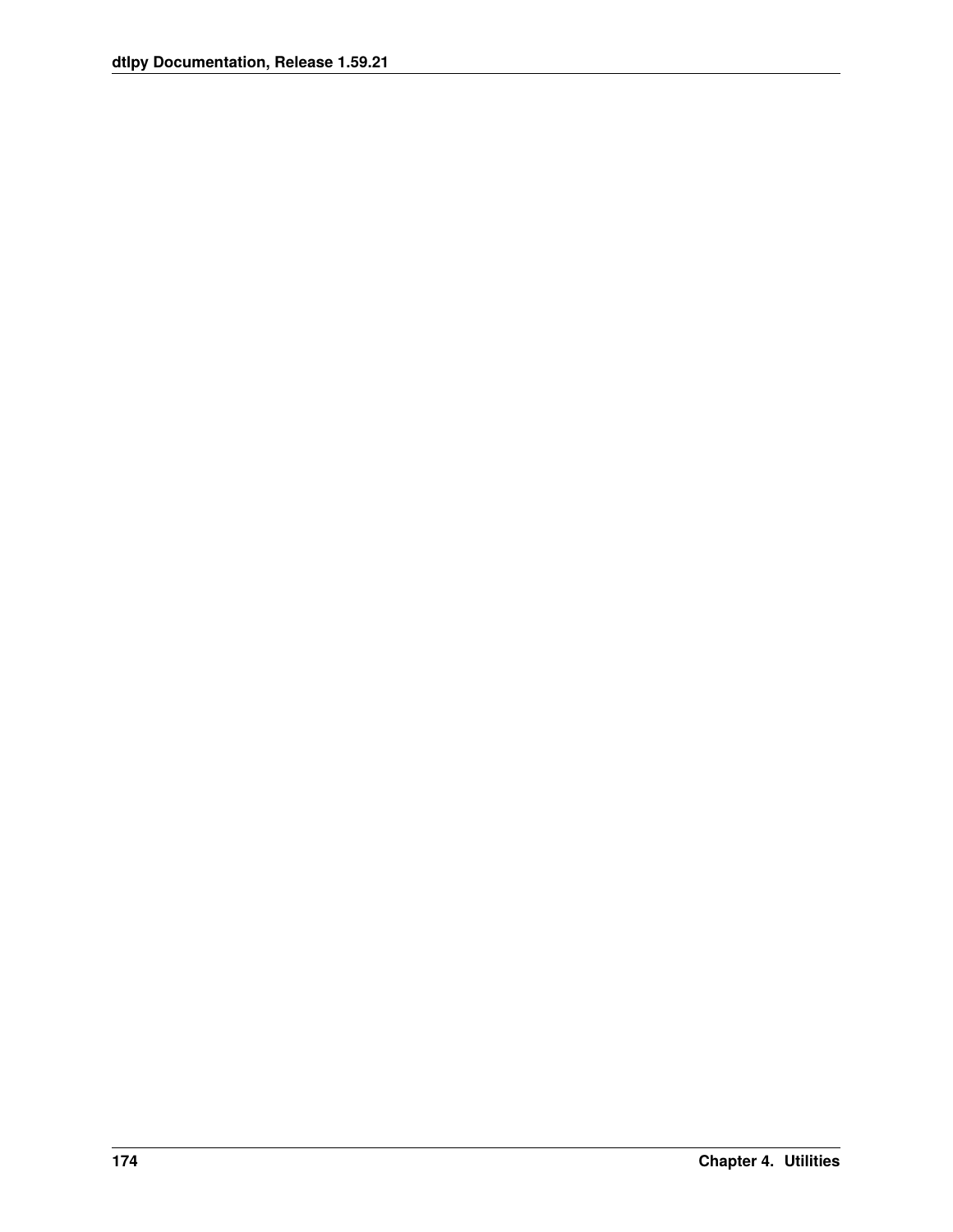## **CHAPTER**

## **FIVE**

## **TUTORIALS**

## **5.1 Data Management Tutorial**

Tutorials for data management

## **5.1.1 Cloud Storage**

Setup integration with GCS/S3/Azure

## **Create an External Dataset**

Setup integration with GCS/S3/Azure

## **Connect Cloud Storage**

If you already have your data managed and organized on a cloud storage service, such as GCS/S3/Azure, you may want to utilize that with Dataloop, and not upload the binaries and create duplicates.

## **Cloud Storage Integration**

Access & Permissions - Creating an integration with GCS/S2/Azure cloud requires adding a key/secret with the following permissions:

List (Mandatory) - allowing Dataloop to list all of the items in the storage. Get (Mandatory) - get the items and perform pre-process functionalities like thumbnails, item info etc. Put / Write (Mandatory) - lets you upload your items directly to the external storage from the Dataloop platform. Delete - lets you delete your items directly from the external storage using the Dataloop platform.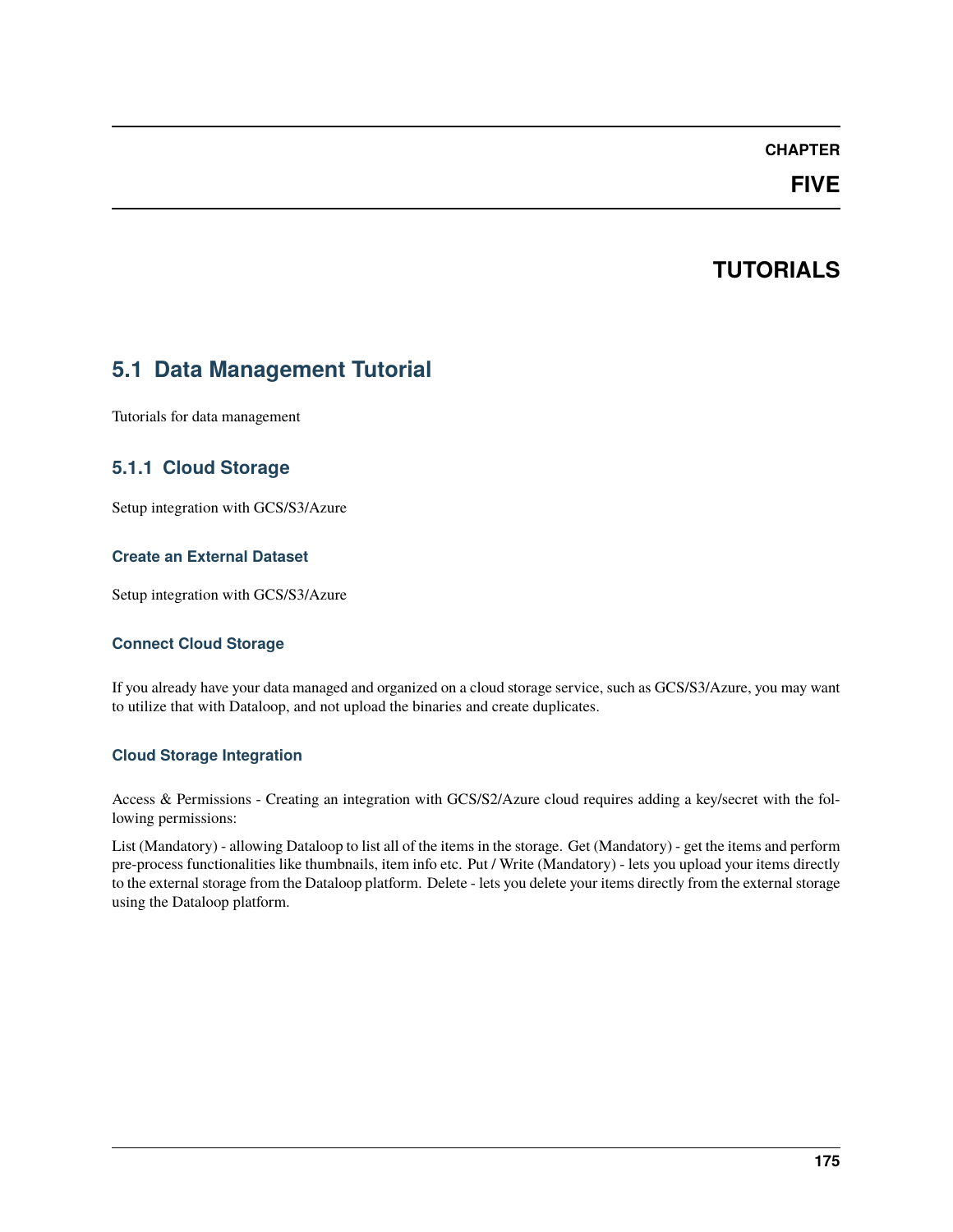## **Create Integration With GCS**

**Creating an integration GCS requires having JSON file with GCS configuration.**

```
import dtlpy as dl
if dl.token_expired():
   dl.login()
organization = dl.organizations.get(organization_name=org_name)
with open(r''C: \gcsfile.json", 'r') as f:
    gcs_json = json.load(f)gcs_to_string = json.dumps(gcs_json)
organization.integrations.create(name='gcsintegration',
                                 integrations_type=dl.ExternalStorage.GCS,
                                 options={'key': '',
                                           'secret': '',
                                           'content': gcs_to_string})
```
## **Create Integration With S3**

import dtlpy as dl if dl.token\_expired(): dl.login() organization = dl.organizations.get(organization\_name='my-org') organization.integrations.create(name='S3integration', integrations\_type=dl. ˓<sup>→</sup>ExternalStorage.S3, options={'key': "my\_key", 'secret': "my\_secret"})

## **Create Integration With Azure**

```
import dtlpy as dl
if dl.token_expired():
   dl.login()
organization = dl.organizations.get(organization_name='my-org')
organization.integrations.create(name='azureintegration',
                                 integrations_type=dl.ExternalStorage.AZUREBLOB,
                                 options={'key': 'my_key',
                                           'secret': 'my_secret',
                                           'clientId': 'my_clientId',
                                           'tenantId': 'my_tenantId'})
```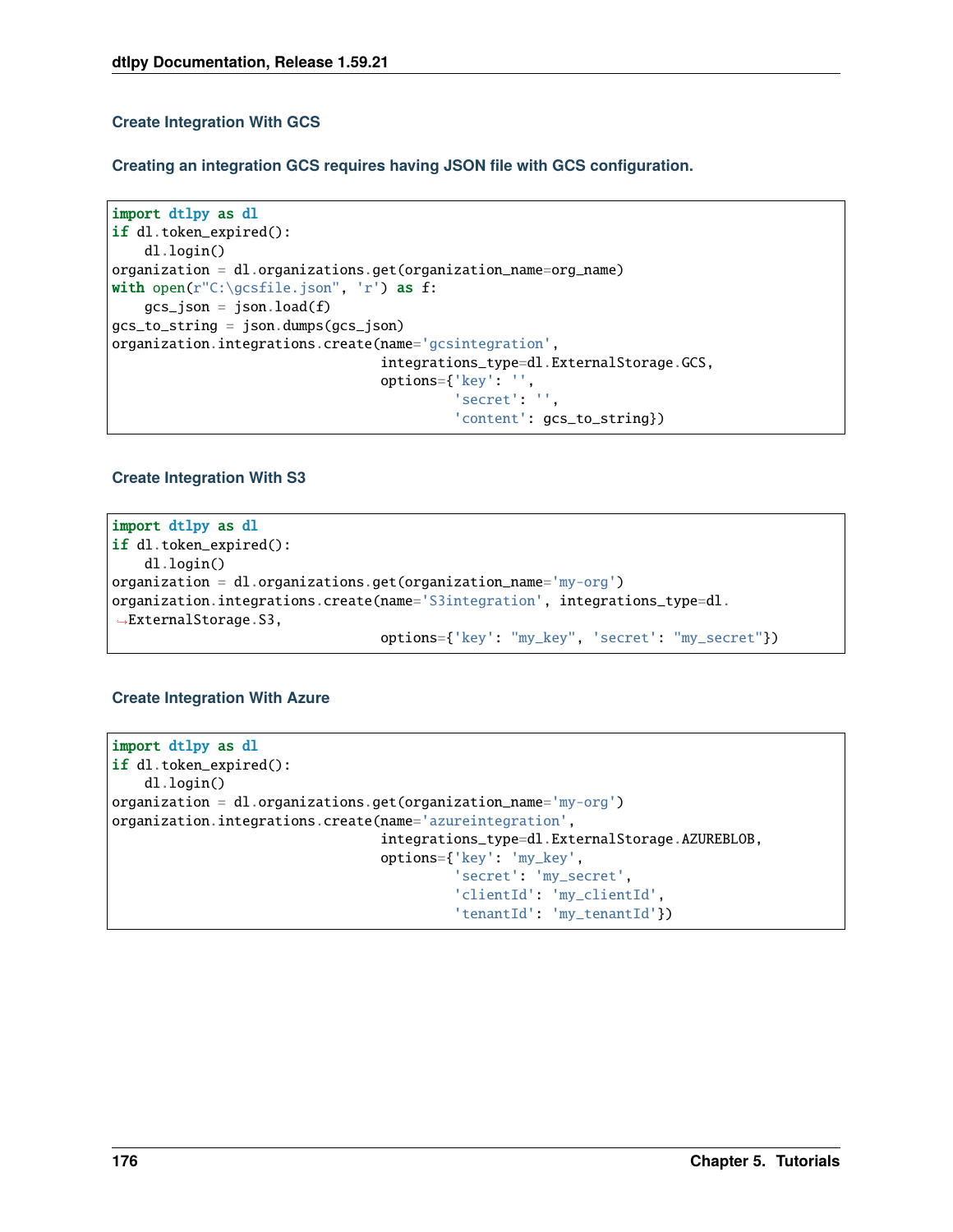#### **Storage Driver**

Once you have an integration, you can set up a driver, which adds a specific bucket (and optionally with a specific path/folder) as a storage resource.

#### **Create Drivers in the Platform (browser)**

```
# param name: the driver name
# param driver_type: ExternalStorage.S3, ExternalStorage.GCS, ExternalStorage.AZUREBLOB
# param integration_id: the integration id
# param bucket_name: the external bucket name
# param project_id:
# param allow_external_delete:
# param region: relevant only for s3 - the bucket region
# param storage_class: relevant only for s3
# param path: Optional. By default, path is the root folder. Path is case sensitive.
# return: driver object
import dtlpy as dl
project = dl.projects.get('prject_name')
driver = project.drivers.create(name='driver_name',
                                driver_type=dl.ExternalStorage.S3,
                                integration_id='integration_id',
                                bucket_name='bucket_name',
                                allow_external_delete=True,
                                region='eu-west-1',
                                storage_class="",
                                path="")
```
Once the integration and drivers are ready, you can create a Dataloop Datsaset and sync all the data:

```
# create a dataset from a driver name, you can also create by the driver ID
import dtlpy as dl
project: dl.Project
dataset = project.datasets.create(dataset_name=dataset_name,
                                  driver=driver)
dataset.sync()
```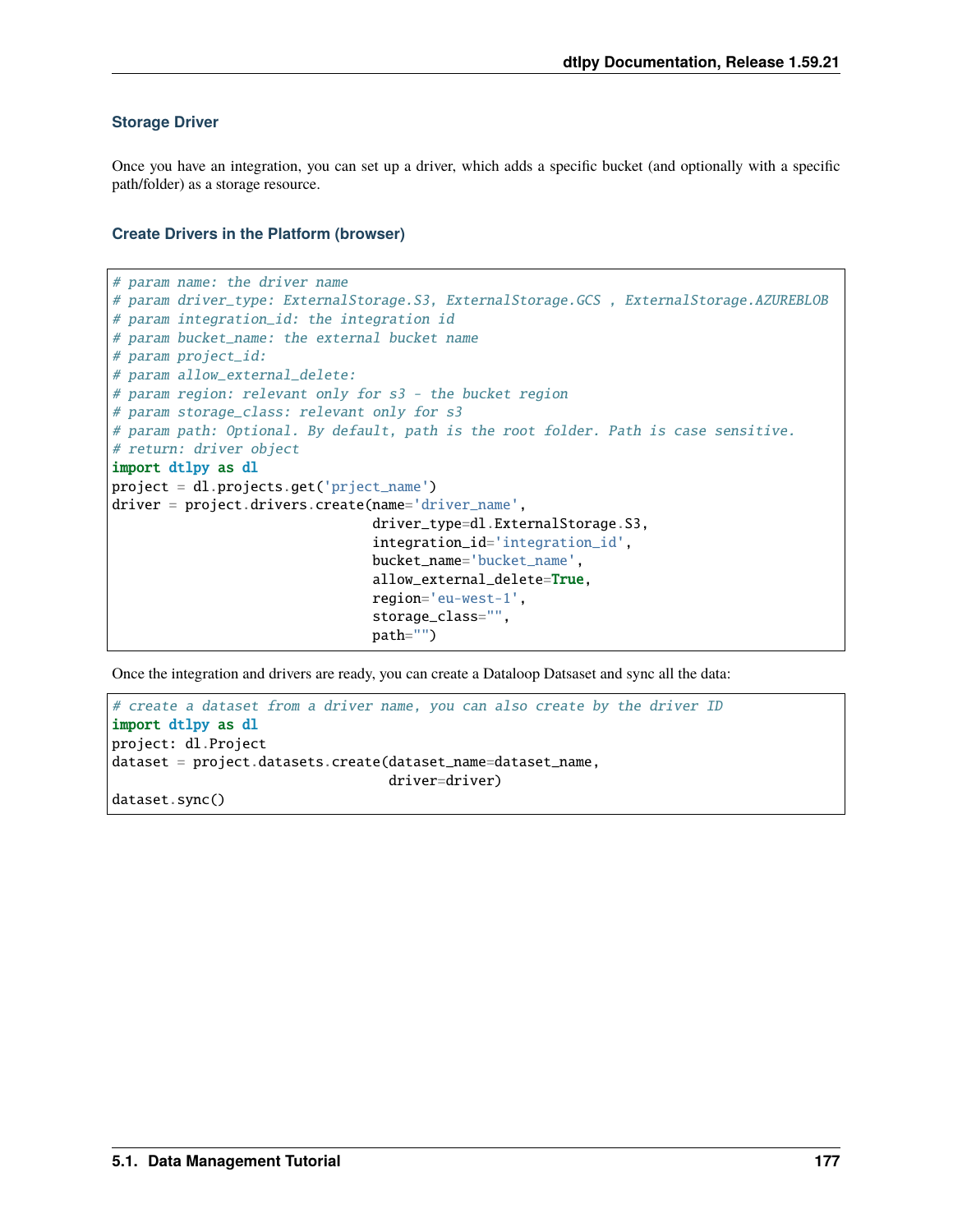#### **AWS Binding with Lambda**

Create a Lambda to sync a Bucket with Dataloop's Dataset

## **Create an AWS Lambda to Continuously Sync a Bucket with Dataloop's Dataset**

If you want to catch events from the AWS bucket and update the Dataloop Dataset you need to set up a Lambda. The Lambda will catch the AWS bucket events and will reflect them into the Dataloop Platform.

We have prepared an environment zip file with our SDK for python3.8 so you don't need to create anything else to use dtlpy in the lambda.

NOTE: For any other custom use (e.g other python version or more packages) try creating your own layer (We used [this](https://www.geeksforgeeks.org/how-to-install-python-packages-for-aws-lambda-layers) tutorial and the python:3.8 docker image).

#### **Create the Lambda**

- 1. Create a new Lambda
- 2. **The default timeout is 3[s] so we'll need to change to 1[m]:** Configuration  $\rightarrow$  General configuration  $\rightarrow$  Edit  $\rightarrow$  Timeout
- 3. Copy the following code:

```
import os
import urllib.parse
# Set dataloop path to tmp (to read/write from the lambda)
os.environ["DATALOOP_PATH"] = "/tmp"
import dtlpy as dl
DATASET ID = ''DTLPY_USERNAME = ''
DTLPY_PASSWORD = ''
def lambda_handler(event, context):
   dl.login_m2m(email=DTLPY_USERNAME, password=DTLPY_PASSWORD)
    dataset = dl.datasets.get(dataset_id=DATASET_ID,
                              fetch=False # to avoid GET the dataset each time
                              )
   for record in event['Records']:
        # Get the bucket name
        bucket = record['s3']['bucket']['name']
        # Get the file name
        filename = urllib.parse.unquote_plus(record['s3']['object']['key'], encoding=
\rightarrow'utf-8')
        if 'ObjectRemoved' in record['eventName']:
            # On delete event - delete the item from Dataloop
            try:
                dtlpy_filename = '/ + filename
                filters = dl.Filters(field='filename', values=dtlpy_filename)
                dataset.items.delete(filters=filters)
            except Exception as e:
                raise e
        elif 'ObjectCreated' in record['eventName']:
            # On create event - add a new item to the Dataset
```
(continues on next page)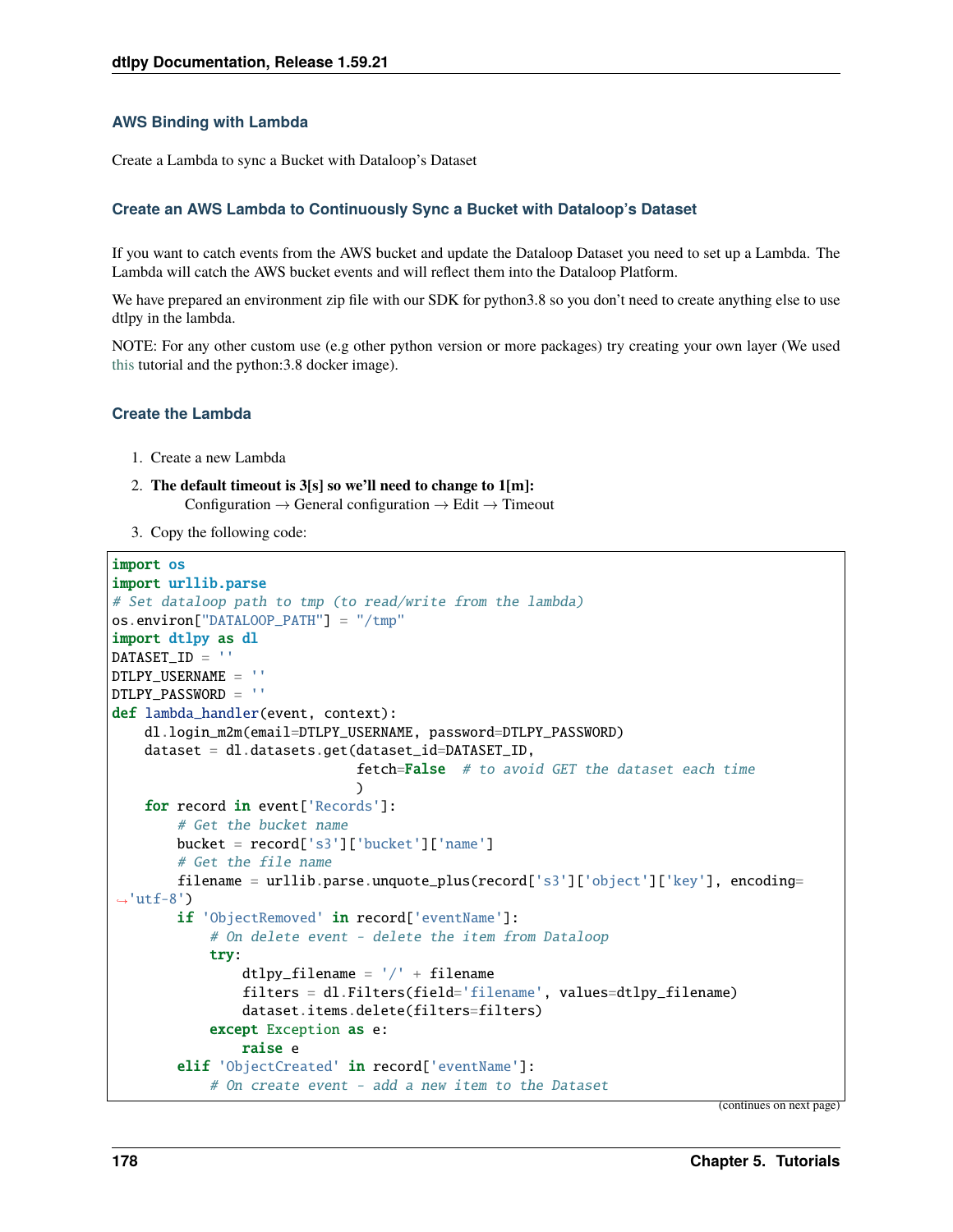(continued from previous page)

```
try:
                # upload the file
                path = 'external://' + filename# dataset.items.upload(local_path=path, overwrite=True) # if overwrite␣
\leftrightarrowis required
                dataset.items.upload(local_path=path)
            except Exception as e:
                raise e
```
#### **Add a Layer to the Lambda**

We have created an AWS Layer with the Dataloop SDK ready. Click [here](https://storage.googleapis.com/dtlpy/aws-python3.8-lambda-layer/layer.zip) to download the zip file. Because the layer's size is larger than 50MB you cannot use it directly (AWS restrictions), but need to upload it to a bucket first. Once uploaded, create a new layer for the dtlpy env:

1. Go to the layers screen and "click Add Layer".



- 2. Choose a name (dtlpy-env).
- 3. Use the link to the bucket layer.zip.
- 4. Select the env (x86\_64, python3.8).
- 5. Click "Create" and the bottom on the page.

Go back to your lambda and add the layer:

1. Select the "Add Layer".



- 2. Choose "Custom layer" and select the Layer you've added and the version.
- 3. click "Add" at the bottom.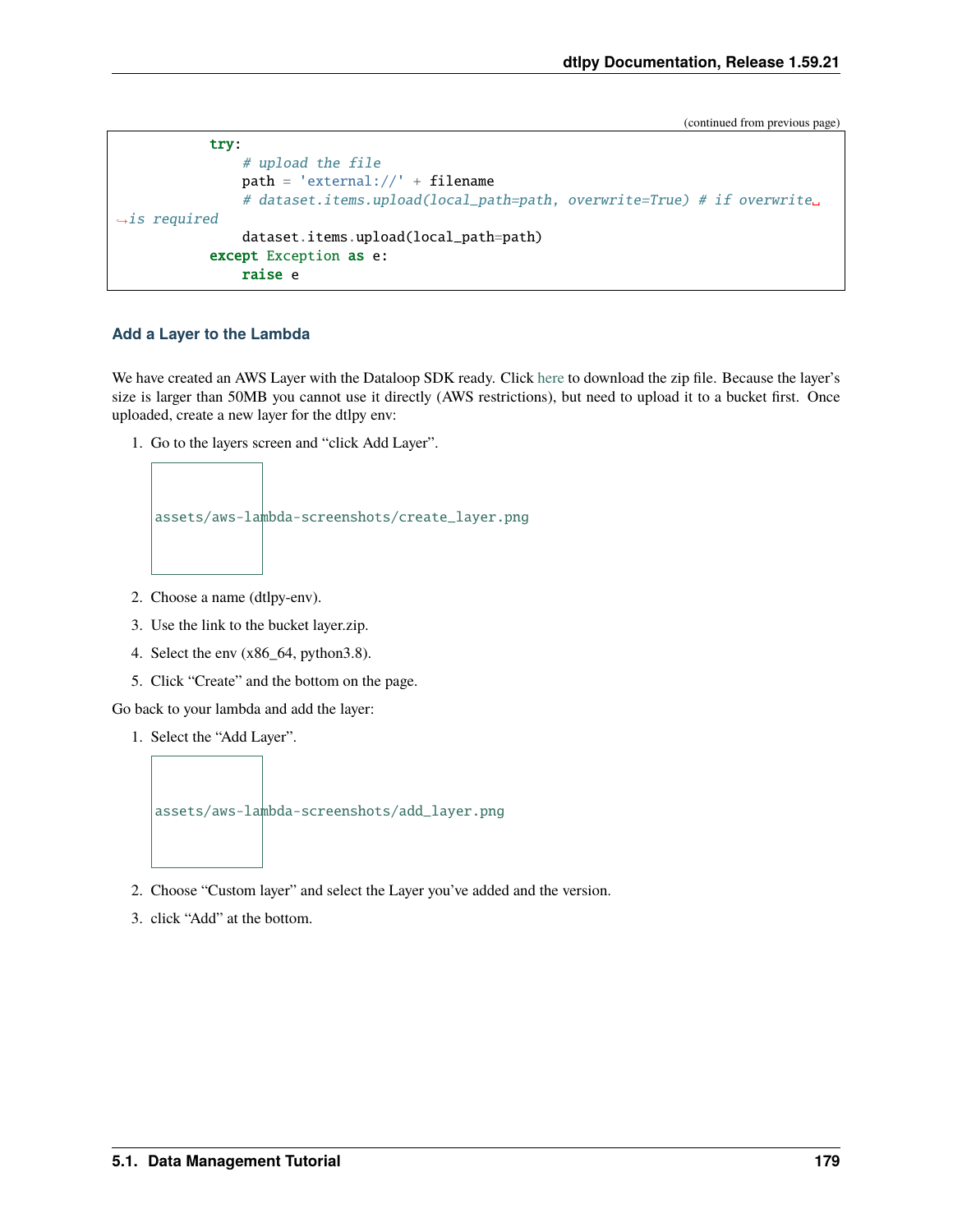## **Create the Bucket Events**

Go to the bucket you are using, and create the event:

- 1. Go to Properties  $\rightarrow$  Event notifications  $\rightarrow$  Create event notification
- 2. Choose a name for the Event
- 3. For Event types choose: All object create events, All object delete events
- 4. Destination Lambda function  $\rightarrow$  Choose from your Lambda functions  $\rightarrow$  choose the function you build  $\rightarrow$ SAVE

Deploy and you're good to go!

# **5.1.2 Manage Datasets**

Create and manage Datasets and connect them with your cloud storage

#### **Manage Datasets**

Datasets are buckets in the dataloop system that hold a collection of data items of any type, regardless of their storage location (on Dataloop storage or external cloud storage).

## **Create Dataset**

You can create datasets within a project. There are no limits to the number of dataset a project can have, which correlates with data versioning where datasets can be cloned and merged.

```
dataset = project.datasets.create(dataset_name='my-dataset-name')
```
## **Create Dataset With Cloud Storage Driver**

If you've created an integration and driver to your cloud storage, you can create a dataset connected to that driver. A single integration (for example: S3) can have multiple drivers (per bucket or even per folder), so you need to specify that.

```
project = dl.projects.get(project_name='my-project-name')
# Get your drivers list
project.drivers.list().print()
# Create a dataset from a driver name. You can also create by the driver ID.
dataset = project.datasets.create(driver='my_driver_name', dataset_name='my_dataset_name
˓→")
```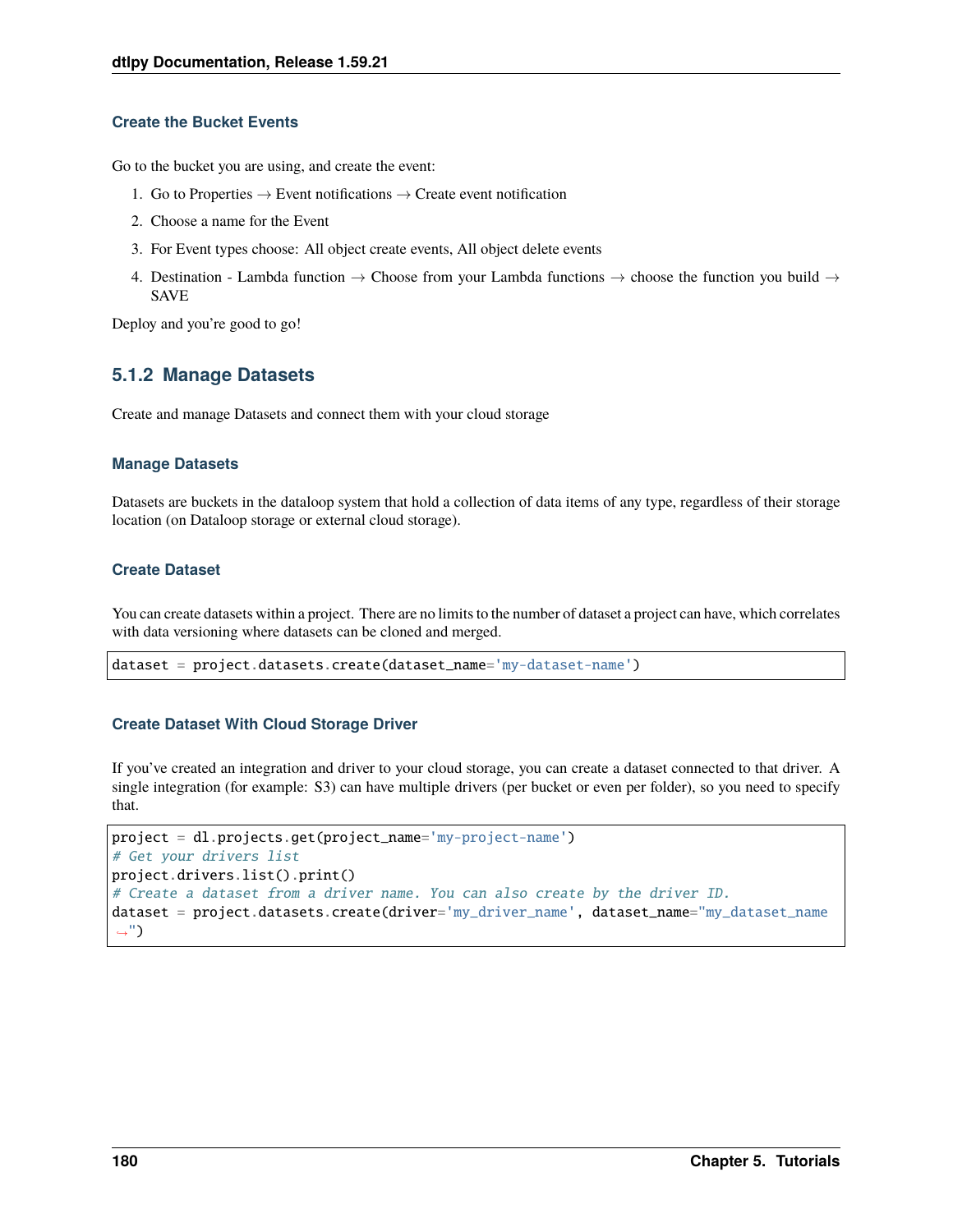# **Retrieve Datasets**

You can read all datasets that exist in a project, and then access the datasets by their ID (or name).

```
datasets = project.datasets.list()
dataset = project.datasets.get(dataset_id='my-dataset-id')
```
#### **Create Directory**

A dataset can have multiple directories, allowing you to manage files by context, such as upload time, working batch, source, etc.

```
dataset.items.make_dir(directory="/directory/name")
```
#### **Hard-copy a Folder to Another Dataset**

You can create a clone of a folder into a new dataset, but if you want to actually move between datasets a folder with files that are stored in the Dataloop system, you'll need to download the files and upload again to the destination dataset.

```
copy<sub>-</sub>annotations = Trueflat_copy = False # if true, it copies all dir files and sub dir files to the
˓→destination folder without sub directories
source_folder = '/source_folder'
destination_folder = '/destination_folder'
source_project_name = 'source_project_name'
source_dataset_name = 'source_dataset_name'
destination_project_name = 'destination_project_name'
destination_dataset_name = 'destination_dataset_name'
# Get source project dataset
project = dl.projects.get(project_name=source_project_name)
dataset_from = project.datasets.get(dataset_name=source_dataset_name)
source_folder = source_folder.rstrip('/')
# Filter to get all files of a specific folder
filters = dl. Filters()filters.add(field='filename', values=source_folder + '/**') # Get all items in folder
ightharpoonup(recursive)
pages = dataset_from.items.list(filters=filters)
# Get destination project and dataset
project = dl.projects.get(project_name=destination_project_name)
dataset_to = project.datasets.get(dataset_name=destination_dataset_name)
# Go over all projects and copy file from src to dst
for page in pages:
    for item in page:
        # Download item (without save to disk)
        buffer = item.download(save_locally=False)
        # Give the item's name to the buffer
        if flat_copy:
            buffer.name = item.nameelse:
            buffer.name = item.filename\lceil len(source_folder) + 1: \rceil
```
(continues on next page)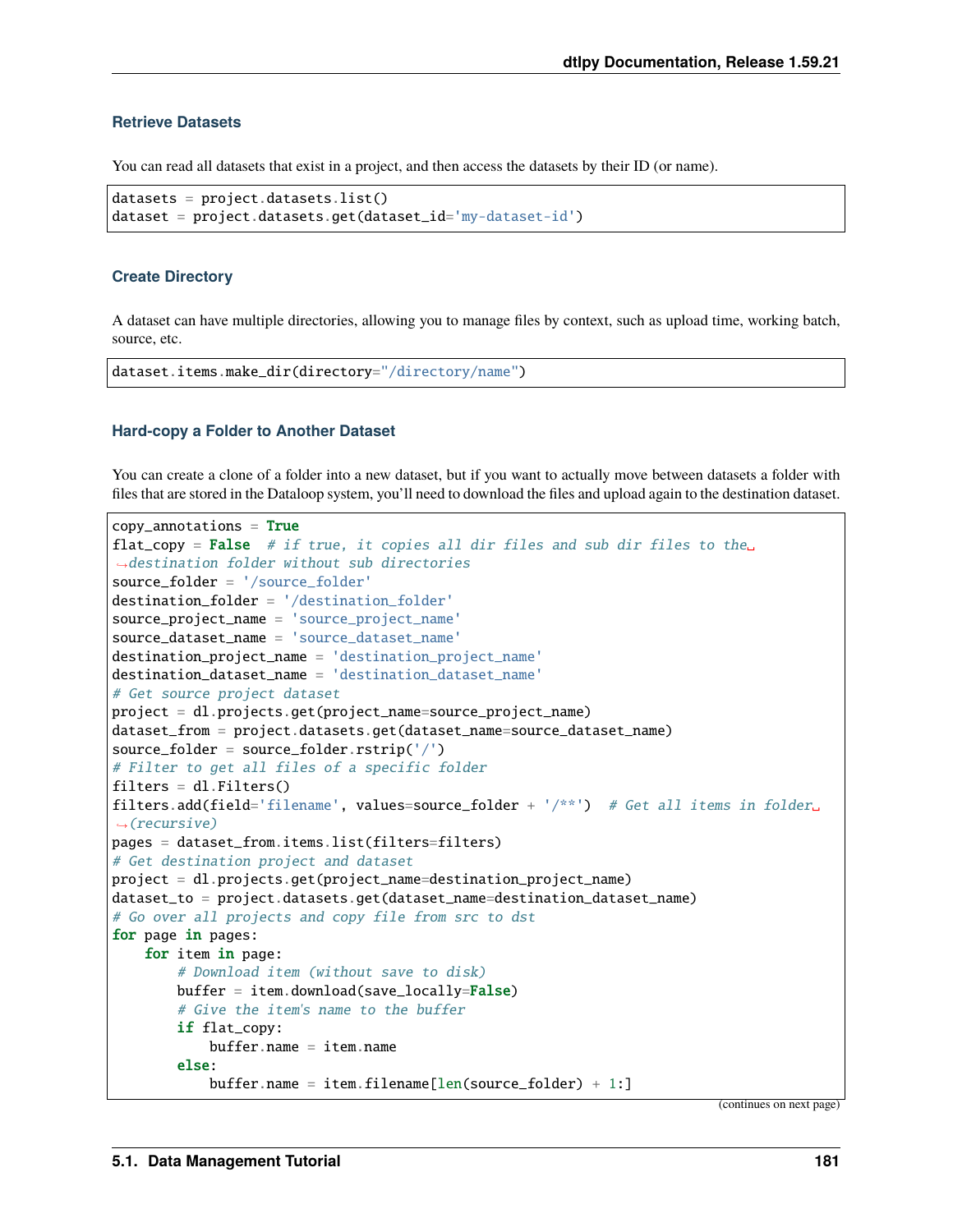(continued from previous page)

```
# Upload item
       print("Going to add {} to {} dir".format(buffer.name, destination_folder))
       new_item = dataset_to.items.upload(local_path=buffer, remote_path=destination_
\rightarrowfolder)
       if not isinstance(new_item, dl.Item):
            print('The file {} could not be upload to {}'.format(buffer.name,\Box˓→destination_folder))
            continue
       print("{} has been uploaded".format(new_item.filename))
       if copy_annotations:
            new_item.annotations.upload(item.annotations.list())
```
# **5.1.3 Data Versioning**

How to manage versions

#### **Data Versioning**

Dataloop's powerful data versioning provides you with unique tools for data management - clone, merge, slice & dice your files, to create multiple versions for various applications. Sample use cases include: Golden training sets management Reproducibility (dataset training snapshot) Experimentation (creating subsets from different kinds) Task/Assignment management Data Version "Snapshot" - Use our versioning feature as a way to save data (items, annotations, metadata) before any major process. For example, a snapshot can serve as a roll-back mechanism to original datasets in case of any error without losing the data.

#### **Clone Datasets**

Cloning a dataset creates a new dataset with the same files as the original. Files are actually a reference to the original binary and not a new copy of the original, so your cloud data remains safe and protected. When cloning a dataset, you can add a destination dataset, remote file path, and more. . .

```
dataset = project.datasets.get(dataset_id='my-dataset-id')
dataset.clone(clone_name='clone-name',
              filters=None,
              with_items_annotations=True,
              with_metadata=True,
              with_task_annotations_status=True)
```
## **Merge Datasets**

Dataset merging outcome depends on how similar or different the datasets are.

- Cloned Datasets items, annotations, and metadata will be merged. This means that you will see annotations from different datasets on the same item.
- Different datasets (not clones) with similar recipes items will be summed up, which will cause duplication of similar items.
- Datasets with different recipes Datasets with different default recipes cannot be merged. Use the 'Switch recipe' option on dataset level (3-dots action button) to match recipes between datasets and be able to merge them.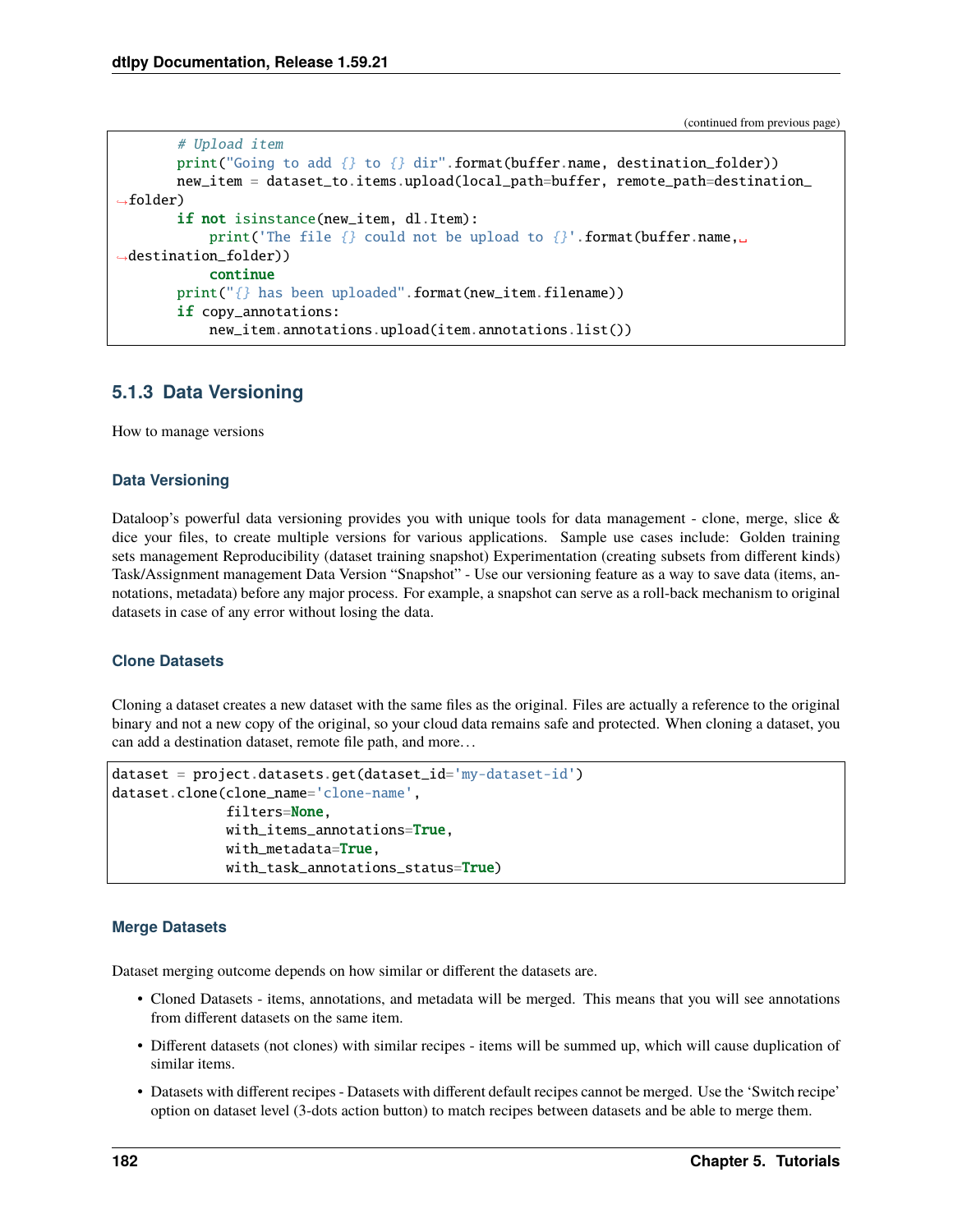```
dataset_ids = ["dataset-1-id", "dataset-2-id"]
project_ids = ["dataset-1-project-id", "dataset-2-project-id"]
dataset_merge = dl.datasets.merge(merge_name="my_dataset-merge",
                                  project_ids=project_ids,
                                  dataset_ids=dataset_ids,
                                  with_items_annotations=True,
                                  with_metadata=False,
                                  with_task_annotations_status=False)
```
# **5.1.4 Upload and Manage Data and Metadata**

Upload data items and metadata

# **Upload & Manage Data & Metadata**

## **Upload specific files**

When you have specific files you want to upload, you can upload them all into a dataset using this script:

```
import dtlpy as dl
if dl.token_expired():
   dl.login()
project = dl.projects.get(project_name='project_name')
dataset = project.datasets.get(dataset_name='dataset_name')
dataset.items.upload(local_path=[r'C:/home/project/images/John Morris.jpg',
                                 r'C:/home/project/images/John Benton.jpg',
                                 r'C:/home/project/images/Liu Jinli.jpg'],
                     remote_path='/folder_name') # Remote path is optional, images will␣
˓→go to the main directory by default
```
## **Upload all files in a folder**

If you want to upload all files from a folder, you can do that by just specifying the folder name:

```
import dtlpy as dl
if dl.token_expired():
    dl.login()
project = dl.projects.get(project_name='project_name')
dataset = project.datasets.get(dataset_name='dataset_name')
dataset.items.upload(local_path=r'C:/home/project/images',
                     remote_path='/folder_name') # Remote path is optional, images will␣
\rightarrowgo to the main directory by default
```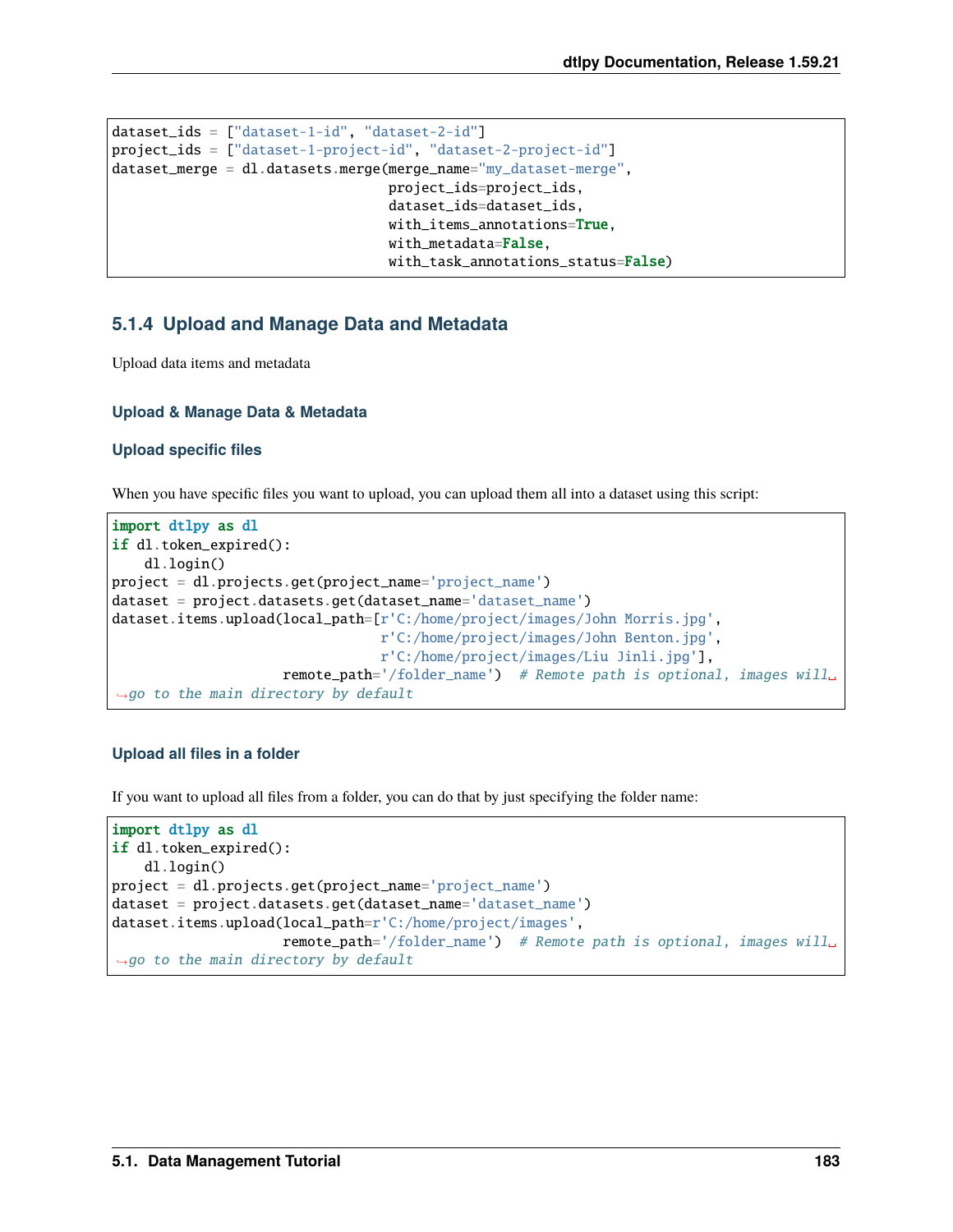## **Upload items from URL link**

You can provide Dataloop with the link to the item, and not necessarily the item itself.

```
dataset = project.datasets.get(dataset_name='dataset_name')
url_path = 'http://ww.some_website/beautiful_flower.jpg'
# Create link
link = dl.UrlLink(ref=url_path, mimetype='image', name='file_name.jpg')
# Upload link
item = dataset.items.upload(local_path=link)
```
You can open an item uploaded to Dataloop by opening it in a viewer.

show item.open\_in\_web()

## **Additional upload options**

Additional upload options include using buffer, pillow, openCV, and NdArray - see our complete documentation for code examples.

#### **Upload Items and Annotations Metadata**

You can upload items as a table using a pandas data frame that will let you upload items with info (annotations, metadata such as confidence, filename, etc.) attached to it.

```
import pandas
import dtlpy as dl
dataset = dl.datasets.get(dataset_id='id') # Get dataset
to\_upload = list()# First item and info attached:
to_upload.append({'local_path': r"E:\TypesExamples\000000000064.jpg", # Item file path
                  'local_annotations_path': r"E:\TypesExamples\000000000776.json", #
˓→Annotations file path
                  'remote_path': "/first", # Dataset folder to upload the item to
                  'remote_name': 'f.jpg', # Dataset folder name
                  'item_metadata': {'user': {'dummy': 'fir'}}}) # Added user metadata
# Second item and info attached:
to_upload.append({'local_path': r"E:\TypesExamples\000000000776.jpg", # Item file path
                  'local_annotations_path': r"E:\TypesExamples\000000000776.json", #
˓→Annotations file path
                  'remote_path': "/second", # Dataset folder to upload the item to
                  'remote_name': 's.jpg', # Dataset folder name
                  'item_metadata': {'user': {'dummy': 'sec'}}}) # Added user metadata
df = pandas. DataFrame(to_upload) # Make data into table
items = dataset.items.upload(local_path=df,
                            overwrite=True) # Upload table to platform
```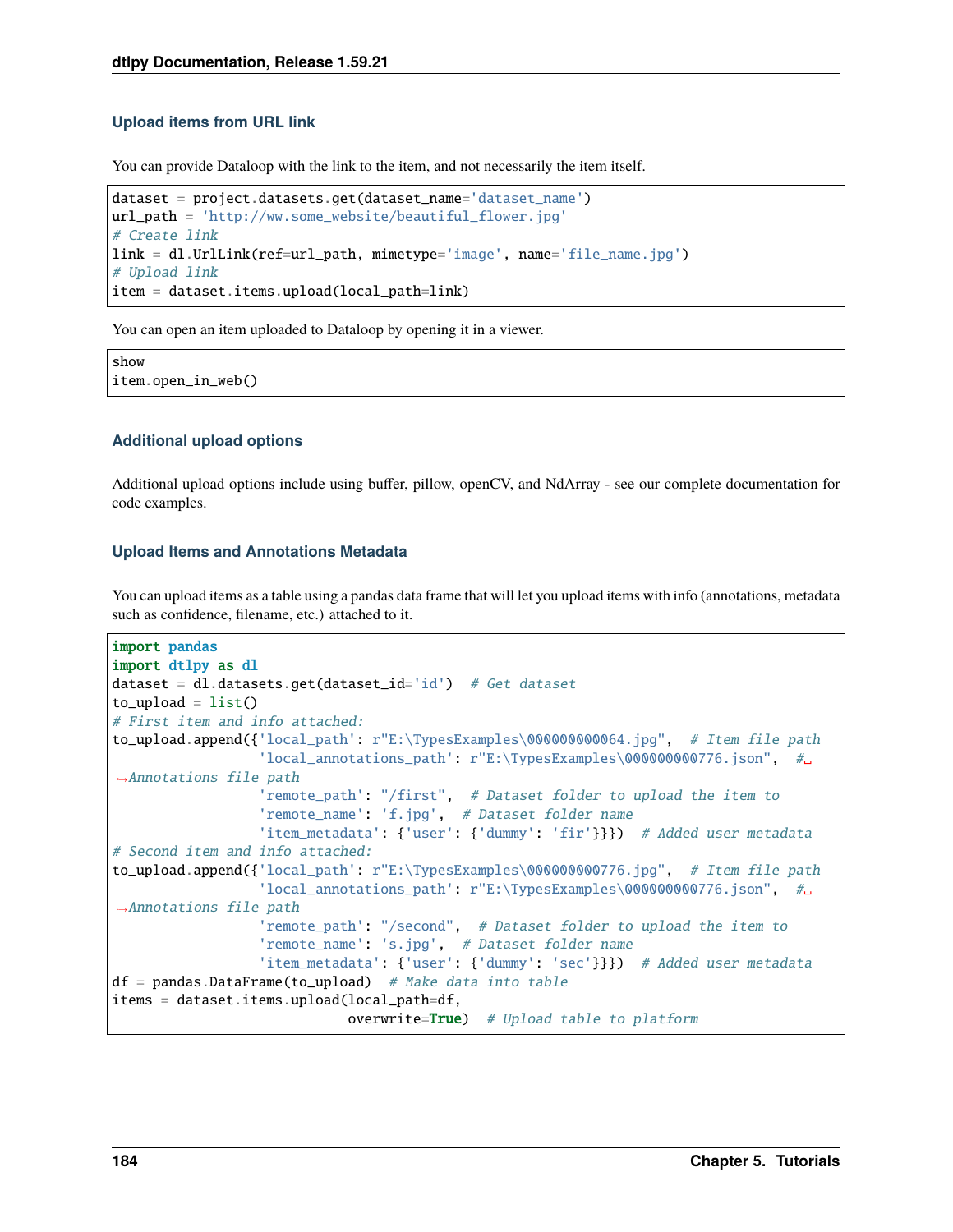# **5.1.5 Upload and Manage Annotations**

Upload annotations into data items

# **Upload & Manage Annotations**

```
import dtlpy as dl
item = dl.items.get(item_id="")
annotation = item.annotation.get(annotation_id="")annotation .<i>metadata</i>["user"] = <b>True</b>annotation.update()
```
# **Upload User Metadata**

To upload annotations from JSON and include the user metadata, add the parameter local\_annotation\_path to the dataset.items.upload function, like so:

```
project = dl.projects.get(project_name='project_name')
dataset = project.datasets.get(dataset_name='dataset_name')
dataset.items.upload(local_path=r'<items path>',
                     local_annotations_path=r'<annotation json file path>',
                     item_metadata=dl.ExportMetadata.FROM_JSON,
                     overwrite=True)
```
# **Convert Annotations To COCO Format**

```
converter = dl.Gonverter()converter.upload_local_dataset(
    from_format=dl.AnnotationFormat.COCO,
    dataset=dataset,
    local_items_path=r'C:/path/to/items',
    # Please make sure the names of the items are the same as written in the COCO JSON<sub>1</sub></sub>
ightharpoonupfile
    local_annotations_path=r'C:/path/to/annotations/file/coco.json'
)
```
# **Upload Entire Directory and their Corresponding Dataloop JSON Annotations**

```
# Local path to the items folder
# If you wish to upload items with your directory tree use : r'C:/home/project/images_
ightharpoonupfolder'
local_items_path = r'C:/home/project/images_folder/*'
# Local path to the corresponding annotations - make sure the file names fit
local_annotations_path = r'C:/home/project/annotations_folder'
dataset.items.upload(local_path=local_items_path,
                     local_annotations_path=local_annotations_path)
```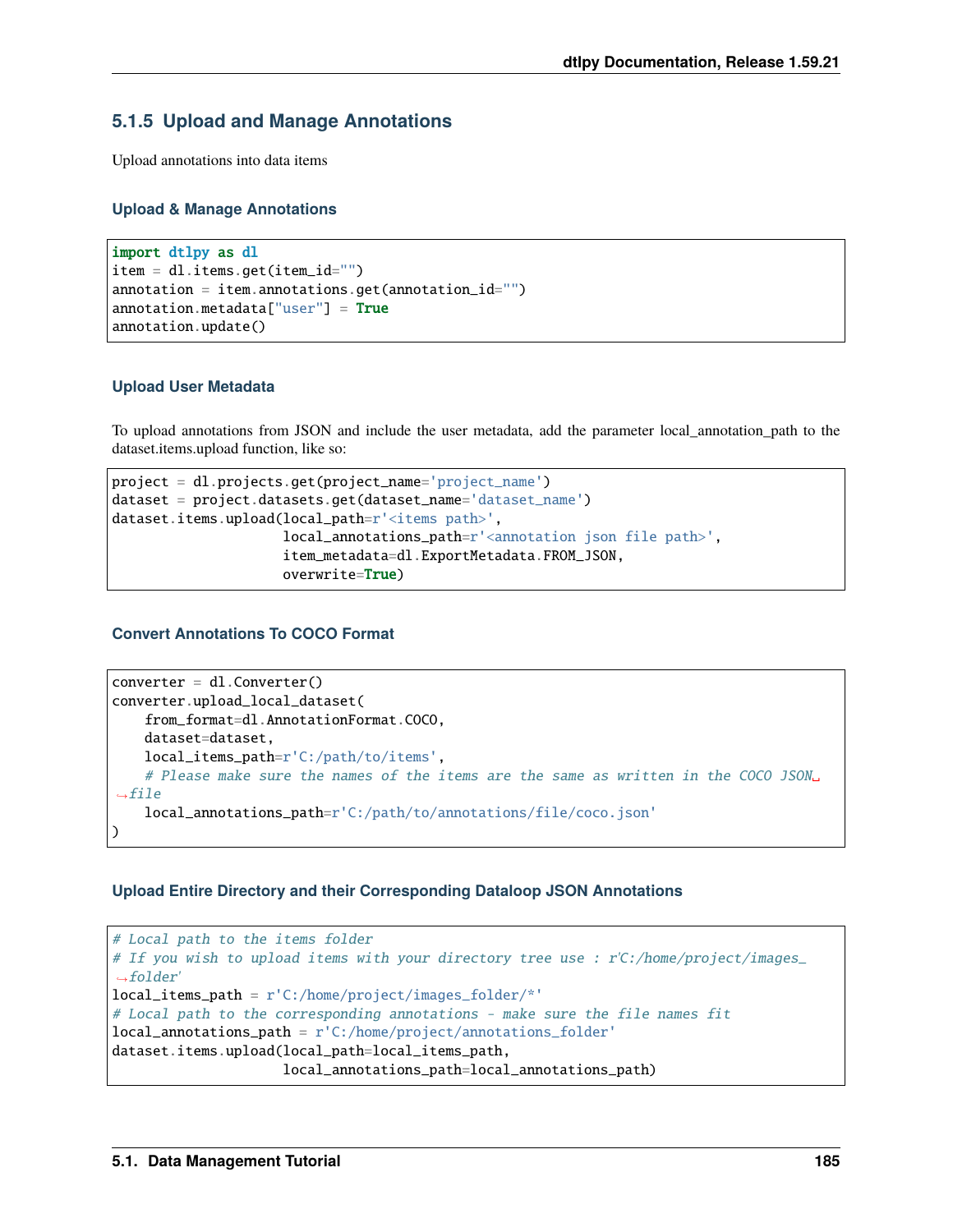## **Upload Annotations To Video Item**

Uploading annotations to video items needs to consider spanning between frames, and toggling visibility (occlusion). In this example, we will use the following CSV file. In this file there is a single 'person' box annotation that begins on frame number 20, disappears on frame number 41, reappears on frame number 51 and ends on frame number 90.

[Video\\_annotations\\_example.CSV](https://cdn.document360.io/53f32fe9-1937-4652-8526-90c1bc78d3f8/Images/Documentation/video_annotation_example.csv)

```
import pandas as pd
# Read CSV file
df = pd.read_csv(r'C://file.csv')# Get item
item = dataset.items.get(item_id='my_item_id')
builder = item.annotation.html# Read line by line from the csv file
for i_row, row in df.iterrows():
    # Create box annotation from csv rows and add it to a builder
    builder.add(annotation_definition=dl.Box(top=row['top'],
                                             left=row['left'],
                                             bottom=row['bottom'],
                                             right=row['right'],
                                             label=row['label']),
                object_visible=row['visible'], # Support hidden annotations on the␣
\rightarrowvisible row
                object_id=row['annotation id'], # Numbering system that separates␣
˓→different annotations
                frame_num=row['frame'])
# Upload all created annotations
item.annotations.upload(annotations=builder)
```
## **Set Attributes On Annotations**

You can set attributes on annotations in hte platform using the SDK. Since Dataloop deprecated a legacy attributes mechanism, attributes are refered to as '2.0' version and need to be set as such first.

## **Free Text Attribute**

```
dl.use_attributes_2(True)
annotation.attributes.update({"ID of the attribute": "value of the attribute"})
annotation = annotation.update(True)
```
#### **Range Attributes (Slider in UI)**

```
dl.use_attributes_2(True)
annotation.attributes.update({"<attribute-id>": number_on_range})
annotation = annotation.update(system_matrix = True)
```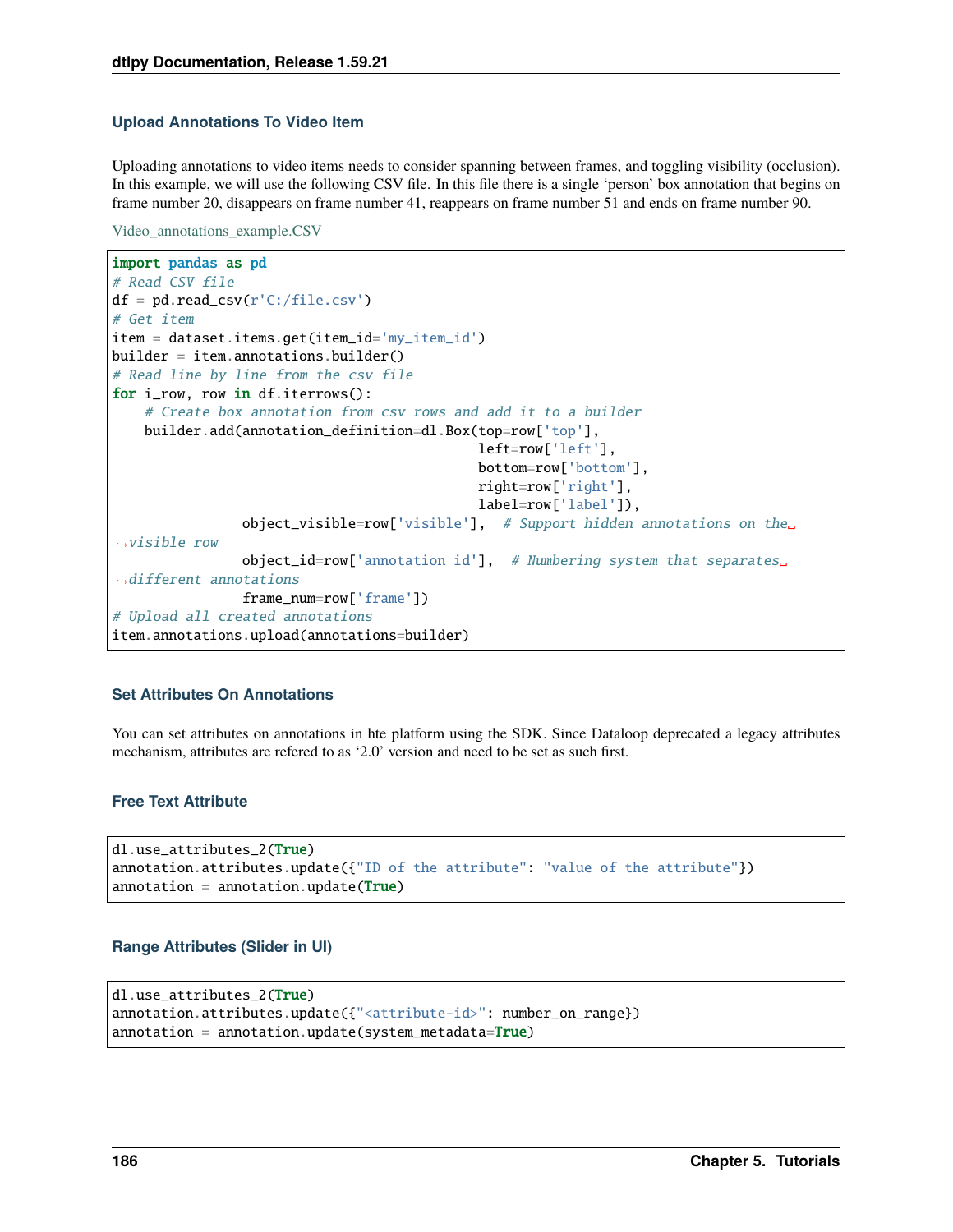## **CheckBox Attribute (Multiple choice)**

dl.use\_attributes\_2(True) annotation.attributes.update({"<attribute-id>": ["selection", "selection"]})  $annotation = annotation.update(system_matrix = True)$ 

## **Radio Button Attribute (Single Choice)**

```
dl.use_attributes_2(True)
annotation.attributes.update({"<attribute-id>": "selection"})
annotation = annotation.update(system_matrix = True)
```
## **Yes/No Attribute**

```
dl.use_attributes_2(True)
annotation.attributes.update({"<attribute-id>": True / False})
annotation = annotation.update(system_matrix = True)
```
#### **Show Annotations Over Image**

After uploading items and annotations with their metadata, you might want to see some of them and perform visual validation.

To see only the annotations, use the annotation type *show* option.

```
# Use the show function for all annotation types
box = d1.Box()# Must provide all inputs
box.show(image='',
         thickness='',
         with_text='',
         height='',
         width='',
         annotation_format='',
         color='')
```
To see the item itself with all annotations, use the Annotations option.

```
# Must input an image or height and width
annotation.show(image='',
                height='', width='',
                annotation_format='dl.ViewAnnotationOptions.*',
                thickness='',
                with_text='')
```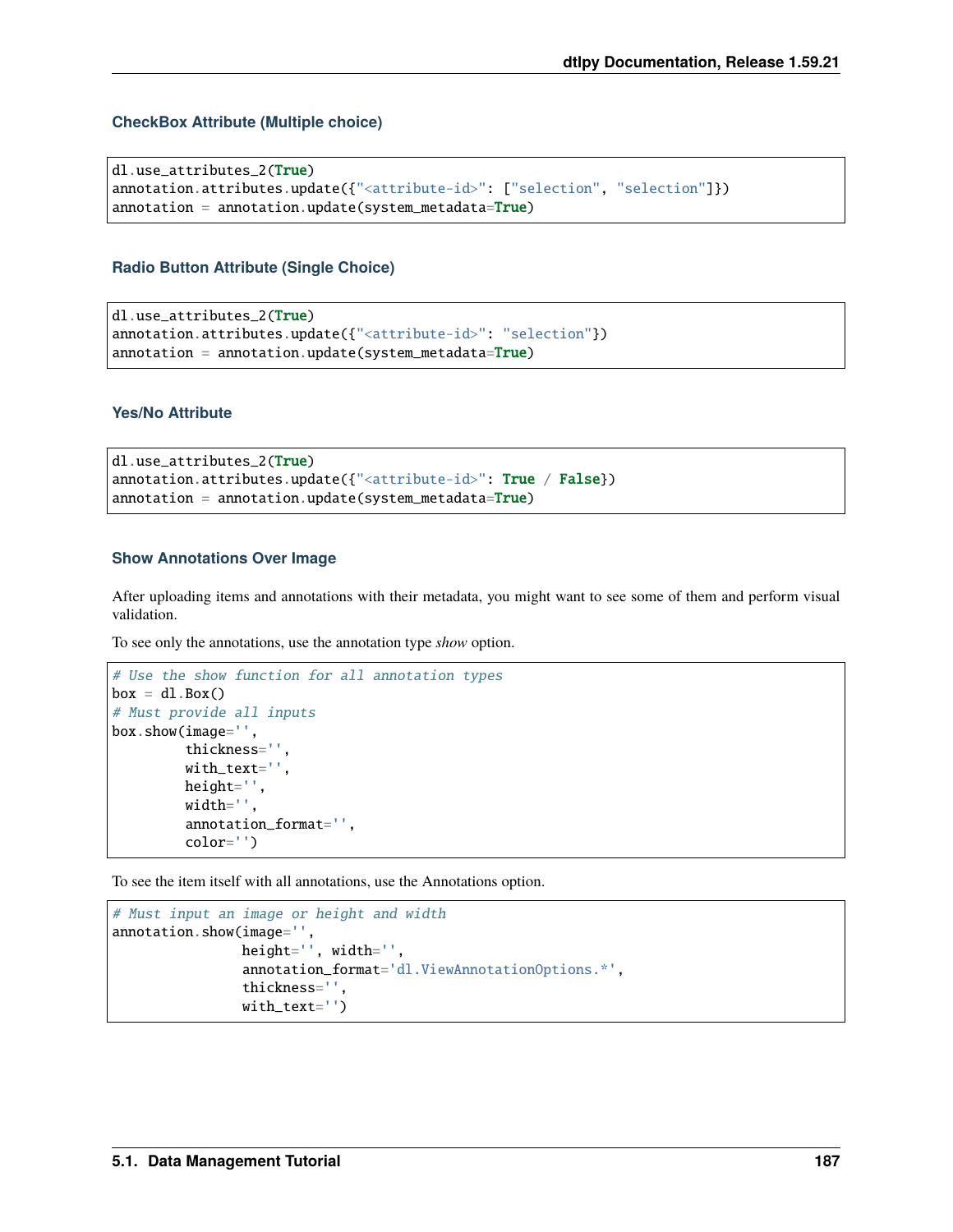#### **Download Data, Annotations & Metadata**

The item ID for a specific file can be found in the platform UI - Click BROWSE for a dataset, click on the selected file, and the file information will be displayed in the right-side panel. The item ID is detailed, and can be copied in a single click.

#### **Download Items and Annotations**

Download dataset items and annotations to your computer folder in two separate folders. See all annotation options [here.](https://dataloop.ai/docs/sdk-download#annotation-options)

```
dataset.download(local_path=r'C:/home/project/images', # The default value is ".dataloop
ightharpoonup" folder
                  annotation_options=dl.VIEW_ANNOTATION_OPTIONS_JSON)
```
#### **Multiple Annotation Options**

See all annotation options [here.](https://dataloop.ai/docs/sdk-download#annotation-options)

```
dataset.download(local_path=r'C:/home/project/images', # The default value is ".dataloop
˓→" folder
                 annotation_options=[dl.VIEW_ANNOTATION_OPTIONS_MASK,
                                     dl.VIEW_ANNOTATION_OPTIONS_JSON,
                                     dl.ViewAnnotationOptions.INSTANCE])
```
#### **Filter by Item and/or Annotation**

- **Items filter** download filtered items based on multiple parameters, like their directory. You can also download items based on different filters. Learn all about item filters [here.](https://dataloop.ai/docs/sdk-sort-filter)
- **Annotation filter** download filtered annotations based on multiple parameters like their label. You can also download items annotations based on different filters, learn all about annotation filters [here.](https://dataloop.ai/docs/sdk-sort-filter-annotation) This example will download items and JSONS from a dog folder of the label 'dog'.

```
# Filter items from "folder_name" directory
item_filters = dl.Filters(resource='items', field='dir', values='/dog_name')
# Filter items with dog annotations
annotation_filters = dl.Filters(resource=dl.FiltersResource.ANNOTATION, field='label',␣
\rightarrowvalues='dog')
dataset.download(local_path=r'C:/home/project/images', # The default value is ".dataloop
ightharpoonup" folder
                  filters=item_filters,
                  annotation_filters=annotation_filters,
                  annotation_options=dl.VIEW_ANNOTATION_OPTIONS_JSON)
```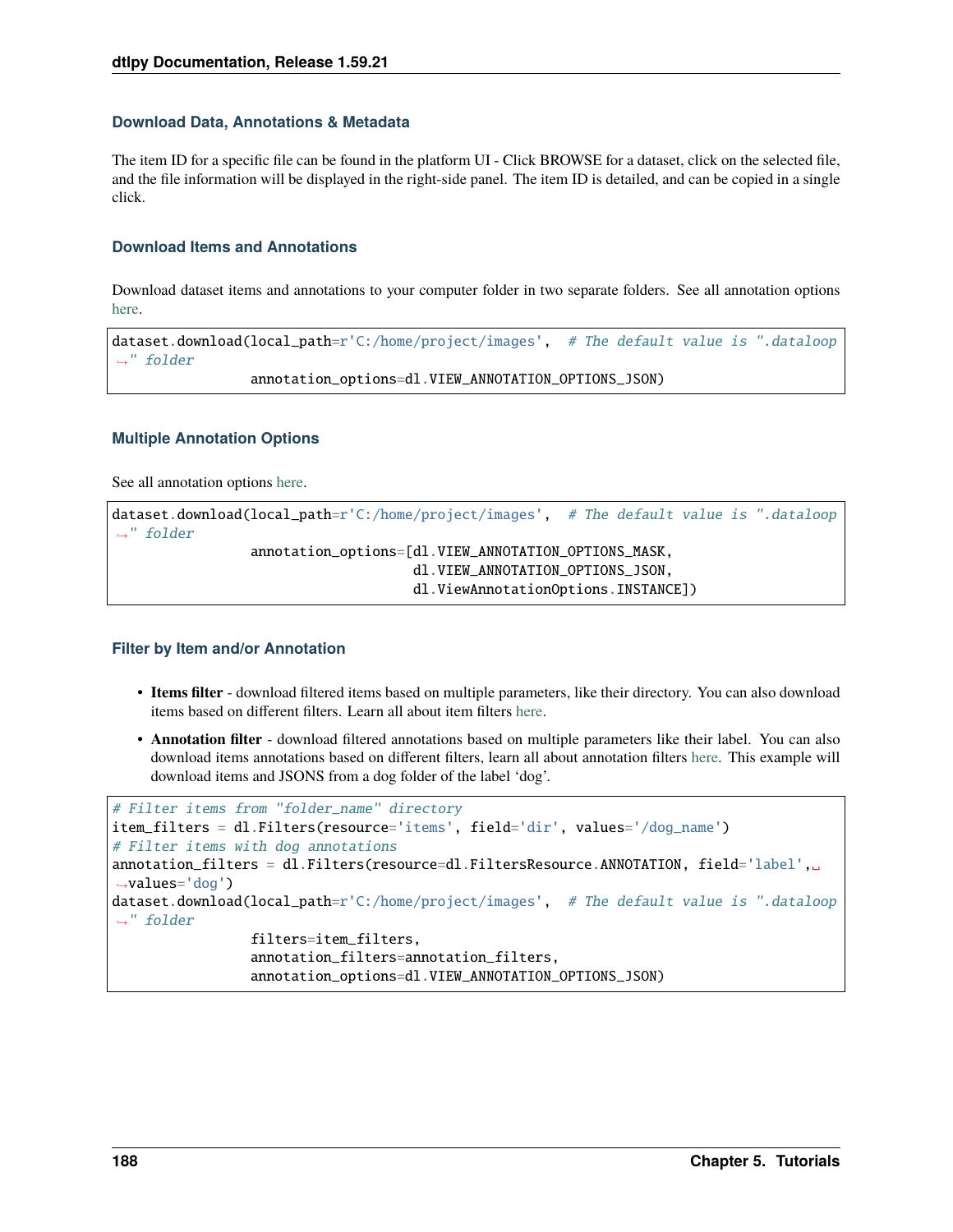#### **Filter by Annotations**

• **Annotation filter** - download filtered annotations based on multiple parameters like their label. You can also download items annotations based on different filters, learn all about annotation filters [here.](https://dataloop.ai/docs/sdk-sort-filter-annotation)

```
item = dataset.items.get(item_id="item_id") # Get item from dataset to be able to view.
˓→the dataset colors on Mask
# Filter items with dog annotations
annotation_filters = dl.Filters(resource='annotations', field='label', values='dog')
item.download(local_path=r'C:/home/project/images', # the default value is ".dataloop",
ightharpoonupfolder
              annotation_filters=annotation_filters,
              annotation_options=dl.VIEW_ANNOTATION_OPTIONS_JSON)
```
#### **Download Annotations in COCO Format**

- **Items filter** download filtered items based on multiple parameters like their directory. You can also download items based on different filters, learn all about item filters [here.](https://dataloop.ai/docs/sdk-sort-filter)
- **Annotation filter** download filtered annotations based on multiple parameters like their label. You can also download items annotations based on different filters, learn all about annotation filters [here.](https://dataloop.ai/docs/sdk-sort-filter-annotation)

This example will download COCO from a dog items folder of the label 'dog'.

```
# Filter items from "folder_name" directory
item_filters = dl.Filters(resource='items', field='dir', values='/dog_name')
# Filter items with dog annotations
annotation_filters = dl.Filters(resource='annotations', field='label', values='dog')
converter = dl.Gonverter()converter.convert_dataset(dataset=dataset,
                          to_format='coco',
                          local_path=r'C:/home/coco_annotations',
                          filters=item_filters,
                          annotation_filters=annotation_filters)
```
# **5.1.6 Sort and Filters**

DQL Filters a Pagination

# **Advance SDK Filters**

More complex filters on items and annotations

To access the filters entity click .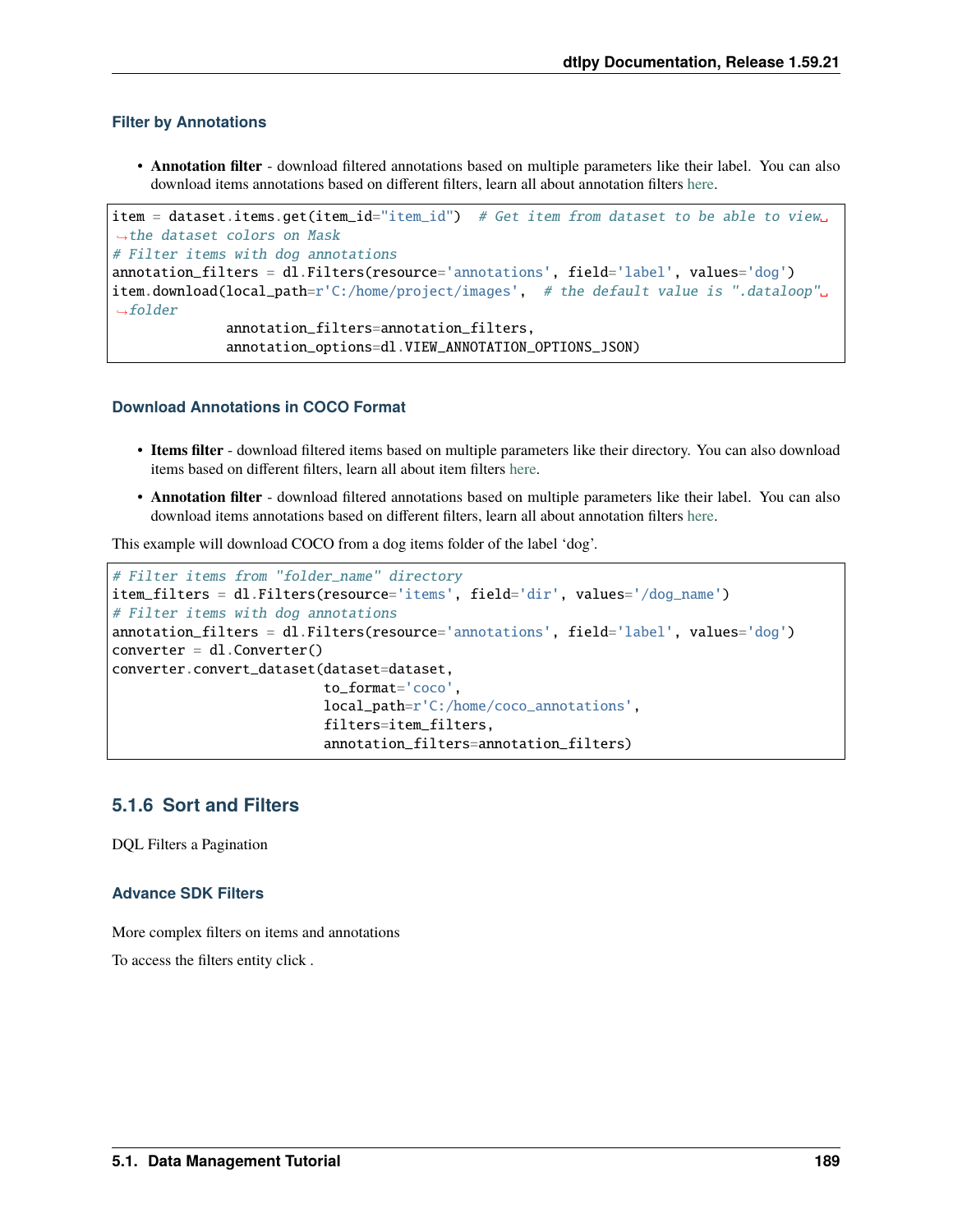#### **Filter Operators**

To understand more about filter operators please click .

When adding a filter, several operators are available for use:

# **Equal**

eq -> equal (or dl.FiltersOperation.EQUAL)

For example, filter items from a specific folder directory.

```
import dtlpy as dl
# Get project and dataset
project = dl.projects.get(project_name='project_name')
dataset = project.datasets.get(dataset_name='dataset_name')
# Create filters instance
filters = dl. Filters()# Filter only items from a specific folder directory
filters.add(field='dir', values='/DatasetFolderName', operator=dl.FILTERS_OPERATIONS_
\rightarrowEQUAL)
# optional - return results sorted by ascending file name
filters.sort_by(field='filename')
# Get filtered items list in a page object
pages = dataset.items.list(filters=filters)
# Count the items
print('Number of items in dataset: {}'.format(pages.items_count))
```
## **Not Equal**

ne -> not equal (or dl.FiltersOperation.NOT\_EQUAL)

In this example, you will get all items that do not have ONLY a 'cat' label.

```
filters = dl. Filters()# Filter ONLY a cat label
filters.add_join(field='label', values='cat', operator=dl.FILTERS_OPERATIONS_NOT_EQUAL)
# optional - return results sorted by ascending file name
filters.sort_by(field='filename')
# Get filtered items list in a page object
pages = dataset.items.list(filters=filters)
# Count the items
print('Number of items in the dataset: {}'.format(pages.items_count))
```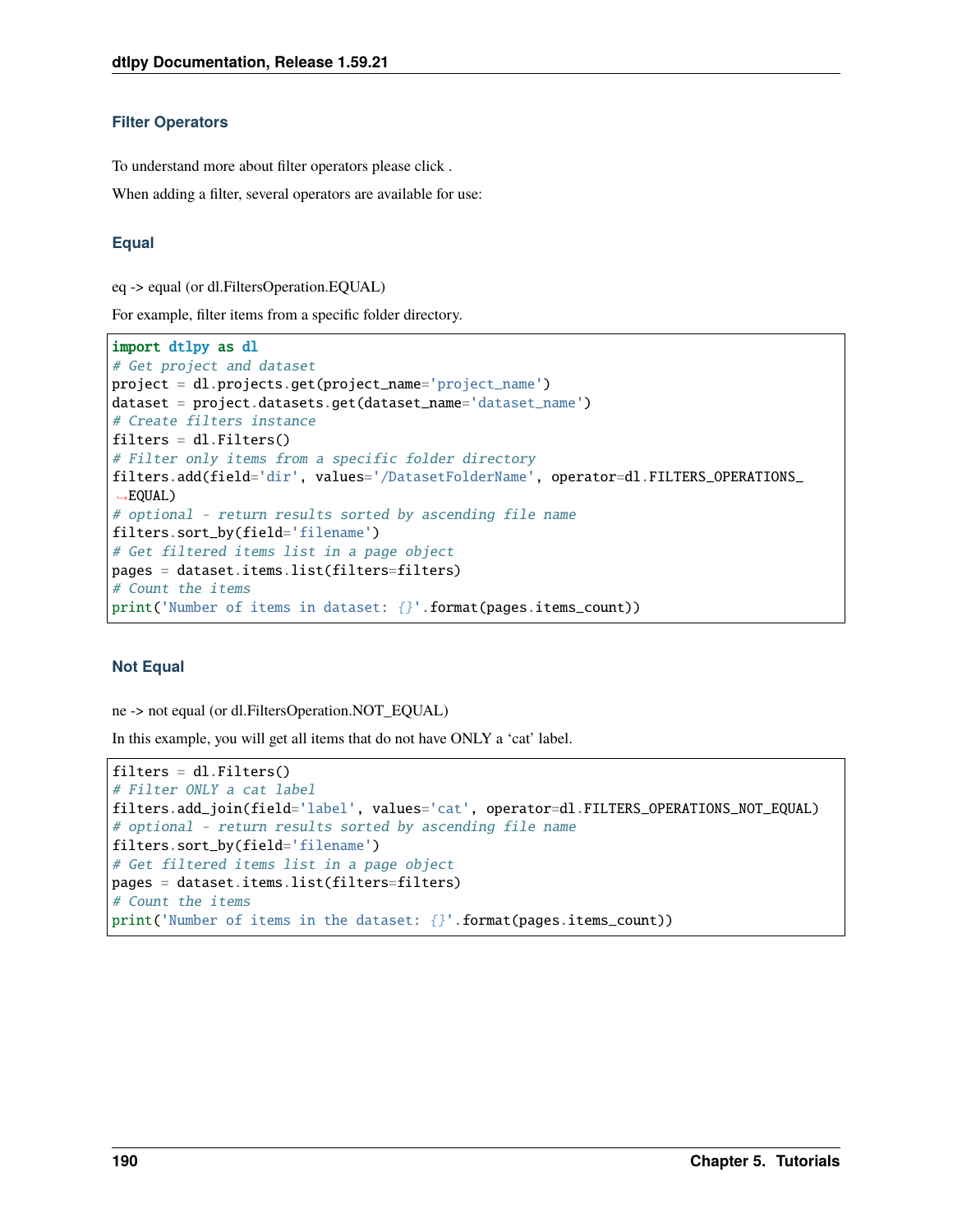# **Greater Than**

gt -> greater than (or dl.FiltersOperation.GREATER\_THAN)

You will get items with a greater height (in pixels) than the given value in this example.

```
filters = dl. Filters()# Filter images with a bigger height size
filters.add(field='metadata.system.height', values=height_number_in_pixels,
            operator=dl.FILTERS_OPERATIONS_GREATER_THAN)
# optional - return results sorted by ascending file name
filters.sort_by(field='filename')
# Get filtered items list in a page object
pages = dataset.items.list(filters=filters)
# Count the items
print('Number of items in dataset: {}'.format(pages.items_count))
```
# **Less Than**

lt -> less than (or dl.FiltersOperation.LESS\_THAN)

You will get items with a width (in pixels) less than the given value in this example.

```
filters = dl. Filters()# Filter images with a bigger height size
filters.add(field='metadata.system.width', values=width_number_in_pixels, operator=dl.
˓→FILTERS_OPERATIONS_LESS_THAN)
# optional - return results sorted by ascending file name
filters.sort_by(field='filename')
# Get filtered items list in a page object
pages = dataset.items.list(filters=filters)
# Count the items
print('Number of items in dataset: {}'.format(pages.items_count))
```
## **In a List**

in -> is in a list (when using this expression, values should be a list). (or dl.FiltersOperation.IN) In this example, you will get items with dog OR cat labels.

```
filters = dl. Filters()# Filter items with dog OR cat labels
filters.add_join(field='label', values=['dog', 'cat'], operator=dl.FILTERS_OPERATIONS_IN)
# optional - return results sorted by ascending file name
filters.sort_by(field='filename')
# Get filtered items list in a page object
pages = dataset.items.list(filters=filters)
# Count the items
print('Number of items in dataset: {}'.format(pages.items_count))
```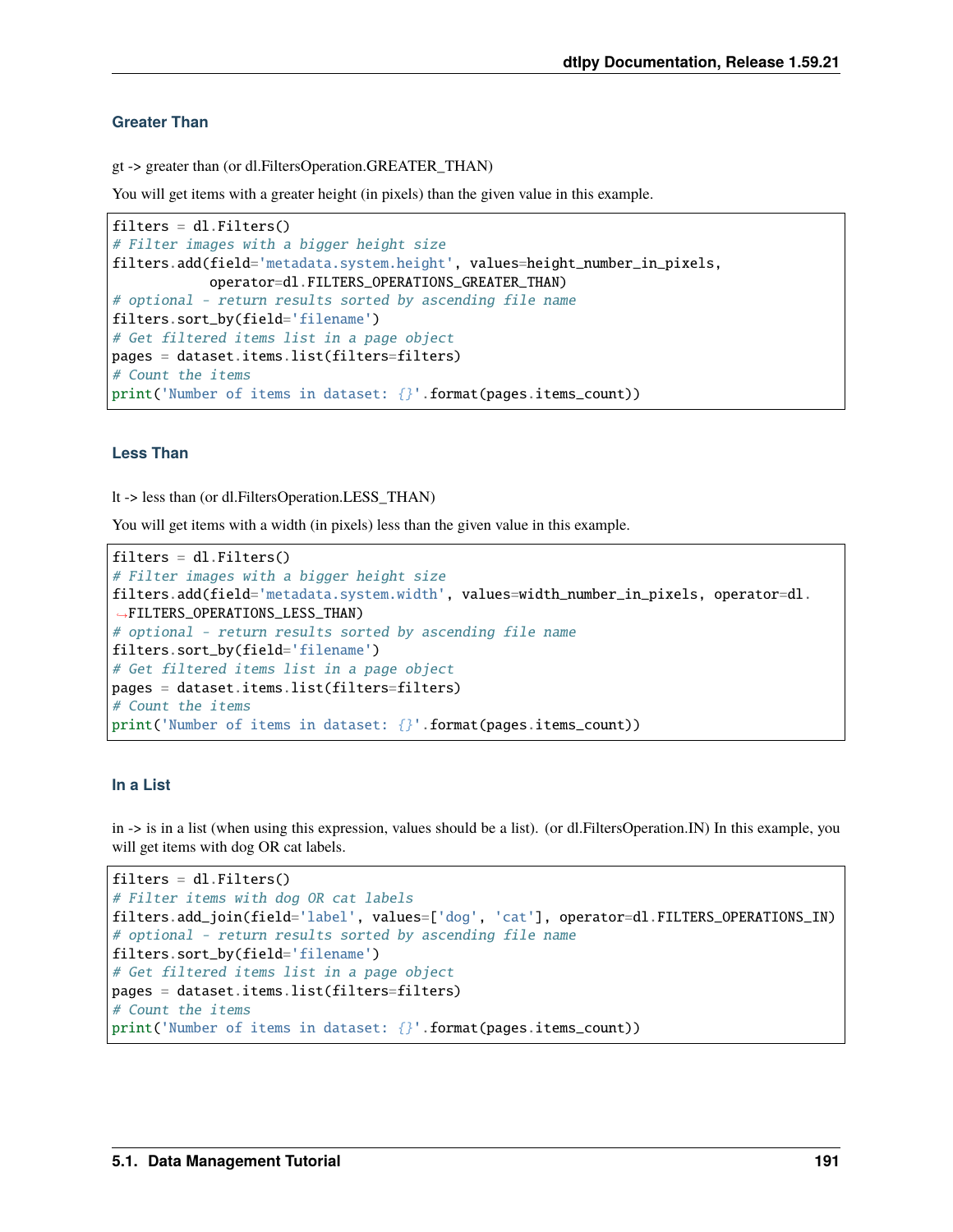## **Exist**

The filter param FILTERS OPERATIONS EXISTS checks if an attribute exists. The following example checks if there is an item with user metadata:

```
filters = dl. Filters()filters.add(field='metadata.user', values=True, operator=dl.FILTERS_OPERATIONS_EXISTS)
dataset.items.list(filters=filters)
```
#### **SDK defaults**

Filters ignore SDK defaults like hidden items and directories or note annotations as issues. If you wish to change this behavior, you may do the following:

```
filters = dl.Filters(use_defaults=False)
```
#### **Hidden Items and Directories**

If you wish to only show hidden items & directories in your filters use this code:

```
filters = dl. Filters()filters.add(field='type', values='dir')
# or
filters.pop(field='type')
```
#### **Delete a Filter**

```
filters = dl. Filters()# For example, if you added the following filter:
filters.add(field='to-delete-field', values='value')
# Use this command to delete the filter
filters.pop(field='to-delete-field')
# or for items by their annotations
filters.pop_join(field='to-delete-annotation-field')
```
#### **Full Examples**

#### **How to filter items that were created between specific dates?**

In this example, you will get all of the items that were created in 2018.

```
import datetime, time
filters = dl. Filters()# -- time filters -- must be in ISO format and in UTC (offset from local time).␣
˓→converting using datetime package as follows:
earlier_timestamp = datetime.datetime(year=2018, month=1, day=1, hour=0, minute=0,.
\rightarrowsecond=0.
```
(continues on next page)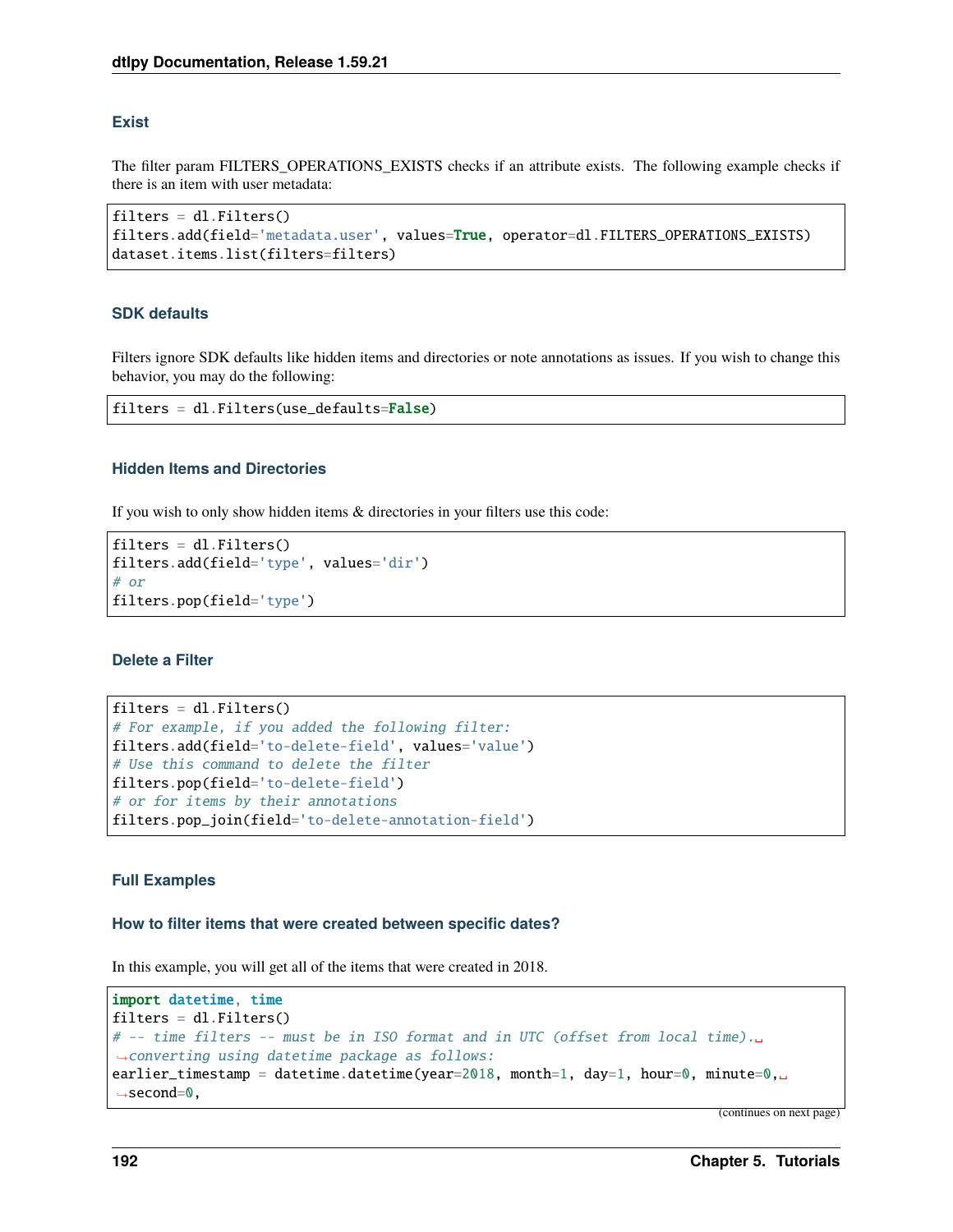(continued from previous page)

```
tzinfo=datetime.timezone(
                                             datetime.timedelta(seconds=-time.timezone))).
˓→isoformat()
later_timestamp = datetime.datetime(year=2019, month=1, day=1, hour=0, minute=0,
\rightarrowsecond=0,
                                      tzinfo=datetime.timezone(
                                          datetime.timedelta(seconds=-time.timezone))).
\rightarrowisoformat()
filters.add(field='createdAt', values=earlier_timestamp, operator=dl.FiltersOperations.
\rightarrowGREATER_THAN)
filters.add(field='createdAt', values=later_timestamp, operator=dl.FiltersOperations.
\rightarrowLESS_THAN)
# change method to OR
filters.method = dl.FiltersMethod.OR
# Get filtered items list in a page object
pages = dataset.items.list(filters=filters)
# Count the items
print('Number of items in dataset: {}'.format(pages.items_count))
```
#### **How to filter items that don't have a specific label?**

In this example, you will get all items that do not have a 'cat' label AT ALL.

```
# Get all items
all_items = set([item.id for item in dataset.items.list().all())# Get all items WITH the label cat
filters = dl.Filters()
filters.add_join(field='label', values='cat')
cat_ items = set([item.id for item in dataset.items.list(filters=filters).all()])
# Get the difference between the sets. This will give you a list of the items with no cat
no_cat_items = all_items.difference(cat_items)
print('Number of filtered items in dataset: {}'.format(len(no_cat_items)))
# Iterate through the ID's - Go over all ID's and print the matching item
for item_id in no_cat_items:
   print(dataset.items.get(item_id=item_id))
```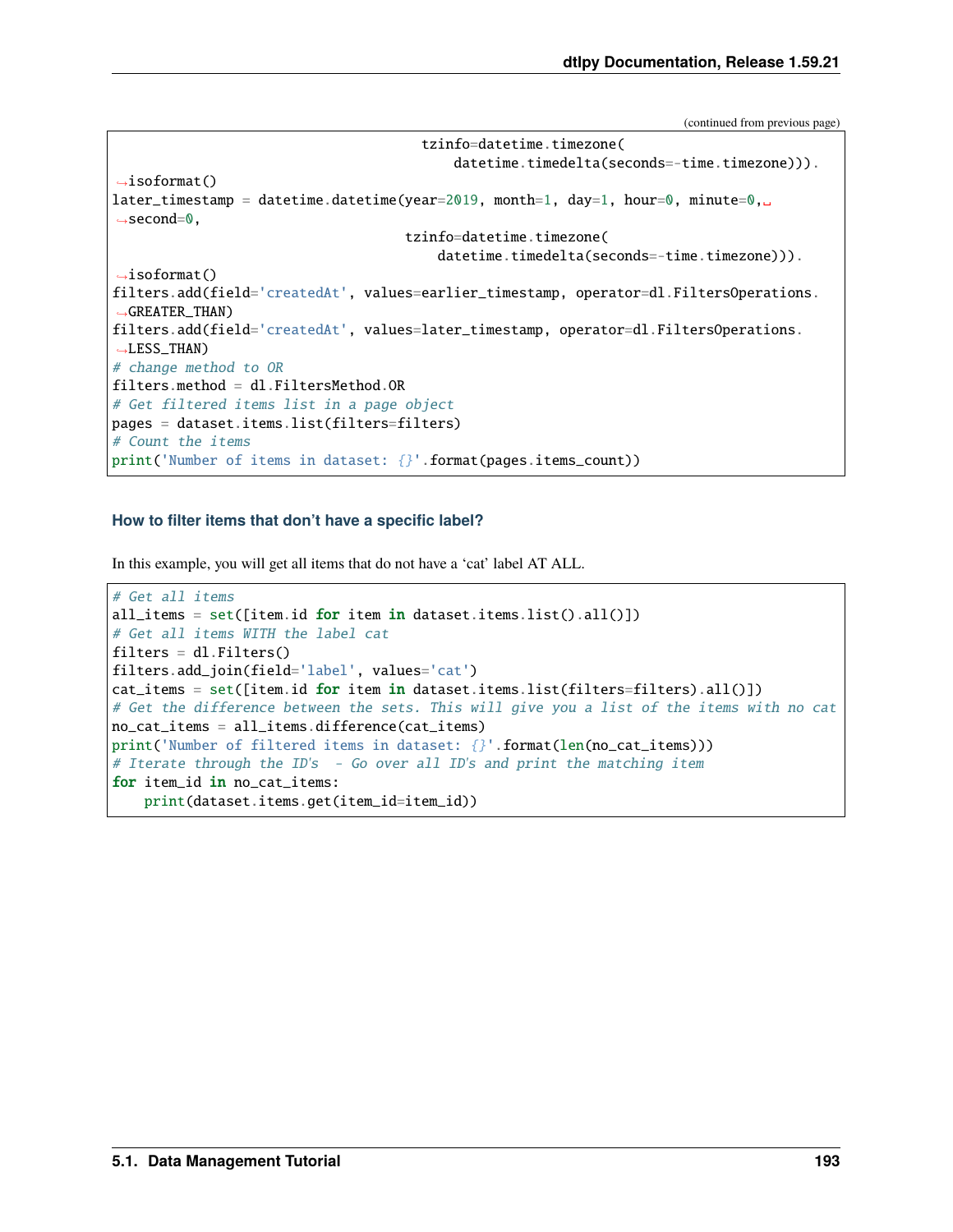# **Annotation Level Filters**

Create filter on annotations, use DQL on an annotation level attributes To access the filters entity click .

# **The Dataloop Query Language - DQL**

Using The , you may navigate through massive amounts of data. You can *filter*, *sort*, and *update* your metadata with it.

# **Filters**

Using filters, you can filter items and get a generator of the filtered items. The filters entity is used to build such filters.

# **Filters - Field & Value**

Filter your items or annotations using the parameters in the JSON code that represent its data within our system. Access your item/annotation JSON using .

## **Field**

Field refers to the attributes you filter by.

For example, "dir" would be used if you wish to filter items by their folder/directory.

# **Value**

Value refers to the input by which you want to filter. For example, "/new\_folder" can be the directory/folder name where the items you wish to filter are located.

# **Sort - Field & Value**

# **Field**

Field refers to the field you sort your items/annotations list by. For example, if you sort by filename, you will get the item list sorted in alphabetical order by filename. See the full list of the available fields .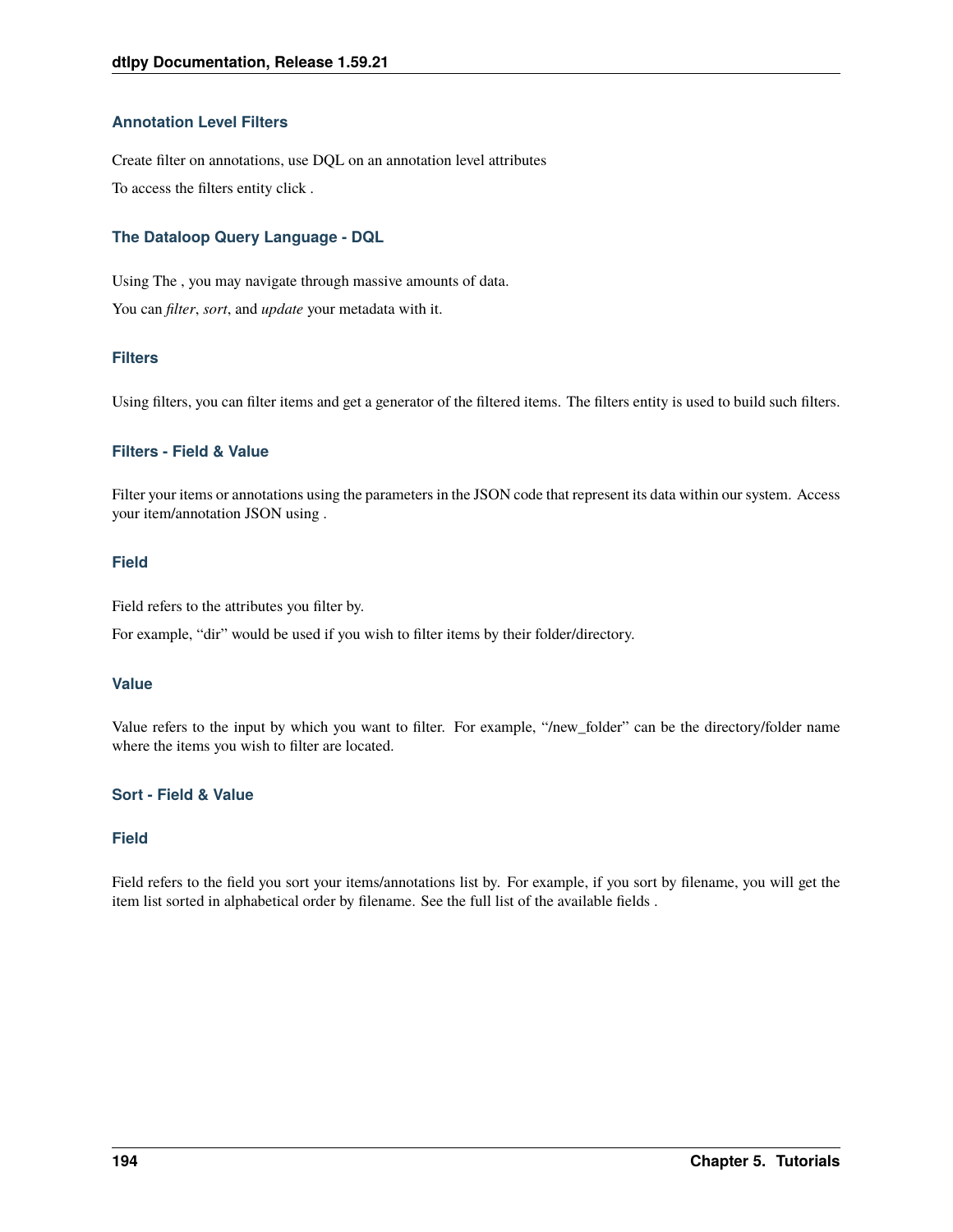## **Value**

Value refers to the list order direction. Either ascending or descending.

#### **Filter Annotations**

Filter annotations by the annotations' JSON fields. In this example, you will get all of the note annotations in the dataset sorted by the label.

```
import dtlpy as dl
# Get project and dataset
project = dl.projects.get(project_name='project_name')
dataset = project.datasets.get(dataset_name='dataset_name')
# Create filters instance with annotation resource
filters = dl.Filters(resource=dl.FiltersResource.ANNOTATION)
# Filter example - only note annotations
filters.add(field='type', values='note')
# optional - return results sorted by descending label
filters.sort_by(field='label', value=dl.FiltersOrderByDirection.DESCENDING)
pages = dataset.annotations.list(filters=filters)
# Count the annotations
print('Number of filtered annotations in dataset: {}'.format(pages.items_count))
# Iterate through the annotations - Go over all annotations and print the properties
for page in pages:
    for annotation in page:
        annotation.print()
```
#### **Filter Annotations by the Annotations' Item**

- filter Annotations by the annotations' items' JSON fields. For example, filter only box annotations from image items.

```
# Create filters instance
filters = dl.Filters(resource=dl.FiltersResource.ANNOTATION)
# Filter all box annotations
filters.add(field='type', values='box')
# AND filter annotations by their items - only items that are of mimetype image
# Meaning you will get 'box' annotations of all image items
filters.add_join(field='metadata.system.mimetype', values="image*")
# optional - return results sorted by descending creation date
filters.sort_by(field='createdAt', value=dl.FILTERS_ORDERBY_DIRECTION_DESCENDING)
# Get filtered annotations list in a page object
pages = dataset.annotations.list(filters=filters)
# Count the annotations
print('Number of filtered annotations in dataset: {}'.format(pages.items_count))
```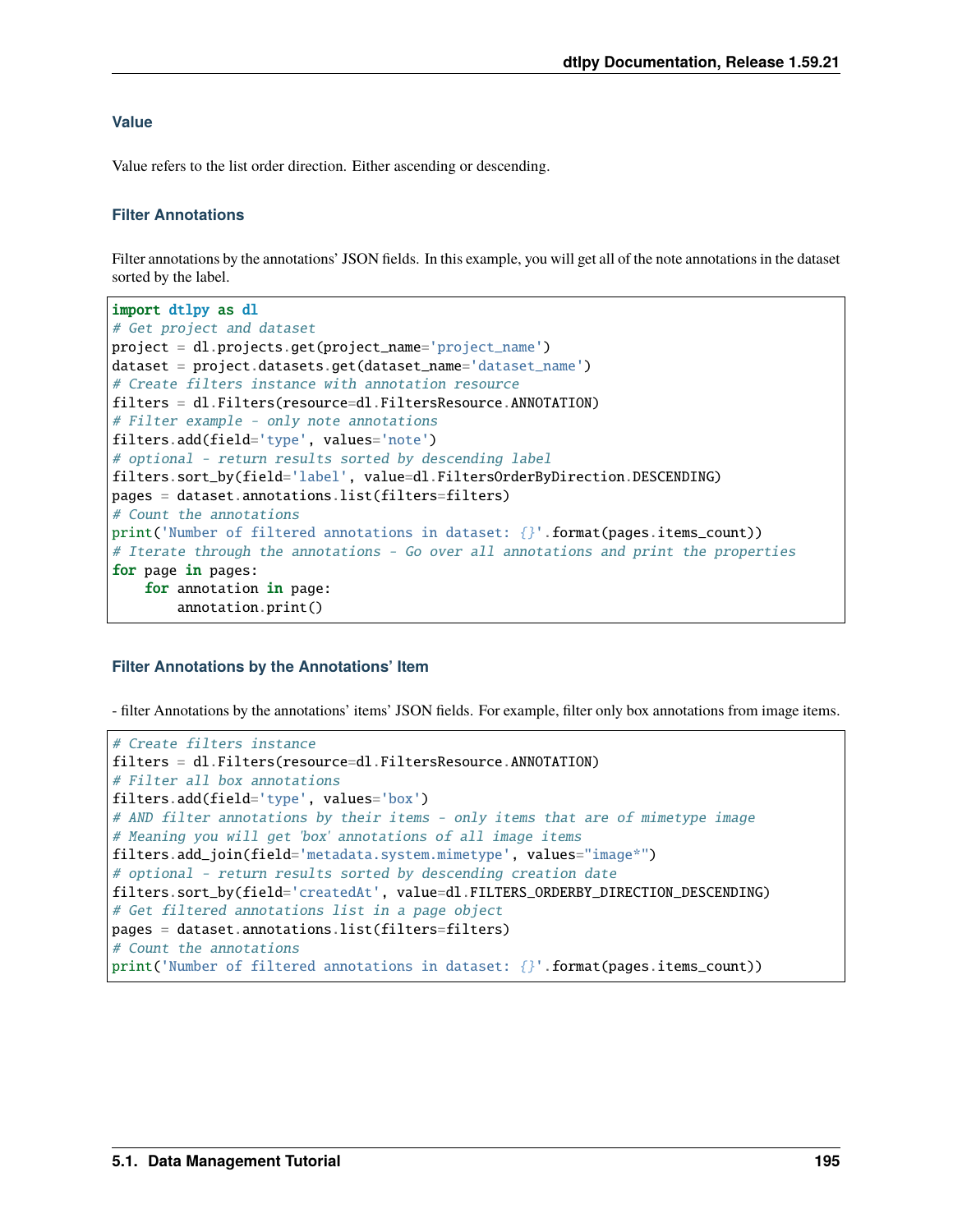# **Filters Method - "Or" and "And"**

## **And**

If you wish to filter annotations with the "and" logical operator, you can do so by specifying which filters will be checked with "and".

```
{
   "id": "5f576f660bb2fb455d79ffdf",
   "datasetId": "5e368bee106a76a61cf05282",
   "type": "segment",
   "label": "Planet",
   "attributes": [],
   "coordinates": [
        \Gamma{
                "x": 856.25,
                "y": 1031.2499999999995
            },
            {
                "x": 1081.25,
                "y": 1631.2499999999995
            },
            {
                "x": 485.41666666666663,
                "y": 1735.4166666666665
            },
            {
                "x": 497.91666666666663,
                "y": 1172.9166666666665
            }
        ]
   ],
    "metadata": {
        "system": {
            "status": null,
            "startTime": 0,
            "endTime": 1,
            "frame": 0,
            "endFrame": 1,
            "snapshots_": [
                {
                     "fixed": true,
                     "type": "transition",
                     "frame": 0,
                     "objectVisible": true,
                     "data": [
                         \Gamma{
                                 "x": 856.25,
                                 "y": 1031.2499999999995
                             },
                             {
```
(continues on next page)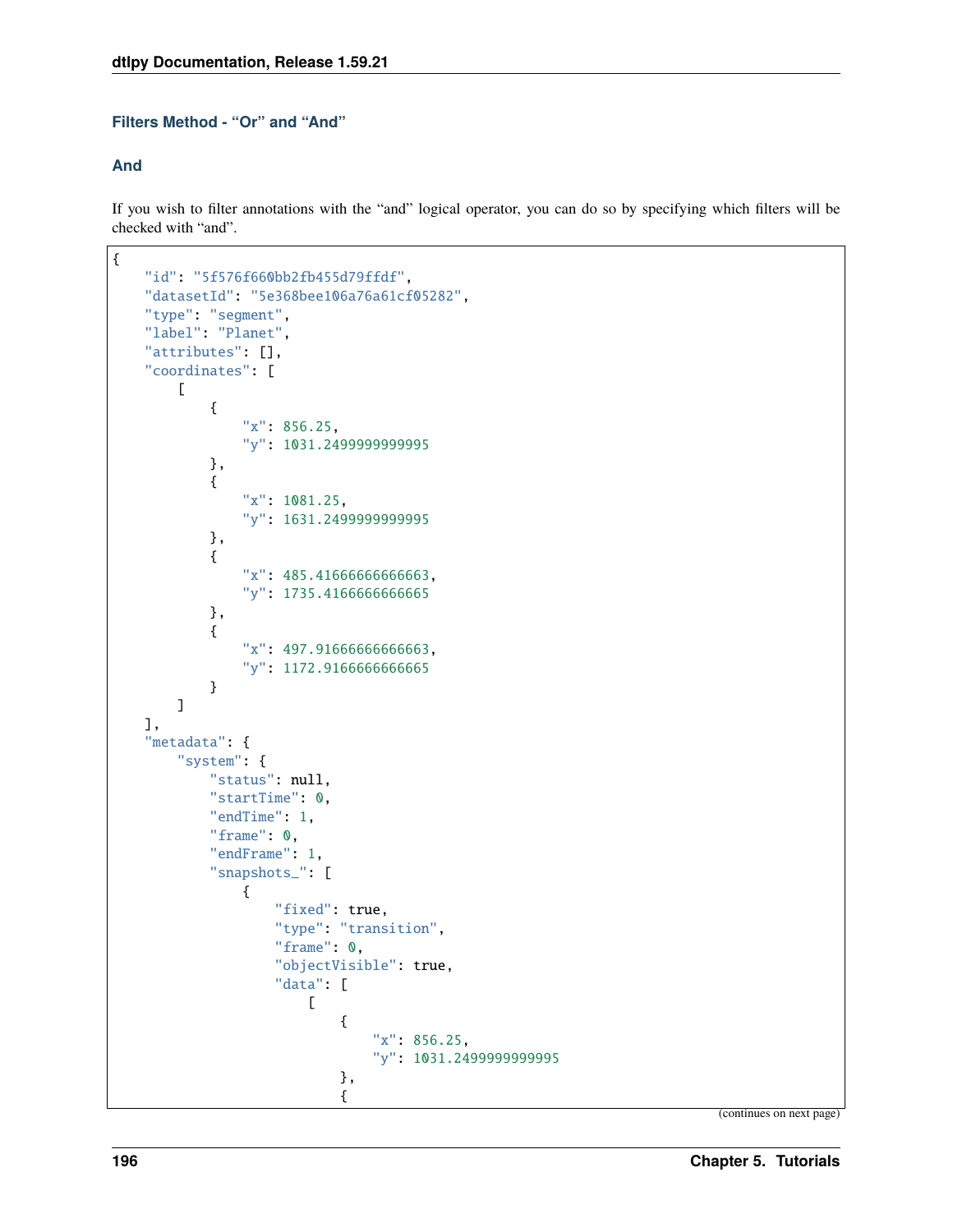(continued from previous page)

```
"x": 1081.25,
                                "y": 1631.2499999999995
                            },
                            {
                                "x": 485.41666666666663,
                                "y": 1735.4166666666665
                            },
                            {
                                "x": 497.91666666666663,
                                "y": 1172.9166666666665
                            }
                        ]
                    ],
                    "label": "Planet",
                    "attributes": []
                }
            ],
            "automated": false,
            "isOpen": false,
            "system": false
       },
        "user": {}
   },
   "creator": "user@dataloop.ai",
   "createdAt": "2020-09-08T11:47:50.576Z",
   "updatedBy": "user@dataloop.ai",
   "updatedAt": "2020-09-08T11:47:50.576Z",
   "itemId": "5f572f4423a69b8c83408f12",
    "url": "https://gate.dataloop.ai/api/v1/annotations/5f576f660bb2fb455d79ffdf",
   "item": "https://gate.dataloop.ai/api/v1/items/5f572f4423a69b8c83408f12",
   "dataset": "https://gate.dataloop.ai/api/v1/datasets/5e368bee106a76a61cf05282",
    "hash": "11fdc816804faf0f7266b40d1cb67aff38e5c10d"
}
```
# **Full Examples**

**How to filter annotations by their label?**

```
filters = dl. Filters()# set resource
filters.resource = dl.FiltersResource.ANNOTATION
filters.add(field='label', values='your_label_value')
pages = dataset.annotations.list(filters=filters)
# Count the annotations
print('Number of filtered annotations in dataset: {}'.format(pages.items_count))
```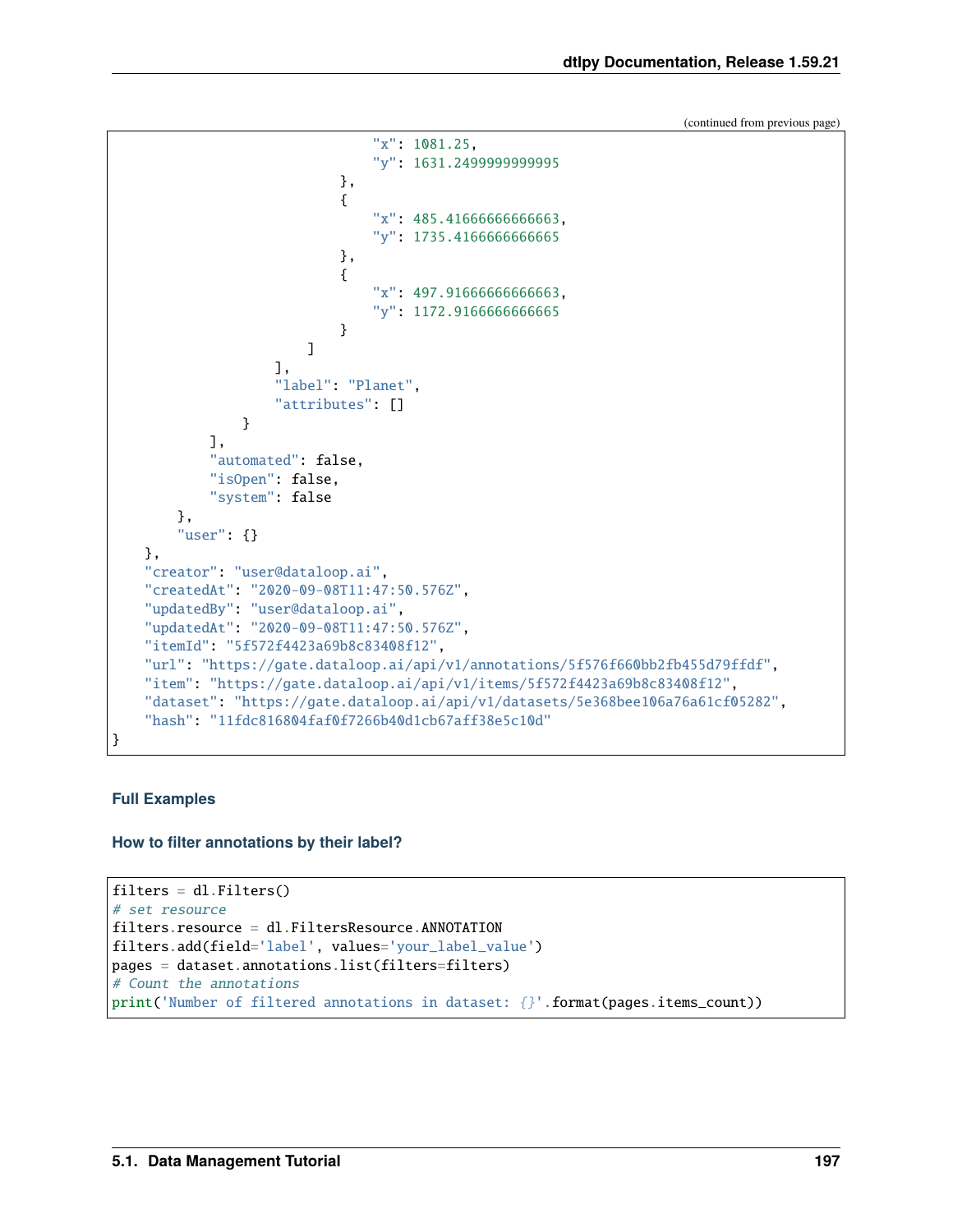## **Advanced Filtering Operators**

Explore advanced filtering options on .

#### **Item Level**

Create filter on items, use DQL on an item level attributes To access the filters entity click .

# **The Dataloop Query Language - DQL**

Using The , you may navigate through massive amounts of data. You can *filter*, *sort*, and *update* your metadata with it.

## **Filters**

Using filters, you can filter items and get a generator of the filtered items. The filters entity is used to build such filters.

## **Filters - Field & Value**

Filter your items or annotations using the parameters in the JSON code that represent its data within our system. Access your item/annotation JSON using .

## **Field**

Field refers to the attributes you filter by.

For example, "dir" would be used if you wish to filter items by their folder/directory.

#### **Value**

Value refers to the input by which you want to filter. For example, "/new\_folder" can be the directory/folder name where the items you wish to filter are located.

#### **Sort - Field & Value**

#### **Field**

Field refers to the field you sort your items/annotations list by. For example, if you sort by filename, you will get the item list sorted in alphabetical order by filename. See the full list of the available fields .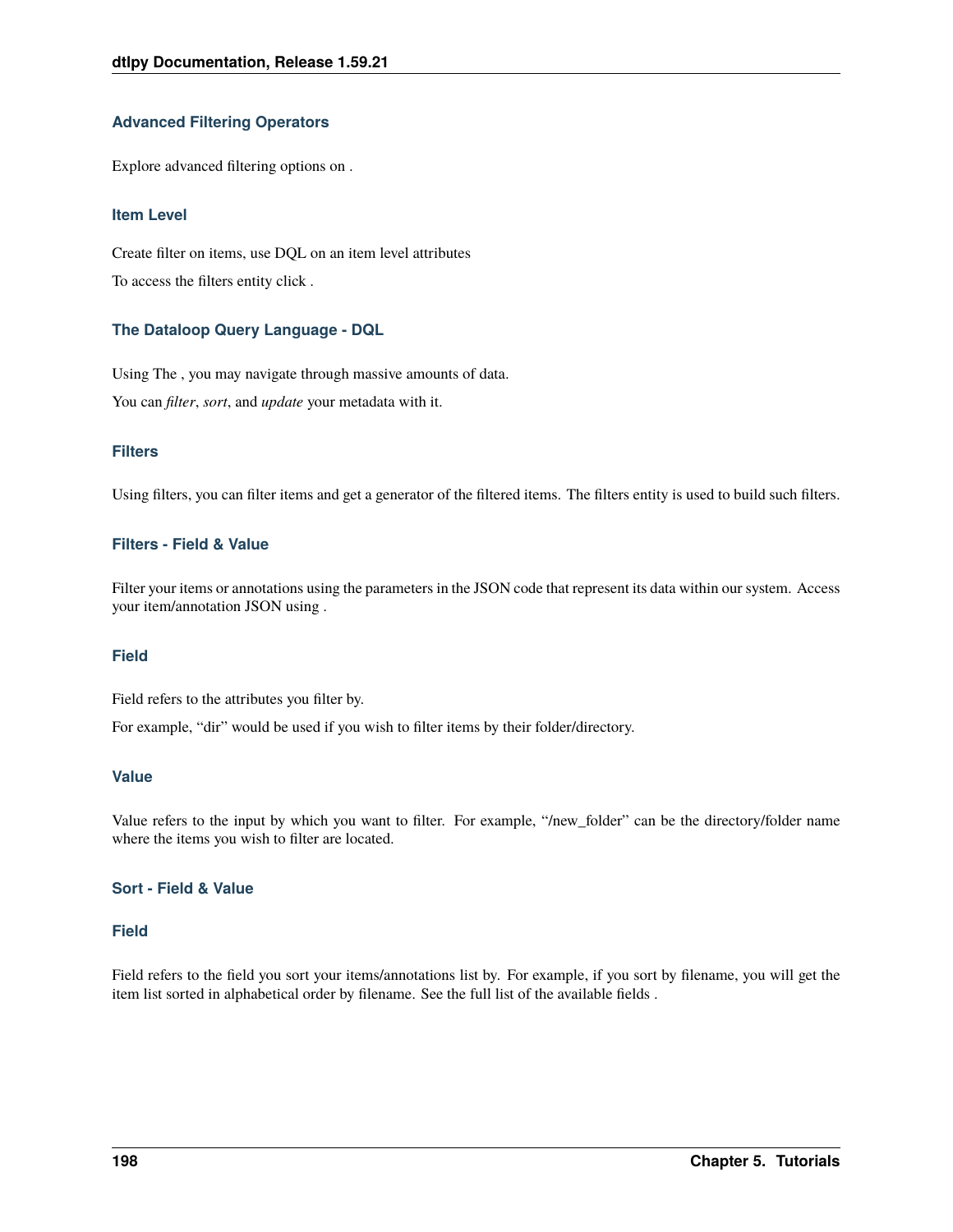## **Value**

Value refers to the list order direction. Either ascending or descending.

#### **Filter Items**

Filter items by the item's JSON fields. In this example, you will get all annotated items in a dataset sorted by the filename.

```
import dtlpy as dl
# Get project and dataset
project = dl.projects.get(project_name='project_name')
dataset = project.datasets.get(dataset_name='dataset_name')
# Create filters instance
filters = dl. Filters()# Filter only annotated items
filters.add(field='annotated', values=True)
# optional - return results sorted by ascending file name
filters.sort_by(field="filename")
# Get filtered items list in a page object
pages = dataset.items.list(filters=filters)
# Count the items
print('Number of items in dataset: {}'.format(pages.items_count))
```
#### **Filter Items by the Items' Annotations**

- filter items by the items' annotations JSON fields. For example, filter only items with 'box' annotations.

```
filters = dl. Filters()# Filter all approved items
filters.add(field='metadata.system.annotationStatus', values="approved")
# AND filter items by their annotation - only items with 'box' annotations
# Meaning you will get approved items with 'box' annotations
filters.add_join(field='type', values='box')
# optional - return results sorted by descending creation date
filters.sort_by(field='createdAt', value=dl.FILTERS_ORDERBY_DIRECTION_DESCENDING)
# Get filtered items list in a page object
pages = dataset.items.list(filters=filters)
# Count the items
print('Number of items in dataset: {}'.format(pages.items_count))
```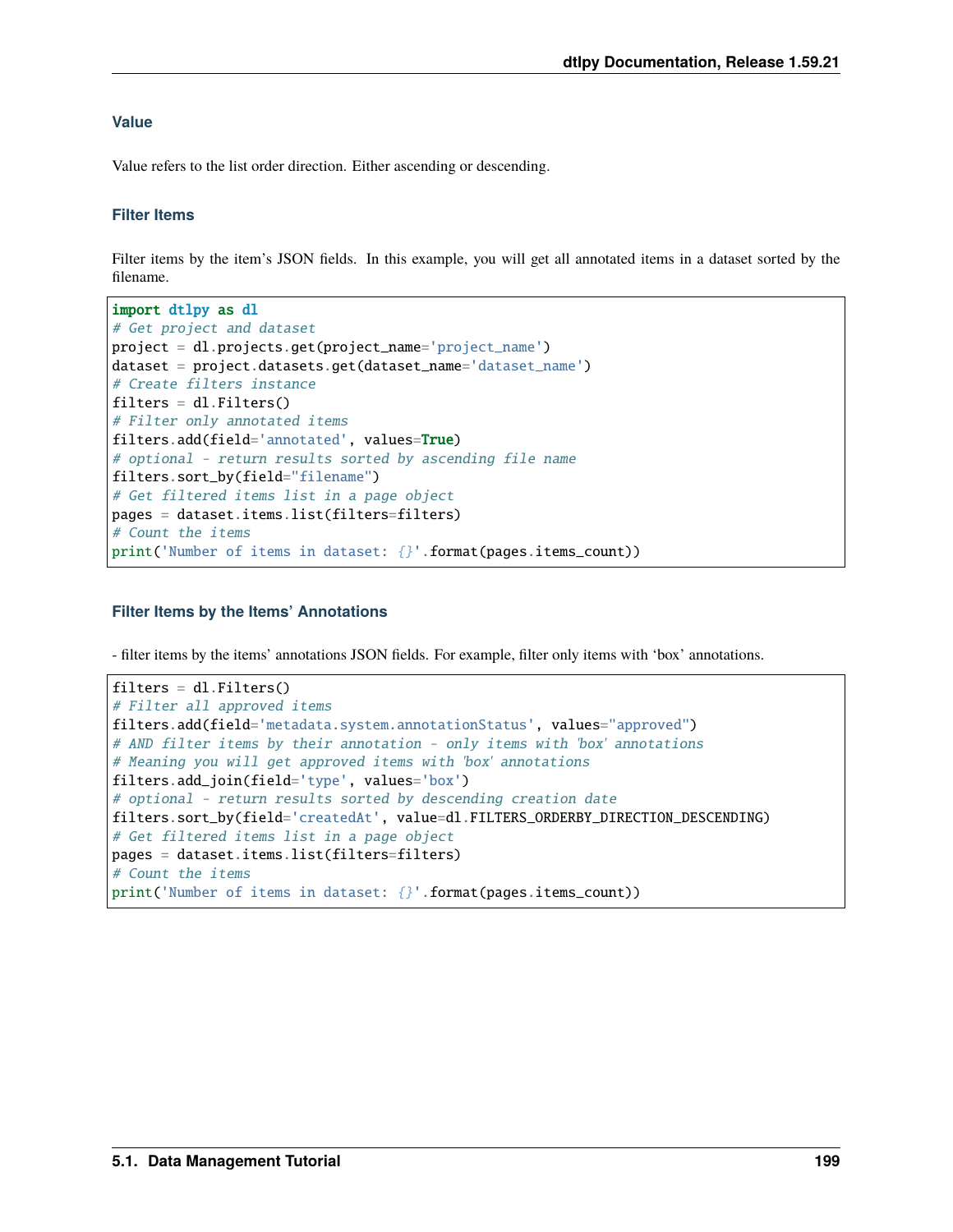# **Filters Method - "Or" and "And"**

## **And**

If you wish to filter annotations with the "and" logical operator, you can do so by specifying which filters will be checked with "and".

```
{
   "id": "5f4b60848ced1d50c3df114a",
   "datasetId": "5f4b603d9825b9f191bbd3b3",
   "createdAt": "2020-08-30T08:17:08.000Z",
   "dir": "/new_folder",
   "filename": "/new_folder/optional.jpg",
    "type": "file",
   "hidden": false,
   "metadata": {
        "system": {
            "originalname": "file",
            "size": 3290035,
            "encoding": "7bit",
            "mimetype": "image/jpeg",
            "annotationStatus": [
                "completed"
            ],
            "refs": [
                {
                    "type": "task",
                    "id": "5f4b61f8f81ab6238c331bd2"
                },
                {
                    "type": "assignment",
                    "id": "5f4b61f8f81ab60508331bd3"
                }
            ],
            "executionLogs": {
                "image-metadata-extractor": {
                    "default_module": {
                        "run": {
                            "5f4b60841b892d82eaa2d95b": {
                                 "progress": 100,
                                 "status": "success"
                            }
                        }
                    }
                }
            },
            "exif": {},
            "height": 2734,
            "width": 4096,
            "statusLog": [
                {
                    "status": "completed",
                    "timestamp": "2020-08-30T14:54:17.014Z",
```
(continues on next page)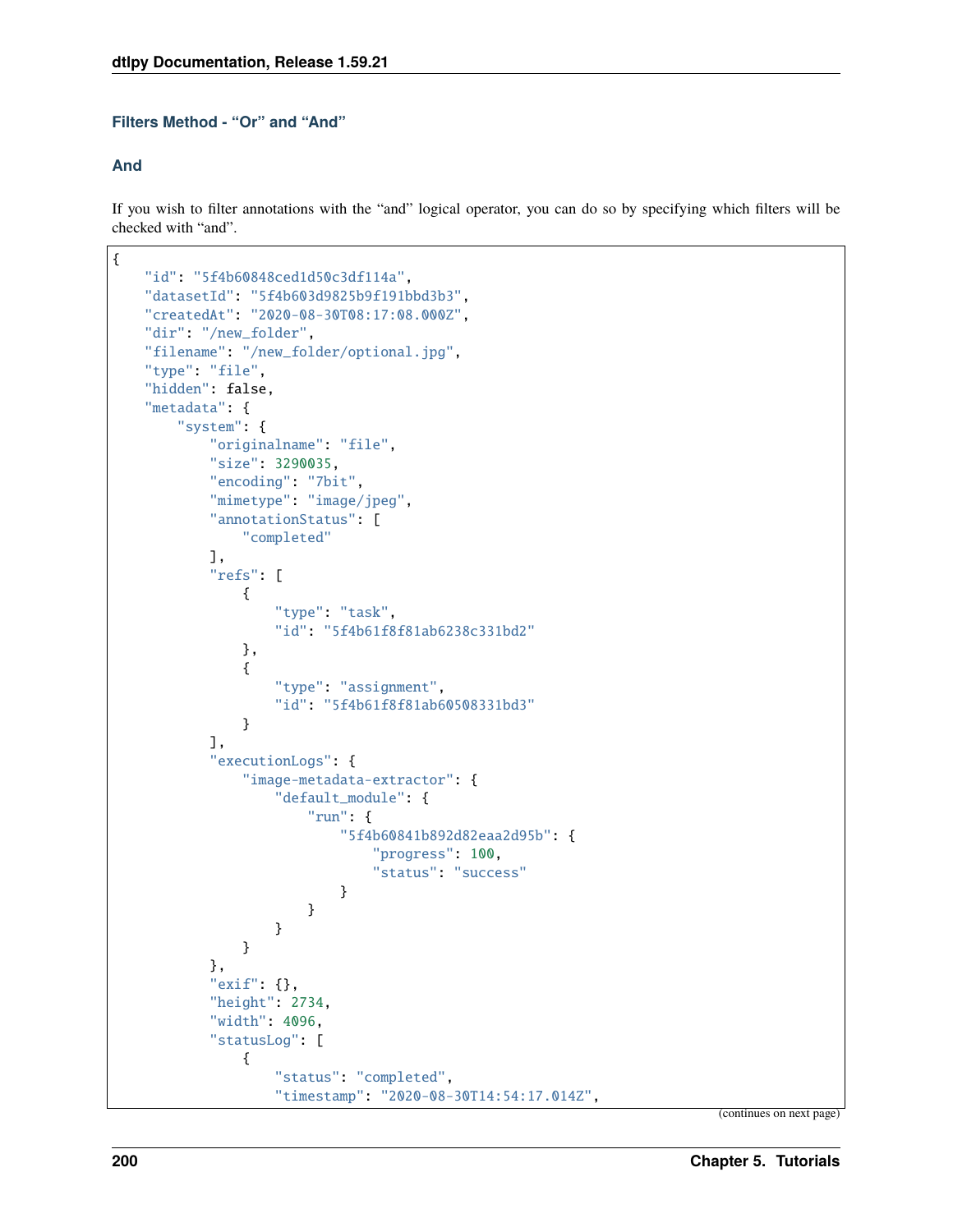(continued from previous page)

```
"creator": "user@dataloop.ai",
                    "action": "created"
                }
            ],
            "isBinary": true
        }
    },
    "name": "optional.jpg",
    "url": "https://gate.dataloop.ai/api/v1/items/5f4b60848ced1d50c3df114a",
    "dataset": "https://gate.dataloop.ai/api/v1/datasets/5f4b603d9825b9f191bbd3b3",
    "annotationsCount": 18,
    "annotated": "discarded",
    "stream": "https://gate.dataloop.ai/api/v1/items/5f4b60848ced1d50c3df114a/stream",
    "thumbnail": "https://gate.dataloop.ai/api/v1/items/5f4b60848ced1d50c3df114a/
\rightarrowthumbnail",
    "annotations": "https://gate.dataloop.ai/api/v1/items/5f4b60848ced1d50c3df114a/
˓→annotations"
}
```
#### **Full Examples**

**How to filter items by their annotations label?**

```
filters = dl. Filters()filters.add_join(field='label', values='your_label_value')
pages = dataset.items.list(filters=filters)
# Count the items
print('Number of filtered items in dataset: {}'.format(pages.items_count))
```
#### **How to filter items by completed and approved status?**

```
filters = dl. Filters()filters.add(field='metadata.system.annotationStatus', values=["completed", "approved"])
pages = dataset.items.list(filters=filters)
# Count the items
print('Number of items in dataset: {}'.format(pages.items_count))
```
#### **How to filter items by completed status (with items who are approved as well)?**

```
filters = dl. Filters()# set resource
filters.add(field='metadata.system.annotationStatus', values="completed")
pages = dataset.items.list(filters=filters)
# Count the items
print('Number of items in dataset: {}'.format(pages.items_count))
```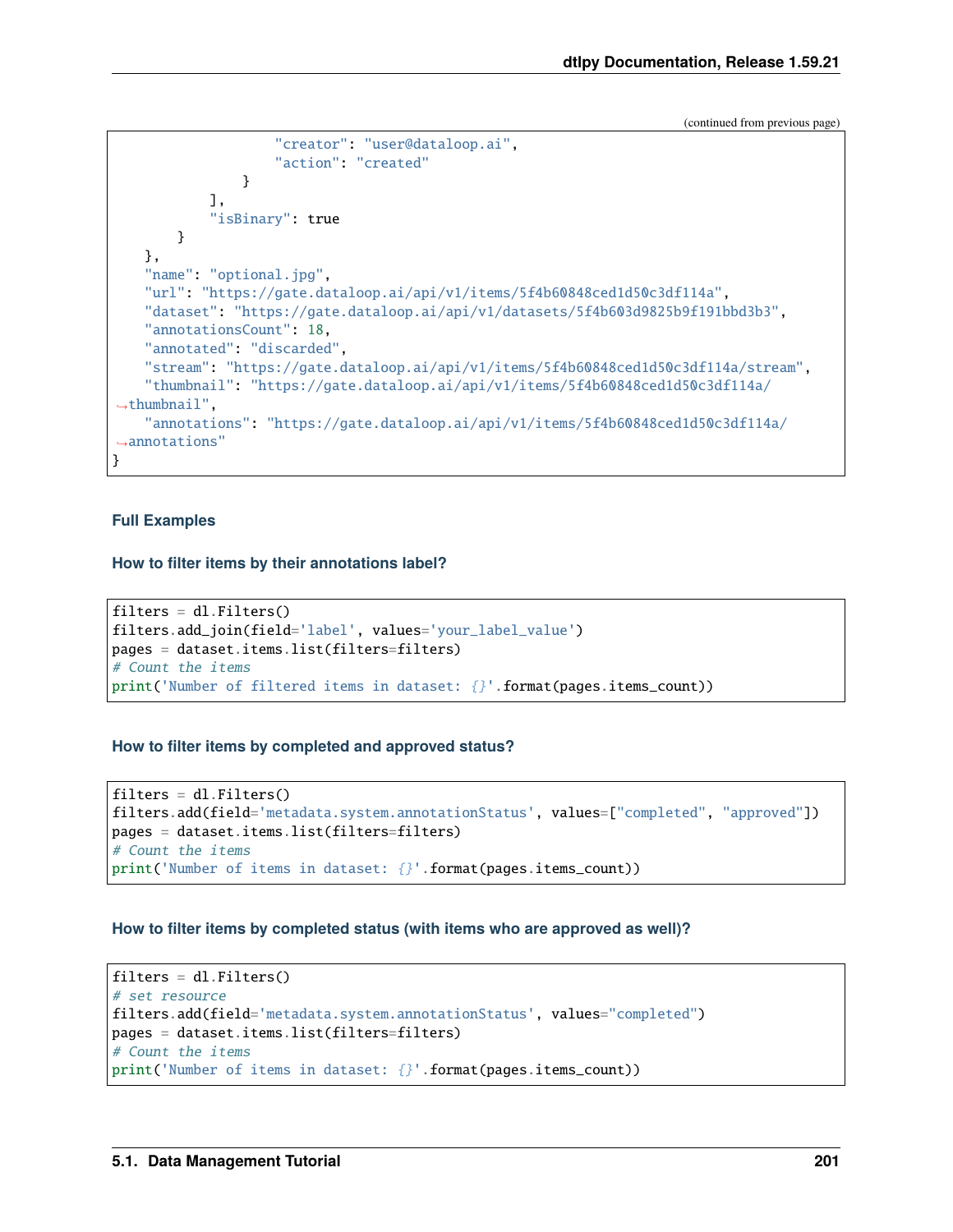#### **How to filter items by only completed status?**

```
filters = dl. Filters()filters.add(field='metadata.system.annotationStatus', values=["completed"])
pages = dataset.items.list(filters=filters)
# Count the items
print('Number of items in dataset: {}'.format(pages.items_count))
```
#### **How to filter unassigned items?**

```
filters = dl. Filters()filters.add(field='metadata.system.refs', values=[])
pages = dataset.items.list(filters=filters)
# Count the items
print('Number of items in dataset: {}'.format(pages.items_count))
```
#### **How to filter items by a specific folder?**

```
filters = dl. Filters()filters.add(field='dir', values="/folderName")
pages = dataset.items.list(filters=filters)
# Count the items
print('Number of items in dataset: {}'.format(pages.items_count))
```
#### **Get all items named foo.bar**

```
filters = dl. Filters()filters.add(field='name', values='foo.bar.*')
# Get filtered item list in a page object
pages = dataset.items.list(filters=filters)
# Count the items
print('Number of filtered items in dataset: {}'.format(pages.items_count))
```
## **Sort files of size 0-5 MB by name, in ascending order**

```
filters = dl. Filters()filters.add(field='metadata.system.size', values='0', operator='gt')
filters.add(field='metadata.system.size', values='5242880', operator='lt')
filters.sort_by(field='filename', value=dl.FILTERS_ORDERBY_DIRECTION_ASCENDING)
# Get filtered item list in a page object
pages = dataset.items.list(filters=filters)
# Count the items
print('Number of filtered items in dataset: {}'.format(pages.items_count))
```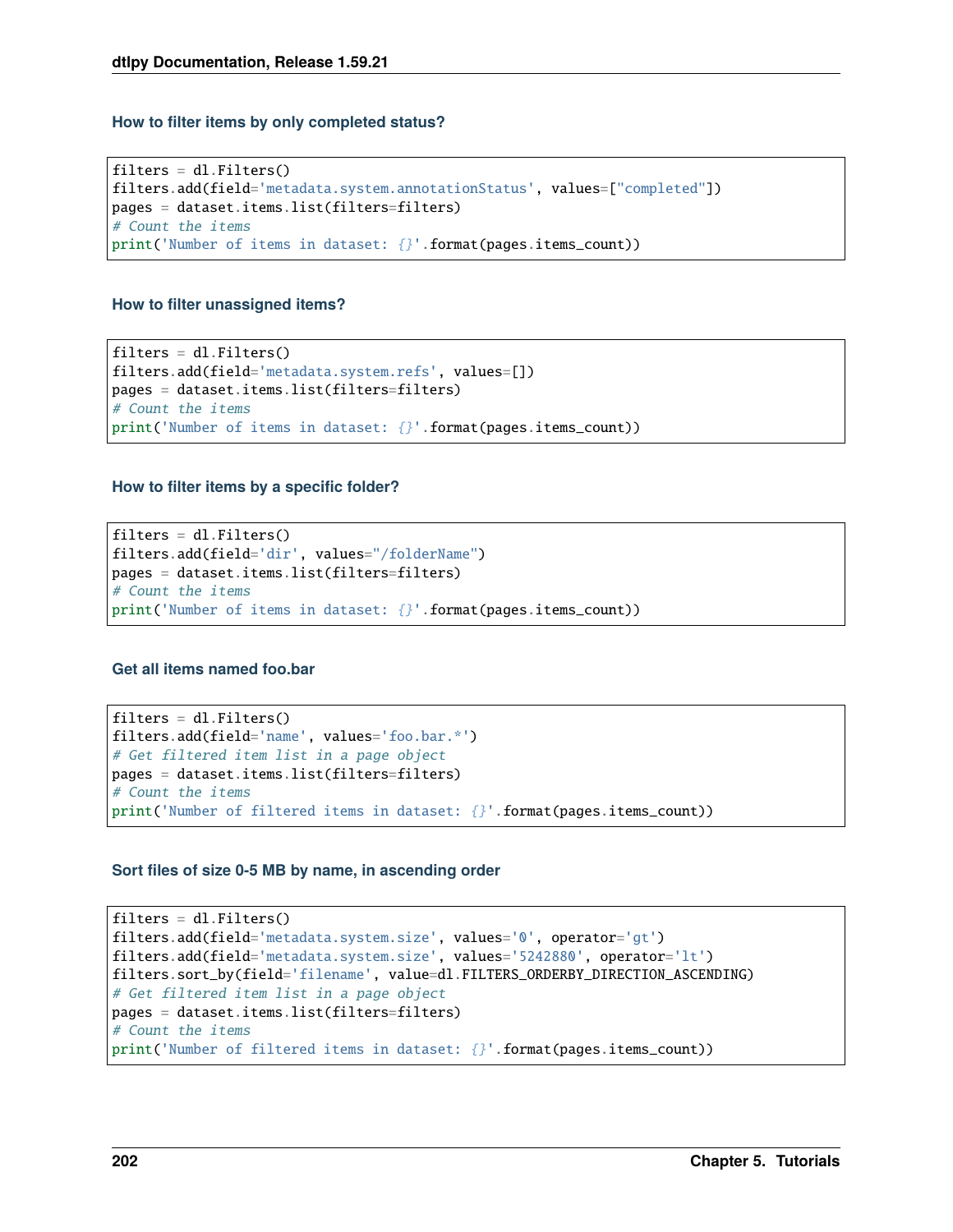**Sort with multiple fields: Sort Items by labels ascending and createdAt descending**

```
filters = dl. Filters()# set annotation resource
filters.resource = dl.FiltersResource.ANNOTATION
# return results sorted by descending label
filters.sort_by(field='label', value=dl.FILTERS_ORDERBY_DIRECTION_ASCENDING)
filters.sort_by(field='createdAt', value=dl.FILTERS_ORDERBY_DIRECTION_DESCENDING)
# Get filtered item list in a page object
pages = dataset.items.list(filters=filters)
# Count the items
print('Number of filtered items in dataset: {}'.format(pages.items_count))
```
#### **Advanced Filtering Operators**

Explore advanced filtering options on .

#### **Response to DQL Query**

A typical response to a DQL query will look like the following:

```
{
    "totalItemsCount": number,
    "items": Array,
    "totalPagesCount": number,
    "hasNextPage": boolean,
}
# A possible result:
{
    "totalItemsCount": 2,
    "totalPagesCount": 1,
    "hasNextPage": false,
    "items": [
        {
            "id": "5d0783852dbc15306a59ef6c",
            "createdAt": "2019-06-18T23:29:15.775Z",
            "filename": "/5546670769_8df950c6b6.jpg",
            "type": "file"
                    // \dots},
        {
            "id": "5d0783852dbc15306a59ef6d",
            "createdAt": "2019-06-19T23:29:15.775Z",
            "filename": "/5551018983_3ce908ac98.jpg",
            "type": "file"
                    // ...
        }
    ]
}
```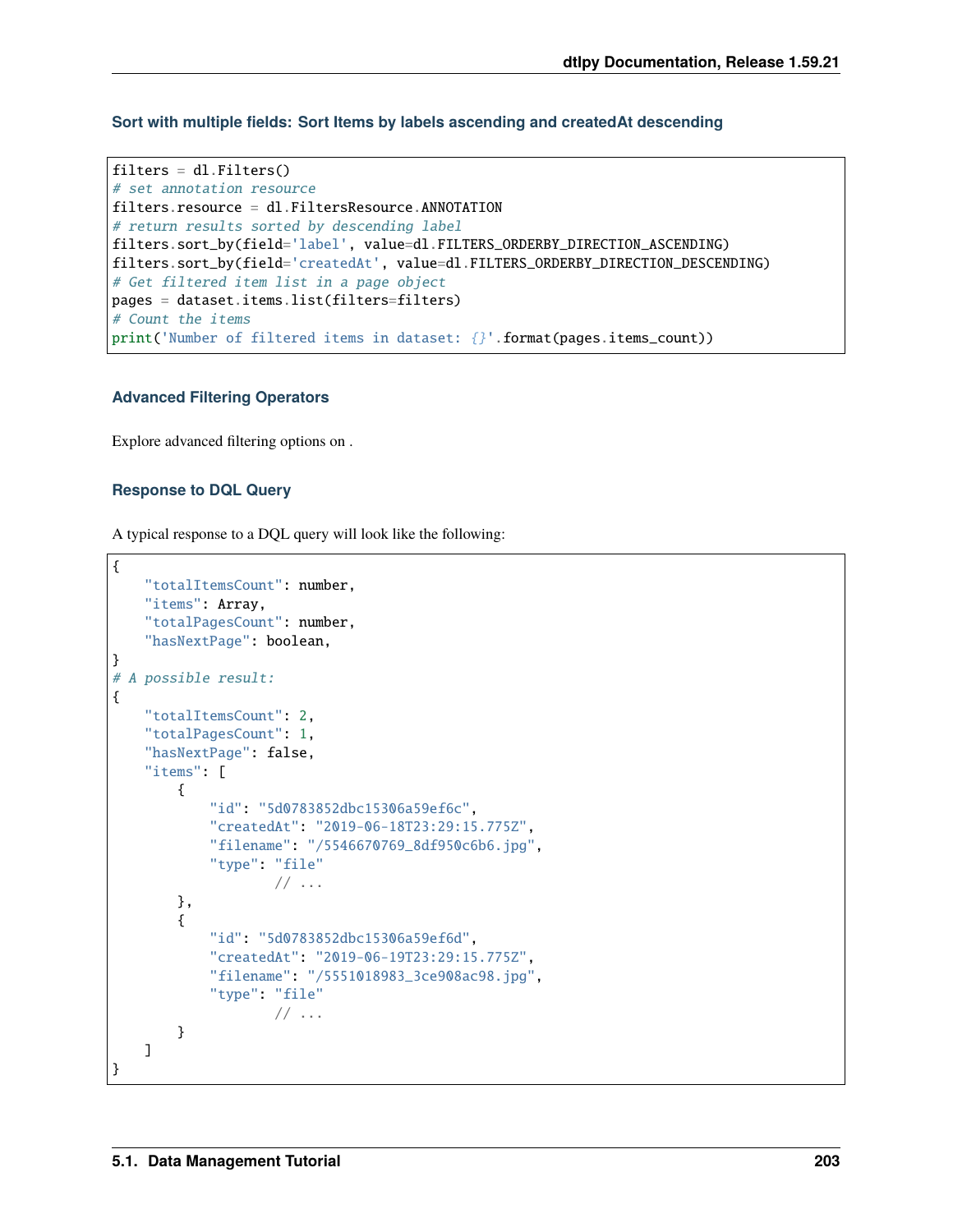## **Pagination**

How to use pages and iteration over items

#### **Pagination**

#### **Pages**

We use pages instead of a list when we have an object that contains a lot of information.

The page object divides a large list into pages (with a default of 1000 items) in order to save time when going over the items.

It is the same as we display it in the annotation platform, see example .

You can redefine the number of items on a page with the page\_size attribute. When we go over the items we use nested loops to first go to the pages and then go over the items for each page.

#### **Iterator of Items**

You can create a generator of items with different filters.

```
import dtlpy as dl
# Get the project
project = dl.projects.get(project_name='project_name')
# Get the dataset
dataset = project.datasets.get(dataset_name='dataset_name')
# Get items in pages (1000 item per page)
filters = dl. Filters()filters.add(field='filename', values='/your/file/path.mimetype')
pages = dataset.items.list(filters=filters)
# Count the items
print('Number of items in dataset: {}'.format(pages.items_count))
# Go over all item and print the properties
for i_page, page in enumerate(pages):
   print('{} items in page {}'.format(len(page), i_page))
    for item in page:
        item.print()
```
A Page entity iterator also allows reverse iteration for cases in which you want to change items during the iteration:

```
# Go over all item and print the properties
for i_page, page in enumerate(reversed(pages)):
   print('{} items in page {}'.format(len(page), i_page))
```
If you want to iterate through all items within your filter, you can also do so without going through them page by page:

```
for item in pages.all():
   print(item.name)
```
If you are planning to do some process on each item, it's faster to use multi-threads (or multi-process) for parallel computation. The following uses ThreadPoolExecutor with 32 workers to process parallel batches of 32 items: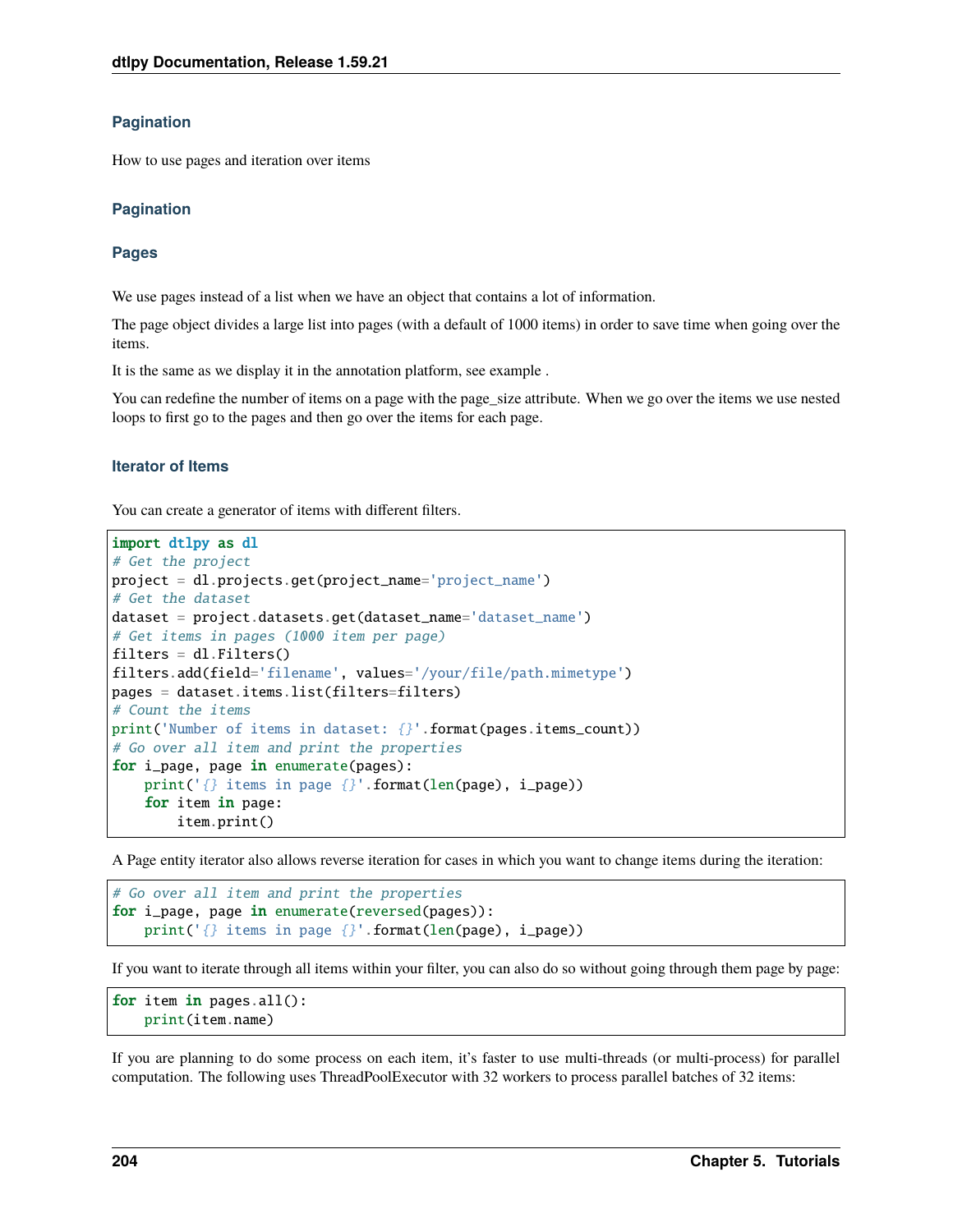```
from concurrent.futures import ThreadPoolExecutor
def single_item(item):
    # do some work on item
   print(item.filename)
   return True
with ThreadPoolExecutor(max_workers=32) as executor:
   executor.map(single_item, pages.all())
```
Lets compare the runtime to see that now the process is faster:

```
from concurrent.futures import ThreadPoolExecutor
import time
tic = time.time()for item in pages.all():
    # do stuff on item
   time.sleep(1)
print('One by one took {:.2f}[s]'.format(time.time() - tic))
def single_item(item):
    # do stuff on item
   time.sleep(1)
   return True
tic = time.time()
with ThreadPoolExecutor(max_workers=32) as executor:
    executor.map(single_item, pages.all())
print('Using threads took \{f: 2f\}[s]'.format(time.time() - tic))
```
Visualizing the progress with tqdm progress bar:

```
import todm
pbar = tqdm.tqdm(total=pages.items_count)
def single_item(item):
   # do stuff on item
   time.sleep(1)
   pbar.update()
   return True
with ThreadPoolExecutor(max_workers=32) as executor:
   executor.map(single_item, pages.all())
```
## **Set page\_size**

The following example sets the page\_size to 50:

```
# Create filters instance
filters = dl. Filters()# Get filtered item list in a page object, where the starting page is 1
pages = dataset.items.list(filters=filters, page_offset=1, page_size=50)
# Count the items
print('Number of filtered items in dataset: {}'.format(pages.items_count))
# Print items from page 1
print('Length of first page: {}'.format(len(pages.items)))
```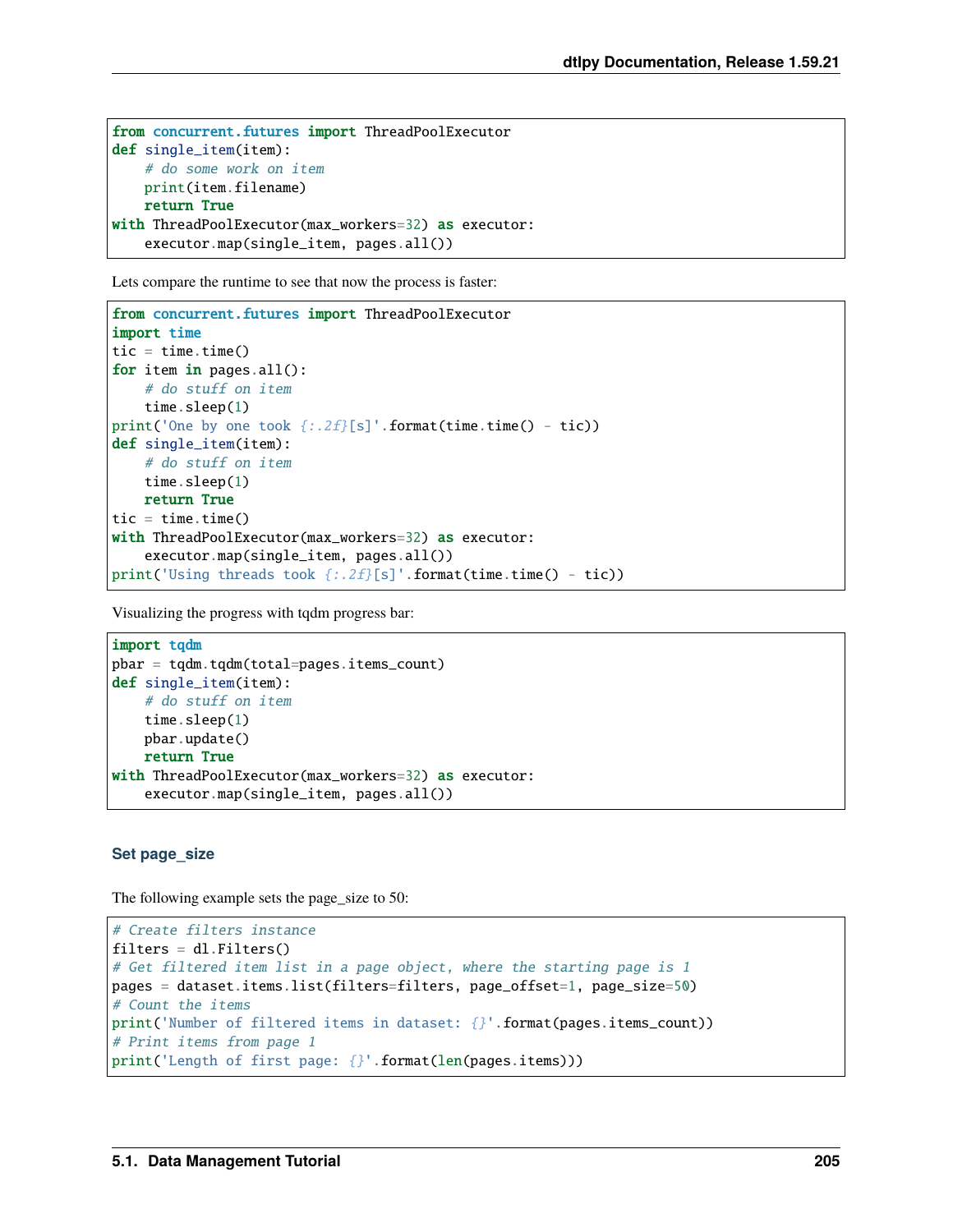# **5.1.7 Working with Metadata**

Working with Item's metadata

## **Working with Metadata**

```
import dtlpy as dl
# Get project and dataset
project = dl.projects.get(project_name='project_name')
dataset = project.datasets.get(dataset_name='dataset_name')
```
## **User Metadata**

As a powerful tool to manage data based on your categories and information, you can add any keys and values to both the item's and annotations' user-metadata sections using the Dataloop SDK. Then, you can use your user-metadata for data filtering, sorting, etc.

## **Metadata Data Types**

Metadata is a dictionary attribute used with items, annotations, and other entities of the Dataloop system (task, recipe, and more). As such, it can be used with string, number, boolean, list or null types.

#### **String**

```
item.metadata['user']['MyKey'] = 'MyValue'
annotation.metadata['user']['MyKey'] = 'MyValue'
```
## **Number**

```
item.metadata['user']['MyKey'] = 3
annotation.metadata['user']['MyKey'] = 3
```
## **Boolean**

```
item.metadata['user']['MyKey'] = True
annotation.metadata['user']['MyKey'] = True
```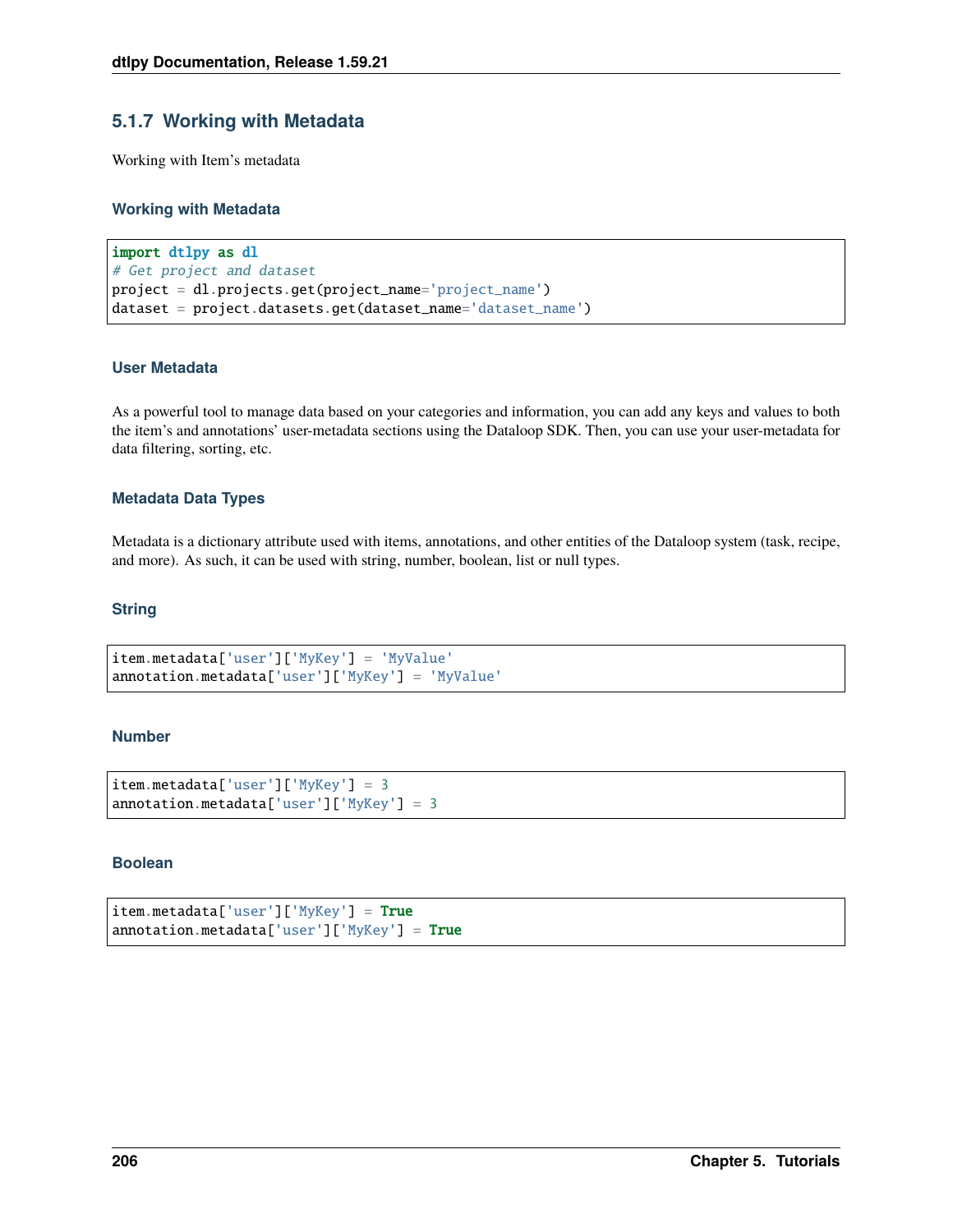# **Null – add metadata with no information**

```
item.metadata['user']['MyKey'] = None
annotation.metadata['user']['MyKey'] = None
```
**List**

```
# add metadata of a list (can contain elements of different types).
item . \text{metadata['user']['MyKey'] = ['A'', 2, False]annotation.metadata['user']['MyKey'] = ["A", 2, False]
```
## **Add new metadata to a list without losing existing data**

```
item.metadata['user']['MyKey'].append(3)
item = item.update()
annotation.metadata['user']['MyKey'].append(3)
annotation = annotation.update()
```
#### **Add metadata to an item's user metadata**

```
# upload and claim item
item = dataset.items.upload(local_path=r'C:/home/project/images/item.mimetype')
# or get item
item = dataset.items.get(item_id='write-your-id-number')
# modify metadata
item.metadata['user'] = dict()
item.metadata['user']['MyKey'] = 'MyValue'
# update and reclaim item
item = item.update()
```
#### **Modify an existing user metadata field**

```
# upload and claim item
item = dataset.items.upload(local_path=r'C:/home/project/images/item.mimetype')
# or get item
item = dataset.items.get(item_id='write-your-id-number')
# modify metadata
if 'user' not in item.metadata:
   item.metadata['user'] = dict()
item.metadata['user']['MyKey'] = 'MyValue'
# update and reclaim item
item = item.update()
```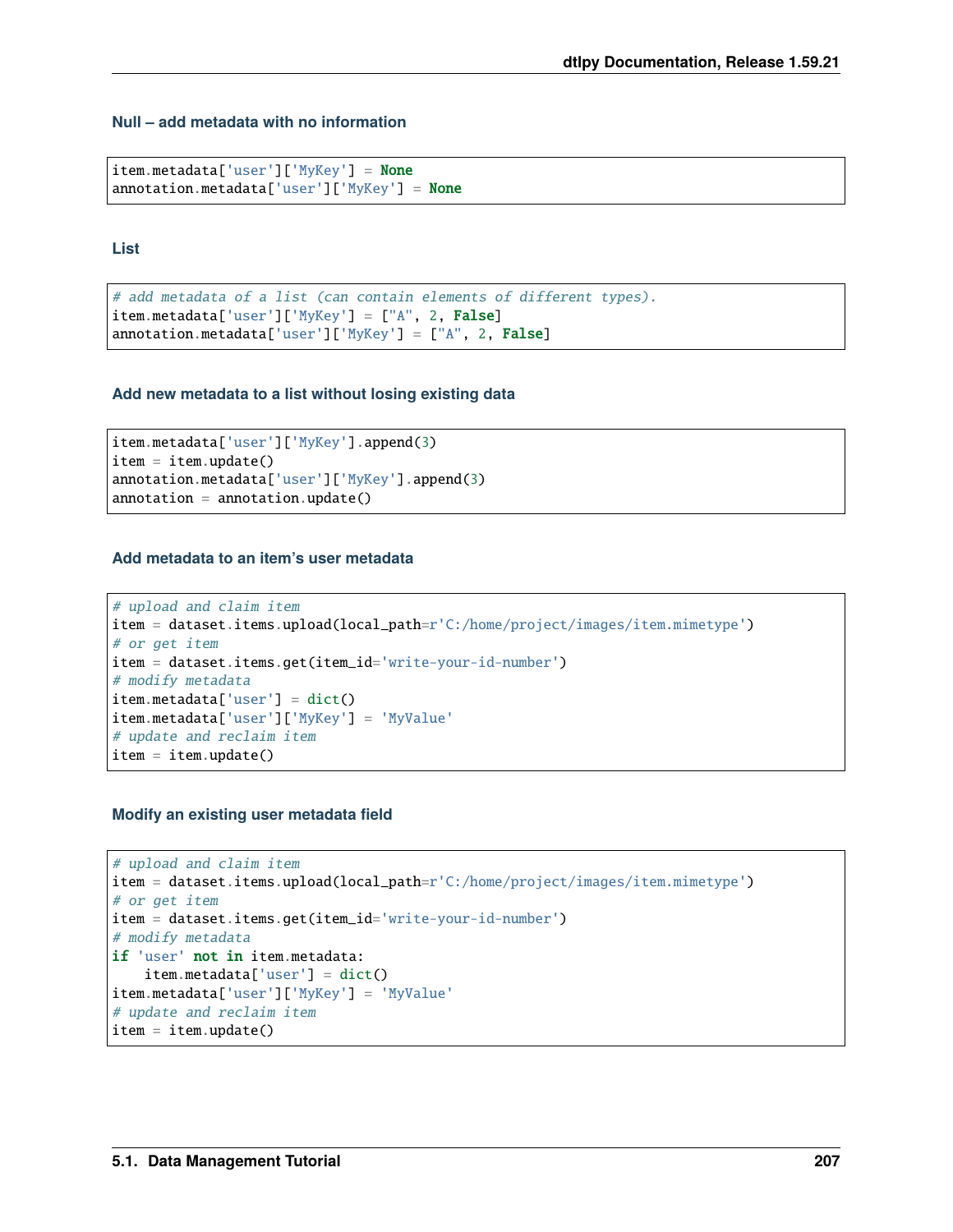# **Add metadata to annotations' user metadata**

```
# Get annotation
annotation = dl.annotations.get(annotation_id='my-annotation-id')
# modify metadata
annotation.metadata['user'] = dict()item.metadata['user']['red'] = True
# update and reclaim annotation
annotation = annotation.update()
```
#### **Filter items by user metadata**

#### **1. Get your dataset**

```
project = dl.projects.get(project_name='project_name')
dataset = project.datasets.get(dataset_name='dataset_name')
```
#### **2. Add metadata to an item**

You can also

```
# upload and claim item
item = dataset.items.upload(local_path=r'C:/home/project/images/item.mimetype')
# or get item
item = dataset.items.get(item_id='write-your-id-number')
# modify metadata
item.metadata['user'] = dict()
item.metadata['user']['MyKey'] = 'MyValue'
# update and reclaim item
item = item.update()
```
# **3. Create a filter**

```
filters = dl. Filters()# set resource - optional - default is item
filters.resource = dl.FiltersResource.ITEM
```
#### **4. Filter by your written key**

filters.add(field='metadata.user.Key', values='Value')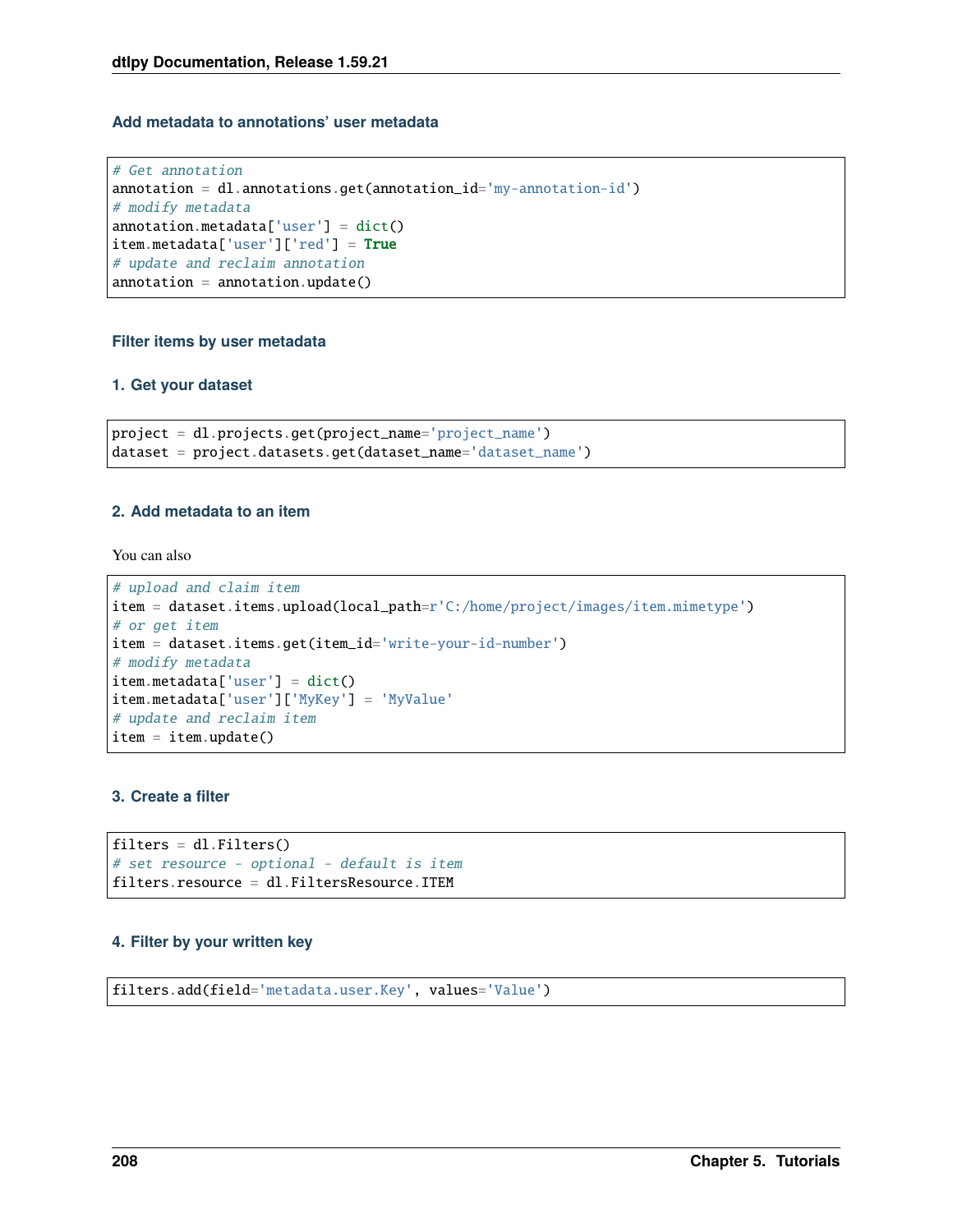# **5. Get filtered items**

```
pages = dataset.items.list(filters=filters)
# Go over all item and print the properties
for page in pages:
    for item in page:
        item.print()
```
# **5.2 FaaS Tutorial**

Tutorials for FaaS

# **5.2.1 FaaS Interactive Tutorial – Using Python & Dataloop SDK**

FaaS Interactive Tutorial

# **FaaS Interactive Tutorial – Using Python & Dataloop SDK**

#### **Concept**

Dataloop Function-as-a-Service (FaaS) is a compute service that automatically runs your code based on time patterns or in response to trigger events.

You can use Dataloop FaaS to extend other Dataloop services with custom logic. Altogether, FaaS serves as a super flexible unit that provides you with increased capabilities in the Dataloop platform and allows achieving any need while automating processes.

With Dataloop FaaS, you simply upload your code and create your functions. Following that, you can define a time interval or specify a resource event for triggering the function. When a trigger event occurs, the FaaS platform launches and manages the compute resources, and executes the function.

You can configure the compute settings according to your preferences (machine types, concurrency, timeout, etc.) or use the default settings.

## **Use Cases**

**Pre annotation processing**: Resize, video assembler, video dissembler

**Post annotation processing**: Augmentation, crop box-annotations, auto-parenting

**ML models**: Auto-detection

**QA models**: Auto QA, consensus model, majority vote model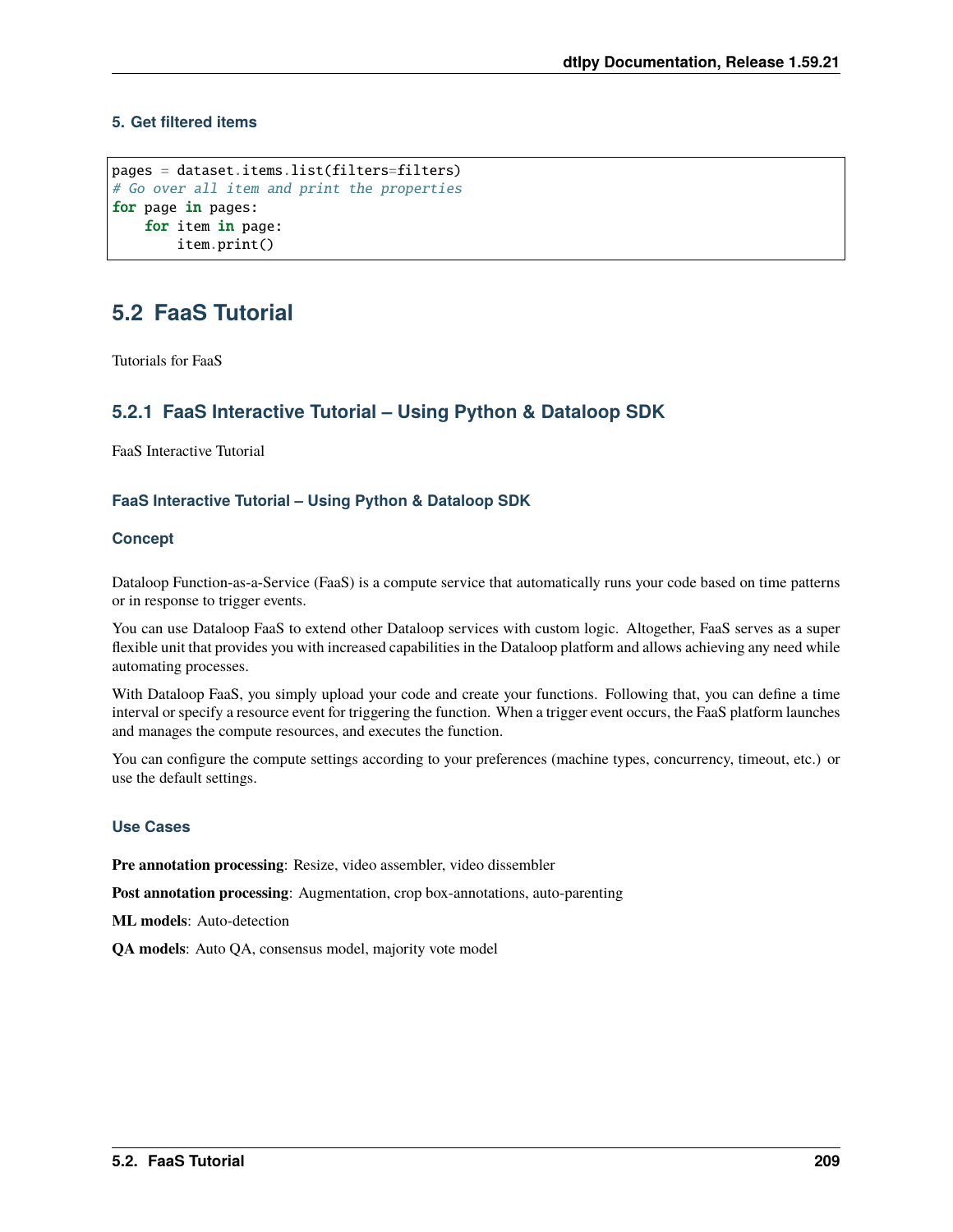# **5.2.2 Introduction**

Getting started with FaaS.

## **Introduction**

This tutorial will help you get started with FaaS.

- 1. Prerequisites
- 2. Basic use case: Single function
- Deploy a function as a service
- Execute the service manually and view the output
- 1. Advance use case: Multiple functions
- Deploy several functions as a package
- Deploy a service of the package
- Set trigger events to the functions
- Execute the functions and view the output and logs

First, log in to the platform by running the following Python code in the terminal or your IDE:

```
import dtlpy as dl
if dl.token_expired():
    dl.login()
```
Your browser will open a login screen, allowing you to enter your credentials or log in with Google. Once the "Login Successful" tab appears, you are allowed to close it.

This tutorial requires a project. You can create a new project, or alternatively use an existing one:

```
# Create a new project
project = dl.projects.create(project_name='project-sdk-tutorial')
```

```
# Use an existing project
project = dl.projects.get(project_name='project-sdk-tutorial')
```
Let's create a dataset to work with and upload a sample item to it:

```
dataset = project.datasets.create(dataset_name='dataset-sdk-tutorial')
item = dataset.items.upload(
   local_path=[
        'https://raw.githubusercontent.com/dataloop-ai/tiny_coco/master/images/train2017/
˓→000000184321.jpg'],
   remote_path='/folder_name')
# Remote path is optional, images will go to the main directory by default
```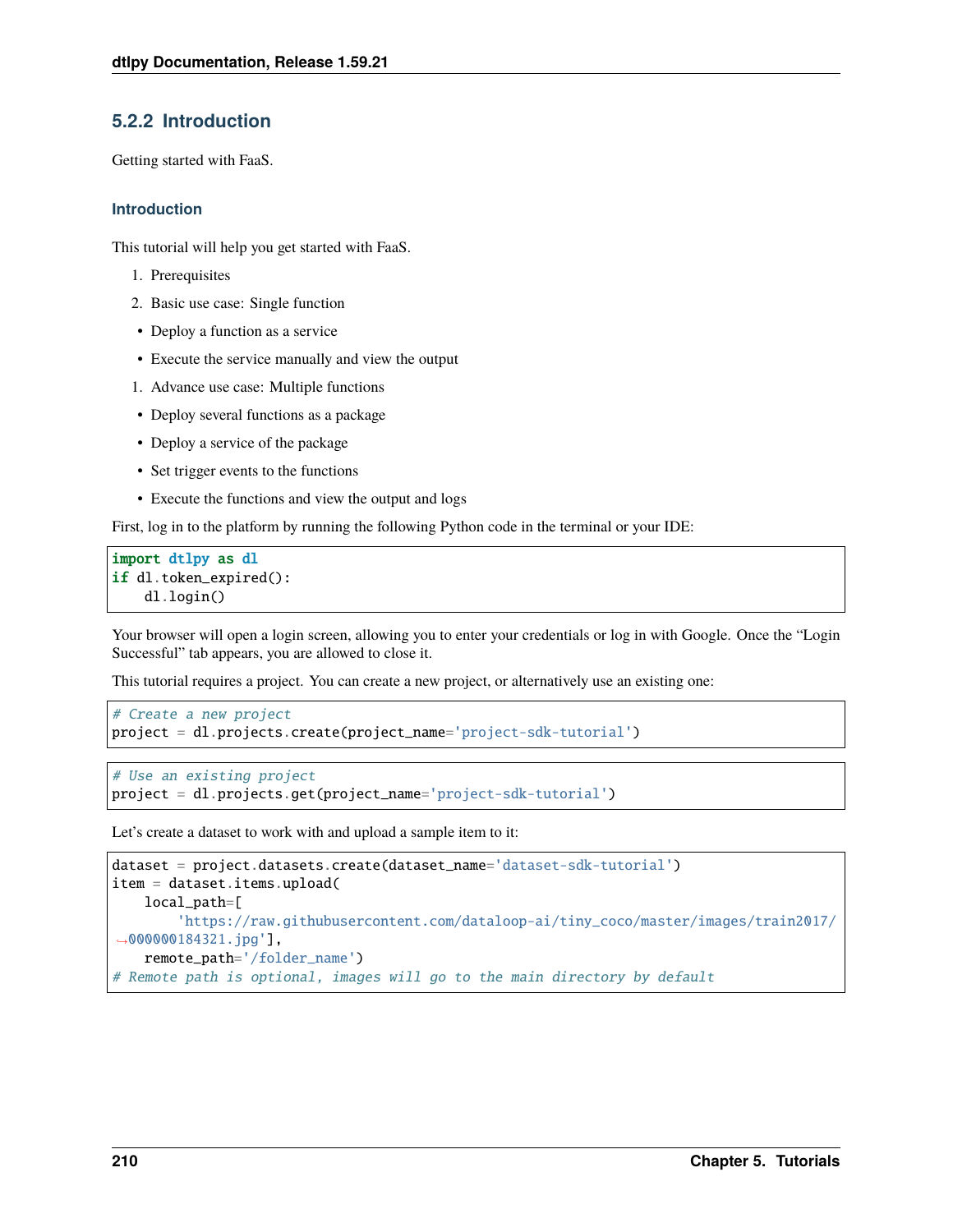# **5.2.3 Run Your First Function**

Create and run your first FaaS in the Dataloop platform

## **Basic Use Case: Single Function**

#### **Create and Deploy a Sample Function**

Below is an image-manipulation function in Python to use for converting an RGB image to a grayscale image. The function receives a single item, which later can be used as a trigger to invoke the function:

```
def rgb2gray(item: dl.Item):
    " ""Function to convert RGB image to GRAY
   Will also add a modality to the original item
    :param item: dl.Item to convert
    :return: None
    "''"''"import numpy as np
   import cv2
   buffer = item.download(save\_locally=False)bgr = cv2. imdecode(np.frombuffer(buffer.read(), np.uint8), -1)
   gray = cv2.cvtColor(bgr, cv2.COLOR_BGR2GRAY)
   bgr_equalized_item = item.dataset.items.upload(local_path=gray,
                                                    remote_path='/gray' + item.dir,
                                                    remote_name=item.name)
   # add modality
   item.modalities.create(name='gray',
                           ref=bgr_equalized_item.id)
   item.update(system_metadata=True)
```
You can now deploy the function as a service using Dataloop SDK. Once the service is ready, you may execute the available function on any input:

```
project = dl.projects.get(project_name='project-sdk-tutorial')
service = project.services.deploy(func=rgb2gray,
                                  service_name='grayscale-item-service')
```
## **Execute the function**

An execution means running the function on a service with specific inputs (arguments). The execution input will be provided to the function that the execution runs.

Now that the service is up, it can be executed manually (on-demand) or automatically, based on a set trigger (time/event). As part of this tutorial, we will demonstrate how to manually run the "RGB to Gray" function.

To see the item we uploaded, run the following code:

item.open\_in\_web()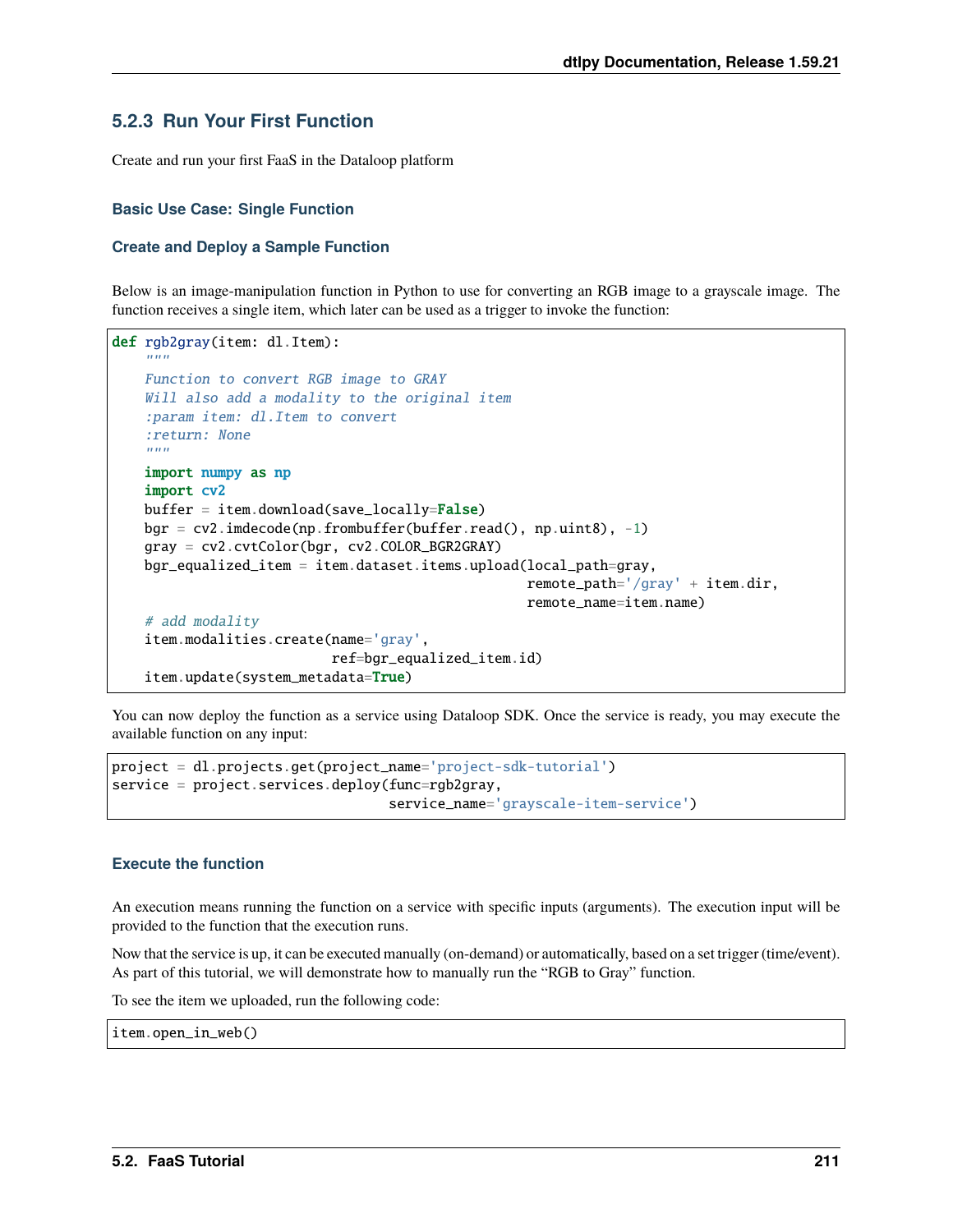# **5.2.4 Multiple Functions and Modules**

Create a Package with multiple functions and modules

## **Multiple Functions**

#### **Create and Deploy a Package of Several Functions**

First, login to the Dataloop platform:

```
import dtlpy as dl
if dl.token_expired():
    dl.login()
```
Let's define the project and dataset you will work with in this tutorial. create a new project and dataset:

```
project = dl.projects.create(project_name='project-sdk-tutorial')
project.datasets.create(dataset_name='dataset-sdk-tutorial')
```
To use an existing project and dataset:

```
project = dl.projects.get(project_name='project-sdk-tutorial')
dataset = project.datasets.get(dataset_name='dataset-sdk-tutorial')
```
#### **Write your code**

The following code consists of two image-manipulation methods:

- RGB to grayscale over an image
- CLAHE Histogram Equalization over an image Contrast Limited Adaptive Histogram Equalization (CLAHE) to equalize images

To proceed with this tutorial, copy the following code and save it as a main.py file.

```
import dtlpy as dl
import cv2
import numpy as np
class ImageProcess(dl.BaseServiceRunner):
   @staticmethod
    def rgb2gray(item: dl.Item):
        """
        Function to convert RGB image to GRAY
        Will also add a modality to the original item
        :param item: dl.Item to convert
        :return: None
        "'''"buffer = item.download(save_locally=False)
        bgr = cv2. imdecode(np.frombuffer(buffer.read(), np.uint8), -1)
        gray = cv2.cvtColor(bgr, cv2.COLOR_BGR2GRAY)
        gray_item = item.dataset.items.upload(local_path=gray,
                                               remote_path='/gray' + item.dim.
                                               remote_name=item.filename)
```
(continues on next page)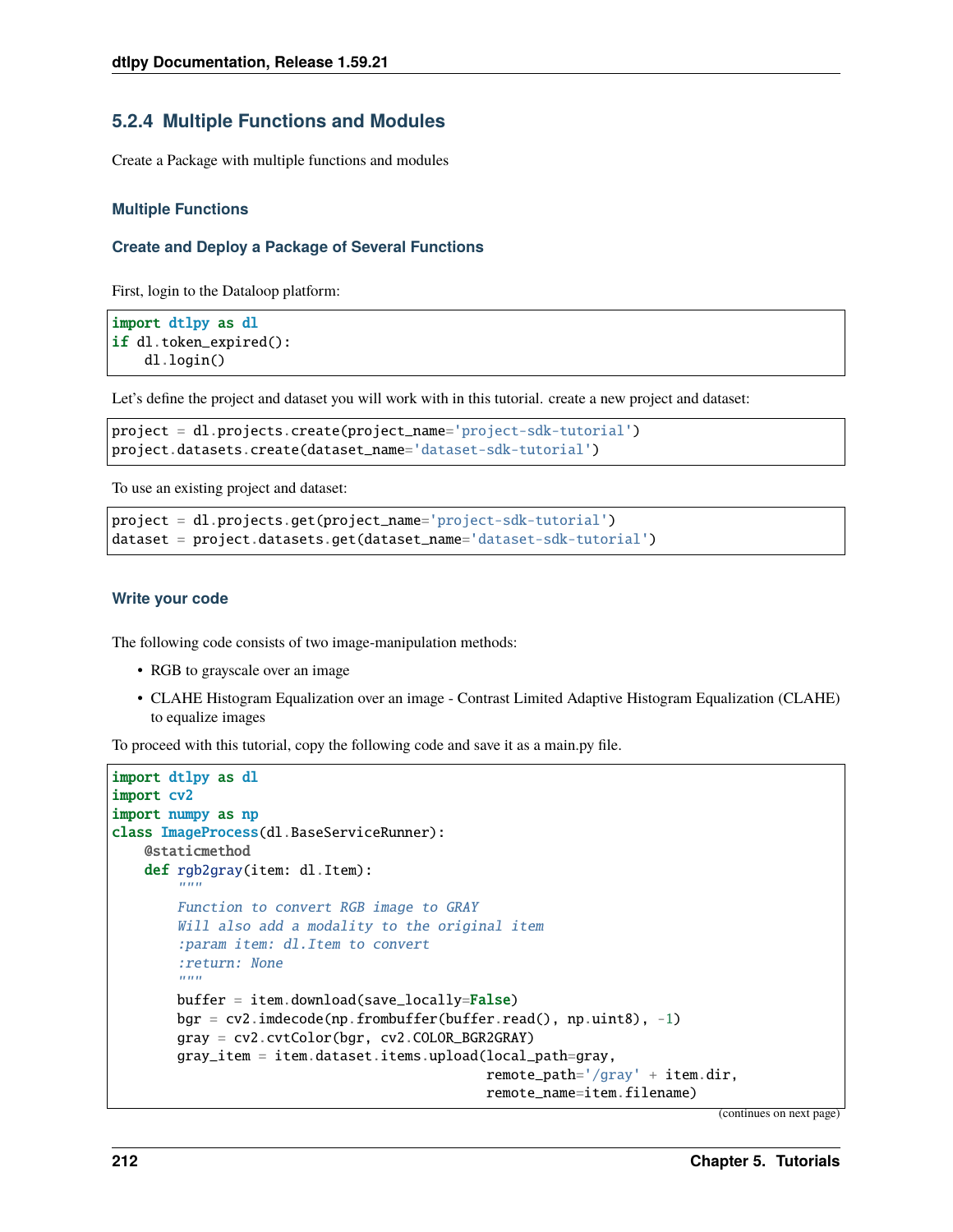```
# add modality
       item.modalities.create(name='gray',
                               ref=gray_item.id)
       item.update(system_metadata=True)
   @staticmethod
   def clahe_equalization(item: dl.Item):
       "'''"Function to perform histogram equalization (CLAHE)
       Will add a modality to the original item
       Based on opencv https://docs.opencv.org/4.x/d5/daf/tutorial_py_histogram_
ightharpoonupequalization.html
       :param item: dl.Item to convert
       :return: None
       "''"buffer = item.download(save\_locally=False)bgr = cv2.imdecode(np.frombuffer(buffer.read(), np.uint8), -1)
       # create a CLAHE object (Arguments are optional).
       lab = cv2.cvtColor(bgr, cv2.COLOR_BGR2LAB)
       lab\_planes = cv2.split(lab)clahe = cv2.createCLAHE(clipLimit=2.0, tileGridSize=(8, 8))
       lab\_planes[0] = clahe.appendy(lab_planes[0])lab = cv2.merge(lab_planes)
       bgr\_equalized = cv2.cvtColor(lab, cv2.COLOR_LAB2BGR)bgr_equalized_item = item.dataset.items.upload(local_path=bgr_equalized,
                                                        remote_path='/equ' + item.dir,
                                                        remote_name=item.filename)
       # add modality
       item.modalities.create(name='equ',
                               ref=bgr_equalized_item.id)
       item.update(system_metadata=True)
```
#### **Define the module**

Multiple functions may be defined in a single package under a "module" entity. This way you will be able to use a single codebase for various services.

Here, we will create a module containing the two functions we discussed. The "main.py" file you downloaded is defined as the module entry point. Later, you will specify its directory file path.

```
modules = [dl.PackageModule(name='image-processing-module',
                               entry_point='main.py',
                               class_name='ImageProcess',
                               functions=[dl.PackageFunction(name='rgb2gray',
                                                                description='Converting RGB to␣
\rightarrowgray',
                                                                inputs=[dl.FunctionIO(type=dl.
˓→PackageInputType.ITEM,
                                                                                         name=
\rightarrow'item')]),
                                           dl.PackageFunction(name='clahe_equalization',
                                                                description='CLAHE histogram␣
  equalization<sup>'</sup>
```
(continues on next page)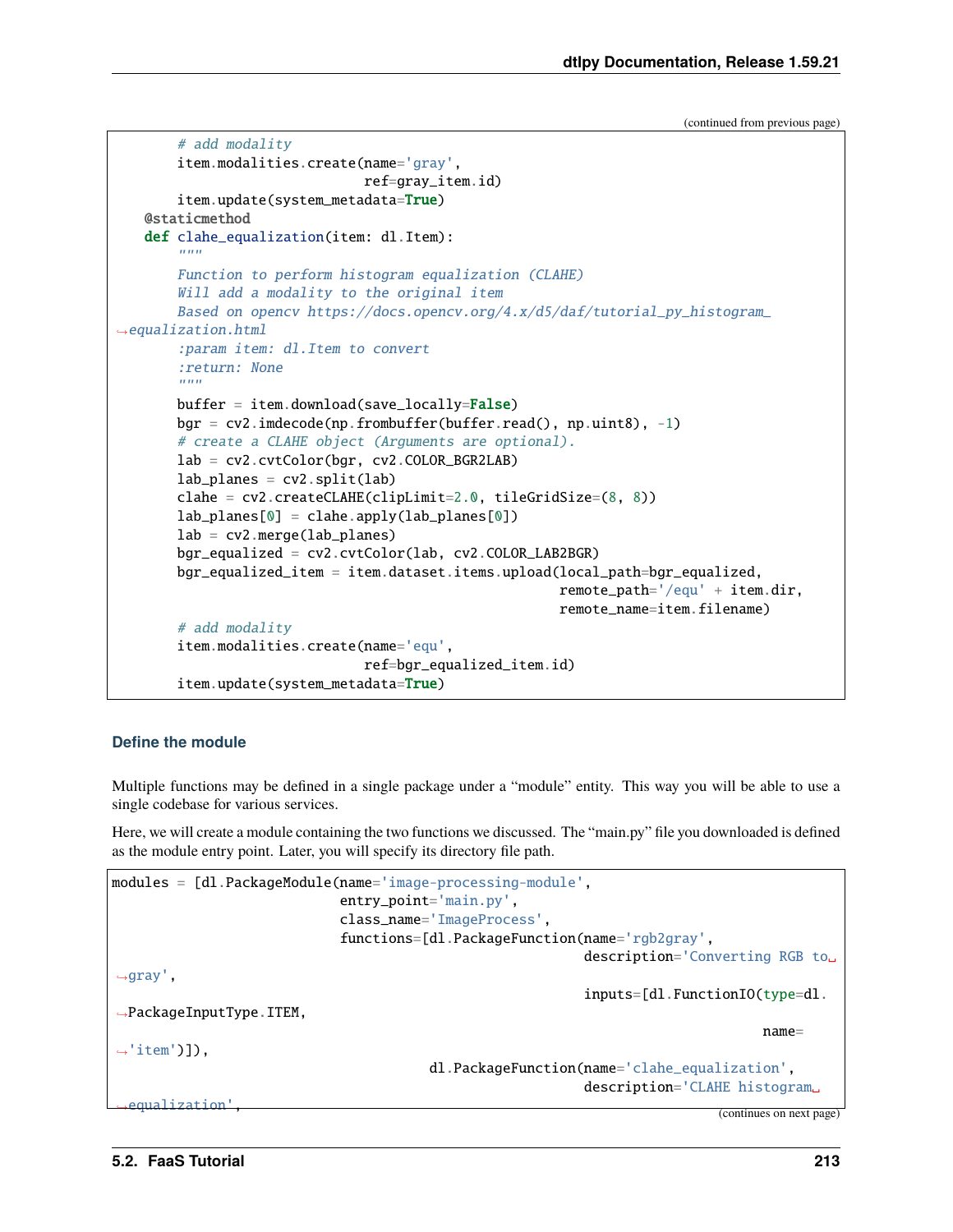|                                      | $\sim$ $\sim$ $\sim$           |
|--------------------------------------|--------------------------------|
|                                      | inputs=[dl.FunctionI0(type=dl. |
| $\rightarrow$ PackageInputType.ITEM, |                                |
|                                      | $name =$                       |
| $\rightarrow$ 'item')])              |                                |
|                                      | וו                             |

## **Push the package**

When you deployed the service in the previous tutorial ("Single Function"), a module and a package were automatically generated.

Now we will explicitly create and push the module as a package in the Dataloop FaaS library (application hub). For that, please specify the source path (src\_path) of the "main.py" file you downloaded, and then run the following code:

```
src_path = 'functions/opencv_functions'
project = dl.projects.get(project_name='project-sdk-tutorial')
package = project.packages.push(package_name='image-processing',
                                modules=modules,
                                src_path=src_path)
```
#### **Deploy a service**

Now that the package is ready, it can be deployed to the Dataloop platform as a service. To create a service from a package, you need to define which module the service will serve. Notice that a service can only contain a single module. All the module functions will be automatically added to the service.

Multiple services can be deployed from a single package. Each service can get its own configuration: a different module and settings (computing resources, triggers, UI slots, etc.).

In our example, there is only one module in the package. Let's deploy the service:

```
service = package.services.deploy(service_name='image-processing',
                                  runtime=dl.KubernetesRuntime(concurrency=32),
                                  module_name='image-processing-module')
```
## **Trigger the service**

Once the service is up, we can configure a trigger to automatically run the service functions. When you bind a trigger to a function, that function will execute when the trigger fires. The trigger is defined by a given time pattern or by an event in the Dataloop system.

Event based trigger is related to a combination of resource and action. A resource can be any entity in our system (item, dataset, annotation, etc.) and the associated action will define a change in the resource that will prompt the trigger (update, create, delete). You can only have one resource per trigger.

The resource object that triggered the function will be passed as the function's parameter (input).

Let's set a trigger in the event a new item is created: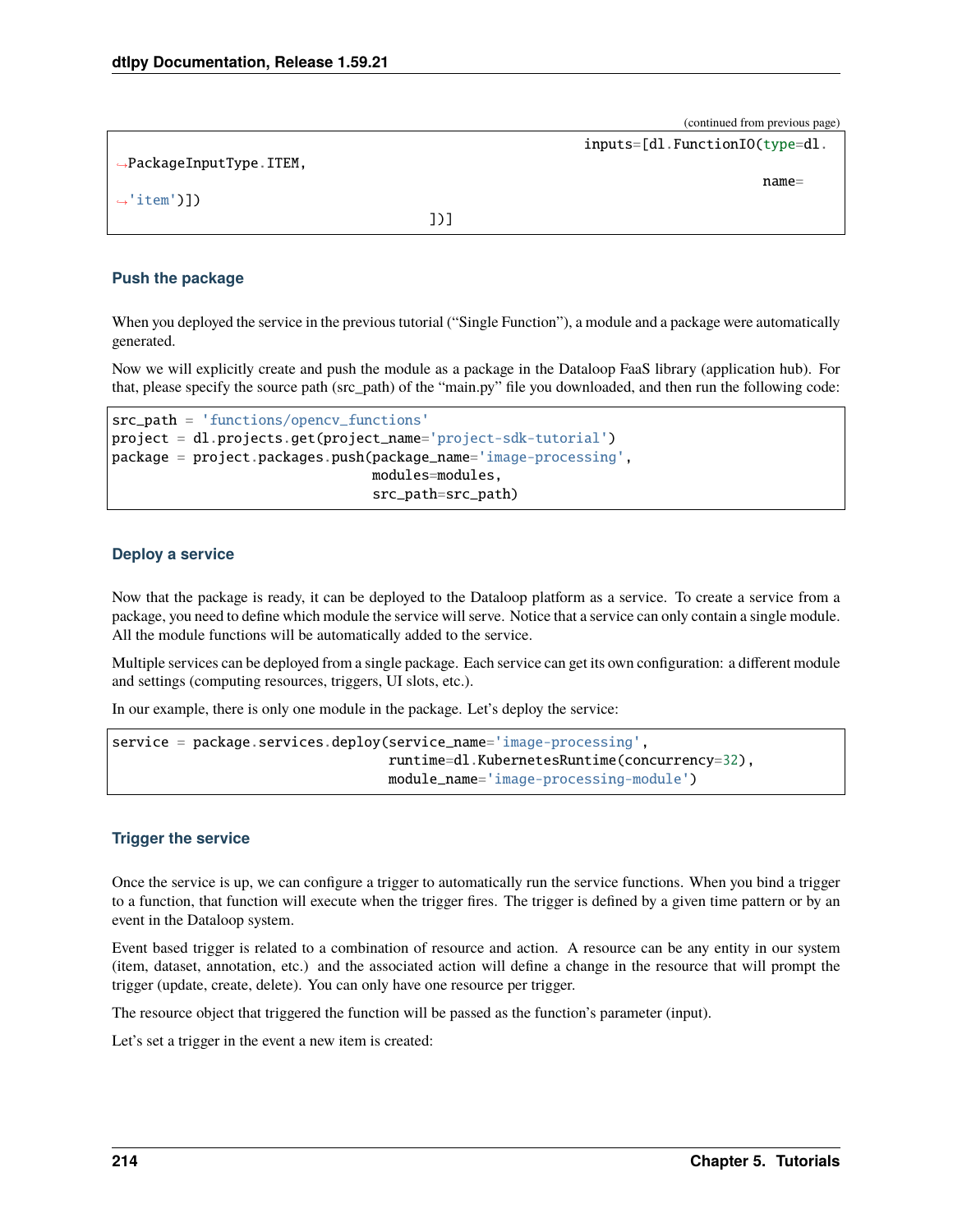```
filters = dl. Filters()filters.add(field='datasetId', values=dataset.id)
trigger = service.triggers.create(name='image-processing2',
                                  function_name='clahe_equalization',
                                  execution_mode=dl.TriggerExecutionMode.ONCE,
                                  resource=dl.TriggerResource.ITEM,
                                  actions=dl.TriggerAction.CREATED,
                                  filters=filters)
```
In the defined filters we specified a dataset. Once a new item is uploaded (created) in this dataset, the CLAHE function will be executed for this item. You can also add filters to specify the item type (image, video, JSON, directory, etc.) or a certain format (jpeg, jpg, WebM, etc.).

A separate trigger must be set for each function in your service. Now, we will define a trigger for the second function in the module rgb2gray. Each time an item is updated, invoke the rgb2gray function:

```
trigger = service.triggers.create(name='image-processing-rgb',
                                  function_name='rgb2gray',
                                  execution_mode=dl.TriggerExecutionMode.ALWAYS,
                                  resource=dl.TriggerResource.ITEM,
                                  actions=dl.TriggerAction.UPDATED,
                                  filters=filters)
```
To trigger the function only once (only on the first item update), set TriggerExecutionMode.ONCE instead of TriggerExecutionMode.ALWAYS.

## **Execute the function**

Now we can upload ("create") an image to our dataset to trigger the service. The function clahe\_equalization will be invoked:

```
item = dataset.items.upload(
   local_path=['https://raw.githubusercontent.com/dataloop-ai/tiny_coco/master/images/
˓→train2017/000000463730.jpg'])
```
To see the original item, please click [here.](https://raw.githubusercontent.com/dataloop-ai/tiny_coco/master/images/train2017/000000463730.jpg)

## **Review the function's logs**

You can review the execution log history to check that your execution succeeded:

service.log()

The transformed image will be saved in your dataset. Once you see in the log that the execution succeeded, you may open the item to see its transformation:

item.open\_in\_web()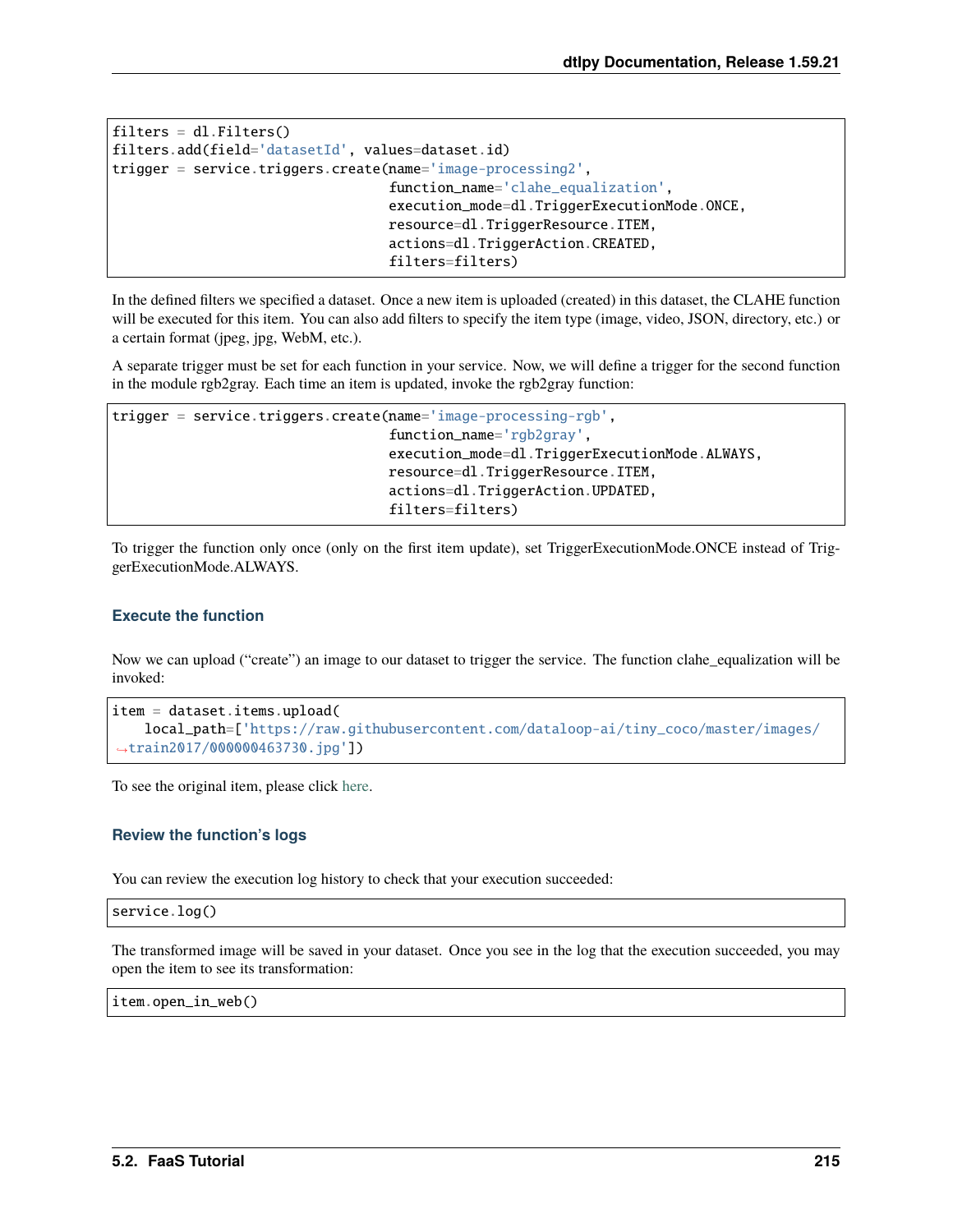## **Pause the service:**

We recommend pausing the service you created for this tutorial so it will not be triggered:

|  |  |  | service.pause() |
|--|--|--|-----------------|
|--|--|--|-----------------|

Congratulations! You have successfully created, deployed, and tested Dataloop functions!

#### **Multiple Modules**

You can define multiple different modules in a package. A typical use-case for multiple-modules is to have a single code base that can be used by a number of services (for different applications). For example, having a single YoloV4 codebase, but creating different modules for training, inference, etc.

When creating a service from that package, you will need to define which module the service will serve (a service can only serve a single module with all its functions). For example, to push a 2 module package, you will need to have 2 entry points, one for each module, and this is how you define the modules:

```
modules = [
    dl.PackageModule(
        name='first-module',
        entry_point='first_module_main.py',
        functions=[
            dl.PackageFunction(
                name='run',
                inputs=[dl.FunctionIO(name='item',
                                       type=dl.PackageInputType.ITEM)]
            )
        ]
    ),
    dl.PackageModule(
        name='second-module',
        entry_point='second_module_main.py',
        functions=[
            dl.PackageFunction(
                name='run',
                inputs=[dl.FunctionIO(name='item',
                                       type=dl.PackageInputType.ITEM)]
            )
        ]
    )
]
```
Create the package with your modules

```
package = project.packages.push(package_name='two-modules-test',
                                modules=modules,
                                src_path='<path to where the entry point is located>'
                                )
```
You will pass these modules as a param to packages.push() After that, when you deploy the package, you will need to specify the module name: Note: A service can only implement one module.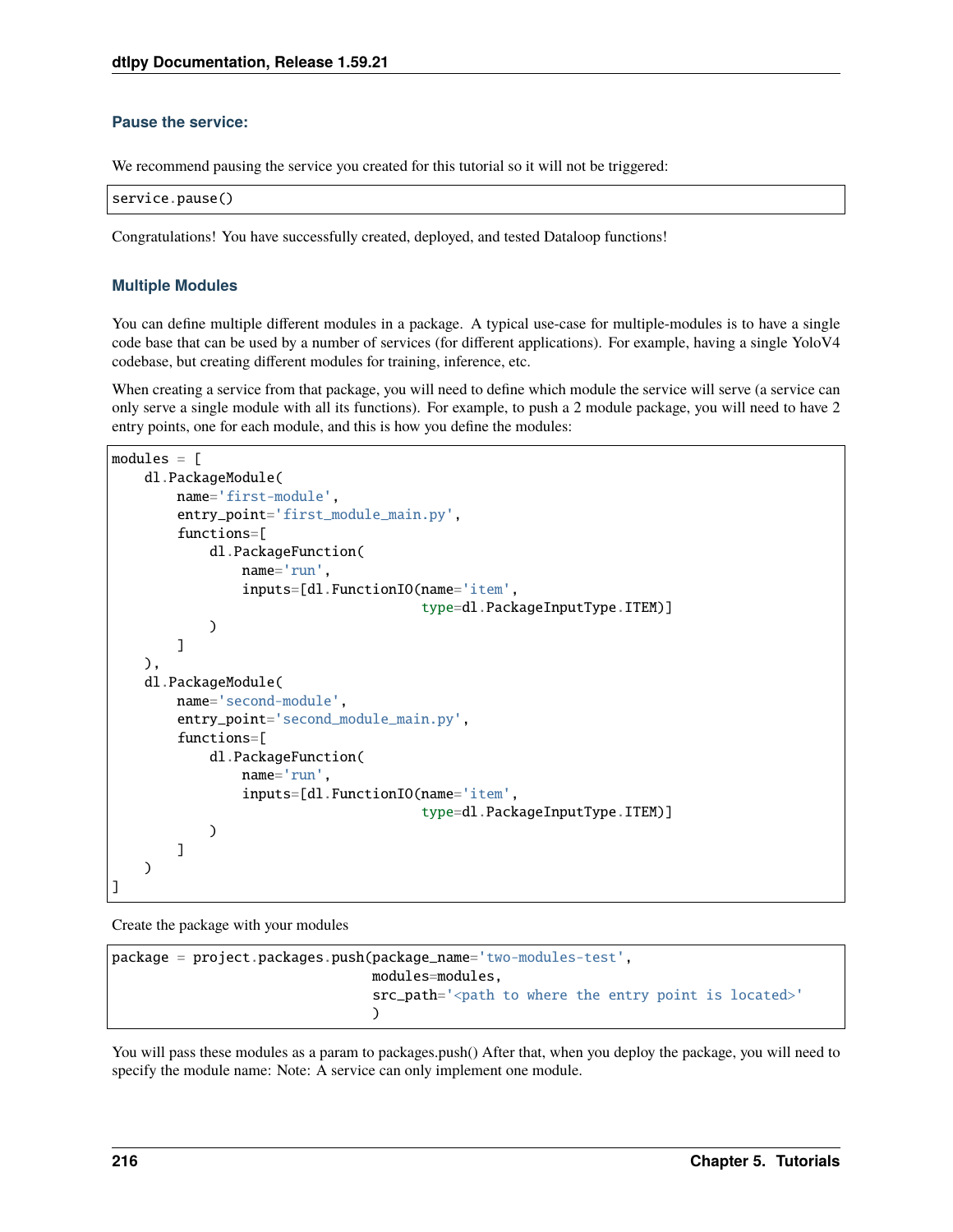```
service = package.deploy(
   module_name='first-module',
   service_name='first-module-test-service'
)
```
# **5.2.5 Execution Control**

Kill and Timeout on an Execution

## **Executions Control**

## **Execution Termination**

Sometimes when we run long term executions, such as model training, we need the option to terminate the execution. This is facilitated using terminate at Checkpoint. To stop an execution set the code checkpoints to check if this execution received a termination and if it did, raise the Termination Exception. This allows you to save some work that was already done before terminating. For example:

```
class ServiceRunner(dl.BaseServiceRunner):
   def detect(self, item: dl.Item):
        # Do some work
        foo = 0self.kill_event()
        # Do some more work
       bar = 1self.kill_event()
        # Sleep for a while
        import time
        time.sleep(1)
        # And... done!
        return
```
Each time there is a "kill\_event" the service runner checks to see if this execution received a termination request. To kill such execution we use

execution.terminate()

## **Execution Timeout**

You can tell an execution to stop after a given number of seconds with the timeout parameter (the default time is 1 hour). In case a service reset, such as in timeout or service update, If there are running executions the service will wait for the execution timeout before resetting. The number have to be a natural number (int).

service.execution\_timeout =  $60$  # 1 minute

You can decide what to do to executions that have experienced a timeout. There are 2 options of timeout handling:

- 1. Mark execution as failed
- 2. Retry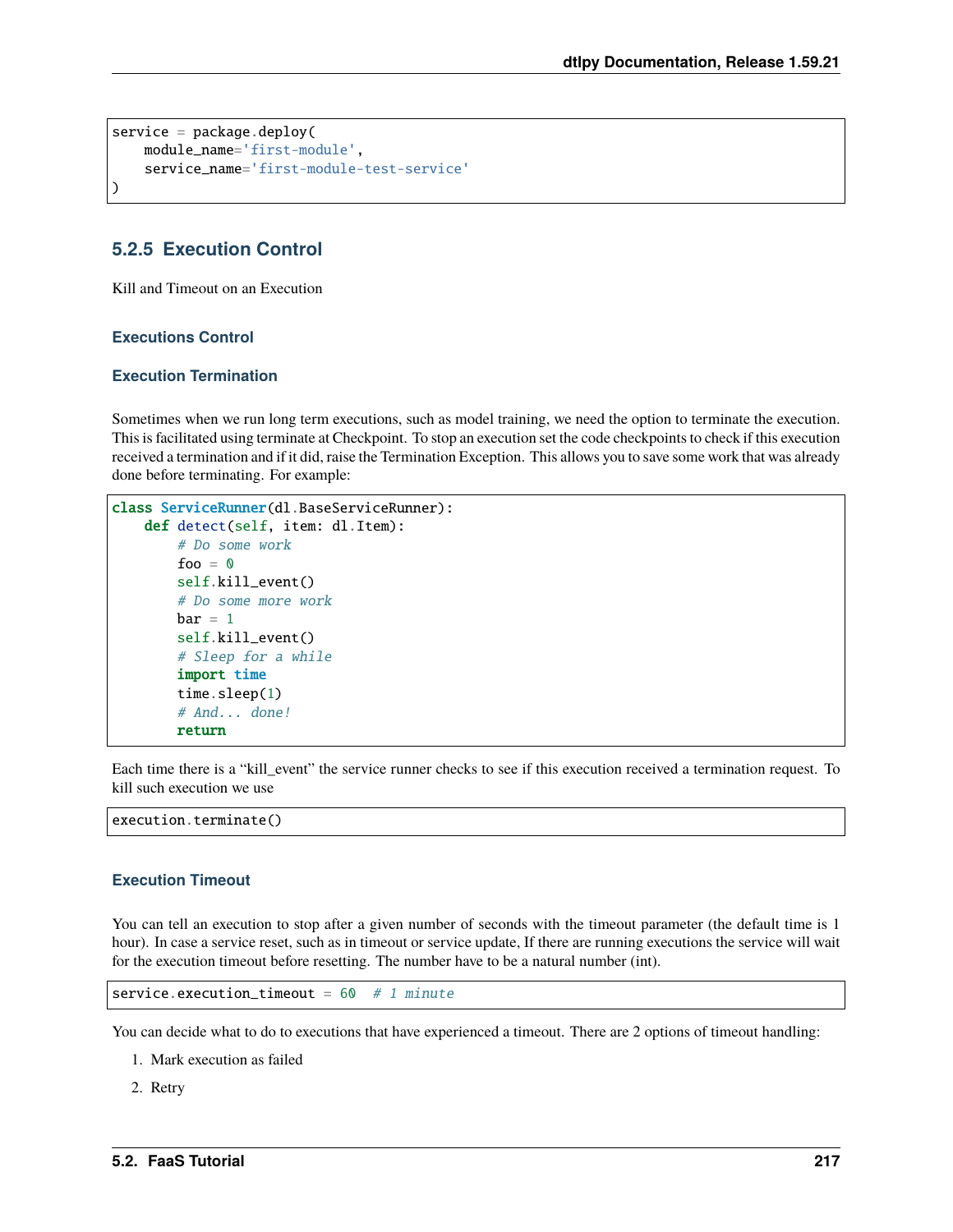```
service.on reset = 'failed'
service.on_reset = 'rerun'
# The service must be updated after changing these attributes
service.update()
```
# **5.3 Task Workflows**

Tutorials for workforce management

## **5.3.1 Tasks and Assignment**

Getting started with Task and Assignments.

#### **Create Annotation Task**

Getting started with Annotation Tasks.

## **Create a Task**

To reach the tasks and assignments repositories go to and .

To reach the tasks and assignments entities go to and .

## **Creating a Task with Assignments**

There are a couple of ways to create a task with assignments.

## **1. By Folder Directory**

This example will create a task for items that match a filter. The items will be divided equally between annotator's assignments:

```
import dtlpy as dl
import datetime
if dl.token_expired():
   dl.login()
project = dl.projects.get(project_name='<project_name>')
dataset = project.datasets.get(dataset_name='<dataset_name>')
filters = dl.Filters(field='<dir>', values='</my/folder/directory>') # filter by
\rightarrowdirectory
task = dataset.tasks.create(
   task_name='<task_name>',
   due_date=datetime.datetime(day=1, month=1, year=2029).timestamp(),
   assignee_ids=['<annotator1@dataloop.ai>', '<annotator2@dataloop.ai>'],
    # The items will be divided equally between assignments
    filters=filters # filter by folder directory or use other filters
)
```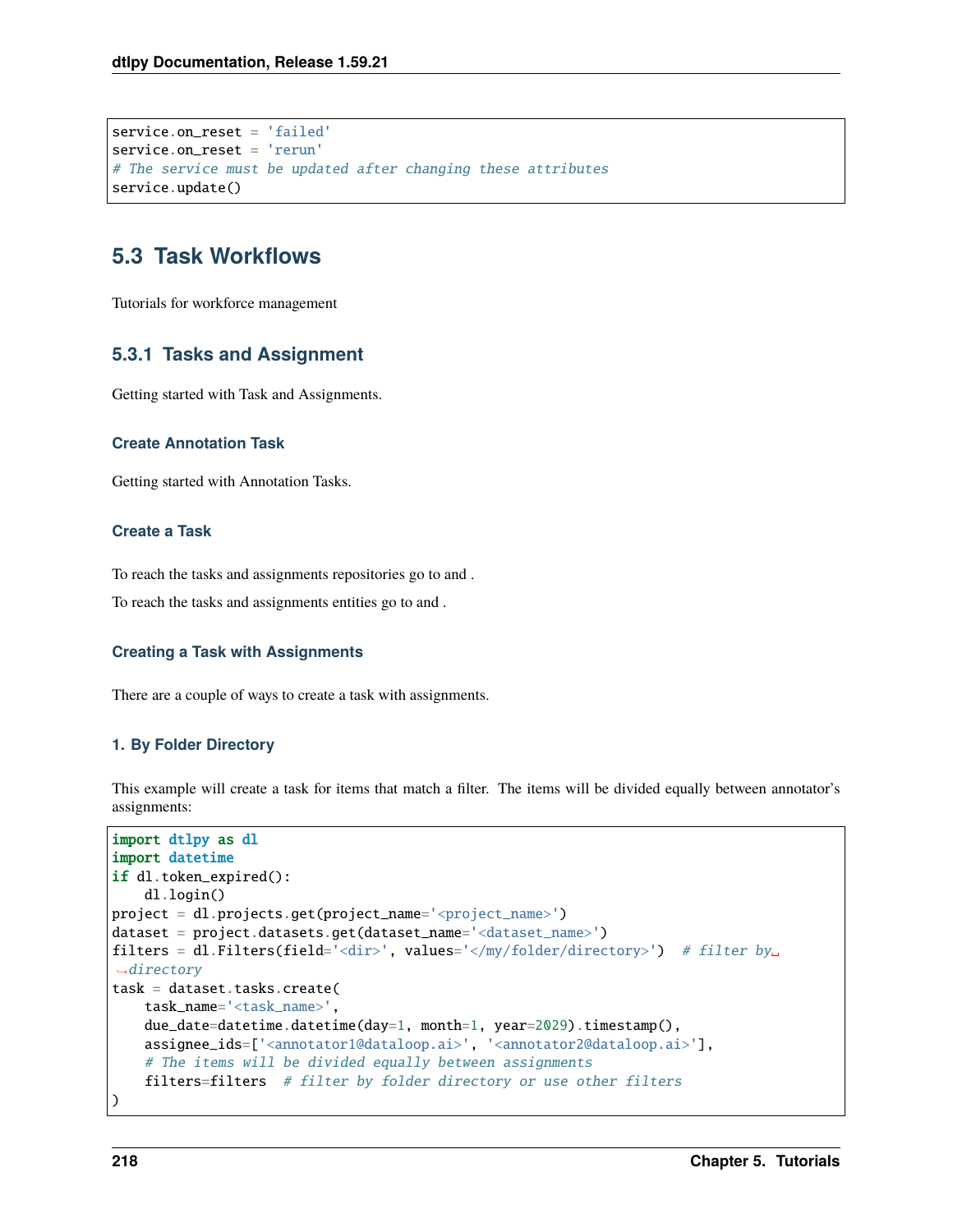## **2. By Filters**

This example will create a task for items that match a filter. The items will be divided equally between the annotator's assignments:

```
import dtlpy as dl
import datetime
if dl.token_expired():
   dl.login()
project = dl.projects.get(project_name='<project_name>')
dataset = project.datasets.get(dataset_name='<dataset_name>')
# filter items without annotations
filters = dl.Filters(field='<annotated>', values=False)
task = dataset.tasks.create(
    task_name='<task_name>',
    due_date=datetime.datetime(day=1, month=1, year=2029).timestamp(),
   assignee_ids=['<annotator1@dataloop.ai>', '<annotator2@dataloop.ai>'],
    # The items will be divided equally between assignments
    filters=filters # filter items without annotations or use other filters
)
```
#### **3. List of Items**

Create a task from a list of items. The items will be divided equally between annotator's assignments:

```
import dtlpy as dl
import datetime
if dl.token_expired():
   dl.login()
project = dl.projects.get(project_name='<project_name>')
dataset = project.datasets.get(dataset_name='<dataset_name>')
items = dataset.items.list()
items_list = \lceilitem for item in items.all()]
task = dataset.tasks.create(
   task_name='<task_name>',
   due_date=datetime.datetime(day=1, month=1, year=2029).timestamp(),
   assignee_ids=['<annotator1@dataloop.ai>', '<annotator2@dataloop.ai>'],
    # The items will be divided equally between assignments
    items=items_list
)
```
#### **4. Full Dataset**

Create a task from all of the items in the dataset. The items will be divided equally between annotator's assignments:

```
import dtlpy as dl
import datetime
if dl.token_expired():
   dl.login()
project = dl.projects.get(project_name='<project_name>')
```
(continues on next page)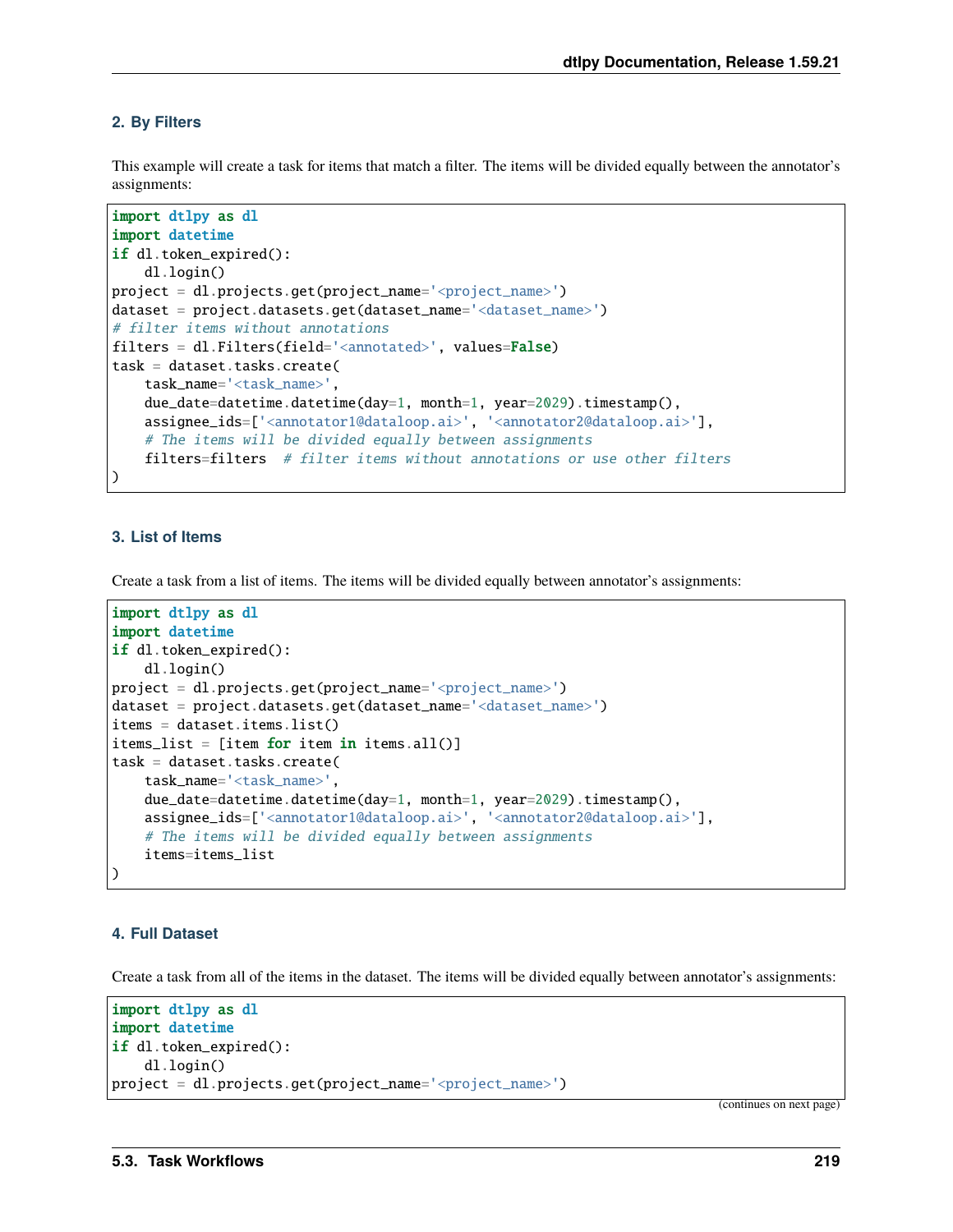```
dataset = project.datasets.get(dataset_name='<dataset_name>')
task = dataset.tasks.create(
   task_name='<task_name>',
   due_date=datetime.datetime(day=1, month=1, year=2029).timestamp(),
   assignee_ids=['<annotator1@dataloop.ai>', '<annotator2@dataloop.ai>']
    # The items will be divided equally between assignments
)
```
### **Add items to an existing task**

Adding items to an existing task will create new assignments (for new assignee/s).

**1. By Filters**

```
import dtlpy as dl
import datetime
if dl.token_expired():
    dl.login()
project = dl.projects.get(project_name='<project_name>')
dataset = project.datasets.get(dataset_name='<dataset_name>')
filters = dl.Filters(field='<metadata.system.refs>', values=[]) # filter on unassigned
ightharpoonupitems
task.add_items(
    filters=filters, # filter by folder directory or use other filters
    assignee_ids=['<annotator1@dataloop.ai>', '<annotator2@dataloop.ai>'])
```
## **2. Single Item**

```
import dtlpy as dl
import datetime
if dl.token_expired():
   dl.login()
project = dl.projects.get(project_name='<project_name>')
dataset = project.datasets.get(dataset_name='<dataset_name>')
item = dataset.items.get(item_id='<my-item-id>')
task.add_items(
   items=[item],
   assignee_ids=['<annotator1@dataloop.ai>', '<annotator2@dataloop.ai>'])
```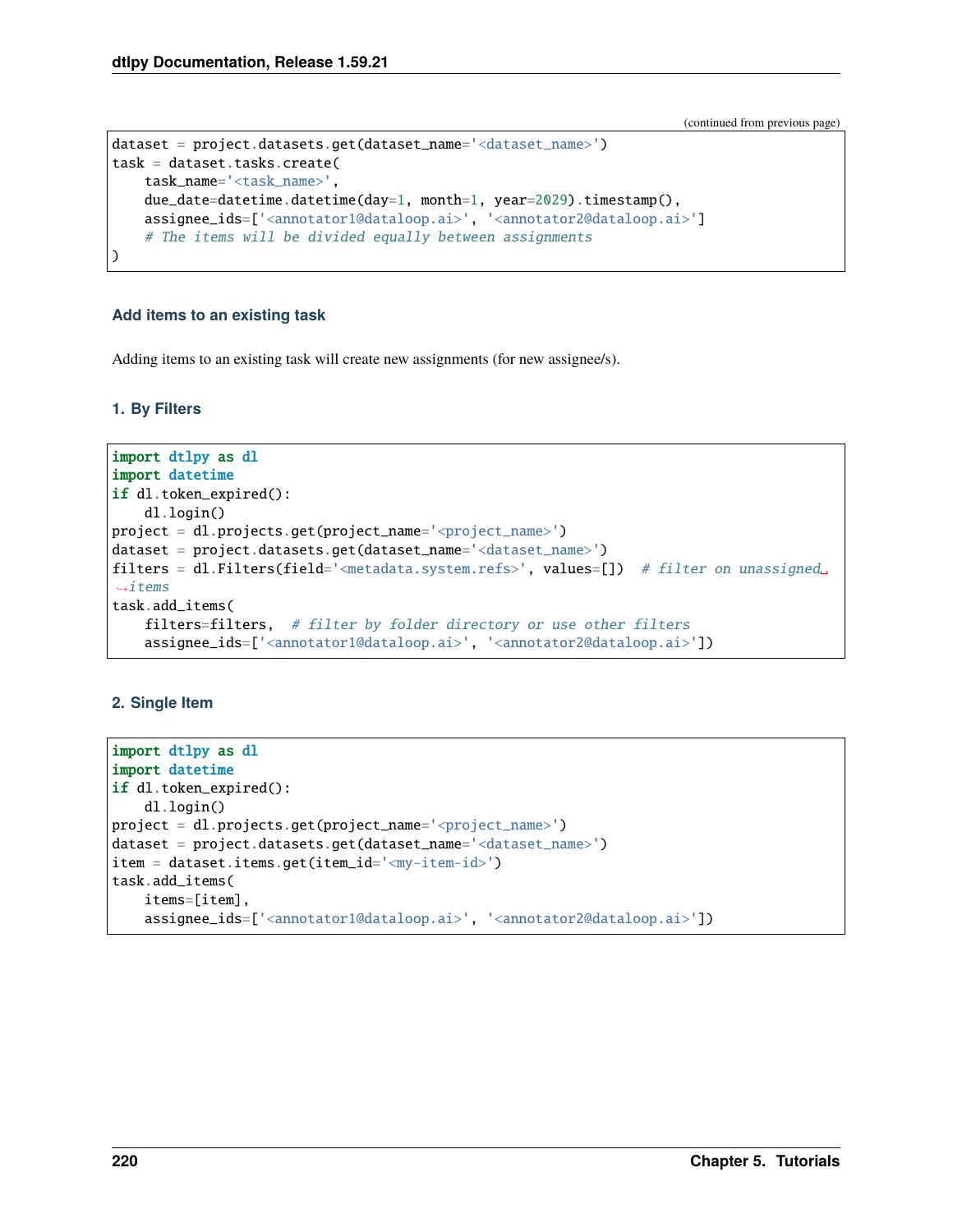## **3. List of Items**

```
import dtlpy as dl
import datetime
if dl.token_expired():
   dl.login()
project = dl.projects.get(project_name='<project_name>')
dataset = project.datasets.get(dataset_name='<dataset_name>')
items = dataset.items.list()
items_list = [item for item in items.all()]
task.add_items(
   items=items_list,
    assignee_ids=['<annotator1@dataloop.ai>', '<annotator2@dataloop.ai>']
)
```
## **Create Annotation Assignment**

Getting started with Annotation Assignment.

#### **Task Assignment**

To reach the tasks and assignments repositories go to and .

To reach the tasks and assignments entities go to and .

## **Item Review**

The Annotation Studio is built for realtime review, task assignment and feedback.

Each item can be classified in 3 ways:

- **Discarded**: Items that are not relevant for labeling
- **Complete** (or an alternate custom status created by the task creator): Items after an annotation process
- **Approved** (or an alternate custom status created by the task creator): Completed items after a QA process #### Prep

```
import dtlpy as dl
if dl.token_expired():
   dl.login()
project = dl.projects.get(project_name='<project_name>')
dataset = project.datasets.get(dataset_name='<dataset_name>')
```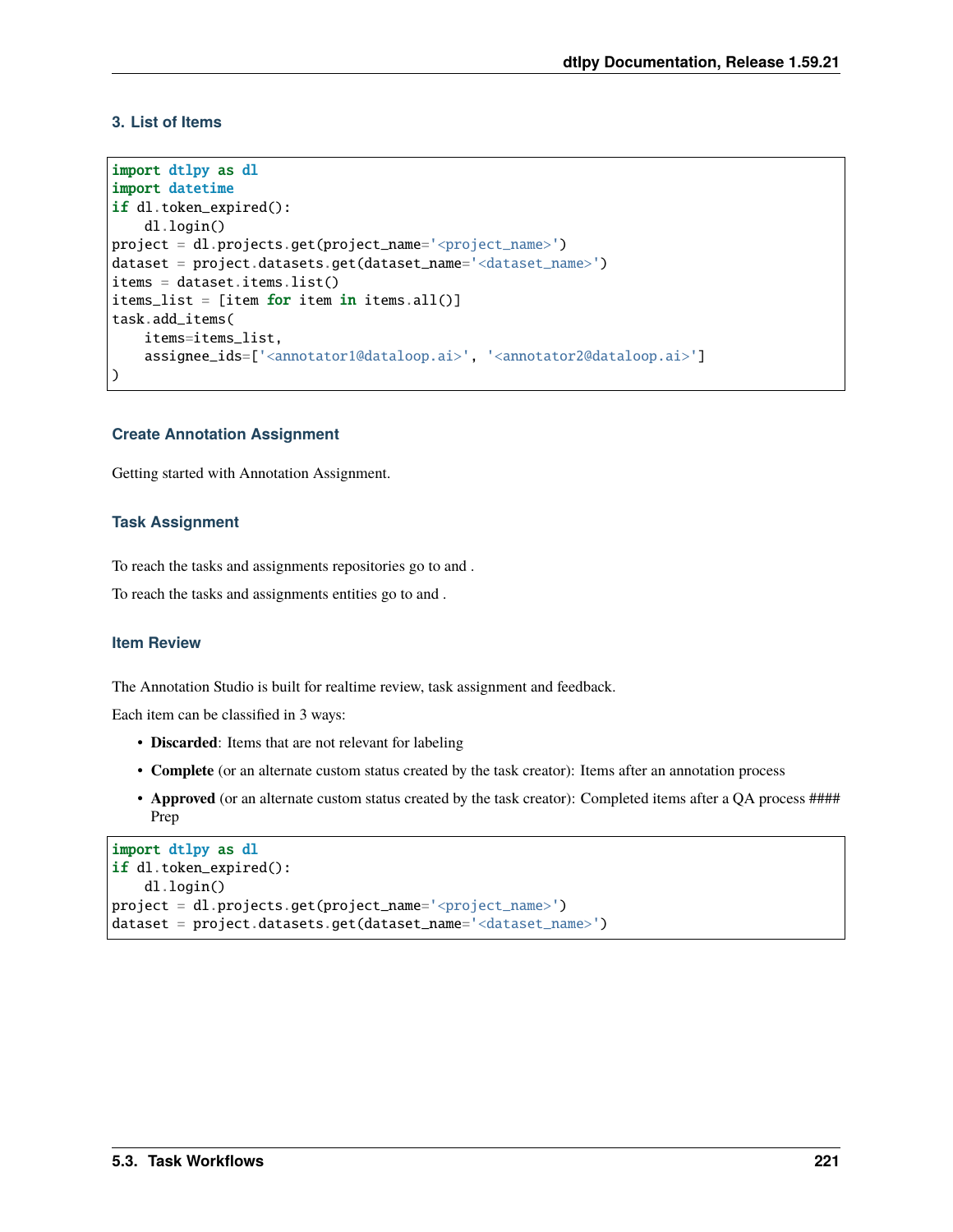### **Single status update**

# Mark single item as completed item = dataset.items.get(item\_id='<my-item-id>') item.update\_status(status=dl.ItemStatus.COMPLETED) # In the same way you can update to another status item.update\_status(status=dl.ItemStatus.APPROVED) item.update\_status(status=dl.ItemStatus.DISCARDED)

#### **Clear status**

# Clear status for completed/approved/discarded item.update\_status(dl.ITEM\_STATUS\_COMPLETED, clear=True)

#### **Bulk status update**

```
# With items list
filters = dl.Filters(field='<annotated>', values=True)
items = dataset.items.list(filters=filters)
dataset.items.update_status(status=dl.ItemStatus.APPROVED, items=items)
# With filters
filters = dl.Filters(field='<annotated>', values=True)
dataset.items.update_status(status=dl.ItemStatus.DISCARDED, filters=filters)
# With list of item ids
item\_ids = ['<id1>', '<id2>', '<id3>']dataset.items.update_status(status=dl.ItemStatus.COMPLETED, item_ids=item_ids)
```
## **Example**

To mark an entire task as completed use the following:

```
task = dataset.tasks.get(task_name='<my-task-name>')
dataset.items.update_status(status=dl.ItemStatus.COMPLETED, items=task.get_items())
```
## **Redistribute and Reassign**

Redistribute and reassign items from tasks and assignments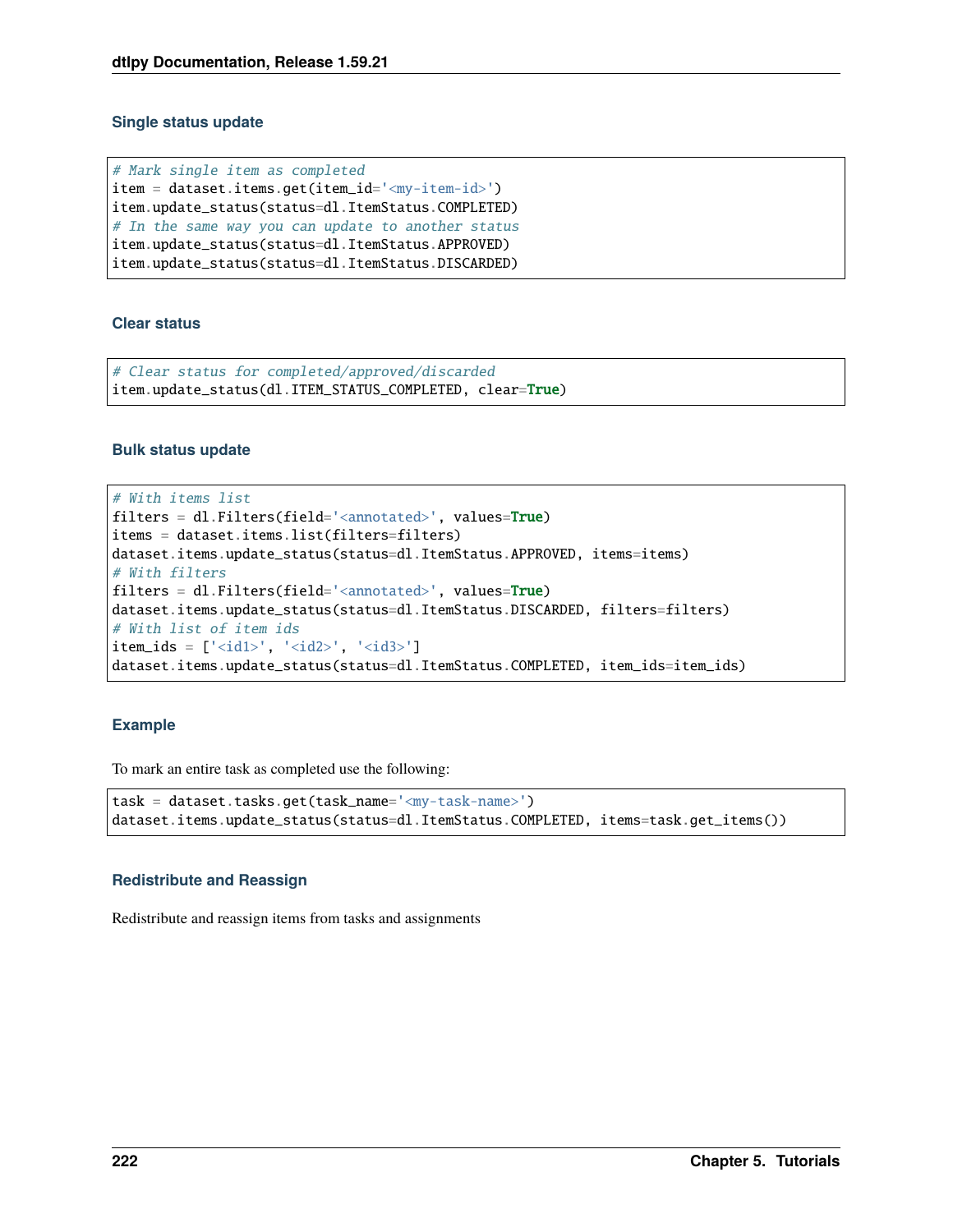## **Redistributing and Reassigning a Task**

To reach the tasks and assignments repositories go to and .

To reach the tasks and assignments entities go to and .

## **Get Task and Assignments**

**Get Task**

**Get by ID**

task = dl.tasks.get(task\_id='<my-task-id>')

### **Get by name – in a**

project = dl.projects.get(project\_name='<project\_name>') task = project.tasks.get(task\_name='<my-task-name>')

#### **Get by name – in a**

```
dataset = project.datasets.get(dataset_name='<dataset_name>')
task = project.tasks.get(task_name='<my-task-name>')
```
## **Get list – in a**

dataset = project.datasets.get(dataset\_name='<dataset\_name>') task = project.tasks.get(task\_name='<my-task-name>')

#### **Get list – in a**

tasks = project.tasks.list()

## **Get Task Items**

tasks = dataset.tasks.list()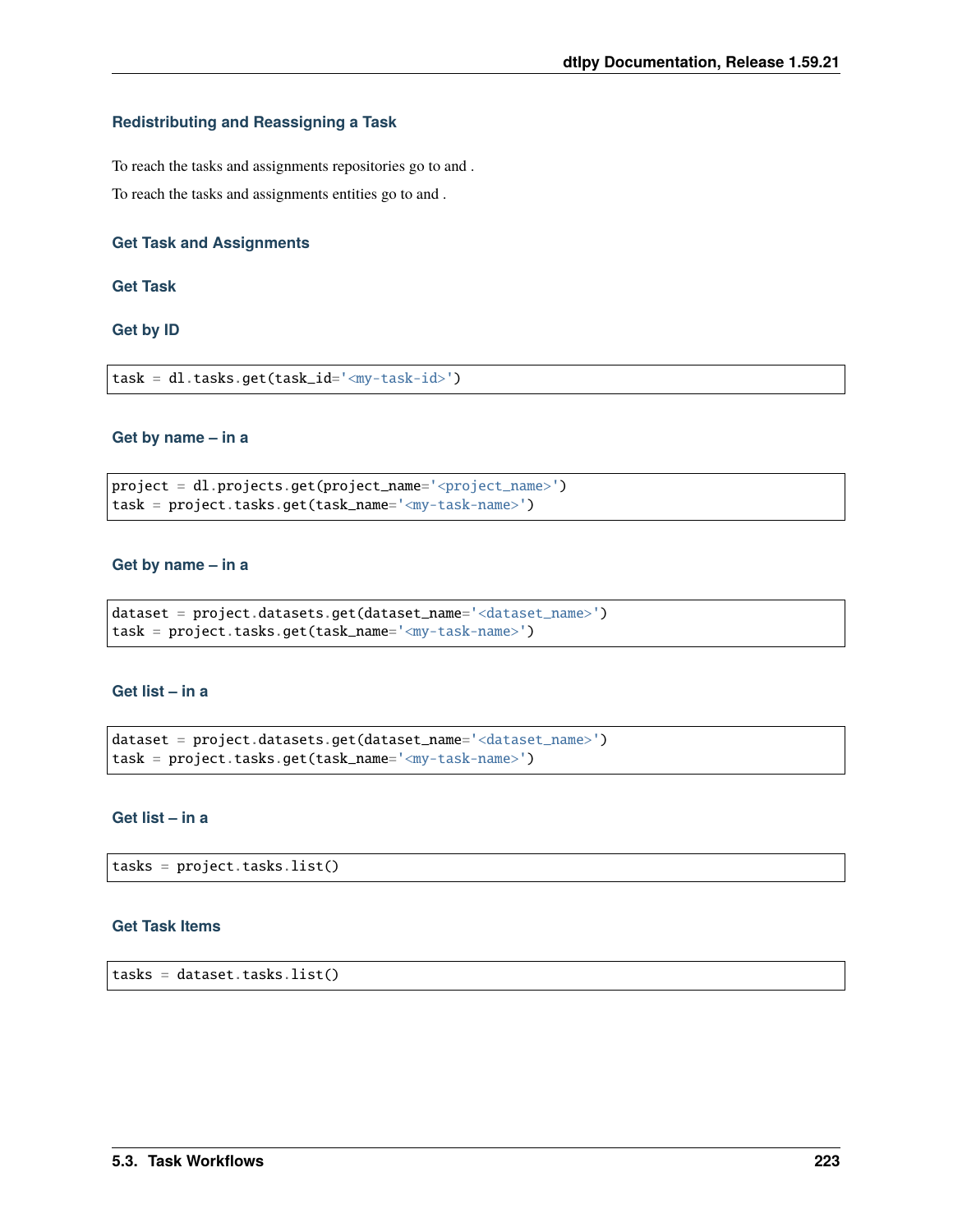### **Get Assignments**

#### **Get by ID**

assignment = dl.assignments.get(assignment\_id='<my-assignment-id>')

#### **Get by name – in a**

```
project = dl.projects.get(project_name='<project_name>')
assignment = project.assignments.get(assignment_name='<my-assignment-name>')
```
#### **Get by name – in a**

```
dataset = project.datasets.get(dataset_name='<dataset_name>')
assignment = dataset.assignments.get(assignment_name='<my-assignment-name>')
```
#### **Get by name – in a**

```
task = project.tasks.get(task_name='<my-task-name>')
assignment = task.assignments.get(assignment_name='<my-assignment-name>')
```
#### **Get list – in a**

assignments = project.assignments.list()

## **Get list – in a**

assignments = dataset.assignments.list()

#### **Get list – in a**

 $assignments = task.assignments. list()$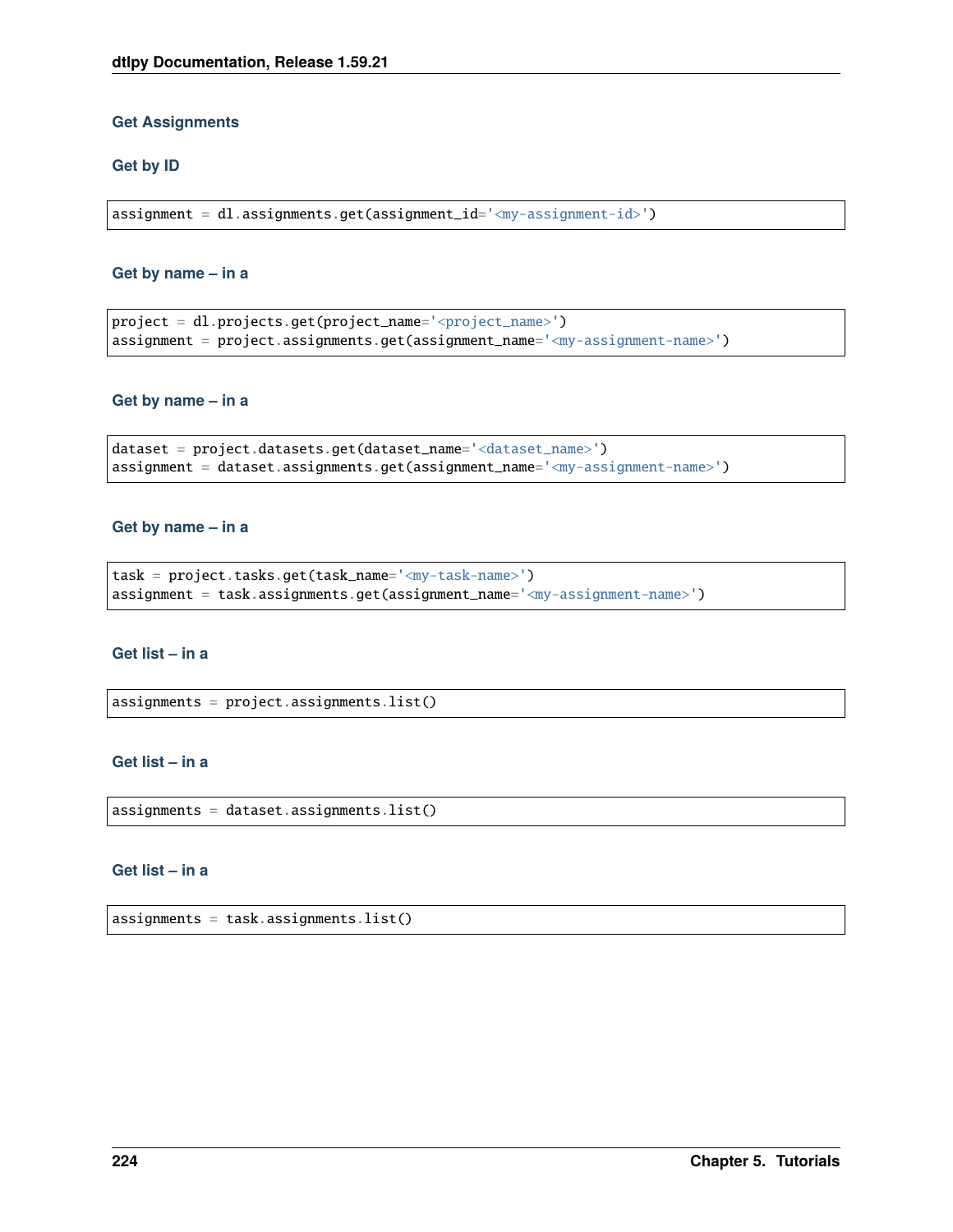## **Get Assignment Items**

```
assignment_items = assignment.get_items()
```
## **Redistribute and Reassign the Assignment**

**prep**

```
import dtlpy as dl
import datetime
if dl.token_expired():
    dl.login()
project = dl.projects.get(project_name='<project_name>')
dataset = project.datasets.get(dataset_name='<dataset_name>')
task = dl.tasks.get(task_id='<my-task-id>')
assignment = task.assignments.get(assignment_name='<my-assignment-name>')
```
#### **Redistribute**

```
# load is the workload percentage for each annotator
assignment.redistribute(dl.Workload([dl.WorkloadUnit(assignee_id='<annotator1@dataloop.
\leftrightarrowai>', load=50),
                                       dl.WorkloadUnit(assignee_id='<annotator2@dataloop.
```
 $\rightarrow$ ai>', load=50)]))

## **Reassign**

assignment.reassign(assignee\_ids['<annotator1@dataloop.ai>'])

#### **Delete Task and Assignments**

## **Delete Task**

task.delete()

# **5.3.2 QA Tasks Management**

Create QA tasks and annotation-qa flows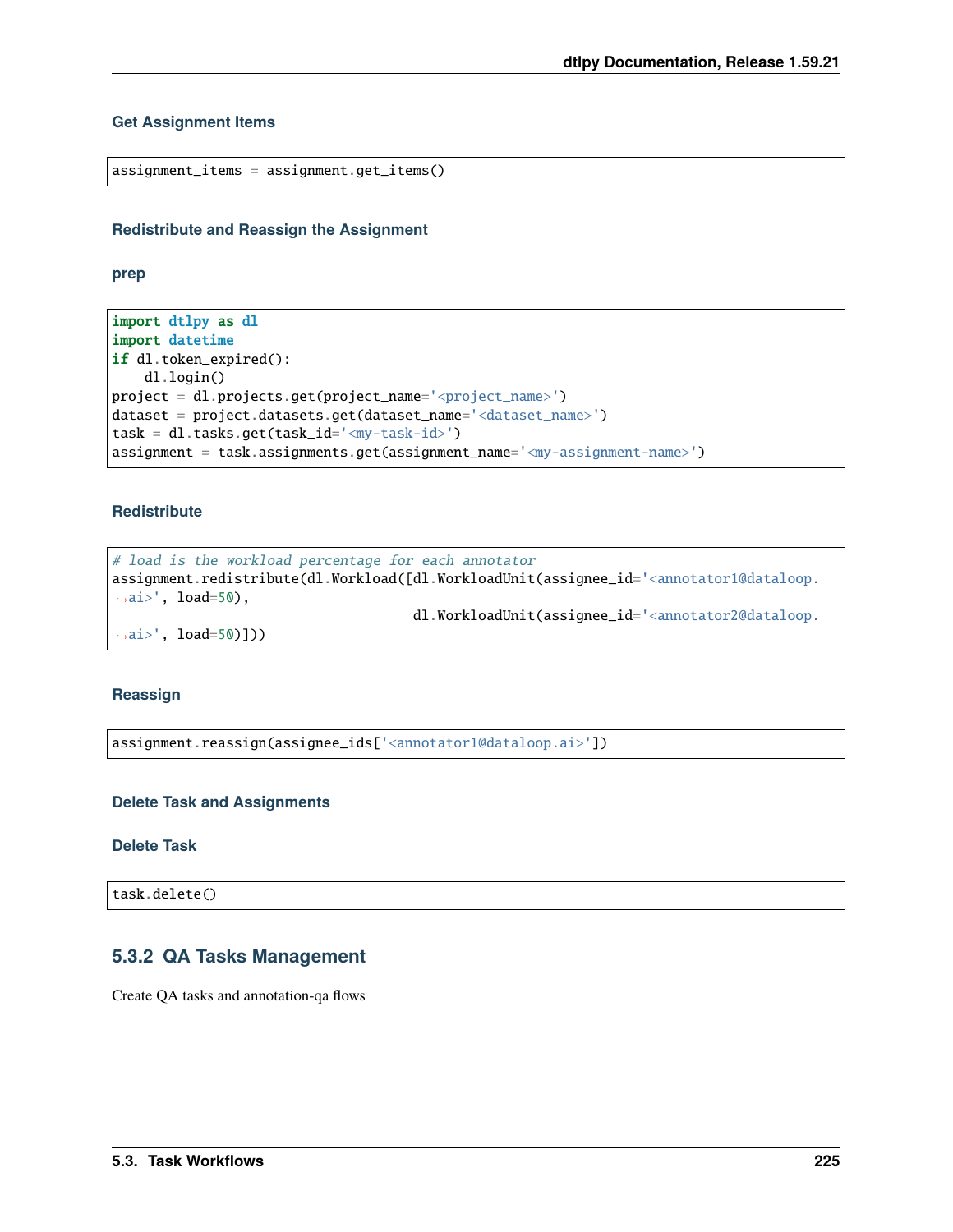## **Create QA Task**

Getting started with QA Tasks.

## **Create a QA Task**

To reach the tasks and assignments repositories go to and .

To reach the tasks and assignments entities go to and .

In Dataloop there are two ways to create a QA task:

- 1. You can create a QA task from the annotation task. This will collect all completed Items and create a QA Task.
- 2. You can create a standalone QA task. ### QA task from the annotation task #### prep

```
import dtlpy as dl
import datetime
if dl.token_expired():
   dl.login()
project = dl.projects.get(project_name='<project_name>')
dataset = project.datasets.get(dataset_name='<dataset_name>')
# Get the annotation task, you can also get a task by name or from a list
task = project.tasks.get(task_id='<my-task-id>')
```
#### **2. Create a QA Task**

This action will collect all completed Items and create a QA Task under the annotation task.

```
# Add filter for completed items
filters = dl. Filters()filters.add(field='<metadata.system.annotationStatus>', values='<completed>')
# create a QA task - fill in the due date and assignees.
QAtask = dataset.tasks.create_qa_task(task=task,
                                       due_date=datetime.datetime(day=1, month=1,␣
˓→year=2029).timestamp(),
                                       assignee_ids=['<annotator1@dataloop.ai>', '
˓→<annotator2@dataloop.ai>'],
                                       filters=filters # this filter is for "completed␣
ightharpoonupitems"
                                       )
```
## **A standalone QA task**

**prep**

```
import dtlpy as dl
import datetime
if dl.token_expired():
    dl.login()
```
(continues on next page)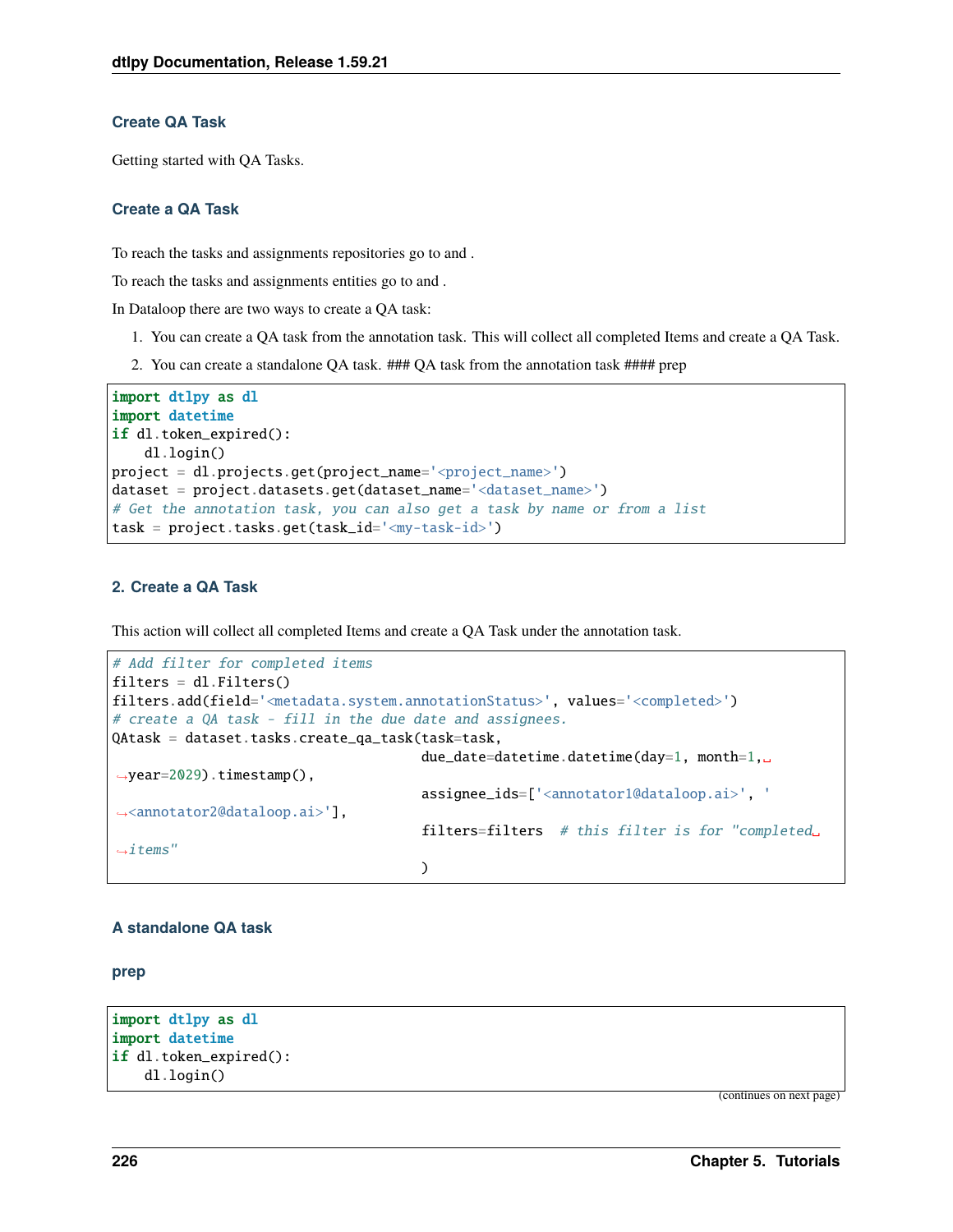```
project = dl.projects.get(project_name='<project_name>')
dataset = project.datasets.get(dataset_name='<dataset_name>')
```
#### **2. Add filter by directory**

```
filters = dl.Filters(field='<metadata.system.annotationStatus>', values='<completed>')
filters.add(field='<dir>', values='</my/folder/directory>')
```
#### **Create a QA Task**

This action will collect all items on the folder and create a QA Task from them.

```
QAtask = dataset.tasks.create(
   task_type='<qa>',
   due_date=datetime.datetime(day=1, month=1, year=2029).timestamp(),
   assignee_ids=['<annotator1@dataloop.ai>', '<annotator2@dataloop.ai>'],
    filters=filters # filter by folder directory or use other filters
)
```
#### **Create QA Assignment**

Getting started with QA Assignment.

#### **Note Annotation**

Create Note annotation on items

#### **Note Annotation**

To reach the tasks and assignments repositories go to and .

To reach the tasks and assignments entities go to and .

The Annotation Studio also enables real time dialog in the studio. The note annotation allows annotators and reviewers the option to add an issue directly to the item as an annotation.

#### **Prep**

```
import dtlpy as dl
if dl.token_expired():
    dl.login()
```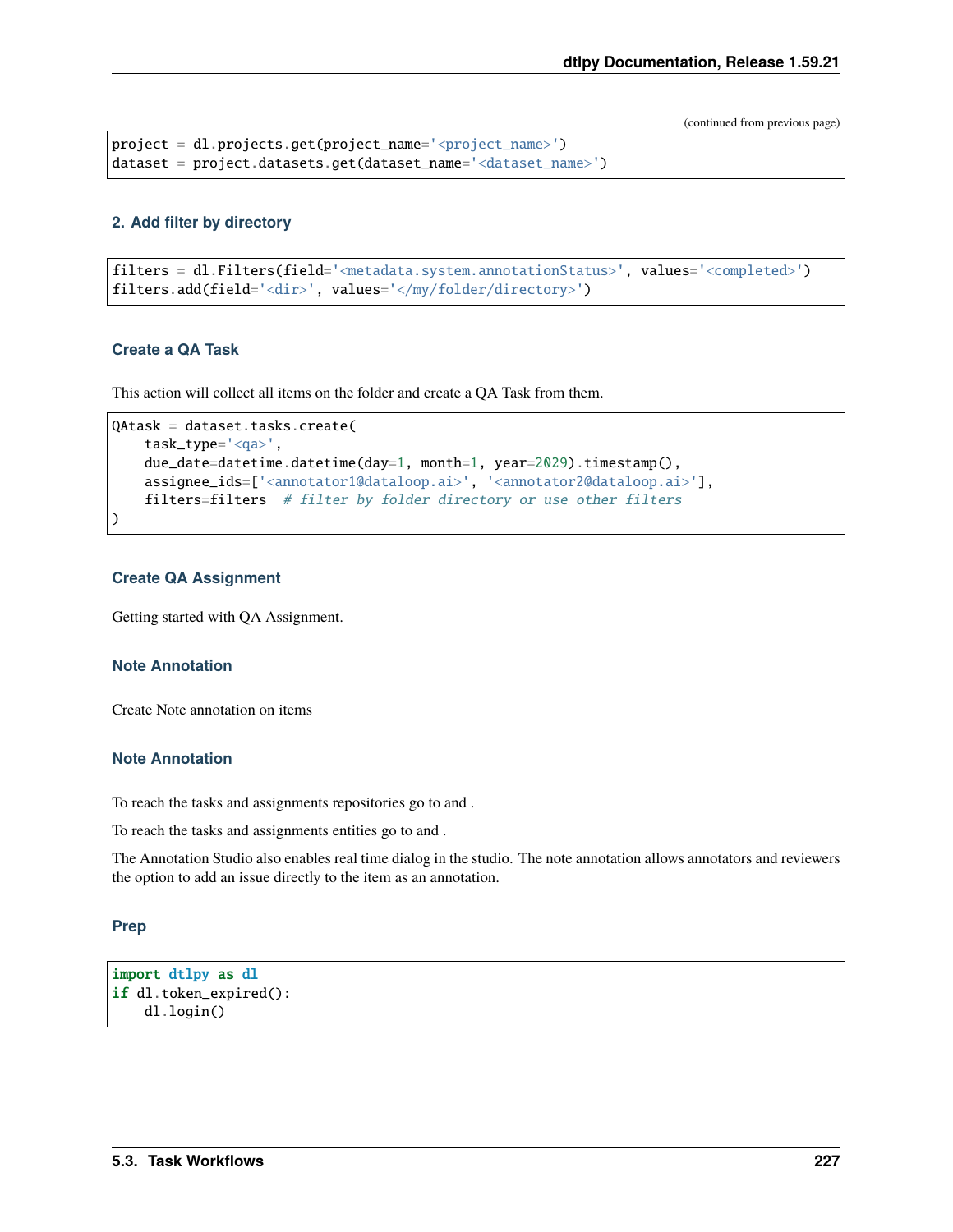## **Init Note**

With message inside and top, bottom, left, right positioning Using the annotations definitions classes you can create, edit, view and upload platform annotations.

```
annotation_definition = dl.Note(top=10, left=10, bottom=100, right=100, label='my-label')
annotation_definition.assignee = "user@dataloop.ai"
annotation_definition.add_message("this is a message 1")
annotation_definition.add_message("this is a message 2")
```
### **Create Note Annotation**

## **1. Get project and dataset**

```
project = dl.projects.get(project_name='project_name')
dataset = project.datasets.get(dataset_name='dataset_name')
```
#### **2. Get item from the platform**

item = dataset.items.get(filepath='/your-image-file-path.jpg')

#### **3. Create a builder instance**

```
builder = item.annotations.builder()
```
#### **4. Add a note**

```
annotation_definition = dl.Note(top=10, left=10, bottom=100, right=100, label='my-label')
annotation_definition.assignee = "user@dataloop.ai"
annotation_definition.add_message("this is a message 1")
annotation_definition.add_message("this is a message 2")
builder.add(annotation_definition=annotation_definition)
```
## **5. Upload annotations to the item**

item.annotations.upload(builder)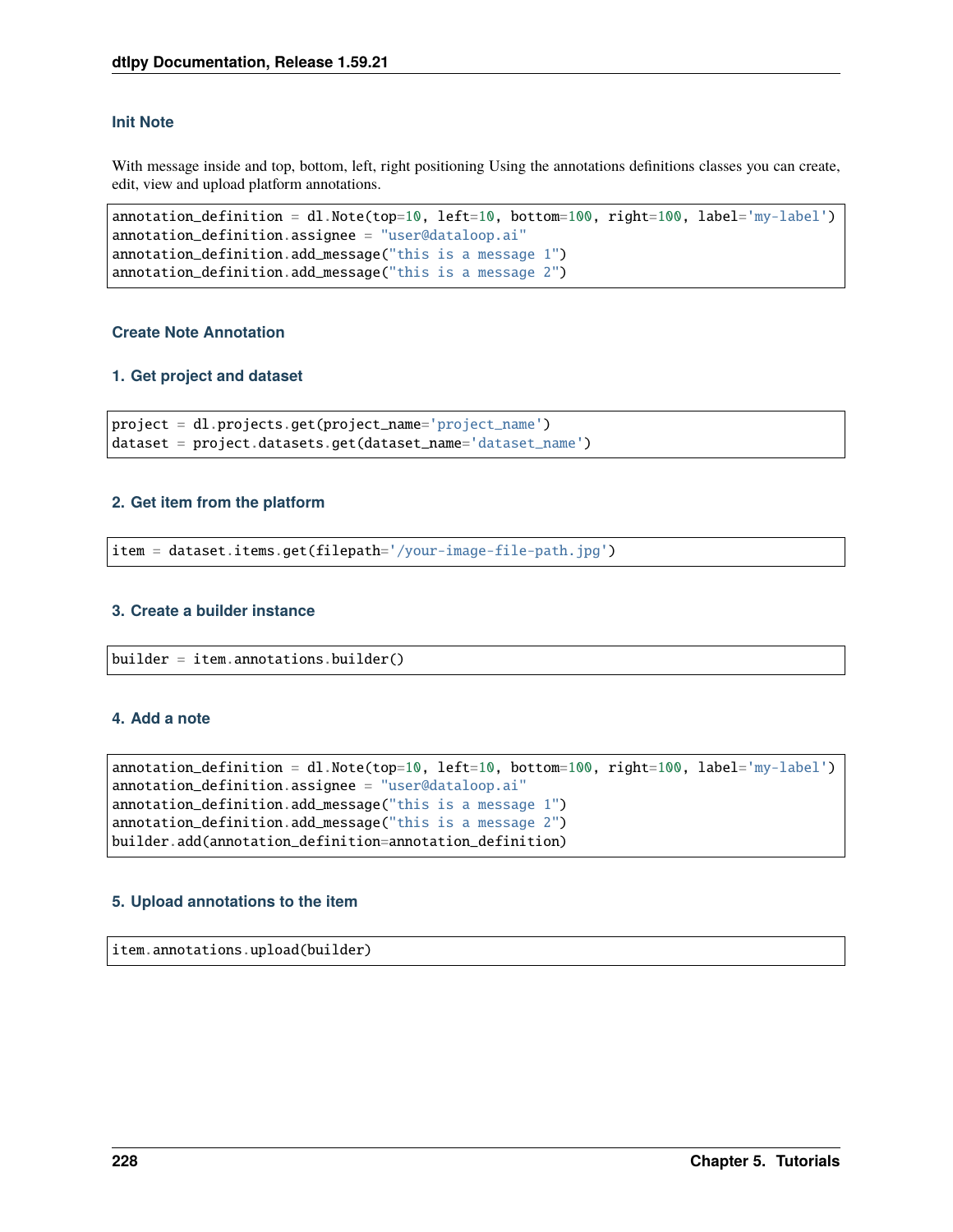## **QA on Annotation Level**

Annotation level QA

## **QA on Annotation Level**

To reach the tasks and assignments repositories go to and .

To reach the tasks and assignments entities go to and .

#### **ItemAnnotations Review**

The Annotation Studio also enables direct feedback for specific annotations. To enable a realtime review, a Reviewer can open an issue on an Annotation. The Annotator (person who annotated the issued Annotation) then receives the issue, fixes it and sends it back for a second review. The Reviewer may approve the fix or return it as an issue.

We also support a real-time dialog on items as an annotation, go to to learn more.

#### **Prep**

import dtlpy as dl if dl.token\_expired(): dl.login() project = dl.projects.get(project\_name='project\_name') dataset = project.datasets.get(dataset\_name='dataset\_name')

## **Single status update**

```
# Mark a single annotation with an open issue
item = dataset.items.get(item_id='my-item-id')
annotation = item.annotations.get(annotation_id='your-annotation-id-number')
annotation.update_status(dl.AnnotationStatus.ISSUE)
# In the same way you can update to another status
annotation.update_status(dl.AnnotationStatus.APPROVED)
annotation.update_status(dl.AnnotationStatus.REVIEW)
annotation.update\_status(dl.AnnotationStatus.CLEAR) # Have the annotation without status
```
## **Bulk status update**

```
# Get Task
task = project.tasks.get(task_id='my_task_id')
# Add filters for items in the task who have annotations with issues
filters = dl. Filters()filters.add_join(field='metadata.system.status', values='issue')
items = task.get_items(filters=filters)
# Go over all of the items
for page in items:
```
(continues on next page)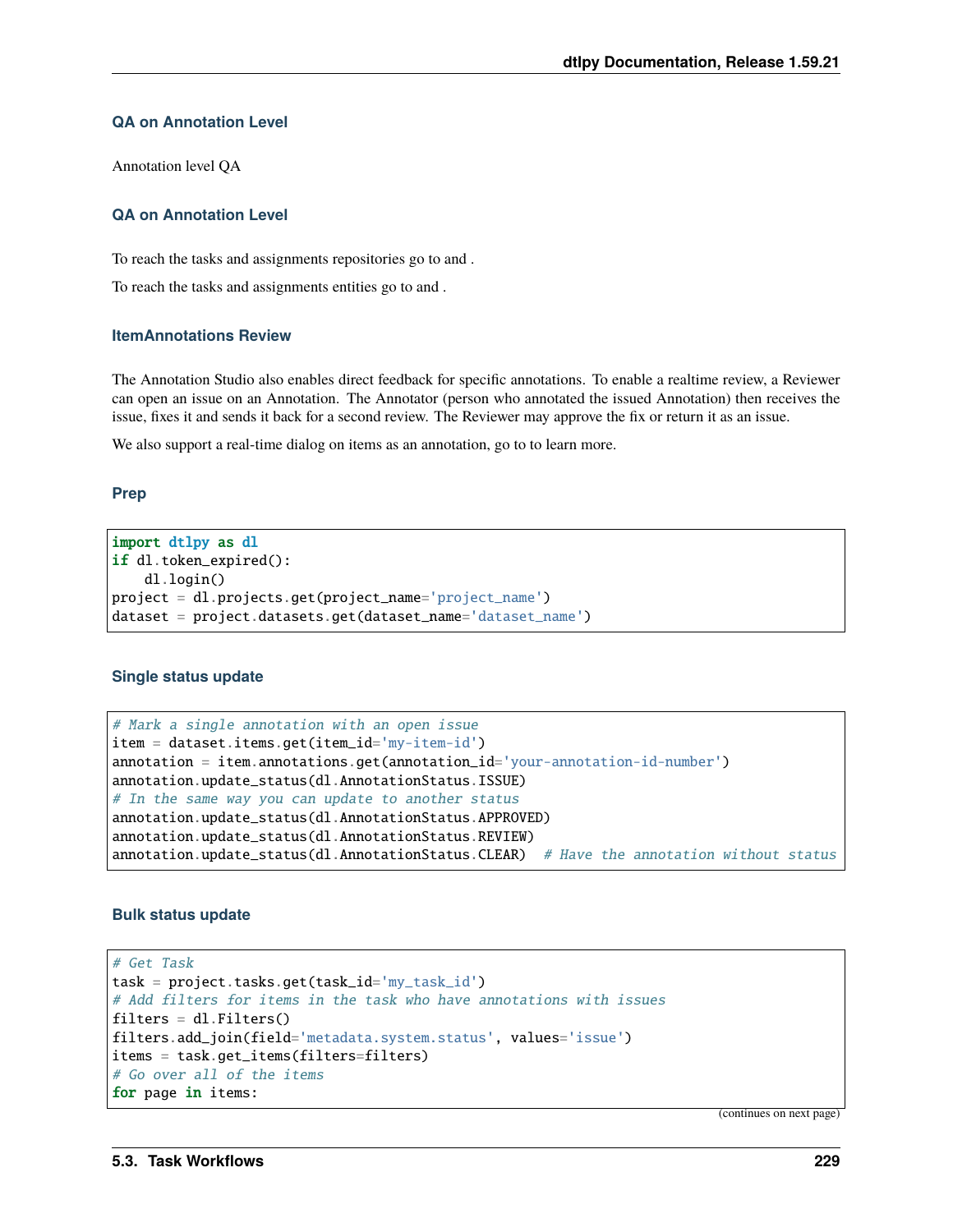```
for item in page:
       # Add filter for annotations with issues
       filters = dl. Filters()filters.resource = dl.FiltersResource.ANNOTATION
       filters.add(field='metadata.system.status', values='issue')
       annotations = item.annotations.list(filters=filters)
       # For every annotation that has issue in the item update the status to "for␣
˓→review"
       for annotation in annotations: annotation.update_status(dl.
˓→AnnotationStatus.REVIEW)
```
## **QA on Item Level**

Item level QA

## **QA on Item Level**

To reach the tasks and assignments repositories go to and .

To reach the tasks and assignments entities go to and .

#### **Item Review**

The Annotation Studio is built for realtime review, task assignment and feedback.

Each item can be classified in 3 ways:

- **Discarded**: Items that are not relevant for labeling
- **Complete** (or an alternate custom status created by the task creator): Items after an annotation process
- **Approved** (or an alternate custom status created by the task creator): Completed items after a QA process #### Prep

```
import dtlpy as dl
if dl.token_expired():
    dl.login()
project = dl.projects.get(project_name='<project_name>')
dataset = project.datasets.get(dataset_name='<dataset_name>')
```
## **Single status update**

```
# Mark single item as completed
item = dataset.items.get(item_id='<my-item-id>')
item.update_status(status=dl.ItemStatus.COMPLETED)
# In the same way you can update to another status
item.update_status(status=dl.ItemStatus.APPROVED)
item.update_status(status=dl.ItemStatus.DISCARDED)
```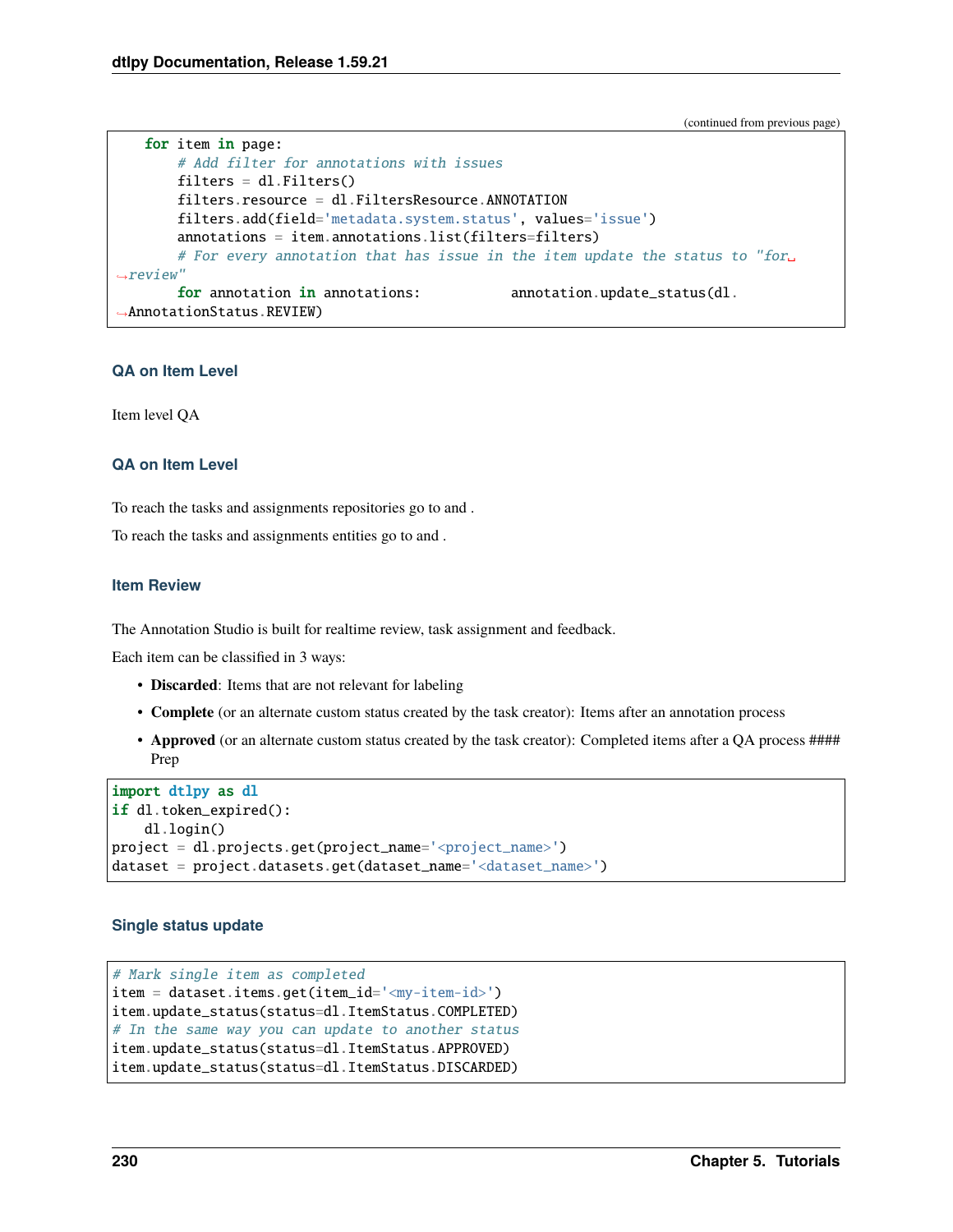## **Clear status**

```
# Clear status for completed/approved/discarded
item.update_status(dl.ITEM_STATUS_COMPLETED, clear=True)
```
#### **Bulk status update**

```
# With items list
filters = dl.Filters(field='annotated', values=True)
items = dataset.items.list(filters=filters)
dataset.items.update_status(status=dl.ItemStatus.APPROVED, items=items)
# With filters
filters = dl.Filters(field='annotated', values=True)
dataset.items.update_status(status=dl.ItemStatus.DISCARDED, filters=filters)
# With list of item ids
item\_ids = ['id1', 'id2', 'id3']dataset.items.update_status(status=dl.ItemStatus.COMPLETED, item_ids=item_ids)
```
## **Example**

To mark an entire task as completed use this:

```
task = dataset.tasks.get(task_name='my-task-name')
dataset.items.update_status(status=dl.ItemStatus.COMPLETED, items=task.get_items())
```
## **Redistribute and Reassign**

Redistribute and reassign items from tasks and assignments

## **Redistributing and Reassigning a QA Task**

To reach the tasks and assignments repositories go to and .

To reach the tasks and assignments entities go to and .

#### **Get QA Task and Assignments**

#### **Get Task**

## **Get by ID**

QAtask = dl.tasks.get(task\_id='<my-task-id>')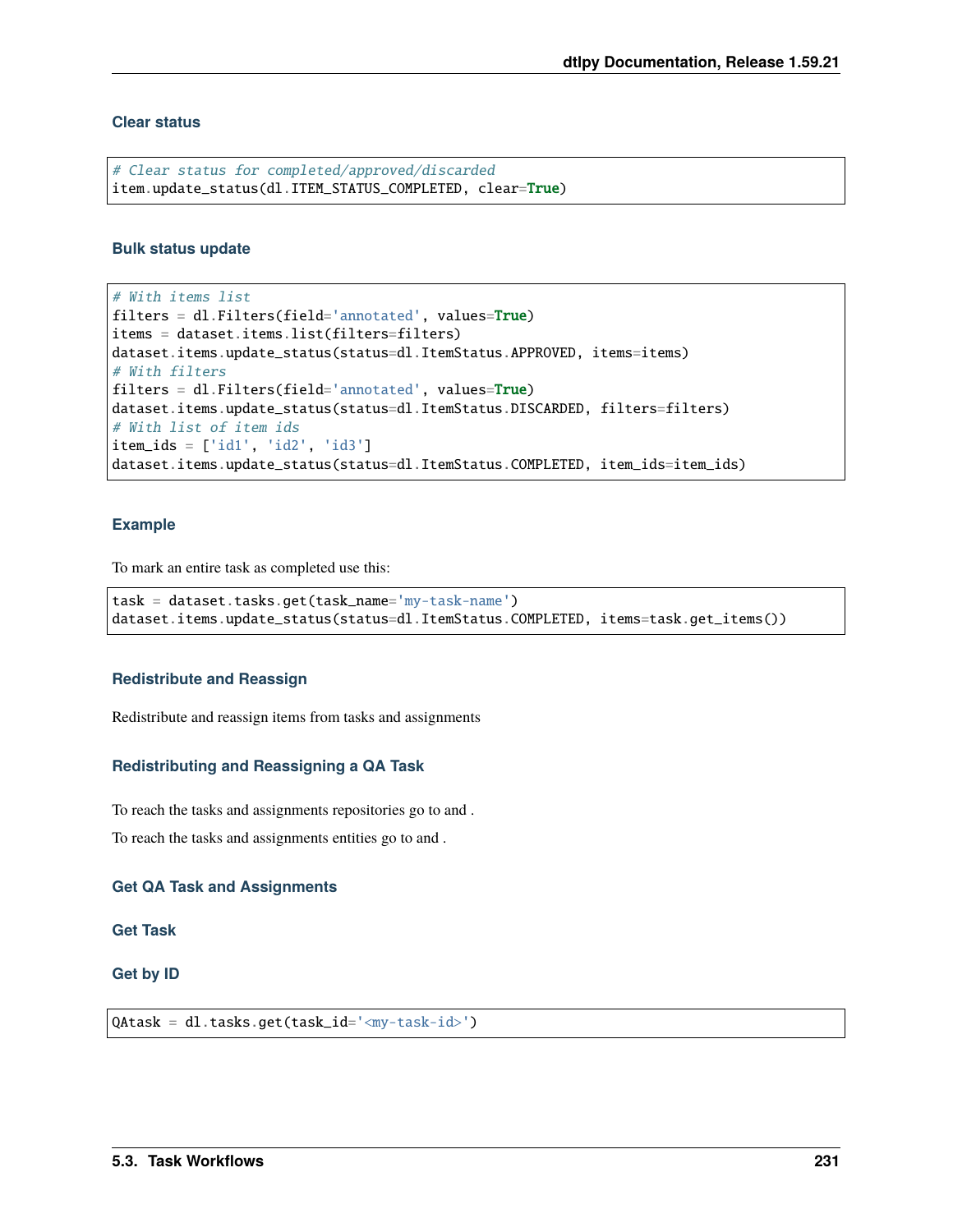#### **Get by name – in a**

```
project = dl.projects.get(project_name='<project_name>')
QAtask = project.tasks.get(task_name='<my-qa-task-name>')
```
#### **Get by name – in a**

```
dataset = project.datasets.get(dataset_name='<dataset_name>')
QAtask = project.tasks.get(task_name='<my-qa-task-name>')
```
## **Get list – in a**

tasks = project.tasks.list()

## **Get list – in a**

tasks = dataset.tasks.list()

## **Get Task Items**

qa\_task\_items = QAtask.get\_items()

#### **Get Assignments**

#### **Get by ID**

assignment = dl.assignments.get(assignment\_id='<my-assignment-id>')

#### **Get by name – in a**

```
project = dl.projects.get(project_name='<project_name>')
assignment = project.assignments.get(assignment_name='<my-assignment-name>')
```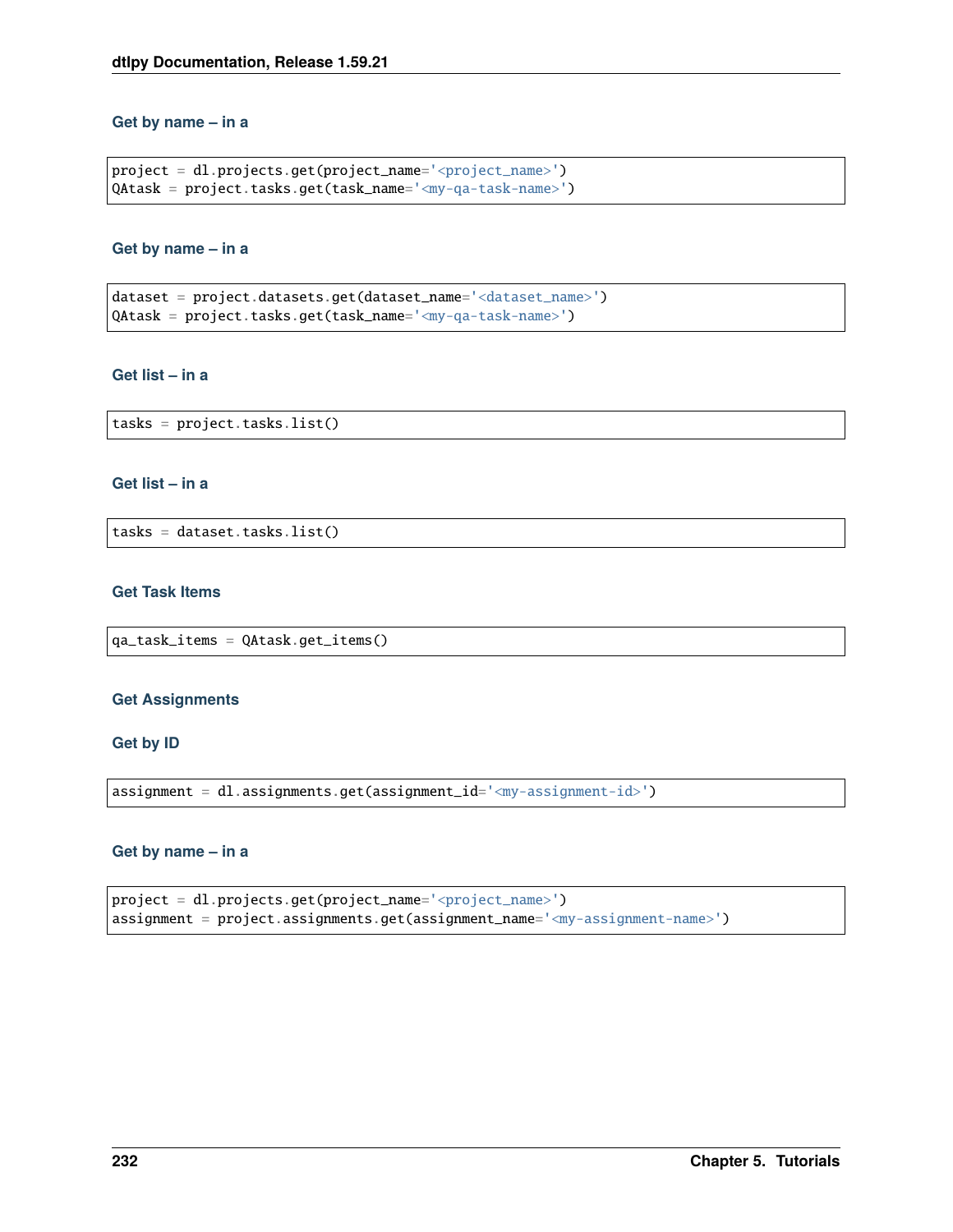#### **Get by name – in a**

```
dataset = project.datasets.get(dataset_name='<dataset_name>')
assignment = dataset.assignments.get(assignment_name='<my-assignment-name>')
```
#### **Get by name – in a**

```
task = project.tasks.get(task_name='<my-task-name>')
assignment = task.assignments.get(assignment_name='<my-assignment-name>')
```
## **Get list – in a**

assignments = project.assignments.list()

## **Get list – in a**

assignments = dataset.assignments.list()

#### **Get list – in a**

assignments = task.assignments.list()

#### **Get Assignment Items**

assignment\_items = assignment.get\_items()

#### **Redistribute and Reassign the QA Assignment**

```
import dtlpy as dl
import datetime
if dl.token_expired():
    dl.login()
project = dl.projects.get(project_name='<project_name>')
dataset = project.datasets.get(dataset_name='<dataset_name>')
QAtask = dl.tasks.get(task_id='<my-task-id>')
assignment = task.assignments.get(assignment_name='<my-assignment-name>')
```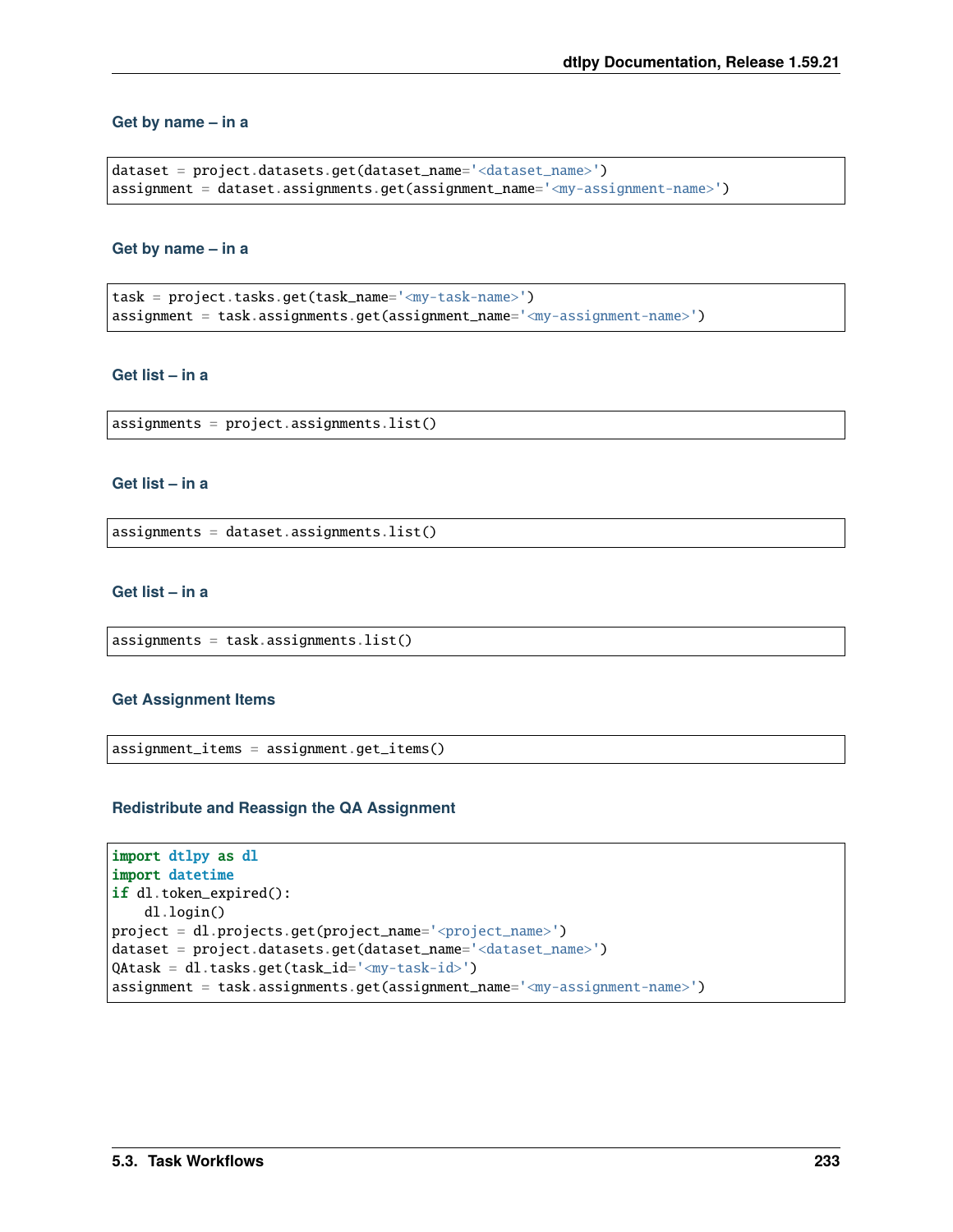## **Redistribute**

```
# load is the workload percentage for each annotator
assignment.redistribute(dl.Workload([dl.WorkloadUnit(assignee_id='<annotator1@dataloop.
\leftrightarrowai>', load=50),
                                          dl.WorkloadUnit(assignee_id='<annotator2@dataloop.
\leftrightarrowai>', load=50)]))
```
#### **Reassign**

assignment.reassign(assignee\_ids['<annotator1@dataloop.ai>'])

#### **Delete Task and Assignments**

#### **Delete Task**

QAtask.delete()

#### **Delete Assignment**

assignment.delete()

# **5.4 Image Annotations**

Tutorials for creating all types of image annotations

## **5.4.1 Setup**

Setup environment before starting

This tutorial guides you through the process using the Dataloop SDK to create and upload annotations into items. The tutorial includes chapters with different tools, and the last chapter includes various more advanced scripts

- [Classification Point & Pose](../classification_point_and_pose/chapter.md)
- [Bounding Box & Cuboid](../bounding_box_and_cuboid/chapter.md)
- [Polygon & Polyline](../polygon_and_polyline/chapter.md)
- [Ellipse & Item-Description](../ellipse_and_item_description/chapter.md)
- [Advanced Tutorials](../advance_tutorials/chapter.md)
	- **–** [Copy Annotations Between Items](../advance_tutorials/chapter.md#copy-annotations-between-items)
	- **–** [Show Images & Annotations](../advance_tutorials/chapter.md#show-images--annotations)
	- **–** [Show Annotations from JSON file](../advance_tutorials/chapter.md#show-annotations-from-json-file-dataloop-format)
	- **–** [Count the Total Number of Annotations in a Dataset](../advance_tutorials/chapter.md#count-total-number-of-annotations)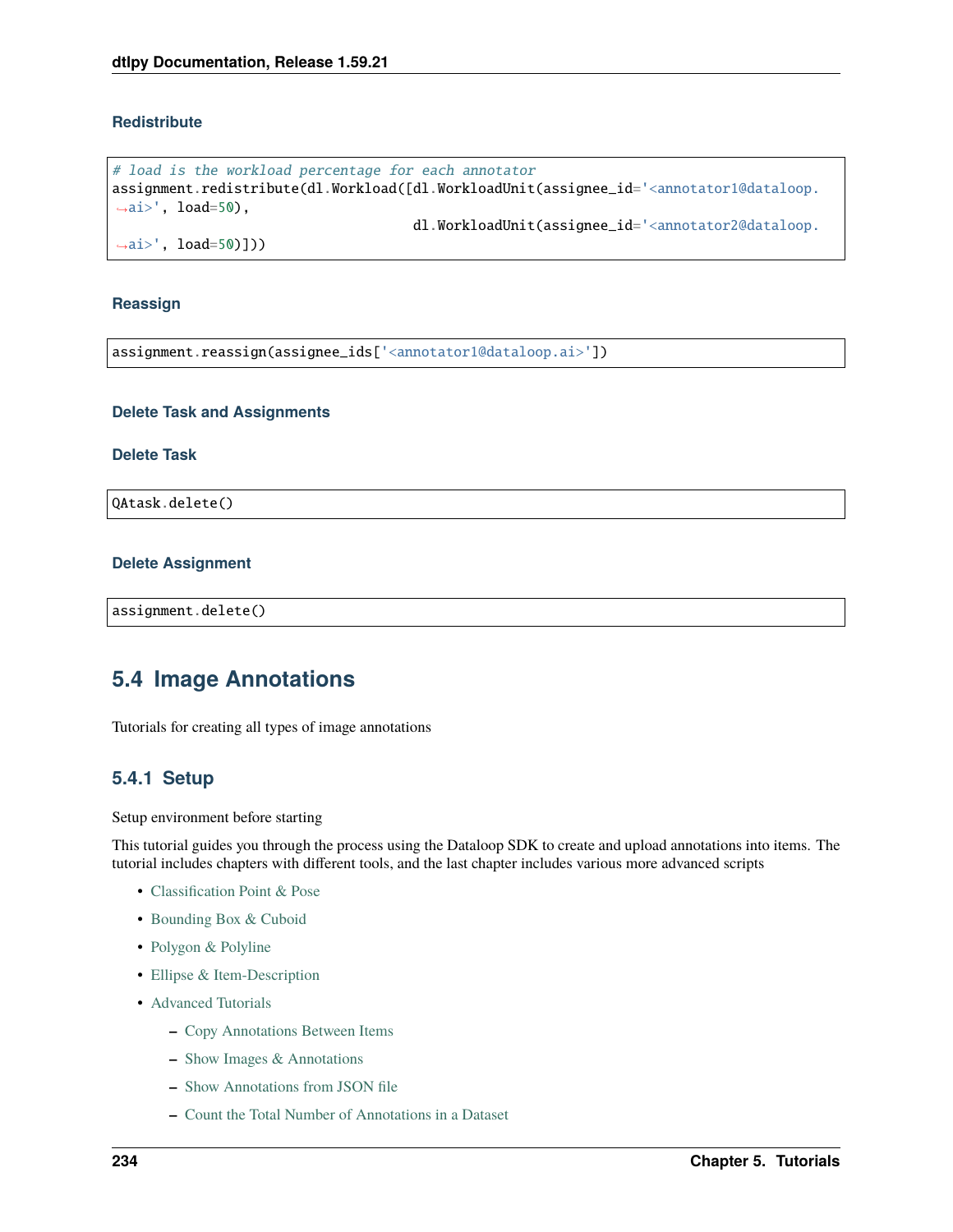- **–** [Parenting Annotations](../advance_tutorials/chapter.md#parenting-annotations)
- **–** [Change Annotation's Label to a New Label](../advance_tutorials/chapter.md#change-annotations-label)

#### **Setup**

```
import dtlpy as dl
if dl.token_expired():
   dl.login()
project = dl.projects.get(project_name='project_name')
dataset = project.datasets.get(dataset_name='dataset_name')
```
## **Initiation**

Using the annotation definitions classes you can create, edit, view and upload platform annotations. Each annotation init receives the coordinates for the specific type, label, and optional attributes.

## **Optional Plotting**

Before updating items with annotations, you can optionally plot the annotation you created and review it before uploading it. This applies to all annotations described in the following section.

```
import matplotlib.pyplot as plt
plt.figure()
plt.imshow(builder.show())
for annotation in builder:
   plt.figure()
   plt.imshow(annotation.show())
   plt.title(annotation.label)
```
# **5.4.2 Classification, Point and Pose**

Classification, Point and Pose annotations types

#### **Classification**

Classify a single item

```
# Get item from the platform
item = dataset.items.get(filepath='/your-image-file-path.jpg')
# Create a builder instance
builder = item.annotation.html# Classify
builder.add(annotation_definition=dl.Classification(label=label))
# Upload classification to the item
item.annotations.upload(builder)
```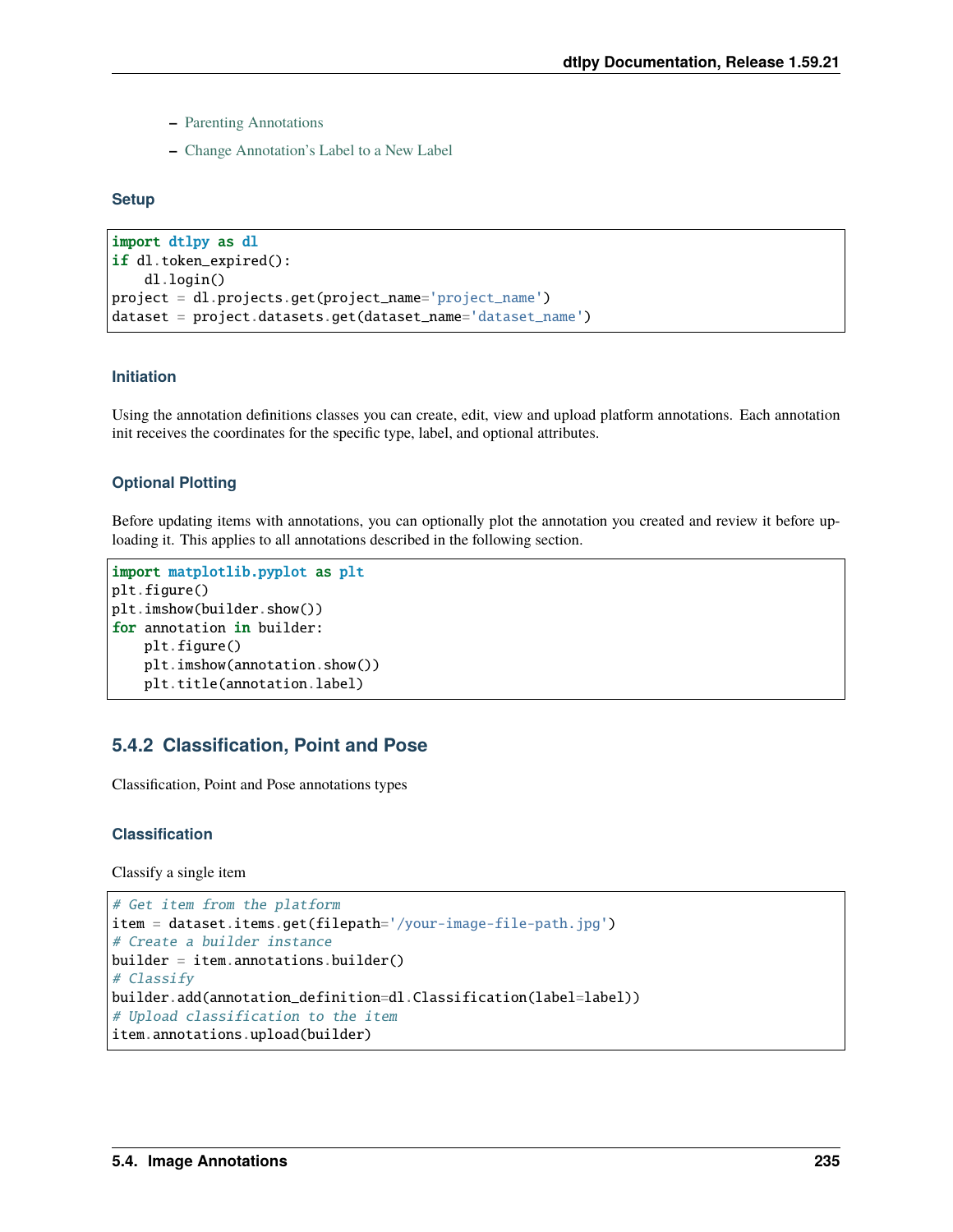## **Classify Multiple Items**

Classifying multiple items requires using an Items entity with a filter.

```
# mutiple items classification using filter
...
```
## **Create a Point Annotation**

```
# Get item from the platform
item = dataset.items.get(filepath='/your-image-file-path.jpg')
# Create a builder instance
builder = item.annotation.1# Create point annotation with label and attribute
builder.add(annotation_definition=dl.Point(x=100,
                                          y=100,
                                          label='my-label',
                                          attributes={'color': 'red'}))
# Upload point to the item
item.annotations.upload(builder)
```
#### **Pose Annotation**

```
# Pose annotation is based on pose template. Create the pose template from the platform␣
˓→UI and use it in the script by its ID
template_id = recipe.get_annotation_template_id(template_name="my_template_name")
# Get item
item = dataset.items.get(filepath='/your-image-file-path.jpg')
# Define the Pose parent annotation and upload it to the item
parent\_annotation = item.annotation.
   dl.Annotation.new(annotation_definition=dl.Pose(label='my_parent_label',
                                                    template_id=template_id,
                                                    # instance_id is optional
                                                    instance_id=None)))[0]
# Add child points
builder = item.annotation , builder()builder.add(annotation_definition=dl.Point(x=x,
                                           y=y,
                                           label='my_point_label'),
           parent_id=parent_annotation.id)
builder.upload()
```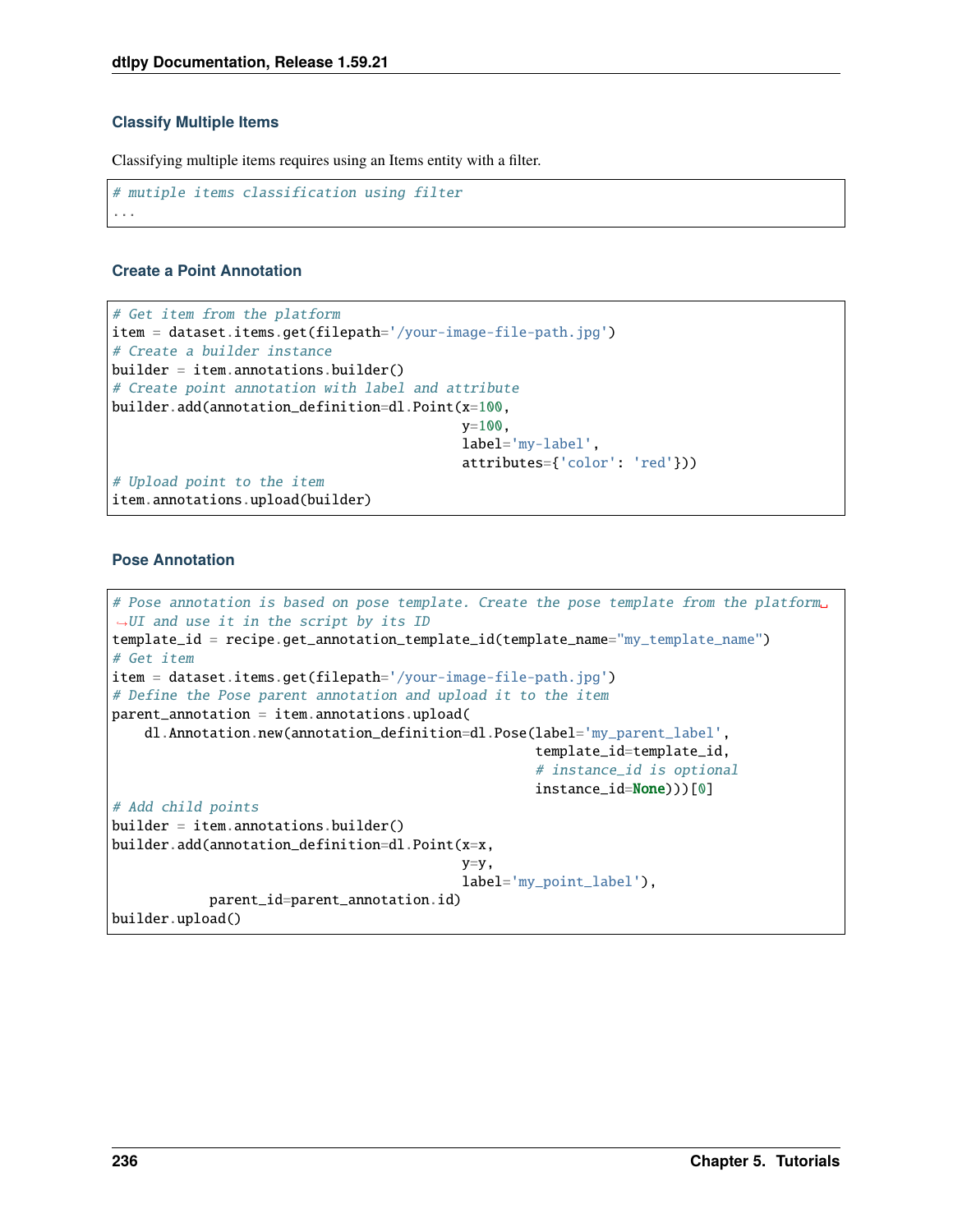# **5.4.3 Bounding Box and Cuboid**

Bounding Box and Cuboid annotations types

## **Create Box Annotation**

```
# Get item from the platform
item = dataset.items.get(filepath='/your-image-file-path.jpg')
# Create a builder instance
builder = item.annotation.html# Create box annotation with label
builder.add(annotation_definition=dl.Box(top=10,
                                         left=10,
                                         bottom=100,
                                         right=100,
                                         label='my-label'))
# Upload box to the item
item.annotations.upload(builder)
```
## **Create a Rotated Bounding Box Annotation**

A rotated box is created by setting its top-left and bottom-right coordinates, and providing its rotation angle.

```
# Get item from the platform
item = dataset.items.get(filepath='/your-image-file-path.jpg')
# Create a builder instance
builder = item.annotations.builder()
# Create box annotation with label
builder.add(annotation_definition=dl.Box(top=10,
                                          left=10.
                                          bottom=100,
                                          right=100,
                                          angle=80,
                                          label='my-label'))
# Upload box to the item
item.annotations.upload(builder)
```
## **Convert Semantic Segmentation to Bounding Box**

Convert all semantic segmentation annotations in an item into box annotation

```
annotations = item.annotations.list()
builder = item.annotation.1# run over all annotation in item
for annotation in annotations:
   if annotation.type == dl.AnnotationType.SEGMENTATION:
       print("Found binary annotation - id:", annotation.id)
       builder.add(annotation_definition=annotation.annotation_definition.to_box())
item.annotations.upload(annotations=builder)
```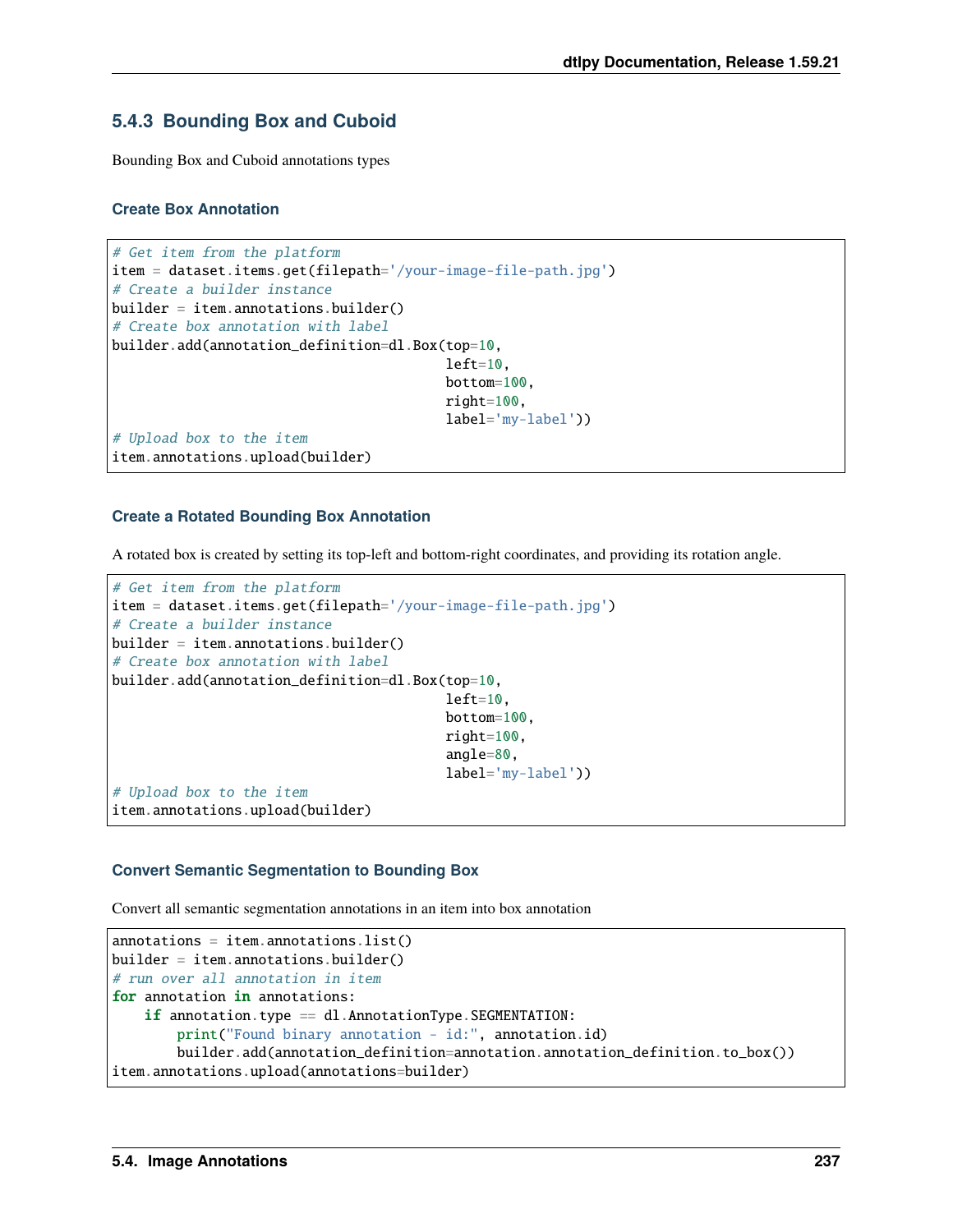## **Create Cuboid (3D Box) Annotation**

Create cuboid annotation in one of two ways :

```
# A.Bring front and back rectangles and the angel of the cuboid
builder.add(annotation_definition=dl.Cube.from_boxes_and_angle(label="label",
                                                                front_top=100,
                                                                front_left=100,
                                                                front_right=300,
                                                                front_bottom=300,
                                                                back_top=200,
                                                                back_left=200,
                                                                back_right=400,
                                                                back_bottom=400,
                                                                angle=0
                                                                ))
# B.Bring all 8 points of the Cuboid
builder.add(annotation_definition=dl.Cube(label="label",
                                           # front top left point coordinates
                                           front_tl=[200, 200],
                                           # front top right point coordinates
                                           front_tr=[500, 250],
                                           # front bottom right point coordinates
                                           front_br=[500, 550],
                                           # front bottom left point coordinates
                                           front_bl=[200, 500],
                                           # back top left point coordinates
                                          back_tl=[300, 300],
                                           # back top right point coordinates
                                          back_tr=[600, 350],
                                           # back bottom right point coordinates
                                          back_br=[600, 650],
                                           # back bottom left point coordinates
                                          back_bl=[300, 600]
                                          ))
item.annotations.upload(builder)
```
# **5.4.4 Polygon and Polyline**

Polygon and Polyline annotations types

## **Create Single Polygon/Polyline Annotation**

```
# Get item from the platform
item = dataset.items.get(filepath='/your-image-file-path.jpg')
# Create a builder instance
builder = item.annotation.1# Create polygon annotation with label
# with array of points: [[x1, y1], [x2, y2], ..., [xn, yn]]builder.add(annotation_definition=dl.Polygon(geo=[[100, 50],
                                                 [80, 120],
```
(continues on next page)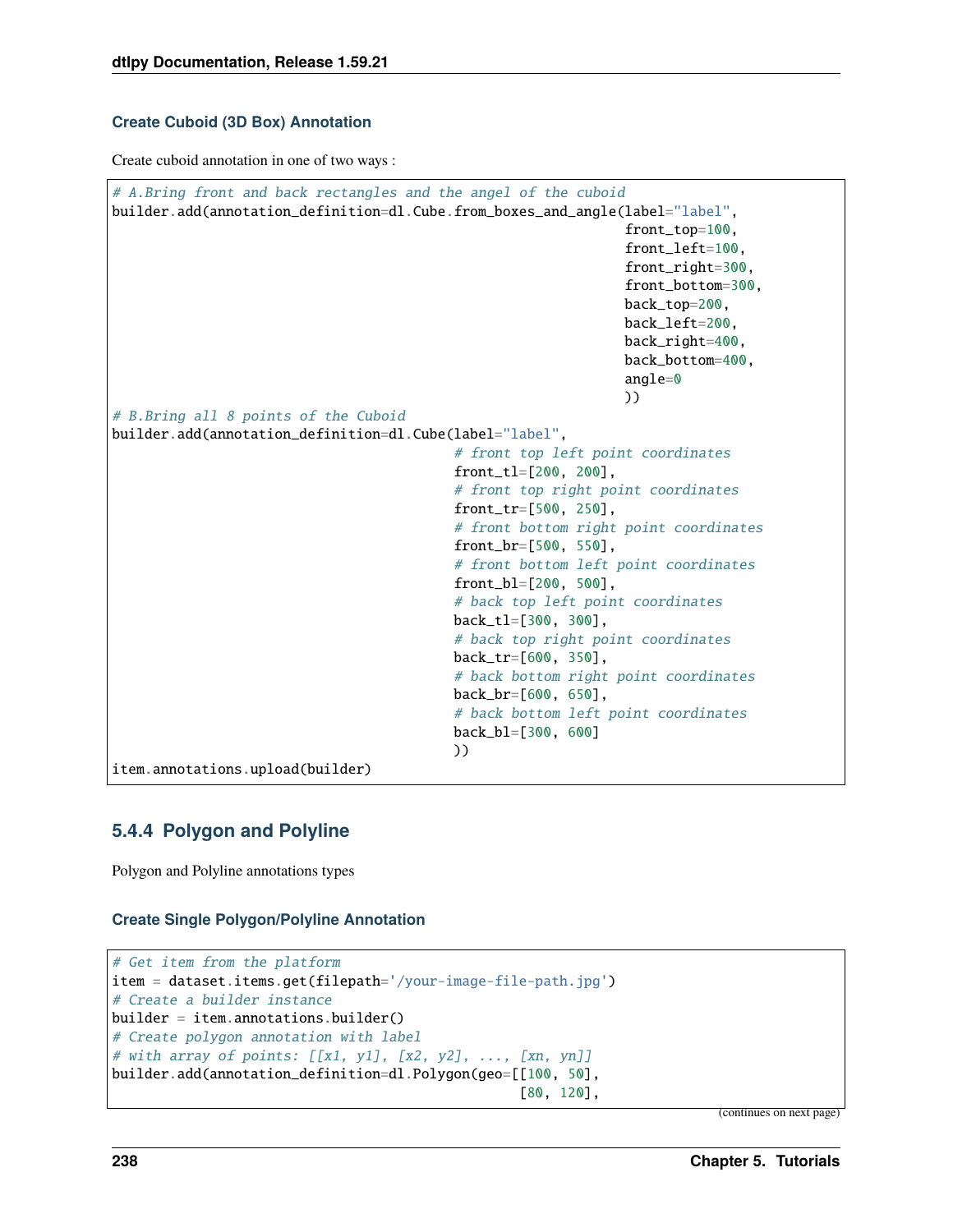```
[110, 130]],
                                              label='my-label'))
# create Polyline annotation with label
builder.add(annotation_definition=dl.Polyline(geo=[[100, 50],
                                                    [80, 120],
                                                    [110, 130]],
                                               label='my-label'))
# Upload polygon to the item
item.annotations.upload(builder)
```
#### **Create Multiple Polygons from Mask**

```
annotations = item.annotation.s.mask annotation = annotations [0]
builder = item.annotation.1builder.add(dl.Polygon.from_segmentation(mask_annotation.geo,
                                      max_instances=2,
                                      label=mask_annotation.label))
```
item.annotations.upload(builder)

#### **Convert Mask Annotations to Polygon**

More about from\_segmentation() function on .

```
annotations = item.annotation. list()builder = item.annotation.1# run over all annotation in item
for annotation in annotations:
   if annotation.type == dl.AnnotationType.SEGMENTATION:
        print("Found binary annotation - id:", annotation.id)
        builder.add(dl.Polygon.from_segmentation(mask=annotation.annotation_definition.
\rightarrowgeo,
                                                 # binary mask of the annotation
                                                 label=annotation.label,
                                                 max_instances=None))
        annotation.delete()
item.annotations.upload(annotations=builder)
```
#### **Convert Polygon Annotation to Mask**

More about from\_polygon() function on . This script uses module CV2, please use page to install it.

```
if annotation.type == dl.AnnotationType.POLYGON:
   print("Found polygon annotation - id:", annotation.id)
   builder.add(dl.Segmentation.from_polygon(geo=annotation.annotation_definition.geo,
                                             # binary mask of the annotation
                                             label=annotation.label,
                                             shape=img.size[::-1] # (h,w)
```
(continues on next page)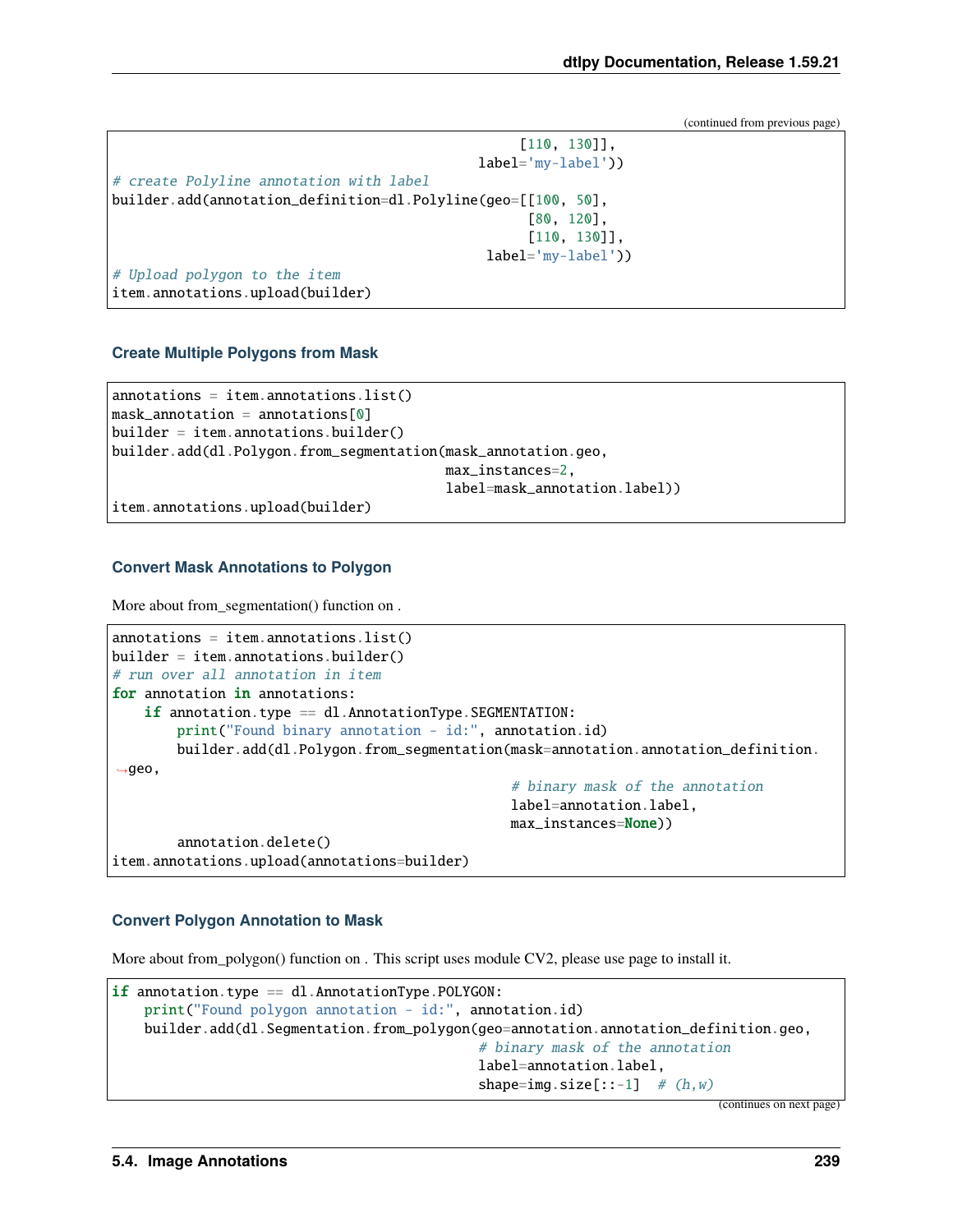| annotation.delete()                          |  |
|----------------------------------------------|--|
| item.annotations.upload(annotations=builder) |  |

# **5.4.5 Ellipse and Item Description**

Ellipse and Item Description annotations types

## **Create Ellipse Annotation**

```
# Get item from the platform
item = dataset.items.get(filepath='/your-image-file-path.jpg')
# Create a builder instance
builder = item.annotation.1# Create ellipse annotation with label - With params for an ellipse; x and y for the␣
˓→center, rx, and ry for the radius and rotation angle:
builder.add(annotations_definition=dl.Ellipse(x=x,
                                             y=y,
                                             rx=rx,
                                             ry=ry,
                                             angle=angle,
                                             label=label))
# Upload the ellipse to the item
item.annotations.upload(builder)
```
## **Item Description**

Item description is added as a "system annotation", and serves as a way to save information about the item, that can be seen by anyone accessing it.

```
# Get item from the platform
item = dataset.items.get(filepath='/your-image-file-path.jpg')
# Add description (update if already exists)- if text is empty it will remove the␣
˓→description from the item
item.set_description(text="this is item description")
```
# **5.4.6 Advance Tutorials**

Copy, count, show and annotation parenting.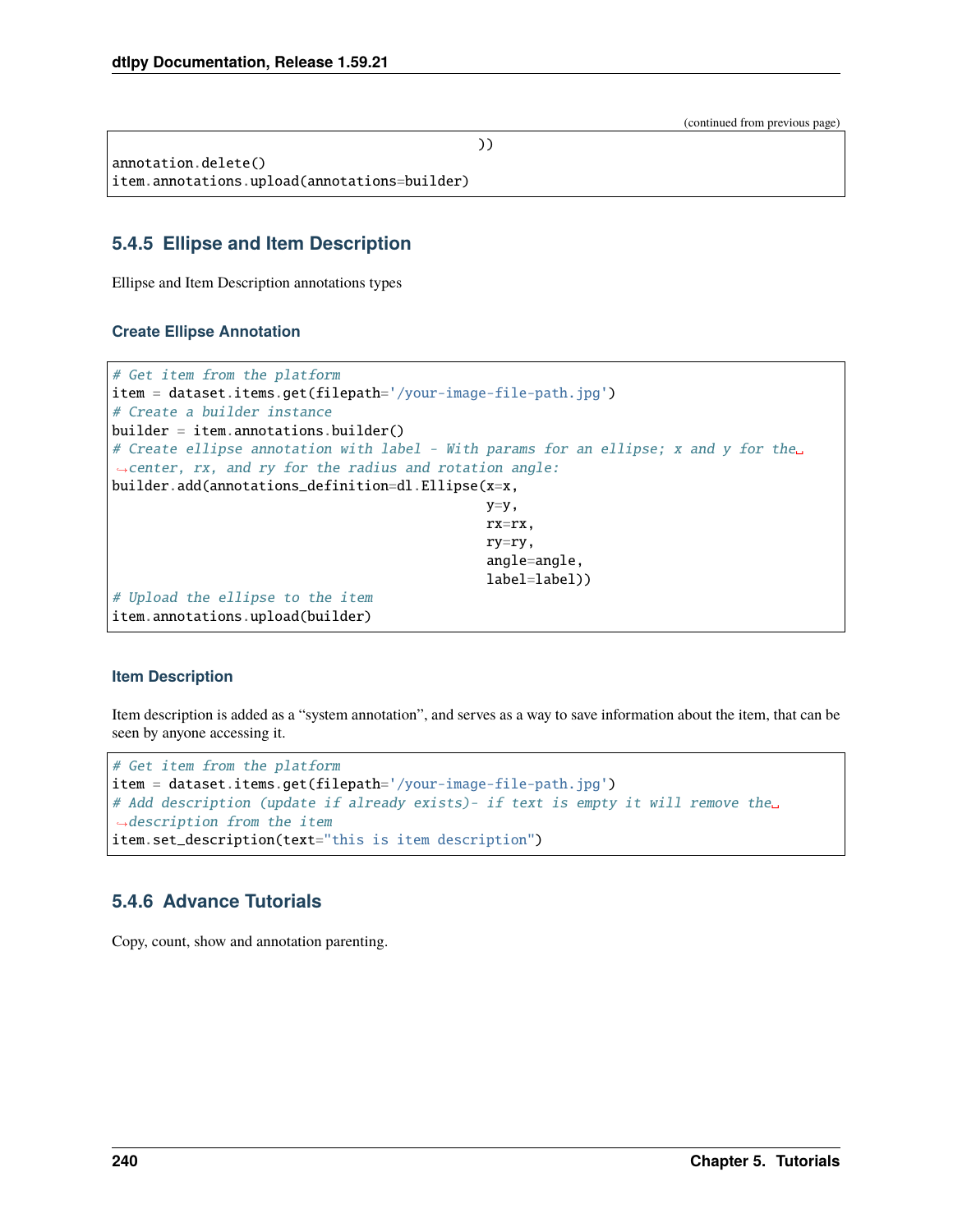## **Copy Annotations Between Items**

By setting annotations entity from one item, and uploading it into another, we can copy annotations between items. Running through all items in a filter allows us to copy from one item into multiple items, for example video snapshots with the same object.

```
# Set the source item with the annotations we want to copy
project = dl.projects.get(project_name='second-project_name')
dataset = project.datasets.get(dataset_name='second-dataset_name')
item = dataset.items.get(item_id='first-id-number')
annotations = item.annotation.
# Set the target item where we want to copy to. If located on a different Project or␣
˓→Dataset, set these accordingly
item = dataset.items.get(item_id='second-id-number')
item.annotations.upload(annotations=annotations)
# Copy the annotation into multiple items, based on a filter entity. In this example,␣
˓→the filter is based on directory
filters = dl. Filters()filters.add(field='filename', values='/fighting/**') # take files from the directory␣
˓→only (recursive)
filters.add(field='type', values='file') # only files
pages = dataset.items.list(filters=filters)
for page in pages:
    for item in page:
        # upload annotations
        item.annotations.upload(annotations=annotations)
```
#### **Show Images & Annotations**

This script uses module CV2, please use this page to install it.

```
from PIL import Image
# Get item
item = dataset.items.get(item_id='write-your-id-number')
# download item as a buffer
buffer = item.download(save_locally=False)
# open image
image = Image.open(bluffer)# download annotations
annotations = item.annotations.show(width=image.size[0],
                                    height=image.size[1],
                                    thickness=3)
annotations = Image. from array(annotations.astype(np.uint8))# show the annotations and the image separately
annotations.show()
image.show()
# Show the annotations with the image
image.paste(annotations, (0, 0), annotations)
image.show()
```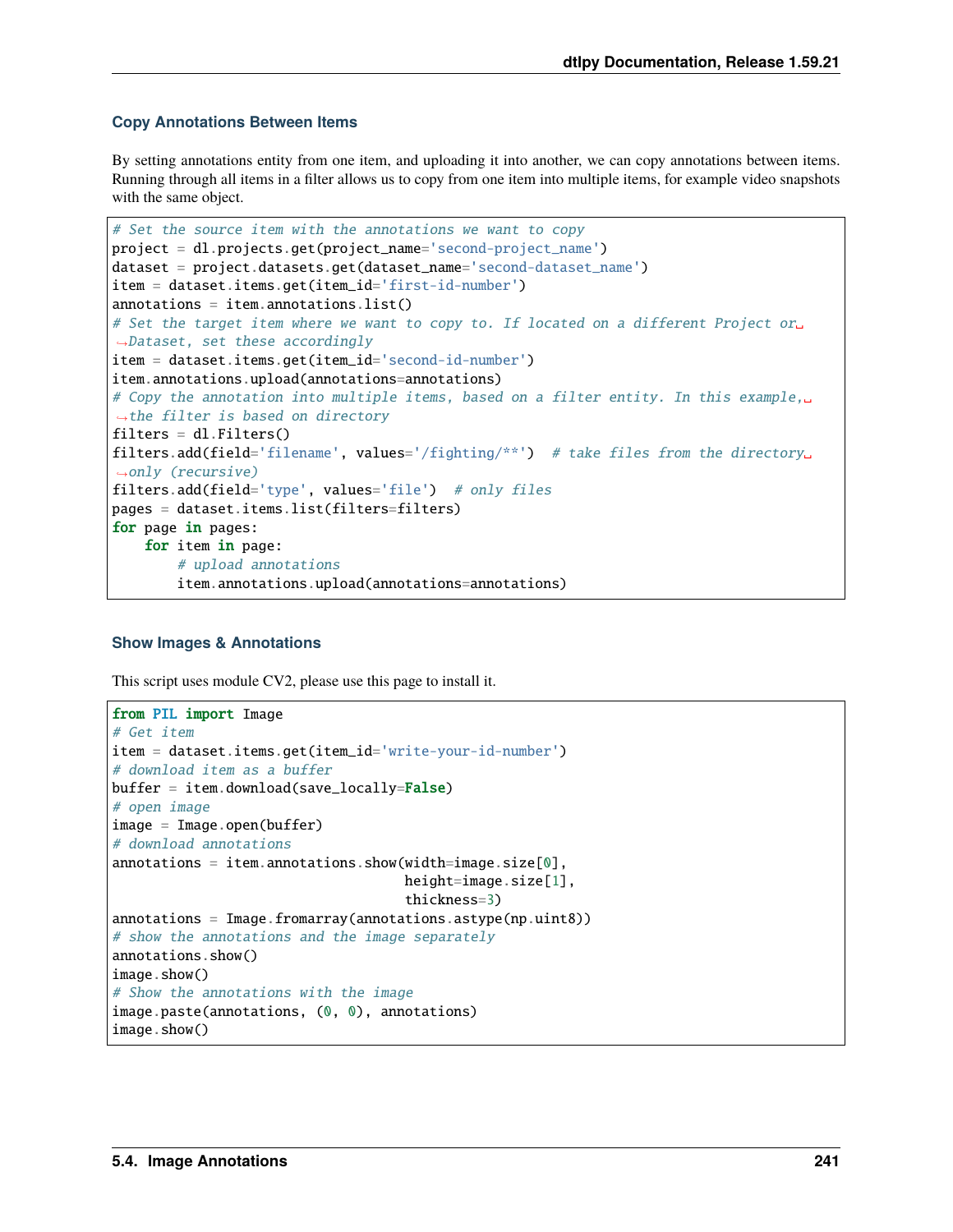### **Show Annotations from JSON file (Dataloop format)**

Please notice that directory paths look different in OS and Linux and does not require "r" at the beginning

```
from PIL import Image
import json
with open(r'C:/home/project/images/annotation.json', 'r') as f:
    data = json.load(f)for annotation in data['annotations']:
    annotations = d1. Annotation. from<sub>1</sub>son(annotation)
    mask = annotations.show(width=640,height=480,
                             thickness=3,
                             color=(255, 0, 0))
    mask = Image.fromarray(mask.astype(np.uint8))
    mask.show()
```
#### **Count total number of annotations**

The following script counts the number of annotations in a filter. The filter can be set to any context - Dataset, folder or any specific criteria. In the following example, it is set to a dataset.

```
# Create annotations filters instance
filters = dl.Filters(resource=dl.FiltersResource.ANNOTATION)
filters.page size = 0# Count the annotations
annotations_count = dataset.annotations.list(filters=filters).items_count
```
#### **Parenting Annotations**

Parenting establishes a relation between 2 annotations, executed by setting the parent\_id parameter. The Dataloop system will reject an attempt to set circular parenting. The following script demonstrate setting parenting relation while uploading/creating annotations

```
builder = item.annotations.builder()
builder.add(annotation_definition=dl.Box(top=10, left=10, bottom=100, right=100,
                                         label='my-parent-label'))
# upload parent annotation
annotations = item.annotations.upload(annotations=builder)
# create the child annotation
builder = item.annotations.builder()builder.add(annotation_definition=dl.Box(top=10, left=10, bottom=100, right=100,
                                         label='my-child-label'),
            parent_id=annotations[0].id)
# upload annotations to item
item.annotations.upload(annotations=builder)
```
The following script demonstrate setting parenting relation on existing annotations:

```
# create and upload parent annotation
builder = item.annotation.1builder.add(annotation_definition=dl.Box(top=10, left=10, bottom=100, right=100,
```

```
(continues on next page)
```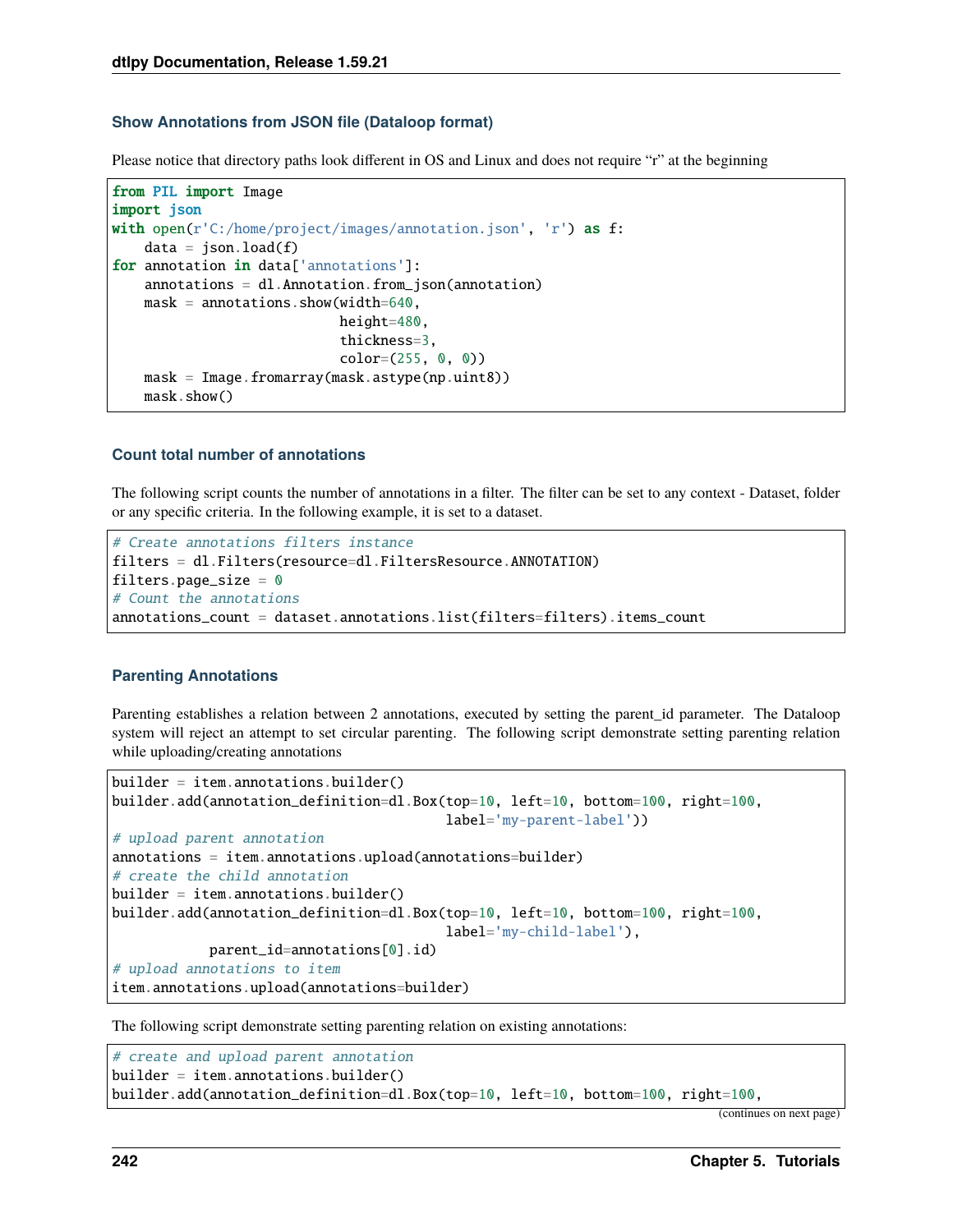```
label='my-parent-label'))
parent_annotation = item.annotations.upload(annotations=builder)[0]
# create and upload child annotation
builder = item.annotation.builder.add(annotation_definition=dl.Box(top=10, left=10, bottom=100, right=100,
                                          label='my-child-label'))
child<sub>-</sub>annotation = item.annotations.upload(annotations=builder)[0]
# set the child parent ID to the parent
child<sub>-</sub>annotation.parent_id = parent_annotation.id
# update the annotation
child_annotation.update(system_metadata=True)
```
#### **Change Annotations' Label**

The following example creates a new label in the recipe (an optional step, you can also use an existing label), then applies it to all annotations in a certain filter.

```
# Create a new label
dataset.add_label(label_name='newLabel', color=(2, 43, 123))
# Filter annotations with the "oldLabel" label.
filters = dl. Filters()filters.resource = dl.FiltersResource.ANNOTATION
filters.add(field='label', values='oldLabel')
pages = dataset.annotations.list(filters=filters)
# Change the Label of the Annotations - For every annotation we filtered out, Change it's␣
˓→Label to the "newLabel".
for annotation in pages.all():
    annotation.label = 'newLabel'
    annotation.update()
```
# **5.5 Video Annotations**

Tutorials for annotating videos

# **5.5.1 Video Annotations**

Upload and work with video annotations

In this tutorial we create and upload annotations into a video item. Video annotations differ from image annotations since they span over frames, and need to be set with their scope. This script uses module CV2, please use to install it.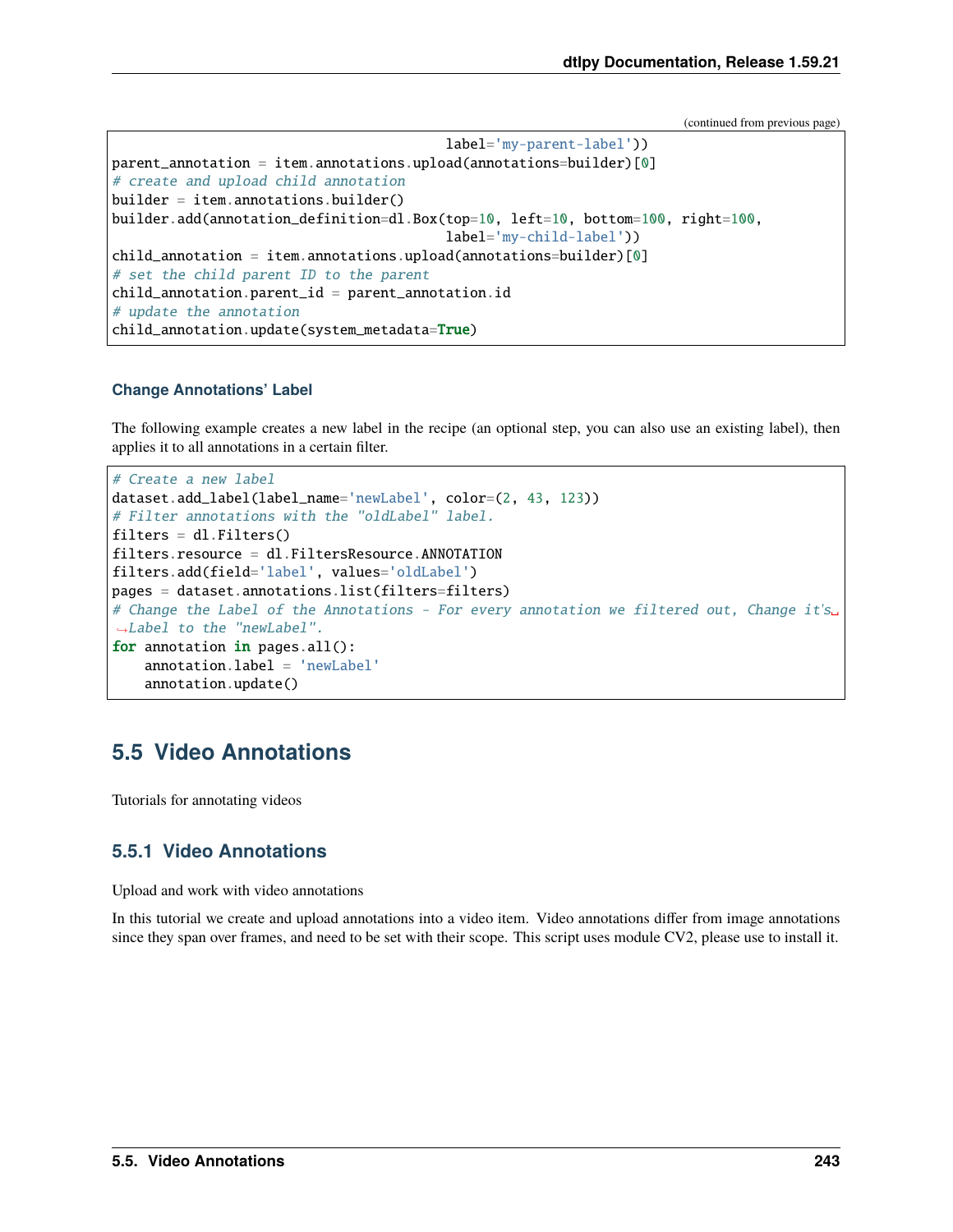**Setup**

```
import dtlpy as dl
if dl.token_expired():
   dl.login()
project = dl.projects.get(project_name='project_name')
dataset = project.datasets.get(dataset_name='dataset_name')
item = dataset.items.get(filepath='/my_item.mp4')
```
## **Create A Single annotation**

Create a single annotations for a video item and upload it

```
annotation = d1. Annotation.new(item=item)
# Span the annotation over 100 frames. Change this or use a different approach based on␣
˓→your context
for i_frame in range(100):
    # go over 100 frame
    annotation.add_frame(annotation_definition=dl.Box(top=2 * i_frame,
                                                         left=2 * (i_{\texttt{frame}} + 10),bottom=2 * (i_frame + 50),
                                                         right=2 * (i_{\text{frame}} + 100),
                                                         label="my-label"),
                          frame_num=i_frame, # set the frame for the annotation
                          )
# upload to platform
annotation.upload()
```
## **Adding Multiple Annotations Using Annotation Builder**

The following scripts demonstrate adding 10 annotations into each frame

```
# create annotation builder
builder = item.annotations.builder()
for i_frame in range(100):
    # go over 100 frames
    for i_detection in range(10):
        # for each frame we have 10 different detections (location is just for the␣
\rightarrowexample)
        builder.add(annotation_definition=dl.Box(top=2 * i_frame,
                                                     left=2 * i_detection,
                                                     bottom=2 * i_frame + 10,
                                                     right=2 * i_detection + 100,
                                                     label="my-label"),
                     # set the frame for the annotation
                     frame_num=i_frame,
                     # need to input the element id to create the connection between␣
ightharpoonupframes
                     object_id=i_detection + 1,
                     \lambda(continues on next page)
```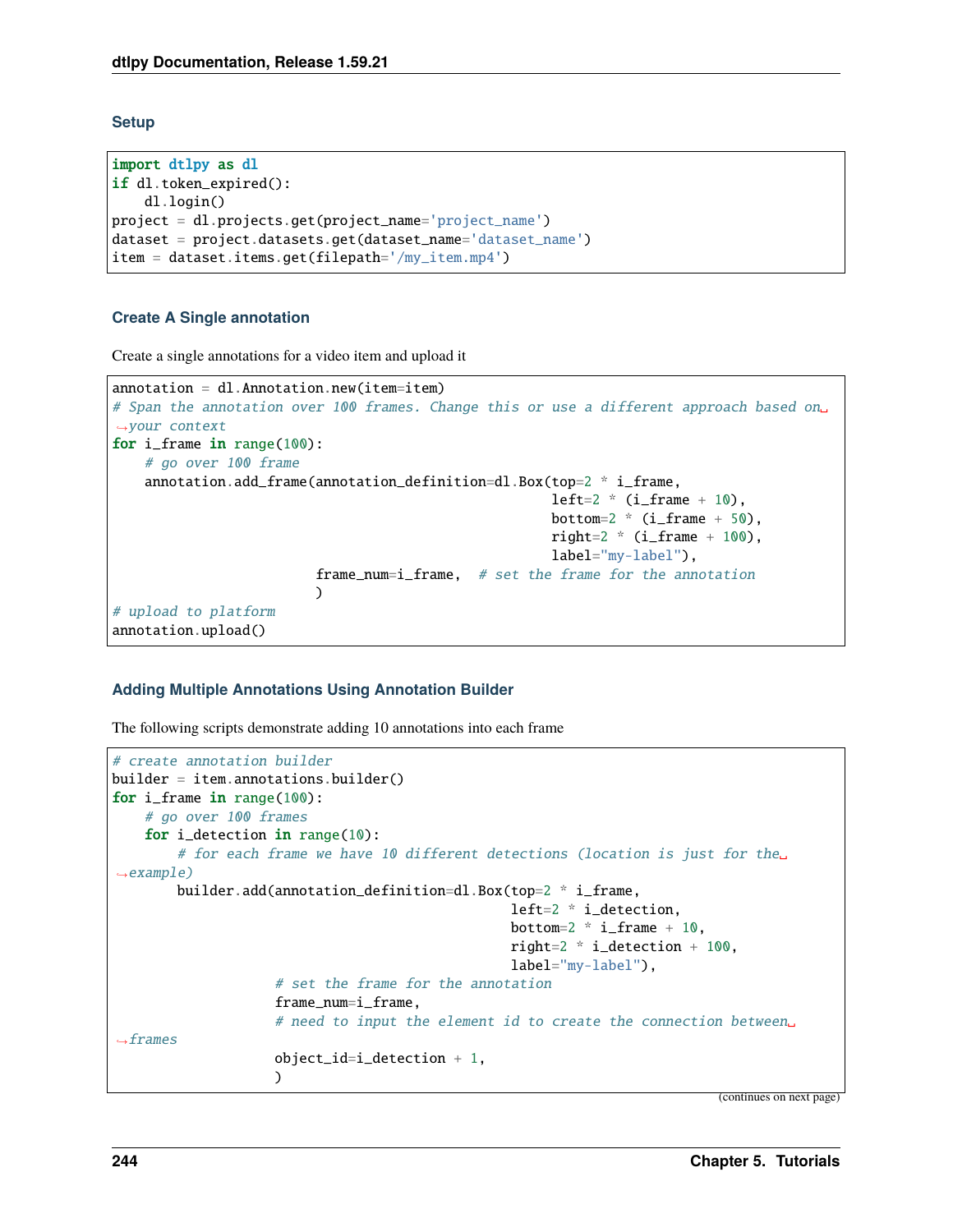# Upload the annotations to platform item.annotations.upload(builder)

## **Read Frames of an Annotation**

The following example reads all the frames an annotation exist in, e.g. the frame range an annotation spans over.

```
for annotation in item.annotations.list():
   print(annotation.object_id)
   for key in annotation.frames:
        frame = annotation.frames[key]print(frame.left, frame.right, frame.top, frame.bottom)
```
#### **Create Frame Snapshots from Video**

One of Dataloop video utilities enables creating a frame snapshot from a video item every X frames (frame\_interval). You will need FFmpeg needs to be installed on your system using .

dl.utilities.Videos.video\_snapshots\_generator(item=item, frame\_interval=30)

## **Play An Item In Video Player**

Play a video item with its annotations and labels with a video player

```
from dtlpy.utilities.videos.video_player import VideoPlayer
VideoPlayer(project_name=project_name,
            dataset_name=dataset_name,
            item_filepath=item_filepath)
```
#### **Show Annotations in a Specified Frame**

```
import matplotlib.pyplot as plt
# Get from platform
annotations = item.annotation. list()# Plot the annotations in frame 55 of the created annotations
frame_annotation = annotations.get_frame(frame_num=55)
plt.figure()
plt.imshow(frame_annotation.show())
plt.title(frame_annotation.label)
# Play video with the Dataloop video player
annotations.video_player()
```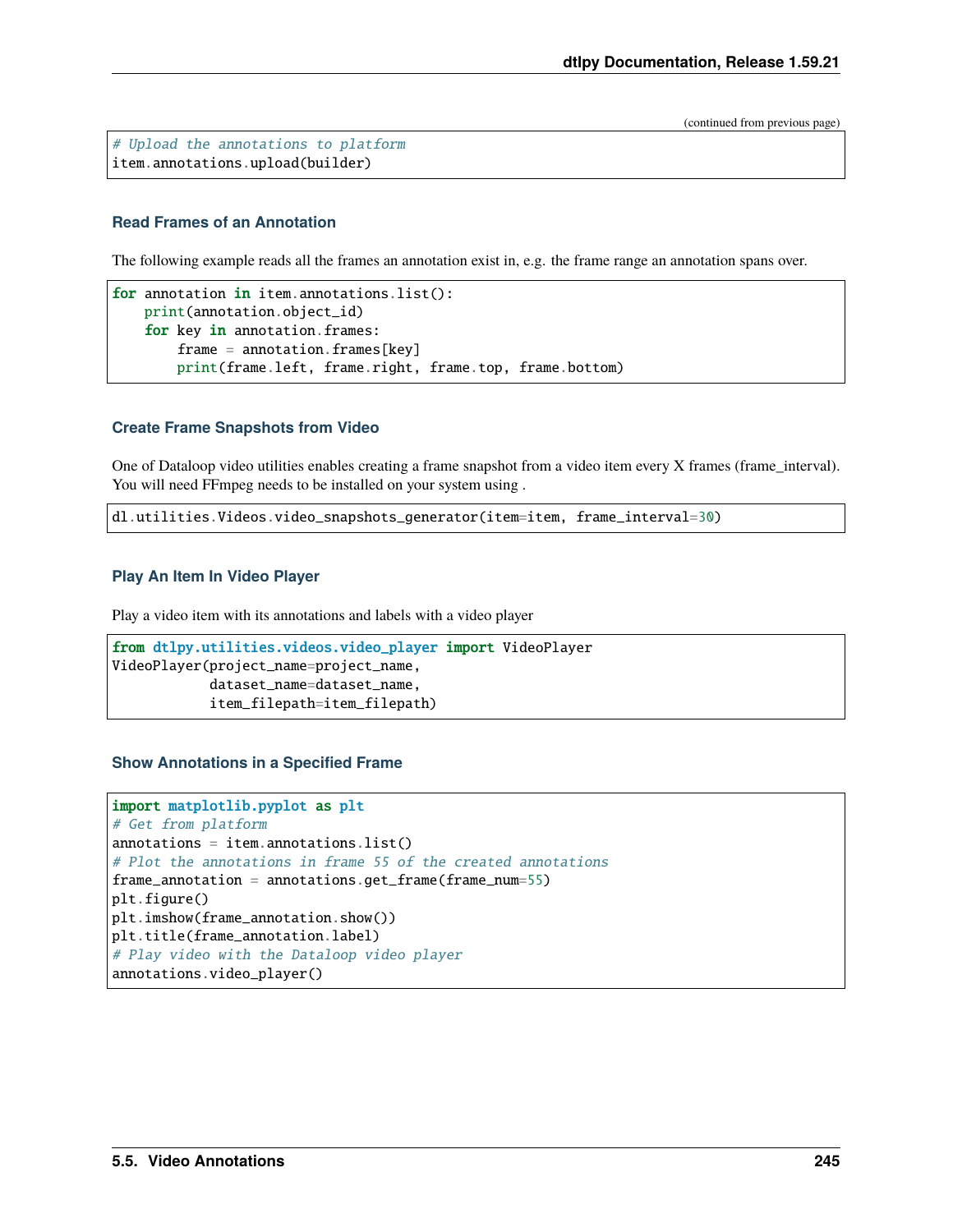# **5.6 Recipe and Ontology**

Tutorials for managing ontologies, labels, and recipes

# **5.6.1 Concepts**

What are Recipe and Ontology

#### **Recipe and Ontology Concepts**

The Dataloop Recipe & Ontology concepts are detailed in our documentation. In short:

- Ontology an entity that contains labels and attributes. An attribute is linked to a label
- Recipe An entity that ties an ontology with labeling instructions
	- **–** Linked with an ontology
	- **–** Labeling tools (e.g. box, polygon etc)
	- **–** Optional PDF instructions
	- **–** And more. . .

# **5.6.2 Ontology**

Create and manage Ontology, Labels and Attributes

In this chapter we will create an ontology and populate it with labels

#### **Preparing - Entities setup**

```
import dtlpy as dl
if dl.token_expired():
    dl.login()
project = dl.projects.get(project_name='project_name')
dataset = project.datasets.get(dataset_name='dataset_name')
# Get recipe from list
recipe = dataset.recipes.list()[0]
# Or get specific recipe:
recipe = dataset.recipes.get(recipe_id='id')
# Get ontology from list or create it using the "Create Ontology" script
ontology = recipe.ontologies.list()[0]
# Or get specific ontology:
ontology = recipe.ontologies.get(ontology_id='id')
# Print entities:
recipe.print()
ontology.print()
```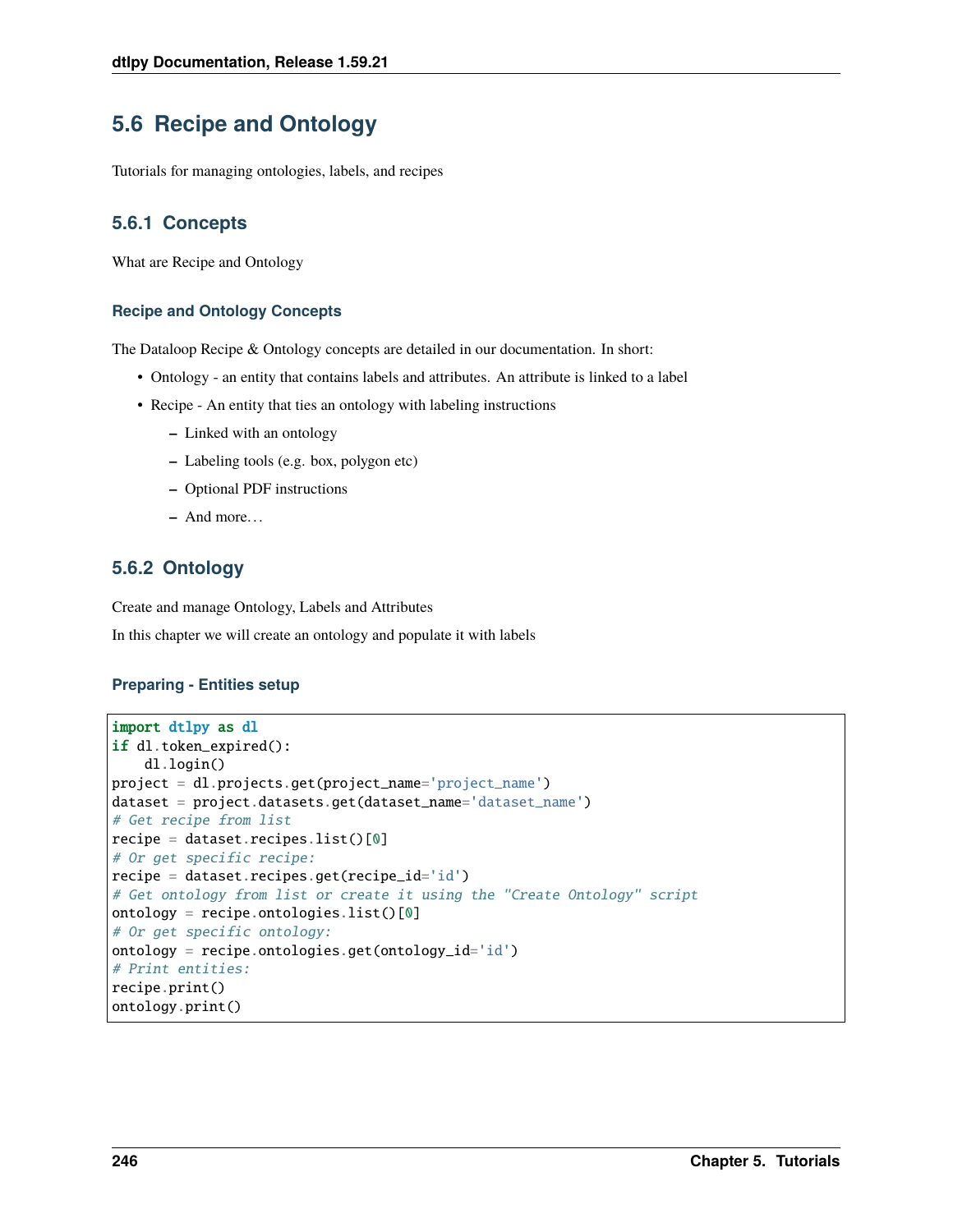## **Create an Ontology**

```
project = dl.projects.get(project_name='project_name')
ontology = project.ontologies.create(title="your_created_ontology_title",
                                     labels=[dl.Label(tag="Chameleon", color=(255, 0,␣
˓→0))])
```
#### **Labels**

Ontology uses the 'Labels' entity, which is a python list object, and as such you can use python list methods such as sort(). Be sure to use ontology.update() after each python list action.

ontology.add\_labels(label\_list=['Shark', 'Whale', 'Animal.Donkey'], update\_ontology=True)

Labels can be added with branched hierarchy to facilitate sub-labels at up-to 5 levels. Labels hierarchy is created by adding '.' between parent and child labels. In the above example, this script will get the Donkey Label:

```
child_label = ontology.labels[-1].children[0]
print(child_label.tag, child_label.rgb)
```
#### **Attributes**

An attribute describes a label, without having to add more labels. For example "Car" is a label, but its color is an attribute. You can add multiple attributes to the ontology, and map it to labels. For example create the "color" attribute once, but have multiple labels use it. Attributes can be multiple-selection (e.g checkbox), single selection (radio button), value over slider, a yes/no question and free-text. An attribute can be set as a mandatory one, so annotators have to answer it before they can complete the item.

#### **Add attributes to the ontology**

The following example adds 1 attribute of every type, all as a mandatory attribute:

- Multiple-choice attribute
- Single-choice attributes
- Slider attribute
- Yes/no question attribute
- Free text attribute

```
# This option is not available yet
 ...
```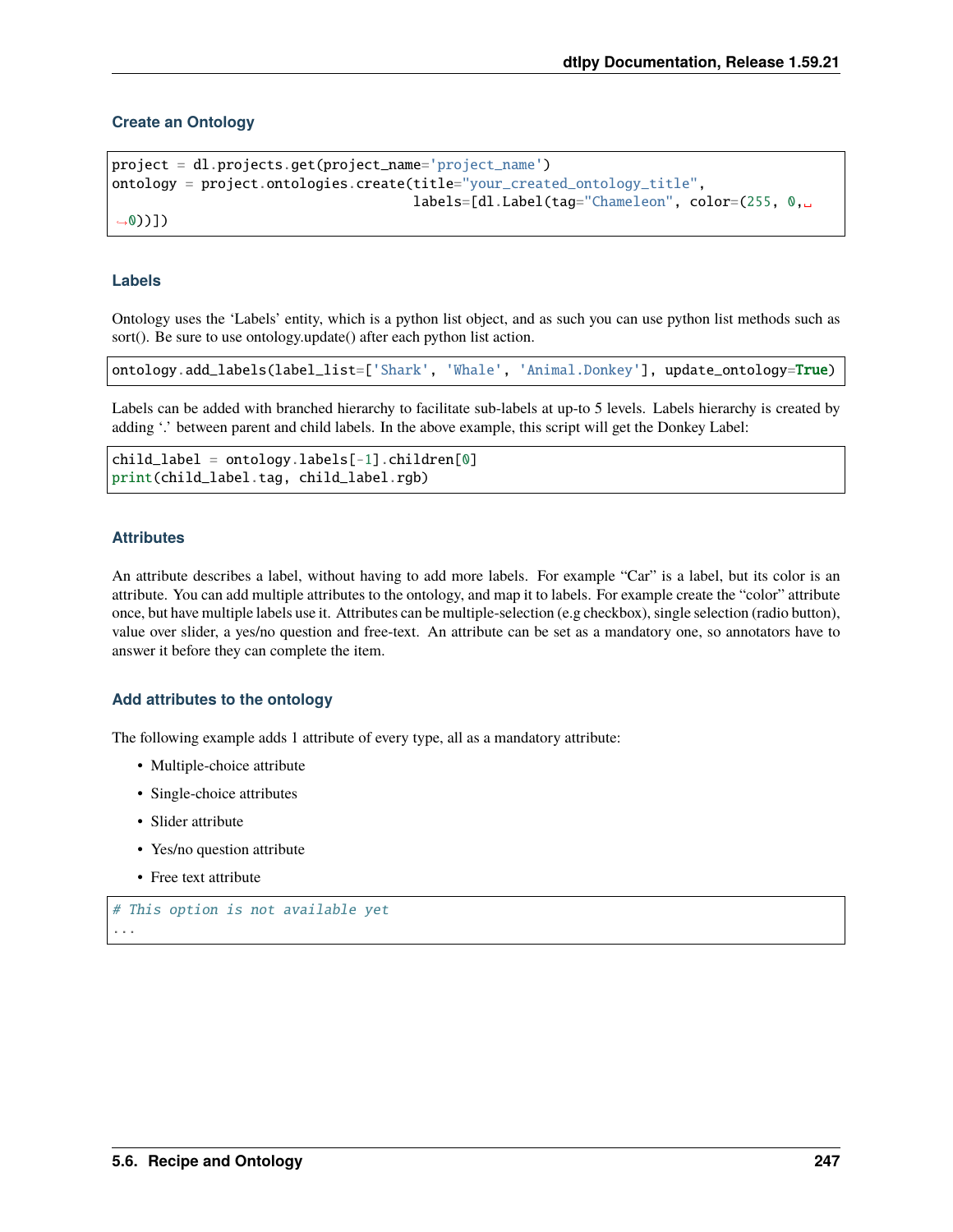### **Read Ontology Attributes**

Read & print the all the ontology attributes:

```
print(ontology.metadata['attributes'])
keys = [att['key'] for att in ontology.metadata['attributes']
```
## **Getting all labels is (including children):**

```
print(ontology.labels_flat_dict)
```
## **5.6.3 Recipe**

Create and manage Recipe and Annotations Instructions

Since a recipe is linked with an ontology, it allows for making changes with labels and attributes. When the recipe is set as the default one for a dataset, the same applies for the dataset entity - it can be used for making changes with the labels and attributes which are ultimately linked to it through the recipe and its ontology.

## **Working With Recipes**

```
# Get recipe from a list
recipe = dataset.recipesulist()[0]# Get recipe by ID - ID can be retrieved from the page URL when opening the recipe in␣
ightharpoonupthe platform
recipe = dataset.recipes.get(recipe_id='your-recipe-id')
# Delete recipe - applies only for deleted datasets
dataset.recipes.get(recipe_id='your-recipe-id').delete()
```
## **Cloning Recipes**

When you want to create a new recipe that's only slightly different from an existing recipe, it can be easier to start by cloning the original recipe and then making changes on its clone. shallow: If True, link to existing ontology,

If false clone all ontologies that are links to the recipe as well.

```
dataset = project.datasets.get(dataset_name="myDataSet")
recipe = dataset.recipes.get(recipe_id="recipe_id")
recipe2 = recipe.close(shallow=False)
```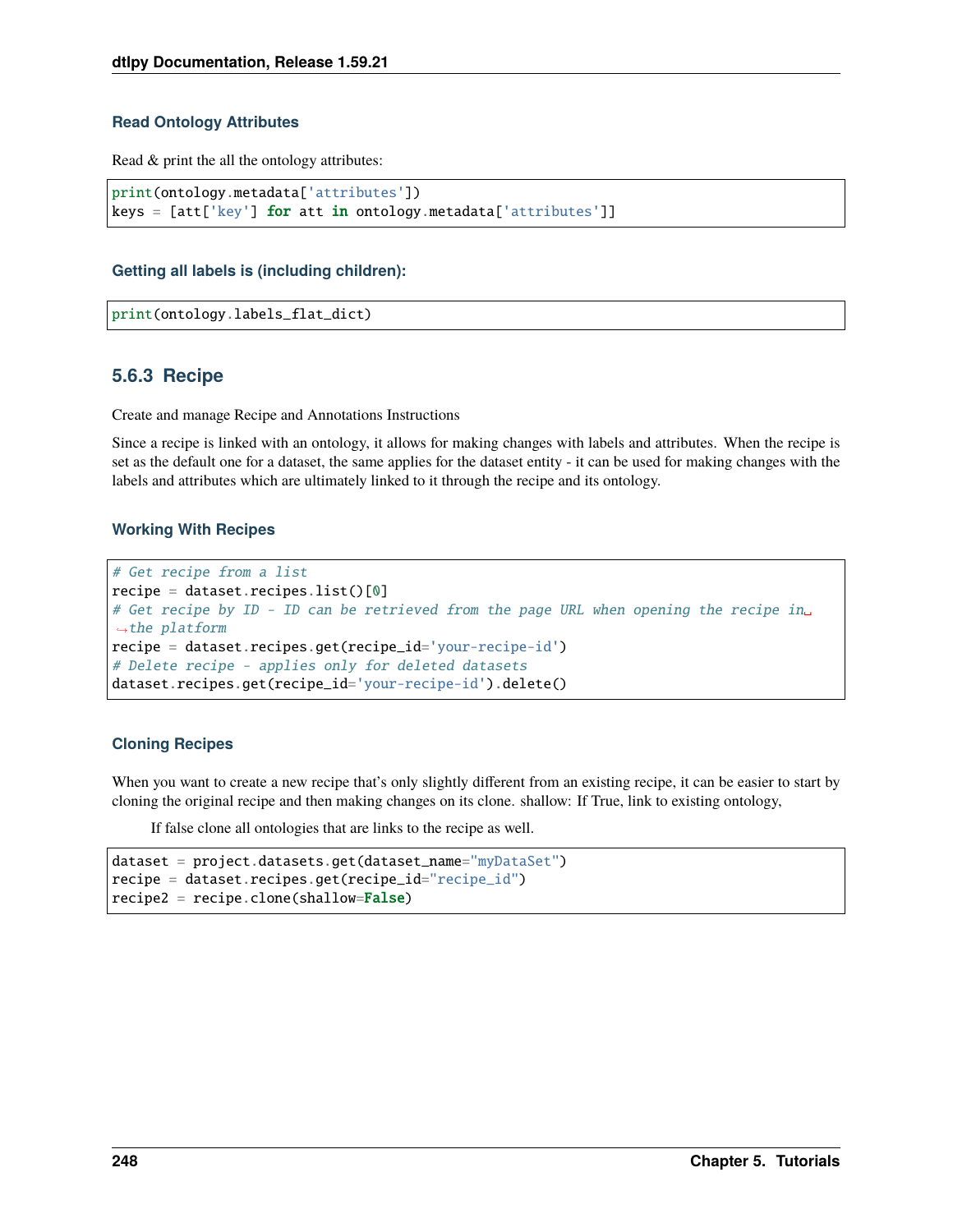#### **View Dataset Labels**

```
# as objects
labels = dataset.labels
# as instance map
labels = dataset.instance_map
```
#### **Add Labels by Dataset**

Working with dataset labels can be done one-by-one or as a list. The Dataset entity documentation details all label options - read .

```
# Add multiple labels
dataset.add_labels(label_list=['person', 'animal', 'object'])
# Add single label with specific color and attributes
dataset.add_label(label_name='person', color=(34, 6, 231))
# Add single label with a thumbnail/icon
dataset.add_label(label_name='person', icon_path='/home/project/images/icon.jpg')
```
#### **Add Labels Using Label Object**

```
# Create Labels list using Label object
labels = [dl.Label(tag='Donkey', color=(255, 100, 0)),
    dl.Label(tag='Mammoth', color=(34, 56, 7)),
    dl.Label(tag='Bird', color=(100, 14, 150))
]
# Add Labels to Dataset
dataset.add_labels(label_list=labels)
# or you can also create a recipe from the label list
recipe = dataset.recipes.create(recipe_name='My-Recipe-name', labels=labels)
```
#### **Add a Label and Sub-Labels**

```
label = dl.Label(tag='Fish',
                 color=(34, 6, 231),
                 children=[dl.Label(tag='Shark',
                                    color=(34, 6, 231)),
                           dl.Label(tag='Salmon',
                                    color=(34, 6, 231))]
                 )
dataset.add_labels(label_list=label)
# or you can also create a recipe from the label list
recipe = dataset.recipes.create(recipe_name='My-Recipe-name', labels=labels)
```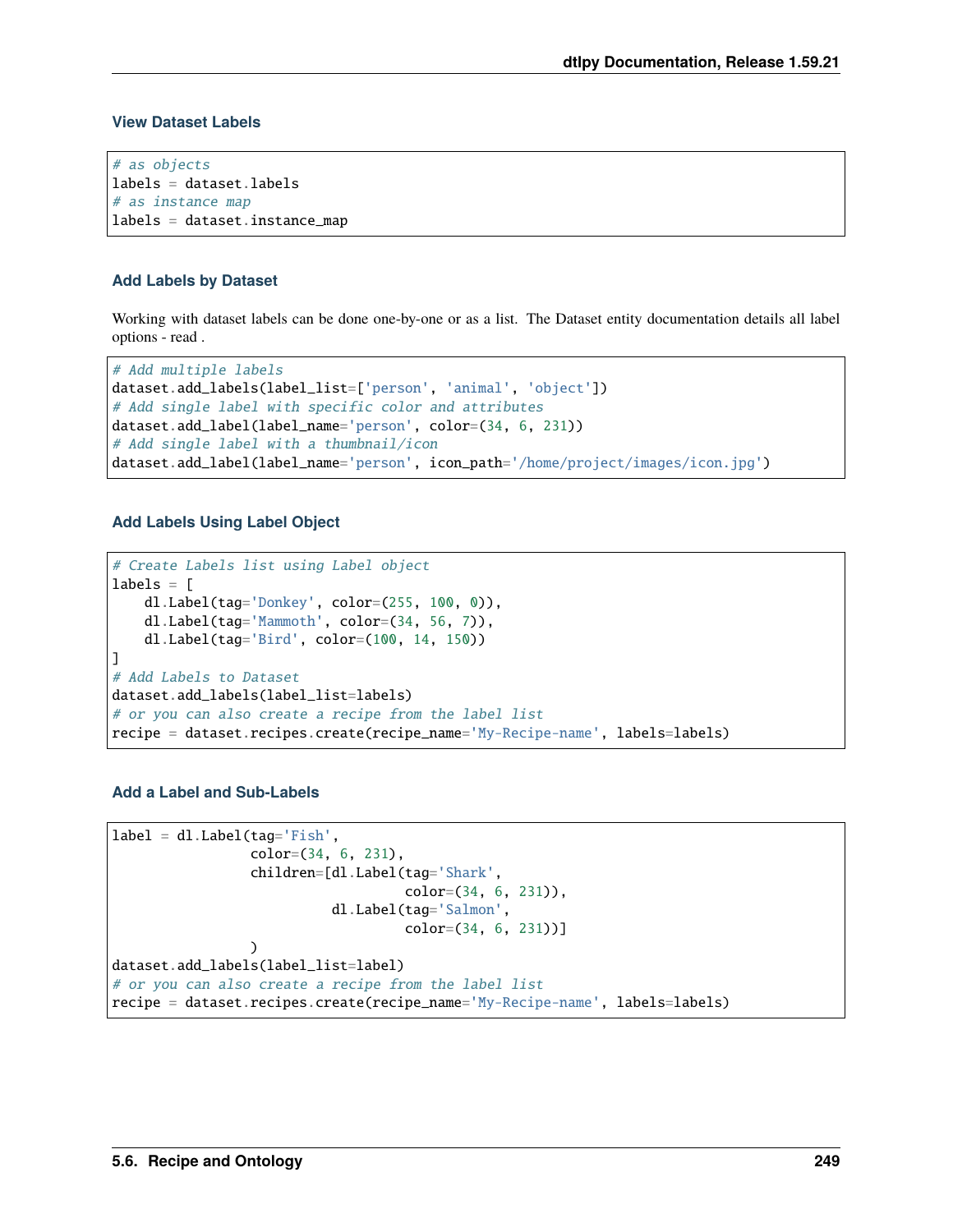#### **Add Hierarchy Labels with Nested**

Different options for hierarchy label creation.

```
# Option A
# add father label
labels = dataset.add_label(label_name="animal", color=(123, 134, 64))
# add child label
labels = dataset.add_label(label_name="animal.Dog", color=(45, 34, 164))
# add grandchild label
labels = dataset.add_label(label_name="animal.Dog.poodle")
# Option B: only if you dont have attributes
# parent and grandparent (animal and dog) will be generated automatically
labels = dataset.add_label(label_name="animal.Dog.poodle")
# Option C: with the Big Dict
nested_labels = [
    {'label_name': 'animal.Dog',
     'color': '#220605',
     'children': [{'label_name': 'poodle',
                   'color': '#298345'},
                  {'label_name': 'labrador',
                   'color': '#298651'}]},
    {'label_name': 'animal.cat',
     'color': '#287605',
     'children': [{'label_name': 'Persian',
                   'color': '#298345'},
                  {'label_name': 'Balinese',
                   'color': '#298651'}]}
]
# Add Labels to the dataset:
labels = dataset.add_labels(label_list=nested_labels)
```
### **Delete Labels by Dataset**

dataset.delete\_labels(label\_names=['Cat', 'Dog'])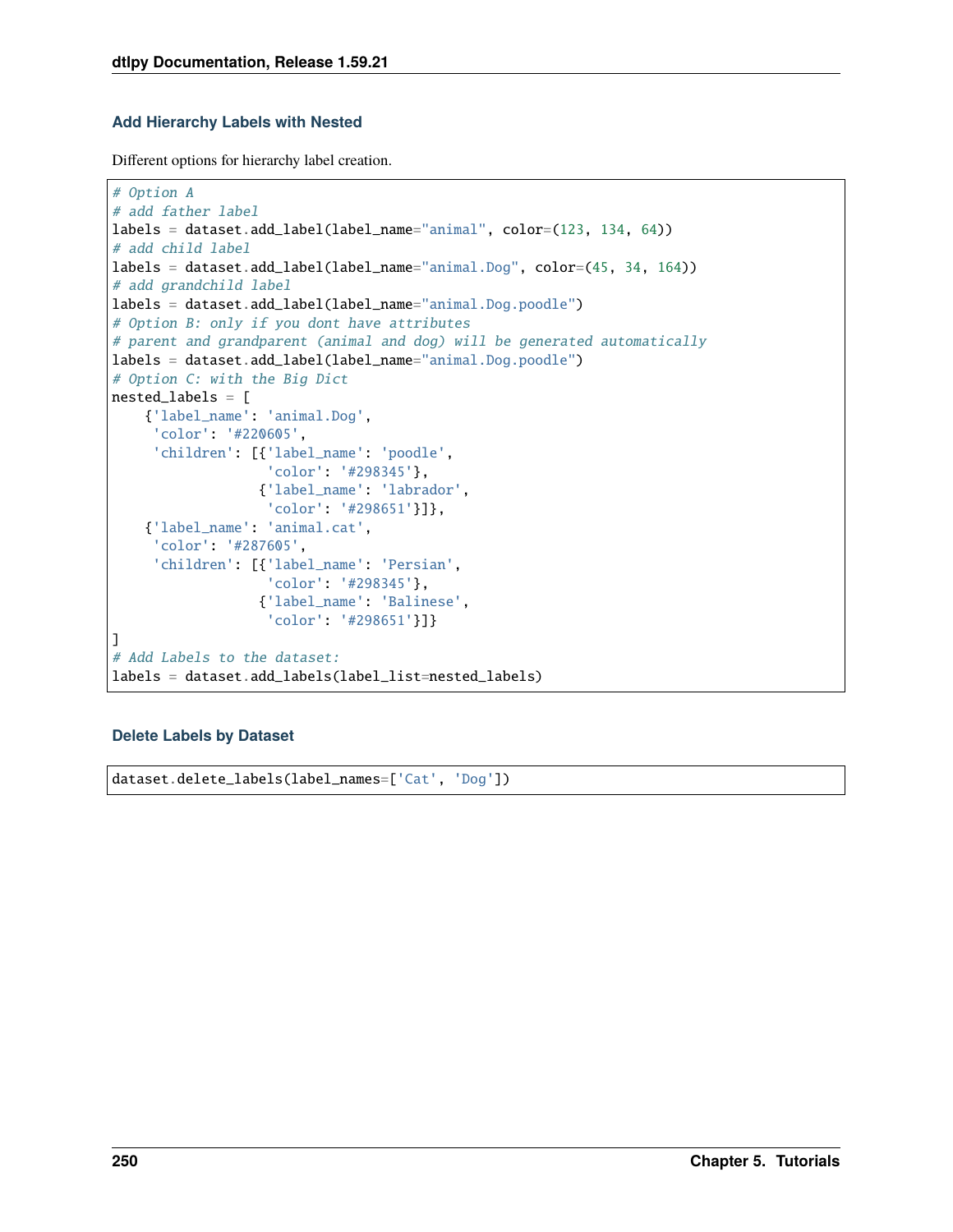#### **Update Label Features**

```
# update existing label , if not exist fails
dataset.update_label(label_name='Cat', color="#000080")
# update label, if not exist add it
dataset.update_label(label_name='Cat', color="#fcba03", upsert=True)
```
# **5.7 Model Management**

Tutorials for creating and managing model and snapshots

### **5.7.1 Introduction**

Getting started with Model.

#### **Model Management**

#### **Introduction**

Dataloop's Model Management is here to provide Machine Learning engineers the ability to manage their research and production process.

We want to introduce Dataloop entities to create, manage, view, compare, restore, and deploy training sessions.

Our Model Management gives a separation between Model code, weights and configuration, and the data.

in Offline mode, there is no need to do any code integration with Dataloop - just create a model and snapshots entities and you can start managing your work on the platform create reproducible training:

- same configurations and dataset to reproduce the training
- view project/org models and snapshots in the platform
- view training metrics and results
- compare experiments NOTE: all functions from the codebase can be used in FaaS and pipelines only with custom functions! User must create a FaaS and expose those functions any way he'd like

Online Mode: In the online mode, you can train and deploy your models easily anywhere on the platform. All you need to do is create a Model Adapter class and expose some functions to build an API between Dataloop and your model. After that, you can easily add model blocks to pipelines, add UI slots in the studio, one-button-training etc

#### **Model and Snapshot entities**

#### **Model**

The model entity is basically the algorithm, the architecture of the model, e.g Yolov5, Inception, SVM, etc.

• In online it should contain the Model Adapter to create a Dataloop API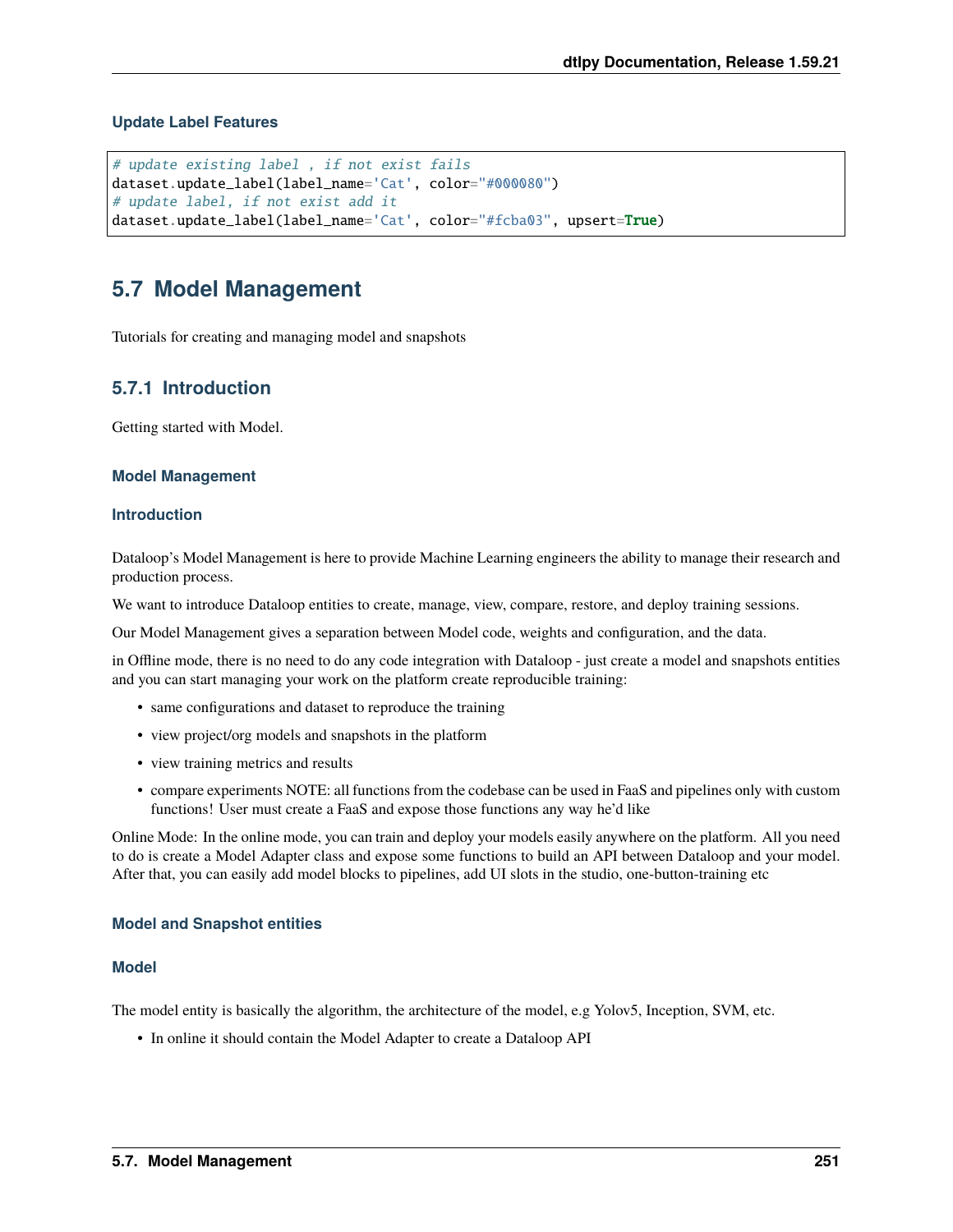#### **Snapshot**

Using the Model (architecture), Dataset and Ontology (data and labels) and configuration (a dictionary) we can create a Snapshot of a training process. The Snapshot contains the weights and any other artifact needed to load the trained model

a snapshot can be used as a parent to another snapshot - to start for that point (fine-tune and transfer learning)

#### **Buckets and Codebase**

- 1. local
- 2. item
- 3. git
- 4. GCS

#### **The Model Adapter**

The Model Adapter is a python class to create a single API between Dataloop's platform and your Model

- 1. Train
- 2. Predict
- 3. load/save model weights
- 4. annotation conversion if needed

We enable two modes of work: in Offline mode, everything is local, you don't have to upload any model code or any weights to platform, which causes the platform integration to be minimal. For example, you cannot use the Model Management components in a pipeline, can easily create a button interface with your model's inference and more. In Online mode - once you build an Adapter, our platform can interact with your model and trained snapshots and you can connect buttons and slots inside the platform to create, train, inference etc and connect the model and any train snapshot to the UI or to add to a pipeline

### **5.7.2 Create a Model and Snapshot**

Create a Model with a Dataloop Model Adapter

#### **Create Your own Model and Snapshot**

We will create a dummy model adapter in order to build our model and snapshot entities NOTE: This is an example for a torch model adapter. This example will NOT run as-is. For working examples please refer to our models on github

The following class inherits from the dl.BaseModelAdapter, which have all the Dataloop methods for interacting with the Model and Snapshot There are four methods that are model-related that the creator must implement for the adapter to have the API with Dataloop

```
import dtlpy as dl
import torch
import os
class SimpleModelAdapter(dl.BaseModelAdapter):
```
(continues on next page)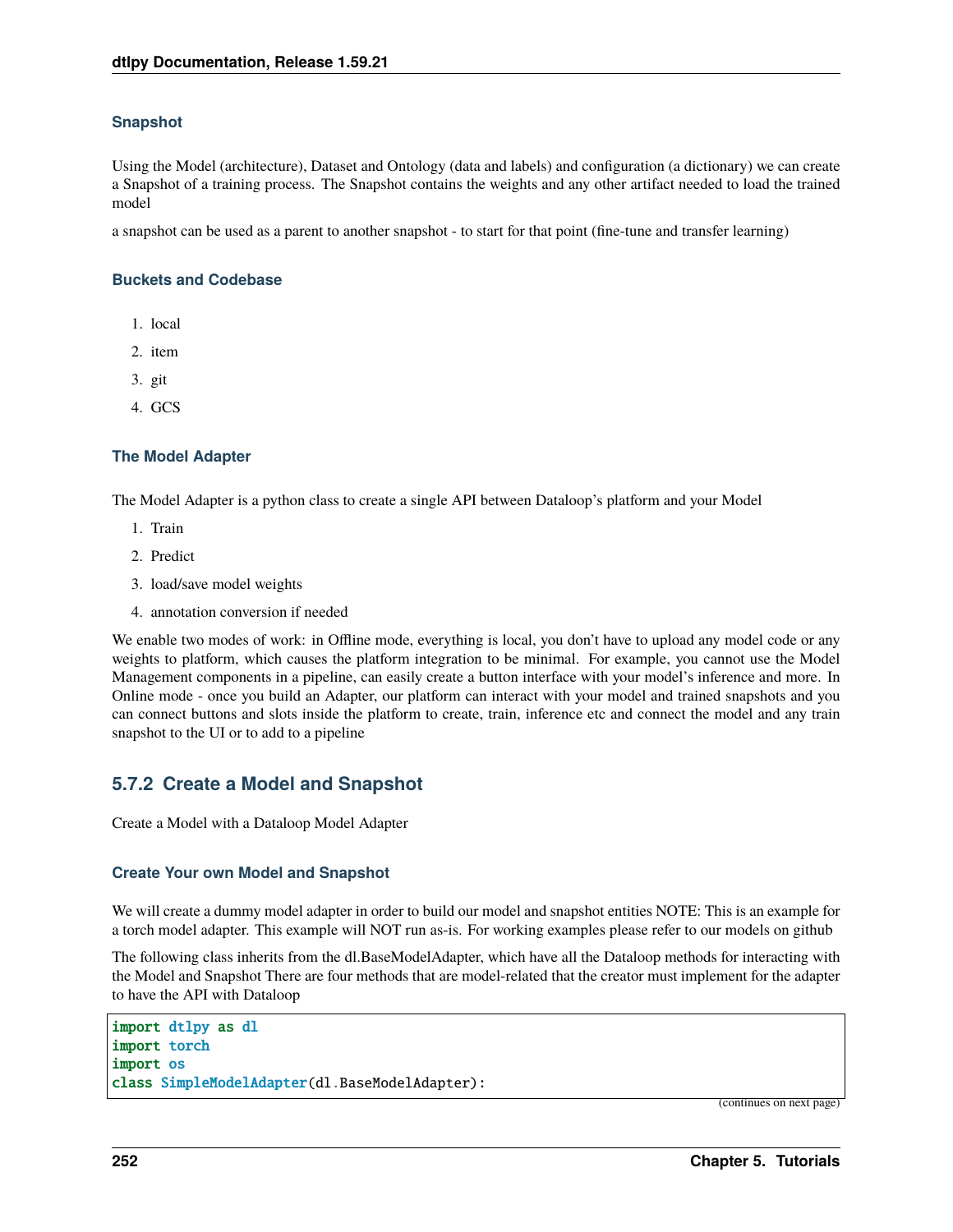(continued from previous page)

```
def load(self, local_path, **kwargs):
    print('loading a model')
    self.model = torch.load(os.path.join(local_path, 'model.pth'))
def save(self, local_path, **kwargs):
    print('saving a model to \{}'.format(local_path))
    torch.save(self.model, os.path.join(local_path, 'model.pth'))
def train(self, data_path, output_path, **kwargs):
   print('running a training session')
def predict(self, batch, **kwargs):
    print('predicting batch of size: \{ \}'.format(len(batch)))
    preds = self.model(batch)
    return preds
```
Now we can create our Model entity with an Item codebase.

```
project = dl.projects.get('MyProject')
codebase: dl.ItemCodebase = project.codebases.pack(directory='/path/to/codebase')
model = project.models.create(model_name='first-git-model',
                               description='Example from model creation tutorial',
                               output_type=dl.AnnotationType.CLASSIFICATION,
                               tags=['torch', 'inception', 'classification'],
                               codebase=codebase,
                               entry_point='dataloop_adapter.py',
                               \mathcal{L}
```
For creating a Model with a Git code, simply change the codebase to be a Git one:

```
project = dl.projects.get('MyProject')
codebase: dl.GitCodebase = dl.GitCodebase(git_url='github.com/mygit', git_tag='v25.6.93')
model = project.models.create(model_name='first-model',
                              description='Example from model creation tutorial',
                              output_type=dl.AnnotationType.CLASSIFICATION,
                              tags=['torch', 'inception', 'classification'],
                              codebase=codebase,
                              entry_point='dataloop_adapter.py',
                              )
```
Creating a local snapshot:

```
bucket = dl.buckets.create(dl.BucketType.ITEM)
bucket.upload('/path/to/weights')
snapshot = model.snapshots.create(snapshot_name='tutorial-snapshot',
                                   description='first snapshot we uploaded',
                                   tags=['pretrained', 'tutorial'],
                                   dataset_id=None,
                                   configuration={'weights_filename': 'model.pth'
                                                  },
                                   project_id=model.project.id,
                                   bucket=bucket,
                                   labels=['car', 'fish', 'pizza']
                                   \lambda
```
Building to model adapter and calling one of the adapter's methods: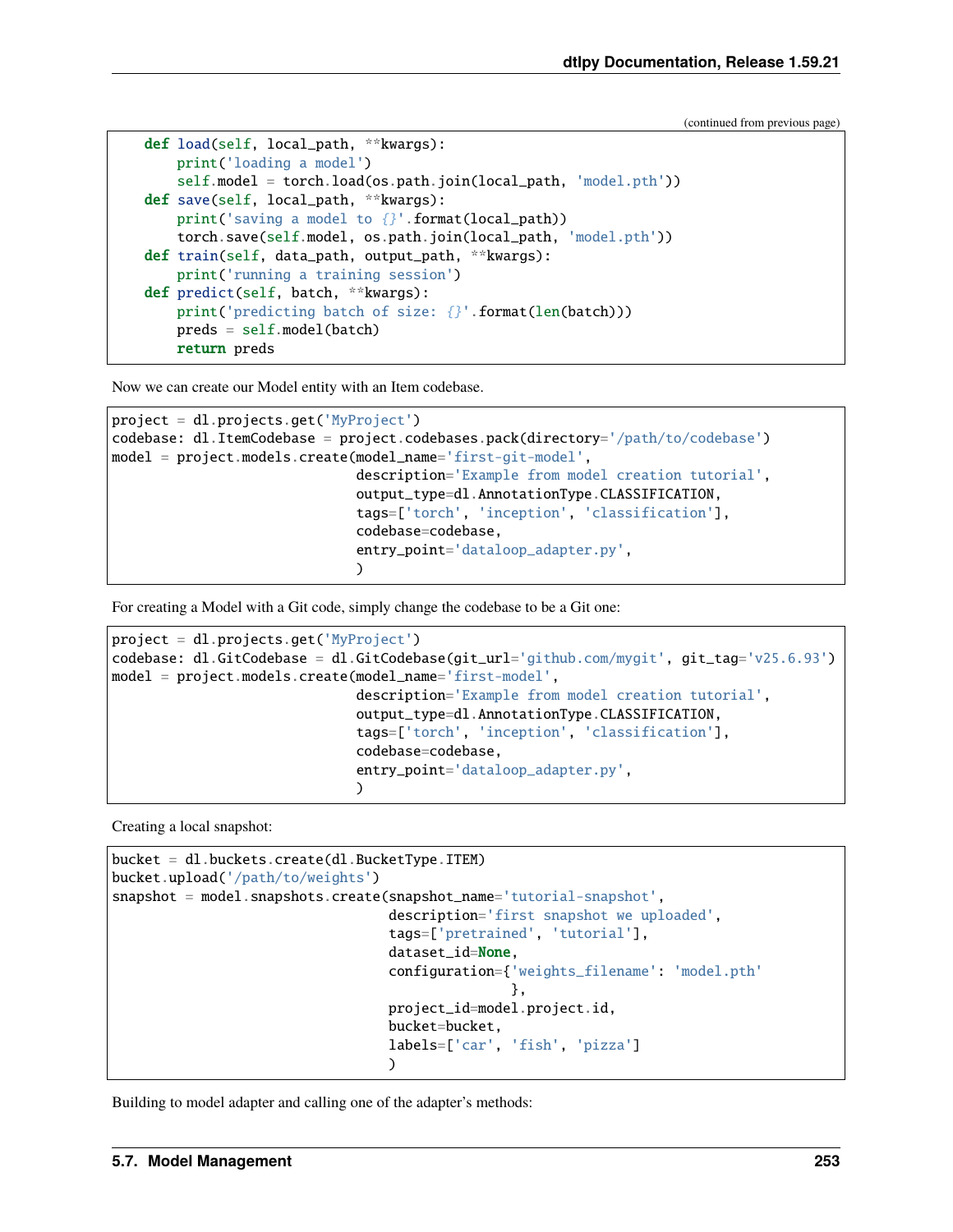$ad$ adapter = model.build() adapter.load\_from\_snapshot(snapshot=snapshot) adapter.train()

### **5.7.3 Using Dataloop's Dataset Generator**

Use the SDK and the Dataset Tools to iterate, augment and serve the data to your model

#### **Dataloop Dataloader**

A dl.Dataset image and annotation generator for training and for items visualization

We can visualize the data with augmentation for debugging and exploration. After that, we will use the Data Generator as an input to the training functions.

```
from dtlpy.utilities import DatasetGenerator
import dtlpy as dl
dataset = dl.datasets.get(dataset_id='611b86e647fe2f865323007a')
datagen = DatasetGenerator(data_path='train',
                           dataset_entity=dataset,
                           annotation_type=dl.AnnotationType.BOX)
```
#### **Object Detection Examples**

We can visualize a random item from the dataset:

```
for i in range(5):
   datagen.visualize()
```
Or get the same item using its index:

```
for i in range(5):
    datagen.visualize(10)
```
Adding augmentations using imgaug repository:

```
from imgaug import augmenters as iaa
import numpy as np
augmentation = iaa. Sequential([iaa.Resize({"height": 256, "width": 256}),
    # iaa.Superpixels(p_replace=(0, 0.5), n_segments=(10, 50)),
   iaa.flip.Fliplr(p=0.5),
   iaa.flip.Flipud(p=0.5),
   iaa.GaussianBlur(sigma=(0.0, 0.8)),
])
tfs = [
   augmentation,
   np.copy,
    # transforms.ToTensor()
]
```
(continues on next page)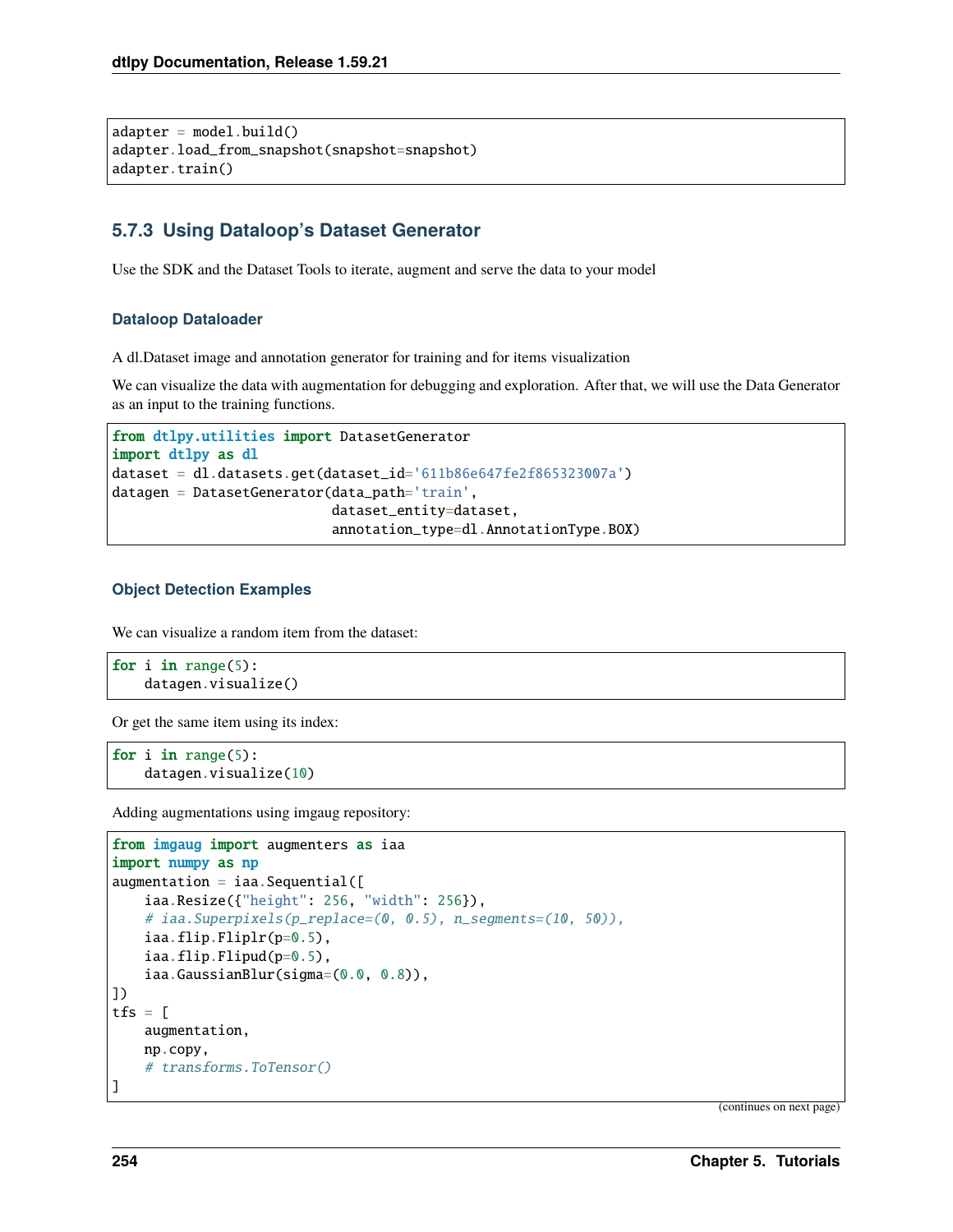(continued from previous page)

```
datagen = DatasetGenerator(data_path='train',
                           dataset_entity=dataset,
                           annotation_type=dl.AnnotationType.BOX,
                           transforms=tfs)
datagen.visualize()
datagen.visualize(10)
```
All of the Data Generator options (from the function docstring):

**param dataset\_entity**

dl.Dataset entity

**param annotation\_type**

dl.AnnotationType - type of annotation to load from the annotated dataset

#### **param filters**

dl.Filters - filtering entity to filter the dataset items

#### **param data\_path**

Path to Dataloop annotations (root to "item" and "json").

:param overwrite: :param label\_to\_id\_map: dict - {label\_string: id} dictionary :param transforms: Optional transform to be applied on a sample. list or torchvision.Transform :param num\_workers: :param shuffle: Whether to shuffle the data (default: True) If set to False, sorts the data in alphanumeric order. :param seed: Optional random seed for shuffling and transformations. :param to\_categorical: convert label id to categorical format :param class\_balancing: if True - performing random over-sample with class ids as the target to balance training data :param return\_originals: bool - If True, return ALSO images and annotations before transformations (for debug) :param ignore\_empty: bool - If True, generator will NOT collect items without annotations

The output of a single element is a dictionary holding all the relevant information. the keys for the DataGen above are: ['image\_filepath', 'item\_id', 'box', 'class', 'labels', 'annotation\_filepath', 'image', 'annotations', 'orig\_image', 'orig\_annotations']

print(list(datagen[0].keys()))

We'll add the flag to return the origin items to understand better how the augmentations look like. Let's set the flag and we can plot:

```
import matplotlib.pyplot as plt
datagen = DatasetGenerator(data_path='train',
                            dataset_entity=dataset,
                            annotation_type=dl.AnnotationType.BOX,
                            return_originals=True,
                            shuffle=False,
                            transforms=tfs)
fig, ax = plt.subplots(2, 2)for i in range(2):
    item\_element = datagen[np.random.randn].random.Fandint(len(datagen))]ax[i, 0].imshow(item_element['image'])
    ax[i, 0].set_title('After Augmentations')
    ax[i, 1].imshow(item_element['orig_image'])
    ax[i, 1].set_title('Before Augmentations')
```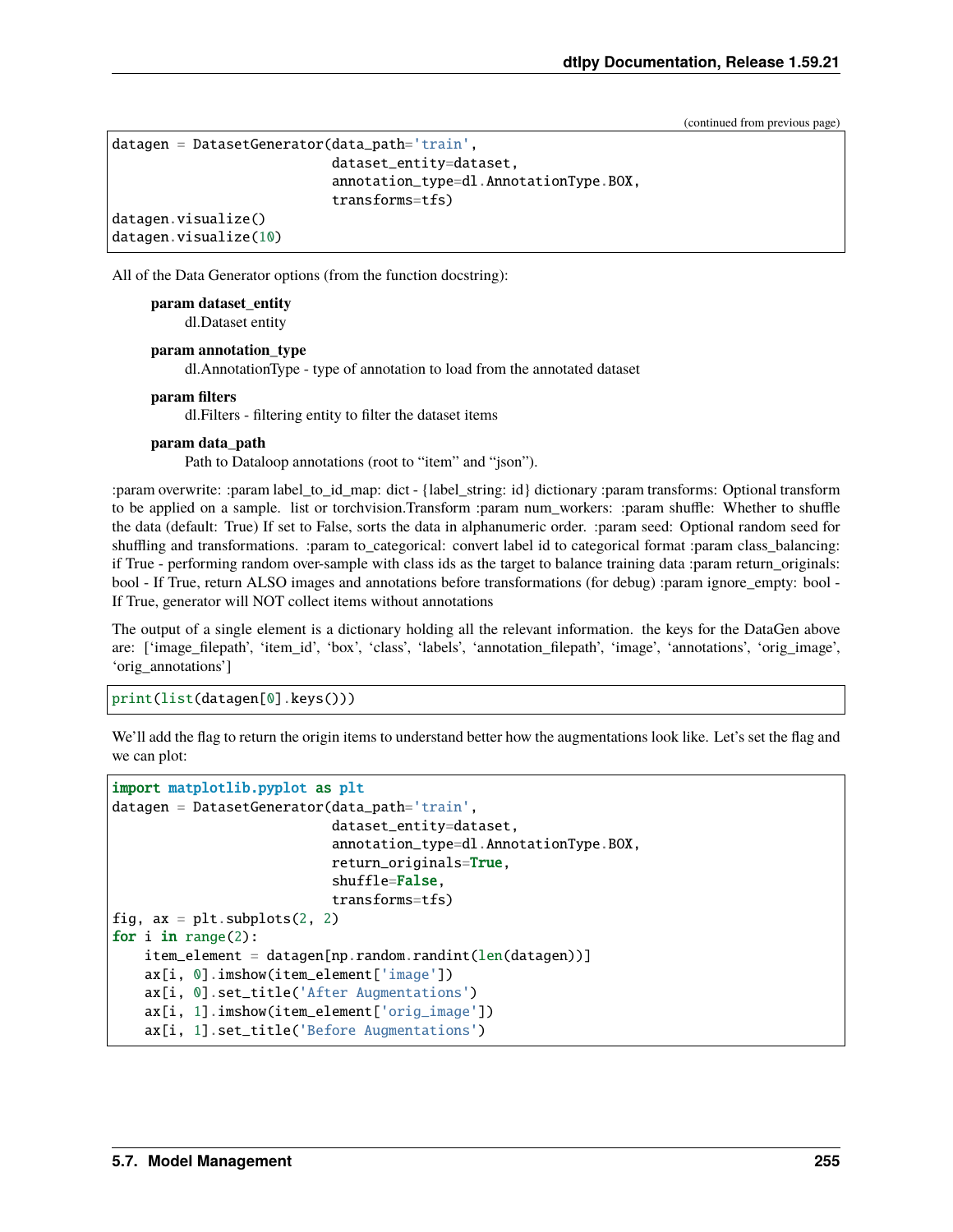#### **Segmentation Examples**

First we'll load a semantic dataset and view some images and the output structure

```
dataset = dl.datasets.get(dataset_id='6197985a104eb81cb728e4ac')
datagen = DatasetGenerator(data_path='semantic',
                           dataset_entity=dataset,
                           transforms=tfs,
                           return_originals=True,
                           annotation_type=dl.AnnotationType.SEGMENTATION)
for i in range(5):
   datagen.visualize()
```
Visualize original vs augmented image and annotations mask:

```
fig, ax = plt.subplots(2, 4)for i in range(2):
    item_element = datagen[np.random.randint(len(datagen))]
    ax[i, 0].imshow(item_element['orig_image'])
   ax[i, 0].set_title('Original Image')
    ax[i, 1].imshow(item_element['orig_annotations'])
   ax[i, 1].set_title('Original Annotations')
   ax[i, 2].imshow(item_element['image'])
   ax[i, 2].set_title('Augmented Image')
    ax[i, 3].imshow(item_element['annotations'])
    ax[i, 3].set_title('Augmented Annotations')
```
Converting to 3d one-hot encoding to visualize the binary mask per label. We will plot only 8 labels (there might be more on the item):

```
item_element = datagen[np.random.randint(len(datagen))]
annotations = item_element['annotations']
unique_labels = np.unique(annotations)one_hot_annotations = np.arange(len(datagen.id_to_labels_map)) == annotation.[..., None]
print('unique label indices in the item: \{ .format(unique_labels))
print('unique labels in the item: \{}'.format([datagen.id_to_label_map[i] for i in unique_
\rightarrowlabels]))
plt.figure()
plt.imshow(item_element['image'])
fig = plt.figure()for i_label_ind, label_ind in enumerate(unique_labels[:8]):
    ax = fig.add\_subplot(2, 4, i\_label\_ind + 1)ax.imshow(one_hot_annotations[:, :, label_ind])
    ax.set_title(datagen.id_to_label_map[label_ind])
```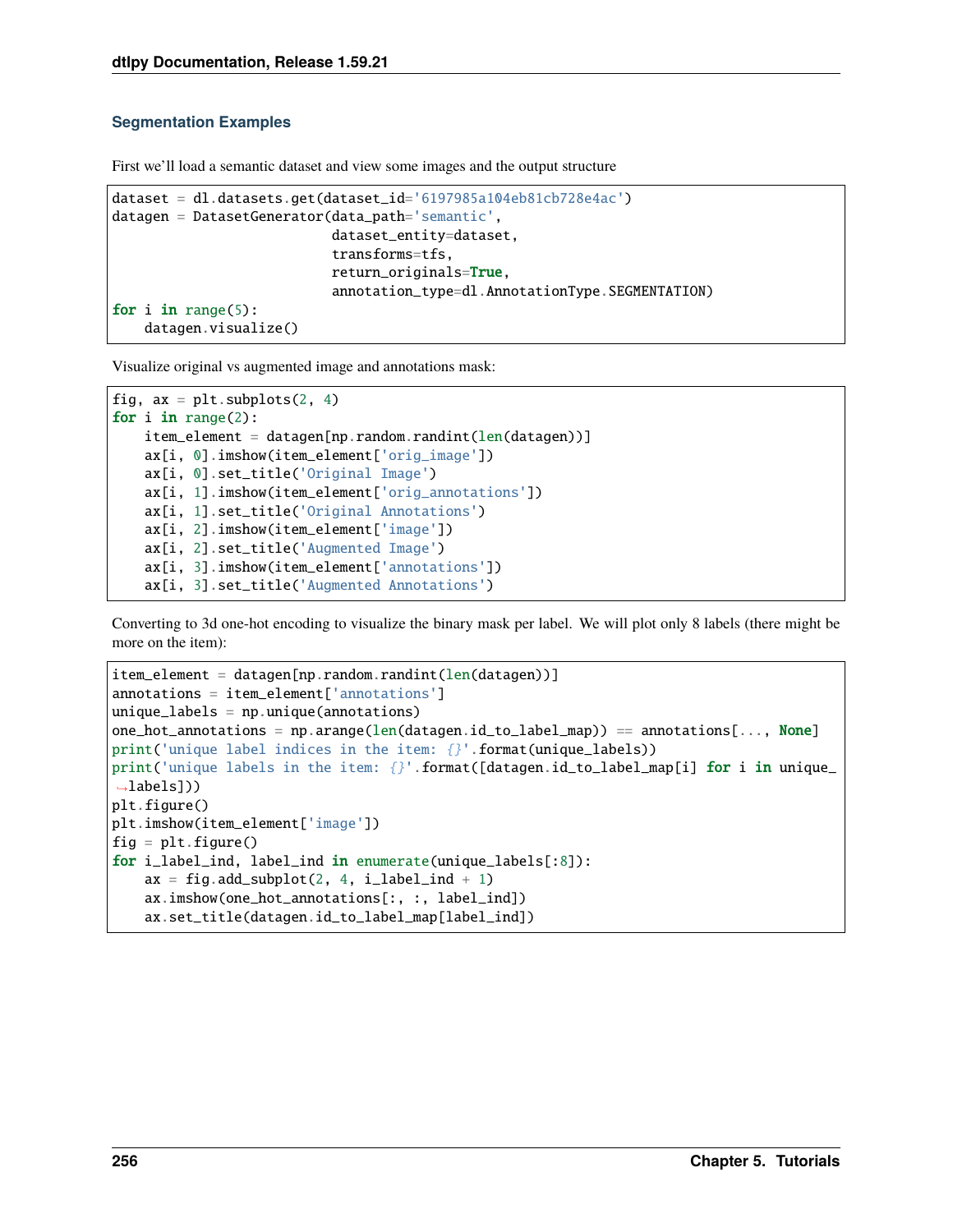#### **Setting a Label Map**

One of the inputs to the DatasetGenerator is 'label\_to\_id\_map'. This variable can be used to change the label mapping for the annotations and allow using the dataset ontology in a greater variety of cases. For example, you can map multiple labels so a single id or add a default value for all the unlabeled pixels in segmentation annotations. This is what the annotation looks like without any mapping:

```
# project = dl.projects.get(project_name='Semantic')
# dataset = project.datasets.get(dataset_name='Hamster')
# dataset.items.upload(local_path='assets/images/hamster.jpg',
                       local<sub>-</sub>annotations_path='assets/images/hamster.json')
dataset = dl.datasets.get(dataset_id='621ddc855c2a3d151451ec58')
datagen = DatasetGenerator(data_path='semantic',
                            dataset_entity=dataset,
                            return_originals=True,
                            overwrite=True,
                            annotation_type=dl.AnnotationType.SEGMENTATION)
datagen.visualize()
data_item = datagen[0]plt.imshow(data_item['annotations'])
print('BG value: {}'.format(data_item['annotations'][0, 0]))
```
Now, we'll map both the 'eye' label and the background to 2 and the 'fur' to 1:

```
dataset = dl.datasets.get(dataset_id='6197985a104eb81cb728e4ac')
label_to_idmap = {'cat': 1}'dog': 1,
                   '$default': 0}
dataloader = DatasetGenerator(data_path='semantic',
                              dataset_entity=dataset,
                              transforms=tfs,
                              return_originals=True,
                              label_to_id_map=label_to_id_map,
                              annotation_type=dl.AnnotationType.SEGMENTATION)
for i in range(5):
    dataloader.visualize()
```
#### **Batch size and batch\_size and collate\_fn**

If batch size is not None, the returned structure will be a list with batch size data items. Setting a collate function will convert the returned structure to a tensor of any kind. The default collate will convert everything to ndarrays. We also have tensorflow and torch collate to convert to the corresponding tensors.

```
dataset = dl.datasets.get(dataset_id='611b86e647fe2f865323007a')
datagen = DatasetGenerator(data_path='train',
                           dataset_entity=dataset,
                           batch_size=10,
                           annotation_type=dl.AnnotationType.BOX)
batch = datagen[0]print('type: {}, len: {}'.format(type(batch), len(batch)))
print('single element in the list: \{}'.format(batch[0]['image']))
# with collate
```
(continues on next page)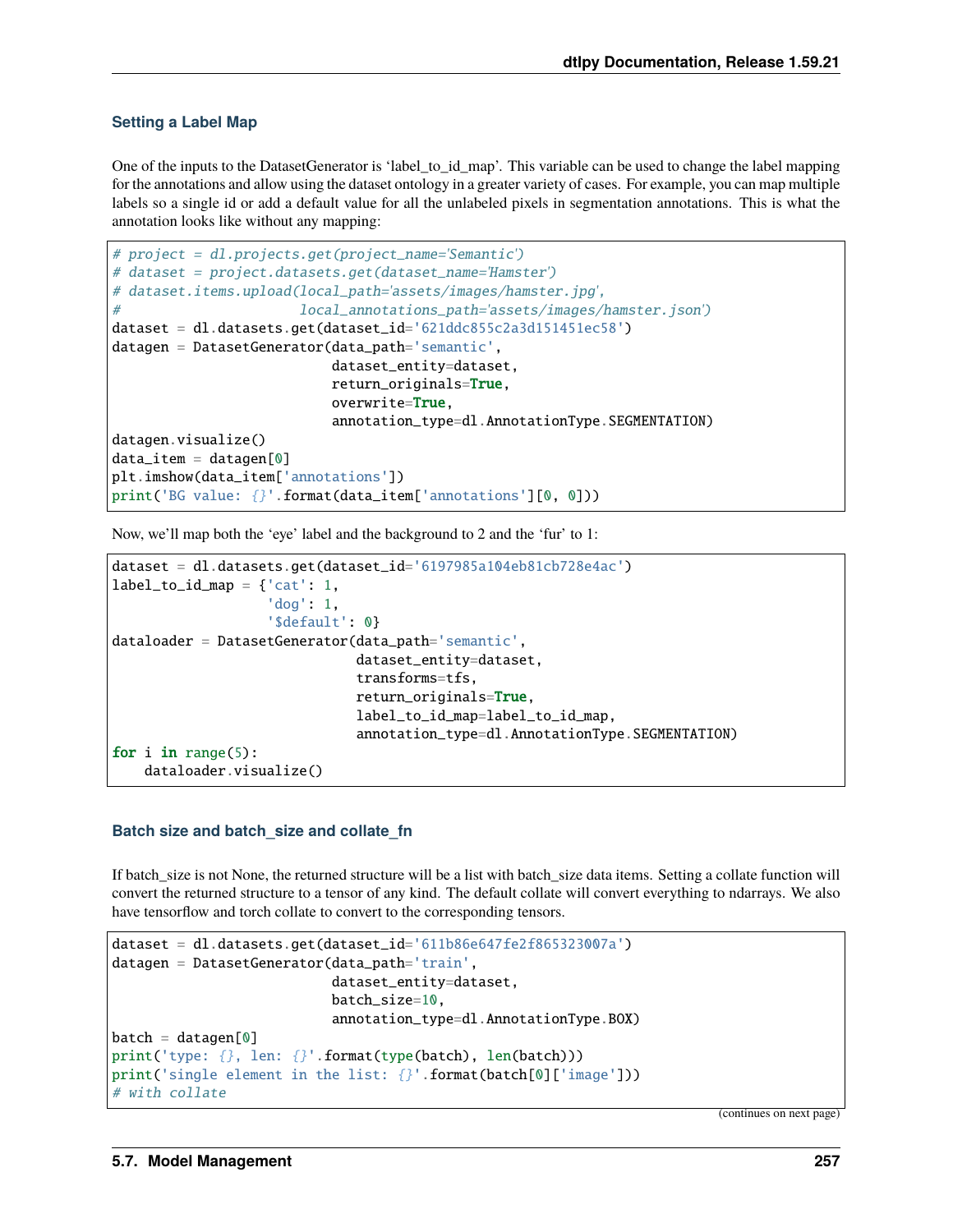(continued from previous page)

```
from dtlpy.utilities.dataset_generators import collate_default
datagen = DatasetGenerator(data_path='train',
                           dataset_entity=dataset,
                           collate_fn=collate_default,
                           batch_size=10,
                           annotation_type=dl.AnnotationType.BOX)
batch = datagen[0]
print('type: {}, len: {}, shape: {}'.format(type(batch['images']), len(batch['images']),
˓→batch['images'].shape))
```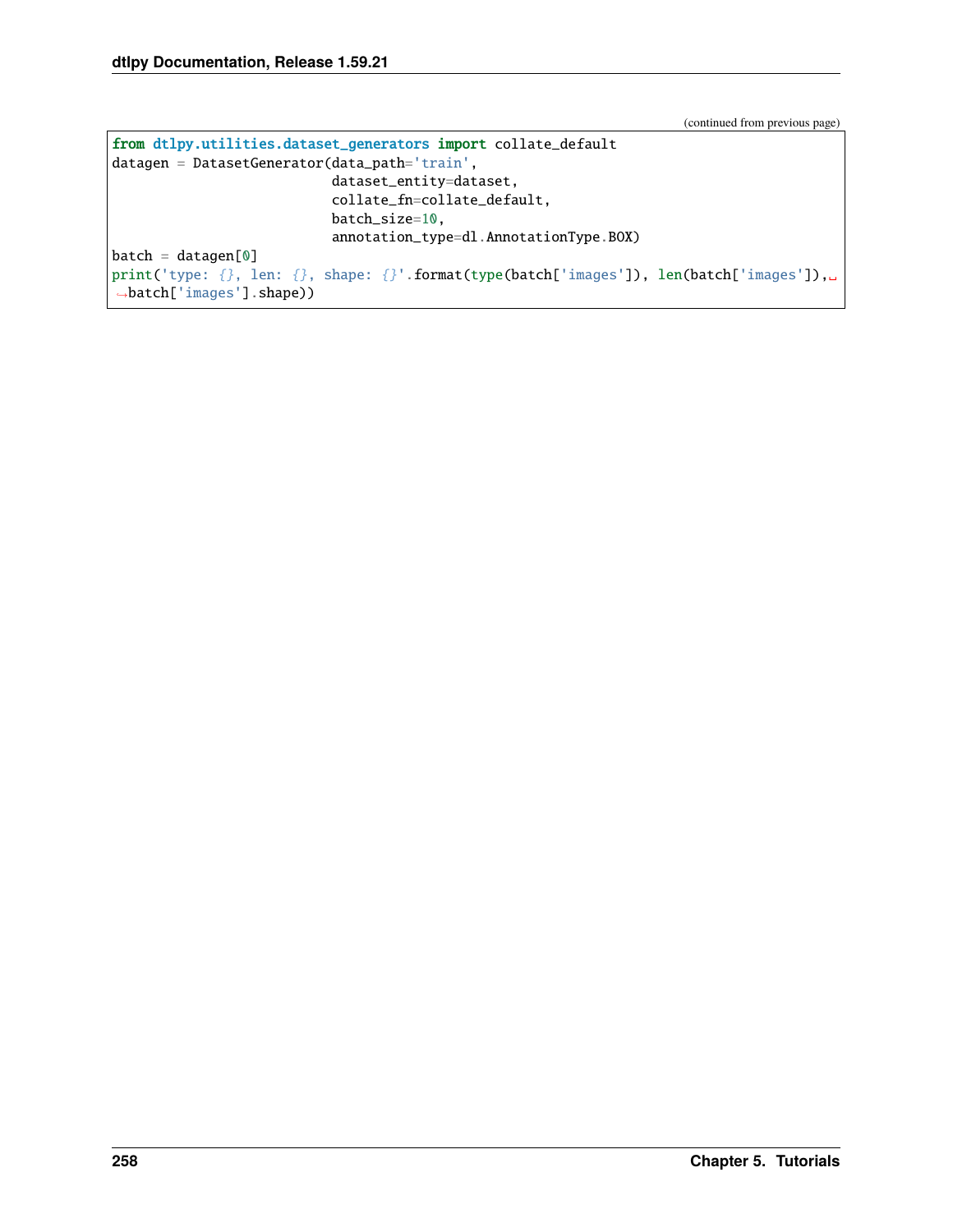### **CHAPTER**

**SIX**

# **INDICES AND TABLES**

- genindex
- modindex
- search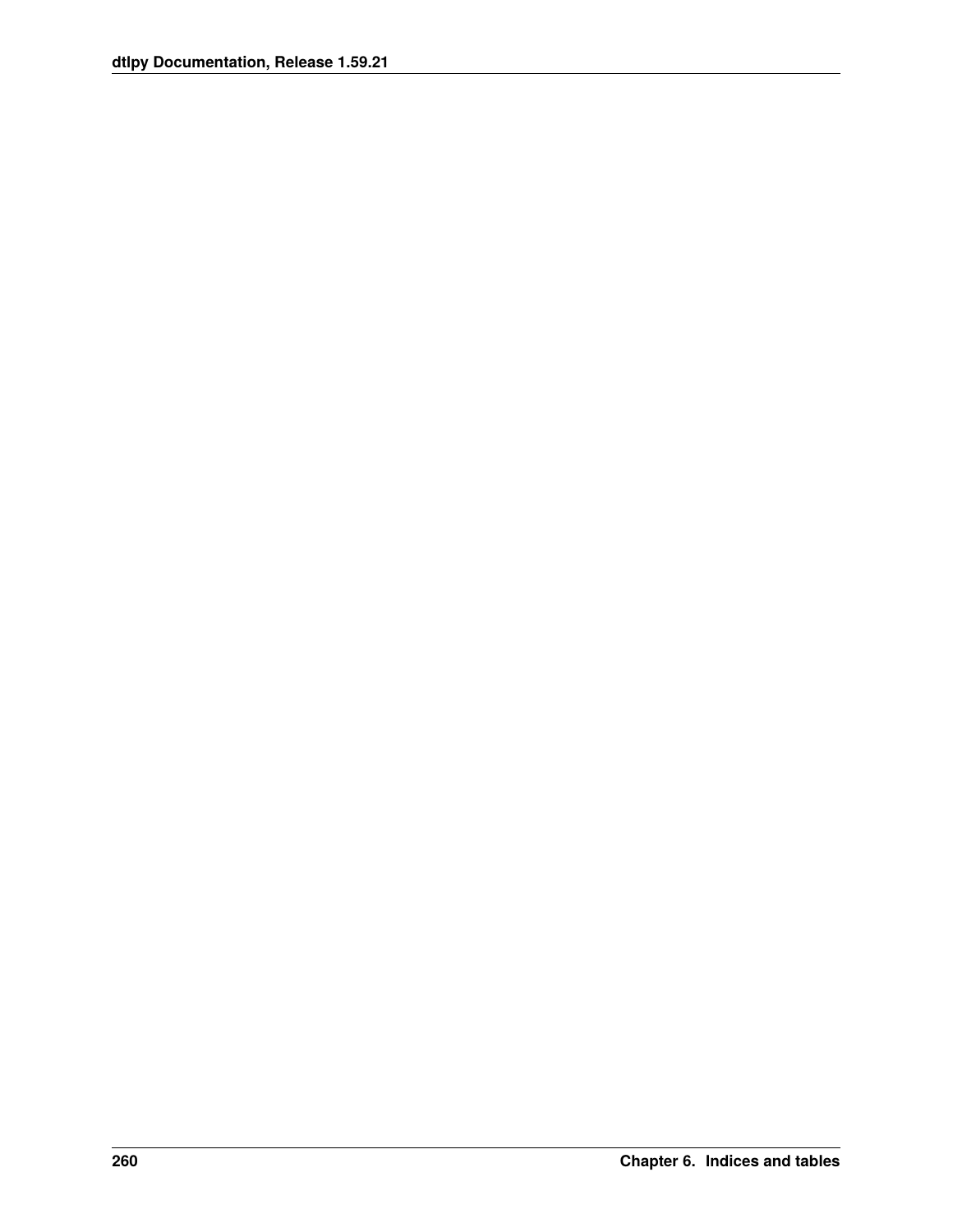### **PYTHON MODULE INDEX**

dtlpy.entities.item, [117](#page-120-0)

### d

dtlpy.entities.annotation, [121](#page-124-0) dtlpy.entities.annotation\_collection, [127](#page-130-0) dtlpy.entities.annotation\_definitions.base\_annotation\_definition, [140](#page-143-0) [131](#page-134-0) dtlpy.entities.annotation\_definitions.box, [131](#page-134-1) dtlpy.entities.annotation\_definitions.classifi<sup>ct</sup>athXn<sup>entities.package\_module,[153](#page-156-1)</sup> [131](#page-134-2) dtlpy.entities.annotation\_definitions.cube, [131](#page-134-3) dtlpy.entities.annotation\_definitions.descript<sup>d</sup>tlpy.entities.pipeline\_execution,[165](#page-168-0) [132](#page-135-0) dtlpy.entities.annotation\_definitions.ellipse, dtlpy.entities.recipe, [139](#page-142-0) [132](#page-135-1) dtlpy.entities.annotation\_definitions.note, [132](#page-135-2) dtlpy.entities.annotation\_definitions.point, [132](#page-135-3) dtlpy.entities.annotation\_definitions.polygon, ${\tt dt}$ lpy.repositories.annotations, $47$ [133](#page-136-0) dtlpy.entities.annotation\_definitions.polyline<sup>dtlpy.repositories.bots,[86](#page-89-0)</sup> [133](#page-136-1) dtlpy.entities.annotation\_definitions.pose, [133](#page-136-2) <code>dtlpy.entities.annotation\_definitions.segmentation</code> .repositories.downloader, $100$ [134](#page-137-0) <code>dtlpy.entities.an</code>notation\_definitions.subtitl $\epsilon_i^{\tt dt1}$ py.repositories.executions, $90$ [134](#page-137-1) dtlpy.entities.annotation\_definitions.undefined  $\frac{1}{2}$ nnotation, cries.items, $40$ [134](#page-137-2) dtlpy.entities.assignment, [147](#page-150-0) dtlpy.entities.base\_entity, [167](#page-170-0) dtlpy.entities.bot, [159](#page-162-0) dtlpy.entities.codebase, [154](#page-157-0) dtlpy.entities.command, [167](#page-170-1) dtlpy.entities.dataset, [107](#page-110-0) dtlpy.entities.directory\_tree, [168](#page-171-0) dtlpy.entities.driver, [116](#page-119-0) dtlpy.entities.execution, [162](#page-165-0) dtlpy.entities.filters, [136](#page-139-0) dtlpy.entities.integration, [104](#page-107-0) dtlpy.entities.label, [144](#page-147-0) dtlpy.entities.links, [121](#page-124-1) dtlpy.entities.organization, [101](#page-104-0) dtlpy.entities.package, [150](#page-153-0) dtlpy.entities.package\_function, [153](#page-156-0) dtlpy.entities.package\_slot, [154](#page-157-1) dtlpy.entities.paged\_entities, [166](#page-169-0) dtlpy.entities.pipeline, [163](#page-166-0) dtlpy.entities.project, [104](#page-107-1) dtlpy.entities.service, [154](#page-157-2) dtlpy.entities.similarity, [135](#page-138-0) dtlpy.entities.task, [144](#page-147-1) dtlpy.entities.trigger, [160](#page-163-0) dtlpy.entities.user, [107](#page-110-1) dtlpy.repositories.assignments, [63](#page-66-0) dtlpy.repositories.codebases, [75](#page-78-0) dtlpy.repositories.commands, [99](#page-102-0) dtlpy.repositories.datasets, [32](#page-35-0) dtlpy.repositories.drivers, [39](#page-42-0) dtlpy.repositories.integrations, [26](#page-29-0) dtlpy.repositories.ontologies, [53](#page-56-0) dtlpy.repositories.organizations, [21](#page-24-0) dtlpy.repositories.packages, [67](#page-70-0) dtlpy.repositories.pipeline\_executions, [98](#page-101-0) dtlpy.repositories.pipelines, [94](#page-97-0) dtlpy.repositories.projects, [28](#page-31-0) dtlpy.repositories.recipes, [51](#page-54-0) dtlpy.repositories.services, [78](#page-81-0) dtlpy.repositories.tasks, [56](#page-59-0) dtlpy.repositories.triggers, [87](#page-90-0) dtlpy.repositories.uploader, [100](#page-103-1) dtlpy.utilities.converter, [169](#page-172-0)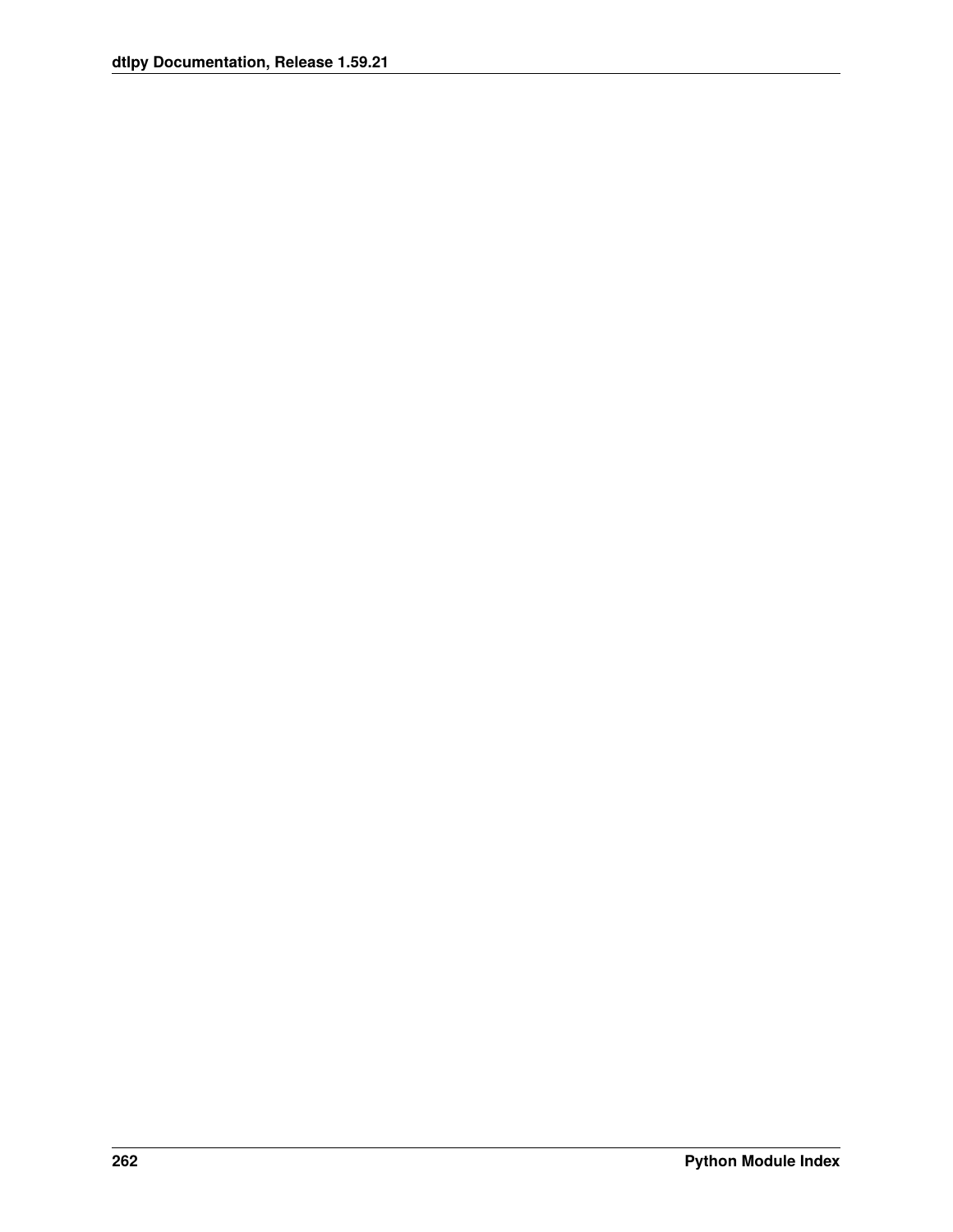## **INDEX**

### A

abort() (*Command method*), [167](#page-170-2) abort() (*Commands method*), [99](#page-102-1) activate\_slots() (*Service method*), [156](#page-159-0) activate\_slots() (*Services method*), [78](#page-81-1) add() (*AnnotationCollection method*), [127](#page-130-1) add() (*Collection method*), [135](#page-138-1) add() (*Filters method*), [136](#page-139-1) add() (*Workload method*), [149](#page-152-0) add\_frame() (*Annotation method*), [121](#page-124-2) add\_frames() (*Annotation method*), [121](#page-124-2) add\_function() (*PackageModule method*), [153](#page-156-2) add\_items() (*Task method*), [144](#page-147-2) add\_items() (*Tasks method*), [56](#page-59-1) add\_join() (*Filters method*), [136](#page-139-1) add\_label() (*Dataset method*), [107](#page-110-2) add\_label() (*Ontology method*), [140](#page-143-1) add\_labels() (*Dataset method*), [108](#page-111-0) add\_labels() (*Ontology method*), [141](#page-144-0) add\_member() (*Organization method*), [101](#page-104-1) add\_member() (*Organizations method*), [21](#page-24-1) add\_member() (*Project method*), [105](#page-108-0) add\_member() (*Projects method*), [28](#page-31-1) Annotation (*class in dtlpy.entities.annotation*), [121](#page-124-2) AnnotationCollection (*class in dtlpy.entities.annotation\_collection*), [127](#page-130-1) Annotations (*class in dtlpy.repositories.annotations*), [47](#page-50-1) AnnotationStatus (*class in dtlpy.entities.annotation*), [126](#page-129-0) AnnotationType (*class in dtlpy.entities.annotation*), [126](#page-129-0) Assignment (*class in dtlpy.entities.assignment*), [147](#page-150-1) Assignments (*class in dtlpy.repositories.assignments*), [63](#page-66-1) attach\_agent\_progress() (*Converter method*), [169](#page-172-1) B BaseTrigger (*class in dtlpy.entities.trigger*), [160](#page-163-1)

Bot (*class in dtlpy.entities.bot*), [159](#page-162-1) Bots (*class in dtlpy.repositories.bots*), [86](#page-89-1) Box (*class in dtlpy.entities.annotation\_definitions.box*), [131](#page-134-4)

build\_requirements() (*Packages method*), [67](#page-70-1) build\_trigger\_dict() (*Packages static method*), [68](#page-71-0) builder() (*Annotations method*), [47](#page-50-1)

### C

cache\_action() (*Organization method*), [101](#page-104-1) cache\_action() (*Organizations method*), [21](#page-24-1) CacheAction (*class in dtlpy.entities.organization*), [101](#page-104-1) check\_cls\_arguments() (*Packages static method*), [68](#page-71-0) checkout() (*Dataset method*), [108](#page-111-0) checkout() (*Datasets method*), [32](#page-35-1) checkout() (*Package method*), [150](#page-153-1) checkout() (*Packages method*), [68](#page-71-0) checkout() (*Project method*), [105](#page-108-0) checkout() (*Projects method*), [28](#page-31-1) checkout() (*Service method*), [156](#page-159-0) checkout() (*Services method*), [79](#page-82-0) Classification (*class in dtlpy.entities.annotation\_definitions.classification*), [131](#page-134-4) clone() (*Dataset method*), [108](#page-111-0) clone() (*Datasets method*), [32](#page-35-1) clone() (*Item method*), [117](#page-120-1) clone() (*Items method*), [40](#page-43-1) clone() (*Recipe method*), [139](#page-142-1) clone() (*Recipes method*), [51](#page-54-1) clone\_git() (*Codebases method*), [75](#page-78-1) Codebases (*class in dtlpy.repositories.codebases*), [75](#page-78-1) Collection (*class in dtlpy.entities.similarity*), [135](#page-138-1) CollectionItem (*class in dtlpy.entities.similarity*), [135](#page-138-1) CollectionTypes (*class in dtlpy.entities.similarity*), [135](#page-138-1) color\_map (*Ontology property*), [141](#page-144-0) Command (*class in dtlpy.entities.command*), [167](#page-170-2) Commands (*class in dtlpy.repositories.commands*), [99](#page-102-1) CommandsStatus (*class in dtlpy.entities.command*), [167](#page-170-2) convert() (*Converter method*), [169](#page-172-1) convert\_dataset() (*Converter method*), [169](#page-172-1) convert\_directory() (*Converter method*), [170](#page-173-0) convert\_file() (*Converter method*), [170](#page-173-0) Converter (*class in dtlpy.utilities.converter*), [169](#page-172-1) create() (*Assignments method*), [63](#page-66-1) create() (*Bots method*), [86](#page-89-1)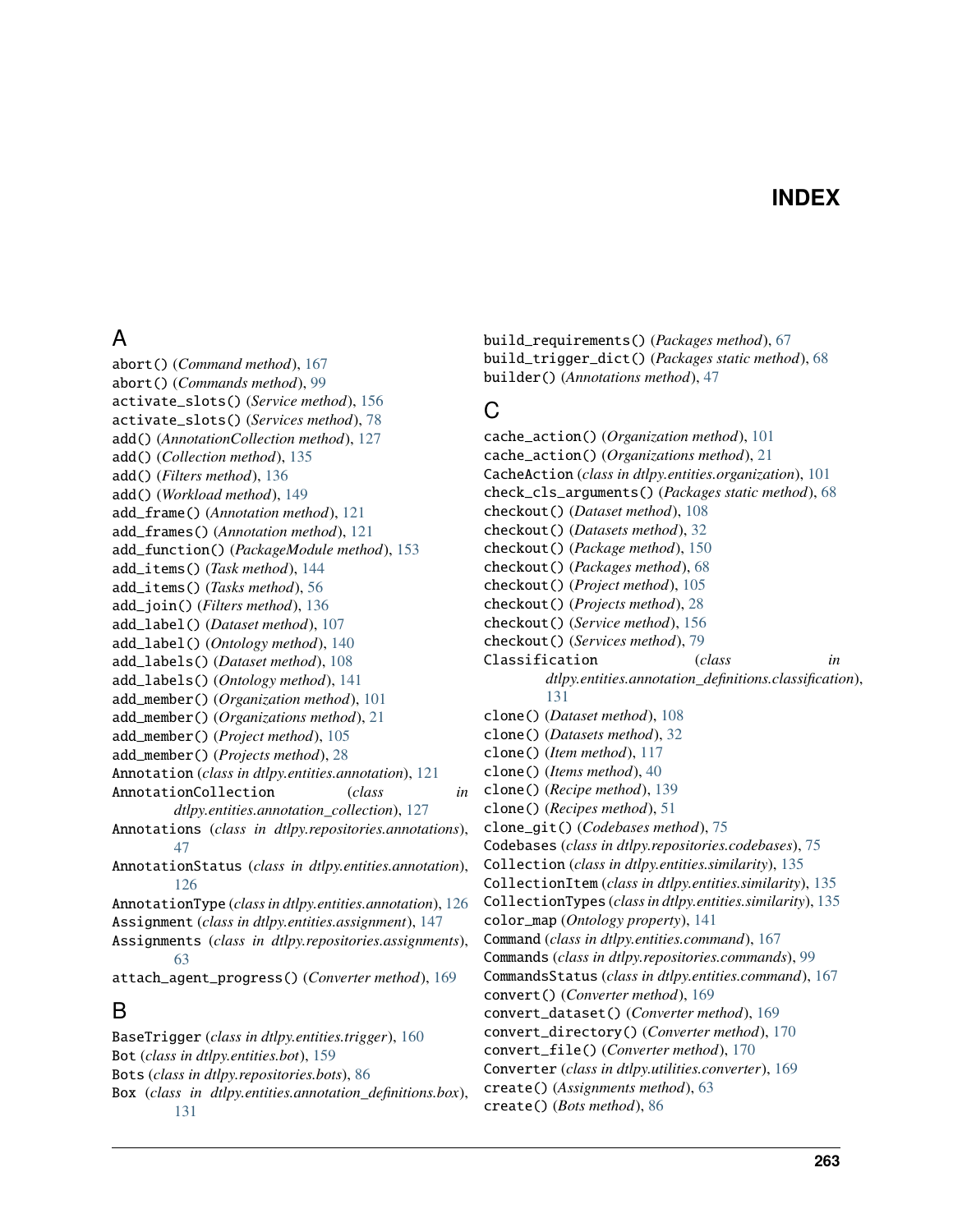create() (*Datasets method*), [33](#page-36-0) create() (*Drivers method*), [39](#page-42-1) create() (*Executions method*), [90](#page-93-1) create() (*Integrations method*), [26](#page-29-1) create() (*Ontologies method*), [53](#page-56-1) create() (*PipelineExecutions method*), [98](#page-101-1) create() (*Pipelines method*), [94](#page-97-1) create() (*Projects method*), [29](#page-32-0) create() (*Recipes method*), [51](#page-54-1) create() (*Tasks method*), [57](#page-60-0) create() (*Triggers method*), [87](#page-90-1) create\_assignment() (*Task method*), [144](#page-147-2) create\_qa\_task() (*Task method*), [145](#page-148-0) create\_qa\_task() (*Tasks method*), [58](#page-61-0) CronTrigger (*class in dtlpy.entities.trigger*), [160](#page-163-1) Cube (*class in dtlpy.entities.annotation\_definitions.cube*), [131](#page-134-4) custom\_format() (*Converter static method*), [171](#page-174-0)

# D

Dataset (*class in dtlpy.entities.dataset*), [107](#page-110-2) Datasets (*class in dtlpy.repositories.datasets*), [32](#page-35-1) delete() (*Annotation method*), [122](#page-125-0) delete() (*AnnotationCollection method*), [127](#page-130-1) delete() (*Annotations method*), [47](#page-50-1) delete() (*BaseTrigger method*), [160](#page-163-1) delete() (*Bot method*), [159](#page-162-1) delete() (*Bots method*), [86](#page-89-1) delete() (*Dataset method*), [109](#page-112-0) delete() (*Datasets method*), [33](#page-36-0) delete() (*Integration method*), [104](#page-107-2) delete() (*Integrations method*), [26](#page-29-1) delete() (*Item method*), [118](#page-121-0) delete() (*Items method*), [41](#page-44-0) delete() (*Ontologies method*), [54](#page-57-0) delete() (*Ontology method*), [141](#page-144-0) delete() (*Package method*), [150](#page-153-1) delete() (*Packages method*), [69](#page-72-0) delete() (*Pipeline method*), [163](#page-166-1) delete() (*Pipelines method*), [94](#page-97-1) delete() (*Project method*), [105](#page-108-0) delete() (*Projects method*), [29](#page-32-0) delete() (*Recipe method*), [139](#page-142-1) delete() (*Recipes method*), [52](#page-55-0) delete() (*Service method*), [157](#page-160-0) delete() (*Services method*), [79](#page-82-0) delete() (*Task method*), [145](#page-148-0) delete() (*Tasks method*), [59](#page-62-0) delete() (*Triggers method*), [88](#page-91-0) delete\_attributes() (*Dataset method*), [109](#page-112-0) delete\_attributes() (*Ontologies method*), [54](#page-57-0) delete\_attributes() (*Ontology method*), [141](#page-144-0) delete\_labels() (*Dataset method*), [109](#page-112-0) delete\_labels() (*Ontology method*), [141](#page-144-0)

delete\_member() (*Organization method*), [102](#page-105-0) delete\_member() (*Organizations method*), [22](#page-25-0) deploy() (*Package method*), [150](#page-153-1) deploy() (*Packages method*), [69](#page-72-0) deploy() (*Services method*), [79](#page-82-0) deploy\_from\_file() (*Packages method*), [70](#page-73-0) deploy\_from\_local\_folder() (*Services method*), [81](#page-84-0) Description (*class in dtlpy.entities.annotation\_definitions.description*), [132](#page-135-4) directory\_tree() (*Datasets method*), [34](#page-37-0) DirectoryTree (*class in dtlpy.entities.directory\_tree*), [168](#page-171-1) download() (*Annotation method*), [122](#page-125-0) download() (*AnnotationCollection method*), [128](#page-131-0) download() (*Annotations method*), [47](#page-50-1) download() (*Dataset method*), [110](#page-113-0) download() (*Item method*), [118](#page-121-0) download() (*Items method*), [41](#page-44-0) download\_annotations() (*Dataset method*), [110](#page-113-0) download\_annotations() (*Datasets static method*), [34](#page-37-0) download\_partition() (*Dataset method*), [112](#page-115-0) Driver (*class in dtlpy.entities.driver*), [116](#page-119-1) Drivers (*class in dtlpy.repositories.drivers*), [39](#page-42-1) dtlpy.entities.annotation module, [121](#page-124-2) dtlpy.entities.annotation\_collection module, [127](#page-130-1) dtlpy.entities.annotation\_definitions.base\_annotation\_definitions module, [131](#page-134-4) dtlpy.entities.annotation\_definitions.box module, [131](#page-134-4) dtlpy.entities.annotation\_definitions.classification module, [131](#page-134-4) dtlpy.entities.annotation\_definitions.cube module, [131](#page-134-4) dtlpy.entities.annotation\_definitions.description module, [132](#page-135-4) dtlpy.entities.annotation\_definitions.ellipse module, [132](#page-135-4) dtlpy.entities.annotation\_definitions.note module, [132](#page-135-4) dtlpy.entities.annotation\_definitions.point module, [132](#page-135-4) dtlpy.entities.annotation\_definitions.polygon module, [133](#page-136-3) dtlpy.entities.annotation\_definitions.polyline module, [133](#page-136-3) dtlpy.entities.annotation\_definitions.pose module, [133](#page-136-3) dtlpy.entities.annotation\_definitions.segmentation module, [134](#page-137-3) dtlpy.entities.annotation\_definitions.subtitle module, [134](#page-137-3)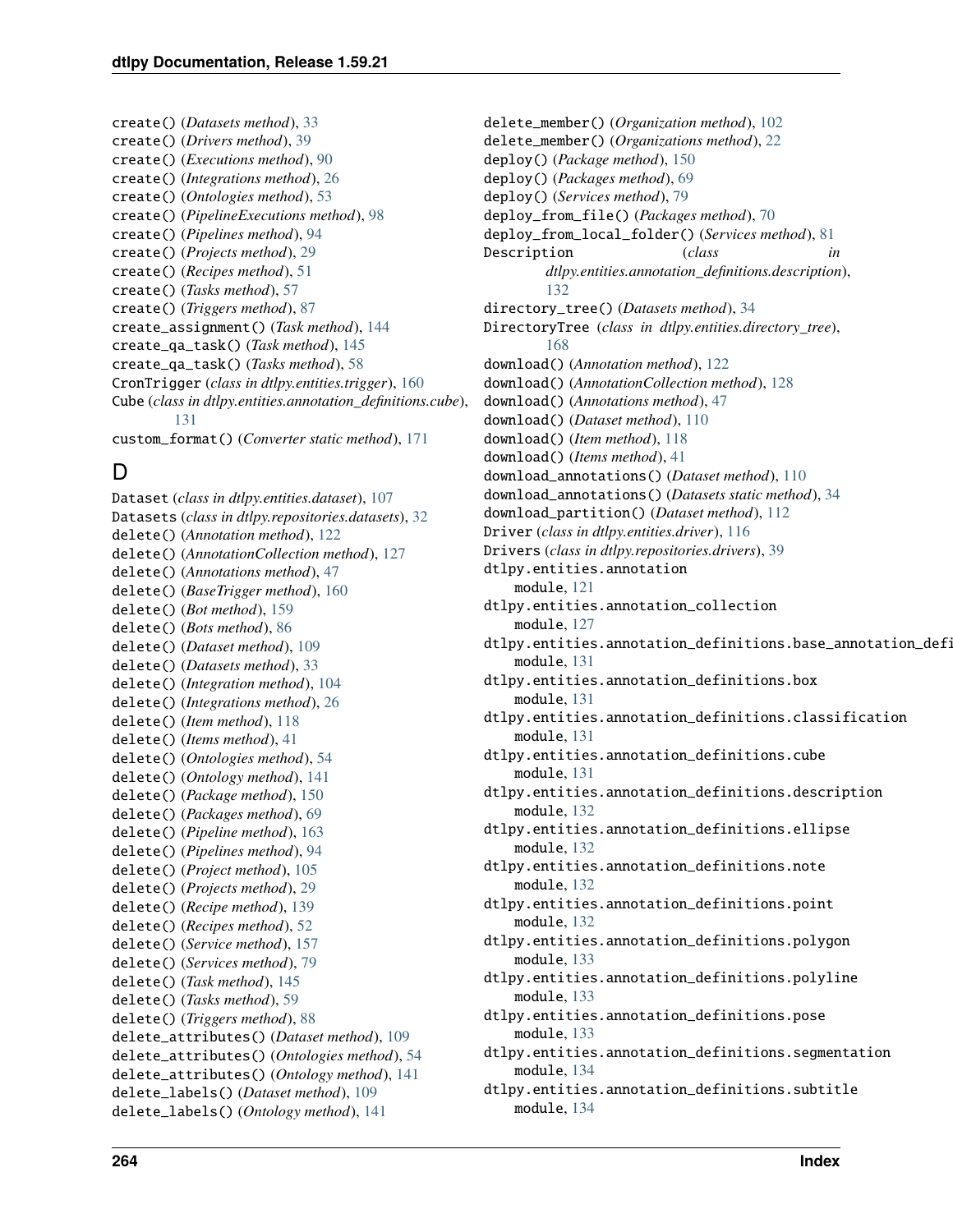dtlpy.entities.annotation\_definitions.undefinedtherynotattiones.similarity module, [134](#page-137-3) dtlpy.entities.assignment module, [147](#page-150-1) dtlpy.entities.base\_entity module, [167](#page-170-2) dtlpy.entities.bot module, [159](#page-162-1) dtlpy.entities.codebase module, [154](#page-157-3) dtlpy.entities.command module, [167](#page-170-2) dtlpy.entities.dataset module, [107](#page-110-2) dtlpy.entities.directory\_tree module, [168](#page-171-1) dtlpy.entities.driver module, [116](#page-119-1) dtlpy.entities.execution module, [162](#page-165-1) dtlpy.entities.filters module, [136](#page-139-1) dtlpy.entities.integration module, [104](#page-107-2) dtlpy.entities.item module, [117](#page-120-1) dtlpy.entities.label module, [144](#page-147-2) dtlpy.entities.links module, [121](#page-124-2) dtlpy.entities.ontology module, [140](#page-143-1) dtlpy.entities.organization module, [101](#page-104-1) dtlpy.entities.package module, [150](#page-153-1) dtlpy.entities.package\_function module, [153](#page-156-2) dtlpy.entities.package\_module module, [153](#page-156-2) dtlpy.entities.package\_slot module, [154](#page-157-3) dtlpy.entities.paged\_entities module, [166](#page-169-1) dtlpy.entities.pipeline module, [163](#page-166-1) dtlpy.entities.pipeline\_execution module, [165](#page-168-1) dtlpy.entities.project module, [104](#page-107-2) dtlpy.entities.recipe module, [139](#page-142-1) dtlpy.entities.service module, [154](#page-157-3) module, [135](#page-138-1) module, [169](#page-172-1)

dtlpy.entities.task module, [144](#page-147-2) dtlpy.entities.trigger module, [160](#page-163-1) dtlpy.entities.user module, [107](#page-110-2) dtlpy.repositories.annotations module, [47](#page-50-1) dtlpy.repositories.assignments module, [63](#page-66-1) dtlpy.repositories.bots module, [86](#page-89-1) dtlpy.repositories.codebases module, [75](#page-78-1) dtlpy.repositories.commands module, [99](#page-102-1) dtlpy.repositories.datasets module, [32](#page-35-1) dtlpy.repositories.downloader module, [100](#page-103-2) dtlpy.repositories.drivers module, [39](#page-42-1) dtlpy.repositories.executions module, [90](#page-93-1) dtlpy.repositories.integrations module, [26](#page-29-1) dtlpy.repositories.items module, [40](#page-43-1) dtlpy.repositories.ontologies module, [53](#page-56-1) dtlpy.repositories.organizations module, [21](#page-24-1) dtlpy.repositories.packages module, [67](#page-70-1) dtlpy.repositories.pipeline\_executions module, [98](#page-101-1) dtlpy.repositories.pipelines module, [94](#page-97-1) dtlpy.repositories.projects module, [28](#page-31-1) dtlpy.repositories.recipes module, [51](#page-54-1) dtlpy.repositories.services module, [78](#page-81-1) dtlpy.repositories.tasks module, [56](#page-59-1) dtlpy.repositories.triggers module, [87](#page-90-1) dtlpy.repositories.uploader module, [100](#page-103-2) dtlpy.utilities.converter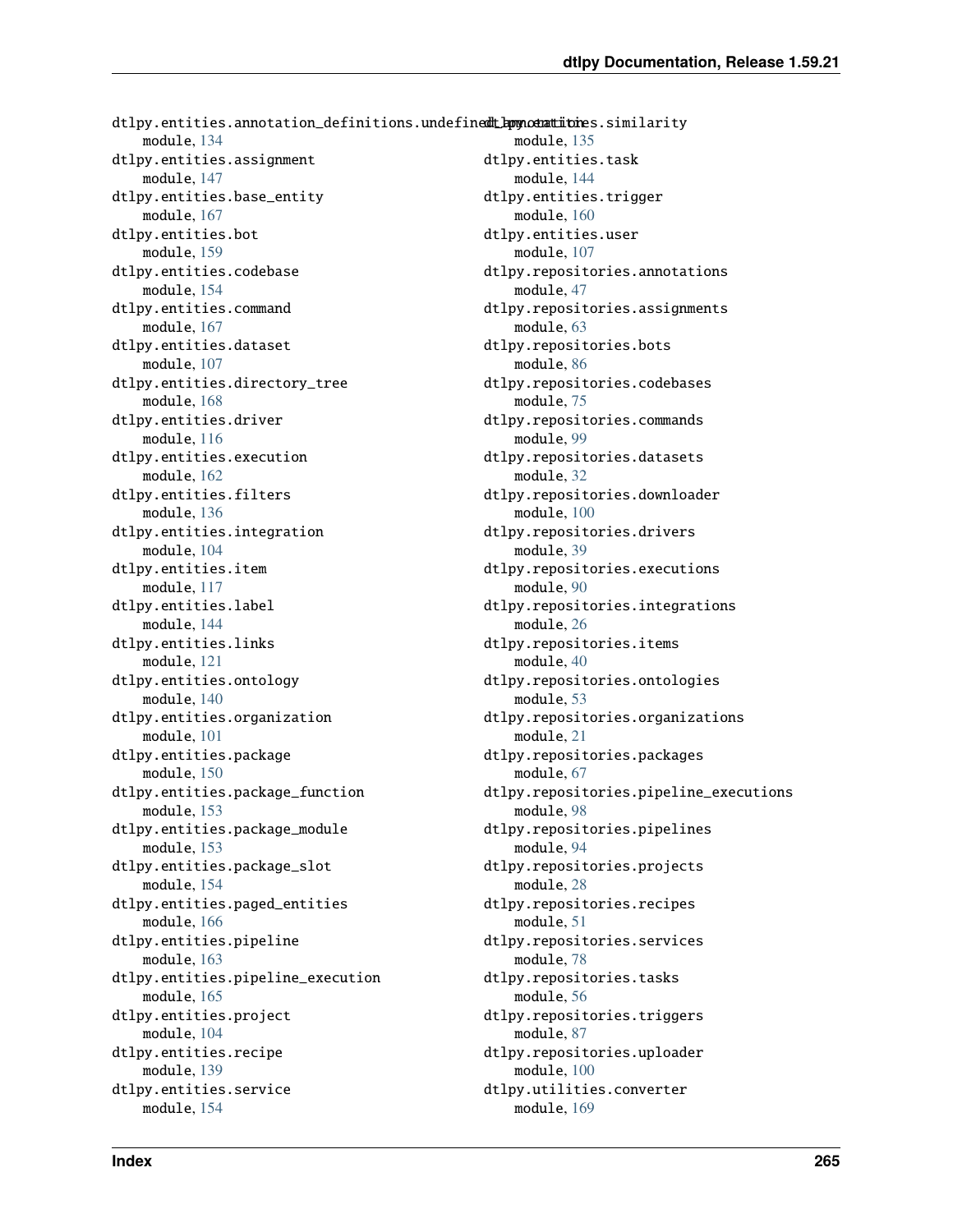### E

Ellipse (*class in dtlpy.entities.annotation\_definitions.ellipse*), from\_voc() (*Converter static method*), [171](#page-174-0) [132](#page-135-4) execute() (*Pipeline method*), [163](#page-166-1) execute() (*Pipelines method*), [95](#page-98-0) execute() (*Service method*), [157](#page-160-0) execute() (*Services method*), [81](#page-84-0) Execution (*class in dtlpy.entities.execution*), [162](#page-165-1) Executions (*class in dtlpy.repositories.executions*), [90](#page-93-1) ExecutionStatus (*class in dtlpy.entities.execution*), [163](#page-166-1) ExpirationOptions (*class in dtlpy.entities.dataset*), [116](#page-119-1) ExportMetadata (*class in dtlpy.entities.item*), [117](#page-120-1) ExportVersion (*class in dtlpy.entities.annotation*), [126](#page-129-0) ExternalStorage (*class in dtlpy.entities.driver*), [117](#page-120-1) F Filters (*class in dtlpy.entities.filters*), [136](#page-139-1) FiltersKnownFields (*class in dtlpy.entities.filters*), [138](#page-141-0) FiltersMethod (*class in dtlpy.entities.filters*), [138](#page-141-0) FiltersOperations (*class in dtlpy.entities.filters*), [138](#page-141-0) FiltersOrderByDirection (*class in dtlpy.entities.filters*), [138](#page-141-0) FiltersResource (*class in dtlpy.entities.filters*), [138](#page-141-0) FrameAnnotation (*class in dtlpy.entities.annotation*), [126](#page-129-0) from\_boxes\_and\_angle() (*Cube class method*), [131](#page-134-4) from\_coco() (*Converter method*), [171](#page-174-0) from\_instance\_mask() (*AnnotationCollection method*), [128](#page-131-0) from\_json() (*Annotation class method*), [123](#page-126-0) from\_json() (*AnnotationCollection class method*), [128](#page-131-0) from\_json() (*BaseTrigger class method*), [160](#page-163-1) from\_json() (*Bot class method*), [159](#page-162-1) from\_json() (*Command class method*), [167](#page-170-2) from\_json() (*CronTrigger class method*), [160](#page-163-1) from\_json() (*Dataset class method*), [112](#page-115-0) from\_json() (*Driver class method*), [116](#page-119-1) from\_json() (*Execution class method*), [162](#page-165-1) from\_json() (*Integration class method*), [104](#page-107-2) from\_json() (*Item class method*), [119](#page-122-0) from\_json() (*Ontology class method*), [142](#page-145-0) from\_json() (*Organization class method*), [102](#page-105-0) from\_json() (*Package class method*), [151](#page-154-0) from\_json() (*Pipeline class method*), [164](#page-167-0) from\_json() (*PipelineExecution class method*), [165](#page-168-1) from\_json() (*Project class method*), [105](#page-108-0) from\_json() (*Recipe class method*), [139](#page-142-1) from\_json() (*Service class method*), [157](#page-160-0) from\_json() (*Trigger class method*), [161](#page-164-0) from\_json() (*User class method*), [107](#page-110-2) from\_polygon() (*Segmentation class method*), [134](#page-137-3) from\_segmentation() (*Box class method*), [131](#page-134-4) from\_snapshot() (*FrameAnnotation class method*), [126](#page-129-0) from\_vtt\_file() (*AnnotationCollection method*), [129](#page-132-0) from\_yolo() (*Converter method*), [171](#page-174-0) G generate() (*Packages static method*), [71](#page-74-0) generate() (*Workload class method*), [149](#page-152-0) generate\_url\_query\_params() (*Filters method*), [137](#page-140-0) get() (*Annotations method*), [48](#page-51-0) get() (*Assignments method*), [63](#page-66-1) get() (*Bots method*), [86](#page-89-1) get() (*Codebases method*), [75](#page-78-1) get() (*Commands method*), [99](#page-102-1) get() (*Datasets method*), [35](#page-38-0) get() (*Drivers method*), [39](#page-42-1) get() (*Executions method*), [91](#page-94-0) get() (*Integrations method*), [27](#page-30-0) get() (*Items method*), [42](#page-45-0) get() (*Ontologies method*), [54](#page-57-0) get() (*Organizations method*), [23](#page-26-0) get() (*Packages method*), [71](#page-74-0) get() (*PipelineExecutions method*), [98](#page-101-1) get() (*Pipelines method*), [95](#page-98-0) get() (*Projects method*), [29](#page-32-0) get() (*Recipes method*), [52](#page-55-0) get() (*Services method*), [82](#page-85-0) get() (*Tasks method*), [59](#page-62-0) get() (*Triggers method*), [89](#page-92-0) get\_all\_items() (*Items method*), [43](#page-46-0) get\_annotation\_template\_id() (*Recipe method*), [139](#page-142-1) get\_current\_version() (*Codebases static method*), [76](#page-79-0) get\_field() (*LocalServiceRunner method*), [67](#page-70-1) get\_frame() (*AnnotationCollection method*), [129](#page-132-0) get\_items() (*Assignment method*), [147](#page-150-1) get\_items() (*Assignments method*), [63](#page-66-1) get\_items() (*Task method*), [146](#page-149-0) get\_items() (*Tasks method*), [59](#page-62-0) get\_mainpy\_run\_service() (*LocalServiceRunner method*), [67](#page-70-1) get\_page() (*PagedEntities method*), [166](#page-169-1) get\_partitions() (*Dataset method*), [112](#page-115-0) get\_recipe\_ids() (*Dataset method*), [112](#page-115-0) go\_to\_page() (*PagedEntities method*), [166](#page-169-1) H has\_field() (*Filters method*), [137](#page-140-0) I in\_progress() (*Command method*), [167](#page-170-2) increment() (*Execution method*), [162](#page-165-1)

from\_segmentation() (*Polygon class method*), [133](#page-136-3)

increment() (*Executions method*), [91](#page-94-0)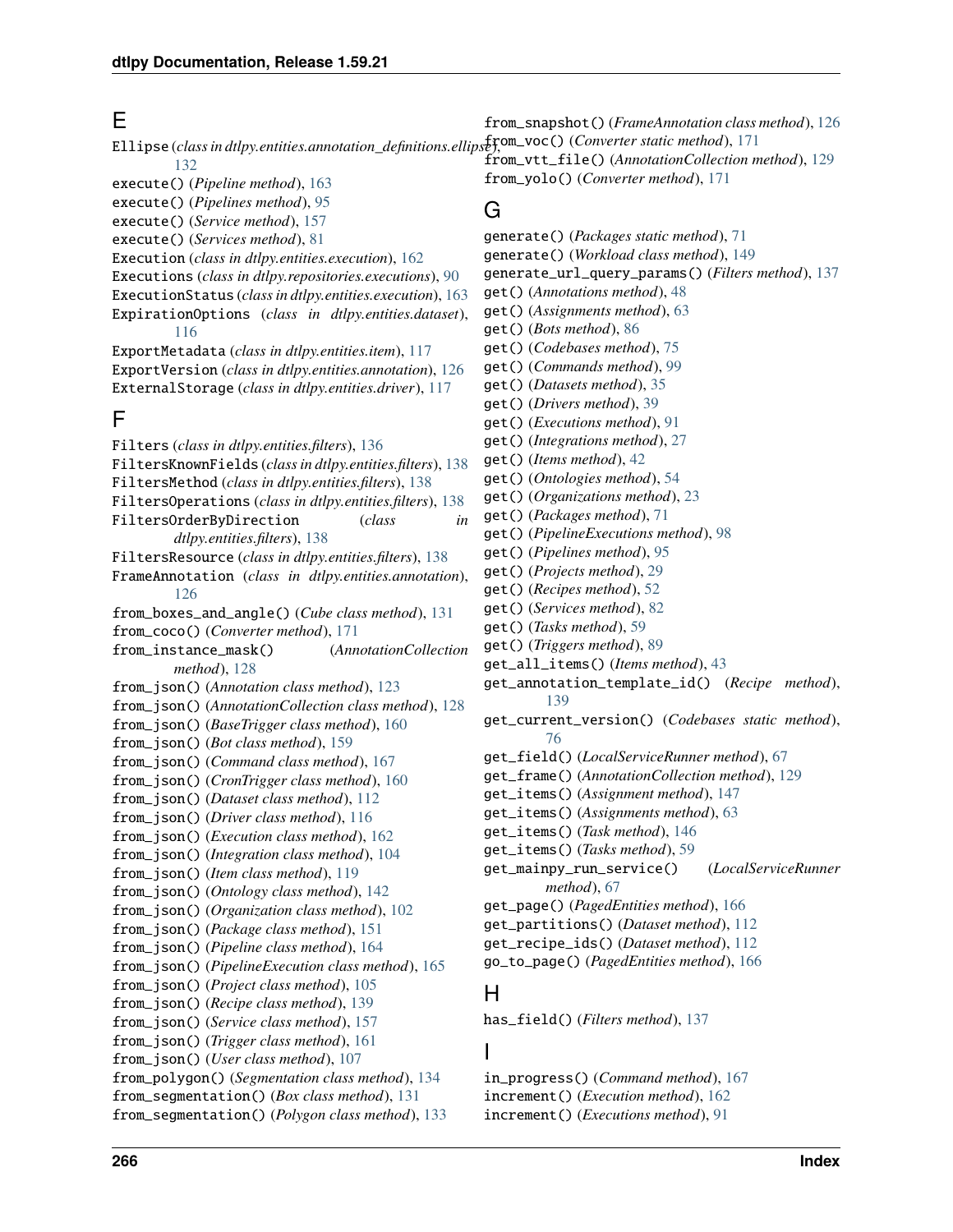IndexDriver (*class in dtlpy.entities.dataset*), [116](#page-119-1) install() (*Pipeline method*), [164](#page-167-0) install() (*Pipelines method*), [96](#page-99-0) instance\_map (*Ontology property*), [142](#page-145-0) InstanceCatalog (*class in dtlpy.entities.service*), [154](#page-157-3) Integration (*class in dtlpy.entities.integration*), [104](#page-107-2) Integrations (*class in dtlpy.repositories.integrations*), [26](#page-29-1) Item (*class in dtlpy.entities.item*), [117](#page-120-1) Items (*class in dtlpy.repositories.items*), [40](#page-43-1) items (*MultiView property*), [135](#page-138-1) items (*Similarity property*), [135](#page-138-1) ItemStatus (*class in dtlpy.entities.item*), [120](#page-123-0)

# K

KubernetesAutuscalerType (*class in dtlpy.entities.service*), [155](#page-158-0)

# L

labels\_to\_roots() (*Ontologies static method*), [55](#page-58-0) LinkTypeEnum (*class in dtlpy.entities.links*), [121](#page-124-2) list() (*Annotations method*), [48](#page-51-0) list() (*Assignments method*), [64](#page-67-0) list() (*Bots method*), [87](#page-90-1) list() (*Codebases method*), [76](#page-79-0) list() (*Commands method*), [99](#page-102-1) list() (*Datasets method*), [36](#page-39-0) list() (*Drivers method*), [40](#page-43-1) list() (*Executions method*), [91](#page-94-0) list() (*Integrations method*), [27](#page-30-0) list() (*Items method*), [43](#page-46-0) list() (*Ontologies method*), [55](#page-58-0) list() (*Organizations method*), [23](#page-26-0) list() (*Packages method*), [71](#page-74-0) list() (*PipelineExecutions method*), [99](#page-102-1) list() (*Pipelines method*), [96](#page-99-0) list() (*Projects method*), [30](#page-33-0) list() (*Recipes method*), [52](#page-55-0) list() (*Services method*), [82](#page-85-0) list() (*Tasks method*), [60](#page-63-0) list() (*Triggers method*), [89](#page-92-0) list\_groups() (*Organization method*), [102](#page-105-0) list\_groups() (*Organizations method*), [23](#page-26-0) list\_integrations() (*Organizations method*), [24](#page-27-0) list\_members() (*Organization method*), [102](#page-105-0) list\_members() (*Organizations method*), [24](#page-27-0) list\_members() (*Project method*), [105](#page-108-0) list\_members() (*Projects method*), [30](#page-33-0) list\_versions() (*Codebases method*), [76](#page-79-0) LocalServiceRunner (*class in dtlpy.repositories.packages*), [67](#page-70-1) log() (*Service method*), [158](#page-161-0) log() (*Services method*), [83](#page-86-0) logs() (*Execution method*), [162](#page-165-1)

logs() (*Executions method*), [92](#page-95-0) M make\_dir() (*Items method*), [44](#page-47-0) MemberOrgRole (*class in dtlpy.entities.organization*), [101](#page-104-1) MemberRole (*class in dtlpy.entities.project*), [104](#page-107-2) merge() (*Datasets method*), [36](#page-39-0) Message (*class in dtlpy.entities.annotation\_definitions.note*), [132](#page-135-4) ModalityRefTypeEnum (*class in dtlpy.entities.item*), [120](#page-123-0) ModalityTypeEnum (*class in dtlpy.entities.item*), [120](#page-123-0) module dtlpy.entities.annotation, [121](#page-124-2) dtlpy.entities.annotation\_collection, [127](#page-130-1) dtlpy.entities.annotation\_definitions.base\_annotation\_definition, [131](#page-134-4) dtlpy.entities.annotation\_definitions.box, [131](#page-134-4) dtlpy.entities.annotation\_definitions.classification, [131](#page-134-4) dtlpy.entities.annotation\_definitions.cube, [131](#page-134-4) dtlpy.entities.annotation\_definitions.description, [132](#page-135-4) dtlpy.entities.annotation\_definitions.ellipse, [132](#page-135-4) dtlpy.entities.annotation\_definitions.note, [132](#page-135-4) dtlpy.entities.annotation\_definitions.point, [132](#page-135-4) dtlpy.entities.annotation\_definitions.polygon, [133](#page-136-3) dtlpy.entities.annotation\_definitions.polyline, [133](#page-136-3) dtlpy.entities.annotation\_definitions.pose, [133](#page-136-3) dtlpy.entities.annotation\_definitions.segmentation, [134](#page-137-3) dtlpy.entities.annotation\_definitions.subtitle, [134](#page-137-3) dtlpy.entities.annotation\_definitions.undefined\_annota [134](#page-137-3) dtlpy.entities.assignment, [147](#page-150-1) dtlpy.entities.base\_entity, [167](#page-170-2) dtlpy.entities.bot, [159](#page-162-1) dtlpy.entities.codebase, [154](#page-157-3) dtlpy.entities.command, [167](#page-170-2) dtlpy.entities.dataset, [107](#page-110-2) dtlpy.entities.directory\_tree, [168](#page-171-1) dtlpy.entities.driver, [116](#page-119-1) dtlpy.entities.execution, [162](#page-165-1) dtlpy.entities.filters, [136](#page-139-1)

dtlpy.entities.integration, [104](#page-107-2)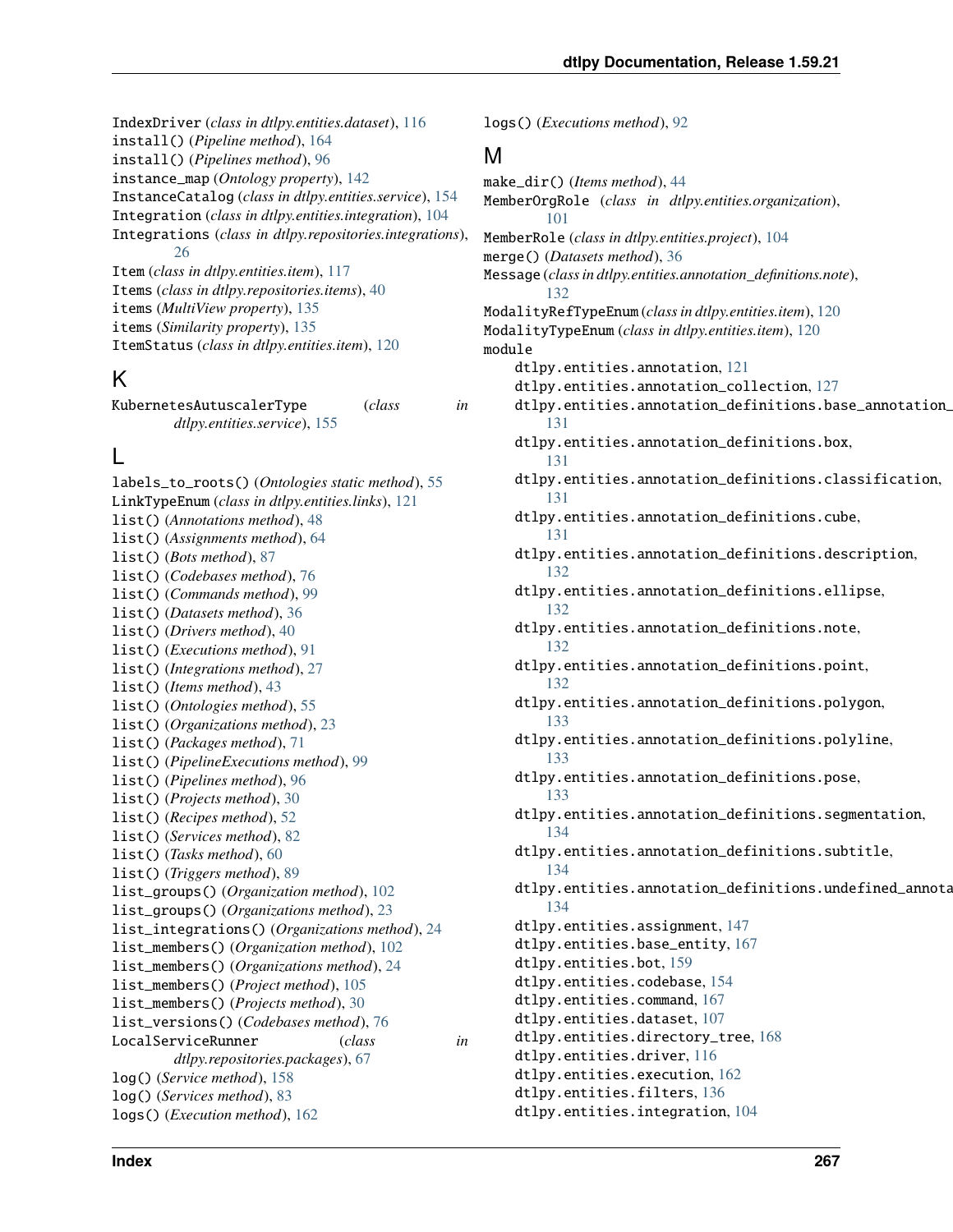```
dtlpy.entities.item, 117
    dtlpy.entities.label, 144
    dtlpy.entities.links, 121
    dtlpy.entities.ontology, 140
    dtlpy.entities.organization, 101
    dtlpy.entities.package, 150
    dtlpy.entities.package_function, 153
    dtlpy.entities.package_module, 153
    dtlpy.entities.package_slot, 154
    dtlpy.entities.paged_entities, 166
    dtlpy.entities.pipeline, 163
    dtlpy.entities.pipeline_execution, 165
    dtlpy.entities.project, 104
    dtlpy.entities.recipe, 139
    dtlpy.entities.service, 154
    dtlpy.entities.similarity, 135
    dtlpy.entities.task, 144
    dtlpy.entities.trigger, 160
    dtlpy.entities.user, 107
    dtlpy.repositories.annotations, 47
    dtlpy.repositories.assignments, 63
    dtlpy.repositories.bots, 86
    dtlpy.repositories.codebases, 75
    dtlpy.repositories.commands, 99
    dtlpy.repositories.datasets, 32
    dtlpy.repositories.downloader, 100
    dtlpy.repositories.drivers, 39
    dtlpy.repositories.executions, 90
    dtlpy.repositories.integrations, 26
    dtlpy.repositories.items, 40
    dtlpy.repositories.ontologies, 53
    dtlpy.repositories.organizations, 21
    dtlpy.repositories.packages, 67
    dtlpy.repositories.pipeline_executions,
        98
    dtlpy.repositories.pipelines, 94
    dtlpy.repositories.projects, 28
    dtlpy.repositories.recipes, 51
    dtlpy.repositories.services, 78
    dtlpy.repositories.tasks, 56
    dtlpy.repositories.triggers, 87
    dtlpy.repositories.uploader, 100
    dtlpy.utilities.converter, 169
move() (Item method), 119
move_items() (Items method), 44
MultiView (class in dtlpy.entities.similarity), 135
MultiViewItem (class in dtlpy.entities.similarity), 135
```
# N

name\_validation() (*Services method*), [83](#page-86-0) name\_validation() (*Triggers method*), [89](#page-92-0) new() (*Annotation class method*), [123](#page-126-0) new() (*FrameAnnotation class method*), [126](#page-129-0) next\_page() (*PagedEntities method*), [166](#page-169-1)

Note (*class in dtlpy.entities.annotation\_definitions.note*), [132](#page-135-4)

# O

OnResetAction (*class in dtlpy.entities.service*), [155](#page-158-0) Ontologies (*class in dtlpy.repositories.ontologies*), [53](#page-56-1) Ontology (*class in dtlpy.entities.ontology*), [140](#page-143-1) open\_in\_web() (*Assignment method*), [147](#page-150-1) open\_in\_web() (*Assignments method*), [64](#page-67-0) open\_in\_web() (*Dataset method*), [113](#page-116-0) open\_in\_web() (*Datasets method*), [37](#page-40-0) open\_in\_web() (*Filters method*), [137](#page-140-0) open\_in\_web() (*Item method*), [119](#page-122-0) open\_in\_web() (*Items method*), [44](#page-47-0) open\_in\_web() (*Organization method*), [103](#page-106-0) open\_in\_web() (*Package method*), [151](#page-154-0) open\_in\_web() (*Packages method*), [72](#page-75-0) open\_in\_web() (*Pipeline method*), [164](#page-167-0) open\_in\_web() (*Pipelines method*), [96](#page-99-0) open\_in\_web() (*Project method*), [105](#page-108-0) open\_in\_web() (*Projects method*), [30](#page-33-0) open\_in\_web() (*Recipe method*), [140](#page-143-1) open\_in\_web() (*Recipes method*), [53](#page-56-1) open\_in\_web() (*Service method*), [158](#page-161-0) open\_in\_web() (*Services method*), [84](#page-87-0) open\_in\_web() (*Task method*), [146](#page-149-0) open\_in\_web() (*Tasks method*), [61](#page-64-0) Organization (*class in dtlpy.entities.organization*), [101](#page-104-1) Organizations (*class in dtlpy.repositories.organizations*), [21](#page-24-1) OrganizationsPlans (*class in dtlpy.entities.organization*), [103](#page-106-0)

# P

```
pack() (Codebases method), 76
Package (class in dtlpy.entities.package), 150
PackageFunction (class in
        dtlpy.entities.package_function), 153
PackageInputType (class in
        dtlpy.entities.package_function), 153
PackageModule (class in
        dtlpy.entities.package_module), 153
Packages (class in dtlpy.repositories.packages), 67
PackageSlot (class in dtlpy.entities.package_slot), 154
PagedEntities (class in dtlpy.entities.paged_entities),
        166
pause() (Pipeline method), 164
pause() (Pipelines method), 97
pause() (Service method), 158
pause() (Services method), 84
Pipeline (class in dtlpy.entities.pipeline), 163
PipelineExecution (class in
        dtlpy.entities.pipeline_execution), 165
```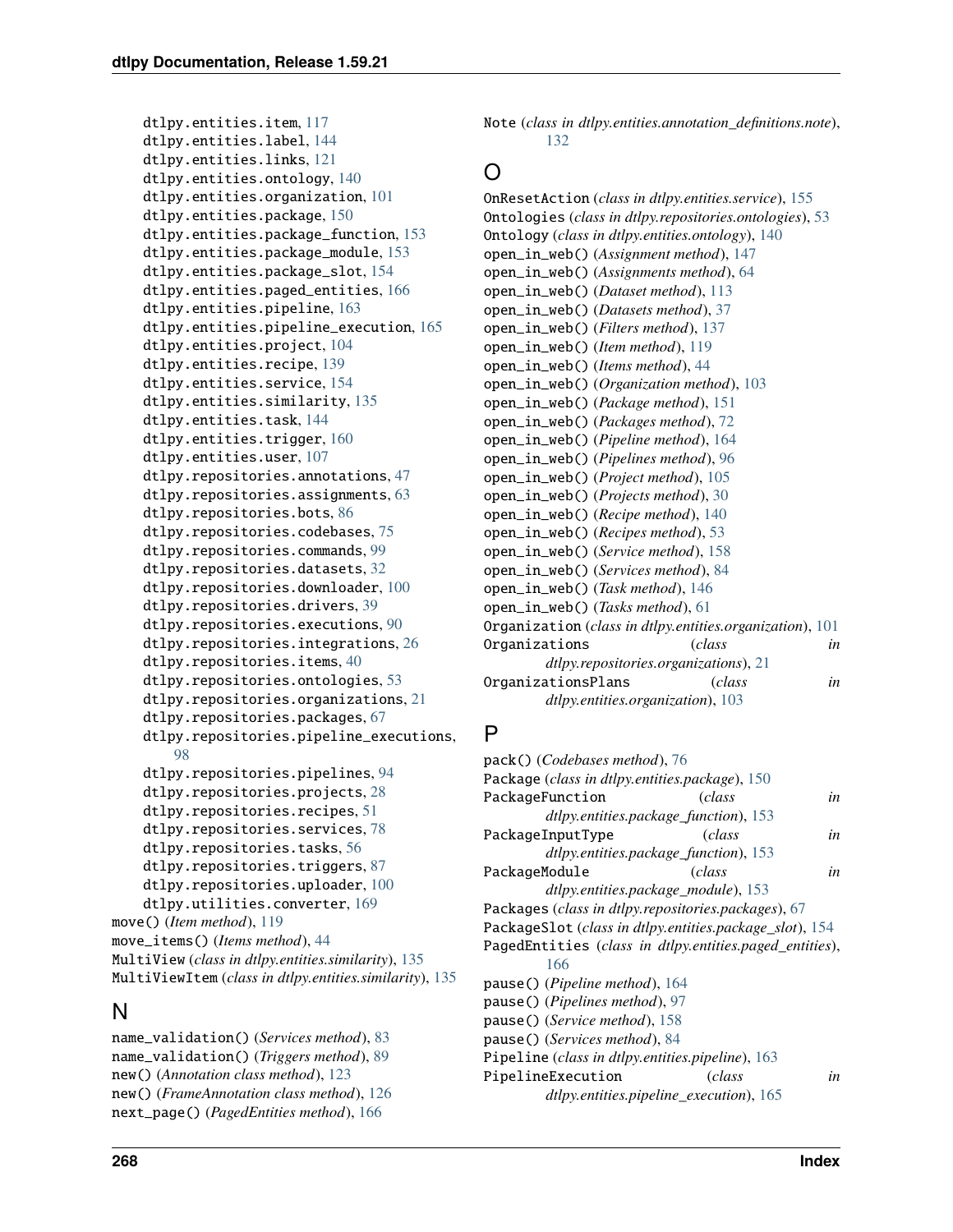PipelineExecutions (*class*) *dtlpy.repositories.pipeline\_executions*), [98](#page-101-1) Pipelines (*class in dtlpy.repositories.pipelines*), [94](#page-97-1) platform\_url() (*Filters method*), [137](#page-140-0) PodType (*class in dtlpy.entities.organization*), [103](#page-106-0) Point (*class in dtlpy.entities.annotation\_definitions.point*), [132](#page-135-4) Polygon (*class in dtlpy.entities.annotation\_definitions.polygg*g $\psi_{e\text{\_to}\text{file}}$ () (*Converter method*), [172](#page-175-0) [133](#page-136-3) Polyline (*class in dtlpy.entities.annotation\_definitions.polyline*), [133](#page-136-3) pop() (*Collection method*), [135](#page-138-1) pop() (*Filters method*), [137](#page-140-0) pop\_join() (*Filters method*), [137](#page-140-0) Pose (*class in dtlpy.entities.annotation\_definitions.pose*), [133](#page-136-3) prepare() (*Filters method*), [137](#page-140-0) prev\_page() (*PagedEntities method*), [166](#page-169-1) print() (*AnnotationCollection method*), [129](#page-132-0) process\_result() (*PagedEntities method*), [166](#page-169-1) progress\_update() (*Execution method*), [162](#page-165-1) progress\_update() (*Executions method*), [92](#page-95-0) Project (*class in dtlpy.entities.project*), [104](#page-107-2) Projects (*class in dtlpy.repositories.projects*), [28](#page-31-1) pull() (*Package method*), [151](#page-154-0) pull() (*Packages method*), [72](#page-75-0) pull\_git() (*Codebases method*), [77](#page-80-0) push() (*Package method*), [151](#page-154-0) push() (*Packages method*), [72](#page-75-0)

# Q

query() (*Tasks method*), [61](#page-64-0)

# R

```
reassign() (Assignment method), 147
reassign() (Assignments method), 65
Recipe (class in dtlpy.entities.recipe), 139
Recipes (class in dtlpy.repositories.recipes), 51
redistribute() (Assignment method), 148
redistribute() (Assignments method), 65
remove_items() (Task method), 146
remove_items() (Tasks method), 61
remove_member() (Project method), 106
remove_member() (Projects method), 31
RequirementOperator (class in dtlpy.entities.package),
         153
rerun() (Execution method), 162
rerun() (Executions method), 93
reset() (Pipeline method), 164
reset() (Pipelines method), 97
resource_information() (Triggers method), 89
resume() (Service method), 158
resume() (Services method), 84
return_page() (PagedEntities method), 166
```
revisions() (*Packages method*), [73](#page-76-0) revisions() (*Services method*), [85](#page-88-0) run\_local\_project() (*LocalServiceRunner method*), [67](#page-70-1) RuntimeType (*class in dtlpy.entities.service*), [155](#page-158-0)

S Segmentation (*class in dtlpy.entities.annotation\_definitions.segmentation*), [134](#page-137-3) serialize\_labels() (*Dataset static method*), [113](#page-116-0) Service (*class in dtlpy.entities.service*), [156](#page-159-0) ServiceLog (*class in dtlpy.repositories.services*), [78](#page-81-1) Services (*class in dtlpy.repositories.services*), [78](#page-81-1) set\_description() (*Item method*), [119](#page-122-0) set\_frame() (*Annotation method*), [124](#page-127-0) set\_items\_entity() (*Items method*), [45](#page-48-0) set\_partition() (*Dataset method*), [113](#page-116-0) set\_readonly() (*Dataset method*), [113](#page-116-0) set\_readonly() (*Datasets method*), [37](#page-40-0) set\_start\_node() (*Pipeline method*), [164](#page-167-0) set\_status() (*Assignment method*), [148](#page-151-0) set\_status() (*Assignments method*), [66](#page-69-0) set\_status() (*Task method*), [146](#page-149-0) set\_status() (*Tasks method*), [62](#page-65-0) show() (*Annotation method*), [124](#page-127-0) show() (*AnnotationCollection method*), [129](#page-132-0) show() (*Annotations method*), [49](#page-52-0) show() (*Box method*), [131](#page-134-4) show() (*Classification method*), [131](#page-134-4) show() (*Cube method*), [131](#page-134-4) show() (*Ellipse method*), [132](#page-135-4) show() (*FrameAnnotation method*), [126](#page-129-0) show() (*Point method*), [132](#page-135-4) show() (*Polygon method*), [133](#page-136-3) show() (*Polyline method*), [133](#page-136-3) show() (*Pose method*), [133](#page-136-3) show() (*Segmentation method*), [134](#page-137-3) show() (*UndefinedAnnotationType method*), [134](#page-137-3) Similarity (*class in dtlpy.entities.similarity*), [135](#page-138-1) SimilarityItem (*class in dtlpy.entities.similarity*), [136](#page-139-1) SimilarityTypeEnum (*class in dtlpy.entities.similarity*), [136](#page-139-1) SingleDirectory (*class in dtlpy.entities.directory\_tree*), [168](#page-171-1) SlotDisplayScopeResource (*class in dtlpy.entities.package\_slot*), [154](#page-157-3) SlotPostActionType (*class in dtlpy.entities.package\_slot*), [154](#page-157-3) sort\_by() (*Filters method*), [138](#page-141-0) stats() (*Pipeline method*), [164](#page-167-0) stats() (*Pipelines method*), [97](#page-100-0) status() (*Service method*), [158](#page-161-0)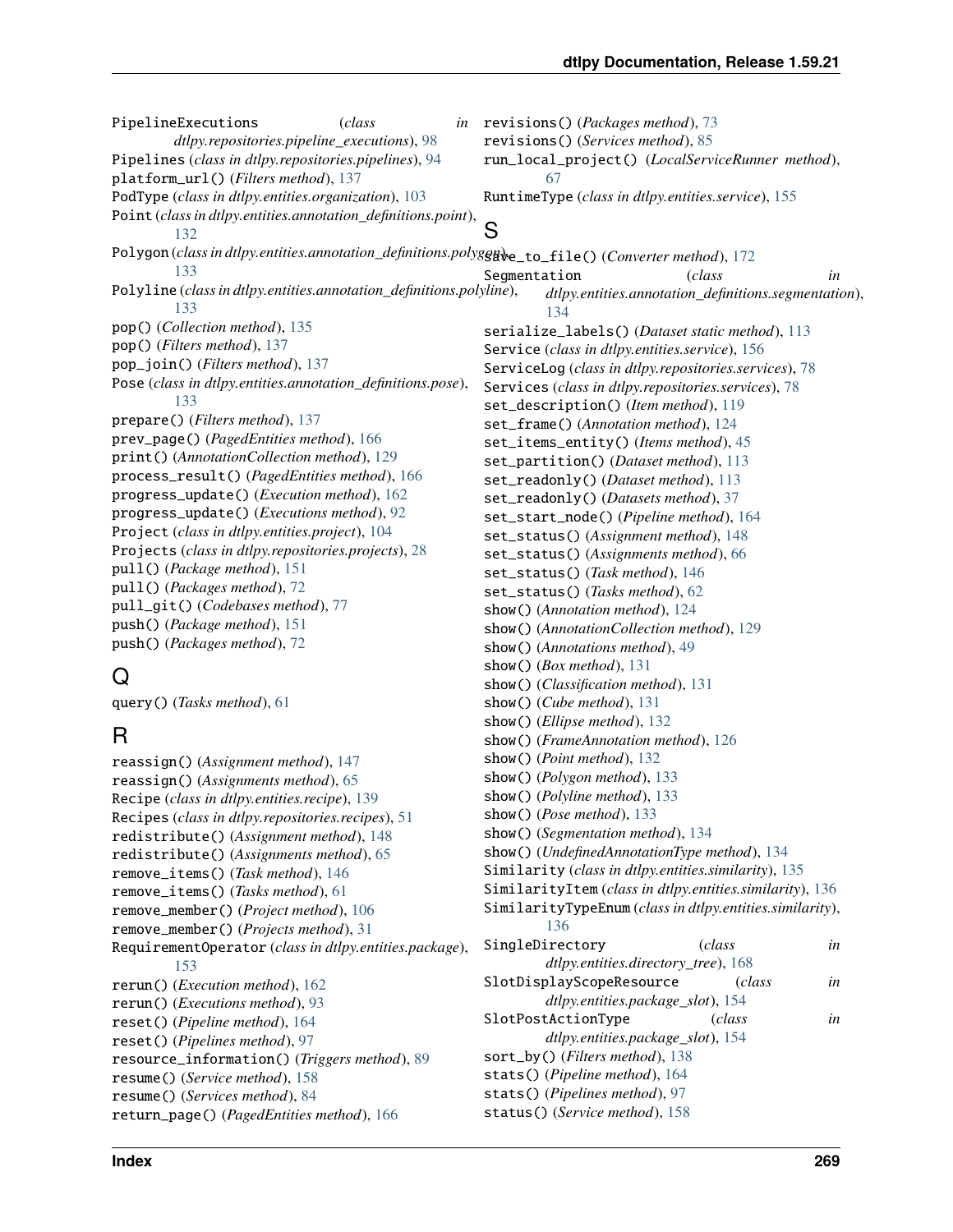status() (*Services method*), [85](#page-88-0)

Subtitle (*class in dtlpy.entities.annotation\_definitions.subtifl*{BindingPanel (*class in dtlpy.entities.package\_slot*), [134](#page-137-3)

 $\cup$ 

switch\_recipe() (*Dataset method*), [113](#page-116-0) sync() (*Dataset method*), [113](#page-116-0) sync() (*Datasets method*), [37](#page-40-0)

### T

target (*Similarity property*), [136](#page-139-1) Task (*class in dtlpy.entities.task*), [144](#page-147-2) Tasks (*class in dtlpy.repositories.tasks*), [56](#page-59-1) terminate() (*Execution method*), [163](#page-166-1) terminate() (*Executions method*), [93](#page-96-0) test() (*Package method*), [152](#page-155-0) test\_local\_package() (*Packages method*), [74](#page-77-0) to\_box() (*Segmentation method*), [134](#page-137-3) to\_coco() (*Converter static method*), [172](#page-175-0) to\_json() (*Annotation method*), [125](#page-128-0) to\_json() (*AnnotationCollection method*), [130](#page-133-0) to\_json() (*Assignment method*), [149](#page-152-0) to\_json() (*BaseTrigger method*), [160](#page-163-1) to\_json() (*Bot method*), [159](#page-162-1) to\_json() (*Collection method*), [135](#page-138-1) to\_json() (*Command method*), [167](#page-170-2) to\_json() (*CronTrigger method*), [161](#page-164-0) to\_json() (*Dataset method*), [114](#page-117-0) to\_json() (*Driver method*), [117](#page-120-1) to\_json() (*Execution method*), [163](#page-166-1) to\_json() (*Integration method*), [104](#page-107-2) to\_json() (*Item method*), [119](#page-122-0) to\_json() (*MultiView method*), [135](#page-138-1) to\_json() (*Ontology method*), [142](#page-145-0) to\_json() (*Organization method*), [103](#page-106-0) to\_json() (*Package method*), [153](#page-156-2) to\_json() (*Pipeline method*), [164](#page-167-0) to\_json() (*PipelineExecution method*), [165](#page-168-1) to\_json() (*Project method*), [106](#page-109-0) to\_json() (*Recipe method*), [140](#page-143-1) to\_json() (*Service method*), [159](#page-162-1) to\_json() (*Similarity method*), [136](#page-139-1) to\_json() (*Task method*), [146](#page-149-0) to\_json() (*Trigger method*), [161](#page-164-0) to\_json() (*User method*), [107](#page-110-2) to\_voc() (*Converter static method*), [172](#page-175-0) to\_yolo() (*Converter method*), [173](#page-176-0) Trigger (*class in dtlpy.entities.trigger*), [161](#page-164-0) TriggerAction (*class in dtlpy.entities.trigger*), [161](#page-164-0) TriggerExecutionMode (*class in dtlpy.entities.trigger*), [161](#page-164-0) TriggerResource (*class in dtlpy.entities.trigger*), [161](#page-164-0) Triggers (*class in dtlpy.repositories.triggers*), [87](#page-90-1) TriggerType (*class in dtlpy.entities.trigger*), [161](#page-164-0)

[154](#page-157-3) UndefinedAnnotationType (*class in dtlpy.entities.annotation\_definitions.undefined\_annotation*), [134](#page-137-3) unpack() (*Codebases method*), [77](#page-80-0) update() (*Annotation method*), [125](#page-128-0) update() (*AnnotationCollection method*), [130](#page-133-0) update() (*Annotations method*), [49](#page-52-0) update() (*Assignment method*), [149](#page-152-0) update() (*Assignments method*), [66](#page-69-0) update() (*BaseTrigger method*), [160](#page-163-1) update() (*Dataset method*), [114](#page-117-0) update() (*Datasets method*), [38](#page-41-0) update() (*Execution method*), [163](#page-166-1) update() (*Executions method*), [93](#page-96-0) update() (*Integration method*), [104](#page-107-2) update() (*Integrations method*), [27](#page-30-0) update() (*Item method*), [120](#page-123-0) update() (*Items method*), [45](#page-48-0) update() (*Ontologies method*), [55](#page-58-0) update() (*Ontology method*), [142](#page-145-0) update() (*Organization method*), [103](#page-106-0) update() (*Organizations method*), [25](#page-28-0) update() (*Package method*), [153](#page-156-2) update() (*Packages method*), [74](#page-77-0) update() (*Pipeline method*), [165](#page-168-1) update() (*Pipelines method*), [98](#page-101-1) update() (*Project method*), [106](#page-109-0) update() (*Projects method*), [31](#page-34-0) update() (*Recipe method*), [140](#page-143-1) update() (*Recipes method*), [53](#page-56-1) update() (*Service method*), [159](#page-162-1) update() (*Services method*), [85](#page-88-0) update() (*Task method*), [147](#page-150-1) update() (*Tasks method*), [62](#page-65-0) update() (*Triggers method*), [90](#page-93-1) update\_attributes() (*Dataset method*), [114](#page-117-0) update\_attributes() (*Ontologies method*), [55](#page-58-0) update\_attributes() (*Ontology method*), [142](#page-145-0) update\_label() (*Dataset method*), [115](#page-118-0) update\_label() (*Ontology method*), [143](#page-146-0) update\_labels() (*Dataset method*), [115](#page-118-0) update\_labels() (*Ontology method*), [143](#page-146-0) update\_member() (*Organization method*), [103](#page-106-0) update\_member() (*Organizations method*), [25](#page-28-0) update\_member() (*Project method*), [106](#page-109-0) update\_member() (*Projects method*), [31](#page-34-0) update\_status() (*Annotation method*), [125](#page-128-0) update\_status() (*Annotations method*), [50](#page-53-0) update\_status() (*Item method*), [120](#page-123-0) update\_status() (*Items method*), [45](#page-48-0) upload() (*Annotation method*), [125](#page-128-0)